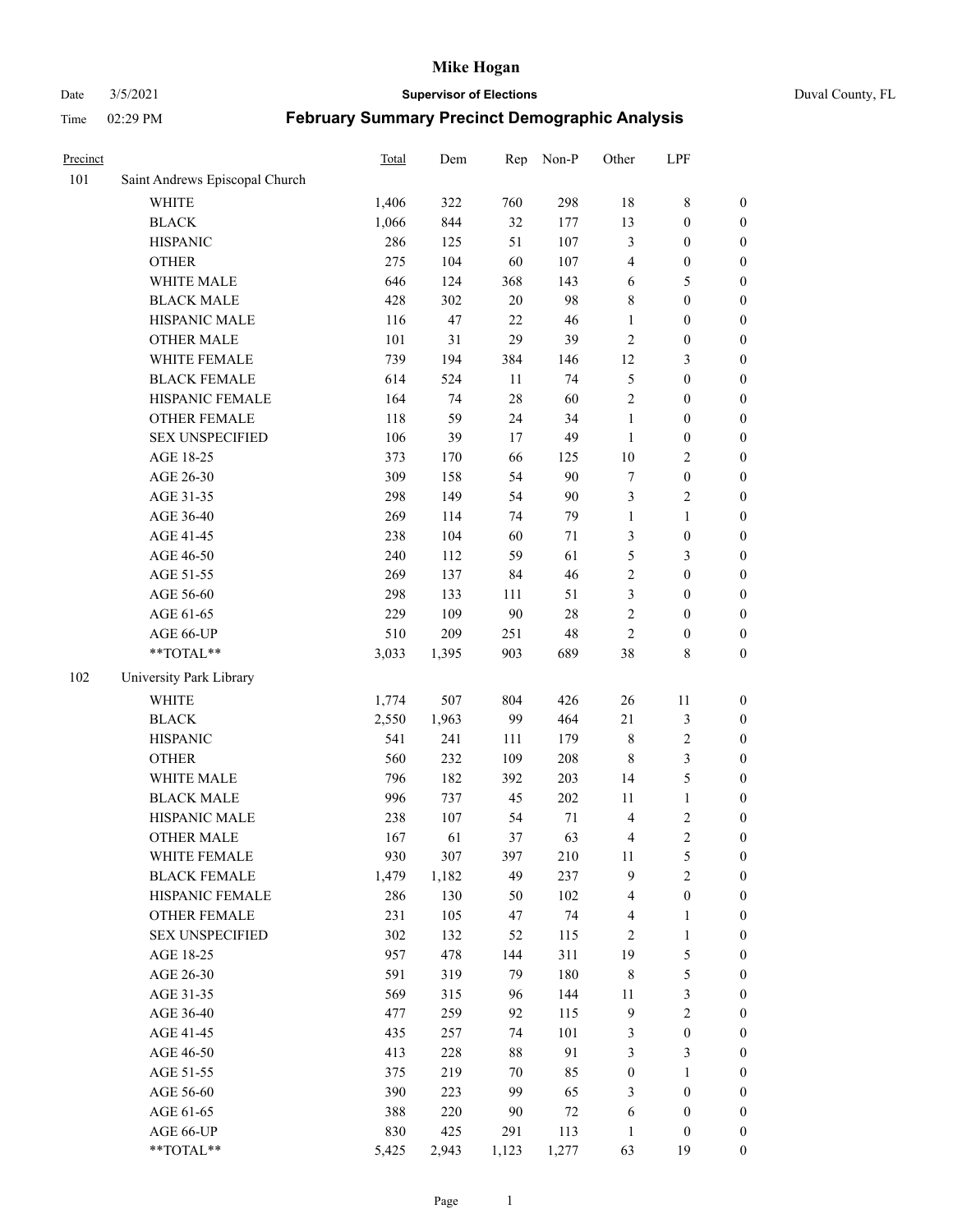Date 3/5/2021 **Supervisor of Elections** Duval County, FL

| Precinct |                            | Total | Dem    | Rep    | Non-P  | Other            | LPF              |                  |
|----------|----------------------------|-------|--------|--------|--------|------------------|------------------|------------------|
| 103      | River Reach Baptist Church |       |        |        |        |                  |                  |                  |
|          | <b>WHITE</b>               | 958   | 200    | 528    | 204    | $20\,$           | 6                | 0                |
|          | <b>BLACK</b>               | 502   | 385    | $20\,$ | $88\,$ | 9                | $\boldsymbol{0}$ | 0                |
|          | <b>HISPANIC</b>            | 157   | 59     | 33     | 64     | $\mathbf{1}$     | $\boldsymbol{0}$ | $\boldsymbol{0}$ |
|          | <b>OTHER</b>               | 222   | 57     | 61     | 99     | 3                | $\sqrt{2}$       | $\boldsymbol{0}$ |
|          | WHITE MALE                 | 463   | 77     | 271    | 105    | 7                | $\mathfrak{Z}$   | $\boldsymbol{0}$ |
|          | <b>BLACK MALE</b>          | 229   | 166    | 9      | 48     | 6                | $\boldsymbol{0}$ | $\boldsymbol{0}$ |
|          | HISPANIC MALE              | 68    | 24     | 16     | $28\,$ | $\boldsymbol{0}$ | $\boldsymbol{0}$ | $\boldsymbol{0}$ |
|          | <b>OTHER MALE</b>          | 83    | 23     | 24     | 35     | $\boldsymbol{0}$ | $\mathbf{1}$     | $\boldsymbol{0}$ |
|          | WHITE FEMALE               | 481   | 119    | 251    | 96     | 13               | $\sqrt{2}$       | $\boldsymbol{0}$ |
|          | <b>BLACK FEMALE</b>        | 265   | 213    | 10     | 39     | 3                | $\boldsymbol{0}$ | 0                |
|          | HISPANIC FEMALE            | 85    | 33     | 17     | 34     | $\mathbf{1}$     | $\boldsymbol{0}$ | 0                |
|          | OTHER FEMALE               | 106   | $27\,$ | 31     | 44     | 3                | $\mathbf{1}$     | $\boldsymbol{0}$ |
|          | <b>SEX UNSPECIFIED</b>     | 59    | 19     | 13     | 26     | $\boldsymbol{0}$ | $\mathbf{1}$     | $\boldsymbol{0}$ |
|          | AGE 18-25                  | 204   | 76     | 51     | 68     | 7                | $\sqrt{2}$       | $\boldsymbol{0}$ |
|          | AGE 26-30                  | 188   | 57     | 57     | 67     | 7                | $\boldsymbol{0}$ | $\boldsymbol{0}$ |
|          | AGE 31-35                  | 190   | 72     | 58     | 57     | $\mathbf{1}$     | $\sqrt{2}$       | $\boldsymbol{0}$ |
|          | AGE 36-40                  | 178   | 62     | 49     | 64     | 3                | $\boldsymbol{0}$ | $\boldsymbol{0}$ |
|          | AGE 41-45                  | 143   | 63     | 41     | 36     | $\sqrt{2}$       | $\mathbf{1}$     | $\boldsymbol{0}$ |
|          | AGE 46-50                  | 143   | 68     | 43     | 29     | 3                | $\boldsymbol{0}$ | $\boldsymbol{0}$ |
|          | AGE 51-55                  | 173   | 68     | 67     | 34     | 3                | $\mathbf{1}$     | 0                |
|          | AGE 56-60                  | 178   | 57     | 79     | 40     | $\sqrt{2}$       | $\boldsymbol{0}$ | 0                |
|          | AGE 61-65                  | 115   | 49     | 51     | 12     | $\sqrt{2}$       | $\mathbf{1}$     | 0                |
|          | AGE 66-UP                  | 327   | 129    | 146    | 48     | 3                | $\mathbf{1}$     | $\boldsymbol{0}$ |
|          | **TOTAL**                  | 1,839 | 701    | 642    | 455    | 33               | $8\,$            | $\boldsymbol{0}$ |
| 104      | Arlington Christian Church |       |        |        |        |                  |                  |                  |
|          | <b>WHITE</b>               | 1,498 | 322    | 805    | 338    | 26               | $\boldsymbol{7}$ | $\boldsymbol{0}$ |
|          | <b>BLACK</b>               | 933   | 732    | 56     | 134    | 9                | $\sqrt{2}$       | $\boldsymbol{0}$ |
|          | <b>HISPANIC</b>            | 343   | 127    | 83     | 126    | $\overline{4}$   | 3                | $\boldsymbol{0}$ |
|          | <b>OTHER</b>               | 330   | 110    | 93     | 125    | $\sqrt{2}$       | $\boldsymbol{0}$ | $\boldsymbol{0}$ |
|          | WHITE MALE                 | 727   | 132    | 396    | 180    | 12               | $\boldsymbol{7}$ | $\boldsymbol{0}$ |
|          | <b>BLACK MALE</b>          | 396   | 287    | 29     | 73     | 5                | $\sqrt{2}$       | $\boldsymbol{0}$ |
|          | HISPANIC MALE              | 150   | 48     | 36     | 63     | $\sqrt{2}$       | $\mathbf{1}$     | $\boldsymbol{0}$ |
|          | <b>OTHER MALE</b>          | 126   | 35     | 44     | 45     | $\sqrt{2}$       | $\boldsymbol{0}$ | $\boldsymbol{0}$ |
|          | WHITE FEMALE               | 743   | 186    | 391    | 152    | 14               | $\boldsymbol{0}$ | 0                |
|          | <b>BLACK FEMALE</b>        | 523   | 435    | 27     | 57     | 4                | $\boldsymbol{0}$ | $\boldsymbol{0}$ |
|          | HISPANIC FEMALE            | 184   | 74     | 43     | 63     | $\sqrt{2}$       | $\sqrt{2}$       | $\overline{0}$   |
|          | OTHER FEMALE               | 157   | 60     | 42     | 55     | $\boldsymbol{0}$ | $\boldsymbol{0}$ | $\overline{0}$   |
|          | <b>SEX UNSPECIFIED</b>     | 98    | 34     | 29     | 35     | $\boldsymbol{0}$ | $\boldsymbol{0}$ | 0                |
|          | AGE 18-25                  | 354   | 151    | 73     | 120    | 9                | $\mathbf{1}$     | 0                |
|          | AGE 26-30                  | 319   | 128    | 78     | 106    | 5                | $\sqrt{2}$       | 0                |
|          | AGE 31-35                  | 319   | 134    | 82     | 91     | $\mathbf{9}$     | $\mathfrak{Z}$   | 0                |
|          | AGE 36-40                  | 302   | 105    | 93     | 100    | $\sqrt{2}$       | $\sqrt{2}$       | 0                |
|          | AGE 41-45                  | 242   | 112    | 69     | 58     | $\overline{c}$   | $\mathbf{1}$     | 0                |
|          | AGE 46-50                  | 261   | 107    | 89     | 58     | $\boldsymbol{7}$ | $\boldsymbol{0}$ | 0                |
|          | AGE 51-55                  | 242   | 104    | 90     | 45     | 3                | $\boldsymbol{0}$ | 0                |
|          | AGE 56-60                  | 288   | 126    | 121    | 39     | 2                | $\boldsymbol{0}$ | $\boldsymbol{0}$ |
|          | AGE 61-65                  | 257   | 102    | 105    | 48     | $\mathbf{1}$     | $\mathbf{1}$     | $\boldsymbol{0}$ |
|          | AGE 66-UP                  | 520   | 222    | 237    | 58     | $\mathbf{1}$     | $\sqrt{2}$       | $\boldsymbol{0}$ |
|          | **TOTAL**                  | 3,104 | 1,291  | 1,037  | 723    | 41               | 12               | $\boldsymbol{0}$ |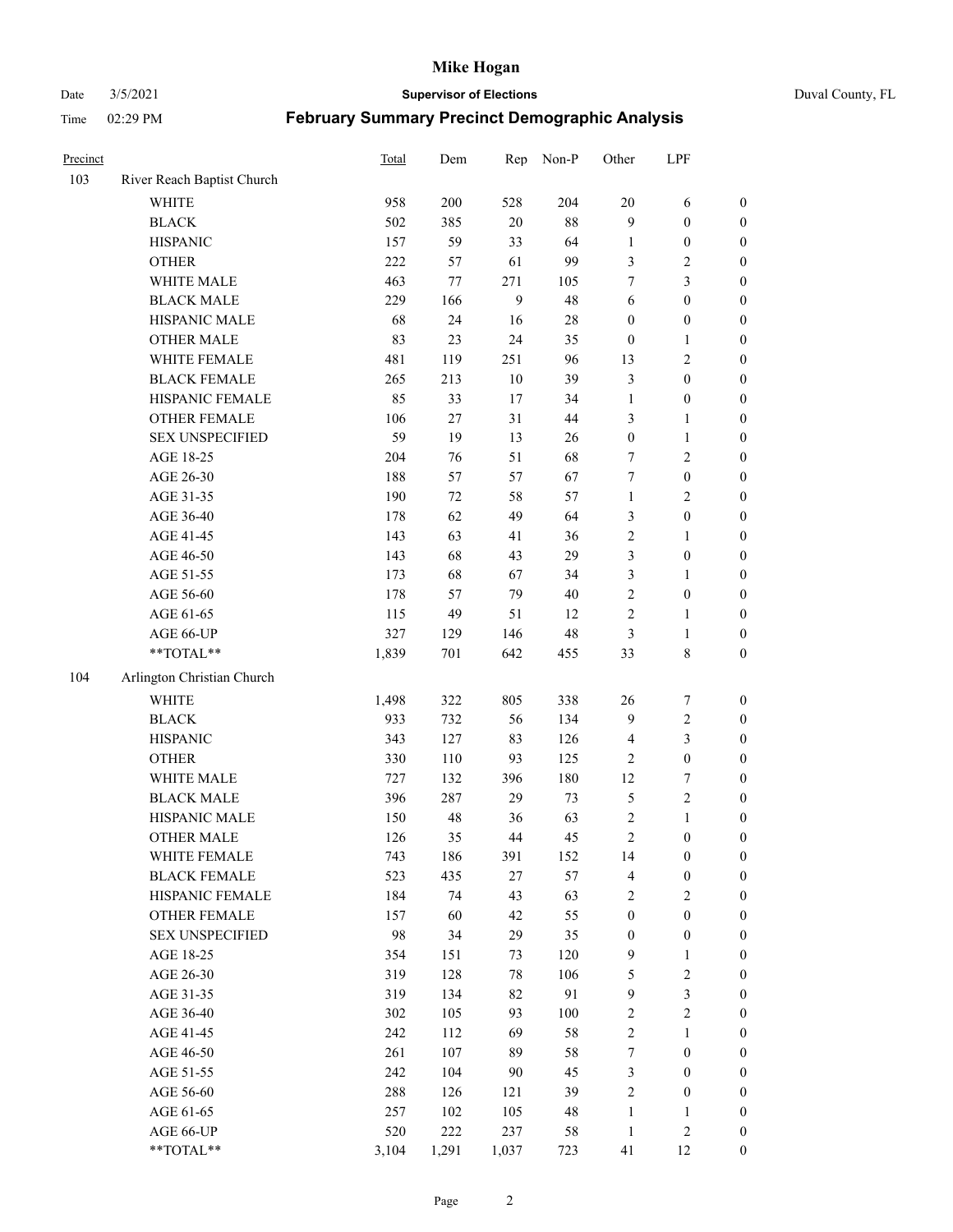Date 3/5/2021 **Supervisor of Elections** Duval County, FL

| Precinct |                                 | Total      | Dem       | Rep       | Non-P      | Other                          | LPF                      |                                      |
|----------|---------------------------------|------------|-----------|-----------|------------|--------------------------------|--------------------------|--------------------------------------|
| 105      | Terry Parker Baptist Church     |            |           |           |            |                                |                          |                                      |
|          | <b>WHITE</b>                    | 2,473      | 582       | 1,307     | 540        | 29                             | 15                       | $\boldsymbol{0}$                     |
|          | <b>BLACK</b>                    | 1,146      | 873       | 60        | 199        | 12                             | $\sqrt{2}$               | $\boldsymbol{0}$                     |
|          | <b>HISPANIC</b>                 | 386        | 137       | 111       | 132        | 6                              | $\boldsymbol{0}$         | $\boldsymbol{0}$                     |
|          | <b>OTHER</b>                    | 409        | 127       | 113       | 164        | $\overline{2}$                 | $\mathfrak{Z}$           | $\boldsymbol{0}$                     |
|          | WHITE MALE                      | 1,137      | 215       | 608       | 285        | 16                             | 13                       | $\boldsymbol{0}$                     |
|          | <b>BLACK MALE</b>               | 501        | 359       | 32        | 102        | 7                              | $\mathbf{1}$             | $\boldsymbol{0}$                     |
|          | HISPANIC MALE                   | 153        | 46        | 50        | 53         | 4                              | $\boldsymbol{0}$         | $\boldsymbol{0}$                     |
|          | <b>OTHER MALE</b>               | 158        | 41        | 51        | 65         | $\boldsymbol{0}$               | $\mathbf{1}$             | $\boldsymbol{0}$                     |
|          | WHITE FEMALE                    | 1,298      | 359       | 677       | 247        | 13                             | $\sqrt{2}$               | $\boldsymbol{0}$                     |
|          | <b>BLACK FEMALE</b>             | 612        | 495       | 26        | 85         | 5                              | $\mathbf{1}$             | $\boldsymbol{0}$                     |
|          | HISPANIC FEMALE                 | 225        | 87        | 60        | 76         | $\sqrt{2}$                     | $\boldsymbol{0}$         | 0                                    |
|          | OTHER FEMALE                    | 169        | 63        | 49        | 53         | $\mathfrak{2}$                 | $\sqrt{2}$               | $\boldsymbol{0}$                     |
|          | <b>SEX UNSPECIFIED</b>          | 161        | 54        | 38        | 69         | $\boldsymbol{0}$               | $\boldsymbol{0}$         | $\boldsymbol{0}$                     |
|          | AGE 18-25                       | 519        | 203       | 124       | 184        | 5                              | $\mathfrak{Z}$           | $\boldsymbol{0}$                     |
|          | AGE 26-30                       | 387        | 133       | 102       | 143        | 7                              | $\sqrt{2}$               | $\boldsymbol{0}$                     |
|          | AGE 31-35                       | 442        | 157       | 114       | 158        | 7                              | 6                        | $\boldsymbol{0}$                     |
|          | AGE 36-40                       | 384        | 155       | 101       | 120        | 4                              | $\overline{\mathbf{4}}$  | $\boldsymbol{0}$                     |
|          | AGE 41-45                       | 334        | 124       | 117       | 90         | $\mathbf{1}$                   | $\sqrt{2}$               | $\boldsymbol{0}$                     |
|          | AGE 46-50                       | 308        | 109       | 118       | 75         | 4                              | $\overline{2}$           | $\boldsymbol{0}$                     |
|          | AGE 51-55                       | 350        | 134       | 152       | 58         | 6                              | $\boldsymbol{0}$         | $\boldsymbol{0}$                     |
|          | AGE 56-60                       | 431        | 170       | 185       | 71         | 5                              | $\boldsymbol{0}$         | 0                                    |
|          | AGE 61-65                       | 391        | 170       | 163       | 54         | 4                              | $\boldsymbol{0}$         | $\boldsymbol{0}$                     |
|          | AGE 66-UP                       | 868        | 364       | 415       | 82         | 6                              | $\mathbf{1}$             | $\boldsymbol{0}$                     |
|          | $**TOTAL**$                     | 4,414      | 1,719     | 1,591     | 1,035      | 49                             | $20\,$                   | $\boldsymbol{0}$                     |
| 106      | Blue Cypress Community Center   |            |           |           |            |                                |                          |                                      |
|          | <b>WHITE</b>                    | 2,306      | 553       | 1,269     | 441        | 30                             | 13                       | $\boldsymbol{0}$                     |
|          | <b>BLACK</b>                    | 2,036      | 1,665     | 76        | 275        | 18                             | $\sqrt{2}$               | $\boldsymbol{0}$                     |
|          | <b>HISPANIC</b>                 | 287        | 108       | $72\,$    | 104        | $\overline{c}$                 | $\mathbf{1}$             | $\boldsymbol{0}$                     |
|          | <b>OTHER</b>                    | 463        | 140       | 138       | 178        | 5                              | $\sqrt{2}$               | $\boldsymbol{0}$                     |
|          |                                 |            |           |           |            |                                |                          |                                      |
|          | WHITE MALE<br><b>BLACK MALE</b> | 1,081      | 226       | 631<br>35 | 207<br>135 | $10\,$<br>$\overline{9}$       | $\boldsymbol{7}$         | $\boldsymbol{0}$                     |
|          | HISPANIC MALE                   | 770        | 590<br>48 | 33        | 49         |                                | $\mathbf{1}$             | $\boldsymbol{0}$                     |
|          |                                 | 133<br>164 | 46        | 62        | 54         | $\overline{c}$<br>$\mathbf{1}$ | 1<br>$\mathbf{1}$        | $\boldsymbol{0}$<br>$\boldsymbol{0}$ |
|          | <b>OTHER MALE</b>               |            |           |           |            |                                |                          |                                      |
|          | WHITE FEMALE                    | 1,189      | 317       | 620       | 227        | 19                             | 6                        | 0                                    |
|          | <b>BLACK FEMALE</b>             | 1,233      | 1,048     | 39        | 137        | 8                              | $\mathbf{1}$             | $\boldsymbol{0}$                     |
|          | HISPANIC FEMALE                 | 150        | 58        | 39        | 53         | $\boldsymbol{0}$               | $\boldsymbol{0}$         | $\overline{0}$                       |
|          | OTHER FEMALE                    | 218        | 72        | 66        | 76         | $\overline{4}$                 | $\boldsymbol{0}$         | $\overline{0}$                       |
|          | <b>SEX UNSPECIFIED</b>          | 154        | 61        | 30        | 60         | $\overline{c}$                 | $\mathbf{1}$             | 0                                    |
|          | AGE 18-25                       | 618        | 312       | 126       | 163        | 13                             | $\overline{\mathbf{4}}$  | 0                                    |
|          | AGE 26-30                       | 535        | 278       | 96        | 153<br>123 | 6                              | $\sqrt{2}$<br>$\sqrt{2}$ | 0                                    |
|          | AGE 31-35                       | 516        | 273       | 110       |            | 8                              |                          | 0                                    |
|          | AGE 36-40                       | 434        | 219       | 95        | 113        | 5                              | $\sqrt{2}$               | 0                                    |
|          | AGE 41-45                       | 397        | 213       | 85        | 96         | $\boldsymbol{0}$               | $\mathfrak{Z}$           | 0                                    |
|          | AGE 46-50                       | 389        | 179       | 129       | 71         | $\overline{9}$                 | $\mathbf{1}$             | 0                                    |
|          | AGE 51-55                       | 370        | 179       | 129       | 59         | 1                              | $\sqrt{2}$               | 0                                    |
|          | AGE 56-60                       | 447        | 211       | 163       | 64         | 7                              | $\sqrt{2}$               | $\overline{0}$                       |
|          | AGE 61-65                       | 399        | 181       | 162       | 54         | $\overline{c}$                 | $\boldsymbol{0}$         | $\boldsymbol{0}$                     |
|          | AGE 66-UP                       | 987        | 421       | 460       | 102        | $\overline{4}$                 | $\boldsymbol{0}$         | $\boldsymbol{0}$                     |
|          | **TOTAL**                       | 5,092      | 2,466     | 1,555     | 998        | 55                             | 18                       | $\boldsymbol{0}$                     |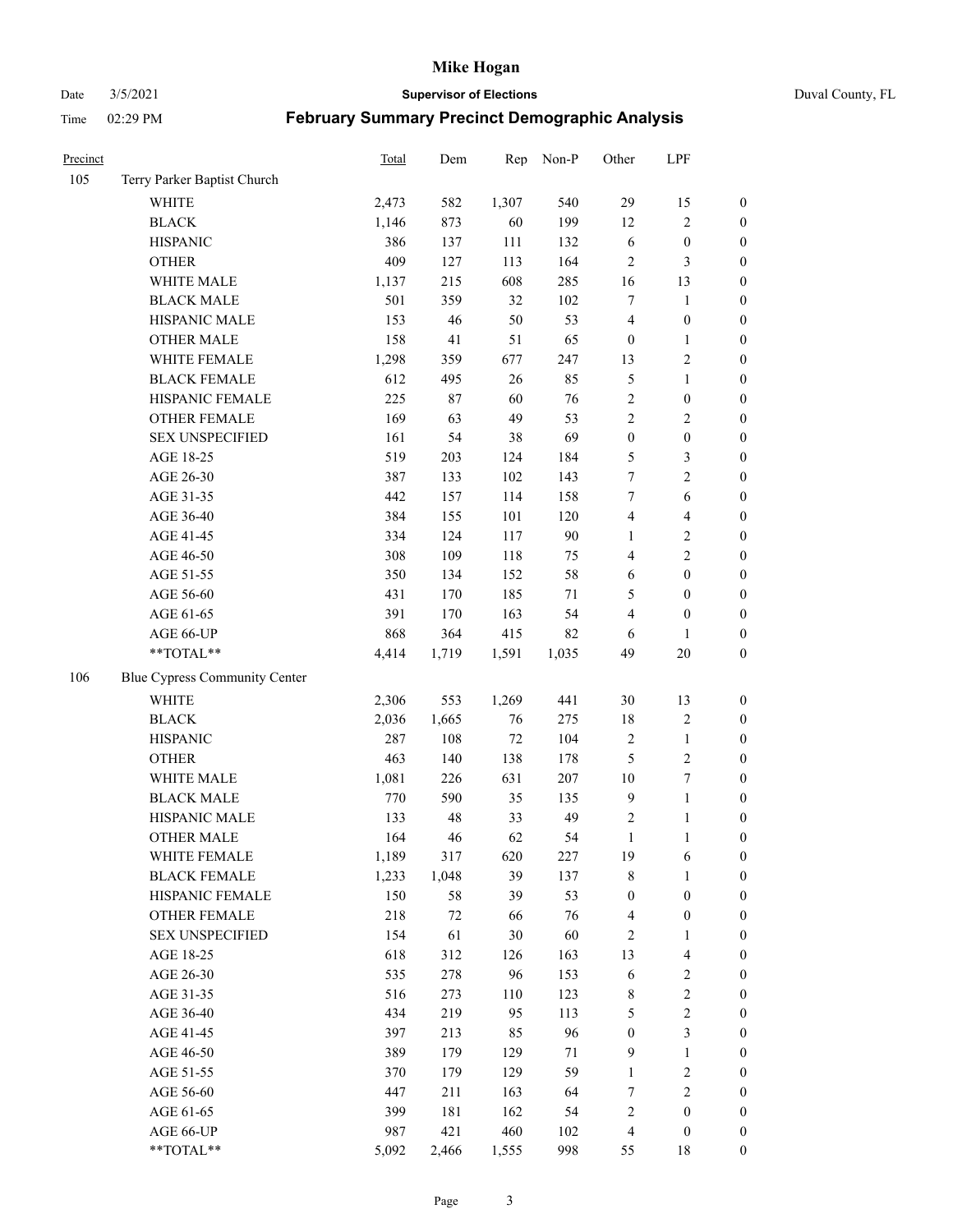Date 3/5/2021 **Supervisor of Elections** Duval County, FL

| Precinct |                                     | <b>Total</b> | Dem       | Rep          | Non-P     | Other                                | LPF                                |                                      |
|----------|-------------------------------------|--------------|-----------|--------------|-----------|--------------------------------------|------------------------------------|--------------------------------------|
| 107      | Arlington Baptist Church            |              |           |              |           |                                      |                                    |                                      |
|          | <b>WHITE</b>                        | 646          | 197       | 291          | 147       | 10                                   | $\mathbf{1}$                       | 0                                    |
|          | <b>BLACK</b>                        | 791          | 620       | 34           | 131       | $\overline{4}$                       | $\sqrt{2}$                         | 0                                    |
|          | <b>HISPANIC</b>                     | 106          | 46        | 21           | 36        | 3                                    | $\boldsymbol{0}$                   | $\boldsymbol{0}$                     |
|          | <b>OTHER</b>                        | 155          | 66        | 26           | 61        | 1                                    | $\mathbf{1}$                       | $\boldsymbol{0}$                     |
|          | WHITE MALE                          | 308          | 87        | 146          | 71        | 4                                    | $\boldsymbol{0}$                   | $\boldsymbol{0}$                     |
|          | <b>BLACK MALE</b>                   | 319          | 239       | 18           | 59        | $\overline{c}$                       | $\mathbf{1}$                       | $\boldsymbol{0}$                     |
|          | HISPANIC MALE                       | 45           | 18        | $10\,$       | 16        | $\mathbf{1}$                         | $\boldsymbol{0}$                   | $\boldsymbol{0}$                     |
|          | <b>OTHER MALE</b>                   | 55           | 19        | 17           | 18        | $\boldsymbol{0}$                     | $\mathbf{1}$                       | $\boldsymbol{0}$                     |
|          | WHITE FEMALE                        | 331          | 108       | 141          | 75        | 6                                    | $\mathbf{1}$                       | $\boldsymbol{0}$                     |
|          | <b>BLACK FEMALE</b>                 | 457          | 370       | 15           | 69        | $\sqrt{2}$                           | $\mathbf{1}$                       | 0                                    |
|          | HISPANIC FEMALE                     | 59           | 28        | $10\,$       | 19        | $\sqrt{2}$                           | $\boldsymbol{0}$                   | 0                                    |
|          | OTHER FEMALE                        | 68           | 34        | $\tau$       | 26        | $\mathbf{1}$                         | $\boldsymbol{0}$                   | $\boldsymbol{0}$                     |
|          | <b>SEX UNSPECIFIED</b>              | 56           | 26        | $\,$ 8 $\,$  | 22        | $\boldsymbol{0}$                     | $\boldsymbol{0}$                   | $\boldsymbol{0}$                     |
|          | AGE 18-25                           | 173          | 102       | 26           | 43        | $\sqrt{2}$                           | $\boldsymbol{0}$                   | $\boldsymbol{0}$                     |
|          | AGE 26-30                           | 160          | 89        | 24           | 46        | $\mathbf{1}$                         | $\boldsymbol{0}$                   | $\boldsymbol{0}$                     |
|          | AGE 31-35                           | 184          | 114       | 14           | 54        | $\sqrt{2}$                           | $\boldsymbol{0}$                   | $\boldsymbol{0}$                     |
|          | AGE 36-40                           | 135          | 74        | 20           | 37        | 4                                    | $\boldsymbol{0}$                   | $\boldsymbol{0}$                     |
|          | AGE 41-45                           | 131          | 68        | 26           | 34        | 3                                    | $\boldsymbol{0}$                   | $\boldsymbol{0}$                     |
|          | AGE 46-50                           | 134          | 73        | $28\,$       | 31        | $\mathbf{1}$                         | $\mathbf{1}$                       | $\boldsymbol{0}$                     |
|          | AGE 51-55                           | 145          | 79        | 37           | 26        | $\mathbf{1}$                         | $\sqrt{2}$                         | $\boldsymbol{0}$                     |
|          | AGE 56-60                           | 157          | 94        | 36           | 26        | $\mathbf{1}$                         | $\boldsymbol{0}$                   | 0                                    |
|          | AGE 61-65                           | 155          | 80        | 41           | 32        | $\overline{c}$                       | $\boldsymbol{0}$                   | 0                                    |
|          | AGE 66-UP                           | 324          | 156       | 120          | 46        | $\mathbf{1}$                         | $\mathbf{1}$                       | $\boldsymbol{0}$                     |
|          | **TOTAL**                           | 1,698        | 929       | 372          | 375       | 18                                   | $\overline{\mathbf{4}}$            | $\boldsymbol{0}$                     |
| 108      | The Central Church of the Nazarene  |              |           |              |           |                                      |                                    |                                      |
|          | <b>WHITE</b>                        | 1,487        | 363       | 767          | 330       | $21\,$                               |                                    |                                      |
|          | <b>BLACK</b>                        | 569          | 462       | $20\,$       | 82        |                                      | 6                                  | $\boldsymbol{0}$                     |
|          | <b>HISPANIC</b>                     | 201          | 86        | 43           | 71        | 4<br>$\mathbf{1}$                    | $\mathbf{1}$<br>$\boldsymbol{0}$   | $\boldsymbol{0}$<br>$\boldsymbol{0}$ |
|          |                                     |              |           |              |           |                                      |                                    |                                      |
|          | <b>OTHER</b>                        | 194          | 82        | 45           | 65        | $\overline{c}$                       | $\boldsymbol{0}$                   | $\boldsymbol{0}$                     |
|          | WHITE MALE<br><b>BLACK MALE</b>     | 667          | 138       | 362          | 158       | 5<br>$\overline{c}$                  | $\overline{\mathbf{4}}$            | $\boldsymbol{0}$                     |
|          | HISPANIC MALE                       | 231          | 173       | 14           | 41        |                                      | $\mathbf{1}$                       | $\boldsymbol{0}$                     |
|          |                                     | 95<br>62     | 36<br>25  | 24<br>$20\,$ | 35        | $\boldsymbol{0}$<br>$\boldsymbol{0}$ | $\boldsymbol{0}$                   | 0                                    |
|          | <b>OTHER MALE</b>                   |              |           |              | 17        |                                      | $\boldsymbol{0}$                   | $\boldsymbol{0}$                     |
|          | WHITE FEMALE<br><b>BLACK FEMALE</b> | 811<br>320   | 223       | 401<br>6     | 169<br>39 | 16<br>$\mathbf{2}$                   | 2<br>$\boldsymbol{0}$              | 0                                    |
|          | HISPANIC FEMALE                     | 102          | 273<br>49 | 19           | 33        | $\mathbf{1}$                         | $\boldsymbol{0}$                   | $\boldsymbol{0}$<br>$\overline{0}$   |
|          | OTHER FEMALE                        | 87           |           | $18\,$       | 26        |                                      | $\boldsymbol{0}$                   | $\overline{0}$                       |
|          | <b>SEX UNSPECIFIED</b>              | 76           | 41<br>35  | 11           | 30        | $\overline{c}$<br>$\boldsymbol{0}$   | $\boldsymbol{0}$                   | 0                                    |
|          | AGE 18-25                           | 254          | 115       | 56           | 77        | 5                                    | $\mathbf{1}$                       | $\theta$                             |
|          | AGE 26-30                           | 220          | 92        | 48           | 75        | $\overline{4}$                       | $\mathbf{1}$                       | 0                                    |
|          | AGE 31-35                           | 233          | 104       | 63           | 60        | 6                                    | $\boldsymbol{0}$                   | 0                                    |
|          | AGE 36-40                           | 216          | 82        | 59           | 71        | 3                                    | $\mathbf{1}$                       | 0                                    |
|          | AGE 41-45                           | 182          | 71        | 50           | 58        | $\sqrt{2}$                           | $\mathbf{1}$                       | 0                                    |
|          |                                     | 174          | 64        | 67           | 41        | $\sqrt{2}$                           |                                    | 0                                    |
|          | AGE 46-50<br>AGE 51-55              | 200          |           | $8\sqrt{1}$  | 29        | $\sqrt{2}$                           | $\boldsymbol{0}$                   | 0                                    |
|          | AGE 56-60                           | 286          | 88<br>122 | 120          | 40        | $\mathbf{2}$                         | $\boldsymbol{0}$<br>$\overline{2}$ | $\overline{0}$                       |
|          | AGE 61-65                           | 224          | 85        | 98           | 41        | $\boldsymbol{0}$                     | $\boldsymbol{0}$                   | $\overline{0}$                       |
|          | AGE 66-UP                           | 462          | 170       | 233          | 56        | 2                                    | $\mathbf{1}$                       | $\boldsymbol{0}$                     |
|          | **TOTAL**                           | 2,451        | 993       | 875          | 548       | 28                                   | $\tau$                             | $\boldsymbol{0}$                     |
|          |                                     |              |           |              |           |                                      |                                    |                                      |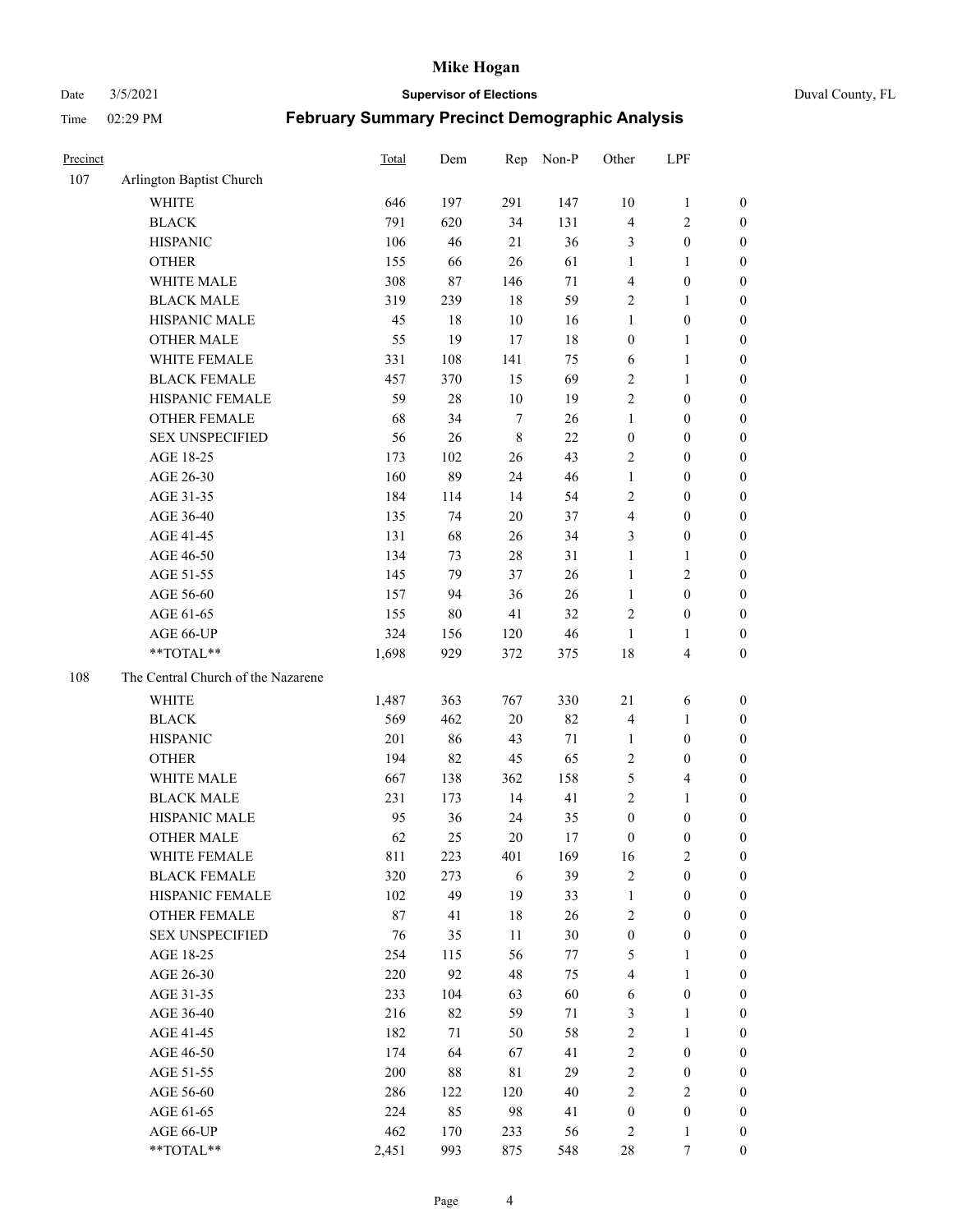#### Date 3/5/2021 **Supervisor of Elections** Duval County, FL

| Precinct |                                 | Total  | Dem    | Rep         | Non-P   | Other            | LPF                     |                  |
|----------|---------------------------------|--------|--------|-------------|---------|------------------|-------------------------|------------------|
| 109      | Arlington Congregational Church |        |        |             |         |                  |                         |                  |
|          | <b>WHITE</b>                    | 865    | 227    | 455         | 163     | 13               | $\boldsymbol{7}$        | 0                |
|          | <b>BLACK</b>                    | 451    | 329    | 20          | 96      | $\mathfrak s$    | $\mathbf{1}$            | $\boldsymbol{0}$ |
|          | <b>HISPANIC</b>                 | 111    | 55     | 25          | $28\,$  | $\sqrt{2}$       | $\mathbf{1}$            | $\boldsymbol{0}$ |
|          | <b>OTHER</b>                    | 115    | 45     | 26          | 42      | $\sqrt{2}$       | $\boldsymbol{0}$        | $\boldsymbol{0}$ |
|          | WHITE MALE                      | 411    | 91     | 225         | 87      | 4                | $\overline{\mathbf{4}}$ | $\boldsymbol{0}$ |
|          | <b>BLACK MALE</b>               | 186    | 126    | 11          | 45      | 3                | $\mathbf{1}$            | $\boldsymbol{0}$ |
|          | HISPANIC MALE                   | 44     | 23     | $\,$ $\,$   | 12      | $\boldsymbol{0}$ | $\mathbf{1}$            | $\boldsymbol{0}$ |
|          | <b>OTHER MALE</b>               | $40\,$ | $10\,$ | 10          | 19      | $\mathbf{1}$     | $\boldsymbol{0}$        | $\boldsymbol{0}$ |
|          | WHITE FEMALE                    | 447    | 135    | 225         | 75      | 9                | $\mathfrak{Z}$          | $\boldsymbol{0}$ |
|          | <b>BLACK FEMALE</b>             | 254    | 197    | $\,$ 8 $\,$ | 47      | $\sqrt{2}$       | $\boldsymbol{0}$        | $\boldsymbol{0}$ |
|          | HISPANIC FEMALE                 | 61     | 30     | 16          | 13      | $\sqrt{2}$       | $\boldsymbol{0}$        | $\boldsymbol{0}$ |
|          | OTHER FEMALE                    | 54     | 31     | 11          | 11      | $\mathbf{1}$     | $\boldsymbol{0}$        | $\boldsymbol{0}$ |
|          | <b>SEX UNSPECIFIED</b>          | 45     | 13     | 12          | $20\,$  | $\boldsymbol{0}$ | $\boldsymbol{0}$        | $\boldsymbol{0}$ |
|          | AGE 18-25                       | 185    | 75     | 44          | 61      | $\sqrt{2}$       | $\mathfrak{Z}$          | $\boldsymbol{0}$ |
|          | AGE 26-30                       | 168    | 75     | 40          | 49      | 4                | $\boldsymbol{0}$        | $\boldsymbol{0}$ |
|          | AGE 31-35                       | 193    | 87     | 44          | 58      | $\sqrt{2}$       | $\sqrt{2}$              | $\boldsymbol{0}$ |
|          | AGE 36-40                       | 121    | 65     | 27          | 26      | $\overline{c}$   | $\mathbf{1}$            | $\boldsymbol{0}$ |
|          | AGE 41-45                       | 106    | 58     | 25          | $20\,$  | 3                | $\boldsymbol{0}$        | $\boldsymbol{0}$ |
|          | AGE 46-50                       | 96     | 38     | 29          | 27      | $\sqrt{2}$       | $\boldsymbol{0}$        | $\boldsymbol{0}$ |
|          | AGE 51-55                       | 135    | 51     | 56          | 24      | $\sqrt{2}$       | $\sqrt{2}$              | $\boldsymbol{0}$ |
|          | AGE 56-60                       | 113    | 41     | 55          | 15      | $\sqrt{2}$       | $\boldsymbol{0}$        | 0                |
|          | AGE 61-65                       | 127    | 48     | 59          | 19      | $\mathbf{1}$     | $\boldsymbol{0}$        | 0                |
|          | AGE 66-UP                       | 298    | 118    | 147         | 30      | $\sqrt{2}$       | $\mathbf{1}$            | $\boldsymbol{0}$ |
|          | **TOTAL**                       | 1,542  | 656    | 526         | 329     | $22\,$           | $\boldsymbol{9}$        | $\boldsymbol{0}$ |
|          |                                 |        |        |             |         |                  |                         |                  |
| 110      | St. Pauls Episcopal Church      |        |        |             |         |                  |                         |                  |
|          | <b>WHITE</b>                    | 1,762  | 469    | 953         | 308     | 21               | 11                      | $\boldsymbol{0}$ |
|          | <b>BLACK</b>                    | 239    | 174    | $11\,$      | 51      | 3                | $\boldsymbol{0}$        | $\boldsymbol{0}$ |
|          | <b>HISPANIC</b>                 | 111    | 43     | 38          | 29      | $\mathbf{1}$     | $\boldsymbol{0}$        | $\boldsymbol{0}$ |
|          | <b>OTHER</b>                    | 175    | 54     | 53          | 63      | 4                | $\mathbf{1}$            | $\boldsymbol{0}$ |
|          | WHITE MALE                      | 826    | 185    | 463         | 163     | $10\,$           | $\mathfrak{S}$          | $\boldsymbol{0}$ |
|          | <b>BLACK MALE</b>               | 103    | 68     | 6           | 27      | $\mathbf{2}$     | $\boldsymbol{0}$        | $\boldsymbol{0}$ |
|          | HISPANIC MALE                   | 48     | $18\,$ | $22\,$      | $\,8\,$ | $\boldsymbol{0}$ | $\boldsymbol{0}$        | $\boldsymbol{0}$ |
|          | <b>OTHER MALE</b>               | 55     | 17     | 20          | 15      | 2                | $\mathbf{1}$            | $\boldsymbol{0}$ |
|          | WHITE FEMALE                    | 915    | 274    | 482         | 142     | 11               | 6                       | 0                |
|          | <b>BLACK FEMALE</b>             | 130    | 102    | 5           | 22      | $\mathbf{1}$     | $\boldsymbol{0}$        | $\overline{0}$   |
|          | HISPANIC FEMALE                 | 62     | 25     | 16          | $20\,$  | $\mathbf{1}$     | $\boldsymbol{0}$        | $\overline{0}$   |
|          | OTHER FEMALE                    | 84     | 30     | 25          | $28\,$  | $\mathbf{1}$     | $\boldsymbol{0}$        | $\overline{0}$   |
|          | <b>SEX UNSPECIFIED</b>          | 64     | 21     | 16          | 26      | $\mathbf{1}$     | $\boldsymbol{0}$        | 0                |
|          | AGE 18-25                       | 195    | 53     | 82          | 57      | 3                | $\boldsymbol{0}$        | $\theta$         |
|          | AGE 26-30                       | 181    | 62     | 70          | 48      | $\mathbf{1}$     | $\boldsymbol{0}$        | 0                |
|          | AGE 31-35                       | 185    | 55     | 68          | 52      | 6                | $\overline{\mathbf{4}}$ | 0                |
|          | AGE 36-40                       | 183    | 59     | 69          | 48      | 4                | $\mathfrak{Z}$          | 0                |
|          | AGE 41-45                       | 156    | 41     | 71          | 43      | $\mathbf{1}$     | $\boldsymbol{0}$        | 0                |
|          | AGE 46-50                       | 169    | 48     | 83          | 33      | 3                | $\sqrt{2}$              | 0                |
|          | AGE 51-55                       | 198    | 63     | 90          | 41      | 3                | $\mathbf{1}$            | 0                |
|          | AGE 56-60                       | 216    | 66     | 108         | 39      | 3                | $\boldsymbol{0}$        | $\overline{0}$   |
|          | AGE 61-65                       | 218    | 77     | 112         | 28      | $\boldsymbol{0}$ | $\mathbf{1}$            | $\overline{0}$   |
|          | AGE 66-UP                       | 586    | 216    | 302         | 62      | 5                | $\mathbf{1}$            | $\boldsymbol{0}$ |
|          | **TOTAL**                       | 2,287  | 740    | 1,055       | 451     | 29               | 12                      | $\boldsymbol{0}$ |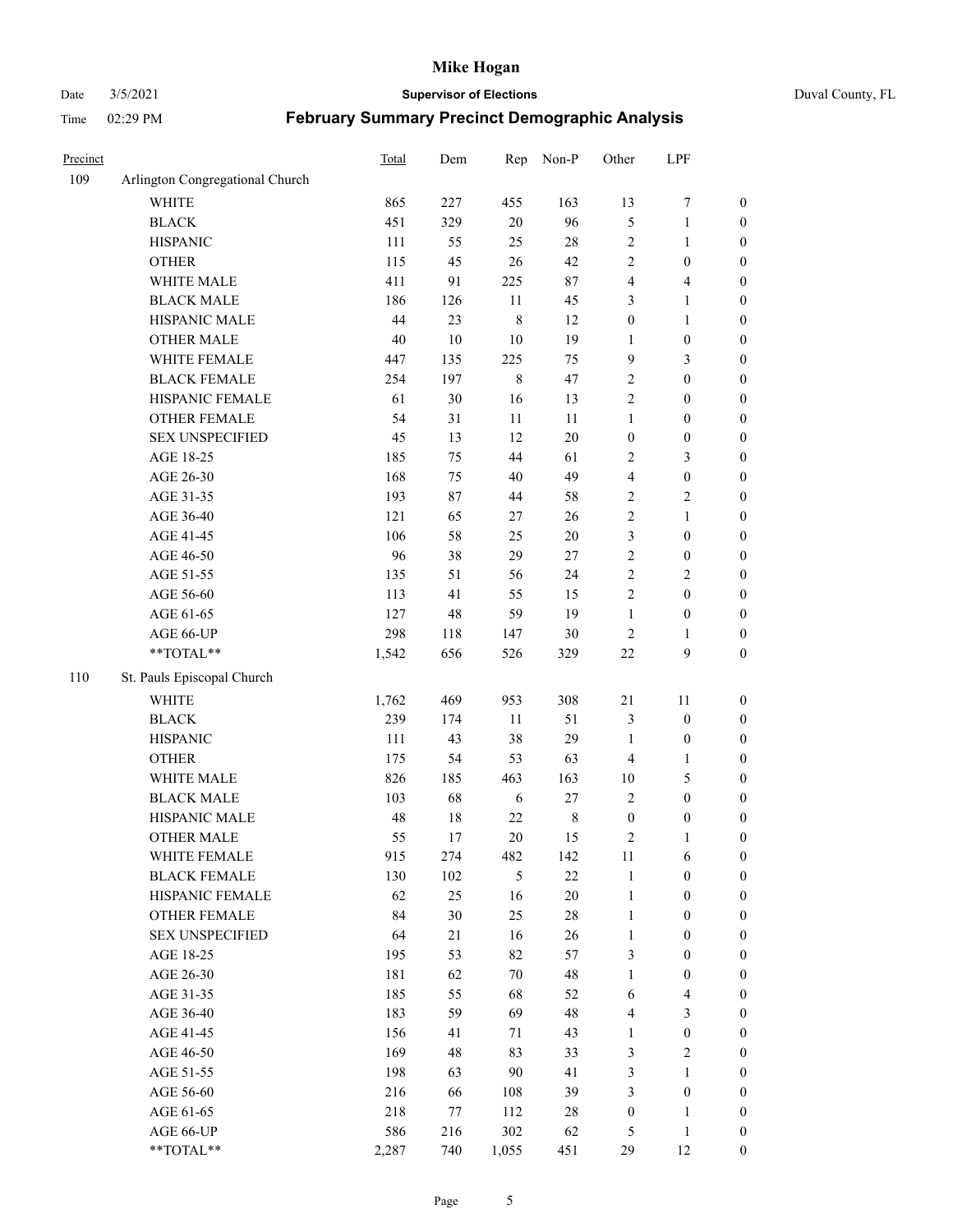#### Date 3/5/2021 **Supervisor of Elections** Duval County, FL

| Precinct |                                   | Total  | Dem   | Rep    | Non-P  | Other            | LPF              |                  |
|----------|-----------------------------------|--------|-------|--------|--------|------------------|------------------|------------------|
| 111      | Fort Caroline Presbyterian Church |        |       |        |        |                  |                  |                  |
|          | <b>WHITE</b>                      | 1,154  | 267   | 665    | 197    | 19               | 6                | 0                |
|          | <b>BLACK</b>                      | 336    | 264   | 12     | 58     | $\mathbf{2}$     | $\boldsymbol{0}$ | $\boldsymbol{0}$ |
|          | <b>HISPANIC</b>                   | 110    | 45    | 28     | 35     | $\mathbf{1}$     | $\mathbf{1}$     | $\boldsymbol{0}$ |
|          | <b>OTHER</b>                      | 129    | 38    | 41     | 49     | 1                | $\boldsymbol{0}$ | $\boldsymbol{0}$ |
|          | WHITE MALE                        | 553    | 104   | 340    | 96     | 9                | $\overline{4}$   | $\boldsymbol{0}$ |
|          | <b>BLACK MALE</b>                 | 150    | 107   | $\tau$ | 34     | $\overline{c}$   | $\boldsymbol{0}$ | $\boldsymbol{0}$ |
|          | HISPANIC MALE                     | 44     | 15    | 14     | 15     | $\boldsymbol{0}$ | $\boldsymbol{0}$ | $\boldsymbol{0}$ |
|          | <b>OTHER MALE</b>                 | $46\,$ | 9     | 17     | $20\,$ | $\boldsymbol{0}$ | $\boldsymbol{0}$ | $\boldsymbol{0}$ |
|          | WHITE FEMALE                      | 589    | 161   | 319    | 97     | 10               | $\overline{2}$   | $\boldsymbol{0}$ |
|          | <b>BLACK FEMALE</b>               | 183    | 155   | 5      | 23     | $\boldsymbol{0}$ | $\boldsymbol{0}$ | $\boldsymbol{0}$ |
|          | HISPANIC FEMALE                   | 61     | 26    | 14     | 19     | 1                | $\mathbf{1}$     | 0                |
|          | <b>OTHER FEMALE</b>               | 69     | 27    | 17     | 24     | $\mathbf{1}$     | $\boldsymbol{0}$ | $\boldsymbol{0}$ |
|          | <b>SEX UNSPECIFIED</b>            | 34     | 10    | 13     | 11     | $\boldsymbol{0}$ | $\boldsymbol{0}$ | $\boldsymbol{0}$ |
|          | AGE 18-25                         | 178    | 68    | 59     | 48     | $\overline{c}$   | $\mathbf{1}$     | $\boldsymbol{0}$ |
|          | AGE 26-30                         | 133    | 43    | 40     | 46     | 3                | $\mathbf{1}$     | $\boldsymbol{0}$ |
|          | AGE 31-35                         | 137    | 48    | 48     | 38     | 3                | $\boldsymbol{0}$ | $\boldsymbol{0}$ |
|          | AGE 36-40                         | 150    | 59    | 46     | 43     | $\mathbf{1}$     | $\mathbf{1}$     | $\boldsymbol{0}$ |
|          | AGE 41-45                         | 129    | 44    | 52     | 29     | $\mathbf{1}$     | $\mathfrak{Z}$   | $\boldsymbol{0}$ |
|          | AGE 46-50                         | 119    | 47    | 48     | 22     | $\overline{c}$   | $\boldsymbol{0}$ | $\boldsymbol{0}$ |
|          | AGE 51-55                         | 131    | 47    | 62     | 21     | $\mathbf{1}$     | $\boldsymbol{0}$ | $\boldsymbol{0}$ |
|          | AGE 56-60                         | 172    | 45    | 96     | 25     | 6                | $\boldsymbol{0}$ | 0                |
|          | AGE 61-65                         | 157    | 44    | 85     | 25     | 2                | $\mathbf{1}$     | 0                |
|          | AGE 66-UP                         | 423    | 169   | 210    | 42     | $\sqrt{2}$       | $\boldsymbol{0}$ | $\boldsymbol{0}$ |
|          | $**TOTAL**$                       | 1,729  | 614   | 746    | 339    | 23               | $\tau$           | $\boldsymbol{0}$ |
| 112      | Regency Square Regional Library   |        |       |        |        |                  |                  |                  |
|          | <b>WHITE</b>                      | 963    | 253   | 421    | 263    | 19               | $\boldsymbol{7}$ | $\boldsymbol{0}$ |
|          | <b>BLACK</b>                      | 851    | 631   | 41     | 168    | 10               | $\mathbf{1}$     | $\boldsymbol{0}$ |
|          | <b>HISPANIC</b>                   | 196    | 78    | 36     | $78\,$ | 4                | $\boldsymbol{0}$ | $\boldsymbol{0}$ |
|          | <b>OTHER</b>                      | 228    | 89    | 54     | 78     | 5                | $\sqrt{2}$       | $\boldsymbol{0}$ |
|          | WHITE MALE                        | 455    | 92    | 211    | 140    | 8                | $\overline{4}$   | $\boldsymbol{0}$ |
|          | <b>BLACK MALE</b>                 | 327    | 230   | 18     | 75     | 4                | $\boldsymbol{0}$ | $\boldsymbol{0}$ |
|          | HISPANIC MALE                     | 69     | 23    | 14     | 30     | 2                | $\boldsymbol{0}$ | $\boldsymbol{0}$ |
|          | <b>OTHER MALE</b>                 | 85     | 28    | 21     | 32     | $\overline{c}$   | $\mathbf{2}$     | $\boldsymbol{0}$ |
|          | WHITE FEMALE                      | 502    | 159   | 209    | 121    | 10               | 3                | 0                |
|          | <b>BLACK FEMALE</b>               | 511    | 392   | 23     | 89     | 6                | $\mathbf{1}$     | $\boldsymbol{0}$ |
|          | HISPANIC FEMALE                   | 124    | 54    | 22     | 46     | $\sqrt{2}$       | $\boldsymbol{0}$ | $\overline{0}$   |
|          | OTHER FEMALE                      | 99     | 50    | 21     | $27\,$ | $\mathbf{1}$     | $\boldsymbol{0}$ | $\overline{0}$   |
|          | <b>SEX UNSPECIFIED</b>            | 66     | 23    | 13     | $27\,$ | 3                | $\boldsymbol{0}$ | 0                |
|          | AGE 18-25                         | 314    | 138   | 60     | 108    | 6                | $\sqrt{2}$       | $\theta$         |
|          | AGE 26-30                         | 326    | 159   | 53     | 105    | 7                | $\overline{2}$   | 0                |
|          | AGE 31-35                         | 230    | 120   | 36     | $72\,$ | $\sqrt{2}$       | $\boldsymbol{0}$ | 0                |
|          | AGE 36-40                         | 185    | 87    | 36     | 53     | 7                | $\sqrt{2}$       | 0                |
|          | AGE 41-45                         | 166    | 74    | 38     | 48     | 6                | $\boldsymbol{0}$ | 0                |
|          | AGE 46-50                         | 160    | 79    | 37     | 43     | $\boldsymbol{0}$ | $\mathbf{1}$     | 0                |
|          | AGE 51-55                         | 152    | 78    | 34     | 36     | 4                | $\boldsymbol{0}$ | $\overline{0}$   |
|          | AGE 56-60                         | 164    | 82    | 43     | 35     | 2                | $\mathbf{2}$     | $\overline{0}$   |
|          | AGE 61-65                         | 154    | 68    | 57     | 28     | $\mathbf{1}$     | $\boldsymbol{0}$ | $\overline{0}$   |
|          | AGE 66-UP                         | 387    | 166   | 158    | 59     | 3                | $\mathbf{1}$     | $\boldsymbol{0}$ |
|          | **TOTAL**                         | 2,238  | 1,051 | 552    | 587    | 38               | 10               | $\boldsymbol{0}$ |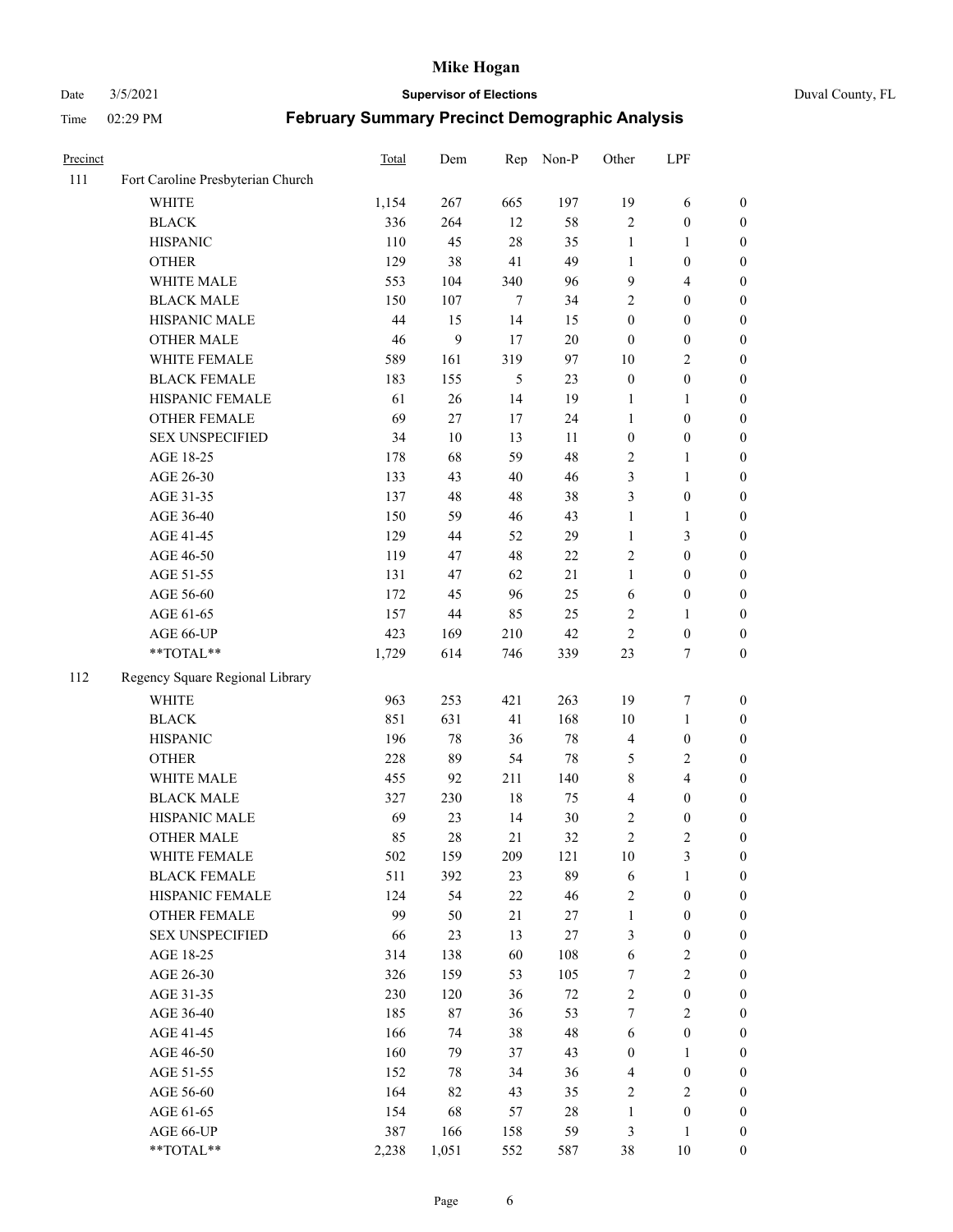Date 3/5/2021 **Supervisor of Elections** Duval County, FL

| Precinct |                                    | Total | Dem   | Rep    | Non-P   | Other            | LPF                     |                  |
|----------|------------------------------------|-------|-------|--------|---------|------------------|-------------------------|------------------|
| 113      | Fort Caroline Christian Church     |       |       |        |         |                  |                         |                  |
|          | <b>WHITE</b>                       | 3,108 | 743   | 1,642  | 668     | 41               | 14                      | 0                |
|          | <b>BLACK</b>                       | 2,062 | 1,622 | 69     | 345     | 24               | $\sqrt{2}$              | 0                |
|          | <b>HISPANIC</b>                    | 486   | 200   | 114    | 167     | $\overline{4}$   | $\mathbf{1}$            | $\boldsymbol{0}$ |
|          | <b>OTHER</b>                       | 631   | 215   | 135    | 269     | 8                | $\overline{\mathbf{4}}$ | $\boldsymbol{0}$ |
|          | WHITE MALE                         | 1,407 | 278   | 769    | 328     | $22\,$           | 10                      | $\boldsymbol{0}$ |
|          | <b>BLACK MALE</b>                  | 826   | 627   | 42     | 147     | $10\,$           | $\boldsymbol{0}$        | $\boldsymbol{0}$ |
|          | HISPANIC MALE                      | 230   | 89    | 59     | 78      | $\mathfrak{Z}$   | $\mathbf{1}$            | $\boldsymbol{0}$ |
|          | <b>OTHER MALE</b>                  | 237   | 74    | 58     | 99      | 3                | $\mathfrak{Z}$          | $\boldsymbol{0}$ |
|          | WHITE FEMALE                       | 1,662 | 454   | 856    | 331     | 18               | $\mathfrak{Z}$          | $\boldsymbol{0}$ |
|          | <b>BLACK FEMALE</b>                | 1,188 | 965   | 26     | 181     | 14               | $\sqrt{2}$              | 0                |
|          | HISPANIC FEMALE                    | 243   | 106   | 53     | 83      | $\mathbf{1}$     | $\boldsymbol{0}$        | 0                |
|          | OTHER FEMALE                       | 288   | 108   | 61     | 114     | $\overline{4}$   | $\mathbf{1}$            | 0                |
|          | <b>SEX UNSPECIFIED</b>             | 205   | 79    | 36     | $87\,$  | $\overline{2}$   | $\mathbf{1}$            | $\boldsymbol{0}$ |
|          | AGE 18-25                          | 801   | 346   | 187    | 242     | 19               | $\tau$                  | $\boldsymbol{0}$ |
|          | AGE 26-30                          | 658   | 298   | 148    | 199     | 9                | $\overline{\mathbf{4}}$ | $\boldsymbol{0}$ |
|          | AGE 31-35                          | 562   | 251   | 122    | 179     | $\,8\,$          | $\sqrt{2}$              | $\boldsymbol{0}$ |
|          | AGE 36-40                          | 581   | 266   | 138    | 163     | 12               | $\sqrt{2}$              | $\boldsymbol{0}$ |
|          | AGE 41-45                          | 467   | 221   | 114    | 123     | 6                | $\mathfrak{Z}$          | $\boldsymbol{0}$ |
|          | AGE 46-50                          | 536   | 246   | 170    | 114     | 5                | $\mathbf{1}$            | $\boldsymbol{0}$ |
|          | AGE 51-55                          | 560   | 255   | 178    | 120     | 6                | $\mathbf{1}$            | 0                |
|          | AGE 56-60                          | 541   | 218   | 214    | 102     | 6                | $\mathbf{1}$            | 0                |
|          | AGE 61-65                          | 487   | 231   | 189    | 63      | 4                | $\boldsymbol{0}$        | 0                |
|          | AGE 66-UP                          | 1,094 | 448   | 500    | 144     | $\overline{c}$   | $\boldsymbol{0}$        | $\boldsymbol{0}$ |
|          | $**TOTAL**$                        | 6,287 | 2,780 | 1,960  | 1,449   | $77 \,$          | 21                      | $\boldsymbol{0}$ |
| 114      | Destination Church Assembly of God |       |       |        |         |                  |                         |                  |
|          | <b>WHITE</b>                       | 1,010 | 247   | 450    | 291     | 17               | 5                       | $\boldsymbol{0}$ |
|          | <b>BLACK</b>                       | 1,295 | 997   | 53     | 227     | 14               | $\overline{\mathbf{4}}$ | $\boldsymbol{0}$ |
|          | <b>HISPANIC</b>                    | 256   | 121   | $40\,$ | 89      | 5                | $\mathbf{1}$            | $\boldsymbol{0}$ |
|          | <b>OTHER</b>                       | 273   | 111   | 37     | 121     | $\mathfrak{Z}$   | $\mathbf{1}$            | $\boldsymbol{0}$ |
|          | WHITE MALE                         | 502   | 105   | 238    | 148     | $\tau$           | $\overline{\mathbf{4}}$ | $\boldsymbol{0}$ |
|          | <b>BLACK MALE</b>                  | 461   | 332   | $20\,$ | 101     | 6                | $\overline{2}$          | $\boldsymbol{0}$ |
|          | HISPANIC MALE                      | 111   | 54    | 20     | 36      | $\mathbf{1}$     | $\boldsymbol{0}$        | 0                |
|          | <b>OTHER MALE</b>                  | 92    | 40    | 15     | 36      | $\mathbf{1}$     | $\boldsymbol{0}$        | $\boldsymbol{0}$ |
|          | WHITE FEMALE                       | 490   | 139   | 202    | 138     | 10               | 1                       | 0                |
|          | <b>BLACK FEMALE</b>                | 789   | 627   | $30\,$ | 122     | 8                | $\sqrt{2}$              | $\boldsymbol{0}$ |
|          | HISPANIC FEMALE                    | 136   | 61    | 19     | 51      | 4                | $\mathbf{1}$            | $\overline{0}$   |
|          | OTHER FEMALE                       | 105   | 49    | 12     | 41      | $\overline{c}$   | $\mathbf{1}$            | $\overline{0}$   |
|          | <b>SEX UNSPECIFIED</b>             | 148   | 69    | 24     | 55      | $\boldsymbol{0}$ | $\boldsymbol{0}$        | 0                |
|          | AGE 18-25                          | 424   | 207   | 48     | 158     | 10               | $\mathbf{1}$            | 0                |
|          | AGE 26-30                          | 373   | 203   | 55     | 105     | 6                | $\overline{\mathbf{4}}$ | 0                |
|          | AGE 31-35                          | 391   | 203   | 52     | 131     | 4                | $\mathbf{1}$            | 0                |
|          | AGE 36-40                          | 265   | 143   | 38     | $77 \,$ | 5                | $\sqrt{2}$              | 0                |
|          | AGE 41-45                          | 208   | 111   | 48     | 43      | 6                | $\boldsymbol{0}$        | 0                |
|          | AGE 46-50                          | 228   | 122   | 55     | 46      | 3                | $\sqrt{2}$              | 0                |
|          | AGE 51-55                          | 220   | 111   | 62     | 44      | 2                | $\mathbf{1}$            | $\overline{0}$   |
|          | AGE 56-60                          | 235   | 113   | 65     | 54      | 3                | $\boldsymbol{0}$        | $\overline{0}$   |
|          | AGE 61-65                          | 176   | 100   | 50     | 26      | $\boldsymbol{0}$ | $\boldsymbol{0}$        | $\overline{0}$   |
|          | AGE 66-UP                          | 314   | 163   | 107    | 44      | $\boldsymbol{0}$ | $\boldsymbol{0}$        | 0                |
|          | **TOTAL**                          | 2,834 | 1,476 | 580    | 728     | 39               | 11                      | $\boldsymbol{0}$ |
|          |                                    |       |       |        |         |                  |                         |                  |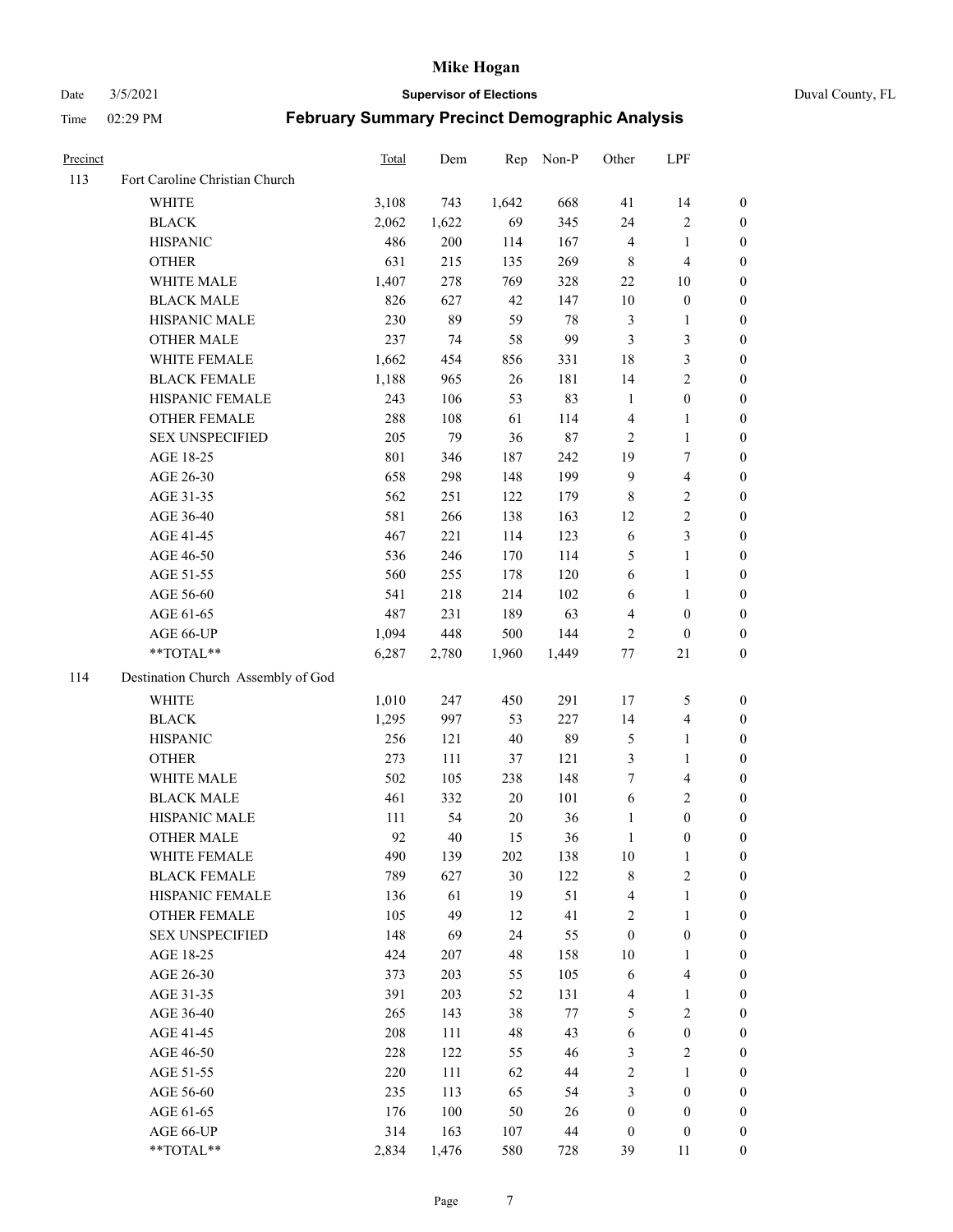Date 3/5/2021 **Supervisor of Elections** Duval County, FL

| Precinct |                        | Total | Dem    | Rep    | Non-P  | Other            | LPF                     |                  |
|----------|------------------------|-------|--------|--------|--------|------------------|-------------------------|------------------|
| 201      | New Berlin Elementary  |       |        |        |        |                  |                         |                  |
|          | <b>WHITE</b>           | 2,092 | 340    | 1,295  | 405    | 37               | 15                      | 0                |
|          | <b>BLACK</b>           | 1,041 | 784    | 47     | 186    | 20               | $\overline{\mathbf{4}}$ | 0                |
|          | <b>HISPANIC</b>        | 311   | 99     | $87\,$ | 120    | $\overline{4}$   | $\mathbf{1}$            | $\boldsymbol{0}$ |
|          | <b>OTHER</b>           | 349   | 111    | 114    | 119    | 4                | $\mathbf{1}$            | $\boldsymbol{0}$ |
|          | WHITE MALE             | 1,020 | 138    | 646    | 209    | 17               | $10\,$                  | $\boldsymbol{0}$ |
|          | <b>BLACK MALE</b>      | 468   | 326    | $27\,$ | 101    | $11\,$           | $\mathfrak{Z}$          | $\boldsymbol{0}$ |
|          | HISPANIC MALE          | 143   | 34     | 50     | 55     | $\mathfrak{Z}$   | $\mathbf{1}$            | $\boldsymbol{0}$ |
|          | <b>OTHER MALE</b>      | 147   | 43     | 53     | 50     | $\boldsymbol{0}$ | $\mathbf{1}$            | $\boldsymbol{0}$ |
|          | WHITE FEMALE           | 1,048 | 198    | 636    | 190    | 19               | $\mathfrak s$           | $\boldsymbol{0}$ |
|          | <b>BLACK FEMALE</b>    | 557   | 449    | $20\,$ | $78\,$ | $\overline{9}$   | $\mathbf{1}$            | 0                |
|          | HISPANIC FEMALE        | 160   | 63     | 34     | 62     | $\mathbf{1}$     | $\boldsymbol{0}$        | 0                |
|          | <b>OTHER FEMALE</b>    | 159   | 58     | 52     | 46     | 3                | $\boldsymbol{0}$        | $\boldsymbol{0}$ |
|          | <b>SEX UNSPECIFIED</b> | 91    | 25     | 25     | 39     | $\mathbf{2}$     | $\boldsymbol{0}$        | $\boldsymbol{0}$ |
|          | AGE 18-25              | 417   | 148    | 129    | 127    | $10\,$           | $\mathfrak{Z}$          | $\boldsymbol{0}$ |
|          | AGE 26-30              | 410   | 128    | 146    | 123    | $\mathbf{9}$     | $\overline{\mathbf{4}}$ | $\boldsymbol{0}$ |
|          | AGE 31-35              | 447   | 149    | 186    | 100    | $\,8\,$          | $\overline{\mathbf{4}}$ | $\boldsymbol{0}$ |
|          | AGE 36-40              | 424   | 158    | 124    | 127    | 10               | $\mathfrak s$           | $\boldsymbol{0}$ |
|          | AGE 41-45              | 346   | 119    | 137    | 84     | $\overline{4}$   | $\sqrt{2}$              | $\boldsymbol{0}$ |
|          | AGE 46-50              | 346   | 126    | 142    | $72\,$ | 5                | $\mathbf{1}$            | $\boldsymbol{0}$ |
|          | AGE 51-55              | 340   | 139    | 141    | 55     | 5                | $\boldsymbol{0}$        | $\boldsymbol{0}$ |
|          | AGE 56-60              | 312   | 120    | 147    | 37     | $\boldsymbol{7}$ | $\mathbf{1}$            | 0                |
|          | AGE 61-65              | 271   | $87\,$ | 139    | 43     | $\sqrt{2}$       | $\boldsymbol{0}$        | $\boldsymbol{0}$ |
|          | AGE 66-UP              | 480   | 160    | 252    | 62     | 5                | $\mathbf{1}$            | $\boldsymbol{0}$ |
|          | $**TOTAL**$            | 3,793 | 1,334  | 1,543  | 830    | 65               | $21\,$                  | $\boldsymbol{0}$ |
| 202      | Faith Bridge Church    |       |        |        |        |                  |                         |                  |
|          | <b>WHITE</b>           | 3,621 | 749    | 1,966  | 820    | 65               | 21                      | $\boldsymbol{0}$ |
|          | <b>BLACK</b>           | 869   | 636    | 61     | 162    | $10\,$           | $\boldsymbol{0}$        | $\boldsymbol{0}$ |
|          | <b>HISPANIC</b>        | 446   | 146    | 136    | 157    | 5                | $\sqrt{2}$              | $\boldsymbol{0}$ |
|          | <b>OTHER</b>           | 1,020 | 266    | 338    | 401    | 14               | $\mathbf{1}$            | $\boldsymbol{0}$ |
|          | WHITE MALE             | 1,752 | 302    | 975    | 433    | 29               | 13                      | $\boldsymbol{0}$ |
|          | <b>BLACK MALE</b>      | 412   | 275    | 35     | 98     | $\overline{4}$   | $\boldsymbol{0}$        | $\boldsymbol{0}$ |
|          | HISPANIC MALE          | 210   | 60     | 67     | 79     | 4                | $\boldsymbol{0}$        | 0                |
|          | <b>OTHER MALE</b>      | 421   | 110    | 145    | 161    | 4                | $\mathbf{1}$            | $\boldsymbol{0}$ |
|          | WHITE FEMALE           | 1,830 | 438    | 971    | 377    | 36               | 8                       | 0                |
|          | <b>BLACK FEMALE</b>    | 438   | 345    | 26     | 62     | 5                | $\boldsymbol{0}$        | $\boldsymbol{0}$ |
|          | HISPANIC FEMALE        | 224   | 83     | 67     | $71\,$ | $\mathbf{1}$     | $\sqrt{2}$              | $\overline{0}$   |
|          | <b>OTHER FEMALE</b>    | 492   | 134    | 167    | 182    | $\mathbf{9}$     | $\boldsymbol{0}$        | $\overline{0}$   |
|          | <b>SEX UNSPECIFIED</b> | 177   | 50     | 48     | 77     | $\sqrt{2}$       | $\boldsymbol{0}$        | 0                |
|          | AGE 18-25              | 777   | 258    | 280    | 207    | $27\,$           | $\mathfrak{S}$          | $\overline{0}$   |
|          | AGE 26-30              | 601   | 177    | 227    | 180    | 14               | $\mathfrak{Z}$          | 0                |
|          | AGE 31-35              | 685   | 189    | 244    | 236    | 10               | $\sqrt{6}$              | 0                |
|          | AGE 36-40              | 584   | 162    | 231    | 180    | $\,$ 8 $\,$      | $\mathfrak{Z}$          | 0                |
|          | AGE 41-45              | 525   | 155    | 194    | 163    | 11               | $\sqrt{2}$              | 0                |
|          | AGE 46-50              | 568   | 165    | 266    | 132    | 3                | $\sqrt{2}$              | 0                |
|          | AGE 51-55              | 503   | 149    | 240    | 108    | 4                | $\overline{2}$          | $\overline{0}$   |
|          | AGE 56-60              | 515   | 143    | 257    | 110    | 5                | $\boldsymbol{0}$        | $\boldsymbol{0}$ |
|          | AGE 61-65              | 391   | 133    | 177    | 75     | 6                | $\boldsymbol{0}$        | $\boldsymbol{0}$ |
|          | AGE 66-UP              | 807   | 266    | 385    | 149    | 6                | $\mathbf{1}$            | $\boldsymbol{0}$ |
|          | **TOTAL**              | 5,956 | 1,797  | 2,501  | 1,540  | 94               | 24                      | $\boldsymbol{0}$ |
|          |                        |       |        |        |        |                  |                         |                  |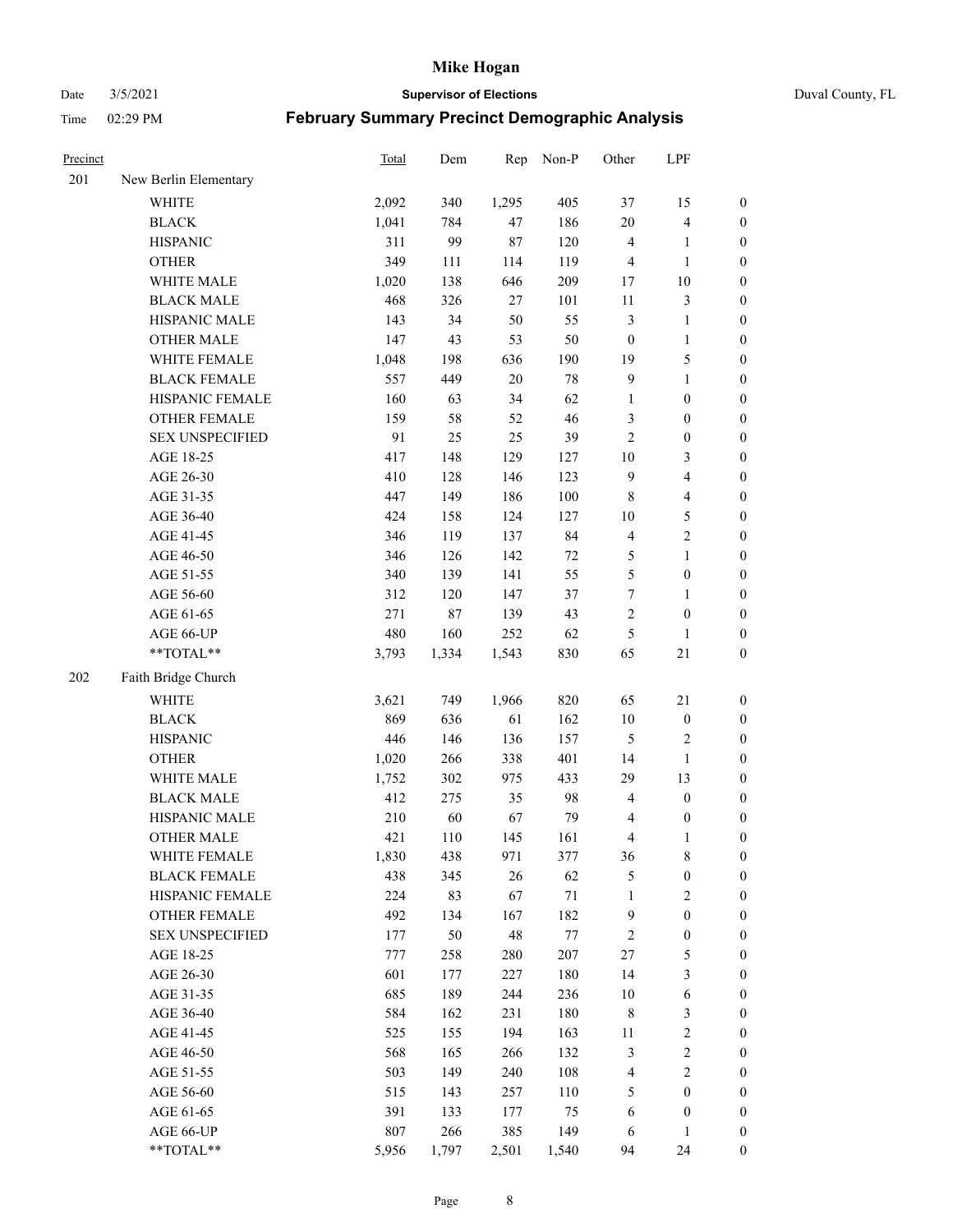#### Date 3/5/2021 **Supervisor of Elections** Duval County, FL

| Precinct |                                       | Total | Dem    | Rep        | Non-P       | Other            | LPF                     |                  |
|----------|---------------------------------------|-------|--------|------------|-------------|------------------|-------------------------|------------------|
| 203      | Faith Chapel Free Will Baptist Church |       |        |            |             |                  |                         |                  |
|          | <b>WHITE</b>                          | 2,729 | 593    | 1,487      | 585         | 38               | 26                      | $\boldsymbol{0}$ |
|          | <b>BLACK</b>                          | 1,383 | 1,034  | 52         | 279         | 15               | $\mathfrak{Z}$          | $\boldsymbol{0}$ |
|          | <b>HISPANIC</b>                       | 395   | 166    | 69         | 155         | 5                | $\boldsymbol{0}$        | $\boldsymbol{0}$ |
|          | <b>OTHER</b>                          | 475   | 142    | 126        | 192         | 10               | 5                       | $\boldsymbol{0}$ |
|          | WHITE MALE                            | 1,320 | 250    | 728        | 303         | 21               | $18\,$                  | $\boldsymbol{0}$ |
|          | <b>BLACK MALE</b>                     | 549   | 364    | 29         | 145         | $\,$ 8 $\,$      | $\mathfrak{Z}$          | $\boldsymbol{0}$ |
|          | HISPANIC MALE                         | 180   | 74     | 39         | 66          | $\mathbf{1}$     | $\boldsymbol{0}$        | $\boldsymbol{0}$ |
|          | <b>OTHER MALE</b>                     | 175   | 53     | 54         | 62          | 4                | $\sqrt{2}$              | $\boldsymbol{0}$ |
|          | WHITE FEMALE                          | 1,376 | 332    | 744        | 275         | 17               | $\,8\,$                 | 0                |
|          | <b>BLACK FEMALE</b>                   | 810   | 657    | 23         | 123         | 7                | $\boldsymbol{0}$        | 0                |
|          | HISPANIC FEMALE                       | 203   | 88     | 27         | 84          | 4                | $\boldsymbol{0}$        | $\boldsymbol{0}$ |
|          | OTHER FEMALE                          | 234   | 73     | 59         | 93          | 6                | $\mathfrak{Z}$          | $\boldsymbol{0}$ |
|          | <b>SEX UNSPECIFIED</b>                | 135   | 44     | 31         | 60          | $\boldsymbol{0}$ | $\boldsymbol{0}$        | $\boldsymbol{0}$ |
|          | AGE 18-25                             | 599   | 227    | 155        | 199         | 13               | $\mathfrak{S}$          | $\boldsymbol{0}$ |
|          | AGE 26-30                             | 576   | 246    | 130        | 182         | 12               | 6                       | $\boldsymbol{0}$ |
|          | AGE 31-35                             | 555   | 233    | 139        | 169         | $\,$ $\,$        | 6                       | $\boldsymbol{0}$ |
|          | AGE 36-40                             | 491   | 188    | 133        | 161         | 3                | $\sqrt{6}$              | $\boldsymbol{0}$ |
|          | AGE 41-45                             | 403   | 147    | 134        | 111         | 6                | $\mathfrak s$           | $\boldsymbol{0}$ |
|          | AGE 46-50                             | 376   | 139    | 142        | 83          | 9                | $\mathfrak{Z}$          | $\boldsymbol{0}$ |
|          | AGE 51-55                             | 395   | 136    | 174        | 77          | $\,$ 8 $\,$      | $\boldsymbol{0}$        | 0                |
|          | AGE 56-60                             | 422   | 142    | 196        | $8\sqrt{1}$ | $\sqrt{2}$       | $\mathbf{1}$            | $\boldsymbol{0}$ |
|          | AGE 61-65                             | 367   | 141    | 169        | 51          | 5                | $\mathbf{1}$            | $\boldsymbol{0}$ |
|          | AGE 66-UP                             | 798   | 336    | 362        | 97          | $\overline{c}$   | $\mathbf{1}$            | $\boldsymbol{0}$ |
|          | $**TOTAL**$                           | 4,982 | 1,935  | 1,734      | 1,211       | 68               | 34                      | $\boldsymbol{0}$ |
| 204      | Cedar Bay Baptist Church              |       |        |            |             |                  |                         |                  |
|          |                                       |       |        |            |             |                  |                         |                  |
|          | WHITE                                 | 2,108 | 417    | 1,317      | 334         | 31               | $\mathbf{9}$            | $\boldsymbol{0}$ |
|          | <b>BLACK</b>                          | 325   | 251    | 16         | 54          | 3                | $\mathbf{1}$            | $\boldsymbol{0}$ |
|          | <b>HISPANIC</b>                       | 89    | 29     | 39         | 21          | $\boldsymbol{0}$ | $\boldsymbol{0}$        | $\boldsymbol{0}$ |
|          | <b>OTHER</b>                          | 166   | 33     | 67         | 63          | 3                | $\boldsymbol{0}$        | $\boldsymbol{0}$ |
|          | WHITE MALE                            | 940   | 158    | 595        | 169         | 13               | $\mathfrak{S}$          | $\boldsymbol{0}$ |
|          | <b>BLACK MALE</b>                     | 139   | 96     | $10\,$     | 31          | $\mathbf{1}$     | $\mathbf{1}$            | $\boldsymbol{0}$ |
|          | HISPANIC MALE                         | 52    | 18     | 23         | 11          | $\boldsymbol{0}$ | $\boldsymbol{0}$        | 0                |
|          | <b>OTHER MALE</b>                     | 68    | 8      | 26         | 33          | $\mathbf{1}$     | $\boldsymbol{0}$        | $\boldsymbol{0}$ |
|          | WHITE FEMALE                          | 1,149 | 257    | 712        | 159         | 18               | $\mathfrak{Z}$          | 0                |
|          | <b>BLACK FEMALE</b>                   | 185   | 154    | $\sqrt{6}$ | 23          | $\sqrt{2}$       | $\boldsymbol{0}$        | $\overline{0}$   |
|          | HISPANIC FEMALE                       | 37    | $11\,$ | 16         | 10          | $\boldsymbol{0}$ | $\boldsymbol{0}$        | $\overline{0}$   |
|          | <b>OTHER FEMALE</b>                   | 61    | $18\,$ | $27\,$     | 14          | $\overline{c}$   | $\boldsymbol{0}$        | 0                |
|          | <b>SEX UNSPECIFIED</b>                | 57    | $10\,$ | 24         | 22          | $\boldsymbol{0}$ | $\mathbf{1}$            | 0                |
|          | AGE 18-25                             | 267   | 75     | 115        | $70\,$      | 7                | $\boldsymbol{0}$        | 0                |
|          | AGE 26-30                             | 250   | 58     | 106        | 77          | 6                | $\mathfrak{Z}$          | 0                |
|          | AGE 31-35                             | 236   | 58     | 108        | 63          | 3                | $\overline{\mathbf{4}}$ | 0                |
|          | AGE 36-40                             | 213   | 64     | 107        | 38          | 3                | $\mathbf{1}$            | 0                |
|          | AGE 41-45                             | 202   | 54     | $87\,$     | 59          | $\sqrt{2}$       | $\boldsymbol{0}$        | 0                |
|          | AGE 46-50                             | 209   | 69     | 97         | 38          | 5                | $\boldsymbol{0}$        | 0                |
|          | AGE 51-55                             | 206   | 53     | 123        | 27          | $\sqrt{2}$       | $\mathbf{1}$            | $\boldsymbol{0}$ |
|          | AGE 56-60                             | 261   | 62     | 158        | 36          | 5                | $\boldsymbol{0}$        | 0                |
|          | AGE 61-65                             | 223   | 56     | 145        | 21          | $\mathbf{1}$     | $\boldsymbol{0}$        | 0                |
|          | AGE 66-UP                             | 621   | 181    | 393        | 43          | 3                | $\mathbf{1}$            | 0                |
|          | **TOTAL**                             | 2,688 | 730    | 1,439      | 472         | 37               | 10                      | $\boldsymbol{0}$ |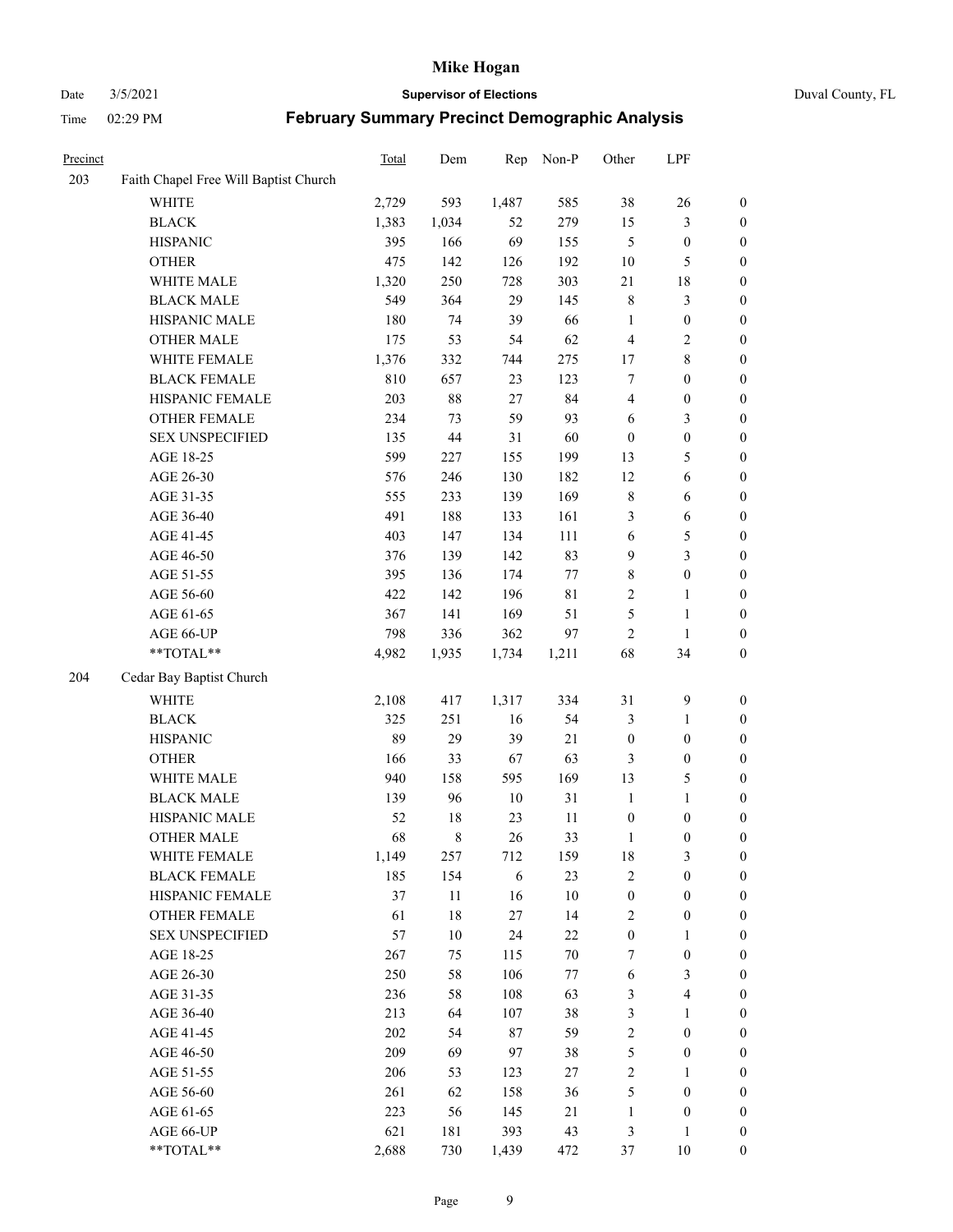Date 3/5/2021 **Supervisor of Elections** Duval County, FL

| Precinct |                               | <b>Total</b> | Dem   | Rep    | Non-P  | Other            | LPF                     |                  |
|----------|-------------------------------|--------------|-------|--------|--------|------------------|-------------------------|------------------|
| 205      | Dunns Creek Baptist Church    |              |       |        |        |                  |                         |                  |
|          | <b>WHITE</b>                  | 5,441        | 984   | 3,229  | 1,107  | $8\sqrt{1}$      | $40\,$                  | $\boldsymbol{0}$ |
|          | <b>BLACK</b>                  | 2,696        | 2,122 | 113    | 419    | 39               | $\mathfrak{Z}$          | $\boldsymbol{0}$ |
|          | <b>HISPANIC</b>               | 611          | 223   | 166    | 215    | $\tau$           | $\boldsymbol{0}$        | $\boldsymbol{0}$ |
|          | <b>OTHER</b>                  | 835          | 234   | 272    | 313    | 12               | $\overline{\mathbf{4}}$ | $\boldsymbol{0}$ |
|          | WHITE MALE                    | 2,571        | 377   | 1,560  | 574    | 34               | 26                      | $\boldsymbol{0}$ |
|          | <b>BLACK MALE</b>             | 1,191        | 879   | 66     | 226    | 17               | $\mathfrak{Z}$          | $\boldsymbol{0}$ |
|          | HISPANIC MALE                 | 291          | 90    | 93     | 104    | 4                | $\boldsymbol{0}$        | $\boldsymbol{0}$ |
|          | <b>OTHER MALE</b>             | 319          | 82    | 109    | 122    | $\mathfrak{Z}$   | 3                       | $\boldsymbol{0}$ |
|          | WHITE FEMALE                  | 2,809        | 600   | 1,627  | 522    | 46               | 14                      | $\boldsymbol{0}$ |
|          | <b>BLACK FEMALE</b>           | 1,470        | 1,220 | 46     | 182    | $22\,$           | $\boldsymbol{0}$        | $\boldsymbol{0}$ |
|          | HISPANIC FEMALE               | 314          | 130   | $70\,$ | 111    | 3                | $\boldsymbol{0}$        | 0                |
|          | OTHER FEMALE                  | 376          | 121   | 124    | 124    | 6                | $\mathbf{1}$            | $\boldsymbol{0}$ |
|          | <b>SEX UNSPECIFIED</b>        | 242          | 64    | 85     | 89     | $\overline{4}$   | $\boldsymbol{0}$        | $\boldsymbol{0}$ |
|          | AGE 18-25                     | 1,123        | 427   | 333    | 325    | 35               | $\mathfrak{Z}$          | $\boldsymbol{0}$ |
|          | AGE 26-30                     | 883          | 314   | 282    | 256    | 18               | 13                      | $\boldsymbol{0}$ |
|          | AGE 31-35                     | 1,033        | 315   | 375    | 323    | 15               | $\mathfrak s$           | $\boldsymbol{0}$ |
|          | AGE 36-40                     | 994          | 362   | 341    | 266    | 14               | $11\,$                  | $\boldsymbol{0}$ |
|          | AGE 41-45                     | 894          | 357   | 306    | 212    | 12               | $\boldsymbol{7}$        | $\boldsymbol{0}$ |
|          | AGE 46-50                     | 923          | 408   | 333    | 171    | $\tau$           | $\overline{\mathbf{4}}$ | $\boldsymbol{0}$ |
|          | AGE 51-55                     | 884          | 309   | 403    | 160    | $11\,$           | $\mathbf{1}$            | $\boldsymbol{0}$ |
|          | AGE 56-60                     | 850          | 330   | 385    | 123    | 10               | $\sqrt{2}$              | 0                |
|          | AGE 61-65                     | 644          | 235   | 329    | 74     | 6                | $\boldsymbol{0}$        | $\boldsymbol{0}$ |
|          | AGE 66-UP                     | 1,355        | 506   | 693    | 144    | 11               | $\mathbf{1}$            | $\boldsymbol{0}$ |
|          | $**TOTAL**$                   | 9,583        | 3,563 | 3,780  | 2,054  | 139              | 47                      | $\boldsymbol{0}$ |
| 206      | Resurrection Episcopal Church |              |       |        |        |                  |                         |                  |
|          | <b>WHITE</b>                  | 3,977        | 711   | 2,566  | 629    | 56               | 15                      | $\boldsymbol{0}$ |
|          | <b>BLACK</b>                  | 321          | 250   | $20\,$ | 49     | $\mathbf{1}$     | $\mathbf{1}$            | $\boldsymbol{0}$ |
|          | <b>HISPANIC</b>               | 187          | 52    | 76     | 57     | $\overline{c}$   | $\boldsymbol{0}$        | $\boldsymbol{0}$ |
|          | <b>OTHER</b>                  | 347          | 99    | 133    | 112    | $\mathfrak{Z}$   | $\boldsymbol{0}$        | $\boldsymbol{0}$ |
|          | WHITE MALE                    | 1,927        | 283   | 1,266  | 341    | 26               | $11\,$                  | $\boldsymbol{0}$ |
|          | <b>BLACK MALE</b>             | 153          | 114   | 12     | 26     | $\boldsymbol{0}$ | $\mathbf{1}$            | $\boldsymbol{0}$ |
|          | HISPANIC MALE                 | $72\,$       | 12    | 31     | $28\,$ | 1                | $\boldsymbol{0}$        | 0                |
|          | <b>OTHER MALE</b>             | 135          | 32    | 54     | 47     | $\overline{c}$   | $\boldsymbol{0}$        | $\boldsymbol{0}$ |
|          | WHITE FEMALE                  | 2,020        | 424   | 1,280  | 282    | 30               | 4                       | 0                |
|          | <b>BLACK FEMALE</b>           | 166          | 134   | 8      | 23     | $\mathbf{1}$     | $\boldsymbol{0}$        | $\boldsymbol{0}$ |
|          | HISPANIC FEMALE               | 109          | 38    | $44\,$ | 26     | $\mathbf{1}$     | $\boldsymbol{0}$        | $\overline{0}$   |
|          | OTHER FEMALE                  | 159          | 52    | 63     | 44     | $\boldsymbol{0}$ | $\boldsymbol{0}$        | $\overline{0}$   |
|          | <b>SEX UNSPECIFIED</b>        | 91           | 23    | 37     | 30     | $\mathbf{1}$     | $\boldsymbol{0}$        | 0                |
|          | AGE 18-25                     | 446          | 112   | 205    | 117    | $11\,$           | $\mathbf{1}$            | 0                |
|          | AGE 26-30                     | 332          | 86    | 157    | 79     | $\,$ 8 $\,$      | $\sqrt{2}$              | 0                |
|          | AGE 31-35                     | 372          | 94    | 184    | 82     | 9                | $\mathfrak{Z}$          | 0                |
|          | AGE 36-40                     | 386          | 83    | 196    | 97     | 7                | $\mathfrak{Z}$          | 0                |
|          | AGE 41-45                     | 337          | 82    | 167    | 85     | 3                | $\boldsymbol{0}$        | 0                |
|          | AGE 46-50                     | 344          | 74    | 185    | 75     | 7                | 3                       | 0                |
|          | AGE 51-55                     | 447          | 83    | 286    | 73     | 3                | $\sqrt{2}$              | 0                |
|          | AGE 56-60                     | 552          | 121   | 365    | 63     | $\overline{c}$   | 1                       | $\boldsymbol{0}$ |
|          | AGE 61-65                     | 445          | 95    | 294    | 55     | $\mathbf{1}$     | $\boldsymbol{0}$        | $\boldsymbol{0}$ |
|          | AGE 66-UP                     | 1,171        | 282   | 756    | 121    | 11               | $\mathbf{1}$            | 0                |
|          | **TOTAL**                     | 4,832        | 1,112 | 2,795  | 847    | 62               | 16                      | $\boldsymbol{0}$ |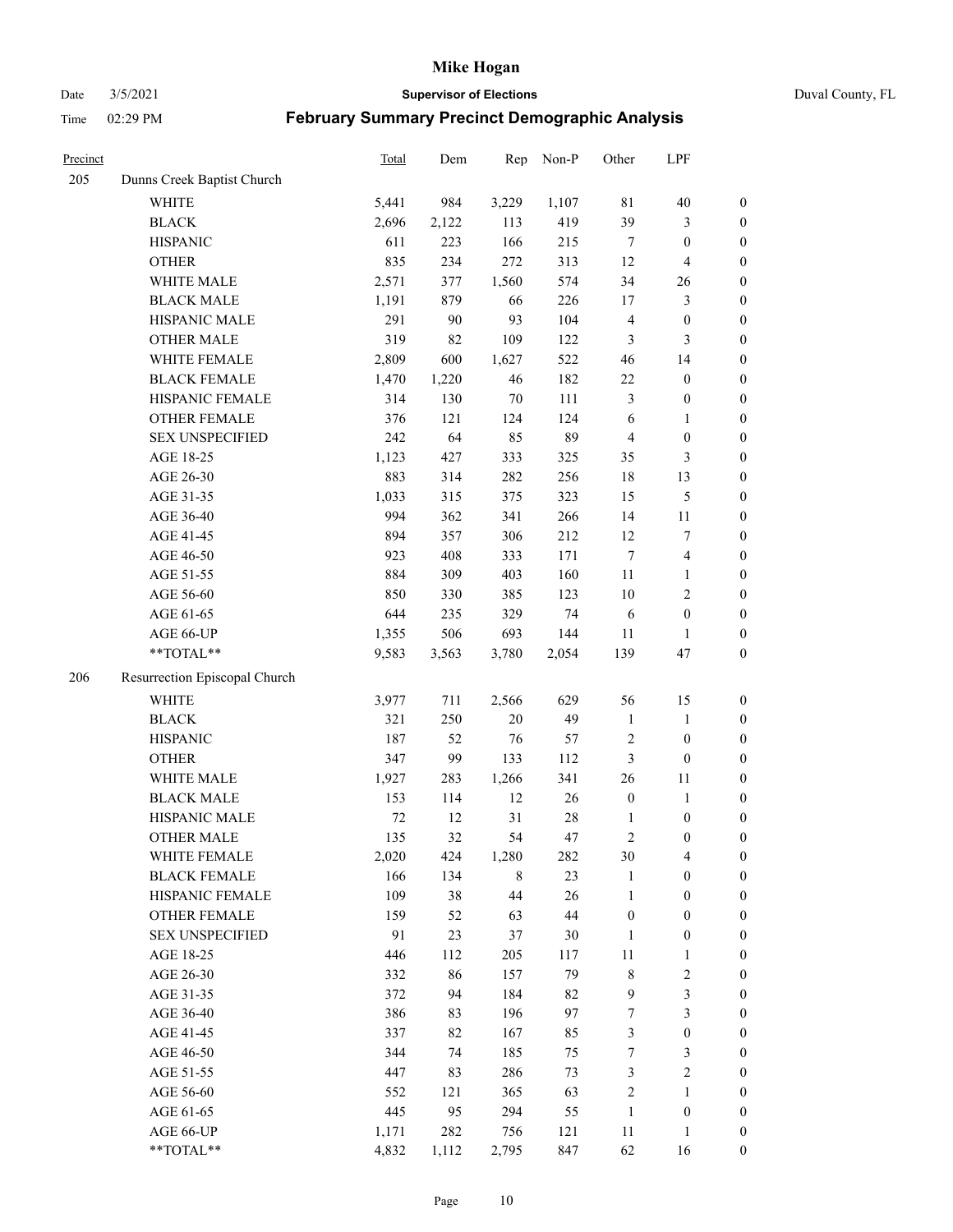Date 3/5/2021 **Supervisor of Elections** Duval County, FL

| Precinct |                                   | <b>Total</b> | Dem   | Rep          | Non-P       | Other            | LPF                     |                  |
|----------|-----------------------------------|--------------|-------|--------------|-------------|------------------|-------------------------|------------------|
| 207      | Police Athletic League            |              |       |              |             |                  |                         |                  |
|          | <b>WHITE</b>                      | 3,612        | 763   | 1,988        | 783         | 61               | 17                      | $\boldsymbol{0}$ |
|          | <b>BLACK</b>                      | 1,139        | 898   | $30\,$       | 197         | 13               | $\mathbf{1}$            | $\boldsymbol{0}$ |
|          | <b>HISPANIC</b>                   | 457          | 167   | 114          | 170         | $\mathfrak{S}$   | $\mathbf{1}$            | $\boldsymbol{0}$ |
|          | <b>OTHER</b>                      | 578          | 157   | 191          | 219         | 8                | 3                       | $\boldsymbol{0}$ |
|          | WHITE MALE                        | 1,707        | 294   | 1,005        | 368         | 32               | $\,$ 8 $\,$             | $\boldsymbol{0}$ |
|          | <b>BLACK MALE</b>                 | 470          | 341   | 17           | 105         | 6                | $\mathbf{1}$            | $\boldsymbol{0}$ |
|          | HISPANIC MALE                     | 193          | 57    | 54           | 79          | $\overline{c}$   | $\mathbf{1}$            | $\boldsymbol{0}$ |
|          | <b>OTHER MALE</b>                 | 245          | 55    | 88           | 97          | $\overline{4}$   | $\mathbf{1}$            | $\boldsymbol{0}$ |
|          | WHITE FEMALE                      | 1,872        | 463   | 971          | 400         | 29               | $\mathbf{9}$            | $\boldsymbol{0}$ |
|          | <b>BLACK FEMALE</b>               | 652          | 544   | 12           | 89          | 7                | $\boldsymbol{0}$        | $\boldsymbol{0}$ |
|          | HISPANIC FEMALE                   | 250          | 104   | 59           | 84          | 3                | $\boldsymbol{0}$        | $\boldsymbol{0}$ |
|          | <b>OTHER FEMALE</b>               | 251          | 86    | $80\,$       | $80\,$      | 4                | $\mathbf{1}$            | $\boldsymbol{0}$ |
|          | <b>SEX UNSPECIFIED</b>            | 146          | 41    | 37           | 67          | $\boldsymbol{0}$ | $\mathbf{1}$            | $\boldsymbol{0}$ |
|          | AGE 18-25                         | 546          | 196   | 143          | 187         | 18               | $\sqrt{2}$              | $\boldsymbol{0}$ |
|          | AGE 26-30                         | 563          | 191   | 171          | 180         | 16               | $\mathfrak{S}$          | $\boldsymbol{0}$ |
|          | AGE 31-35                         | 620          | 221   | 189          | 197         | 5                | $\,8\,$                 | $\boldsymbol{0}$ |
|          | AGE 36-40                         | 553          | 181   | 192          | 170         | 7                | $\mathfrak{Z}$          | $\boldsymbol{0}$ |
|          | AGE 41-45                         | 453          | 173   | 148          | 124         | 8                | $\boldsymbol{0}$        | $\boldsymbol{0}$ |
|          | AGE 46-50                         | 424          | 141   | 170          | 105         | 6                | $\mathbf{2}$            | $\boldsymbol{0}$ |
|          | AGE 51-55                         | 464          | 167   | 185          | 107         | 4                | $\mathbf{1}$            | $\boldsymbol{0}$ |
|          | AGE 56-60                         | 549          | 184   | 269          | 90          | 5                | $\mathbf{1}$            | 0                |
|          | AGE 61-65                         | 506          | 185   | 235          | 79          | $\tau$           | $\boldsymbol{0}$        | $\boldsymbol{0}$ |
|          | AGE 66-UP                         | 1,108        | 346   | 621          | 130         | $11\,$           | $\boldsymbol{0}$        | $\boldsymbol{0}$ |
|          | $**TOTAL**$                       | 5,786        | 1,985 | 2,323        | 1,369       | 87               | $22\,$                  | $\boldsymbol{0}$ |
| 208      | Christ's Church River City Campus |              |       |              |             |                  |                         |                  |
|          | <b>WHITE</b>                      | 1,988        | 282   | 1,391        | 292         | 19               | $\overline{\mathbf{4}}$ | $\boldsymbol{0}$ |
|          | <b>BLACK</b>                      | 185          | 132   | 16           | 33          | 4                | $\boldsymbol{0}$        | $\boldsymbol{0}$ |
|          | <b>HISPANIC</b>                   | 53           | 9     | 29           | 14          | $\mathbf{1}$     | $\boldsymbol{0}$        | $\boldsymbol{0}$ |
|          | <b>OTHER</b>                      | 106          | 30    | 41           | 33          | $\overline{c}$   | $\boldsymbol{0}$        | $\boldsymbol{0}$ |
|          | WHITE MALE                        | 953          | 120   | 672          | 149         | $10\,$           | $\overline{2}$          | $\boldsymbol{0}$ |
|          | <b>BLACK MALE</b>                 | 92           | 55    | $\mathbf{9}$ | 24          | $\overline{4}$   | $\boldsymbol{0}$        | $\boldsymbol{0}$ |
|          | HISPANIC MALE                     | 27           | 3     | $17\,$       | 7           | $\boldsymbol{0}$ | $\boldsymbol{0}$        | $\boldsymbol{0}$ |
|          | <b>OTHER MALE</b>                 | 31           | 8     | 11           | 12          | $\boldsymbol{0}$ | $\boldsymbol{0}$        | $\boldsymbol{0}$ |
|          | WHITE FEMALE                      | 1,007        | 158   | 700          | 139         | 8                | 2                       | 0                |
|          | <b>BLACK FEMALE</b>               | 91           | 76    | 7            | $\,$ 8 $\,$ | $\boldsymbol{0}$ | $\boldsymbol{0}$        | $\boldsymbol{0}$ |
|          | HISPANIC FEMALE                   | 24           | 6     | $11\,$       | 7           | $\boldsymbol{0}$ | $\boldsymbol{0}$        | $\overline{0}$   |
|          | <b>OTHER FEMALE</b>               | 47           | 16    | 21           | $10\,$      | $\boldsymbol{0}$ | $\boldsymbol{0}$        | $\overline{0}$   |
|          | <b>SEX UNSPECIFIED</b>            | 60           | 11    | 29           | 16          | 4                | $\boldsymbol{0}$        | 0                |
|          | AGE 18-25                         | 210          | 42    | 113          | 51          | 4                | $\boldsymbol{0}$        | $\theta$         |
|          | AGE 26-30                         | 126          | 29    | 64           | 29          | 4                | $\boldsymbol{0}$        | 0                |
|          | AGE 31-35                         | 123          | 21    | 67           | 35          | $\boldsymbol{0}$ | $\boldsymbol{0}$        | 0                |
|          | AGE 36-40                         | 170          | 17    | 103          | 45          | $\overline{c}$   | $\mathfrak{Z}$          | 0                |
|          | AGE 41-45                         | 156          | 33    | 95           | 27          | $\mathbf{1}$     | $\boldsymbol{0}$        | 0                |
|          | AGE 46-50                         | 184          | 24    | 130          | 27          | 3                | $\boldsymbol{0}$        | 0                |
|          | AGE 51-55                         | 232          | 47    | 153          | $28\,$      | 4                | $\boldsymbol{0}$        | $\overline{0}$   |
|          | AGE 56-60                         | 279          | 63    | 172          | 41          | 3                | $\boldsymbol{0}$        | $\boldsymbol{0}$ |
|          | AGE 61-65                         | 269          | 56    | 178          | 31          | 3                | $\mathbf{1}$            | $\boldsymbol{0}$ |
|          | AGE 66-UP                         | 583          | 121   | 402          | 58          | $\overline{c}$   | $\boldsymbol{0}$        | $\boldsymbol{0}$ |
|          | **TOTAL**                         | 2,332        | 453   | 1,477        | 372         | 26               | $\overline{4}$          | $\boldsymbol{0}$ |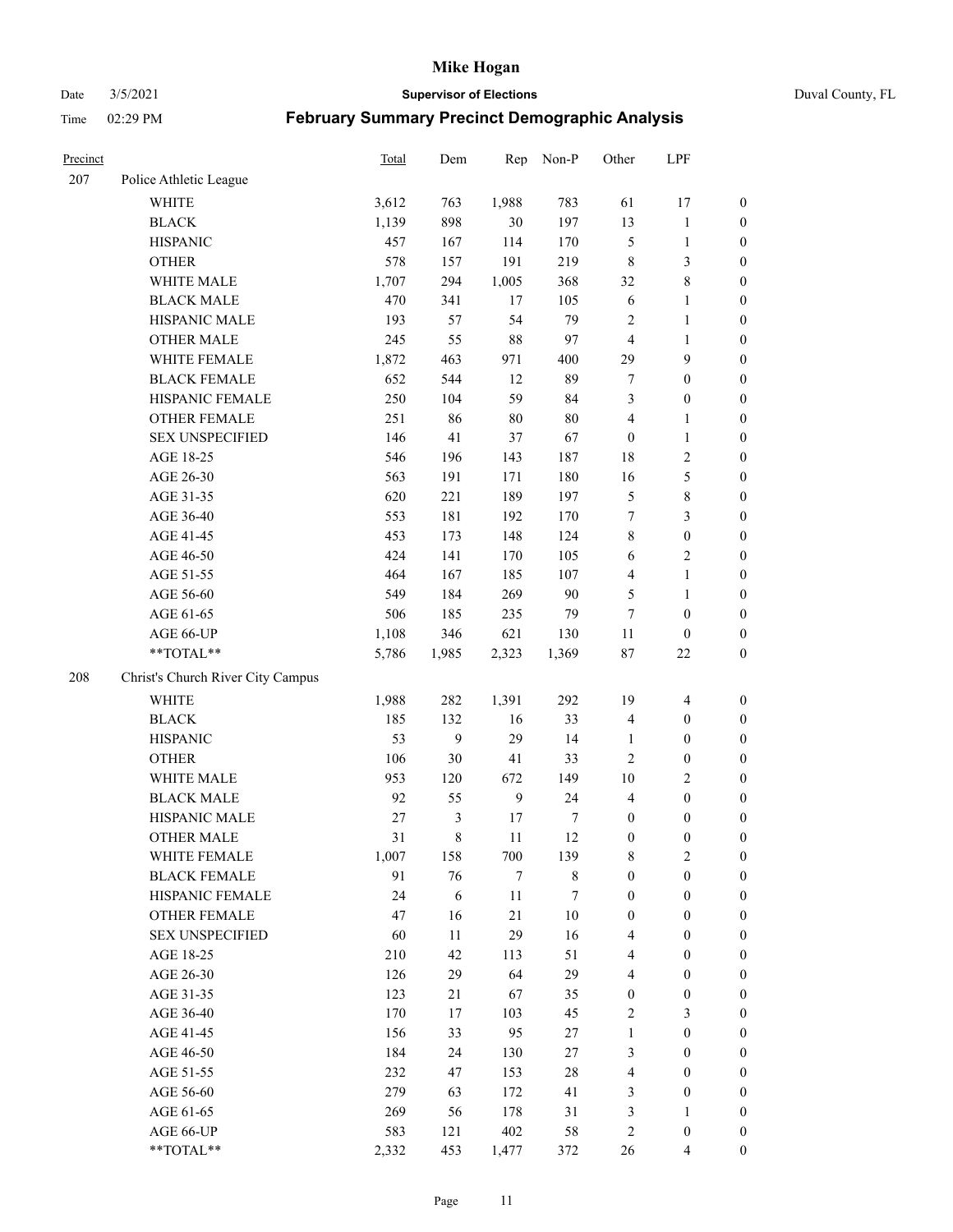#### Date 3/5/2021 **Supervisor of Elections** Duval County, FL

| Precinct |                            | <b>Total</b> | Dem    | Rep              | Non-P            | Other            | LPF                     |                  |
|----------|----------------------------|--------------|--------|------------------|------------------|------------------|-------------------------|------------------|
| 209      | Monument Pointe Fellowship |              |        |                  |                  |                  |                         |                  |
|          | <b>WHITE</b>               | 2,238        | 434    | 1,400            | 366              | 28               | $10\,$                  | 0                |
|          | <b>BLACK</b>               | 131          | 97     | 16               | $18\,$           | $\boldsymbol{0}$ | $\boldsymbol{0}$        | 0                |
|          | <b>HISPANIC</b>            | 103          | 43     | 38               | 21               | 1                | $\boldsymbol{0}$        | $\boldsymbol{0}$ |
|          | <b>OTHER</b>               | 187          | 32     | 90               | 59               | 5                | 1                       | $\boldsymbol{0}$ |
|          | WHITE MALE                 | 1,107        | 177    | 711              | 193              | 17               | 9                       | $\boldsymbol{0}$ |
|          | <b>BLACK MALE</b>          | 69           | 45     | 11               | 13               | $\boldsymbol{0}$ | $\boldsymbol{0}$        | $\boldsymbol{0}$ |
|          | HISPANIC MALE              | 50           | 15     | 21               | 13               | $\mathbf{1}$     | $\boldsymbol{0}$        | $\boldsymbol{0}$ |
|          | <b>OTHER MALE</b>          | 62           | 9      | 27               | 24               | $\mathfrak{2}$   | $\boldsymbol{0}$        | $\boldsymbol{0}$ |
|          | WHITE FEMALE               | 1,104        | 253    | 671              | 168              | 11               | $\mathbf{1}$            | $\boldsymbol{0}$ |
|          | <b>BLACK FEMALE</b>        | 62           | 52     | $\mathfrak{S}$   | $\mathfrak{S}$   | $\boldsymbol{0}$ | $\boldsymbol{0}$        | 0                |
|          | HISPANIC FEMALE            | 52           | $28\,$ | 17               | $\tau$           | $\boldsymbol{0}$ | $\boldsymbol{0}$        | 0                |
|          | OTHER FEMALE               | 88           | 19     | 49               | 16               | 3                | $\mathbf{1}$            | $\boldsymbol{0}$ |
|          | <b>SEX UNSPECIFIED</b>     | 65           | 8      | 32               | 25               | $\boldsymbol{0}$ | $\boldsymbol{0}$        | $\boldsymbol{0}$ |
|          | AGE 18-25                  | 228          | 53     | 117              | 51               | 6                | 1                       | $\boldsymbol{0}$ |
|          | AGE 26-30                  | 182          | 47     | 86               | $44\,$           | 4                | $\mathbf{1}$            | $\boldsymbol{0}$ |
|          | AGE 31-35                  | 231          | 44     | 109              | 74               | 4                | $\boldsymbol{0}$        | $\boldsymbol{0}$ |
|          | AGE 36-40                  | 227          | 48     | 111              | 59               | 3                | 6                       | $\boldsymbol{0}$ |
|          | AGE 41-45                  | 181          | 37     | 96               | 47               | $\mathbf{1}$     | $\boldsymbol{0}$        | $\boldsymbol{0}$ |
|          | AGE 46-50                  | 196          | 32     | 124              | 33               | 6                | $\mathbf{1}$            | $\boldsymbol{0}$ |
|          | AGE 51-55                  | 213          | 50     | 129              | $30\,$           | 3                | $\mathbf{1}$            | 0                |
|          | AGE 56-60                  | 273          | 51     | 185              | 34               | $\overline{c}$   |                         |                  |
|          |                            | 292          | 76     | 187              | 27               | 2                | 1<br>$\boldsymbol{0}$   | 0                |
|          | AGE 61-65                  |              |        |                  |                  |                  |                         | 0                |
|          | AGE 66-UP<br>**TOTAL**     | 636          | 168    | 400              | 65               | 3                | $\boldsymbol{0}$        | $\boldsymbol{0}$ |
|          |                            | 2,659        | 606    | 1,544            | 464              | 34               | 11                      | $\boldsymbol{0}$ |
| 210      | Sisters Creek Marina       |              |        |                  |                  |                  |                         |                  |
|          | <b>WHITE</b>               | 1,310        | 237    | 863              | 184              | 15               | 11                      | $\boldsymbol{0}$ |
|          | <b>BLACK</b>               | 69           | 56     | $\sqrt{2}$       | $10\,$           | $\mathbf{1}$     | $\boldsymbol{0}$        | $\boldsymbol{0}$ |
|          | <b>HISPANIC</b>            | 46           | 13     | $17\,$           | 16               | $\boldsymbol{0}$ | $\boldsymbol{0}$        | $\boldsymbol{0}$ |
|          | <b>OTHER</b>               | 87           | 22     | 42               | 22               | $\mathbf{1}$     | $\boldsymbol{0}$        | $\boldsymbol{0}$ |
|          | WHITE MALE                 | 657          | 108    | 446              | 92               | 6                | $\mathfrak{S}$          | $\boldsymbol{0}$ |
|          | <b>BLACK MALE</b>          | 39           | 30     | $\boldsymbol{0}$ | $\mathbf{9}$     | $\boldsymbol{0}$ | $\boldsymbol{0}$        | $\boldsymbol{0}$ |
|          | HISPANIC MALE              | 20           | 3      | $\,$ 8 $\,$      | $\mathbf{9}$     | $\boldsymbol{0}$ | $\boldsymbol{0}$        | 0                |
|          | OTHER MALE                 | 37           | 8      | 19               | $10\,$           | $\boldsymbol{0}$ | $\boldsymbol{0}$        | $\boldsymbol{0}$ |
|          | WHITE FEMALE               | 635          | 125    | 409              | 86               | 9                | 6                       | 0                |
|          | <b>BLACK FEMALE</b>        | 29           | 25     | $\mathfrak{2}$   | $\mathbf{1}$     | $\mathbf{1}$     | $\boldsymbol{0}$        | $\overline{0}$   |
|          | HISPANIC FEMALE            | 25           | 9      | 9                | $\boldsymbol{7}$ | $\boldsymbol{0}$ | $\boldsymbol{0}$        | $\overline{0}$   |
|          | OTHER FEMALE               | 41           | 14     | 18               | $8\,$            | $\mathbf{1}$     | $\boldsymbol{0}$        | $\overline{0}$   |
|          | <b>SEX UNSPECIFIED</b>     | 29           | 6      | 13               | $10\,$           | $\boldsymbol{0}$ | $\boldsymbol{0}$        | 0                |
|          | AGE 18-25                  | 115          | 24     | 65               | 24               | $\mathbf{1}$     | $\mathbf{1}$            | $\theta$         |
|          | AGE 26-30                  | 77           | 17     | 39               | 18               | 3                | $\boldsymbol{0}$        | 0                |
|          | AGE 31-35                  | 91           | $10\,$ | 52               | 25               | $\overline{2}$   | $\overline{2}$          | 0                |
|          | AGE 36-40                  | 75           | 12     | 38               | 21               | 4                | $\boldsymbol{0}$        | 0                |
|          | AGE 41-45                  | 101          | 20     | 59               | 18               | $\boldsymbol{0}$ | $\overline{\mathbf{4}}$ | 0                |
|          | AGE 46-50                  | 101          | 17     | 67               | 13               | 2                | $\sqrt{2}$              | 0                |
|          | AGE 51-55                  | 127          | 16     | 90               | 19               | $\overline{c}$   | $\boldsymbol{0}$        | $\overline{0}$   |
|          | AGE 56-60                  | 180          | 37     | 123              | 18               | 2                | $\boldsymbol{0}$        | $\overline{0}$   |
|          | AGE 61-65                  | 207          | 49     | 126              | 31               | $\boldsymbol{0}$ | $\mathbf{1}$            | $\overline{0}$   |
|          | AGE 66-UP                  | 438          | 126    | 265              | 45               | $\mathbf{1}$     | $\mathbf{1}$            | $\boldsymbol{0}$ |
|          | **TOTAL**                  | 1,512        | 328    | 924              | 232              | 17               | 11                      | $\boldsymbol{0}$ |
|          |                            |              |        |                  |                  |                  |                         |                  |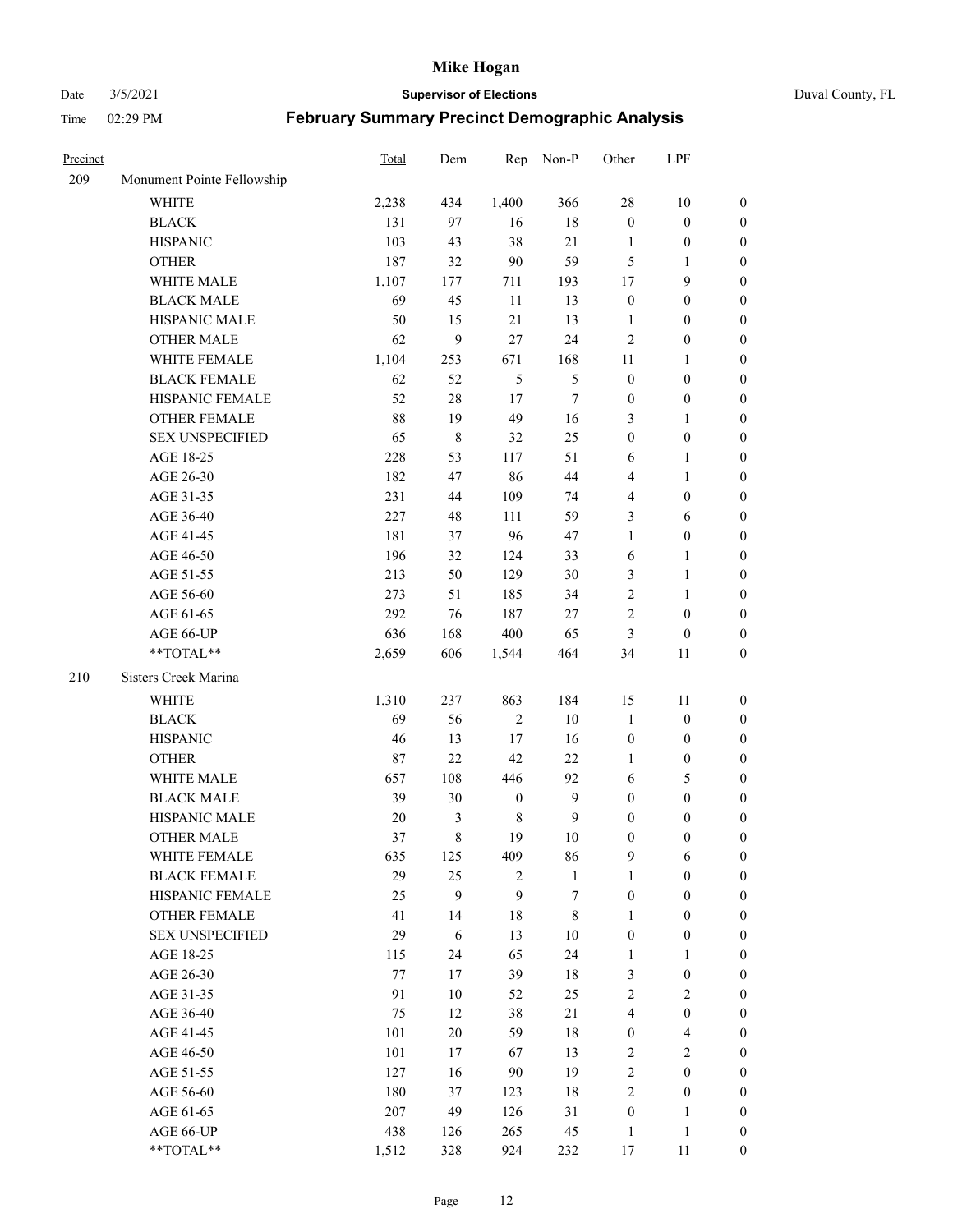Date 3/5/2021 **Supervisor of Elections** Duval County, FL

| Precinct |                                       | Total          | Dem                     | Rep              | Non-P                    | Other            | LPF              |                  |
|----------|---------------------------------------|----------------|-------------------------|------------------|--------------------------|------------------|------------------|------------------|
| 211      | Spirit of Life Lutheran Church        |                |                         |                  |                          |                  |                  |                  |
|          | <b>WHITE</b>                          | 3,260          | 556                     | 1,944            | 704                      | 43               | 13               | 0                |
|          | <b>BLACK</b>                          | 1,482          | 1,105                   | 74               | 280                      | $22\,$           | $\mathbf{1}$     | 0                |
|          | <b>HISPANIC</b>                       | 338            | 128                     | 97               | 110                      | 3                | $\boldsymbol{0}$ | $\boldsymbol{0}$ |
|          | <b>OTHER</b>                          | 516            | 137                     | 157              | 215                      | $\overline{2}$   | $\mathfrak{S}$   | $\boldsymbol{0}$ |
|          | WHITE MALE                            | 1,585          | 216                     | 971              | 368                      | 19               | 11               | $\boldsymbol{0}$ |
|          | <b>BLACK MALE</b>                     | 674            | 467                     | 38               | 154                      | 14               | $\mathbf{1}$     | $\boldsymbol{0}$ |
|          | HISPANIC MALE                         | 170            | 64                      | 54               | 51                       | $\mathbf{1}$     | $\boldsymbol{0}$ | $\boldsymbol{0}$ |
|          | <b>OTHER MALE</b>                     | 208            | 54                      | 71               | 79                       | $\mathbf{1}$     | $\mathfrak{Z}$   | $\boldsymbol{0}$ |
|          | WHITE FEMALE                          | 1,639          | 334                     | 950              | 329                      | 24               | $\overline{2}$   | $\boldsymbol{0}$ |
|          | <b>BLACK FEMALE</b>                   | 783            | 617                     | 36               | 122                      | 8                | $\boldsymbol{0}$ | 0                |
|          | HISPANIC FEMALE                       | 164            | 61                      | 43               | 58                       | $\mathfrak{2}$   | $\boldsymbol{0}$ | 0                |
|          | <b>OTHER FEMALE</b>                   | 215            | 69                      | 64               | $8\sqrt{1}$              | $\boldsymbol{0}$ | $\mathbf{1}$     | 0                |
|          | <b>SEX UNSPECIFIED</b>                | 158            | 44                      | 45               | 67                       | $\mathbf{1}$     | $\mathbf{1}$     | $\boldsymbol{0}$ |
|          | AGE 18-25                             | 679            | 223                     | 209              | 233                      | 9                | $\mathfrak{S}$   | $\boldsymbol{0}$ |
|          | AGE 26-30                             | 501            | 163                     | 165              | 161                      | 10               | $\sqrt{2}$       | $\boldsymbol{0}$ |
|          | AGE 31-35                             | 619            | 197                     | 242              | 165                      | 12               | $\mathfrak{Z}$   | $\boldsymbol{0}$ |
|          | AGE 36-40                             | 631            | 222                     | 213              | 185                      | 5                | $\sqrt{6}$       | $\boldsymbol{0}$ |
|          | AGE 41-45                             | 598            | 206                     | 231              | 152                      | 7                | $\overline{2}$   | $\boldsymbol{0}$ |
|          | AGE 46-50                             | 616            | 266                     | 224              | 120                      | $\sqrt{6}$       | $\boldsymbol{0}$ | $\boldsymbol{0}$ |
|          | AGE 51-55                             | 512            | 193                     | 212              | 98                       | 9                | $\boldsymbol{0}$ | $\boldsymbol{0}$ |
|          | AGE 56-60                             | 437            | 132                     | 235              | 66                       | 4                | $\boldsymbol{0}$ | 0                |
|          | AGE 61-65                             | 352            | 114                     | 185              | 48                       | 5                | $\boldsymbol{0}$ | 0                |
|          | AGE 66-UP                             | 651            | 210                     | 356              | 81                       | 3                | $\mathbf{1}$     | $\boldsymbol{0}$ |
|          | $**TOTAL**$                           | 5,596          | 1,926                   | 2,272            | 1,309                    | $70\,$           | 19               | $\boldsymbol{0}$ |
| 212      | Black Hammock Island Community Center |                |                         |                  |                          |                  |                  |                  |
|          | <b>WHITE</b>                          | 718            | 119                     | 471              | 119                      | 8                | $\mathbf{1}$     | $\boldsymbol{0}$ |
|          | <b>BLACK</b>                          | 6              | 5                       | $\boldsymbol{0}$ | $\mathbf{1}$             | $\boldsymbol{0}$ | $\boldsymbol{0}$ | $\boldsymbol{0}$ |
|          | <b>HISPANIC</b>                       | 6              | 4                       | $\overline{2}$   | $\boldsymbol{0}$         | $\boldsymbol{0}$ | $\boldsymbol{0}$ | $\boldsymbol{0}$ |
|          | <b>OTHER</b>                          | 28             | 5                       | 12               | 11                       | $\boldsymbol{0}$ | $\boldsymbol{0}$ | $\boldsymbol{0}$ |
|          | WHITE MALE                            | 349            | 47                      | 234              | 63                       | 4                | $\mathbf{1}$     | $\boldsymbol{0}$ |
|          | <b>BLACK MALE</b>                     | $\overline{4}$ | $\overline{\mathbf{4}}$ | $\boldsymbol{0}$ | $\boldsymbol{0}$         | $\boldsymbol{0}$ | $\boldsymbol{0}$ | $\boldsymbol{0}$ |
|          | HISPANIC MALE                         | $\mathfrak{Z}$ | $\mathbf{2}$            | $\mathbf{1}$     | $\boldsymbol{0}$         | $\boldsymbol{0}$ | $\boldsymbol{0}$ | 0                |
|          | <b>OTHER MALE</b>                     | 12             | $\overline{2}$          | 6                | $\overline{\mathcal{L}}$ | $\boldsymbol{0}$ | $\boldsymbol{0}$ | $\boldsymbol{0}$ |
|          | WHITE FEMALE                          | 356            | 71                      | 226              | 55                       | 4                | $\boldsymbol{0}$ | 0                |
|          | <b>BLACK FEMALE</b>                   | $\overline{2}$ | $\mathbf{1}$            | $\boldsymbol{0}$ | $\mathbf{1}$             | $\boldsymbol{0}$ | $\boldsymbol{0}$ | $\overline{0}$   |
|          | HISPANIC FEMALE                       | $\overline{c}$ | $\overline{c}$          | $\boldsymbol{0}$ | $\boldsymbol{0}$         | $\boldsymbol{0}$ | $\boldsymbol{0}$ | $\overline{0}$   |
|          | <b>OTHER FEMALE</b>                   | $\,$ 8 $\,$    | 3                       | $\mathfrak{Z}$   | $\mathbf{2}$             | $\boldsymbol{0}$ | $\boldsymbol{0}$ | $\overline{0}$   |
|          | <b>SEX UNSPECIFIED</b>                | 22             | $\mathbf{1}$            | 15               | 6                        | $\boldsymbol{0}$ | $\boldsymbol{0}$ | $\overline{0}$   |
|          | AGE 18-25                             | 62             | 6                       | 36               | $18\,$                   | 2                | $\boldsymbol{0}$ | $\theta$         |
|          | AGE 26-30                             | 48             | 3                       | 30               | 14                       | $\boldsymbol{0}$ | $\mathbf{1}$     | $\overline{0}$   |
|          | AGE 31-35                             | 63             | 8                       | 38               | 17                       | $\boldsymbol{0}$ | $\boldsymbol{0}$ | 0                |
|          | AGE 36-40                             | 44             | 8                       | 27               | $\mathbf{9}$             | $\boldsymbol{0}$ | $\boldsymbol{0}$ | 0                |
|          | AGE 41-45                             | 38             | 6                       | 21               | 11                       | $\boldsymbol{0}$ | $\boldsymbol{0}$ | 0                |
|          | AGE 46-50                             | 66             | 9                       | 41               | 15                       | $\mathbf{1}$     | $\boldsymbol{0}$ | 0                |
|          | AGE 51-55                             | 85             | 16                      | 56               | 13                       | $\boldsymbol{0}$ | $\boldsymbol{0}$ | $\overline{0}$   |
|          | AGE 56-60                             | 101            | 15                      | 74               | 12                       | $\boldsymbol{0}$ | $\boldsymbol{0}$ | $\overline{0}$   |
|          | AGE 61-65                             | 100            | 27                      | 64               | 6                        | 3                | $\boldsymbol{0}$ | $\overline{0}$   |
|          | AGE 66-UP                             | 151            | 35                      | 98               | 16                       | 2                | $\boldsymbol{0}$ | $\boldsymbol{0}$ |
|          | **TOTAL**                             | 758            | 133                     | 485              | 131                      | $8\,$            | $\mathbf{1}$     | $\boldsymbol{0}$ |
|          |                                       |                |                         |                  |                          |                  |                  |                  |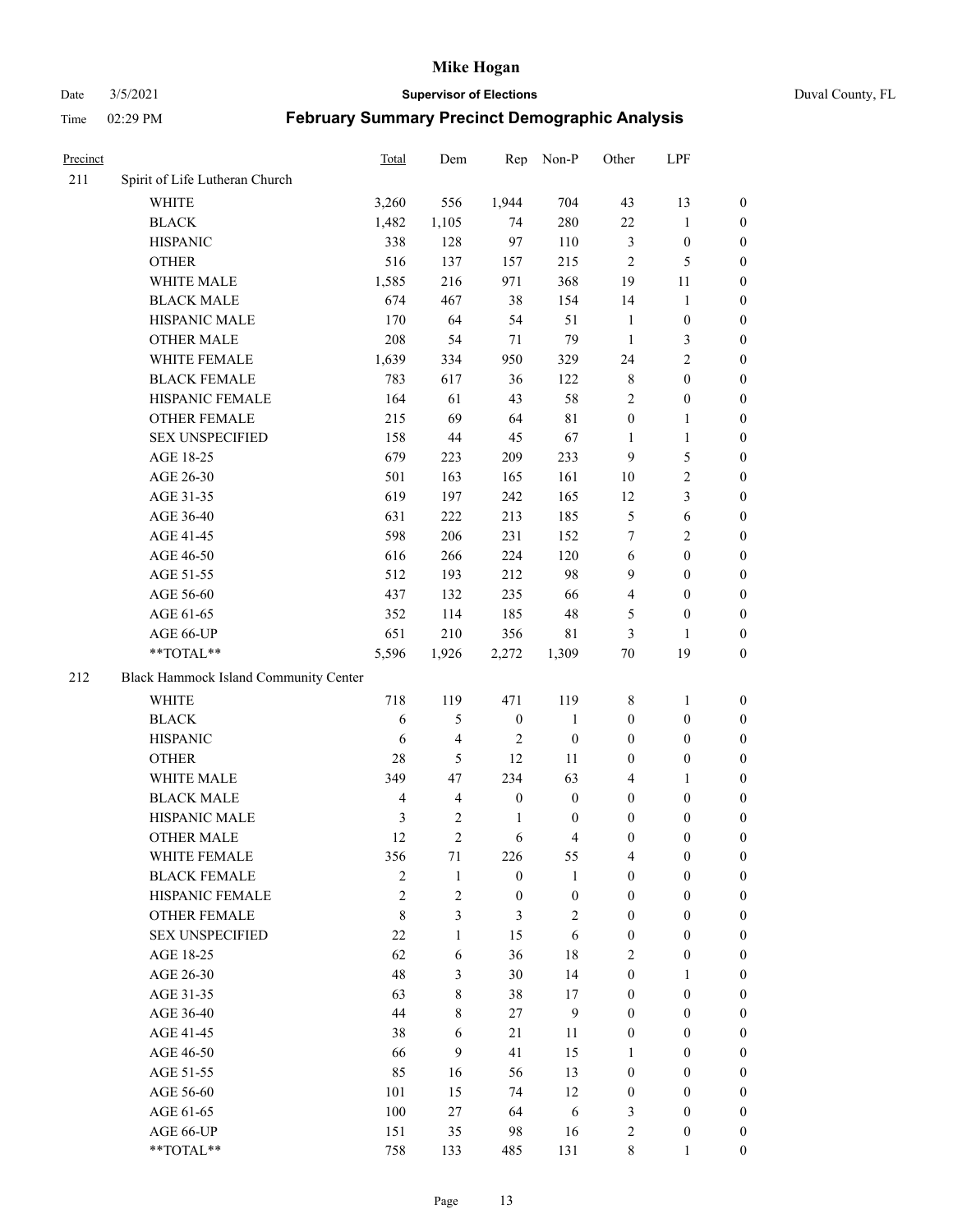Date 3/5/2021 **Supervisor of Elections** Duval County, FL

| Precinct |                                     | <b>Total</b> | Dem       | Rep            | Non-P          | Other            | LPF              |                  |
|----------|-------------------------------------|--------------|-----------|----------------|----------------|------------------|------------------|------------------|
| 213      | Hidden Hills Country Club           |              |           |                |                |                  |                  |                  |
|          | <b>WHITE</b>                        | 986          | 173       | 662            | 139            | 11               | $\mathbf{1}$     | 0                |
|          | <b>BLACK</b>                        | 204          | 169       | 13             | 20             | $\mathbf{2}$     | $\boldsymbol{0}$ | $\boldsymbol{0}$ |
|          | <b>HISPANIC</b>                     | 50           | 17        | 22             | 9              | $\overline{2}$   | $\boldsymbol{0}$ | $\boldsymbol{0}$ |
|          | <b>OTHER</b>                        | 132          | 29        | 68             | 35             | $\boldsymbol{0}$ | $\boldsymbol{0}$ | $\boldsymbol{0}$ |
|          | WHITE MALE                          | 487          | 81        | 329            | $70\,$         | 7                | $\boldsymbol{0}$ | $\boldsymbol{0}$ |
|          | <b>BLACK MALE</b>                   | 97           | 75        | $\overline{9}$ | 12             | $\mathbf{1}$     | $\boldsymbol{0}$ | $\boldsymbol{0}$ |
|          | HISPANIC MALE                       | 23           | $\,$ $\,$ | 9              | 5              | $\mathbf{1}$     | $\boldsymbol{0}$ | $\boldsymbol{0}$ |
|          | <b>OTHER MALE</b>                   | 50           | $10\,$    | 27             | 13             | $\boldsymbol{0}$ | $\boldsymbol{0}$ | $\boldsymbol{0}$ |
|          | WHITE FEMALE                        | 491          | 92        | 329            | 65             | 4                | 1                | $\boldsymbol{0}$ |
|          | <b>BLACK FEMALE</b>                 | 101          | 89        | $\overline{4}$ | $\tau$         | $\mathbf{1}$     | $\boldsymbol{0}$ | $\boldsymbol{0}$ |
|          | HISPANIC FEMALE                     | 26           | 9         | 12             | $\overline{4}$ | $\mathbf{1}$     | $\boldsymbol{0}$ | 0                |
|          | <b>OTHER FEMALE</b>                 | 61           | 14        | 33             | 14             | $\boldsymbol{0}$ | $\boldsymbol{0}$ | $\boldsymbol{0}$ |
|          | <b>SEX UNSPECIFIED</b>              | 36           | 10        | 13             | 13             | $\boldsymbol{0}$ | $\boldsymbol{0}$ | $\boldsymbol{0}$ |
|          | AGE 18-25                           | 136          | 47        | 58             | $28\,$         | 3                | $\boldsymbol{0}$ | $\boldsymbol{0}$ |
|          | AGE 26-30                           | 67           | 19        | 25             | 19             | 3                | $\mathbf{1}$     | $\boldsymbol{0}$ |
|          | AGE 31-35                           | 60           | 14        | 35             | 11             | $\boldsymbol{0}$ | $\boldsymbol{0}$ | $\boldsymbol{0}$ |
|          | AGE 36-40                           | 52           | 15        | 21             | 14             | 2                | $\boldsymbol{0}$ | $\boldsymbol{0}$ |
|          | AGE 41-45                           | 85           | 34        | 35             | 16             | $\boldsymbol{0}$ | $\boldsymbol{0}$ | $\boldsymbol{0}$ |
|          | AGE 46-50                           | 114          | 35        | 53             | 25             | 1                | $\boldsymbol{0}$ | $\boldsymbol{0}$ |
|          | AGE 51-55                           | 134          | 41        | 69             | 24             | $\boldsymbol{0}$ | $\boldsymbol{0}$ | $\boldsymbol{0}$ |
|          | AGE 56-60                           | 155          | 33        | 102            | 18             | 2                | $\boldsymbol{0}$ | 0                |
|          | AGE 61-65                           | 166          | 52        | 98             | 14             | $\mathfrak{2}$   | $\boldsymbol{0}$ | $\boldsymbol{0}$ |
|          | AGE 66-UP                           | 403          | 98        | 269            | 34             | $\overline{2}$   | $\boldsymbol{0}$ | $\boldsymbol{0}$ |
|          | **TOTAL**                           | 1,372        | 388       | 765            | 203            | 15               | $\mathbf{1}$     | $\boldsymbol{0}$ |
| 301      | Queen's Harbor Yacht & Country Club |              |           |                |                |                  |                  |                  |
|          | WHITE                               | 1,769        | 294       | 1,178          | 267            | 27               | $\mathfrak{Z}$   | $\boldsymbol{0}$ |
|          | <b>BLACK</b>                        | 143          | 110       | $11\,$         | $21\,$         | $\mathbf{1}$     | $\boldsymbol{0}$ | $\boldsymbol{0}$ |
|          | <b>HISPANIC</b>                     | 58           | 11        | 32             | 15             | $\boldsymbol{0}$ | $\boldsymbol{0}$ | $\boldsymbol{0}$ |
|          | <b>OTHER</b>                        | 186          | 34        | $8\sqrt{1}$    | 69             | 2                | $\boldsymbol{0}$ | $\boldsymbol{0}$ |
|          | WHITE MALE                          | 879          | 120       | 603            | 139            | 15               | $\overline{2}$   | $\boldsymbol{0}$ |
|          | <b>BLACK MALE</b>                   | 69           | 50        | $\overline{9}$ | $10\,$         | $\boldsymbol{0}$ | $\boldsymbol{0}$ | $\boldsymbol{0}$ |
|          | HISPANIC MALE                       | 25           | 5         | 14             | 6              | $\boldsymbol{0}$ | $\boldsymbol{0}$ | $\boldsymbol{0}$ |
|          | OTHER MALE                          | 66           | $\tau$    | 28             | 31             | $\boldsymbol{0}$ | $\boldsymbol{0}$ | $\boldsymbol{0}$ |
|          | WHITE FEMALE                        | 869          | 171       | 566            | 119            | 12               | 1                | 0                |
|          | <b>BLACK FEMALE</b>                 | 72           | 59        | $\mathfrak{2}$ | $10\,$         | $\mathbf{1}$     | $\boldsymbol{0}$ | $\boldsymbol{0}$ |
|          | HISPANIC FEMALE                     | 31           | 6         | 18             | 7              | $\boldsymbol{0}$ | $\boldsymbol{0}$ | $\overline{0}$   |
|          | <b>OTHER FEMALE</b>                 | 89           | $20\,$    | 39             | $28\,$         | 2                | $\boldsymbol{0}$ | $\overline{0}$   |
|          | <b>SEX UNSPECIFIED</b>              | 56           | 11        | 23             | $22\,$         | $\boldsymbol{0}$ | $\boldsymbol{0}$ | 0                |
|          | AGE 18-25                           | 211          | 58        | 104            | 41             | 8                | $\boldsymbol{0}$ | $\theta$         |
|          | AGE 26-30                           | 97           | 30        | 48             | 17             | $\mathbf{1}$     | $\mathbf{1}$     | 0                |
|          | AGE 31-35                           | 68           | 13        | 36             | 19             | $\boldsymbol{0}$ | $\boldsymbol{0}$ | 0                |
|          | AGE 36-40                           | 103          | $22\,$    | 50             | 31             | $\boldsymbol{0}$ | $\boldsymbol{0}$ | 0                |
|          | AGE 41-45                           | 116          | 24        | 59             | 33             | $\boldsymbol{0}$ | $\boldsymbol{0}$ | 0                |
|          | AGE 46-50                           | 178          | 39        | 97             | 38             | 3                | 1                | 0                |
|          | AGE 51-55                           | 195          | 40        | 123            | 27             | 5                | $\boldsymbol{0}$ | 0                |
|          | AGE 56-60                           | 231          | 34        | 163            | 34             | $\boldsymbol{0}$ | $\boldsymbol{0}$ | $\overline{0}$   |
|          | AGE 61-65                           | 249          | 50        | 144            | 45             | 10               | $\boldsymbol{0}$ | $\overline{0}$   |
|          | AGE 66-UP                           | 708          | 139       | 478            | $87\,$         | 3                | $\mathbf{1}$     | 0                |
|          | **TOTAL**                           | 2,156        | 449       | 1,302          | 372            | 30               | 3                | $\boldsymbol{0}$ |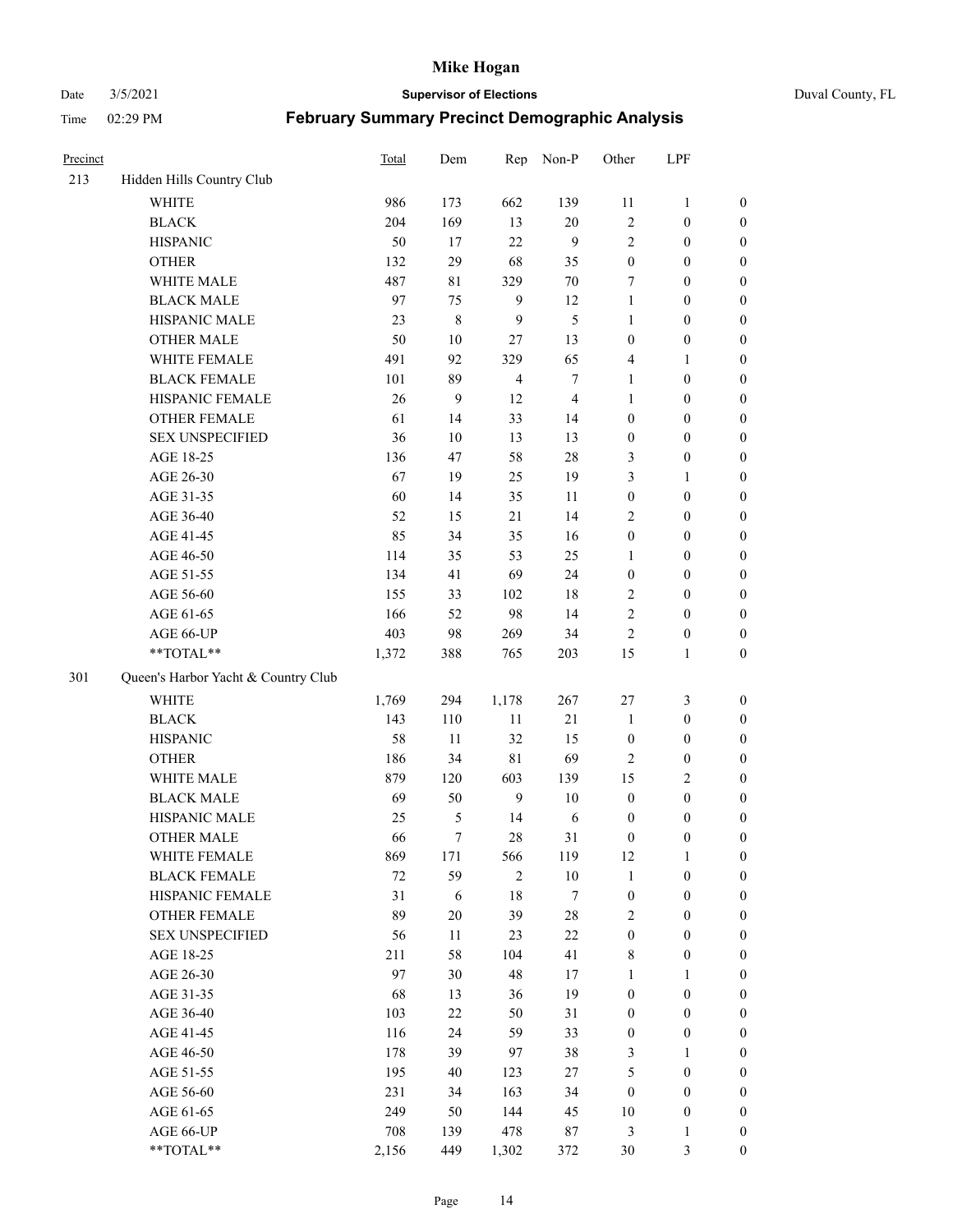#### Date 3/5/2021 **Supervisor of Elections** Duval County, FL

| Precinct |                                       | <b>Total</b> | Dem    | Rep            | Non-P  | Other            | LPF                     |                  |
|----------|---------------------------------------|--------------|--------|----------------|--------|------------------|-------------------------|------------------|
| 302      | Abess Elementary                      |              |        |                |        |                  |                         |                  |
|          | <b>WHITE</b>                          | 1,669        | 389    | 850            | 403    | 18               | $\mathbf{9}$            | 0                |
|          | <b>BLACK</b>                          | 239          | 176    | 16             | 46     | $\mathbf{1}$     | $\boldsymbol{0}$        | 0                |
|          | <b>HISPANIC</b>                       | 171          | 52     | 54             | 60     | $\overline{4}$   | $\mathbf{1}$            | $\boldsymbol{0}$ |
|          | <b>OTHER</b>                          | 322          | 76     | 133            | 108    | 5                | $\boldsymbol{0}$        | $\boldsymbol{0}$ |
|          | WHITE MALE                            | 830          | 156    | 453            | 204    | 9                | $8\,$                   | $\boldsymbol{0}$ |
|          | <b>BLACK MALE</b>                     | 112          | 74     | 11             | 26     | $\mathbf{1}$     | $\boldsymbol{0}$        | $\boldsymbol{0}$ |
|          | HISPANIC MALE                         | 85           | $20\,$ | 24             | 38     | 2                | $\mathbf{1}$            | $\boldsymbol{0}$ |
|          | <b>OTHER MALE</b>                     | 130          | 31     | 53             | 43     | 3                | $\boldsymbol{0}$        | $\boldsymbol{0}$ |
|          | WHITE FEMALE                          | 820          | 228    | 390            | 193    | $\,$ $\,$        | $\mathbf{1}$            | $\boldsymbol{0}$ |
|          | <b>BLACK FEMALE</b>                   | 124          | 100    | 5              | 19     | $\boldsymbol{0}$ | $\boldsymbol{0}$        | 0                |
|          | HISPANIC FEMALE                       | 82           | 29     | 30             | 21     | $\mathbf{2}$     | $\boldsymbol{0}$        | 0                |
|          | <b>OTHER FEMALE</b>                   | 145          | 31     | 68             | 44     | $\overline{c}$   | $\boldsymbol{0}$        | $\boldsymbol{0}$ |
|          | <b>SEX UNSPECIFIED</b>                | 73           | 24     | 19             | 29     | $\mathbf{1}$     | $\boldsymbol{0}$        | $\boldsymbol{0}$ |
|          | AGE 18-25                             | 225          | 70     | 74             | 77     | 3                | $\mathbf{1}$            | $\boldsymbol{0}$ |
|          | AGE 26-30                             | 251          | 78     | 85             | 83     | 3                | $\sqrt{2}$              | $\boldsymbol{0}$ |
|          | AGE 31-35                             | 243          | 54     | 96             | $87\,$ | 4                | $\sqrt{2}$              | $\boldsymbol{0}$ |
|          | AGE 36-40                             | 205          | 50     | 83             | 65     | 5                | $\sqrt{2}$              | $\boldsymbol{0}$ |
|          | AGE 41-45                             | 234          | 67     | 94             | 68     | 4                | $\mathbf{1}$            | $\boldsymbol{0}$ |
|          | AGE 46-50                             | 178          | 46     | $88\,$         | 41     | 3                | $\boldsymbol{0}$        | $\boldsymbol{0}$ |
|          | AGE 51-55                             | 175          | 52     | $80\,$         | 42     | $\mathbf{1}$     | $\boldsymbol{0}$        | 0                |
|          | AGE 56-60                             | 217          | 57     | 111            | 48     | $\boldsymbol{0}$ | $\mathbf{1}$            | 0                |
|          | AGE 61-65                             | 231          | 80     | 112            | 36     | 3                | $\boldsymbol{0}$        | 0                |
|          | AGE 66-UP                             | 442          | 139    | 230            | $70\,$ | $\mathbf{2}$     | 1                       | $\boldsymbol{0}$ |
|          | $**TOTAL**$                           | 2,401        | 693    | 1,053          | 617    | $28\,$           | $10\,$                  | $\boldsymbol{0}$ |
| 303      | Isle of Faith United Methodist Church |              |        |                |        |                  |                         |                  |
|          | <b>WHITE</b>                          | 2,841        | 641    | 1,557          | 593    | 37               | 13                      | $\boldsymbol{0}$ |
|          | <b>BLACK</b>                          | 149          | 110    | $\,$ 8 $\,$    | $28\,$ | 3                | $\boldsymbol{0}$        | $\boldsymbol{0}$ |
|          | <b>HISPANIC</b>                       | 144          | 47     | 53             | 42     | $\mathbf{1}$     | $\mathbf{1}$            | $\boldsymbol{0}$ |
|          | <b>OTHER</b>                          | 286          | 75     | 114            | 95     | $\overline{c}$   | $\boldsymbol{0}$        | $\boldsymbol{0}$ |
|          | <b>WHITE MALE</b>                     | 1,339        | 245    | 773            | 294    | 19               | $\,$ 8 $\,$             | $\boldsymbol{0}$ |
|          | <b>BLACK MALE</b>                     | 75           | 47     | $\mathfrak{Z}$ | 23     | $\mathfrak{2}$   | $\boldsymbol{0}$        | $\boldsymbol{0}$ |
|          | HISPANIC MALE                         | 62           | 16     | 23             | 21     | $\mathbf{1}$     | 1                       | 0                |
|          | <b>OTHER MALE</b>                     | 103          | 25     | 37             | 41     | $\boldsymbol{0}$ | $\boldsymbol{0}$        | 0                |
|          | WHITE FEMALE                          | 1,465        | 388    | 768            | 286    | 18               | 5                       | 0                |
|          | <b>BLACK FEMALE</b>                   | 70           | 59     | 5              | 5      | $\mathbf{1}$     | $\boldsymbol{0}$        | $\boldsymbol{0}$ |
|          | HISPANIC FEMALE                       | $77 \,$      | 30     | 29             | $18\,$ | $\boldsymbol{0}$ | $\boldsymbol{0}$        | $\overline{0}$   |
|          | OTHER FEMALE                          | 140          | 41     | 58             | 39     | 2                | $\boldsymbol{0}$        | $\overline{0}$   |
|          | <b>SEX UNSPECIFIED</b>                | 89           | $22\,$ | 36             | 31     | $\boldsymbol{0}$ | $\boldsymbol{0}$        | 0                |
|          | AGE 18-25                             | 336          | 90     | 149            | $90\,$ | 6                | $\mathbf{1}$            | $\overline{0}$   |
|          | AGE 26-30                             | 310          | 95     | 141            | 67     | 6                | $\mathbf{1}$            | 0                |
|          | AGE 31-35                             | 304          | 81     | 118            | 100    | 4                | $\mathbf{1}$            | 0                |
|          | AGE 36-40                             | 323          | 70     | 130            | 117    | 4                | $\sqrt{2}$              | 0                |
|          | AGE 41-45                             | 272          | 68     | 121            | $77\,$ | $\mathbf{2}$     | $\overline{\mathbf{4}}$ | 0                |
|          | AGE 46-50                             | 269          | 62     | 139            | 61     | 4                | $\mathfrak{Z}$          | 0                |
|          | AGE 51-55                             | 270          | 58     | 159            | 47     | 4                | $\overline{2}$          | $\boldsymbol{0}$ |
|          | AGE 56-60                             | 312          | 73     | 193            | 43     | 3                | $\boldsymbol{0}$        | $\boldsymbol{0}$ |
|          | AGE 61-65                             | 301          | 67     | 172            | 59     | 3                | $\boldsymbol{0}$        | $\boldsymbol{0}$ |
|          | AGE 66-UP                             | 723          | 209    | 410            | 97     | 7                | $\boldsymbol{0}$        | $\boldsymbol{0}$ |
|          | **TOTAL**                             | 3,420        | 873    | 1,732          | 758    | 43               | 14                      | $\boldsymbol{0}$ |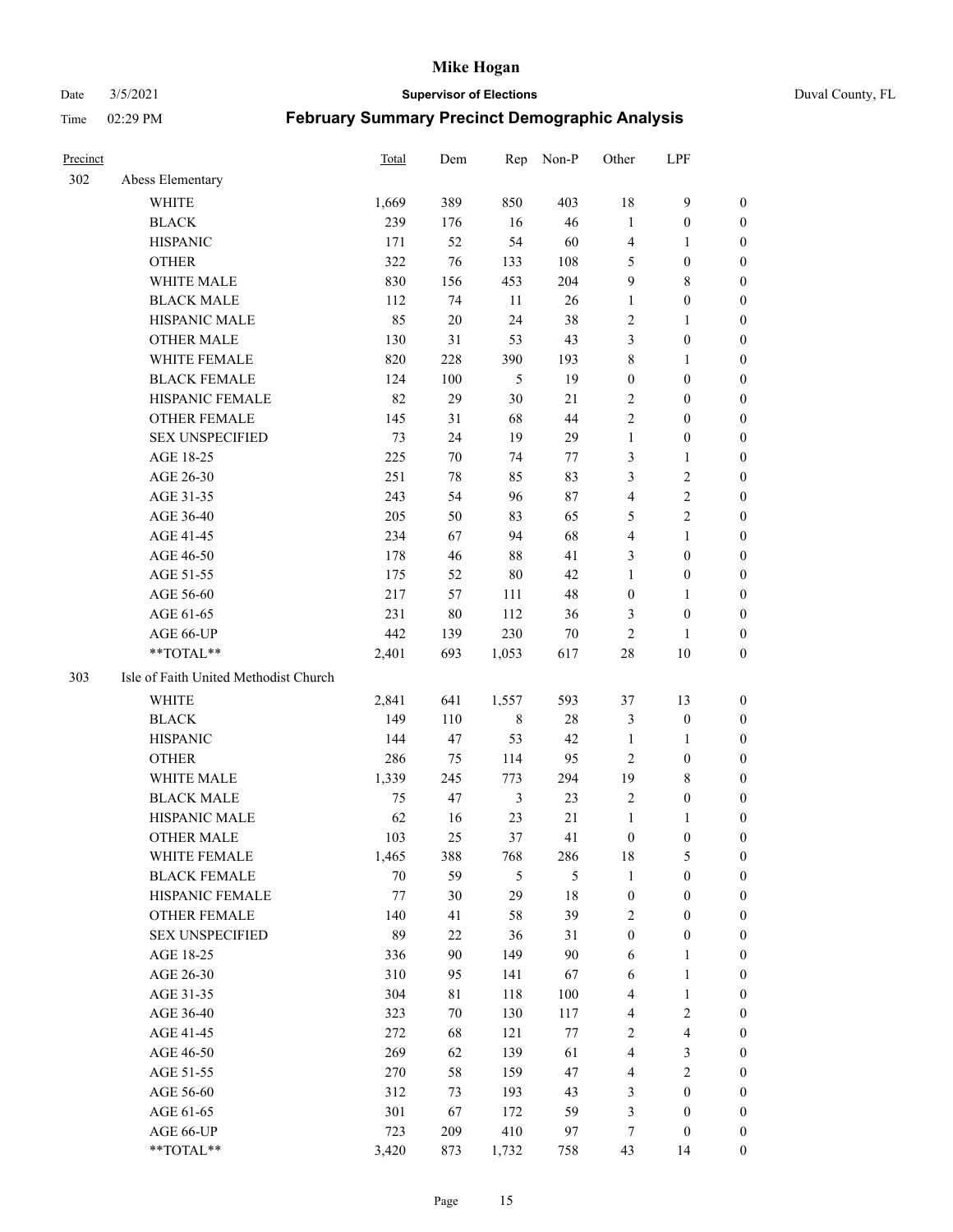#### Date 3/5/2021 **Supervisor of Elections** Duval County, FL

| Precinct |                                    | Total | Dem    | Rep        | Non-P            | Other            | LPF                     |                  |
|----------|------------------------------------|-------|--------|------------|------------------|------------------|-------------------------|------------------|
| 304      | Jacksonville Golf and Country Club |       |        |            |                  |                  |                         |                  |
|          | <b>WHITE</b>                       | 1,832 | 295    | 1,182      | 328              | 23               | $\overline{4}$          | 0                |
|          | <b>BLACK</b>                       | 57    | 41     | $\tau$     | 9                | $\boldsymbol{0}$ | $\boldsymbol{0}$        | 0                |
|          | <b>HISPANIC</b>                    | 57    | 14     | 26         | 15               | 2                | $\boldsymbol{0}$        | $\boldsymbol{0}$ |
|          | <b>OTHER</b>                       | 181   | 33     | 63         | 85               | $\boldsymbol{0}$ | $\boldsymbol{0}$        | $\boldsymbol{0}$ |
|          | WHITE MALE                         | 886   | 101    | 607        | 168              | 8                | $\sqrt{2}$              | $\boldsymbol{0}$ |
|          | <b>BLACK MALE</b>                  | 27    | 15     | 5          | $\boldsymbol{7}$ | $\boldsymbol{0}$ | $\boldsymbol{0}$        | $\boldsymbol{0}$ |
|          | HISPANIC MALE                      | 29    | 9      | 11         | $\,$ 8 $\,$      | $\mathbf{1}$     | $\boldsymbol{0}$        | $\boldsymbol{0}$ |
|          | <b>OTHER MALE</b>                  | 76    | 12     | $30\,$     | 34               | $\boldsymbol{0}$ | $\boldsymbol{0}$        | $\boldsymbol{0}$ |
|          | WHITE FEMALE                       | 929   | 191    | 567        | 156              | 13               | $\mathfrak{2}$          | $\boldsymbol{0}$ |
|          | <b>BLACK FEMALE</b>                | 29    | 26     | $\sqrt{2}$ | $\mathbf{1}$     | $\boldsymbol{0}$ | $\boldsymbol{0}$        | $\boldsymbol{0}$ |
|          | HISPANIC FEMALE                    | 26    | 5      | 15         | 6                | $\boldsymbol{0}$ | $\boldsymbol{0}$        | 0                |
|          | <b>OTHER FEMALE</b>                | 77    | 16     | 23         | 38               | $\boldsymbol{0}$ | $\boldsymbol{0}$        | 0                |
|          | <b>SEX UNSPECIFIED</b>             | 48    | 8      | 18         | 19               | 3                | $\boldsymbol{0}$        | $\boldsymbol{0}$ |
|          | AGE 18-25                          | 236   | 49     | 130        | 52               | 5                | $\boldsymbol{0}$        | $\boldsymbol{0}$ |
|          | AGE 26-30                          | 109   | 24     | 50         | 33               | 2                | $\boldsymbol{0}$        | $\boldsymbol{0}$ |
|          | AGE 31-35                          | 94    | 13     | 57         | 23               | $\mathbf{1}$     | $\boldsymbol{0}$        | $\boldsymbol{0}$ |
|          | AGE 36-40                          | 131   | 27     | 70         | 32               | $\overline{c}$   | $\boldsymbol{0}$        | $\boldsymbol{0}$ |
|          | AGE 41-45                          | 144   | 21     | 79         | 39               | 4                | $\mathbf{1}$            | $\boldsymbol{0}$ |
|          | AGE 46-50                          | 164   | 30     | 92         | 41               | $\boldsymbol{0}$ | $\mathbf{1}$            | $\boldsymbol{0}$ |
|          | AGE 51-55                          | 187   | 25     | 135        | 25               | 1                | $\mathbf{1}$            | 0                |
|          | AGE 56-60                          | 240   | 46     | 142        | 49               | 3                | $\boldsymbol{0}$        | 0                |
|          | AGE 61-65                          | 235   | 35     | 155        | 42               | $\overline{c}$   | $\mathbf{1}$            | 0                |
|          | AGE 66-UP                          | 587   | 113    | 368        | 101              | 5                | $\boldsymbol{0}$        | $\boldsymbol{0}$ |
|          | **TOTAL**                          | 2,127 | 383    | 1,278      | 437              | $25\,$           | $\overline{\mathbf{4}}$ | $\boldsymbol{0}$ |
| 305      | Chets Creek Church                 |       |        |            |                  |                  |                         |                  |
|          | <b>WHITE</b>                       | 4,434 | 1,034  | 2,300      | 982              | 86               | 32                      | $\boldsymbol{0}$ |
|          | <b>BLACK</b>                       | 380   | 267    | 31         | 75               | 7                | $\boldsymbol{0}$        | $\boldsymbol{0}$ |
|          | <b>HISPANIC</b>                    | 314   | 115    | 89         | 102              | 6                | $\mathfrak{2}$          | $\boldsymbol{0}$ |
|          | <b>OTHER</b>                       | 541   | 157    | 167        | 209              | 6                | $\overline{c}$          | $\boldsymbol{0}$ |
|          | WHITE MALE                         | 2,039 | 368    | 1,110      | 496              | 41               | 24                      | $\boldsymbol{0}$ |
|          | <b>BLACK MALE</b>                  | 181   | 118    | 22         | 38               | 3                | $\boldsymbol{0}$        | $\boldsymbol{0}$ |
|          | HISPANIC MALE                      | 130   | 45     | 39         | 43               | 3                | $\boldsymbol{0}$        | 0                |
|          | <b>OTHER MALE</b>                  | 189   | 56     | 57         | 75               | $\boldsymbol{0}$ | $\mathbf{1}$            | $\boldsymbol{0}$ |
|          | WHITE FEMALE                       | 2,352 | 652    | 1,176      | 474              | 44               | 6                       | 0                |
|          | <b>BLACK FEMALE</b>                | 195   | 146    | 9          | 36               | 4                | $\boldsymbol{0}$        | $\boldsymbol{0}$ |
|          | HISPANIC FEMALE                    | 179   | 69     | 49         | 57               | 3                | $\mathbf{1}$            | $\boldsymbol{0}$ |
|          | OTHER FEMALE                       | 246   | 79     | 77         | 85               | 5                | $\boldsymbol{0}$        | $\overline{0}$   |
|          | <b>SEX UNSPECIFIED</b>             | 158   | $40\,$ | 48         | 64               | $\sqrt{2}$       | $\overline{\mathbf{4}}$ | 0                |
|          | AGE 18-25                          | 700   | 210    | 241        | 211              | $28\,$           | $10\,$                  | 0                |
|          | AGE 26-30                          | 592   | 178    | 251        | 147              | $11\,$           | $\mathfrak s$           | 0                |
|          | AGE 31-35                          | 521   | 160    | 180        | 169              | $\,$ 8 $\,$      | $\overline{\mathbf{4}}$ | 0                |
|          | AGE 36-40                          | 477   | 137    | 177        | 154              | 7                | $\sqrt{2}$              | 0                |
|          | AGE 41-45                          | 438   | 125    | 179        | 122              | $\tau$           | $\mathfrak s$           | 0                |
|          | AGE 46-50                          | 496   | 116    | 229        | 135              | 14               | $\sqrt{2}$              | 0                |
|          | AGE 51-55                          | 500   | 117    | 280        | 94               | 6                | $\mathfrak{Z}$          | 0                |
|          | AGE 56-60                          | 446   | 109    | 238        | 82               | 15               | $\sqrt{2}$              | 0                |
|          | AGE 61-65                          | 404   | 117    | 212        | 68               | 5                | $\sqrt{2}$              | $\boldsymbol{0}$ |
|          | AGE 66-UP                          | 1,095 | 304    | 600        | 186              | $\overline{4}$   | $\mathbf{1}$            | $\boldsymbol{0}$ |
|          | **TOTAL**                          | 5,669 | 1,573  | 2,587      | 1,368            | 105              | 36                      | $\boldsymbol{0}$ |
|          |                                    |       |        |            |                  |                  |                         |                  |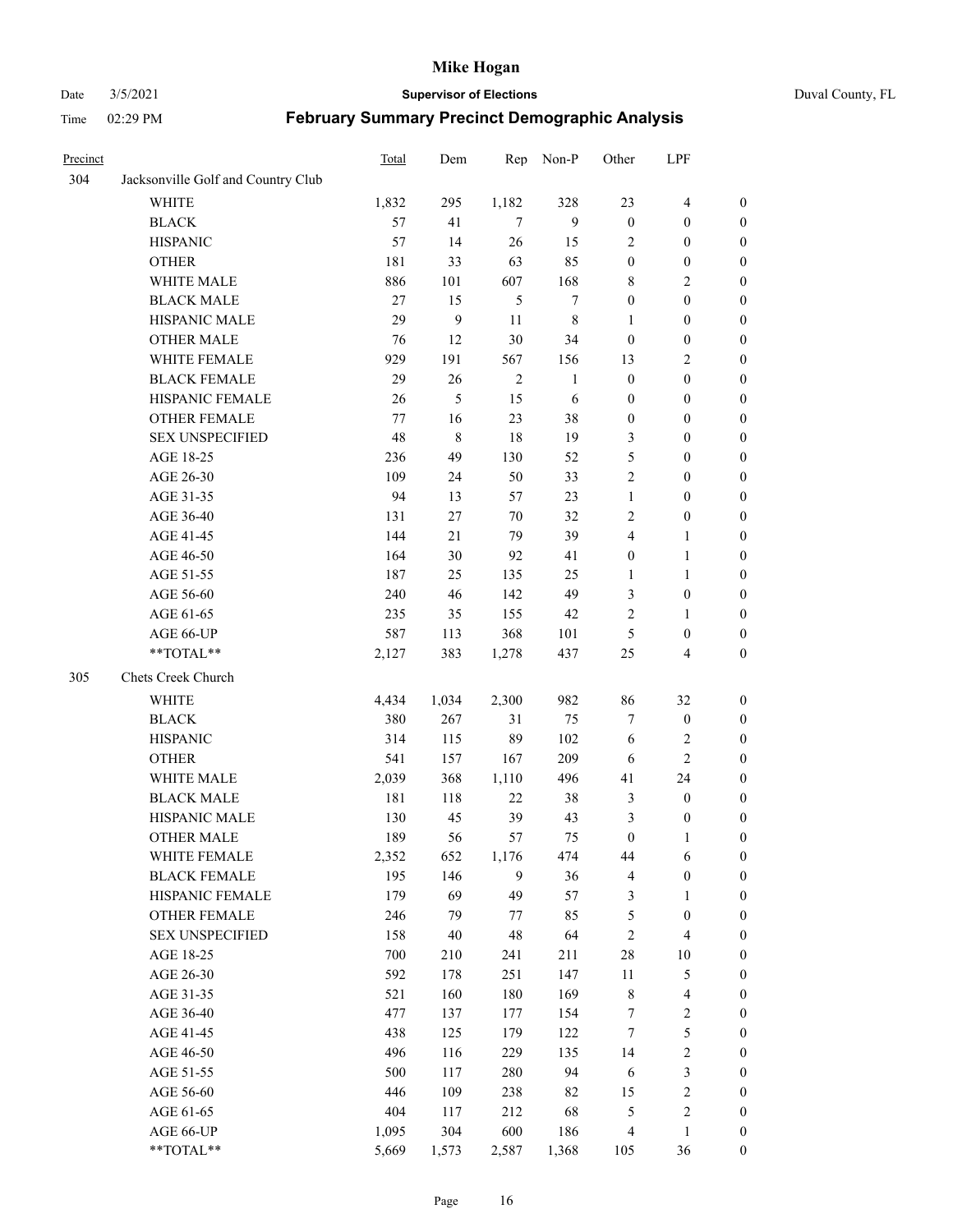Date 3/5/2021 **Supervisor of Elections** Duval County, FL

| Precinct |                              | Total | Dem   | Rep    | Non-P  | Other            | LPF                     |                  |
|----------|------------------------------|-------|-------|--------|--------|------------------|-------------------------|------------------|
| 306      | East Pointe Baptist Church   |       |       |        |        |                  |                         |                  |
|          | <b>WHITE</b>                 | 2,327 | 571   | 1,094  | 612    | 34               | 16                      | 0                |
|          | <b>BLACK</b>                 | 786   | 563   | 37     | 176    | $\,$ 8 $\,$      | $\sqrt{2}$              | $\boldsymbol{0}$ |
|          | <b>HISPANIC</b>              | 450   | 149   | 125    | 167    | $\,$ 8 $\,$      | $\mathbf{1}$            | $\boldsymbol{0}$ |
|          | <b>OTHER</b>                 | 1,078 | 307   | 328    | 424    | 17               | $\sqrt{2}$              | $\boldsymbol{0}$ |
|          | WHITE MALE                   | 1,115 | 242   | 552    | 296    | 14               | 11                      | $\boldsymbol{0}$ |
|          | <b>BLACK MALE</b>            | 375   | 251   | 25     | 93     | 5                | $\mathbf{1}$            | $\boldsymbol{0}$ |
|          | HISPANIC MALE                | 202   | 51    | 65     | 78     | 7                | $\mathbf{1}$            | $\boldsymbol{0}$ |
|          | <b>OTHER MALE</b>            | 471   | 126   | 148    | 186    | 9                | $\overline{2}$          | $\boldsymbol{0}$ |
|          | WHITE FEMALE                 | 1,178 | 325   | 525    | 303    | $20\,$           | $\mathfrak s$           | $\boldsymbol{0}$ |
|          | <b>BLACK FEMALE</b>          | 401   | 305   | 12     | $80\,$ | 3                | $\mathbf{1}$            | $\boldsymbol{0}$ |
|          | HISPANIC FEMALE              | 231   | 93    | 56     | 81     | $\mathbf{1}$     | $\boldsymbol{0}$        | 0                |
|          | OTHER FEMALE                 | 501   | 155   | 162    | 178    | $\sqrt{6}$       | $\boldsymbol{0}$        | $\boldsymbol{0}$ |
|          | <b>SEX UNSPECIFIED</b>       | 167   | 42    | 39     | 84     | $\sqrt{2}$       | $\boldsymbol{0}$        | $\boldsymbol{0}$ |
|          | AGE 18-25                    | 601   | 219   | 138    | 224    | 17               | $\mathfrak{Z}$          | $\boldsymbol{0}$ |
|          | AGE 26-30                    | 460   | 140   | 152    | 157    | $\mathbf{9}$     | $\sqrt{2}$              | $\boldsymbol{0}$ |
|          | AGE 31-35                    | 491   | 174   | 152    | 155    | 5                | $\mathfrak s$           | $\boldsymbol{0}$ |
|          | AGE 36-40                    | 491   | 159   | 151    | 166    | $11\,$           | $\overline{\mathbf{4}}$ | $\boldsymbol{0}$ |
|          | AGE 41-45                    | 466   | 151   | 154    | 153    | $\tau$           | $\mathbf{1}$            | $\boldsymbol{0}$ |
|          | AGE 46-50                    | 456   | 164   | 156    | 127    | 7                | $\sqrt{2}$              | $\boldsymbol{0}$ |
|          | AGE 51-55                    | 400   | 154   | 151    | 92     | $\mathbf{1}$     | $\sqrt{2}$              | $\boldsymbol{0}$ |
|          | AGE 56-60                    | 399   | 132   | 158    | 105    | $\overline{4}$   | $\boldsymbol{0}$        | 0                |
|          | AGE 61-65                    | 307   | 99    | 130    | 75     | $\mathbf{1}$     | $\mathbf{2}$            | $\boldsymbol{0}$ |
|          | AGE 66-UP                    | 570   | 198   | 242    | 125    | 5                | $\boldsymbol{0}$        | $\boldsymbol{0}$ |
|          | $**TOTAL**$                  | 4,641 | 1,590 | 1,584  | 1,379  | 67               | 21                      | $\boldsymbol{0}$ |
| 307      | Pablo Creek Regional Library |       |       |        |        |                  |                         |                  |
|          | <b>WHITE</b>                 | 2,060 | 444   | 995    | 564    | 40               | 17                      | $\boldsymbol{0}$ |
|          | <b>BLACK</b>                 | 322   | 218   | $27\,$ | 73     | 4                | $\boldsymbol{0}$        | $\boldsymbol{0}$ |
|          | <b>HISPANIC</b>              | 385   | 154   | 79     | 144    | 7                | $\mathbf{1}$            | $\boldsymbol{0}$ |
|          | <b>OTHER</b>                 | 311   | 75    | 93     | 135    | $\,$ 8 $\,$      | $\boldsymbol{0}$        | $\boldsymbol{0}$ |
|          | WHITE MALE                   | 945   | 164   | 488    | 268    | 13               | 12                      | $\boldsymbol{0}$ |
|          | <b>BLACK MALE</b>            | 158   | 98    | 18     | 38     | $\overline{4}$   | $\boldsymbol{0}$        | $\boldsymbol{0}$ |
|          | HISPANIC MALE                | 173   | 63    | 40     | 66     | 3                | 1                       | $\boldsymbol{0}$ |
|          | <b>OTHER MALE</b>            | 119   | 30    | 39     | 48     | $\sqrt{2}$       | $\boldsymbol{0}$        | $\boldsymbol{0}$ |
|          | WHITE FEMALE                 | 1,088 | 275   | 491    | 290    | 27               | 5                       | 0                |
|          | <b>BLACK FEMALE</b>          | 160   | 117   | 9      | 34     | $\boldsymbol{0}$ | $\boldsymbol{0}$        | $\boldsymbol{0}$ |
|          | HISPANIC FEMALE              | 205   | 88    | 37     | 76     | 4                | $\boldsymbol{0}$        | $\overline{0}$   |
|          | <b>OTHER FEMALE</b>          | 153   | 37    | 48     | 62     | 6                | $\boldsymbol{0}$        | $\overline{0}$   |
|          | <b>SEX UNSPECIFIED</b>       | 77    | 19    | 24     | 34     | $\boldsymbol{0}$ | $\boldsymbol{0}$        | 0                |
|          | AGE 18-25                    | 421   | 128   | 126    | 153    | 13               | $\mathbf{1}$            | $\overline{0}$   |
|          | AGE 26-30                    | 403   | 112   | 121    | 158    | 6                | 6                       | 0                |
|          | AGE 31-35                    | 355   | 104   | 114    | 119    | 14               | $\overline{\mathbf{4}}$ | 0                |
|          | AGE 36-40                    | 295   | 81    | 95     | 113    | $\overline{c}$   | $\overline{\mathbf{4}}$ | 0                |
|          | AGE 41-45                    | 229   | 75    | $80\,$ | $70\,$ | 3                | $\mathbf{1}$            | 0                |
|          | AGE 46-50                    | 261   | 73    | 114    | $70\,$ | 4                | $\boldsymbol{0}$        | 0                |
|          | AGE 51-55                    | 232   | 63    | 100    | 62     | 6                | $\mathbf{1}$            | 0                |
|          | AGE 56-60                    | 267   | 65    | 141    | 60     | 1                | $\boldsymbol{0}$        | $\overline{0}$   |
|          | AGE 61-65                    | 213   | 62    | 98     | 47     | 5                | $\mathbf{1}$            | $\boldsymbol{0}$ |
|          | AGE 66-UP                    | 402   | 128   | 205    | 64     | 5                | $\boldsymbol{0}$        | $\boldsymbol{0}$ |
|          | **TOTAL**                    | 3,078 | 891   | 1,194  | 916    | 59               | 18                      | $\boldsymbol{0}$ |
|          |                              |       |       |        |        |                  |                         |                  |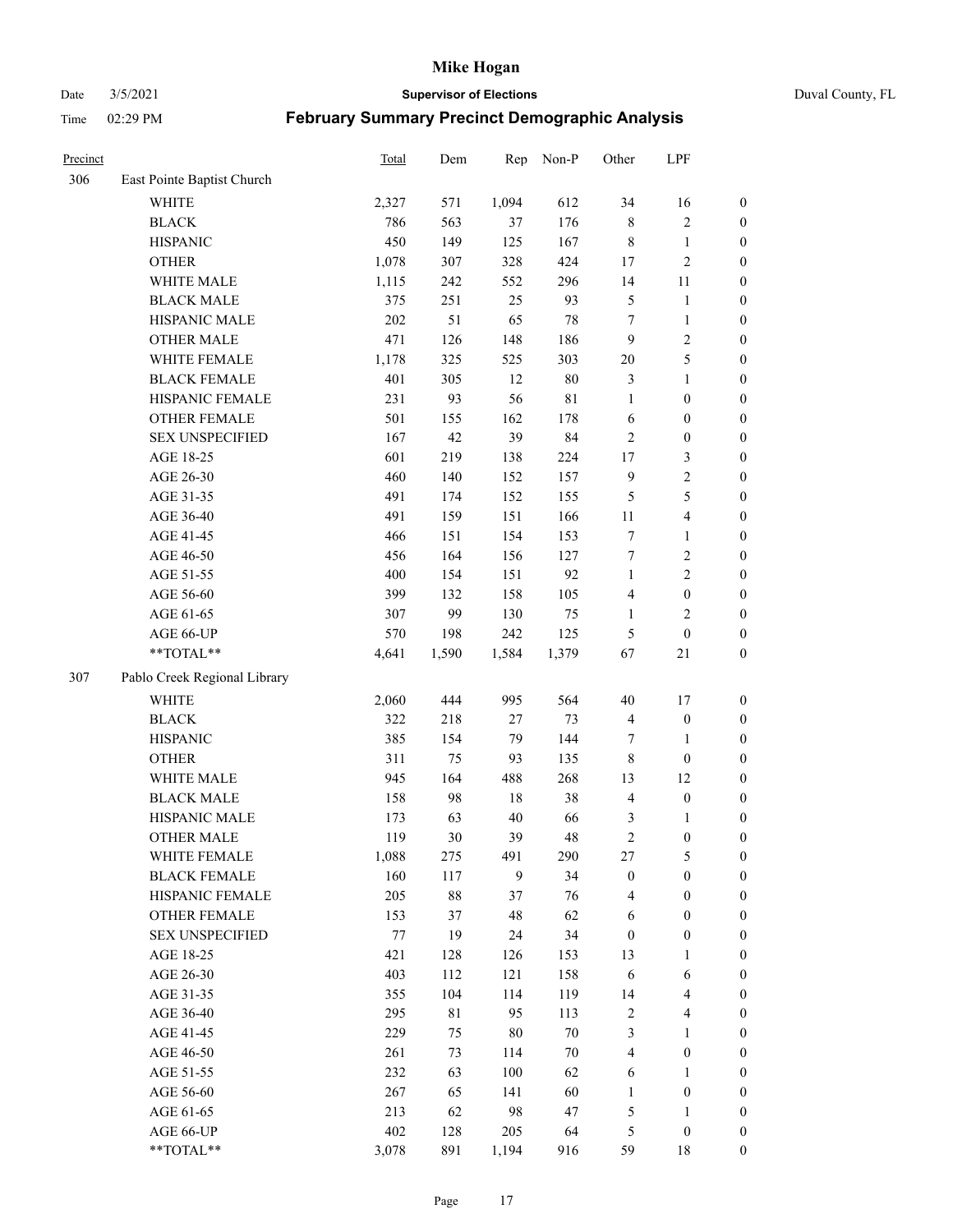#### Date 3/5/2021 **Supervisor of Elections** Duval County, FL

| Precinct |                            | Total | Dem   | Rep            | Non-P       | Other            | LPF                     |                  |
|----------|----------------------------|-------|-------|----------------|-------------|------------------|-------------------------|------------------|
| 308      | The Woods Community Center |       |       |                |             |                  |                         |                  |
|          | <b>WHITE</b>               | 1,465 | 316   | 838            | 279         | 18               | 14                      | $\boldsymbol{0}$ |
|          | <b>BLACK</b>               | 96    | 72    | 7              | 16          | $\mathbf{1}$     | $\boldsymbol{0}$        | $\boldsymbol{0}$ |
|          | <b>HISPANIC</b>            | 72    | 25    | 29             | 17          | $\mathbf{1}$     | $\boldsymbol{0}$        | $\boldsymbol{0}$ |
|          | <b>OTHER</b>               | 143   | 35    | 44             | 58          | 3                | 3                       | $\boldsymbol{0}$ |
|          | WHITE MALE                 | 696   | 121   | 411            | 146         | 9                | 9                       | $\boldsymbol{0}$ |
|          | <b>BLACK MALE</b>          | 50    | 38    | $\overline{4}$ | $\,$ 8 $\,$ | $\boldsymbol{0}$ | $\boldsymbol{0}$        | $\boldsymbol{0}$ |
|          | HISPANIC MALE              | 28    | 9     | 12             | 6           | $\mathbf{1}$     | $\boldsymbol{0}$        | $\boldsymbol{0}$ |
|          | <b>OTHER MALE</b>          | 57    | 11    | 23             | 19          | $\mathbf{2}$     | $\overline{2}$          | $\boldsymbol{0}$ |
|          | WHITE FEMALE               | 755   | 193   | 422            | 127         | $\,$ $\,$        | 5                       | $\boldsymbol{0}$ |
|          | <b>BLACK FEMALE</b>        | 43    | 33    | $\sqrt{2}$     | $\tau$      | $\mathbf{1}$     | $\boldsymbol{0}$        | $\boldsymbol{0}$ |
|          | HISPANIC FEMALE            | 44    | 16    | 17             | 11          | $\boldsymbol{0}$ | $\boldsymbol{0}$        | 0                |
|          | <b>OTHER FEMALE</b>        | 69    | 22    | $18\,$         | $28\,$      | $\boldsymbol{0}$ | $\mathbf{1}$            | $\boldsymbol{0}$ |
|          | <b>SEX UNSPECIFIED</b>     | 34    | 5     | 9              | 18          | $\sqrt{2}$       | $\boldsymbol{0}$        | $\boldsymbol{0}$ |
|          | AGE 18-25                  | 173   | 53    | 59             | 54          | 5                | $\sqrt{2}$              | $\boldsymbol{0}$ |
|          | AGE 26-30                  | 91    | 21    | 43             | 24          | $\boldsymbol{0}$ | $\mathfrak{Z}$          | $\boldsymbol{0}$ |
|          | AGE 31-35                  | 156   | 42    | $72\,$         | 38          | $\sqrt{2}$       | $\sqrt{2}$              | $\boldsymbol{0}$ |
|          | AGE 36-40                  | 191   | 27    | 111            | 44          | 4                | $\mathfrak s$           | $\boldsymbol{0}$ |
|          | AGE 41-45                  | 176   | 47    | 82             | 43          | 3                | $\mathbf{1}$            | $\boldsymbol{0}$ |
|          | AGE 46-50                  | 153   | 32    | 77             | 41          | $\mathbf{1}$     | $\overline{c}$          | $\boldsymbol{0}$ |
|          | AGE 51-55                  | 143   | 30    | 82             | 29          | $\mathbf{1}$     | $\mathbf{1}$            | $\boldsymbol{0}$ |
|          | AGE 56-60                  | 153   | 40    | 92             | 21          | $\boldsymbol{0}$ | $\boldsymbol{0}$        | 0                |
|          | AGE 61-65                  | 144   | 37    | $8\sqrt{1}$    | 22          | 3                | $\mathbf{1}$            | 0                |
|          | AGE 66-UP                  | 396   | 119   | 219            | 54          | $\overline{4}$   | $\boldsymbol{0}$        | $\boldsymbol{0}$ |
|          | $**TOTAL**$                | 1,776 | 448   | 918            | 370         | 23               | 17                      | $\boldsymbol{0}$ |
| 309      | Watson Realty Corporation  |       |       |                |             |                  |                         |                  |
|          | <b>WHITE</b>               | 2,235 | 491   | 1,110          | 583         | 34               | 17                      | $\boldsymbol{0}$ |
|          | <b>BLACK</b>               | 523   | 410   | $22\,$         | 87          | 3                | $\mathbf{1}$            | $\boldsymbol{0}$ |
|          | <b>HISPANIC</b>            | 258   | 101   | $77\,$         | 77          | 3                | $\boldsymbol{0}$        | $\boldsymbol{0}$ |
|          | <b>OTHER</b>               | 479   | 164   | 147            | 163         | 5                | $\boldsymbol{0}$        | $\boldsymbol{0}$ |
|          | WHITE MALE                 | 1,023 | 165   | 549            | 278         | 16               | 15                      | $\boldsymbol{0}$ |
|          | <b>BLACK MALE</b>          | 218   | 159   | 13             | 44          | $\mathbf{1}$     | $\mathbf{1}$            | $\boldsymbol{0}$ |
|          | HISPANIC MALE              | 108   | 38    | 35             | 33          | $\overline{c}$   | $\boldsymbol{0}$        | $\boldsymbol{0}$ |
|          | <b>OTHER MALE</b>          | 204   | 61    | 63             | 78          | $\overline{c}$   | $\boldsymbol{0}$        | $\boldsymbol{0}$ |
|          | WHITE FEMALE               | 1,181 | 317   | 551            | 295         | 17               | $\mathbf{1}$            | 0                |
|          | <b>BLACK FEMALE</b>        | 304   | 250   | 9              | 43          | $\sqrt{2}$       | $\boldsymbol{0}$        | $\boldsymbol{0}$ |
|          | HISPANIC FEMALE            | 144   | 61    | $40\,$         | 42          | $\mathbf{1}$     | $\boldsymbol{0}$        | $\overline{0}$   |
|          | OTHER FEMALE               | 222   | 84    | 75             | 61          | $\boldsymbol{2}$ | $\boldsymbol{0}$        | $\overline{0}$   |
|          | <b>SEX UNSPECIFIED</b>     | 91    | 31    | 21             | 36          | 2                | $\mathbf{1}$            | 0                |
|          | AGE 18-25                  | 408   | 150   | 127            | 121         | 9                | $\mathbf{1}$            | 0                |
|          | AGE 26-30                  | 360   | 129   | 111            | 112         | $\mathfrak s$    | $\mathfrak{Z}$          | 0                |
|          | AGE 31-35                  | 381   | 138   | 103            | 129         | 7                | $\overline{\mathbf{4}}$ | 0                |
|          | AGE 36-40                  | 357   | 105   | 132            | 110         | 3                | $\boldsymbol{7}$        | 0                |
|          | AGE 41-45                  | 279   | 104   | $8\sqrt{1}$    | 91          | 3                | $\boldsymbol{0}$        | 0                |
|          | AGE 46-50                  | 231   | 71    | 98             | 55          | 6                | $\mathbf{1}$            | 0                |
|          | AGE 51-55                  | 262   | 82    | 123            | 56          | $\mathbf{1}$     | $\boldsymbol{0}$        | 0                |
|          | AGE 56-60                  | 296   | 78    | 144            | 73          | $\mathbf{1}$     | $\boldsymbol{0}$        | $\boldsymbol{0}$ |
|          | AGE 61-65                  | 311   | 105   | 154            | 50          | $\mathbf{1}$     | $\mathbf{1}$            | $\boldsymbol{0}$ |
|          | AGE 66-UP                  | 610   | 204   | 283            | 113         | 9                | $\mathbf{1}$            | $\boldsymbol{0}$ |
|          | **TOTAL**                  | 3,495 | 1,166 | 1,356          | 910         | 45               | 18                      | $\boldsymbol{0}$ |
|          |                            |       |       |                |             |                  |                         |                  |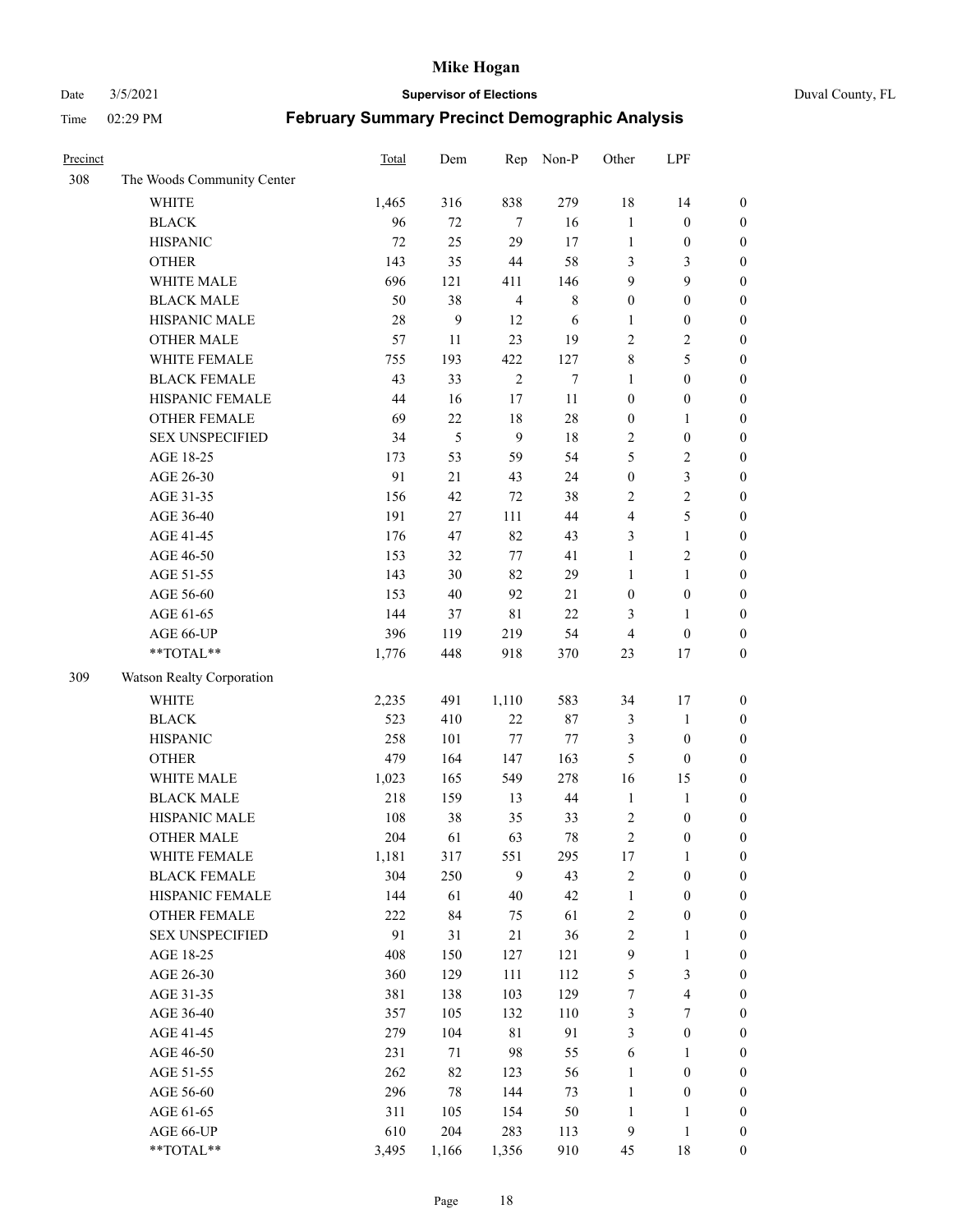#### Date 3/5/2021 **Supervisor of Elections** Duval County, FL

| <b>Precinct</b> |                                       | Total | Dem | Rep            | Non-P   | Other            | LPF                     |                  |
|-----------------|---------------------------------------|-------|-----|----------------|---------|------------------|-------------------------|------------------|
| 310             | Fire Station #59                      |       |     |                |         |                  |                         |                  |
|                 | WHITE                                 | 2,514 | 499 | 1,504          | 472     | 30               | $\mathbf{9}$            | 0                |
|                 | <b>BLACK</b>                          | 89    | 69  | $\overline{4}$ | 15      | $\mathbf{1}$     | $\boldsymbol{0}$        | 0                |
|                 | <b>HISPANIC</b>                       | 101   | 26  | 33             | 41      | $\mathbf{1}$     | $\boldsymbol{0}$        | 0                |
|                 | <b>OTHER</b>                          | 227   | 77  | 76             | 67      | $\overline{4}$   | $\mathfrak{Z}$          | $\boldsymbol{0}$ |
|                 | WHITE MALE                            | 1,115 | 172 | 686            | 238     | 12               | 7                       | $\boldsymbol{0}$ |
|                 | <b>BLACK MALE</b>                     | 45    | 35  | $\mathbf{1}$   | $\,8\,$ | $\mathbf{1}$     | $\boldsymbol{0}$        | 0                |
|                 | HISPANIC MALE                         | 38    | 10  | 14             | 14      | $\boldsymbol{0}$ | $\boldsymbol{0}$        | 0                |
|                 | <b>OTHER MALE</b>                     | 79    | 21  | 31             | 24      | $\mathbf{2}$     | $\mathbf{1}$            | $\boldsymbol{0}$ |
|                 | WHITE FEMALE                          | 1,380 | 319 | 809            | 232     | 18               | $\mathbf{2}$            | 0                |
|                 | <b>BLACK FEMALE</b>                   | 43    | 33  | 3              | $\tau$  | $\boldsymbol{0}$ | $\boldsymbol{0}$        | 0                |
|                 | HISPANIC FEMALE                       | 63    | 16  | 19             | 27      | 1                | $\boldsymbol{0}$        | 0                |
|                 | OTHER FEMALE                          | 120   | 51  | 36             | 29      | $\mathbf{2}$     | $\sqrt{2}$              | 0                |
|                 | <b>SEX UNSPECIFIED</b>                | 48    | 14  | 18             | 16      | $\boldsymbol{0}$ | $\boldsymbol{0}$        | $\boldsymbol{0}$ |
|                 | AGE 18-25                             | 163   | 45  | 67             | 45      | 5                | $\mathbf{1}$            | $\boldsymbol{0}$ |
|                 | AGE 26-30                             | 129   | 25  | 64             | 37      | $\overline{c}$   | $\mathbf{1}$            | $\boldsymbol{0}$ |
|                 | AGE 31-35                             | 196   | 36  | 97             | 57      | 3                | $\mathfrak{Z}$          | $\boldsymbol{0}$ |
|                 | AGE 36-40                             | 277   | 66  | 125            | 78      | 6                | $\sqrt{2}$              | $\boldsymbol{0}$ |
|                 | AGE 41-45                             | 230   | 54  | 113            | 60      | $\mathbf{2}$     | $\mathbf{1}$            | $\boldsymbol{0}$ |
|                 | AGE 46-50                             | 230   | 55  | 123            | 51      | $\mathbf{1}$     | $\boldsymbol{0}$        | 0                |
|                 | AGE 51-55                             | 204   | 32  | 124            | 44      | $\overline{c}$   | $\sqrt{2}$              | 0                |
|                 | AGE 56-60                             | 207   | 41  | 125            | 40      | $\boldsymbol{0}$ | $\mathbf{1}$            | 0                |
|                 | AGE 61-65                             | 180   | 51  | 102            | 25      | 2                | $\boldsymbol{0}$        | 0                |
|                 | AGE 66-UP                             | 1,115 | 266 | 677            | 158     | 13               | $\mathbf{1}$            | 0                |
|                 | **TOTAL**                             | 2,931 | 671 | 1,617          | 595     | 36               | 12                      | $\boldsymbol{0}$ |
| 311             | Isle of Faith United Methodist Church |       |     |                |         |                  |                         |                  |
|                 | <b>WHITE</b>                          | 2,508 | 498 | 1,445          | 515     | 34               | 16                      | $\boldsymbol{0}$ |
|                 | <b>BLACK</b>                          | 101   | 76  | 6              | 17      | $\overline{c}$   | $\boldsymbol{0}$        | $\boldsymbol{0}$ |
|                 | <b>HISPANIC</b>                       | 95    | 30  | 39             | 25      | $\mathbf{1}$     | $\boldsymbol{0}$        | 0                |
|                 | <b>OTHER</b>                          | 208   | 65  | 80             | 59      | $\sqrt{2}$       | $\mathbf{2}$            | $\overline{0}$   |
|                 | WHITE MALE                            | 1,183 | 162 | 723            | 265     | 21               | 12                      | 0                |
|                 | <b>BLACK MALE</b>                     | 47    | 33  | $\overline{4}$ | $10\,$  | $\boldsymbol{0}$ | $\boldsymbol{0}$        | 0                |
|                 | HISPANIC MALE                         | 41    | 14  | 15             | 12      | $\boldsymbol{0}$ | $\boldsymbol{0}$        | 0                |
|                 | <b>OTHER MALE</b>                     | 86    | 26  | 36             | 22      | 1                | 1                       | 0                |
|                 | WHITE FEMALE                          | 1,305 | 331 | 712            | 246     | 12               | 4                       | 0                |
|                 | <b>BLACK FEMALE</b>                   | 52    | 41  | $\overline{2}$ | 7       | $\sqrt{2}$       | $\boldsymbol{0}$        | $\overline{0}$   |
|                 | HISPANIC FEMALE                       | 52    | 15  | 24             | 12      | $\mathbf{1}$     | $\boldsymbol{0}$        | $\overline{0}$   |
|                 | OTHER FEMALE                          | 87    | 30  | 33             | 23      | $\mathbf{1}$     | $\boldsymbol{0}$        | $\overline{0}$   |
|                 | <b>SEX UNSPECIFIED</b>                | 59    | 17  | $21\,$         | 19      | $\mathbf{1}$     | $\mathbf{1}$            | 0                |
|                 | AGE 18-25                             | 281   | 74  | 131            | 65      | 6                | $\mathfrak{S}$          | 0                |
|                 | AGE 26-30                             | 298   | 70  | 128            | 91      | 5                | $\overline{\mathbf{4}}$ | 0                |
|                 | AGE 31-35                             | 257   | 62  | 112            | $78\,$  | 3                | $\sqrt{2}$              | 0                |
|                 | AGE 36-40                             | 238   | 57  | 108            | 66      | 5                | $\sqrt{2}$              | 0                |
|                 | AGE 41-45                             | 186   | 43  | $88\,$         | 53      | $\mathbf{1}$     | $\mathbf{1}$            | 0                |
|                 | AGE 46-50                             | 200   | 37  | 121            | 40      | $\mathbf{1}$     | $\mathbf{1}$            | 0                |
|                 | AGE 51-55                             | 245   | 52  | 131            | 57      | 3                | $\overline{2}$          | 0                |
|                 | AGE 56-60                             | 262   | 46  | 174            | 36      | 5                | 1                       | 0                |
|                 | AGE 61-65                             | 268   | 60  | 163            | 41      | 4                | $\boldsymbol{0}$        | $\overline{0}$   |
|                 | AGE 66-UP                             | 677   | 168 | 414            | 89      | 6                | $\boldsymbol{0}$        | 0                |
|                 | **TOTAL**                             | 2,912 | 669 | 1,570          | 616     | 39               | 18                      | $\boldsymbol{0}$ |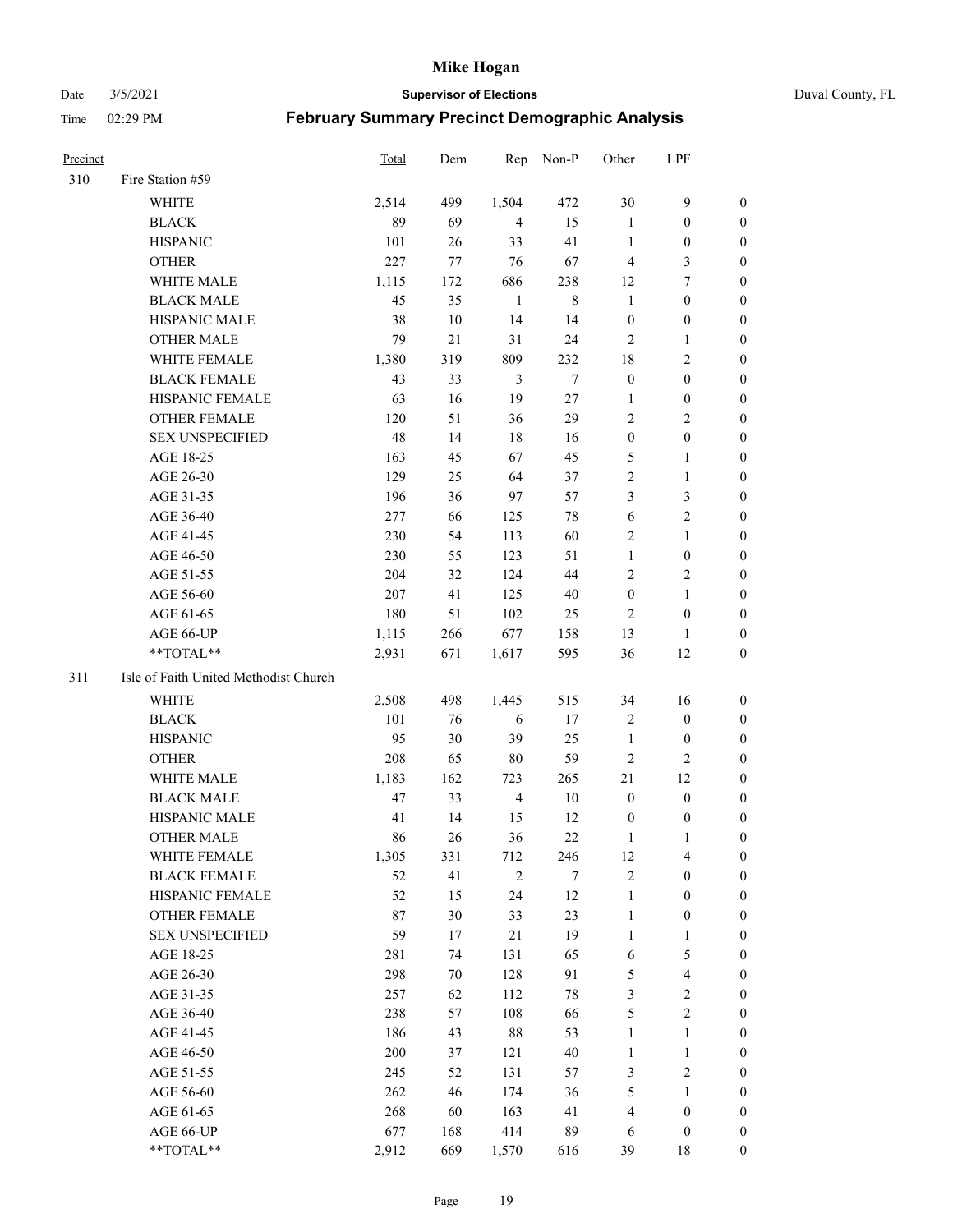Date 3/5/2021 **Supervisor of Elections** Duval County, FL

| Precinct |                              | Total | Dem   | Rep    | Non-P  | Other            | LPF                     |                  |
|----------|------------------------------|-------|-------|--------|--------|------------------|-------------------------|------------------|
| 312      | Pablo Creek Regional Library |       |       |        |        |                  |                         |                  |
|          | <b>WHITE</b>                 | 6,334 | 1,347 | 3,391  | 1,444  | 111              | 41                      | 0                |
|          | <b>BLACK</b>                 | 862   | 615   | 41     | 190    | 16               | $\boldsymbol{0}$        | $\boldsymbol{0}$ |
|          | <b>HISPANIC</b>              | 660   | 238   | 173    | 233    | 15               | $\mathbf{1}$            | $\boldsymbol{0}$ |
|          | <b>OTHER</b>                 | 1,475 | 440   | 434    | 584    | $\mathbf{9}$     | $\,$ 8 $\,$             | $\boldsymbol{0}$ |
|          | WHITE MALE                   | 2,961 | 495   | 1,689  | 694    | 53               | $30\,$                  | $\boldsymbol{0}$ |
|          | <b>BLACK MALE</b>            | 404   | 262   | 24     | 108    | 10               | $\boldsymbol{0}$        | $\boldsymbol{0}$ |
|          | HISPANIC MALE                | 291   | 87    | $77\,$ | 118    | $\,$ 8 $\,$      | $\mathbf{1}$            | $\boldsymbol{0}$ |
|          | <b>OTHER MALE</b>            | 593   | 171   | 172    | 240    | $\mathfrak{S}$   | $\mathfrak{S}$          | $\boldsymbol{0}$ |
|          | WHITE FEMALE                 | 3,303 | 833   | 1,670  | 732    | 57               | $11\,$                  | $\boldsymbol{0}$ |
|          | <b>BLACK FEMALE</b>          | 445   | 344   | 15     | $80\,$ | 6                | $\boldsymbol{0}$        | $\boldsymbol{0}$ |
|          | HISPANIC FEMALE              | 353   | 148   | 91     | 107    | 7                | $\boldsymbol{0}$        | 0                |
|          | OTHER FEMALE                 | 703   | 225   | 216    | 257    | 3                | $\sqrt{2}$              | $\boldsymbol{0}$ |
|          | <b>SEX UNSPECIFIED</b>       | 278   | 75    | 85     | 115    | $\sqrt{2}$       | $\mathbf{1}$            | $\boldsymbol{0}$ |
|          | AGE 18-25                    | 1,080 | 359   | 350    | 334    | $28\,$           | $\boldsymbol{9}$        | $\boldsymbol{0}$ |
|          | AGE 26-30                    | 967   | 256   | 373    | 310    | 17               | 11                      | $\boldsymbol{0}$ |
|          | AGE 31-35                    | 887   | 239   | 324    | 301    | 15               | $\,8\,$                 | $\boldsymbol{0}$ |
|          | AGE 36-40                    | 854   | 242   | 322    | 263    | 18               | $\mathbf{9}$            | $\boldsymbol{0}$ |
|          | AGE 41-45                    | 760   | 210   | 292    | 245    | $10\,$           | $\mathfrak{Z}$          | $\boldsymbol{0}$ |
|          | AGE 46-50                    | 850   | 254   | 362    | 219    | 12               | $\mathfrak{Z}$          | $\boldsymbol{0}$ |
|          | AGE 51-55                    | 829   | 218   | 407    | 196    | 6                | $\sqrt{2}$              | $\boldsymbol{0}$ |
|          | AGE 56-60                    | 790   | 186   | 410    | 175    | 16               | $\mathfrak{Z}$          | 0                |
|          | AGE 61-65                    | 738   | 221   | 357    | 144    | 15               | $\mathbf{1}$            | $\boldsymbol{0}$ |
|          | AGE 66-UP                    | 1,576 | 455   | 842    | 264    | 14               | $\mathbf{1}$            | $\boldsymbol{0}$ |
|          | $**TOTAL**$                  | 9,331 | 2,640 | 4,039  | 2,451  | 151              | $50\,$                  | $\boldsymbol{0}$ |
| 313      | Coastal Baptist Church       |       |       |        |        |                  |                         |                  |
|          | <b>WHITE</b>                 | 3,002 | 628   | 1,654  | 677    | 29               | 14                      | $\boldsymbol{0}$ |
|          | <b>BLACK</b>                 | 782   | 599   | 34     | 146    | $\mathfrak{Z}$   | $\boldsymbol{0}$        | $\boldsymbol{0}$ |
|          | <b>HISPANIC</b>              | 392   | 148   | 119    | 119    | 6                | $\boldsymbol{0}$        | $\boldsymbol{0}$ |
|          | <b>OTHER</b>                 | 1,033 | 249   | 357    | 413    | $11\,$           | $\mathfrak{Z}$          | $\boldsymbol{0}$ |
|          | WHITE MALE                   | 1,471 | 235   | 874    | 340    | 14               | $8\,$                   | $\boldsymbol{0}$ |
|          | <b>BLACK MALE</b>            | 373   | 263   | 17     | 91     | $\overline{2}$   | $\boldsymbol{0}$        | $\boldsymbol{0}$ |
|          | HISPANIC MALE                | 165   | 47    | 63     | 55     | $\boldsymbol{0}$ | $\boldsymbol{0}$        | $\boldsymbol{0}$ |
|          | <b>OTHER MALE</b>            | 421   | 93    | 144    | 179    | 4                | $\mathbf{1}$            | $\boldsymbol{0}$ |
|          | WHITE FEMALE                 | 1,491 | 391   | 761    | 319    | 14               | 6                       | 0                |
|          | <b>BLACK FEMALE</b>          | 392   | 328   | 16     | 47     | $\mathbf{1}$     | $\boldsymbol{0}$        | $\boldsymbol{0}$ |
|          | HISPANIC FEMALE              | 220   | 98    | 56     | 60     | 6                | $\boldsymbol{0}$        | $\boldsymbol{0}$ |
|          | OTHER FEMALE                 | 501   | 129   | 192    | 173    | 5                | $\sqrt{2}$              | $\overline{0}$   |
|          | <b>SEX UNSPECIFIED</b>       | 174   | 40    | 41     | 90     | 3                | $\boldsymbol{0}$        | 0                |
|          | AGE 18-25                    | 577   | 192   | 187    | 186    | $11\,$           | $\mathbf{1}$            | $\overline{0}$   |
|          | AGE 26-30                    | 512   | 158   | 180    | 159    | $11\,$           | $\overline{\mathbf{4}}$ | 0                |
|          | AGE 31-35                    | 547   | 157   | 219    | 166    | 4                | $\mathbf{1}$            | 0                |
|          | AGE 36-40                    | 572   | 160   | 233    | 173    | 4                | $\sqrt{2}$              | 0                |
|          | AGE 41-45                    | 468   | 143   | 166    | 151    | 3                | $\mathfrak s$           | 0                |
|          | AGE 46-50                    | 416   | 120   | 184    | 109    | $\sqrt{2}$       | $\mathbf{1}$            | 0                |
|          | AGE 51-55                    | 446   | 151   | 190    | 99     | 3                | $\mathfrak{Z}$          | $\boldsymbol{0}$ |
|          | AGE 56-60                    | 519   | 165   | 238    | 111    | 5                | $\boldsymbol{0}$        | $\boldsymbol{0}$ |
|          | AGE 61-65                    | 443   | 145   | 208    | 88     | 2                | $\boldsymbol{0}$        | $\boldsymbol{0}$ |
|          | AGE 66-UP                    | 709   | 233   | 359    | 113    | $\overline{4}$   | $\boldsymbol{0}$        | 0                |
|          | **TOTAL**                    | 5,209 | 1,624 | 2,164  | 1,355  | 49               | 17                      | $\boldsymbol{0}$ |
|          |                              |       |       |        |        |                  |                         |                  |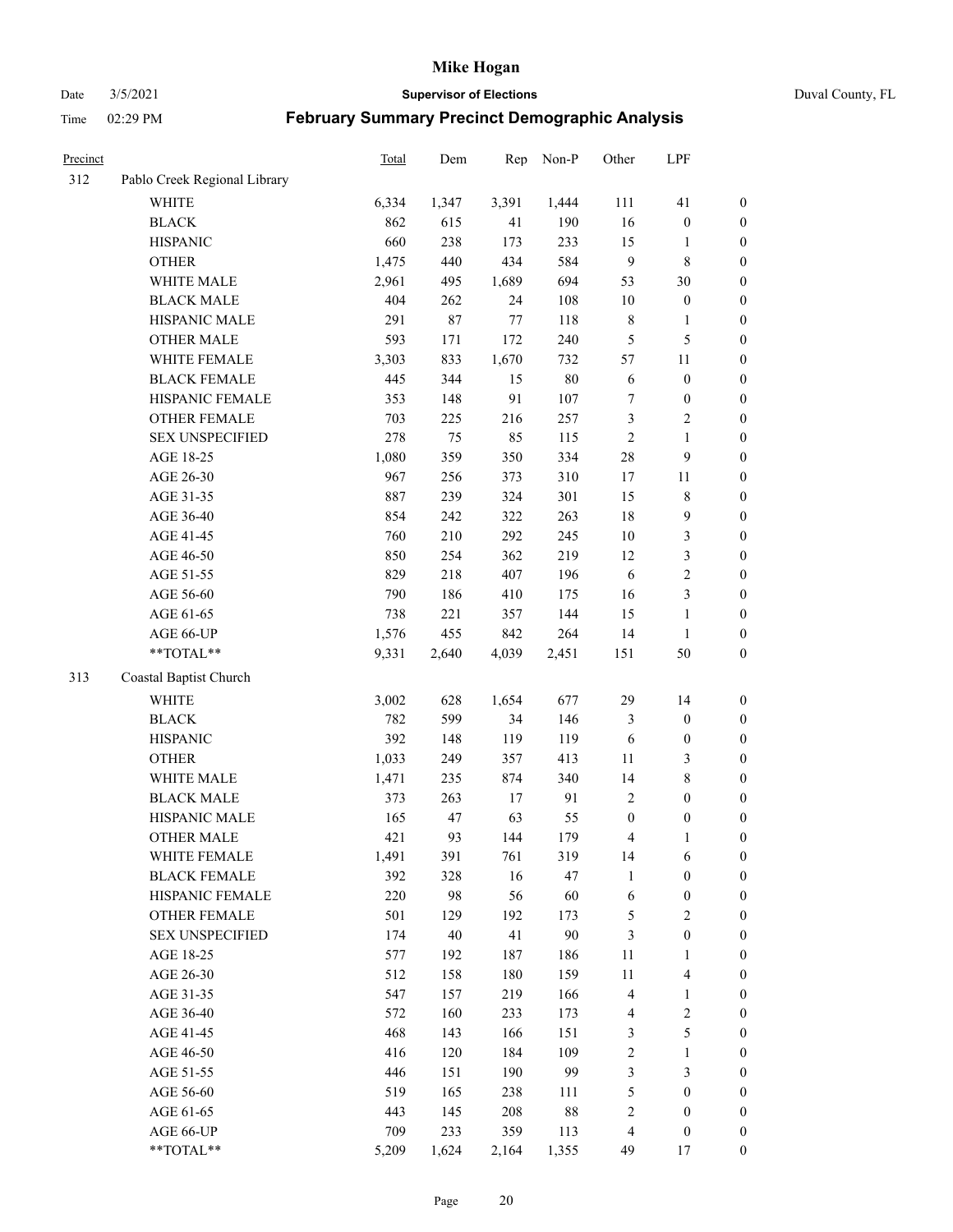#### Date 3/5/2021 **Supervisor of Elections** Duval County, FL

| Precinct |                                   | Total        | Dem                     | Rep         | Non-P     | Other                        | LPF                                |                                      |
|----------|-----------------------------------|--------------|-------------------------|-------------|-----------|------------------------------|------------------------------------|--------------------------------------|
| 315      | Lighthouse Church of the Nazarene |              |                         |             |           |                              |                                    |                                      |
|          | <b>WHITE</b>                      | 1,268        | 239                     | 709         | 297       | 18                           | $\mathfrak{S}$                     | 0                                    |
|          | <b>BLACK</b>                      | 266          | 215                     | 16          | 34        | 1                            | $\boldsymbol{0}$                   | 0                                    |
|          | <b>HISPANIC</b>                   | 115          | $28\,$                  | 44          | 43        | $\boldsymbol{0}$             | $\boldsymbol{0}$                   | $\boldsymbol{0}$                     |
|          | <b>OTHER</b>                      | 234          | 60                      | 73          | 96        | 5                            | $\boldsymbol{0}$                   | $\boldsymbol{0}$                     |
|          | WHITE MALE                        | 617          | 85                      | 364         | 158       | 6                            | $\overline{4}$                     | $\boldsymbol{0}$                     |
|          | <b>BLACK MALE</b>                 | 127          | 97                      | 10          | 19        | 1                            | $\boldsymbol{0}$                   | $\boldsymbol{0}$                     |
|          | HISPANIC MALE                     | 49           | $10\,$                  | 19          | $20\,$    | $\boldsymbol{0}$             | $\boldsymbol{0}$                   | $\boldsymbol{0}$                     |
|          | <b>OTHER MALE</b>                 | 101          | $26\,$                  | 31          | 42        | $\mathfrak{2}$               | $\boldsymbol{0}$                   | $\boldsymbol{0}$                     |
|          | WHITE FEMALE                      | 630          | 151                     | 330         | 136       | 12                           | $\mathbf{1}$                       | $\boldsymbol{0}$                     |
|          | <b>BLACK FEMALE</b>               | 137          | 117                     | 5           | 15        | $\boldsymbol{0}$             | $\boldsymbol{0}$                   | 0                                    |
|          | HISPANIC FEMALE                   | 63           | 17                      | 24          | 22        | $\boldsymbol{0}$             | $\boldsymbol{0}$                   | 0                                    |
|          | <b>OTHER FEMALE</b>               | 104          | 25                      | 37          | 39        | 3                            | $\boldsymbol{0}$                   | $\boldsymbol{0}$                     |
|          | <b>SEX UNSPECIFIED</b>            | 55           | 14                      | 22          | 19        | $\boldsymbol{0}$             | $\boldsymbol{0}$                   | $\boldsymbol{0}$                     |
|          | AGE 18-25                         | 187          | 56                      | 64          | 65        | 2                            | $\boldsymbol{0}$                   | $\boldsymbol{0}$                     |
|          | AGE 26-30                         | 178          | 47                      | 65          | 60        | 4                            | $\sqrt{2}$                         | $\boldsymbol{0}$                     |
|          | AGE 31-35                         | 172          | 53                      | 61          | 56        | $\sqrt{2}$                   | $\boldsymbol{0}$                   | $\boldsymbol{0}$                     |
|          | AGE 36-40                         | 184          | 53                      | 70          | 58        | $\overline{c}$               | $\mathbf{1}$                       | $\boldsymbol{0}$                     |
|          | AGE 41-45                         | 151          | 37                      | 71          | 40        | 3                            | $\boldsymbol{0}$                   | $\boldsymbol{0}$                     |
|          | AGE 46-50                         | 160          | 42                      | 79          | 34        | 3                            | $\overline{2}$                     | $\boldsymbol{0}$                     |
|          | AGE 51-55                         | 162          | 45                      | 77          | 36        | $\overline{4}$               | $\boldsymbol{0}$                   | $\boldsymbol{0}$                     |
|          | AGE 56-60                         | 211          | 57                      | 114         | 39        |                              | $\boldsymbol{0}$                   |                                      |
|          |                                   | 187          |                         | 90          | 32        | $\mathbf{1}$<br>$\mathbf{2}$ | $\boldsymbol{0}$                   | 0                                    |
|          | AGE 61-65                         |              | 63                      |             |           |                              |                                    | 0                                    |
|          | AGE 66-UP<br>**TOTAL**            | 291<br>1,883 | 89                      | 151<br>842  | 50<br>470 | $\mathbf{1}$<br>24           | $\boldsymbol{0}$<br>$\mathfrak{S}$ | $\boldsymbol{0}$<br>$\boldsymbol{0}$ |
|          |                                   |              | 542                     |             |           |                              |                                    |                                      |
| 401      | Glendale Community Church         |              |                         |             |           |                              |                                    |                                      |
|          | <b>WHITE</b>                      | 1,065        | 249                     | 602         | 192       | 16                           | 6                                  | $\boldsymbol{0}$                     |
|          | <b>BLACK</b>                      | 252          | 193                     | 13          | 45        | $\mathbf{1}$                 | $\boldsymbol{0}$                   | $\boldsymbol{0}$                     |
|          | <b>HISPANIC</b>                   | 93           | 30                      | 24          | 39        | $\boldsymbol{0}$             | $\boldsymbol{0}$                   | $\boldsymbol{0}$                     |
|          | <b>OTHER</b>                      | 106          | 24                      | 32          | 49        | $\mathbf{1}$                 | $\boldsymbol{0}$                   | $\boldsymbol{0}$                     |
|          | WHITE MALE                        | 498          | 109                     | 280         | 98        | 7                            | $\overline{4}$                     | $\boldsymbol{0}$                     |
|          | <b>BLACK MALE</b>                 | 100          | 69                      | 5           | 25        | $\mathbf{1}$                 | $\boldsymbol{0}$                   | $\boldsymbol{0}$                     |
|          | HISPANIC MALE                     | 44           | 14                      | 10          | $20\,$    | $\boldsymbol{0}$             | $\boldsymbol{0}$                   | 0                                    |
|          | <b>OTHER MALE</b>                 | 37           | $\overline{\mathbf{4}}$ | 13          | 19        | $\mathbf{1}$                 | $\boldsymbol{0}$                   | $\boldsymbol{0}$                     |
|          | WHITE FEMALE                      | 554          | 138                     | 317         | 88        | 9                            | 2                                  | 0                                    |
|          | <b>BLACK FEMALE</b>               | 148          | 121                     | $\,$ 8 $\,$ | 19        | $\boldsymbol{0}$             | $\boldsymbol{0}$                   | $\boldsymbol{0}$                     |
|          | HISPANIC FEMALE                   | 45           | 14                      | 14          | $17\,$    | $\boldsymbol{0}$             | $\boldsymbol{0}$                   | $\overline{0}$                       |
|          | OTHER FEMALE                      | 50           | 16                      | 18          | 16        | $\boldsymbol{0}$             | $\boldsymbol{0}$                   | $\overline{0}$                       |
|          | <b>SEX UNSPECIFIED</b>            | $40\,$       | 11                      | 6           | 23        | $\boldsymbol{0}$             | $\boldsymbol{0}$                   | 0                                    |
|          | AGE 18-25                         | 184          | 62                      | 52          | 63        | 6                            | $\mathbf{1}$                       | 0                                    |
|          | AGE 26-30                         | 132          | 41                      | 48          | 39        | $\mathbf{1}$                 | $\mathfrak{Z}$                     | 0                                    |
|          | AGE 31-35                         | 137          | 55                      | 39          | 40        | 2                            | $\mathbf{1}$                       | 0                                    |
|          | AGE 36-40                         | 118          | 33                      | 48          | 34        | 3                            | $\boldsymbol{0}$                   | 0                                    |
|          | AGE 41-45                         | 98           | 35                      | 31          | 32        | $\boldsymbol{0}$             | $\boldsymbol{0}$                   | 0                                    |
|          | AGE 46-50                         | 116          | 32                      | 57          | 25        | 2                            | $\boldsymbol{0}$                   | 0                                    |
|          | AGE 51-55                         | 119          | 40                      | 53          | 25        | $\mathbf{1}$                 | $\boldsymbol{0}$                   | 0                                    |
|          | AGE 56-60                         | 133          | 36                      | 78          | 19        | $\boldsymbol{0}$             | $\boldsymbol{0}$                   | $\overline{0}$                       |
|          | AGE 61-65                         | 133          | 38                      | 76          | 15        | 3                            | $\mathbf{1}$                       | $\overline{0}$                       |
|          | AGE 66-UP                         | 346          | 124                     | 189         | 33        | $\boldsymbol{0}$             | $\boldsymbol{0}$                   | 0                                    |
|          | **TOTAL**                         | 1,516        | 496                     | 671         | 325       | 18                           | 6                                  | $\boldsymbol{0}$                     |
|          |                                   |              |                         |             |           |                              |                                    |                                      |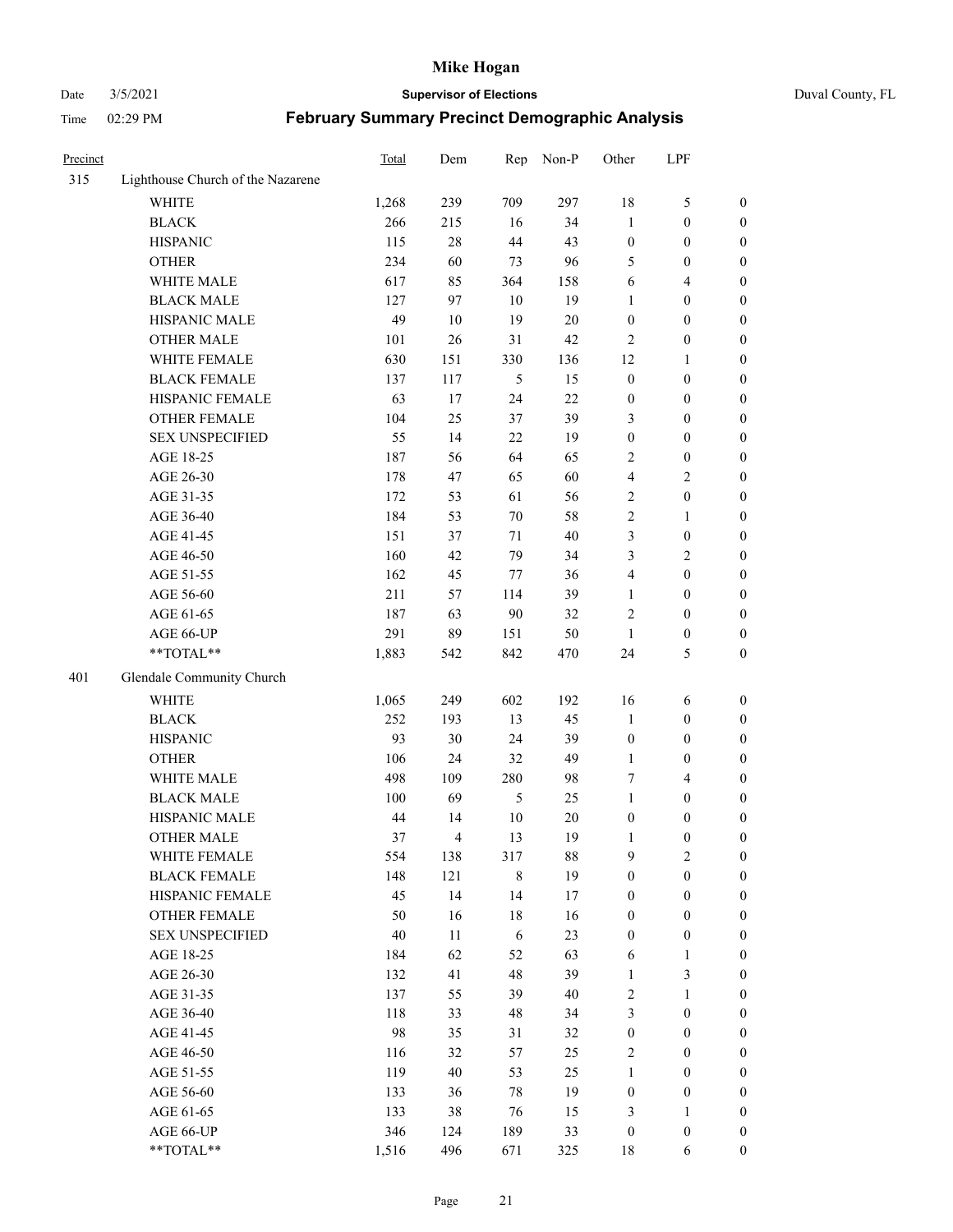#### Date 3/5/2021 **Supervisor of Elections** Duval County, FL

| <b>Precinct</b> |                                       | Total | Dem    | Rep     | Non-P | Other          | LPF                     |                  |
|-----------------|---------------------------------------|-------|--------|---------|-------|----------------|-------------------------|------------------|
| 402             | Iglesia Pentecostal Presencia De Dios |       |        |         |       |                |                         |                  |
|                 | <b>WHITE</b>                          | 2,310 | 538    | 1,130   | 588   | 38             | 16                      | 0                |
|                 | <b>BLACK</b>                          | 847   | 649    | 43      | 141   | 14             | $\boldsymbol{0}$        | 0                |
|                 | <b>HISPANIC</b>                       | 507   | 198    | 118     | 180   | 10             | 1                       | 0                |
|                 | <b>OTHER</b>                          | 643   | 195    | 181     | 261   | 5              | $\mathbf{1}$            | $\boldsymbol{0}$ |
|                 | WHITE MALE                            | 1,076 | 196    | 547     | 301   | 21             | 11                      | $\boldsymbol{0}$ |
|                 | <b>BLACK MALE</b>                     | 356   | 251    | 20      | 78    | 7              | $\boldsymbol{0}$        | $\boldsymbol{0}$ |
|                 | HISPANIC MALE                         | 226   | 73     | 68      | 78    | 6              | $\mathbf{1}$            | $\boldsymbol{0}$ |
|                 | <b>OTHER MALE</b>                     | 251   | 77     | 72      | 100   | $\mathbf{2}$   | $\boldsymbol{0}$        | 0                |
|                 | WHITE FEMALE                          | 1,200 | 339    | 559     | 280   | 17             | $\mathfrak{S}$          | 0                |
|                 | <b>BLACK FEMALE</b>                   | 480   | 388    | 23      | 62    | 7              | $\boldsymbol{0}$        | 0                |
|                 | HISPANIC FEMALE                       | 267   | 117    | 49      | 97    | $\overline{4}$ | $\boldsymbol{0}$        | 0                |
|                 | <b>OTHER FEMALE</b>                   | 302   | 99     | 94      | 106   | 2              | $\mathbf{1}$            | 0                |
|                 | <b>SEX UNSPECIFIED</b>                | 149   | $40\,$ | $40\,$  | 68    | $\mathbf{1}$   | $\boldsymbol{0}$        | $\boldsymbol{0}$ |
|                 | AGE 18-25                             | 480   | 183    | 102     | 173   | $21\,$         | $\mathbf{1}$            | $\boldsymbol{0}$ |
|                 | AGE 26-30                             | 485   | 166    | 122     | 181   | $11\,$         | $\mathfrak{S}$          | $\boldsymbol{0}$ |
|                 | AGE 31-35                             | 414   | 146    | 107     | 152   | 6              | $\mathfrak{Z}$          | $\boldsymbol{0}$ |
|                 | AGE 36-40                             | 369   | 144    | 103     | 118   | 4              | $\boldsymbol{0}$        | $\boldsymbol{0}$ |
|                 | AGE 41-45                             | 353   | 133    | 116     | 97    | 6              | $\mathbf{1}$            | $\boldsymbol{0}$ |
|                 | AGE 46-50                             | 336   | 114    | 120     | 96    | 5              | $\mathbf{1}$            | 0                |
|                 | AGE 51-55                             | 340   | 131    | 127     | 79    | $\overline{c}$ | $\mathbf{1}$            | 0                |
|                 | AGE 56-60                             | 437   | 161    | 188     | 84    | $\overline{4}$ | $\boldsymbol{0}$        | 0                |
|                 | AGE 61-65                             | 358   | 132    | 144     | 78    | 3              | $\mathbf{1}$            | 0                |
|                 | AGE 66-UP                             | 735   | 270    | 343     | 112   | 5              | $\mathfrak{S}$          | 0                |
|                 | **TOTAL**                             | 4,307 | 1,580  | 1,472   | 1,170 | 67             | $18\,$                  | $\boldsymbol{0}$ |
| 403             | Restoration Church                    |       |        |         |       |                |                         |                  |
|                 |                                       |       |        |         |       |                |                         |                  |
|                 | <b>WHITE</b>                          | 3,285 | 846    | 1,614   | 768   | 45             | 12                      | $\boldsymbol{0}$ |
|                 | <b>BLACK</b>                          | 1,467 | 1,132  | 62      | 253   | 18             | $\sqrt{2}$              | $\boldsymbol{0}$ |
|                 | <b>HISPANIC</b>                       | 712   | 272    | 167     | 262   | 7              | $\overline{\mathbf{4}}$ | $\boldsymbol{0}$ |
|                 | <b>OTHER</b>                          | 797   | 292    | 174     | 323   | 6              | $\sqrt{2}$              | $\boldsymbol{0}$ |
|                 | WHITE MALE                            | 1,535 | 324    | 825     | 358   | 20             | $8\,$                   | 0                |
|                 | <b>BLACK MALE</b>                     | 563   | 391    | 33      | 128   | $\overline{9}$ | $\overline{c}$          | 0                |
|                 | HISPANIC MALE                         | 296   | 98     | 85      | 110   | 2              | $\mathbf{1}$            | 0                |
|                 | <b>OTHER MALE</b>                     | 322   | 118    | 74      | 123   | 5              | $\mathbf{2}$            | 0                |
|                 | WHITE FEMALE                          | 1,714 | 513    | 775     | 398   | 24             | 4                       | 0                |
|                 | <b>BLACK FEMALE</b>                   | 881   | 724    | 29      | 120   | 8              | $\boldsymbol{0}$        | $\boldsymbol{0}$ |
|                 | HISPANIC FEMALE                       | 395   | 169    | $77 \,$ | 141   | 5              | $\mathfrak{Z}$          | $\overline{0}$   |
|                 | OTHER FEMALE                          | 350   | 136    | 84      | 129   | $\mathbf{1}$   | $\boldsymbol{0}$        | $\overline{0}$   |
|                 | <b>SEX UNSPECIFIED</b>                | 205   | 69     | 35      | 99    | $\overline{c}$ | $\boldsymbol{0}$        | 0                |
|                 | AGE 18-25                             | 696   | 276    | 152     | 240   | 26             | $\sqrt{2}$              | 0                |
|                 | AGE 26-30                             | 635   | 251    | 157     | 216   | $\overline{9}$ | $\overline{2}$          | 0                |
|                 | AGE 31-35                             | 586   | 238    | 148     | 191   | $\overline{9}$ | $\boldsymbol{0}$        | 0                |
|                 | AGE 36-40                             | 575   | 229    | 150     | 185   | 7              | $\overline{\mathbf{4}}$ | 0                |
|                 | AGE 41-45                             | 507   | 229    | 118     | 154   | $\sqrt{2}$     | $\overline{\mathbf{4}}$ | 0                |
|                 | AGE 46-50                             | 490   | 189    | 168     | 124   | $\mathfrak s$  | $\overline{\mathbf{4}}$ | 0                |
|                 | AGE 51-55                             | 515   | 214    | 188     | 111   | $\mathbf{1}$   | $\mathbf{1}$            | 0                |
|                 | AGE 56-60                             | 613   | 235    | 252     | 118   | 6              | $\sqrt{2}$              | $\boldsymbol{0}$ |
|                 | AGE 61-65                             | 547   | 209    | 237     | 97    | 3              | $\mathbf{1}$            | $\boldsymbol{0}$ |
|                 | AGE 66-UP                             | 1,097 | 472    | 447     | 170   | 8              | $\boldsymbol{0}$        | $\boldsymbol{0}$ |
|                 | **TOTAL**                             | 6,261 | 2,542  | 2,017   | 1,606 | 76             | 20                      | $\boldsymbol{0}$ |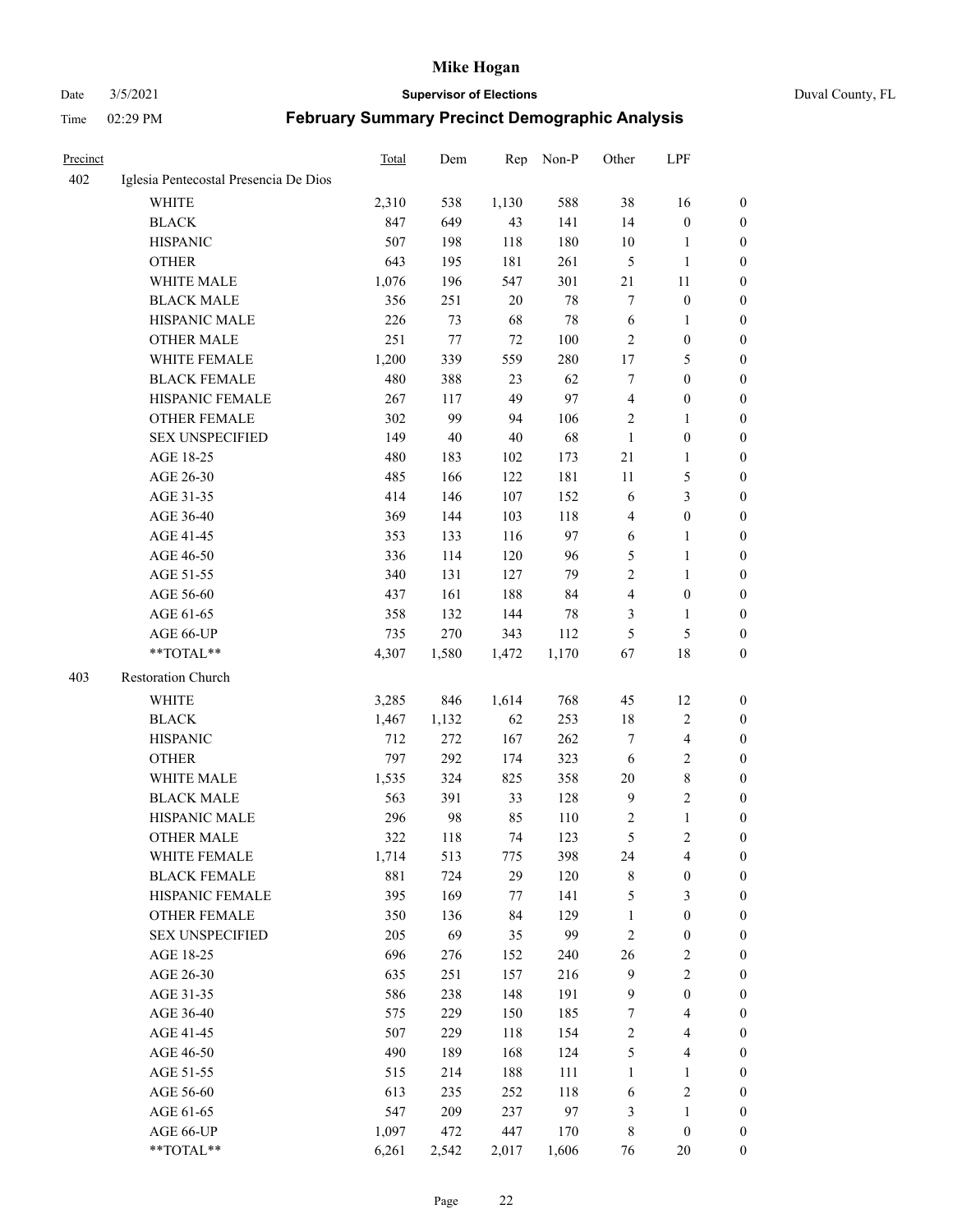Date 3/5/2021 **Supervisor of Elections** Duval County, FL

| Precinct |                                   | <b>Total</b> | Dem    | Rep            | Non-P  | Other            | LPF              |                  |
|----------|-----------------------------------|--------------|--------|----------------|--------|------------------|------------------|------------------|
| 404      | Holiday Hill Baptist Church       |              |        |                |        |                  |                  |                  |
|          | <b>WHITE</b>                      | 2,471        | 582    | 1,449          | 398    | $27\,$           | 15               | 0                |
|          | <b>BLACK</b>                      | 197          | 162    | 10             | 23     | $\sqrt{2}$       | $\boldsymbol{0}$ | $\boldsymbol{0}$ |
|          | <b>HISPANIC</b>                   | 118          | 41     | 41             | 33     | 3                | $\boldsymbol{0}$ | $\boldsymbol{0}$ |
|          | <b>OTHER</b>                      | 214          | 62     | 62             | 87     | $\mathbf{1}$     | $\sqrt{2}$       | $\boldsymbol{0}$ |
|          | WHITE MALE                        | 1,154        | 237    | 688            | 206    | 15               | $\,$ 8 $\,$      | $\boldsymbol{0}$ |
|          | <b>BLACK MALE</b>                 | 102          | 79     | 5              | 16     | $\sqrt{2}$       | $\boldsymbol{0}$ | $\boldsymbol{0}$ |
|          | HISPANIC MALE                     | 64           | 21     | 21             | $20\,$ | $\mathfrak{2}$   | $\boldsymbol{0}$ | $\boldsymbol{0}$ |
|          | <b>OTHER MALE</b>                 | 79           | 17     | 23             | 36     | $\mathbf{1}$     | $\overline{2}$   | $\boldsymbol{0}$ |
|          | WHITE FEMALE                      | 1,286        | 340    | 743            | 184    | 12               | $\boldsymbol{7}$ | $\boldsymbol{0}$ |
|          | <b>BLACK FEMALE</b>               | 90           | 79     | $\mathfrak{H}$ | 6      | $\boldsymbol{0}$ | $\boldsymbol{0}$ | $\boldsymbol{0}$ |
|          | HISPANIC FEMALE                   | 53           | $20\,$ | 19             | 13     | 1                | $\boldsymbol{0}$ | 0                |
|          | <b>OTHER FEMALE</b>               | 85           | 34     | 23             | $28\,$ | $\boldsymbol{0}$ | $\boldsymbol{0}$ | $\boldsymbol{0}$ |
|          | <b>SEX UNSPECIFIED</b>            | 87           | 20     | 35             | 32     | $\boldsymbol{0}$ | $\boldsymbol{0}$ | $\boldsymbol{0}$ |
|          | AGE 18-25                         | 278          | 76     | 111            | 83     | 5                | $\mathfrak{Z}$   | $\boldsymbol{0}$ |
|          | AGE 26-30                         | 235          | 60     | 108            | 63     | 3                | $\mathbf{1}$     | $\boldsymbol{0}$ |
|          | AGE 31-35                         | 269          | 76     | 109            | 76     | 3                | $\mathfrak{S}$   | $\boldsymbol{0}$ |
|          | AGE 36-40                         | 250          | 72     | 120            | 55     | $\overline{c}$   | $\mathbf{1}$     | $\boldsymbol{0}$ |
|          | AGE 41-45                         | 209          | 58     | 95             | 44     | 9                | $\mathfrak{Z}$   | $\boldsymbol{0}$ |
|          | AGE 46-50                         | 238          | $70\,$ | 116            | 49     | 3                | $\boldsymbol{0}$ | $\boldsymbol{0}$ |
|          | AGE 51-55                         | 222          | 49     | 137            | 33     | 3                | $\boldsymbol{0}$ | $\boldsymbol{0}$ |
|          | AGE 56-60                         | 259          | 69     | 140            | 43     | $\overline{4}$   | $\mathfrak{Z}$   | 0                |
|          | AGE 61-65                         | 296          | 79     | 180            | 36     | $\boldsymbol{0}$ | $\mathbf{1}$     | 0                |
|          | AGE 66-UP                         | 744          | 238    | 446            | 59     | $\mathbf{1}$     | $\boldsymbol{0}$ | $\boldsymbol{0}$ |
|          | $**TOTAL**$                       | 3,000        | 847    | 1,562          | 541    | 33               | 17               | $\boldsymbol{0}$ |
| 405      | Harvest Time Christian Fellowship |              |        |                |        |                  |                  |                  |
|          | <b>WHITE</b>                      | 1,018        | 309    | 454            | 225    | $21\,$           | $\mathbf{9}$     | $\boldsymbol{0}$ |
|          | <b>BLACK</b>                      | 627          | 479    | 19             | 122    | 5                | $\sqrt{2}$       | $\boldsymbol{0}$ |
|          | <b>HISPANIC</b>                   | 214          | 87     | 50             | $70\,$ | 6                | $\mathbf{1}$     | $\boldsymbol{0}$ |
|          | <b>OTHER</b>                      | 193          | 65     | 49             | 79     | $\boldsymbol{0}$ | $\boldsymbol{0}$ | $\boldsymbol{0}$ |
|          | WHITE MALE                        | 481          | 128    | 234            | 100    | 13               | $\sqrt{6}$       | $\boldsymbol{0}$ |
|          | <b>BLACK MALE</b>                 | 261          | 187    | 14             | 56     | 3                | $\mathbf{1}$     | $\boldsymbol{0}$ |
|          | HISPANIC MALE                     | 84           | 34     | 17             | 30     | $\overline{c}$   | 1                | 0                |
|          | <b>OTHER MALE</b>                 | 69           | 20     | 15             | 34     | $\boldsymbol{0}$ | $\boldsymbol{0}$ | $\boldsymbol{0}$ |
|          | WHITE FEMALE                      | 521          | 176    | 213            | 121    | 8                | 3                | 0                |
|          | <b>BLACK FEMALE</b>               | 345          | 279    | 5              | 58     | $\sqrt{2}$       | $\mathbf{1}$     | $\boldsymbol{0}$ |
|          | HISPANIC FEMALE                   | 124          | 52     | 29             | 39     | 4                | $\boldsymbol{0}$ | $\overline{0}$   |
|          | OTHER FEMALE                      | 93           | 37     | 26             | 30     | $\boldsymbol{0}$ | $\boldsymbol{0}$ | $\overline{0}$   |
|          | <b>SEX UNSPECIFIED</b>            | 74           | 27     | 19             | 28     | $\boldsymbol{0}$ | $\boldsymbol{0}$ | 0                |
|          | AGE 18-25                         | 274          | 125    | 40             | 100    | $\,$ 8 $\,$      | $\mathbf{1}$     | $\theta$         |
|          | AGE 26-30                         | 249          | 113    | 53             | $78\,$ | 3                | $\sqrt{2}$       | 0                |
|          | AGE 31-35                         | 228          | 108    | 50             | 60     | 7                | $\mathfrak{Z}$   | 0                |
|          | AGE 36-40                         | 190          | 87     | 46             | 50     | $\sqrt{2}$       | $\mathfrak s$    | 0                |
|          | AGE 41-45                         | 171          | 78     | 44             | 45     | $\overline{4}$   | $\boldsymbol{0}$ | 0                |
|          | AGE 46-50                         | 154          | 64     | 46             | 43     | $\mathbf{1}$     | $\boldsymbol{0}$ | 0                |
|          | AGE 51-55                         | 163          | 85     | 44             | 33     | $\mathbf{1}$     | $\boldsymbol{0}$ | $\boldsymbol{0}$ |
|          | AGE 56-60                         | 194          | 97     | 71             | 24     | $\mathbf{1}$     | $\mathbf{1}$     | $\overline{0}$   |
|          | AGE 61-65                         | 156          | 58     | 74             | 23     | $\mathbf{1}$     | $\boldsymbol{0}$ | $\overline{0}$   |
|          | AGE 66-UP                         | 273          | 125    | 104            | 40     | $\overline{4}$   | $\boldsymbol{0}$ | $\boldsymbol{0}$ |
|          | **TOTAL**                         | 2,052        | 940    | 572            | 496    | 32               | 12               | $\boldsymbol{0}$ |
|          |                                   |              |        |                |        |                  |                  |                  |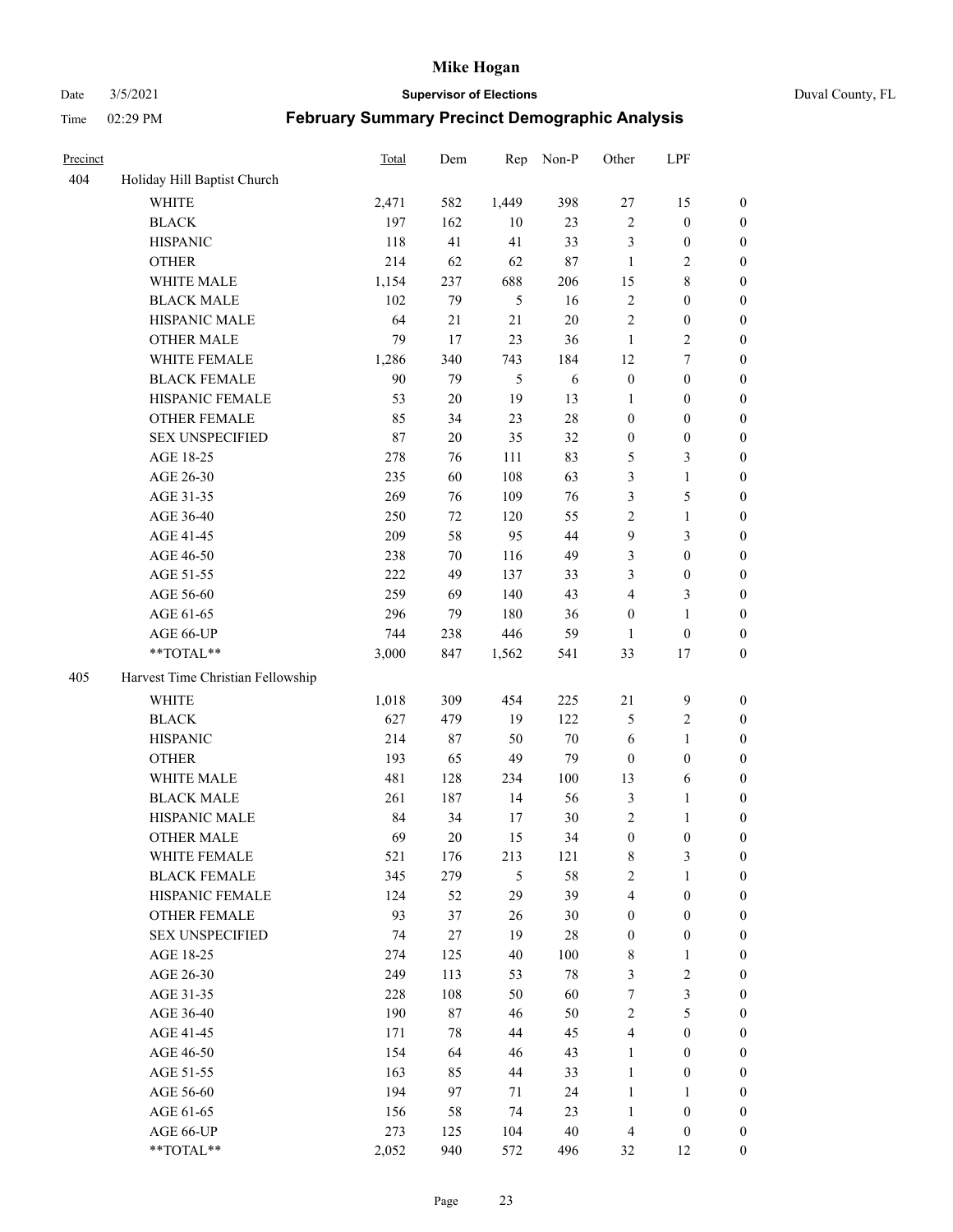Date 3/5/2021 **Supervisor of Elections** Duval County, FL

| Precinct |                                     | Total        | Dem        | Rep           | Non-P     | Other               | LPF                     |                                      |
|----------|-------------------------------------|--------------|------------|---------------|-----------|---------------------|-------------------------|--------------------------------------|
| 407      | Southpoint Baptist Church           |              |            |               |           |                     |                         |                                      |
|          | <b>WHITE</b>                        | 3,978        | 981        | 2,048         | 845       | 69                  | 35                      | 0                                    |
|          | <b>BLACK</b>                        | 1,048        | 817        | 38            | 172       | 19                  | $\sqrt{2}$              | 0                                    |
|          | <b>HISPANIC</b>                     | 428          | 174        | 91            | 155       | $\tau$              | $\mathbf{1}$            | $\boldsymbol{0}$                     |
|          | <b>OTHER</b>                        | 936          | 337        | 195           | 389       | 12                  | 3                       | $\boldsymbol{0}$                     |
|          | WHITE MALE                          | 1,878        | 387        | 998           | 440       | 29                  | 24                      | $\boldsymbol{0}$                     |
|          | <b>BLACK MALE</b>                   | 422          | 309        | 16            | $87\,$    | $\overline{9}$      | $\mathbf{1}$            | $\boldsymbol{0}$                     |
|          | HISPANIC MALE                       | 175          | 65         | $44\,$        | 63        | 3                   | $\boldsymbol{0}$        | $\boldsymbol{0}$                     |
|          | <b>OTHER MALE</b>                   | 382          | 121        | 83            | 169       | $\,$ 8 $\,$         | $\mathbf{1}$            | $\boldsymbol{0}$                     |
|          | WHITE FEMALE                        | 2,053        | 579        | 1,034         | 390       | 40                  | $10\,$                  | $\boldsymbol{0}$                     |
|          | <b>BLACK FEMALE</b>                 | 614          | 499        | 21            | 83        | 10                  | $\mathbf{1}$            | 0                                    |
|          | HISPANIC FEMALE                     | 247          | 106        | 45            | 91        | $\overline{4}$      | $\mathbf{1}$            | 0                                    |
|          | <b>OTHER FEMALE</b>                 | 418          | 177        | 93            | 144       | 4                   | $\boldsymbol{0}$        | $\boldsymbol{0}$                     |
|          | <b>SEX UNSPECIFIED</b>              | 201          | 66         | 38            | 94        | $\boldsymbol{0}$    | $\mathfrak{Z}$          | $\boldsymbol{0}$                     |
|          | AGE 18-25                           | 765          | 311        | 211           | 220       | 15                  | $8\,$                   | $\boldsymbol{0}$                     |
|          | AGE 26-30                           | 910          | 358        | 267           | 255       | $22\,$              | $8\,$                   | $\boldsymbol{0}$                     |
|          | AGE 31-35                           | 750          | 296        | 203           | 229       | 18                  | $\overline{\mathbf{4}}$ | $\boldsymbol{0}$                     |
|          | AGE 36-40                           | 626          | 234        | 186           | 184       | 18                  | $\overline{\mathbf{4}}$ | $\boldsymbol{0}$                     |
|          | AGE 41-45                           | 486          | 174        | 155           | 146       | 6                   | $\mathfrak{S}$          | $\boldsymbol{0}$                     |
|          | AGE 46-50                           | 461          | 156        | 176           | 119       | 6                   | $\overline{\mathbf{4}}$ | $\boldsymbol{0}$                     |
|          | AGE 51-55                           | 453          | 152        | 191           | 103       | 4                   | $\mathfrak{Z}$          | $\boldsymbol{0}$                     |
|          | AGE 56-60                           | 445          | 132        | 225           | 83        | 4                   | $\mathbf{1}$            | 0                                    |
|          | AGE 61-65                           | 411          | 140        | 195           | 67        | 5                   | $\overline{4}$          | $\boldsymbol{0}$                     |
|          | AGE 66-UP                           | 1,083        | 356        | 563           | 155       | 9                   | $\boldsymbol{0}$        | $\boldsymbol{0}$                     |
|          | **TOTAL**                           | 6,390        | 2,309      | 2,372         | 1,561     | 107                 | 41                      | $\boldsymbol{0}$                     |
| 408      | Dean Road Church of Christ          |              |            |               |           |                     |                         |                                      |
|          | <b>WHITE</b>                        | 2,971        | 650        | 1,662         | 602       | 42                  | 15                      | $\boldsymbol{0}$                     |
|          | <b>BLACK</b>                        | 576          | 443        | 24            | 102       |                     | $\sqrt{2}$              | $\boldsymbol{0}$                     |
|          | <b>HISPANIC</b>                     | 310          | 114        | $71\,$        | 119       | 5<br>$\overline{4}$ | $\mathbf{2}$            | $\boldsymbol{0}$                     |
|          |                                     | 426          |            | 151           |           |                     | $\mathbf{1}$            | $\boldsymbol{0}$                     |
|          | <b>OTHER</b><br>WHITE MALE          |              | 118<br>250 |               | 150       | 6<br>$21\,$         | $10\,$                  |                                      |
|          | <b>BLACK MALE</b>                   | 1,391<br>210 | 148        | 793<br>13     | 317<br>47 | $\mathbf{1}$        | $\mathbf{1}$            | $\boldsymbol{0}$<br>$\boldsymbol{0}$ |
|          | HISPANIC MALE                       | 142          | 48         | 33            | 58        | 2                   | 1                       | 0                                    |
|          | <b>OTHER MALE</b>                   | 158          | 32         | 60            | 65        | $\mathbf{1}$        | $\boldsymbol{0}$        | $\boldsymbol{0}$                     |
|          |                                     |              |            |               |           | 21                  | 5                       | 0                                    |
|          | WHITE FEMALE<br><b>BLACK FEMALE</b> | 1,541<br>351 | 392<br>285 | 852<br>$10\,$ | 271<br>51 | 4                   | $\mathbf{1}$            | $\boldsymbol{0}$                     |
|          | HISPANIC FEMALE                     | 159          | 65         | 36            | 55        | $\sqrt{2}$          | $\mathbf{1}$            | $\overline{0}$                       |
|          | <b>OTHER FEMALE</b>                 | 194          | 63         | 74            | 53        | 4                   | $\boldsymbol{0}$        | $\overline{0}$                       |
|          | <b>SEX UNSPECIFIED</b>              | 137          | 42         | 37            | 56        | $\mathbf{1}$        | $\mathbf{1}$            | 0                                    |
|          | AGE 18-25                           | 411          | 141        | 109           | 146       | 12                  | $\mathfrak{Z}$          | 0                                    |
|          | AGE 26-30                           | 386          | 119        | 124           | 130       | 9                   | $\overline{\mathbf{4}}$ | 0                                    |
|          | AGE 31-35                           | 417          | 135        | 150           | 127       | 4                   | $\mathbf{1}$            | 0                                    |
|          | AGE 36-40                           | 356          | 103        | 138           | 109       | 4                   | $\sqrt{2}$              | 0                                    |
|          | AGE 41-45                           | 294          | 86         | 125           | 74        | 4                   | $\mathfrak{S}$          | 0                                    |
|          | AGE 46-50                           | 305          | 88         | 150           | 63        | 3                   | $\mathbf{1}$            | 0                                    |
|          | AGE 51-55                           | 334          | 88         | 163           | $77\,$    | 3                   | $\mathfrak{Z}$          | 0                                    |
|          | AGE 56-60                           | 407          | 97         | 220           | 85        | 5                   | $\boldsymbol{0}$        | $\overline{0}$                       |
|          | AGE 61-65                           | 410          | 119        | 220           | 69        | 2                   | $\boldsymbol{0}$        | $\boldsymbol{0}$                     |
|          | AGE 66-UP                           | 963          | 349        | 509           | 93        | 11                  | $\mathbf{1}$            | 0                                    |
|          | **TOTAL**                           | 4,283        | 1,325      | 1,908         | 973       | 57                  | $20\,$                  | $\boldsymbol{0}$                     |
|          |                                     |              |            |               |           |                     |                         |                                      |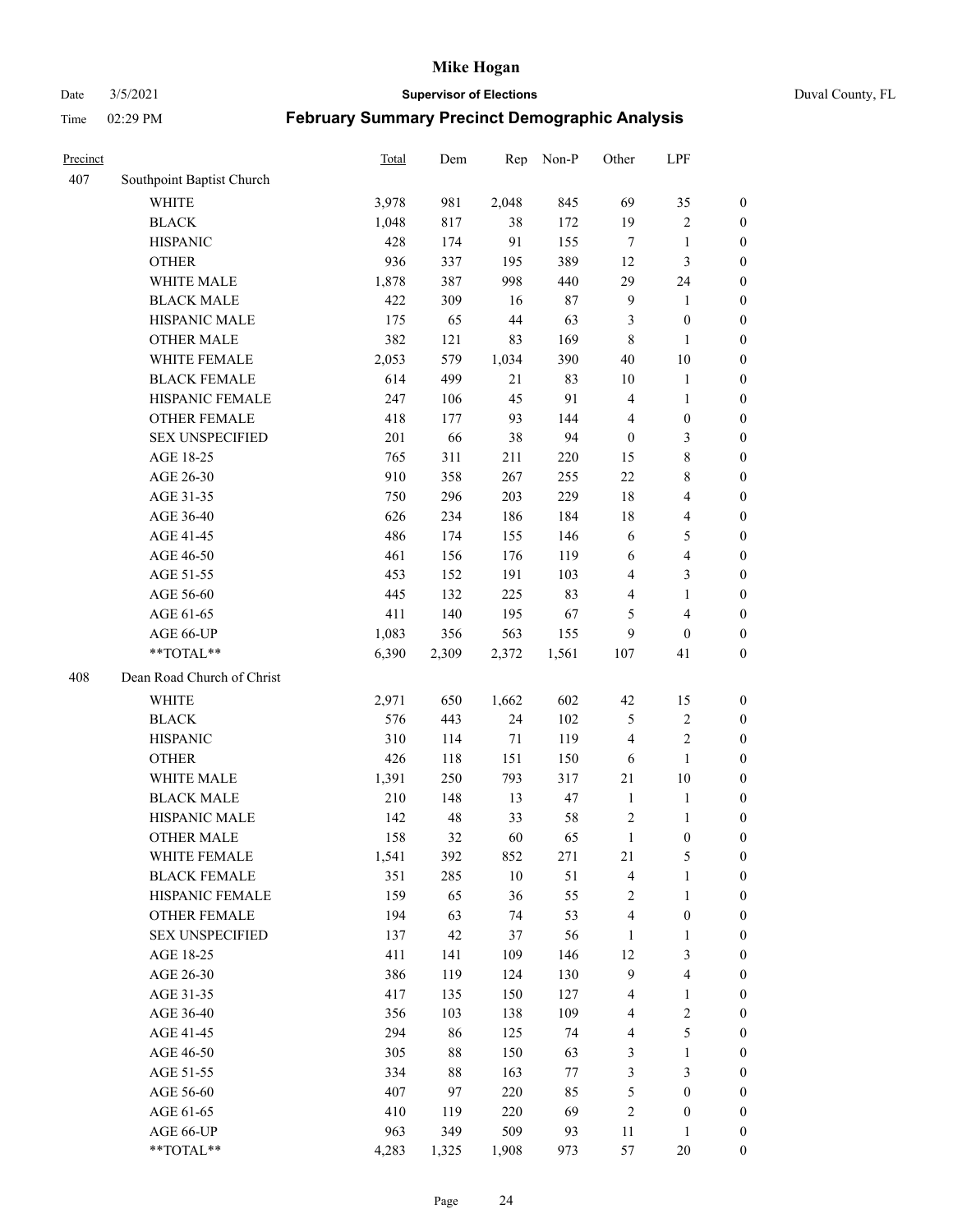#### Date 3/5/2021 **Supervisor of Elections** Duval County, FL

| Precinct |                                        | Total | Dem    | Rep    | Non-P       | Other            | LPF                     |                  |
|----------|----------------------------------------|-------|--------|--------|-------------|------------------|-------------------------|------------------|
| 409      | Ramallah American Club of Jacksonville |       |        |        |             |                  |                         |                  |
|          | <b>WHITE</b>                           | 1,800 | 488    | 909    | 368         | 23               | 12                      | $\boldsymbol{0}$ |
|          | <b>BLACK</b>                           | 702   | 540    | $27\,$ | 129         | $\sqrt{6}$       | $\boldsymbol{0}$        | $\boldsymbol{0}$ |
|          | <b>HISPANIC</b>                        | 285   | 116    | 58     | 102         | 6                | $\mathfrak{Z}$          | $\boldsymbol{0}$ |
|          | <b>OTHER</b>                           | 403   | 113    | 103    | 180         | 5                | $\overline{2}$          | $\boldsymbol{0}$ |
|          | WHITE MALE                             | 819   | 194    | 429    | 180         | $10\,$           | 6                       | $\boldsymbol{0}$ |
|          | <b>BLACK MALE</b>                      | 280   | 201    | 13     | 63          | 3                | $\boldsymbol{0}$        | $\boldsymbol{0}$ |
|          | HISPANIC MALE                          | 107   | 42     | 27     | 35          | $\mathbf{1}$     | $\sqrt{2}$              | $\boldsymbol{0}$ |
|          | <b>OTHER MALE</b>                      | 154   | 42     | 43     | 64          | 3                | $\sqrt{2}$              | 0                |
|          | WHITE FEMALE                           | 960   | 290    | 471    | 181         | 13               | 5                       | 0                |
|          | <b>BLACK FEMALE</b>                    | 405   | 327    | 13     | 62          | 3                | $\boldsymbol{0}$        | $\boldsymbol{0}$ |
|          | HISPANIC FEMALE                        | 175   | 72     | 30     | 67          | 5                | $\mathbf{1}$            | $\boldsymbol{0}$ |
|          | OTHER FEMALE                           | 177   | 60     | 45     | $70\,$      | $\overline{2}$   | $\boldsymbol{0}$        | $\boldsymbol{0}$ |
|          | <b>SEX UNSPECIFIED</b>                 | 113   | 29     | 26     | 57          | $\boldsymbol{0}$ | $\mathbf{1}$            | $\boldsymbol{0}$ |
|          | AGE 18-25                              | 322   | 141    | 68     | 108         | 3                | $\sqrt{2}$              | $\boldsymbol{0}$ |
|          | AGE 26-30                              | 324   | 135    | 64     | 117         | 5                | $\mathfrak{Z}$          | $\boldsymbol{0}$ |
|          | AGE 31-35                              | 283   | 97     | 84     | 89          | $\tau$           | $\sqrt{6}$              | $\boldsymbol{0}$ |
|          | AGE 36-40                              | 266   | 96     | 79     | 84          | 5                | $\sqrt{2}$              | $\boldsymbol{0}$ |
|          | AGE 41-45                              | 217   | 93     | 54     | 62          | $\sqrt{6}$       | $\boldsymbol{2}$        | 0                |
|          | AGE 46-50                              | 238   | 104    | 74     | 54          | $\overline{4}$   | $\overline{2}$          | 0                |
|          | AGE 51-55                              | 251   | 86     | 114    | 50          | $\mathbf{1}$     | $\boldsymbol{0}$        | $\boldsymbol{0}$ |
|          | AGE 56-60                              | 265   | 108    | 96     | 57          | $\overline{4}$   | $\boldsymbol{0}$        | $\boldsymbol{0}$ |
|          | AGE 61-65                              | 283   | 98     | 131    | 52          | 2                | $\boldsymbol{0}$        | $\boldsymbol{0}$ |
|          | AGE 66-UP                              | 741   | 299    | 333    | 106         | 3                | $\boldsymbol{0}$        | $\boldsymbol{0}$ |
|          | **TOTAL**                              | 3,190 | 1,257  | 1,097  | 779         | $40\,$           | 17                      | $\boldsymbol{0}$ |
| 410      | St. Barnabas Anglican Church           |       |        |        |             |                  |                         |                  |
|          | <b>WHITE</b>                           | 2,546 | 612    | 1,288  | 586         | 45               | 15                      | $\boldsymbol{0}$ |
|          | <b>BLACK</b>                           | 882   | 658    | 49     | 163         | $11\,$           | $\mathbf{1}$            | $\boldsymbol{0}$ |
|          | <b>HISPANIC</b>                        | 447   | 184    | 95     | 161         | 7                | $\boldsymbol{0}$        | $\boldsymbol{0}$ |
|          | <b>OTHER</b>                           | 788   | 216    | 240    | 321         | $\tau$           | $\overline{4}$          | $\boldsymbol{0}$ |
|          | WHITE MALE                             | 1,231 | 257    | 657    | 288         | $20\,$           | $\mathbf{9}$            | 0                |
|          | <b>BLACK MALE</b>                      | 373   | 263    | 26     | 77          | 6                | $\mathbf{1}$            | 0                |
|          | HISPANIC MALE                          | 205   | 71     | 49     | $8\sqrt{1}$ | 4                | $\boldsymbol{0}$        | 0                |
|          | OTHER MALE                             | 325   | 82     | 109    | 132         | $\mathbf{1}$     | $\mathbf{1}$            | $\boldsymbol{0}$ |
|          | WHITE FEMALE                           | 1,266 | 342    | 609    | 284         | 25               | 6                       | $\boldsymbol{0}$ |
|          | <b>BLACK FEMALE</b>                    | 490   | 379    | 21     | 85          | 5                | $\boldsymbol{0}$        | $\boldsymbol{0}$ |
|          | HISPANIC FEMALE                        | 228   | 106    | 42     | 77          | 3                | $\boldsymbol{0}$        | $\overline{0}$   |
|          | <b>OTHER FEMALE</b>                    | 346   | 100    | 110    | 128         | 5                | $\mathfrak{Z}$          | $\overline{0}$   |
|          | <b>SEX UNSPECIFIED</b>                 | 199   | $70\,$ | 49     | 79          | $\mathbf{1}$     | $\boldsymbol{0}$        | $\theta$         |
|          | AGE 18-25                              | 591   | 224    | 151    | 203         | $11\,$           | $\sqrt{2}$              | 0                |
|          | AGE 26-30                              | 461   | 175    | 114    | 160         | $\mathbf{9}$     | $\mathfrak{Z}$          | 0                |
|          | AGE 31-35                              | 411   | 152    | 127    | 120         | 8                | $\overline{\mathbf{4}}$ | 0                |
|          | AGE 36-40                              | 421   | 151    | 120    | 138         | 9                | $\mathfrak{Z}$          | 0                |
|          | AGE 41-45                              | 317   | 106    | 97     | 108         | 5                | $\mathbf{1}$            | 0                |
|          | AGE 46-50                              | 380   | 133    | 138    | 98          | 6                | $\mathfrak{S}$          | $\boldsymbol{0}$ |
|          | AGE 51-55                              | 394   | 132    | 161    | 97          | 4                | $\boldsymbol{0}$        | $\overline{0}$   |
|          | AGE 56-60                              | 457   | 148    | 202    | 101         | 6                | $\boldsymbol{0}$        | 0                |
|          | AGE 61-65                              | 393   | 130    | 171    | 84          | 7                | $\mathbf{1}$            | 0                |
|          | AGE 66-UP                              | 838   | 319    | 391    | 122         | 5                | $\mathbf{1}$            | $\boldsymbol{0}$ |
|          | **TOTAL**                              | 4,663 | 1,670  | 1,672  | 1,231       | $70\,$           | 20                      | $\boldsymbol{0}$ |
|          |                                        |       |        |        |             |                  |                         |                  |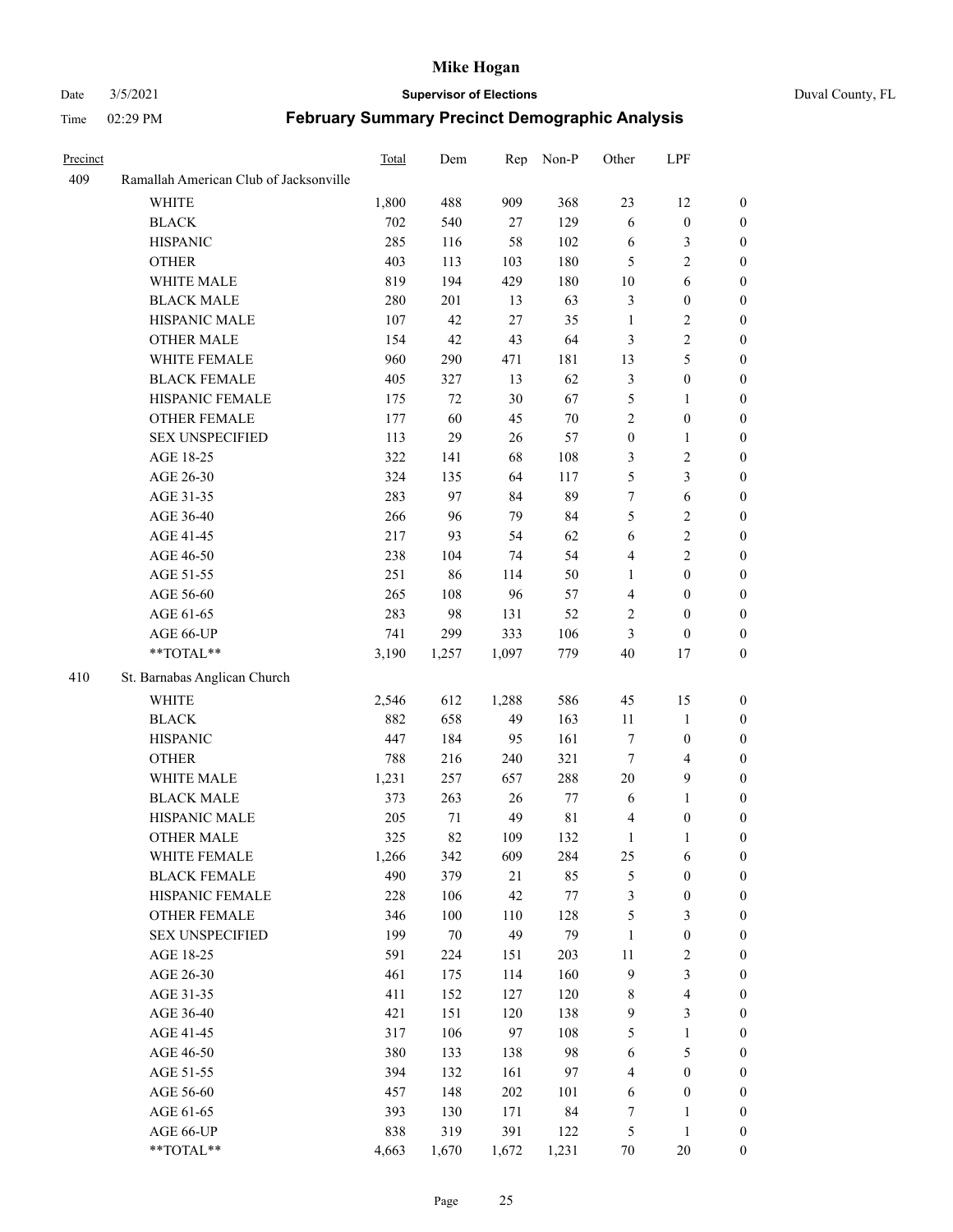Date 3/5/2021 **Supervisor of Elections** Duval County, FL

| Precinct |                             | Total | Dem   | Rep    | Non-P   | Other                   | LPF                     |                  |
|----------|-----------------------------|-------|-------|--------|---------|-------------------------|-------------------------|------------------|
| 411      | Windy Hill Community Center |       |       |        |         |                         |                         |                  |
|          | <b>WHITE</b>                | 3,075 | 760   | 1,457  | 782     | 58                      | 18                      | 0                |
|          | <b>BLACK</b>                | 760   | 559   | 33     | 158     | $10\,$                  | $\boldsymbol{0}$        | 0                |
|          | <b>HISPANIC</b>             | 726   | 301   | 140    | 272     | $10\,$                  | 3                       | $\boldsymbol{0}$ |
|          | <b>OTHER</b>                | 662   | 222   | 164    | 264     | 9                       | $\mathfrak{Z}$          | $\boldsymbol{0}$ |
|          | WHITE MALE                  | 1,472 | 291   | 756    | 386     | 28                      | 11                      | $\boldsymbol{0}$ |
|          | <b>BLACK MALE</b>           | 289   | 183   | 23     | $78\,$  | 5                       | $\boldsymbol{0}$        | $\boldsymbol{0}$ |
|          | HISPANIC MALE               | 329   | 126   | $71\,$ | 127     | 4                       | $\mathbf{1}$            | $\boldsymbol{0}$ |
|          | <b>OTHER MALE</b>           | 271   | 84    | 78     | 103     | 3                       | $\mathfrak{Z}$          | $\boldsymbol{0}$ |
|          | WHITE FEMALE                | 1,558 | 461   | 679    | 381     | 30                      | $\boldsymbol{7}$        | $\boldsymbol{0}$ |
|          | <b>BLACK FEMALE</b>         | 463   | 372   | 10     | $77 \,$ | $\overline{\mathbf{4}}$ | $\boldsymbol{0}$        | $\boldsymbol{0}$ |
|          | HISPANIC FEMALE             | 379   | 168   | 66     | 138     | 5                       | $\sqrt{2}$              | 0                |
|          | OTHER FEMALE                | 295   | 112   | 62     | 115     | $\sqrt{6}$              | $\boldsymbol{0}$        | $\boldsymbol{0}$ |
|          | <b>SEX UNSPECIFIED</b>      | 167   | 45    | 49     | $71\,$  | $\sqrt{2}$              | $\boldsymbol{0}$        | $\boldsymbol{0}$ |
|          | AGE 18-25                   | 696   | 269   | 161    | 244     | $17$                    | $\mathfrak{S}$          | $\boldsymbol{0}$ |
|          | AGE 26-30                   | 684   | 231   | 201    | 230     | 19                      | $\mathfrak{Z}$          | $\boldsymbol{0}$ |
|          | AGE 31-35                   | 620   | 220   | 186    | 198     | 11                      | $\mathfrak s$           | $\boldsymbol{0}$ |
|          | AGE 36-40                   | 427   | 155   | 112    | 148     | $\,$ 8 $\,$             | $\overline{\mathbf{4}}$ | $\boldsymbol{0}$ |
|          | AGE 41-45                   | 393   | 137   | 116    | 127     | 9                       | $\overline{4}$          | $\boldsymbol{0}$ |
|          | AGE 46-50                   | 383   | 136   | 140    | $100\,$ | $\sqrt{6}$              | $\mathbf{1}$            | $\boldsymbol{0}$ |
|          | AGE 51-55                   | 390   | 121   | 147    | 112     | 9                       | $\mathbf{1}$            | $\boldsymbol{0}$ |
|          | AGE 56-60                   | 464   | 169   | 173    | 119     | 3                       | $\boldsymbol{0}$        | 0                |
|          | AGE 61-65                   | 383   | 127   | 175    | $77\,$  | 3                       | $\mathbf{1}$            | 0                |
|          | AGE 66-UP                   | 783   | 277   | 383    | 121     | $\sqrt{2}$              | $\boldsymbol{0}$        | $\boldsymbol{0}$ |
|          | **TOTAL**                   | 5,223 | 1,842 | 1,794  | 1,476   | $87\,$                  | 24                      | $\boldsymbol{0}$ |
| 412      | CrossRoad Church, UMC       |       |       |        |         |                         |                         |                  |
|          | <b>WHITE</b>                | 2,421 | 656   | 1,026  | 650     | 67                      | $22\,$                  | $\boldsymbol{0}$ |
|          | <b>BLACK</b>                | 668   | 488   | $27\,$ | 141     | $11\,$                  | $\mathbf{1}$            | $\boldsymbol{0}$ |
|          | <b>HISPANIC</b>             | 336   | 113   | 95     | 123     | 5                       | $\boldsymbol{0}$        | $\boldsymbol{0}$ |
|          | <b>OTHER</b>                | 466   | 174   | 87     | 192     | 12                      | $\mathbf{1}$            | $\boldsymbol{0}$ |
|          | WHITE MALE                  | 1,132 | 260   | 488    | 335     | 33                      | 16                      | $\boldsymbol{0}$ |
|          | <b>BLACK MALE</b>           | 272   | 170   | 15     | 79      | 7                       | $\mathbf{1}$            | $\boldsymbol{0}$ |
|          | HISPANIC MALE               | 162   | 47    | 51     | 61      | 3                       | $\boldsymbol{0}$        | 0                |
|          | <b>OTHER MALE</b>           | 189   | 60    | 41     | 81      | $\tau$                  | $\boldsymbol{0}$        | $\boldsymbol{0}$ |
|          | WHITE FEMALE                | 1,258 | 382   | 532    | 306     | 32                      | 6                       | 0                |
|          | <b>BLACK FEMALE</b>         | 384   | 307   | 12     | 61      | 4                       | $\boldsymbol{0}$        | $\boldsymbol{0}$ |
|          | HISPANIC FEMALE             | 166   | 63    | 43     | 58      | 2                       | $\boldsymbol{0}$        | $\overline{0}$   |
|          | OTHER FEMALE                | 218   | 93    | 39     | 81      | 4                       | $\mathbf{1}$            | $\overline{0}$   |
|          | <b>SEX UNSPECIFIED</b>      | 110   | 49    | 14     | 44      | 3                       | $\boldsymbol{0}$        | 0                |
|          | AGE 18-25                   | 723   | 283   | 199    | 215     | 21                      | $\mathfrak{S}$          | 0                |
|          | AGE 26-30                   | 741   | 267   | 228    | 222     | 19                      | $\mathfrak s$           | 0                |
|          | AGE 31-35                   | 481   | 164   | 141    | 163     | $10\,$                  | $\mathfrak{Z}$          | 0                |
|          | AGE 36-40                   | 352   | 121   | 105    | 111     | $\overline{9}$          | $\sqrt{6}$              | 0                |
|          | AGE 41-45                   | 287   | 115   | 82     | 84      | $\mathfrak{S}$          | $\mathbf{1}$            | 0                |
|          | AGE 46-50                   | 264   | 112   | 69     | 70      | $10\,$                  | $\mathfrak{Z}$          | 0                |
|          | AGE 51-55                   | 259   | 92    | 108    | 53      | 5                       | $\mathbf{1}$            | 0                |
|          | AGE 56-60                   | 241   | 81    | 86     | 66      | 8                       | $\boldsymbol{0}$        | 0                |
|          | AGE 61-65                   | 183   | 69    | 69     | 43      | 2                       | $\boldsymbol{0}$        | $\overline{0}$   |
|          | AGE 66-UP                   | 360   | 127   | 148    | 79      | 6                       | $\boldsymbol{0}$        | 0                |
|          | **TOTAL**                   | 3,891 | 1,431 | 1,235  | 1,106   | 95                      | 24                      | $\boldsymbol{0}$ |
|          |                             |       |       |        |         |                         |                         |                  |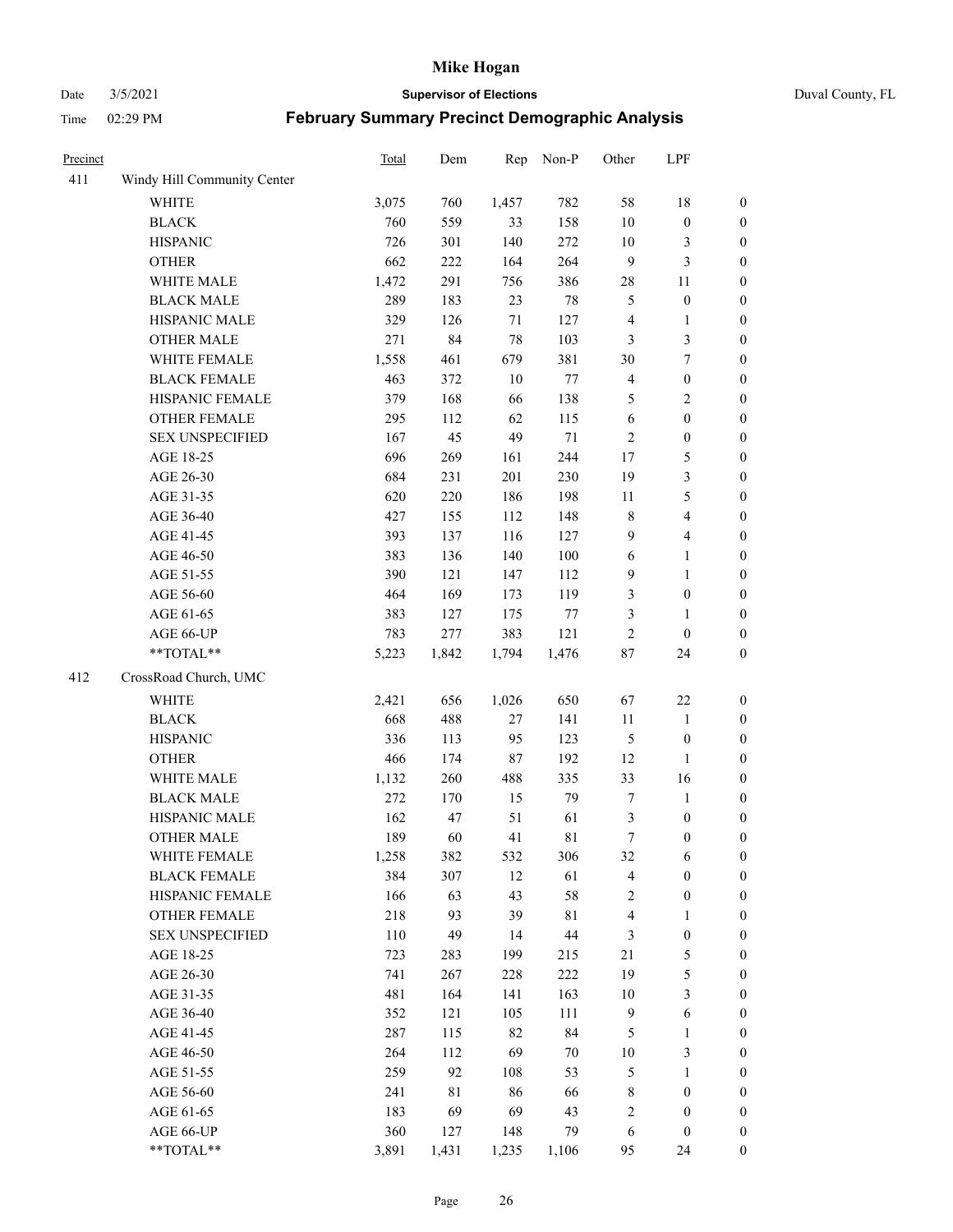Date 3/5/2021 **Supervisor of Elections** Duval County, FL

| Precinct |                                    | Total       | Dem    | Rep            | Non-P  | Other            | LPF                     |                  |
|----------|------------------------------------|-------------|--------|----------------|--------|------------------|-------------------------|------------------|
| 501      | <b>Balis Community Center</b>      |             |        |                |        |                  |                         |                  |
|          | <b>WHITE</b>                       | 2,692       | 878    | 1,216          | 538    | 40               | $20\,$                  | 0                |
|          | <b>BLACK</b>                       | 244         | 165    | 17             | 55     | 6                | $\mathbf{1}$            | 0                |
|          | <b>HISPANIC</b>                    | 138         | 46     | 45             | 45     | $\overline{2}$   | $\boldsymbol{0}$        | $\boldsymbol{0}$ |
|          | <b>OTHER</b>                       | 293         | 96     | 72             | 119    | 3                | 3                       | $\boldsymbol{0}$ |
|          | WHITE MALE                         | 1,265       | 375    | 585            | 274    | 16               | 15                      | $\boldsymbol{0}$ |
|          | <b>BLACK MALE</b>                  | 117         | 79     | 9              | 26     | 3                | $\boldsymbol{0}$        | $\boldsymbol{0}$ |
|          | HISPANIC MALE                      | 68          | 23     | 20             | 25     | $\boldsymbol{0}$ | $\boldsymbol{0}$        | $\boldsymbol{0}$ |
|          | <b>OTHER MALE</b>                  | 111         | 27     | 31             | 51     | $\mathbf{1}$     | $\mathbf{1}$            | $\boldsymbol{0}$ |
|          | WHITE FEMALE                       | 1,388       | 492    | 616            | 251    | 24               | $\mathfrak{S}$          | $\boldsymbol{0}$ |
|          | <b>BLACK FEMALE</b>                | 124         | 84     | $\,$ 8 $\,$    | $28\,$ | 3                | $\mathbf{1}$            | 0                |
|          | HISPANIC FEMALE                    | 67          | 22     | 24             | 19     | $\mathbf{2}$     | $\boldsymbol{0}$        | 0                |
|          | OTHER FEMALE                       | 130         | 54     | 33             | 42     | $\boldsymbol{0}$ | $\mathbf{1}$            | 0                |
|          | <b>SEX UNSPECIFIED</b>             | 97          | 29     | 24             | 41     | $\mathbf{2}$     | $\mathbf{1}$            | $\boldsymbol{0}$ |
|          | AGE 18-25                          | 296         | 118    | 92             | 75     | 9                | $\sqrt{2}$              | $\boldsymbol{0}$ |
|          | AGE 26-30                          | 363         | 138    | 111            | 104    | 6                | $\overline{4}$          | $\boldsymbol{0}$ |
|          | AGE 31-35                          | 397         | 154    | 123            | 105    | 9                | 6                       | $\boldsymbol{0}$ |
|          | AGE 36-40                          | 273         | 97     | 79             | 89     | 4                | $\overline{\mathbf{4}}$ | $\boldsymbol{0}$ |
|          | AGE 41-45                          | 244         | 73     | 93             | 72     | 4                | $\sqrt{2}$              | $\boldsymbol{0}$ |
|          | AGE 46-50                          | 264         | 79     | 108            | 68     | 6                | $\mathfrak{Z}$          | $\boldsymbol{0}$ |
|          | AGE 51-55                          | 232         | 64     | 117            | 48     | 3                | $\boldsymbol{0}$        | $\boldsymbol{0}$ |
|          | AGE 56-60                          | 285         | 88     | 139            | 54     | $\overline{c}$   | $\overline{2}$          | 0                |
|          | AGE 61-65                          | 297         | 106    | 135            | 50     | $\sqrt{6}$       | $\boldsymbol{0}$        | 0                |
|          | AGE 66-UP                          | 716         | 268    | 353            | 92     | $\sqrt{2}$       | $\mathbf{1}$            | $\boldsymbol{0}$ |
|          | $**TOTAL**$                        | 3,367       | 1,185  | 1,350          | 757    | 51               | 24                      | $\boldsymbol{0}$ |
| 502      | St. Nicholas Park Christian Church |             |        |                |        |                  |                         |                  |
|          | <b>WHITE</b>                       | 955         | 289    | 489            | 159    | 11               | $\boldsymbol{7}$        | $\boldsymbol{0}$ |
|          | <b>BLACK</b>                       | 52          | 34     | $\sqrt{5}$     | 13     | $\boldsymbol{0}$ | $\boldsymbol{0}$        | $\boldsymbol{0}$ |
|          | <b>HISPANIC</b>                    | 43          | 16     | 12             | 11     | 3                | $\mathbf{1}$            | $\boldsymbol{0}$ |
|          | <b>OTHER</b>                       | 83          | 22     | 29             | 30     | $\overline{c}$   | $\boldsymbol{0}$        | $\boldsymbol{0}$ |
|          | WHITE MALE                         | 423         | 116    | 218            | $80\,$ | $\overline{4}$   | $\mathfrak{S}$          | $\boldsymbol{0}$ |
|          | <b>BLACK MALE</b>                  | 19          | 10     | $\sqrt{2}$     | $\tau$ | $\boldsymbol{0}$ | $\boldsymbol{0}$        | $\boldsymbol{0}$ |
|          | HISPANIC MALE                      | 20          | 6      | 7              | 6      | 1                | $\boldsymbol{0}$        | 0                |
|          | <b>OTHER MALE</b>                  | 33          | 10     | 9              | 12     | $\overline{c}$   | $\boldsymbol{0}$        | 0                |
|          | WHITE FEMALE                       | 521         | 170    | 266            | 76     | 7                | 2                       | 0                |
|          | <b>BLACK FEMALE</b>                | 33          | 24     | $\mathfrak{Z}$ | 6      | $\boldsymbol{0}$ | $\boldsymbol{0}$        | $\overline{0}$   |
|          | HISPANIC FEMALE                    | 23          | $10\,$ | 5              | 5      | $\mathbf{2}$     | $\mathbf{1}$            | $\overline{0}$   |
|          | OTHER FEMALE                       | 28          | 7      | 14             | 7      | $\boldsymbol{0}$ | $\boldsymbol{0}$        | $\overline{0}$   |
|          | <b>SEX UNSPECIFIED</b>             | 33          | 8      | 11             | 14     | $\boldsymbol{0}$ | $\boldsymbol{0}$        | $\overline{0}$   |
|          | AGE 18-25                          | 91          | 34     | 29             | 24     | 4                | $\boldsymbol{0}$        | $\overline{0}$   |
|          | AGE 26-30                          | 123         | 41     | 58             | $22\,$ | $\sqrt{2}$       | $\boldsymbol{0}$        | 0                |
|          | AGE 31-35                          | 122         | 39     | 56             | 21     | 3                | $\mathfrak{Z}$          | 0                |
|          | AGE 36-40                          | 131         | 40     | 48             | 40     | $\mathbf{1}$     | $\sqrt{2}$              | 0                |
|          | AGE 41-45                          | 51          | 16     | 21             | 13     | $\mathbf{1}$     | $\boldsymbol{0}$        | 0                |
|          | AGE 46-50                          | $8\sqrt{1}$ | 22     | 40             | $18\,$ | $\boldsymbol{0}$ | $\mathbf{1}$            | 0                |
|          | AGE 51-55                          | 85          | $28\,$ | 42             | 15     | $\boldsymbol{0}$ | $\boldsymbol{0}$        | $\overline{0}$   |
|          | AGE 56-60                          | 95          | 25     | 54             | 12     | 3                | $\mathbf{1}$            | $\overline{0}$   |
|          | AGE 61-65                          | 100         | 23     | 61             | 14     | $\overline{c}$   | $\boldsymbol{0}$        | $\overline{0}$   |
|          | AGE 66-UP                          | 254         | 93     | 126            | 34     | $\boldsymbol{0}$ | $\mathbf{1}$            | $\boldsymbol{0}$ |
|          | **TOTAL**                          | 1,133       | 361    | 535            | 213    | 16               | $8\,$                   | $\boldsymbol{0}$ |
|          |                                    |             |        |                |        |                  |                         |                  |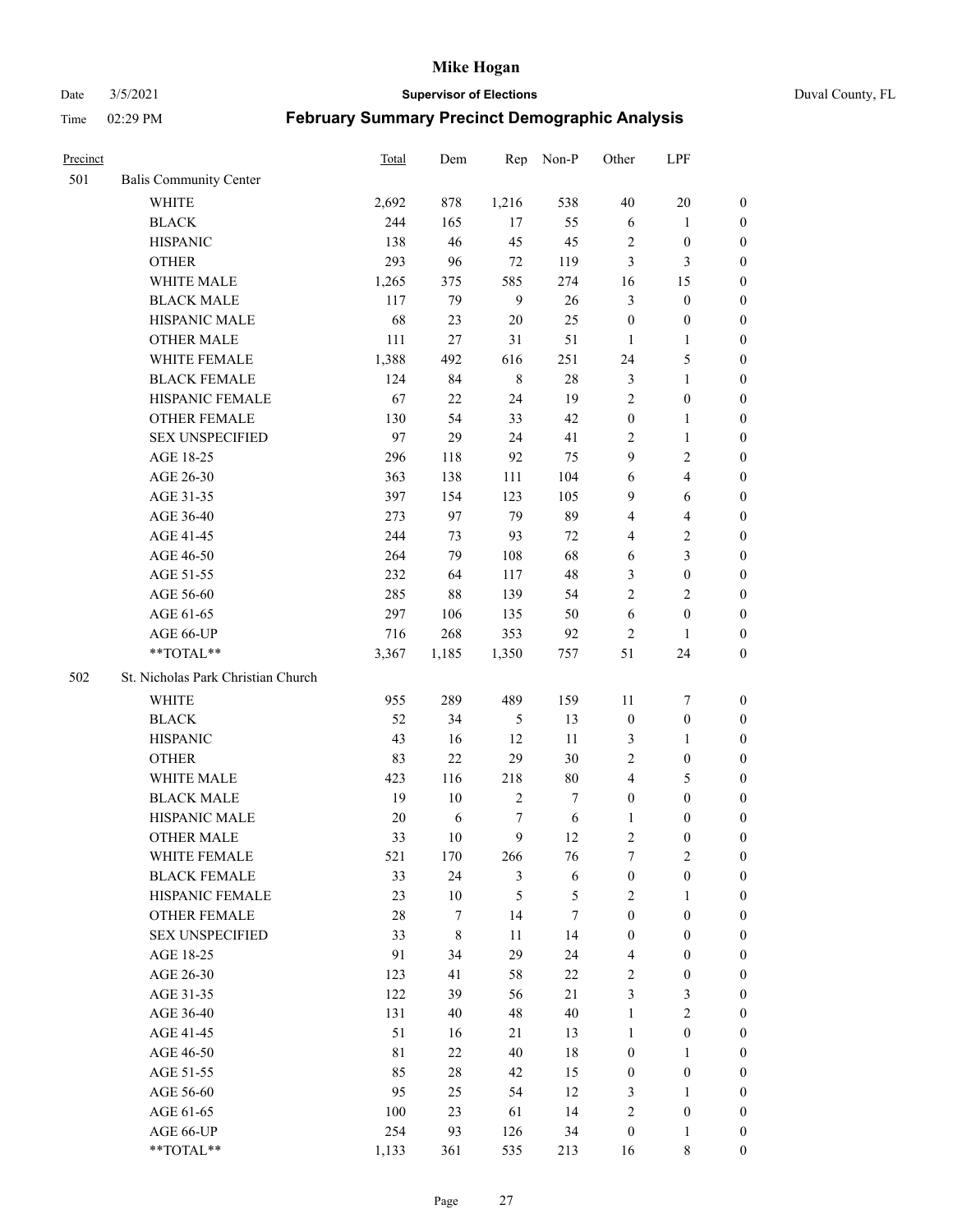#### Date 3/5/2021 **Supervisor of Elections** Duval County, FL

| Precinct |                                   | Total  | Dem              | Rep            | Non-P        | Other            | LPF                     |                  |
|----------|-----------------------------------|--------|------------------|----------------|--------------|------------------|-------------------------|------------------|
| 503      | Jacksonville Community Church     |        |                  |                |              |                  |                         |                  |
|          | <b>WHITE</b>                      | 1,265  | 362              | 536            | 334          | 25               | $8\,$                   | 0                |
|          | <b>BLACK</b>                      | 991    | 752              | 39             | 192          | $\boldsymbol{7}$ | $\mathbf{1}$            | 0                |
|          | <b>HISPANIC</b>                   | 337    | 146              | 61             | 125          | 5                | $\boldsymbol{0}$        | $\boldsymbol{0}$ |
|          | <b>OTHER</b>                      | 308    | 119              | 58             | 124          | 5                | $\sqrt{2}$              | $\boldsymbol{0}$ |
|          | WHITE MALE                        | 538    | 129              | 221            | 169          | 12               | $\tau$                  | $\boldsymbol{0}$ |
|          | <b>BLACK MALE</b>                 | 406    | 289              | 22             | 91           | $\overline{4}$   | $\boldsymbol{0}$        | $\boldsymbol{0}$ |
|          | HISPANIC MALE                     | 142    | 59               | 30             | 50           | 3                | $\boldsymbol{0}$        | $\boldsymbol{0}$ |
|          | <b>OTHER MALE</b>                 | 121    | 41               | 38             | $40\,$       | $\boldsymbol{0}$ | $\overline{2}$          | $\boldsymbol{0}$ |
|          | WHITE FEMALE                      | 700    | 220              | 308            | 158          | 13               | $\mathbf{1}$            | $\boldsymbol{0}$ |
|          | <b>BLACK FEMALE</b>               | 563    | 445              | 16             | 98           | 3                | $\mathbf{1}$            | 0                |
|          | HISPANIC FEMALE                   | 188    | 86               | 30             | 70           | $\sqrt{2}$       | $\boldsymbol{0}$        | 0                |
|          | <b>OTHER FEMALE</b>               | 121    | 59               | 15             | 42           | 5                | $\boldsymbol{0}$        | 0                |
|          | <b>SEX UNSPECIFIED</b>            | 122    | 51               | 14             | 57           | $\boldsymbol{0}$ | $\boldsymbol{0}$        | $\boldsymbol{0}$ |
|          | AGE 18-25                         | 345    | 189              | 44             | 101          | 9                | $\sqrt{2}$              | $\boldsymbol{0}$ |
|          | AGE 26-30                         | 330    | 143              | 49             | 128          | 6                | $\overline{\mathbf{4}}$ | $\boldsymbol{0}$ |
|          | AGE 31-35                         | 316    | 154              | 43             | 111          | 6                | $\sqrt{2}$              | $\boldsymbol{0}$ |
|          | AGE 36-40                         | 264    | 118              | 50             | 86           | 10               | $\boldsymbol{0}$        | $\boldsymbol{0}$ |
|          | AGE 41-45                         | 207    | 94               | 51             | 60           | $\sqrt{2}$       | $\boldsymbol{0}$        | $\boldsymbol{0}$ |
|          | AGE 46-50                         | 189    | 94               | 33             | 60           | $\mathbf{1}$     | $\mathbf{1}$            | $\boldsymbol{0}$ |
|          | AGE 51-55                         | 205    | 106              | 42             | 56           | $\mathbf{1}$     | $\boldsymbol{0}$        | 0                |
|          | AGE 56-60                         | 218    | 109              | 56             | 50           | 3                | $\boldsymbol{0}$        | 0                |
|          | AGE 61-65                         | 212    | 119              | 63             | 27           | $\mathbf{2}$     | $\mathbf{1}$            | 0                |
|          | AGE 66-UP                         | 615    | 253              | 263            | 96           | $\overline{2}$   | $\mathbf{1}$            | $\boldsymbol{0}$ |
|          | **TOTAL**                         | 2,901  | 1,379            | 694            | 775          | 42               | $11\,$                  | $\boldsymbol{0}$ |
| 504      | Southside United Methodist Church |        |                  |                |              |                  |                         |                  |
|          | <b>WHITE</b>                      | 1,625  | 475              | 861            | 264          | 16               | $\mathbf{9}$            | $\boldsymbol{0}$ |
|          | <b>BLACK</b>                      | 65     | 48               | $\overline{4}$ | 12           | $\mathbf{1}$     | $\boldsymbol{0}$        | $\boldsymbol{0}$ |
|          | <b>HISPANIC</b>                   | 57     | 15               | 23             | 19           | $\boldsymbol{0}$ | $\boldsymbol{0}$        | $\boldsymbol{0}$ |
|          | <b>OTHER</b>                      | 109    | 37               | 37             | 32           | $\overline{c}$   | $\mathbf{1}$            | $\boldsymbol{0}$ |
|          | WHITE MALE                        | 770    | 201              | 416            | 143          | 3                | $\tau$                  | $\overline{0}$   |
|          | <b>BLACK MALE</b>                 | $27\,$ | 17               | $\sqrt{2}$     | $\,$ 8 $\,$  | $\boldsymbol{0}$ | $\boldsymbol{0}$        | $\overline{0}$   |
|          | HISPANIC MALE                     | 26     | $\boldsymbol{9}$ | $\,$ 8 $\,$    | $\mathbf{9}$ | $\boldsymbol{0}$ | $\boldsymbol{0}$        | 0                |
|          | <b>OTHER MALE</b>                 | 48     | 13               | 19             | 15           | $\boldsymbol{0}$ | $\mathbf{1}$            | 0                |
|          | WHITE FEMALE                      | 839    | 270              | 436            | 118          | 13               | 2                       | 0                |
|          | <b>BLACK FEMALE</b>               | 35     | 29               | $\overline{2}$ | 3            | $\mathbf{1}$     | $\boldsymbol{0}$        | $\boldsymbol{0}$ |
|          | HISPANIC FEMALE                   | 27     | 5                | 13             | 9            | $\boldsymbol{0}$ | $\boldsymbol{0}$        | $\overline{0}$   |
|          | OTHER FEMALE                      | 38     | 17               | 12             | 7            | $\overline{c}$   | $\boldsymbol{0}$        | $\overline{0}$   |
|          | <b>SEX UNSPECIFIED</b>            | 46     | 14               | 17             | 15           | $\boldsymbol{0}$ | $\boldsymbol{0}$        | 0                |
|          | AGE 18-25                         | 169    | 55               | 71             | 35           | 8                | $\boldsymbol{0}$        | 0                |
|          | AGE 26-30                         | 147    | 43               | 68             | 33           | $\mathbf{1}$     | $\sqrt{2}$              | 0                |
|          | AGE 31-35                         | 182    | 52               | 72             | 53           | $\mathfrak{2}$   | $\mathfrak{Z}$          | 0                |
|          | AGE 36-40                         | 186    | 61               | 84             | 37           | $\mathbf{1}$     | $\mathfrak{Z}$          | 0                |
|          | AGE 41-45                         | 163    | 53               | 74             | 33           | 3                | $\boldsymbol{0}$        | 0                |
|          | AGE 46-50                         | 158    | 38               | $87\,$         | 33           | $\boldsymbol{0}$ | $\boldsymbol{0}$        | 0                |
|          | AGE 51-55                         | 160    | 47               | 89             | 21           | $\mathbf{1}$     | $\overline{2}$          | 0                |
|          | AGE 56-60                         | 151    | 49               | 84             | 17           | $\mathbf{1}$     | $\boldsymbol{0}$        | $\overline{0}$   |
|          | AGE 61-65                         | 160    | 47               | 89             | 23           | $\mathbf{1}$     | $\boldsymbol{0}$        | $\overline{0}$   |
|          | AGE 66-UP                         | 380    | 130              | 207            | 42           | $\mathbf{1}$     | $\boldsymbol{0}$        | 0                |
|          | **TOTAL**                         | 1,856  | 575              | 925            | 327          | 19               | 10                      | $\boldsymbol{0}$ |
|          |                                   |        |                  |                |              |                  |                         |                  |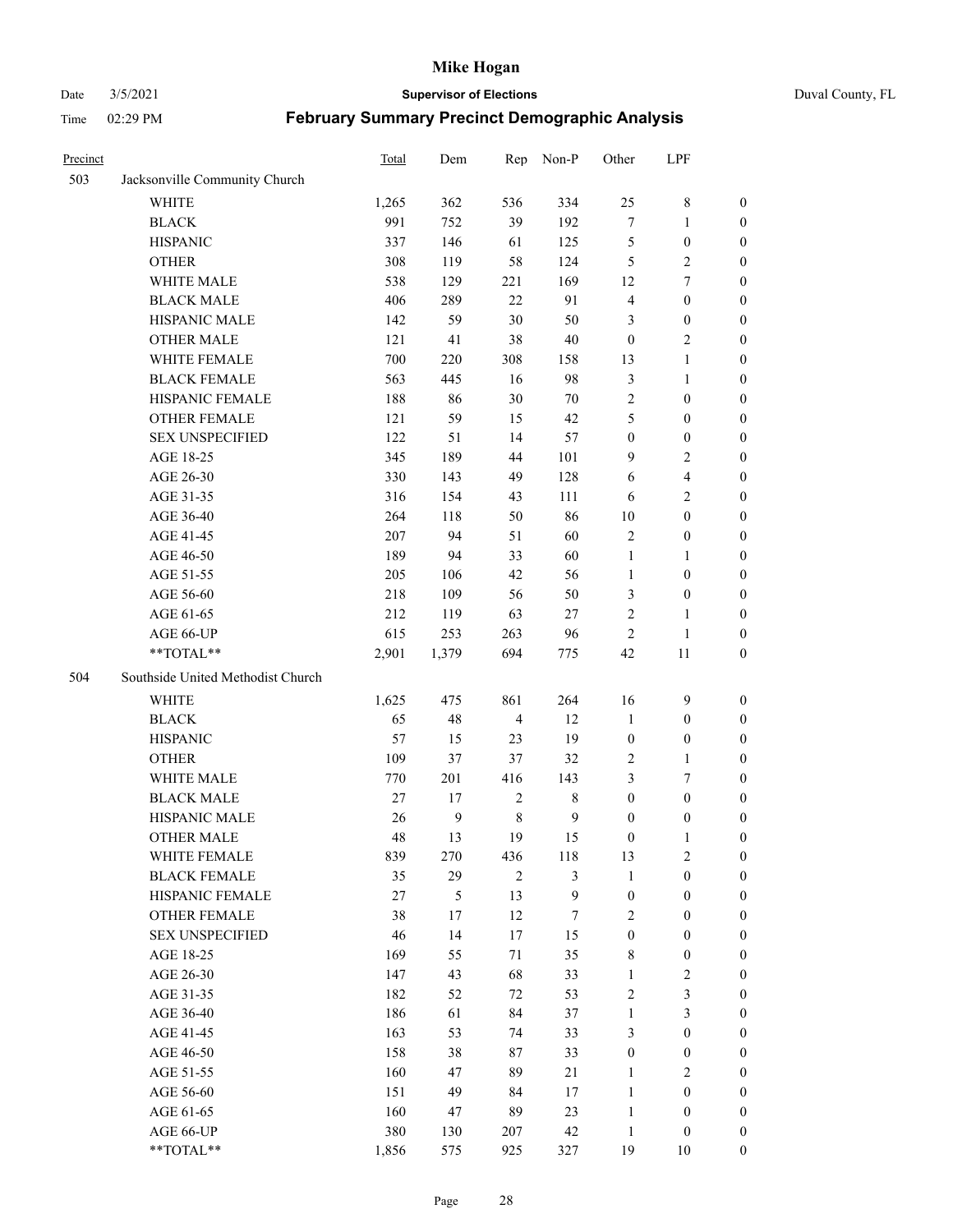#### Date 3/5/2021 **Supervisor of Elections** Duval County, FL

| Precinct |                                           | Total | Dem    | Rep              | Non-P            | Other            | LPF                     |                  |
|----------|-------------------------------------------|-------|--------|------------------|------------------|------------------|-------------------------|------------------|
| 505      | Saint Mark's Lutheran Church - ELCA       |       |        |                  |                  |                  |                         |                  |
|          | <b>WHITE</b>                              | 2,266 | 604    | 1,312            | 318              | 24               | 8                       | 0                |
|          | <b>BLACK</b>                              | 18    | 8      | 1                | 9                | $\boldsymbol{0}$ | $\boldsymbol{0}$        | $\boldsymbol{0}$ |
|          | <b>HISPANIC</b>                           | 68    | 21     | 27               | 20               | $\boldsymbol{0}$ | $\boldsymbol{0}$        | 0                |
|          | <b>OTHER</b>                              | 141   | 49     | 44               | 45               | 2                | $\mathbf{1}$            | $\boldsymbol{0}$ |
|          | WHITE MALE                                | 1,047 | 229    | 632              | 172              | 8                | 6                       | $\boldsymbol{0}$ |
|          | <b>BLACK MALE</b>                         | 11    | 5      | $\mathbf{1}$     | 5                | $\boldsymbol{0}$ | $\boldsymbol{0}$        | 0                |
|          | HISPANIC MALE                             | 37    | 13     | 15               | $\boldsymbol{9}$ | $\boldsymbol{0}$ | $\boldsymbol{0}$        | $\boldsymbol{0}$ |
|          | <b>OTHER MALE</b>                         | 59    | 18     | $21\,$           | 19               | $\boldsymbol{0}$ | $\mathbf{1}$            | 0                |
|          | WHITE FEMALE                              | 1,195 | 369    | 667              | 141              | 16               | $\sqrt{2}$              | 0                |
|          | <b>BLACK FEMALE</b>                       | 7     | 3      | $\boldsymbol{0}$ | $\overline{4}$   | $\boldsymbol{0}$ | $\boldsymbol{0}$        | 0                |
|          | HISPANIC FEMALE                           | 29    | 8      | 11               | 10               | $\boldsymbol{0}$ | $\boldsymbol{0}$        | 0                |
|          | OTHER FEMALE                              | 64    | 26     | 18               | 19               | 1                | $\boldsymbol{0}$        | 0                |
|          | <b>SEX UNSPECIFIED</b>                    | 44    | 11     | 19               | 13               | 1                | $\boldsymbol{0}$        | 0                |
|          | AGE 18-25                                 | 248   | 62     | 137              | 39               | 8                | $\sqrt{2}$              | $\boldsymbol{0}$ |
|          | AGE 26-30                                 | 173   | 33     | 93               | 44               | $\overline{c}$   | $\mathbf{1}$            | $\boldsymbol{0}$ |
|          | AGE 31-35                                 | 233   | 78     | 113              | 38               | 3                | $\mathbf{1}$            | $\boldsymbol{0}$ |
|          | AGE 36-40                                 | 243   | 79     | 112              | 49               | $\mathbf{1}$     | $\sqrt{2}$              | $\boldsymbol{0}$ |
|          | AGE 41-45                                 | 204   | 38     | 96               | 64               | 4                | $\overline{c}$          | 0                |
|          | AGE 46-50                                 | 210   | 67     | 109              | 32               | 1                | $\mathbf{1}$            | 0                |
|          | AGE 51-55                                 | 215   | 53     | 129              | 31               | $\overline{2}$   | $\boldsymbol{0}$        | 0                |
|          | AGE 56-60                                 | 215   | 40     | 142              | 31               | $\mathbf{2}$     | $\boldsymbol{0}$        | 0                |
|          | AGE 61-65                                 | 190   | 48     | 121              | $20\,$           | $\mathbf{1}$     | $\boldsymbol{0}$        | 0                |
|          | AGE 66-UP                                 | 562   | 184    | 332              | 44               | $\overline{2}$   | $\boldsymbol{0}$        | 0                |
|          | **TOTAL**                                 | 2,493 | 682    | 1,384            | 392              | 26               | 9                       | $\boldsymbol{0}$ |
| 506      | St. John the Divine Greek Orthodox Church |       |        |                  |                  |                  |                         |                  |
|          | WHITE                                     | 2,185 | 681    | 960              | 505              | 31               | $\,8\,$                 | $\boldsymbol{0}$ |
|          | <b>BLACK</b>                              | 1,386 | 1,104  | 49               | 221              | 11               | $\mathbf{1}$            | $\boldsymbol{0}$ |
|          | <b>HISPANIC</b>                           | 294   | 132    | 58               | 100              | 3                | $\mathbf{1}$            | 0                |
|          | <b>OTHER</b>                              | 424   | 144    | 110              | 160              | $\,$ 8 $\,$      | $\sqrt{2}$              | $\boldsymbol{0}$ |
|          | WHITE MALE                                | 1,014 | 266    | 483              | 249              | 10               | $\sqrt{6}$              | 0                |
|          | <b>BLACK MALE</b>                         | 553   | 416    | 22               | 110              | $\overline{4}$   | $\mathbf{1}$            | 0                |
|          | HISPANIC MALE                             | 139   | 60     | 37               | 40               | 2                | $\boldsymbol{0}$        | 0                |
|          | <b>OTHER MALE</b>                         | 143   | 42     | 36               | 59               | 5                | 1                       | 0                |
|          | WHITE FEMALE                              | 1,140 | 405    | 466              | 247              | 20               | $\overline{c}$          | $\overline{0}$   |
|          | <b>BLACK FEMALE</b>                       | 802   | 667    | 25               | 103              | 7                | $\boldsymbol{0}$        | $\boldsymbol{0}$ |
|          | HISPANIC FEMALE                           | 147   | 68     | $20\,$           | 57               | $\mathbf{1}$     | $\mathbf{1}$            | $\boldsymbol{0}$ |
|          | <b>OTHER FEMALE</b>                       | 185   | 67     | 55               | 59               | 3                | $\mathbf{1}$            | $\boldsymbol{0}$ |
|          | <b>SEX UNSPECIFIED</b>                    | 166   | $70\,$ | 33               | 62               | $\mathbf{1}$     | $\boldsymbol{0}$        | 0                |
|          | AGE 18-25                                 | 485   | 232    | 86               | 147              | 16               | $\overline{\mathbf{4}}$ | 0                |
|          | AGE 26-30                                 | 517   | 235    | $88\,$           | 182              | $\,$ 8 $\,$      | $\overline{\mathbf{4}}$ | 0                |
|          | AGE 31-35                                 | 446   | 216    | 89               | 128              | 9                | $\overline{4}$          | 0                |
|          | AGE 36-40                                 | 382   | 188    | 94               | 99               | $\mathbf{1}$     | $\boldsymbol{0}$        | 0                |
|          | AGE 41-45                                 | 312   | 152    | 85               | 73               | $\boldsymbol{2}$ | $\boldsymbol{0}$        | 0                |
|          | AGE 46-50                                 | 350   | 151    | 110              | 87               | $\sqrt{2}$       | $\boldsymbol{0}$        | 0                |
|          | AGE 51-55                                 | 367   | 156    | 129              | $80\,$           | $\sqrt{2}$       | $\boldsymbol{0}$        | $\boldsymbol{0}$ |
|          | AGE 56-60                                 | 400   | 188    | 139              | 68               | 5                | $\boldsymbol{0}$        | $\boldsymbol{0}$ |
|          | AGE 61-65                                 | 359   | 202    | 114              | $40\,$           | 3                | $\boldsymbol{0}$        | $\boldsymbol{0}$ |
|          | AGE 66-UP                                 | 671   | 341    | 243              | 82               | 5                | $\boldsymbol{0}$        | 0                |
|          | **TOTAL**                                 | 4,289 | 2,061  | 1,177            | 986              | 53               | 12                      | $\boldsymbol{0}$ |
|          |                                           |       |        |                  |                  |                  |                         |                  |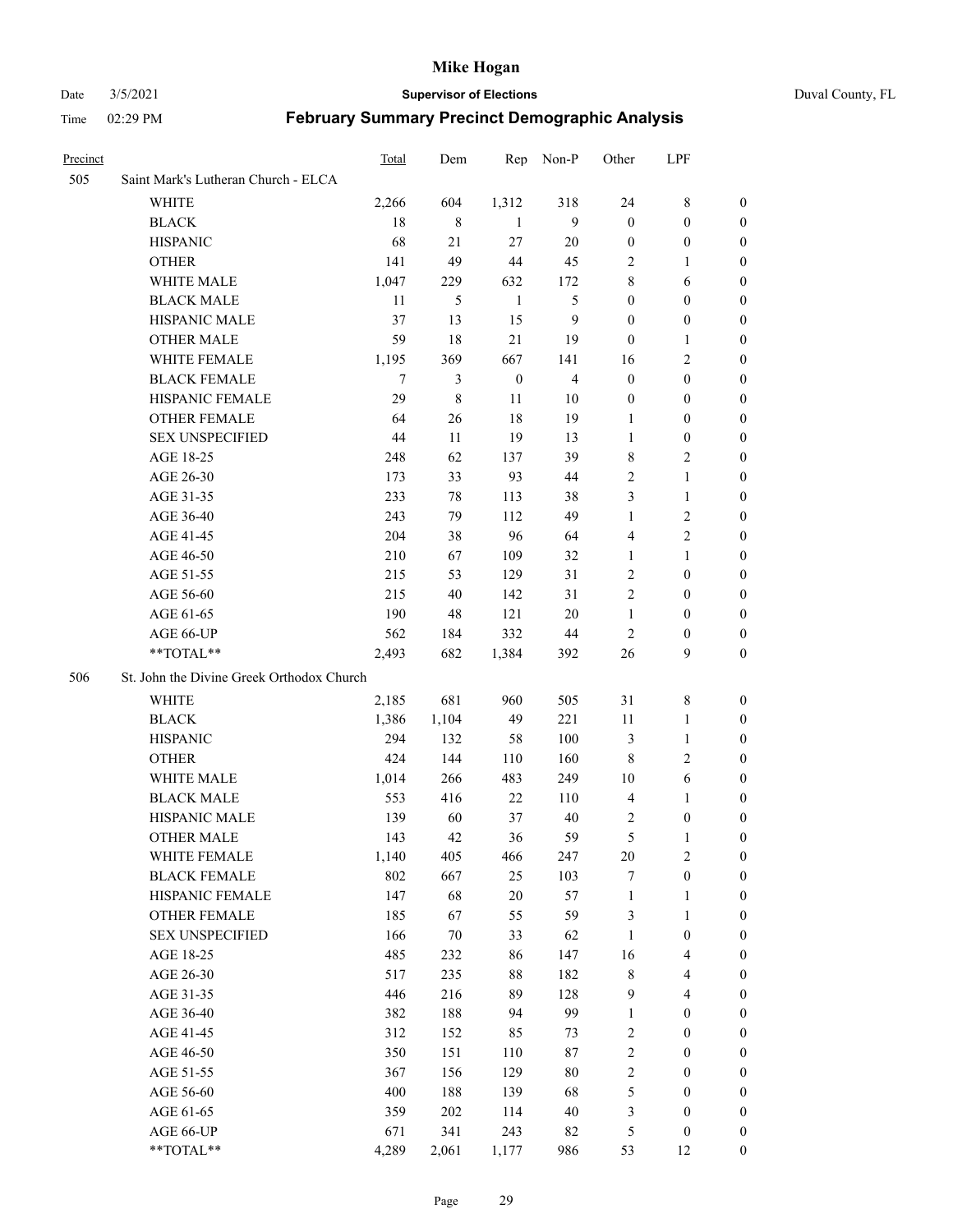Date 3/5/2021 **Supervisor of Elections** Duval County, FL

| Precinct |                                 | Total | Dem   | Rep            | Non-P        | Other              | LPF                          |                                      |
|----------|---------------------------------|-------|-------|----------------|--------------|--------------------|------------------------------|--------------------------------------|
| 507      | Hendricks Avenue Baptist Church |       |       |                |              |                    |                              |                                      |
|          | <b>WHITE</b>                    | 967   | 280   | 474            | 185          | 11                 | 17                           | $\boldsymbol{0}$                     |
|          | <b>BLACK</b>                    | 738   | 618   | 24             | 91           | $\overline{4}$     | $\mathbf{1}$                 | $\boldsymbol{0}$                     |
|          | <b>HISPANIC</b>                 | 72    | 37    | $\tau$         | 27           | $\mathbf{1}$       | $\boldsymbol{0}$             | $\boldsymbol{0}$                     |
|          | <b>OTHER</b>                    | 154   | 45    | 45             | 58           | 4                  | $\mathfrak{2}$               | $\boldsymbol{0}$                     |
|          | WHITE MALE                      | 441   | 96    | 243            | 87           | 7                  | $\,$ 8 $\,$                  | $\boldsymbol{0}$                     |
|          | <b>BLACK MALE</b>               | 318   | 251   | 15             | 49           | $\mathfrak{2}$     | 1                            | $\boldsymbol{0}$                     |
|          | HISPANIC MALE                   | 34    | 13    | $\sqrt{5}$     | 16           | $\boldsymbol{0}$   | $\boldsymbol{0}$             | $\boldsymbol{0}$                     |
|          | <b>OTHER MALE</b>               | 62    | 17    | 22             | 22           | $\mathbf{1}$       | $\boldsymbol{0}$             | $\boldsymbol{0}$                     |
|          | WHITE FEMALE                    | 516   | 179   | 229            | 95           | 4                  | $\mathbf{9}$                 | $\boldsymbol{0}$                     |
|          | <b>BLACK FEMALE</b>             | 403   | 354   | 9              | 39           | $\mathbf{1}$       | $\boldsymbol{0}$             | $\boldsymbol{0}$                     |
|          | HISPANIC FEMALE                 | 31    | 19    | $\overline{2}$ | $\mathbf{9}$ | $\mathbf{1}$       | $\boldsymbol{0}$             | 0                                    |
|          | <b>OTHER FEMALE</b>             | 67    | 22    | 14             | 26           | 3                  | $\sqrt{2}$                   | $\boldsymbol{0}$                     |
|          | <b>SEX UNSPECIFIED</b>          | 59    | 29    | 11             | 18           | $\mathbf{1}$       | $\boldsymbol{0}$             | $\boldsymbol{0}$                     |
|          | AGE 18-25                       | 189   | 88    | 40             | 51           | 5                  | $\mathfrak{S}$               | $\boldsymbol{0}$                     |
|          | AGE 26-30                       | 193   | 104   | 38             | 46           | 3                  | $\sqrt{2}$                   | $\boldsymbol{0}$                     |
|          | AGE 31-35                       | 197   | 86    | 53             | 53           | 4                  | $\mathbf{1}$                 | $\boldsymbol{0}$                     |
|          | AGE 36-40                       | 169   | 81    | 45             | 33           | $\mathbf{1}$       | $\mathbf{9}$                 | $\boldsymbol{0}$                     |
|          | AGE 41-45                       | 137   | 66    | 29             | 41           | $\boldsymbol{0}$   | $\mathbf{1}$                 | $\boldsymbol{0}$                     |
|          | AGE 46-50                       | 138   | 62    | 56             | 19           | $\mathbf{1}$       | $\boldsymbol{0}$             | $\boldsymbol{0}$                     |
|          | AGE 51-55                       | 136   | 63    | 46             | 24           | 3                  | $\boldsymbol{0}$             | 0                                    |
|          | AGE 56-60                       | 214   | 107   | 64             | 41           | $\mathbf{1}$       |                              |                                      |
|          | AGE 61-65                       | 181   | 95    | 55             | 29           | $\mathbf{1}$       | $\mathbf{1}$<br>$\mathbf{1}$ | 0<br>0                               |
|          | AGE 66-UP                       | 377   | 228   |                | 24           |                    | $\boldsymbol{0}$             |                                      |
|          | $**TOTAL**$                     | 1,931 | 980   | 124            | 361          | $\mathbf{1}$<br>20 | $20\,$                       | $\boldsymbol{0}$<br>$\boldsymbol{0}$ |
|          |                                 |       |       | 550            |              |                    |                              |                                      |
| 508      | San Jose Church of Christ       |       |       |                |              |                    |                              |                                      |
|          | <b>WHITE</b>                    | 4,161 | 1,255 | 2,080          | 745          | 54                 | $27\,$                       | $\boldsymbol{0}$                     |
|          | <b>BLACK</b>                    | 261   | 173   | 13             | $72\,$       | 3                  | $\boldsymbol{0}$             | $\boldsymbol{0}$                     |
|          | <b>HISPANIC</b>                 | 277   | 99    | 79             | 95           | $\overline{4}$     | $\boldsymbol{0}$             | $\boldsymbol{0}$                     |
|          | <b>OTHER</b>                    | 346   | 99    | 113            | 127          | 7                  | $\boldsymbol{0}$             | $\boldsymbol{0}$                     |
|          | WHITE MALE                      | 1,943 | 516   | 1,011          | 366          | 31                 | 19                           | $\boldsymbol{0}$                     |
|          | <b>BLACK MALE</b>               | 115   | 72    | $\tau$         | 36           | $\boldsymbol{0}$   | $\boldsymbol{0}$             | $\boldsymbol{0}$                     |
|          | HISPANIC MALE                   | 128   | 42    | 40             | 46           | $\boldsymbol{0}$   | $\boldsymbol{0}$             | 0                                    |
|          | <b>OTHER MALE</b>               | 136   | 34    | 50             | 51           | 1                  | $\boldsymbol{0}$             | $\boldsymbol{0}$                     |
|          | WHITE FEMALE                    | 2,182 | 730   | 1,053          | 369          | 23                 | 7                            | 0                                    |
|          | <b>BLACK FEMALE</b>             | 143   | 99    | 6              | 35           | 3                  | $\boldsymbol{0}$             | $\boldsymbol{0}$                     |
|          | HISPANIC FEMALE                 | 143   | 57    | 36             | 46           | 4                  | $\boldsymbol{0}$             | $\overline{0}$                       |
|          | OTHER FEMALE                    | 156   | 53    | 48             | 49           | 6                  | $\boldsymbol{0}$             | $\overline{0}$                       |
|          | <b>SEX UNSPECIFIED</b>          | 99    | 23    | 34             | 41           | $\boldsymbol{0}$   | $\mathbf{1}$                 | 0                                    |
|          | AGE 18-25                       | 444   | 127   | 167            | 138          | $\overline{9}$     | $\mathfrak{Z}$               | 0                                    |
|          | AGE 26-30                       | 420   | 131   | 158            | 111          | 13                 | $\boldsymbol{7}$             | 0                                    |
|          | AGE 31-35                       | 490   | 172   | 173            | 130          | $10\,$             | $\mathfrak s$                | 0                                    |
|          | AGE 36-40                       | 368   | 124   | 132            | 109          | $\mathbf{1}$       | $\sqrt{2}$                   | 0                                    |
|          | AGE 41-45                       | 341   | 108   | 151            | $70\,$       | 10                 | $\sqrt{2}$                   | 0                                    |
|          | AGE 46-50                       | 373   | 116   | 148            | 102          | $\overline{4}$     | $\mathfrak{Z}$               | 0                                    |
|          | AGE 51-55                       | 399   | 85    | 217            | 95           | 1                  | $\mathbf{1}$                 | $\boldsymbol{0}$                     |
|          | AGE 56-60                       | 439   | 131   | 231            | 71           | 4                  | $\sqrt{2}$                   | $\boldsymbol{0}$                     |
|          | AGE 61-65                       | 474   | 158   | 239            | 69           | 7                  | $\mathbf{1}$                 | $\boldsymbol{0}$                     |
|          | AGE 66-UP                       | 1,297 | 474   | 669            | 144          | 9                  | $\mathbf{1}$                 | $\boldsymbol{0}$                     |
|          | **TOTAL**                       | 5,045 | 1,626 | 2,285          | 1,039        | 68                 | $27\,$                       | $\boldsymbol{0}$                     |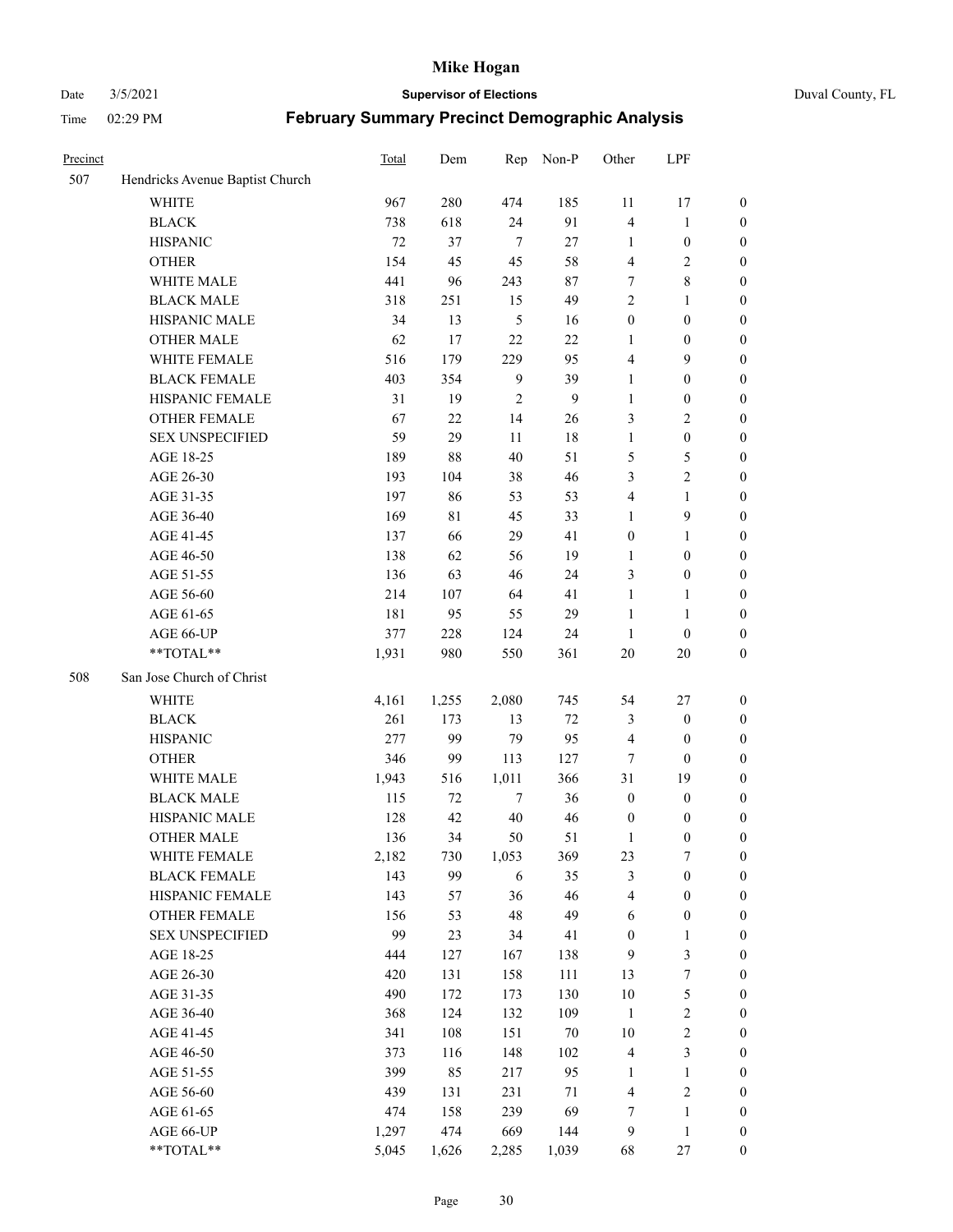Date 3/5/2021 **Supervisor of Elections** Duval County, FL

| Precinct |                                        | Total        | Dem        | Rep          | Non-P       | Other                            | LPF                              |                                    |
|----------|----------------------------------------|--------------|------------|--------------|-------------|----------------------------------|----------------------------------|------------------------------------|
| 509      | Christ the Messiah Church              |              |            |              |             |                                  |                                  |                                    |
|          | <b>WHITE</b>                           | 3,467        | 950        | 1,924        | 545         | 32                               | 16                               | 0                                  |
|          | <b>BLACK</b>                           | 372          | 270        | 18           | $8\sqrt{1}$ | 3                                | $\boldsymbol{0}$                 | 0                                  |
|          | <b>HISPANIC</b>                        | 206          | 72         | 66           | 64          | 3                                | $\mathbf{1}$                     | $\boldsymbol{0}$                   |
|          | <b>OTHER</b>                           | 325          | 98         | 119          | 104         | 3                                | $\mathbf{1}$                     | $\boldsymbol{0}$                   |
|          | WHITE MALE                             | 1,600        | 373        | 922          | 285         | 11                               | 9                                | $\boldsymbol{0}$                   |
|          | <b>BLACK MALE</b>                      | 151          | 100        | 9            | 41          | $\mathbf{1}$                     | $\boldsymbol{0}$                 | $\boldsymbol{0}$                   |
|          | HISPANIC MALE                          | 95           | 34         | 32           | 28          | $\mathbf{1}$                     | $\boldsymbol{0}$                 | $\boldsymbol{0}$                   |
|          | <b>OTHER MALE</b>                      | 130          | 32         | 61           | 37          | $\boldsymbol{0}$                 | $\boldsymbol{0}$                 | $\boldsymbol{0}$                   |
|          | WHITE FEMALE                           | 1,832        | 569        | 985          | 252         | 21                               | $\mathfrak{S}$                   | $\boldsymbol{0}$                   |
|          | <b>BLACK FEMALE</b>                    | 216          | 167        | 9            | 38          | $\sqrt{2}$                       | $\boldsymbol{0}$                 | 0                                  |
|          | HISPANIC FEMALE                        | 109          | 38         | 33           | 35          | $\sqrt{2}$                       | $\mathbf{1}$                     | 0                                  |
|          | OTHER FEMALE                           | 144          | 58         | $46\,$       | 39          | $\mathbf{1}$                     | $\boldsymbol{0}$                 | 0                                  |
|          | <b>SEX UNSPECIFIED</b>                 | 93           | 19         | $30\,$       | 39          | $\sqrt{2}$                       | 3                                | $\boldsymbol{0}$                   |
|          | AGE 18-25                              | 394          | 131        | 145          | 104         | 12                               | $\sqrt{2}$                       | $\boldsymbol{0}$                   |
|          | AGE 26-30                              | 347          | $90\,$     | 141          | 109         | 4                                | $\mathfrak{Z}$                   | $\boldsymbol{0}$                   |
|          | AGE 31-35                              | 345          | 113        | 136          | 91          | $\overline{c}$                   | $\mathfrak{Z}$                   | $\boldsymbol{0}$                   |
|          | AGE 36-40                              | 331          | 114        | 118          | 91          | 4                                | $\overline{\mathbf{4}}$          | $\boldsymbol{0}$                   |
|          | AGE 41-45                              | 296          | 102        | 116          | 74          | $\mathbf{2}$                     | $\overline{2}$                   | $\boldsymbol{0}$                   |
|          | AGE 46-50                              | 313          | 109        | 136          | 63          | 5                                | $\boldsymbol{0}$                 | $\boldsymbol{0}$                   |
|          | AGE 51-55                              | 349          | 101        | 182          | 61          | $\sqrt{2}$                       | $\mathfrak{Z}$                   | $\boldsymbol{0}$                   |
|          | AGE 56-60                              | 345          | 99         | 197          | 47          | $\mathbf{2}$                     | $\boldsymbol{0}$                 | 0                                  |
|          | AGE 61-65                              | 383          | 126        | 212          | 45          | $\boldsymbol{0}$                 | $\boldsymbol{0}$                 | 0                                  |
|          | AGE 66-UP                              | 1,267        | 405        | 744          | 109         | 8                                | $\mathbf{1}$                     | $\boldsymbol{0}$                   |
|          | $**TOTAL**$                            | 4,370        | 1,390      | 2,127        | 794         | 41                               | $18\,$                           | $\boldsymbol{0}$                   |
| 510      | Wayman Chapel AME Church               |              |            |              |             |                                  |                                  |                                    |
|          |                                        |              |            |              |             |                                  |                                  |                                    |
|          | <b>WHITE</b>                           | 2,704<br>409 | 728        | 1,434        | 496         | $27\,$                           | 19                               | $\boldsymbol{0}$                   |
|          | <b>BLACK</b>                           |              | 297        | 21           | 85          | 5                                | $\mathbf{1}$                     | $\boldsymbol{0}$                   |
|          | <b>HISPANIC</b>                        | 217          | 85         | 55           | 75          | $\mathbf{1}$                     | $\mathbf{1}$                     | $\boldsymbol{0}$                   |
|          | <b>OTHER</b>                           | 266          | 62         | 96           | 102         | 5                                | $\mathbf{1}$                     | $\boldsymbol{0}$                   |
|          | WHITE MALE                             | 1,266        | 289        | 697          | 255         | 15                               | $10\,$                           | $\boldsymbol{0}$                   |
|          | <b>BLACK MALE</b>                      | 162          | 109        | 11           | 38          | $\overline{4}$                   | $\boldsymbol{0}$                 | $\boldsymbol{0}$                   |
|          | HISPANIC MALE                          | 111<br>96    | 40<br>20   | 29<br>$40\,$ | 40          | 1                                | 1<br>$\boldsymbol{0}$            | 0                                  |
|          | <b>OTHER MALE</b>                      |              |            |              | 34          | $\overline{c}$                   |                                  | $\boldsymbol{0}$                   |
|          | WHITE FEMALE                           | 1,414        | 434        | 727          | 232         | 12                               | 9                                | 0                                  |
|          | <b>BLACK FEMALE</b><br>HISPANIC FEMALE | 244<br>103   | 185<br>43  | $10\,$<br>26 | 47<br>34    | $\mathbf{1}$<br>$\boldsymbol{0}$ | $\mathbf{1}$<br>$\boldsymbol{0}$ | $\boldsymbol{0}$<br>$\overline{0}$ |
|          | OTHER FEMALE                           | 117          | 27         | 42           | 44          |                                  |                                  |                                    |
|          | <b>SEX UNSPECIFIED</b>                 | 83           | 25         | 24           | 34          | 3<br>$\boldsymbol{0}$            | $\mathbf{1}$<br>$\boldsymbol{0}$ | 0<br>0                             |
|          | AGE 18-25                              | 352          | 110        | 130          | 102         | $\,$ 8 $\,$                      | $\sqrt{2}$                       | 0                                  |
|          | AGE 26-30                              | 317          | 115        | 104          | 94          | $\mathbf{1}$                     | $\mathfrak{Z}$                   | 0                                  |
|          | AGE 31-35                              | 331          | 126        | 100          | 96          | 6                                | $\mathfrak{Z}$                   | 0                                  |
|          | AGE 36-40                              | 246          | 73         | 83           | 84          | 3                                | $\mathfrak{Z}$                   | 0                                  |
|          | AGE 41-45                              | 226          | 71         | $78\,$       | $70\,$      | $\overline{4}$                   | $\mathfrak{Z}$                   | 0                                  |
|          | AGE 46-50                              | 236          | 65         | 94           | $72\,$      | 2                                | $\mathfrak{Z}$                   | 0                                  |
|          | AGE 51-55                              | 253          |            |              | 53          |                                  | $\mathfrak{Z}$                   | 0                                  |
|          |                                        | 325          | 87         | 107          | 46          | 3<br>5                           |                                  |                                    |
|          | AGE 56-60<br>AGE 61-65                 | 362          | 101<br>108 | 172<br>207   | 45          | $\overline{c}$                   | 1<br>$\boldsymbol{0}$            | 0<br>0                             |
|          | AGE 66-UP                              | 948          | 316        | 531          | 96          | $\overline{4}$                   | $\mathbf{1}$                     | 0                                  |
|          | **TOTAL**                              |              |            |              |             |                                  | $22\,$                           |                                    |
|          |                                        | 3,596        | 1,172      | 1,606        | 758         | 38                               |                                  | $\boldsymbol{0}$                   |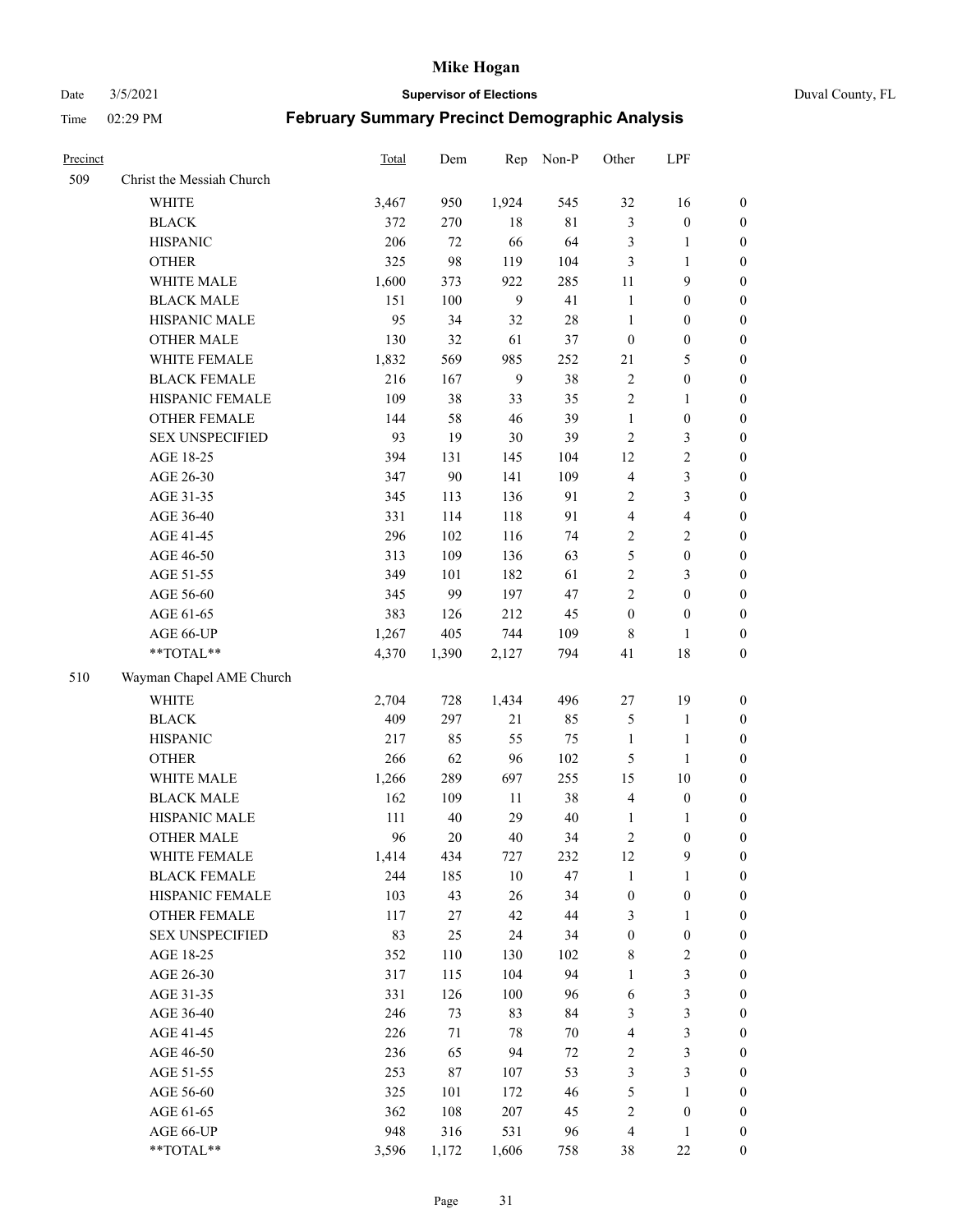# Date 3/5/2021 **Supervisor of Elections** Duval County, FL

| Precinct |                              | <b>Total</b> | Dem   | Rep    | Non-P  | Other            | LPF                     |                  |
|----------|------------------------------|--------------|-------|--------|--------|------------------|-------------------------|------------------|
| 511      | Cuba Hunter Community Center |              |       |        |        |                  |                         |                  |
|          | <b>WHITE</b>                 | 1,858        | 566   | 869    | 386    | 30               | $\boldsymbol{7}$        | 0                |
|          | <b>BLACK</b>                 | 807          | 645   | 37     | 121    | 4                | $\boldsymbol{0}$        | $\boldsymbol{0}$ |
|          | <b>HISPANIC</b>              | 284          | 116   | 60     | 104    | 1                | 3                       | $\boldsymbol{0}$ |
|          | <b>OTHER</b>                 | 369          | 104   | 112    | 147    | 5                | $\mathbf{1}$            | $\boldsymbol{0}$ |
|          | WHITE MALE                   | 852          | 226   | 424    | 187    | 12               | $\mathfrak{Z}$          | $\boldsymbol{0}$ |
|          | <b>BLACK MALE</b>            | 356          | 269   | 19     | 66     | $\sqrt{2}$       | $\boldsymbol{0}$        | $\boldsymbol{0}$ |
|          | HISPANIC MALE                | 118          | 42    | 31     | 41     | $\mathbf{1}$     | $\mathfrak{Z}$          | $\boldsymbol{0}$ |
|          | <b>OTHER MALE</b>            | 147          | 44    | 47     | 55     | $\mathbf{1}$     | $\boldsymbol{0}$        | $\boldsymbol{0}$ |
|          | WHITE FEMALE                 | 980          | 330   | 434    | 194    | 18               | $\overline{\mathbf{4}}$ | $\boldsymbol{0}$ |
|          | <b>BLACK FEMALE</b>          | 443          | 371   | 17     | 53     | $\sqrt{2}$       | $\boldsymbol{0}$        | $\boldsymbol{0}$ |
|          | HISPANIC FEMALE              | 155          | 71    | 27     | 57     | $\boldsymbol{0}$ | $\boldsymbol{0}$        | $\boldsymbol{0}$ |
|          | OTHER FEMALE                 | 150          | 42    | 50     | 56     | 2                | $\boldsymbol{0}$        | $\boldsymbol{0}$ |
|          | <b>SEX UNSPECIFIED</b>       | 116          | 36    | 29     | 48     | $\overline{2}$   | $\mathbf{1}$            | $\boldsymbol{0}$ |
|          | AGE 18-25                    | 296          | 133   | 60     | 94     | 8                | $\mathbf{1}$            | $\boldsymbol{0}$ |
|          | AGE 26-30                    | 296          | 114   | 67     | 103    | $10\,$           | $\sqrt{2}$              | $\boldsymbol{0}$ |
|          | AGE 31-35                    | 297          | 117   | 85     | 92     | $\sqrt{2}$       | $\mathbf{1}$            | $\boldsymbol{0}$ |
|          | AGE 36-40                    | 257          | 98    | 82     | 73     | $\mathbf{1}$     | $\mathfrak{Z}$          | $\boldsymbol{0}$ |
|          | AGE 41-45                    | 226          | 82    | 66     | 74     | 3                | $\mathbf{1}$            | $\boldsymbol{0}$ |
|          | AGE 46-50                    | 255          | 109   | 75     | 66     | 3                | $\sqrt{2}$              | $\boldsymbol{0}$ |
|          | AGE 51-55                    | 265          | 118   | 87     | 57     | 2                | $\mathbf{1}$            | $\boldsymbol{0}$ |
|          | AGE 56-60                    | 365          | 153   | 139    | 68     | 5                | $\boldsymbol{0}$        | 0                |
|          | AGE 61-65                    | 325          | 142   | 127    | 52     | 4                | $\boldsymbol{0}$        | $\boldsymbol{0}$ |
|          | AGE 66-UP                    | 736          | 365   | 290    | 79     | $\overline{2}$   | $\boldsymbol{0}$        | $\boldsymbol{0}$ |
|          | **TOTAL**                    | 3,318        | 1,431 | 1,078  | 758    | $40\,$           | 11                      | $\boldsymbol{0}$ |
| 512      | Community Hospice of NE FL   |              |       |        |        |                  |                         |                  |
|          | WHITE                        | 2,943        | 797   | 1,412  | 668    | 49               | 17                      | $\boldsymbol{0}$ |
|          | <b>BLACK</b>                 | 1,160        | 876   | 30     | 240    | 13               | $\mathbf{1}$            | $\boldsymbol{0}$ |
|          | <b>HISPANIC</b>              | 479          | 203   | 104    | 166    | 6                | $\boldsymbol{0}$        | $\boldsymbol{0}$ |
|          | <b>OTHER</b>                 | 605          | 194   | 163    | 239    | $\,$ 8 $\,$      | $\mathbf{1}$            | $\boldsymbol{0}$ |
|          | WHITE MALE                   | 1,296        | 289   | 642    | 328    | 25               | 12                      | $\boldsymbol{0}$ |
|          | <b>BLACK MALE</b>            | 432          | 298   | $11\,$ | 113    | $\overline{9}$   | $\mathbf{1}$            | $\boldsymbol{0}$ |
|          | HISPANIC MALE                | 206          | 83    | 50     | 71     | $\sqrt{2}$       | $\boldsymbol{0}$        | 0                |
|          | OTHER MALE                   | 225          | 69    | 62     | $90\,$ | $\overline{4}$   | $\boldsymbol{0}$        | $\boldsymbol{0}$ |
|          | WHITE FEMALE                 | 1,614        | 496   | 759    | 330    | 24               | 5                       | 0                |
|          | <b>BLACK FEMALE</b>          | 710          | 566   | 19     | 121    | 4                | $\boldsymbol{0}$        | $\boldsymbol{0}$ |
|          | HISPANIC FEMALE              | 260          | 114   | 50     | 92     | 4                | $\boldsymbol{0}$        | $\overline{0}$   |
|          | OTHER FEMALE                 | 272          | 97    | 79     | 92     | 3                | $\mathbf{1}$            | $\overline{0}$   |
|          | <b>SEX UNSPECIFIED</b>       | 172          | 58    | 37     | 76     | $\mathbf{1}$     | $\boldsymbol{0}$        | 0                |
|          | AGE 18-25                    | 574          | 232   | 131    | 194    | 14               | $\mathfrak{Z}$          | 0                |
|          | AGE 26-30                    | 570          | 228   | 132    | 193    | 12               | $\mathfrak{S}$          | 0                |
|          | AGE 31-35                    | 531          | 250   | 116    | 153    | $\,$ $\,$        | $\overline{\mathbf{4}}$ | 0                |
|          | AGE 36-40                    | 482          | 202   | 112    | 163    | 4                | $\mathbf{1}$            | 0                |
|          | AGE 41-45                    | 396          | 160   | 106    | 122    | 6                | $\sqrt{2}$              | 0                |
|          | AGE 46-50                    | 371          | 141   | 125    | 102    | 3                | $\boldsymbol{0}$        | 0                |
|          | AGE 51-55                    | 361          | 144   | 142    | 71     | 3                | $\mathbf{1}$            | 0                |
|          | AGE 56-60                    | 451          | 161   | 192    | $87\,$ | 11               | $\boldsymbol{0}$        | 0                |
|          | AGE 61-65                    | 434          | 180   | 169    | $78\,$ | 6                | $\mathbf{1}$            | 0                |
|          | AGE 66-UP                    | 1,017        | 372   | 484    | 150    | 9                | $\sqrt{2}$              | 0                |
|          | **TOTAL**                    | 5,187        | 2,070 | 1,709  | 1,313  | 76               | 19                      | $\boldsymbol{0}$ |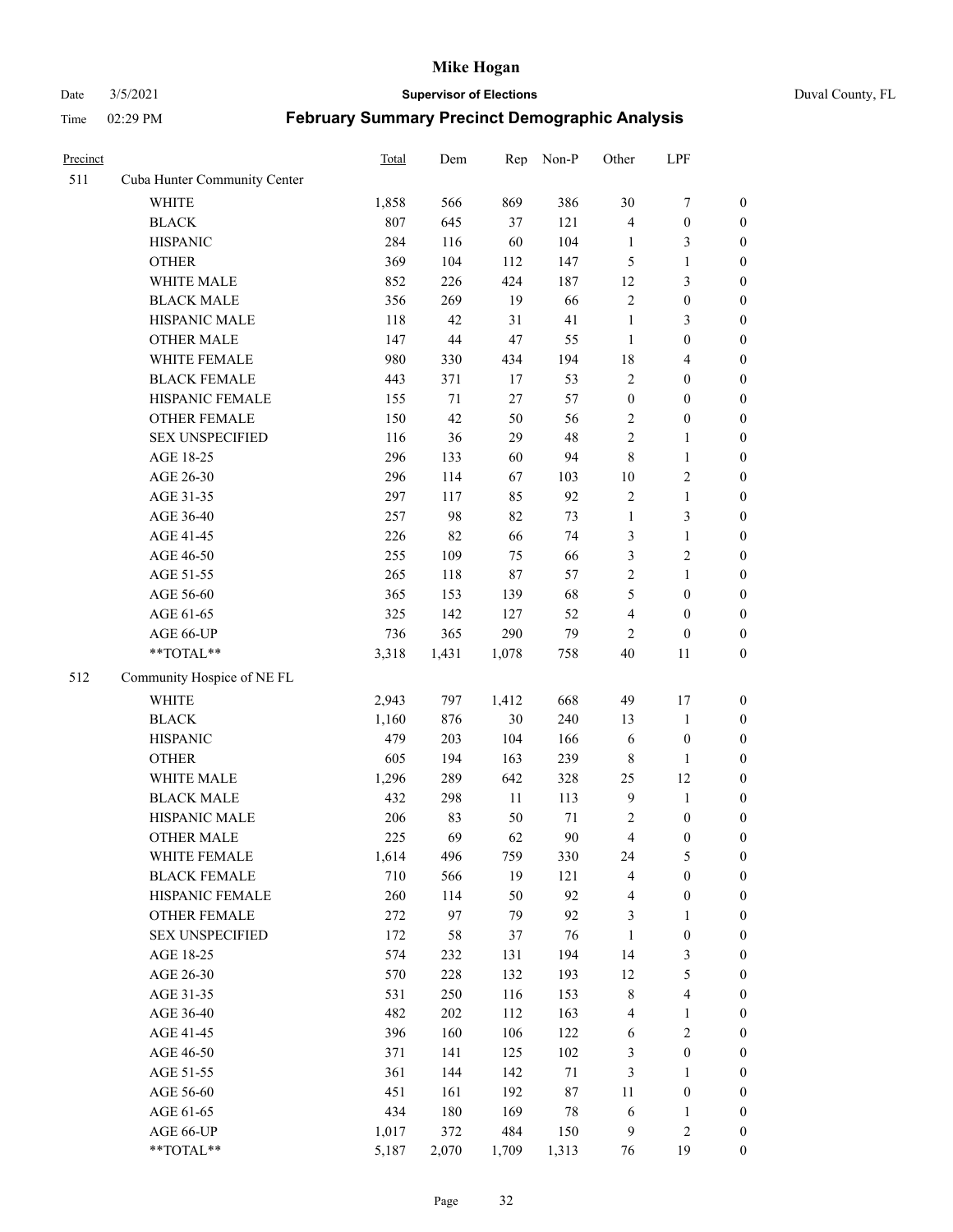### Date 3/5/2021 **Supervisor of Elections** Duval County, FL

| Precinct |                          | <b>Total</b> | Dem    | Rep            | Non-P       | Other            | LPF              |                  |
|----------|--------------------------|--------------|--------|----------------|-------------|------------------|------------------|------------------|
| 513      | Englewood Baptist Church |              |        |                |             |                  |                  |                  |
|          | <b>WHITE</b>             | 1,495        | 400    | 761            | 316         | 13               | $\mathfrak{S}$   | 0                |
|          | <b>BLACK</b>             | 543          | 418    | 27             | 93          | $\overline{4}$   | $\mathbf{1}$     | 0                |
|          | <b>HISPANIC</b>          | 237          | 97     | 61             | 76          | 3                | $\boldsymbol{0}$ | $\boldsymbol{0}$ |
|          | <b>OTHER</b>             | 384          | 90     | 118            | 172         | 3                | $\mathbf{1}$     | $\boldsymbol{0}$ |
|          | WHITE MALE               | 684          | 158    | 358            | 160         | 5                | $\mathfrak{Z}$   | $\boldsymbol{0}$ |
|          | <b>BLACK MALE</b>        | 258          | 186    | 17             | 51          | 3                | $\mathbf{1}$     | $\boldsymbol{0}$ |
|          | HISPANIC MALE            | 115          | 43     | 34             | 36          | $\overline{c}$   | $\boldsymbol{0}$ | $\boldsymbol{0}$ |
|          | <b>OTHER MALE</b>        | 161          | 31     | 58             | $71\,$      | $\mathbf{1}$     | $\boldsymbol{0}$ | $\boldsymbol{0}$ |
|          | WHITE FEMALE             | 782          | 235    | 389            | 148         | 8                | $\mathbf{2}$     | $\boldsymbol{0}$ |
|          | <b>BLACK FEMALE</b>      | 278          | 225    | $10\,$         | 42          | $\mathbf{1}$     | $\boldsymbol{0}$ | 0                |
|          | HISPANIC FEMALE          | 110          | 48     | 25             | 37          | $\boldsymbol{0}$ | $\boldsymbol{0}$ | 0                |
|          | <b>OTHER FEMALE</b>      | 148          | 45     | 43             | 58          | $\mathbf{1}$     | $\mathbf{1}$     | $\boldsymbol{0}$ |
|          | <b>SEX UNSPECIFIED</b>   | 123          | 34     | 33             | 54          | $\sqrt{2}$       | $\boldsymbol{0}$ | $\boldsymbol{0}$ |
|          | AGE 18-25                | 253          | 109    | 58             | $8\sqrt{1}$ | 5                | $\boldsymbol{0}$ | $\boldsymbol{0}$ |
|          | AGE 26-30                | 210          | 71     | 55             | 79          | $\overline{c}$   | $\mathfrak{Z}$   | $\boldsymbol{0}$ |
|          | AGE 31-35                | 243          | 91     | 76             | 70          | 4                | $\sqrt{2}$       | $\boldsymbol{0}$ |
|          | AGE 36-40                | 198          | 67     | 62             | 62          | 6                | $\mathbf{1}$     | $\boldsymbol{0}$ |
|          | AGE 41-45                | 202          | 61     | 69             | 72          | $\boldsymbol{0}$ | $\boldsymbol{0}$ | $\boldsymbol{0}$ |
|          | AGE 46-50                | 225          | 84     | 72             | 66          | $\mathbf{2}$     | $\mathbf{1}$     | $\boldsymbol{0}$ |
|          | AGE 51-55                | 216          | 83     | 79             | 54          | $\boldsymbol{0}$ | $\boldsymbol{0}$ | $\boldsymbol{0}$ |
|          | AGE 56-60                | 258          | 100    | 107            | 50          | 1                | $\boldsymbol{0}$ | 0                |
|          | AGE 61-65                | 247          | 95     | 106            | 46          | $\boldsymbol{0}$ | $\boldsymbol{0}$ | 0                |
|          | AGE 66-UP                | 607          | 244    | 283            | 77          | 3                | $\boldsymbol{0}$ | $\boldsymbol{0}$ |
|          | **TOTAL**                | 2,659        | 1,005  | 967            | 657         | 23               | $\tau$           | $\boldsymbol{0}$ |
| 601      | Italian American Club    |              |        |                |             |                  |                  |                  |
|          | <b>WHITE</b>             | 3,099        | 565    | 2,011          | 476         | 30               | 17               | $\boldsymbol{0}$ |
|          | <b>BLACK</b>             | 141          | 94     | 15             | 30          | $\overline{c}$   | $\boldsymbol{0}$ | $\boldsymbol{0}$ |
|          | <b>HISPANIC</b>          | 122          | 25     | 60             | 34          | 3                | $\boldsymbol{0}$ | $\boldsymbol{0}$ |
|          | <b>OTHER</b>             | 227          | 49     | 109            | 60          | 7                | $\overline{c}$   | $\boldsymbol{0}$ |
|          | WHITE MALE               | 1,510        | 226    | 996            | 260         | 16               | 12               | $\boldsymbol{0}$ |
|          | <b>BLACK MALE</b>        | 63           | 34     | $10\,$         | $17\,$      | $\mathfrak{2}$   | $\boldsymbol{0}$ | $\boldsymbol{0}$ |
|          | HISPANIC MALE            | 59           | 11     | $30\,$         | 16          | $\overline{c}$   | $\boldsymbol{0}$ | 0                |
|          | <b>OTHER MALE</b>        | 84           | 20     | 43             | 18          | $\mathbf{1}$     | $\mathfrak{2}$   | $\boldsymbol{0}$ |
|          | WHITE FEMALE             | 1,557        | 335    | 995            | 209         | 14               | 4                | 0                |
|          | <b>BLACK FEMALE</b>      | 77           | 60     | $\overline{4}$ | 13          | $\boldsymbol{0}$ | $\boldsymbol{0}$ | $\boldsymbol{0}$ |
|          | HISPANIC FEMALE          | 60           | 12     | 30             | 17          | $\mathbf{1}$     | $\boldsymbol{0}$ | $\overline{0}$   |
|          | <b>OTHER FEMALE</b>      | 113          | 25     | 56             | 26          | 6                | $\boldsymbol{0}$ | $\overline{0}$   |
|          | <b>SEX UNSPECIFIED</b>   | 66           | $10\,$ | 31             | 24          | $\boldsymbol{0}$ | $\mathbf{1}$     | 0                |
|          | AGE 18-25                | 355          | 68     | 196            | 78          | 10               | $\mathfrak{Z}$   | $\theta$         |
|          | AGE 26-30                | 199          | 38     | 107            | 51          | $\mathbf{1}$     | $\sqrt{2}$       | 0                |
|          | AGE 31-35                | 224          | 48     | 118            | 55          | $\mathbf{1}$     | $\sqrt{2}$       | 0                |
|          | AGE 36-40                | 272          | 56     | 138            | $72\,$      | 4                | $\sqrt{2}$       | 0                |
|          | AGE 41-45                | 200          | 38     | 118            | 39          | 3                | $\sqrt{2}$       | 0                |
|          | AGE 46-50                | 252          | 48     | 146            | 52          | 3                | $\mathfrak{Z}$   | 0                |
|          | AGE 51-55                | 317          | 49     | 203            | 57          | 5                | $\mathfrak{Z}$   | $\overline{0}$   |
|          | AGE 56-60                | 379          | 64     | 264            | 47          | 4                | $\boldsymbol{0}$ | $\overline{0}$   |
|          | AGE 61-65                | 343          | 61     | 237            | 44          | $\boldsymbol{0}$ | 1                | $\boldsymbol{0}$ |
|          | AGE 66-UP                | 1,048        | 263    | 668            | 105         | 11               | $\mathbf{1}$     | $\boldsymbol{0}$ |
|          | **TOTAL**                | 3,589        | 733    | 2,195          | 600         | 42               | 19               | $\boldsymbol{0}$ |
|          |                          |              |        |                |             |                  |                  |                  |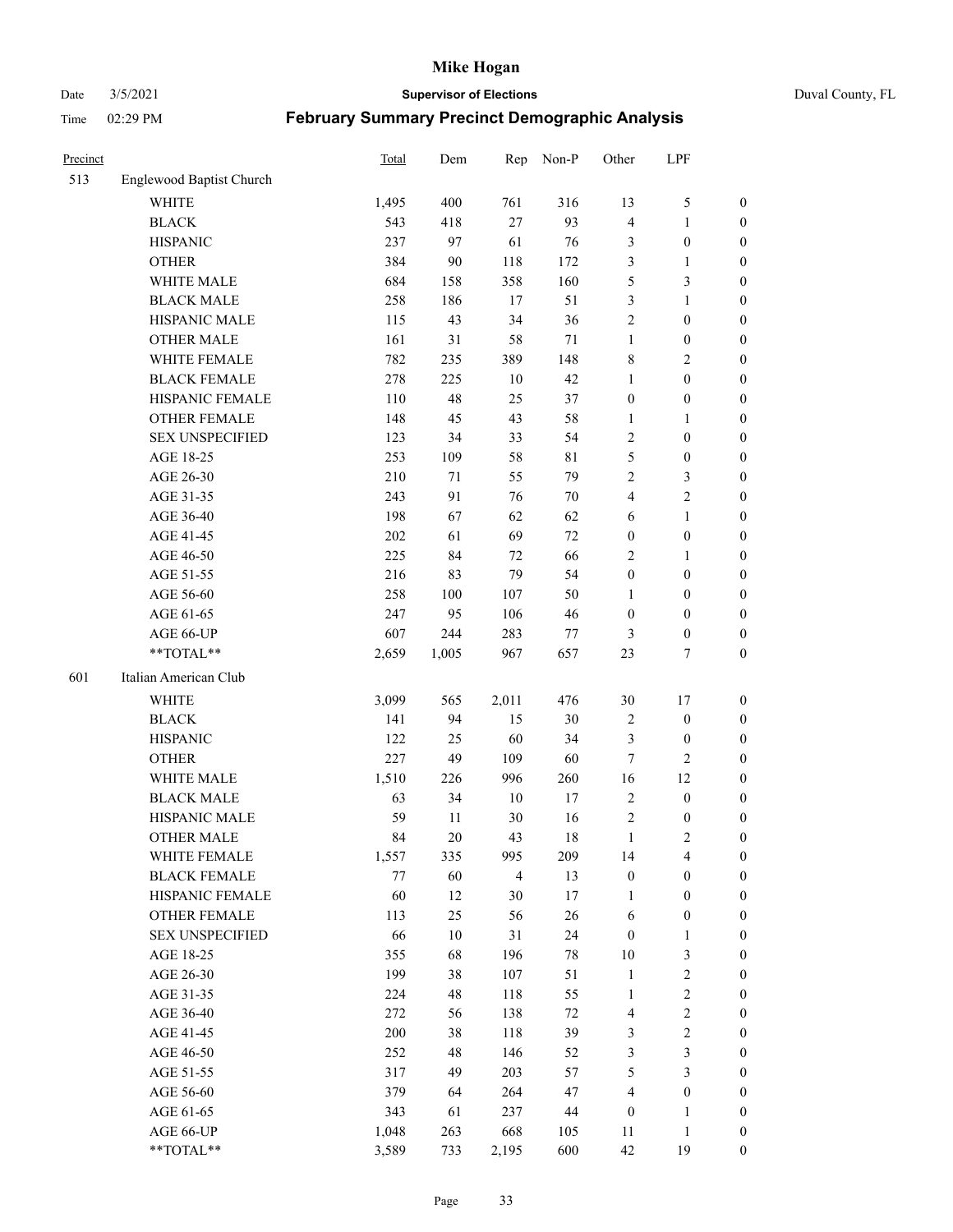Date 3/5/2021 **Supervisor of Elections** Duval County, FL

| Precinct |                           | Total | Dem   | Rep          | Non-P  | Other            | LPF                     |                  |
|----------|---------------------------|-------|-------|--------------|--------|------------------|-------------------------|------------------|
| 602      | All Souls Anglican Church |       |       |              |        |                  |                         |                  |
|          | <b>WHITE</b>              | 3,380 | 748   | 1,900        | 678    | 36               | 18                      | 0                |
|          | <b>BLACK</b>              | 414   | 322   | 31           | 55     | $\sqrt{6}$       | $\boldsymbol{0}$        | $\boldsymbol{0}$ |
|          | <b>HISPANIC</b>           | 302   | 92    | 94           | 109    | $\tau$           | $\boldsymbol{0}$        | $\boldsymbol{0}$ |
|          | <b>OTHER</b>              | 500   | 131   | 155          | 206    | 6                | $\mathbf{2}$            | $\boldsymbol{0}$ |
|          | WHITE MALE                | 1,623 | 304   | 955          | 341    | 11               | 12                      | $\boldsymbol{0}$ |
|          | <b>BLACK MALE</b>         | 194   | 139   | 20           | 31     | $\overline{4}$   | $\boldsymbol{0}$        | $\boldsymbol{0}$ |
|          | HISPANIC MALE             | 130   | 38    | $40\,$       | 49     | 3                | $\boldsymbol{0}$        | $\boldsymbol{0}$ |
|          | <b>OTHER MALE</b>         | 223   | 51    | $70\,$       | 100    | $\mathbf{2}$     | $\boldsymbol{0}$        | $\boldsymbol{0}$ |
|          | WHITE FEMALE              | 1,731 | 437   | 928          | 336    | 24               | 6                       | $\boldsymbol{0}$ |
|          | <b>BLACK FEMALE</b>       | 216   | 181   | $10\,$       | 23     | $\overline{c}$   | $\boldsymbol{0}$        | 0                |
|          | HISPANIC FEMALE           | 170   | 53    | 54           | 59     | $\overline{4}$   | $\boldsymbol{0}$        | 0                |
|          | <b>OTHER FEMALE</b>       | 208   | 67    | 64           | $72\,$ | 4                | $\mathbf{1}$            | $\boldsymbol{0}$ |
|          | <b>SEX UNSPECIFIED</b>    | 101   | 23    | 39           | 37     | $\mathbf{1}$     | $\mathbf{1}$            | $\boldsymbol{0}$ |
|          | AGE 18-25                 | 492   | 136   | 187          | 153    | $10\,$           | 6                       | $\boldsymbol{0}$ |
|          | AGE 26-30                 | 337   | 95    | 141          | 92     | 5                | $\overline{\mathbf{4}}$ | $\boldsymbol{0}$ |
|          | AGE 31-35                 | 432   | 125   | 172          | 127    | 6                | $\sqrt{2}$              | $\boldsymbol{0}$ |
|          | AGE 36-40                 | 440   | 122   | 183          | 127    | $\sqrt{6}$       | $\sqrt{2}$              | $\boldsymbol{0}$ |
|          | AGE 41-45                 | 338   | 102   | 129          | 100    | 7                | $\boldsymbol{0}$        | $\boldsymbol{0}$ |
|          | AGE 46-50                 | 353   | 95    | 175          | 76     | 4                | $\mathfrak{Z}$          | $\boldsymbol{0}$ |
|          | AGE 51-55                 | 409   | 88    | 218          | 98     | 3                | $\sqrt{2}$              | $\boldsymbol{0}$ |
|          | AGE 56-60                 | 468   | 134   | 255          | $78\,$ | $\mathbf{1}$     | $\boldsymbol{0}$        | 0                |
|          | AGE 61-65                 | 479   | 148   | 262          | 63     | 5                | $\mathbf{1}$            | 0                |
|          | AGE 66-UP                 | 848   | 248   | 458          | 134    | 8                | $\boldsymbol{0}$        | $\boldsymbol{0}$ |
|          | $**TOTAL**$               | 4,596 | 1,293 | 2,180        | 1,048  | 55               | $20\,$                  | $\boldsymbol{0}$ |
| 603      | Mandarin Branch Library   |       |       |              |        |                  |                         |                  |
|          |                           |       |       |              |        |                  |                         |                  |
|          | WHITE                     | 3,434 | 917   | 1,951        | 516    | 38               | 12                      | $\boldsymbol{0}$ |
|          | <b>BLACK</b>              | 117   | 78    | $\mathbf{9}$ | 29     | $\mathbf{1}$     | $\boldsymbol{0}$        | $\boldsymbol{0}$ |
|          | <b>HISPANIC</b>           | 155   | 49    | 56           | 49     | $\mathbf{1}$     | $\boldsymbol{0}$        | $\boldsymbol{0}$ |
|          | <b>OTHER</b>              | 288   | 79    | 100          | 107    | $\mathbf{1}$     | $\mathbf{1}$            | $\boldsymbol{0}$ |
|          | WHITE MALE                | 1,574 | 353   | 932          | 266    | 14               | 9                       | $\boldsymbol{0}$ |
|          | <b>BLACK MALE</b>         | 54    | 30    | 6            | $17\,$ | $\mathbf{1}$     | $\boldsymbol{0}$        | $\boldsymbol{0}$ |
|          | HISPANIC MALE             | 68    | 21    | 24           | 22     | $\mathbf{1}$     | $\boldsymbol{0}$        | $\boldsymbol{0}$ |
|          | <b>OTHER MALE</b>         | 111   | 25    | 46           | 40     | $\boldsymbol{0}$ | $\boldsymbol{0}$        | $\boldsymbol{0}$ |
|          | WHITE FEMALE              | 1,838 | 558   | 1,008        | 245    | 24               | 3                       | 0                |
|          | <b>BLACK FEMALE</b>       | 62    | 47    | 3            | 12     | $\boldsymbol{0}$ | $\boldsymbol{0}$        | $\boldsymbol{0}$ |
|          | HISPANIC FEMALE           | 85    | 27    | 32           | 26     | $\boldsymbol{0}$ | $\boldsymbol{0}$        | $\overline{0}$   |
|          | <b>OTHER FEMALE</b>       | 132   | 41    | 41           | 48     | $\mathbf{1}$     | $\mathbf{1}$            | $\overline{0}$   |
|          | <b>SEX UNSPECIFIED</b>    | 70    | 21    | 24           | 25     | $\boldsymbol{0}$ | $\boldsymbol{0}$        | 0                |
|          | AGE 18-25                 | 388   | 108   | 173          | 98     | 8                | $\mathbf{1}$            | $\overline{0}$   |
|          | AGE 26-30                 | 274   | 63    | 139          | 65     | 6                | $\mathbf{1}$            | 0                |
|          | AGE 31-35                 | 262   | 72    | 109          | 73     | $\mathbf{1}$     | $\boldsymbol{7}$        | 0                |
|          | AGE 36-40                 | 257   | 88    | 106          | 59     | 3                | $\mathbf{1}$            | 0                |
|          | AGE 41-45                 | 261   | 69    | 123          | 66     | $\sqrt{2}$       | $\mathbf{1}$            | 0                |
|          | AGE 46-50                 | 314   | 74    | 171          | 65     | $\sqrt{2}$       | $\sqrt{2}$              | 0                |
|          | AGE 51-55                 | 281   | 64    | 164          | 50     | 3                | $\boldsymbol{0}$        | $\overline{0}$   |
|          | AGE 56-60                 | 339   | 87    | 191          | 56     | 5                | $\boldsymbol{0}$        | $\overline{0}$   |
|          | AGE 61-65                 | 342   | 108   | 192          | 38     | 4                | $\boldsymbol{0}$        | $\overline{0}$   |
|          | AGE 66-UP                 | 1,276 | 390   | 748          | 131    | 7                | $\boldsymbol{0}$        | $\boldsymbol{0}$ |
|          | **TOTAL**                 | 3,994 | 1,123 | 2,116        | 701    | 41               | 13                      | $\boldsymbol{0}$ |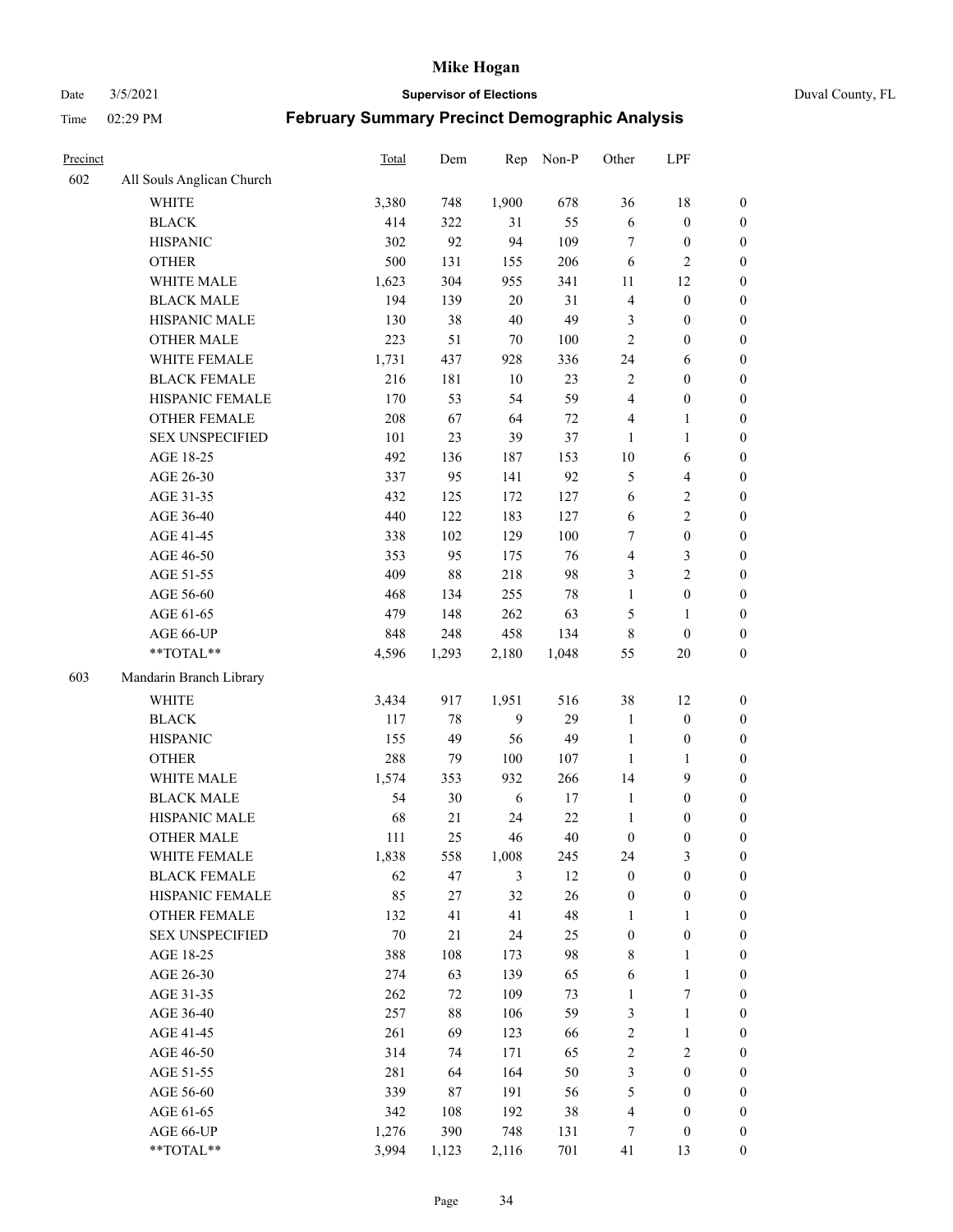#### Date 3/5/2021 **Supervisor of Elections** Duval County, FL

| Precinct |                                | Total       | Dem    | Rep            | Non-P          | Other            | LPF                     |                  |
|----------|--------------------------------|-------------|--------|----------------|----------------|------------------|-------------------------|------------------|
| 604      | Mandarin Presbyterian Church   |             |        |                |                |                  |                         |                  |
|          | WHITE                          | 1,745       | 355    | 1,077          | 295            | 12               | 6                       | 0                |
|          | <b>BLACK</b>                   | 33          | 18     | 4              | $10\,$         | $\mathbf{1}$     | $\boldsymbol{0}$        | 0                |
|          | <b>HISPANIC</b>                | $8\sqrt{1}$ | 25     | 30             | 25             | $\boldsymbol{0}$ | $\mathbf{1}$            | $\boldsymbol{0}$ |
|          | <b>OTHER</b>                   | 116         | 36     | 49             | $28\,$         | 3                | $\boldsymbol{0}$        | $\boldsymbol{0}$ |
|          | WHITE MALE                     | 845         | 135    | 538            | 159            | 8                | 5                       | $\boldsymbol{0}$ |
|          | <b>BLACK MALE</b>              | 16          | 8      | $\overline{2}$ | 6              | $\boldsymbol{0}$ | $\boldsymbol{0}$        | $\boldsymbol{0}$ |
|          | HISPANIC MALE                  | 34          | $10\,$ | 14             | 9              | $\boldsymbol{0}$ | $\mathbf{1}$            | $\boldsymbol{0}$ |
|          | <b>OTHER MALE</b>              | 49          | 13     | 23             | 11             | 2                | $\boldsymbol{0}$        | $\boldsymbol{0}$ |
|          | WHITE FEMALE                   | 884         | 216    | 531            | 132            | 4                | $\mathbf{1}$            | $\boldsymbol{0}$ |
|          | <b>BLACK FEMALE</b>            | 16          | 9      | $\sqrt{2}$     | $\overline{4}$ | $\mathbf{1}$     | $\boldsymbol{0}$        | 0                |
|          | HISPANIC FEMALE                | 47          | 15     | 16             | 16             | $\boldsymbol{0}$ | $\boldsymbol{0}$        | 0                |
|          | OTHER FEMALE                   | 49          | 18     | 19             | 11             | 1                | $\boldsymbol{0}$        | 0                |
|          | <b>SEX UNSPECIFIED</b>         | 35          | $10\,$ | 15             | $10\,$         | $\boldsymbol{0}$ | $\boldsymbol{0}$        | $\boldsymbol{0}$ |
|          | AGE 18-25                      | 158         | 38     | $70\,$         | 47             | 2                | $\mathbf{1}$            | $\boldsymbol{0}$ |
|          | AGE 26-30                      | 123         | 27     | 57             | 36             | 3                | $\boldsymbol{0}$        | $\boldsymbol{0}$ |
|          | AGE 31-35                      | 145         | 25     | 86             | 33             | $\mathbf{1}$     | $\boldsymbol{0}$        | $\boldsymbol{0}$ |
|          | AGE 36-40                      | 128         | 26     | 71             | 29             | $\mathbf{1}$     | $\mathbf{1}$            | $\boldsymbol{0}$ |
|          | AGE 41-45                      | 139         | 26     | 73             | 38             | $\mathbf{2}$     | $\boldsymbol{0}$        | $\boldsymbol{0}$ |
|          | AGE 46-50                      | 140         | $28\,$ | $8\sqrt{1}$    | 29             | $\boldsymbol{0}$ | $\mathbf{2}$            | $\boldsymbol{0}$ |
|          | AGE 51-55                      | 159         | 27     | 97             | 32             | 3                | $\boldsymbol{0}$        | $\boldsymbol{0}$ |
|          | AGE 56-60                      | 180         | 38     | 110            | 32             | $\boldsymbol{0}$ | $\boldsymbol{0}$        | 0                |
|          | AGE 61-65                      | 194         | 48     | 125            | $20\,$         | 1                | $\boldsymbol{0}$        | 0                |
|          | AGE 66-UP                      | 609         | 151    | 390            | 62             | 3                | 3                       | $\boldsymbol{0}$ |
|          | **TOTAL**                      | 1,975       | 434    | 1,160          | 358            | 16               | $\boldsymbol{7}$        | $\boldsymbol{0}$ |
| 605      | Episcopal Church of Our Savior |             |        |                |                |                  |                         |                  |
|          | <b>WHITE</b>                   | 3,496       | 680    | 2,200          | 557            | 36               | 23                      | $\boldsymbol{0}$ |
|          | <b>BLACK</b>                   | 150         | 103    | 13             | 29             | 5                | $\boldsymbol{0}$        | $\boldsymbol{0}$ |
|          | <b>HISPANIC</b>                | 146         | 27     | 76             | 39             | 3                | $\mathbf{1}$            | $\boldsymbol{0}$ |
|          | <b>OTHER</b>                   | 278         | 73     | 113            | 86             | 4                | $\sqrt{2}$              | $\boldsymbol{0}$ |
|          | WHITE MALE                     | 1,672       | 265    | 1,093          | 282            | 19               | 13                      | $\boldsymbol{0}$ |
|          | <b>BLACK MALE</b>              | 76          | 47     | $10\,$         | $17\,$         | $\overline{2}$   | $\boldsymbol{0}$        | $\boldsymbol{0}$ |
|          | HISPANIC MALE                  | 59          | 11     | 32             | 15             | $\boldsymbol{0}$ | 1                       | 0                |
|          | <b>OTHER MALE</b>              | 97          | 27     | 37             | 32             | 1                | $\boldsymbol{0}$        | 0                |
|          | WHITE FEMALE                   | 1,785       | 409    | 1,083          | 266            | 17               | 10                      | 0                |
|          | <b>BLACK FEMALE</b>            | 71          | 54     | 3              | 11             | 3                | $\boldsymbol{0}$        | $\boldsymbol{0}$ |
|          | HISPANIC FEMALE                | 83          | 14     | $44\,$         | 22             | 3                | $\boldsymbol{0}$        | $\boldsymbol{0}$ |
|          | <b>OTHER FEMALE</b>            | 134         | 36     | 66             | 29             | $\mathbf{1}$     | $\sqrt{2}$              | $\overline{0}$   |
|          | <b>SEX UNSPECIFIED</b>         | 93          | $20\,$ | 34             | 37             | 2                | $\boldsymbol{0}$        | 0                |
|          | AGE 18-25                      | 407         | 102    | 194            | 96             | $11\,$           | $\overline{\mathbf{4}}$ | 0                |
|          | AGE 26-30                      | 240         | 48     | 124            | 57             | 6                | 5                       | 0                |
|          | AGE 31-35                      | 262         | 54     | 146            | 55             | 5                | $\sqrt{2}$              | 0                |
|          | AGE 36-40                      | 277         | 58     | 154            | 56             | 5                | $\overline{\mathbf{4}}$ | 0                |
|          | AGE 41-45                      | 229         | 37     | 128            | 57             | 3                | $\overline{\mathbf{4}}$ | 0                |
|          | AGE 46-50                      | 319         | 58     | 173            | 79             | 4                | $\mathfrak{S}$          | 0                |
|          | AGE 51-55                      | 329         | 51     | 216            | 56             | 5                | $\mathbf{1}$            | $\boldsymbol{0}$ |
|          | AGE 56-60                      | 424         | 84     | 250            | $87\,$         | 3                | $\boldsymbol{0}$        | $\boldsymbol{0}$ |
|          | AGE 61-65                      | 435         | 118    | 277            | 40             | $\boldsymbol{0}$ | $\boldsymbol{0}$        | $\boldsymbol{0}$ |
|          | AGE 66-UP                      | 1,148       | 273    | 740            | 128            | 6                | $\mathbf{1}$            | $\boldsymbol{0}$ |
|          | **TOTAL**                      | 4,070       | 883    | 2,402          | 711            | 48               | 26                      | $\boldsymbol{0}$ |
|          |                                |             |        |                |                |                  |                         |                  |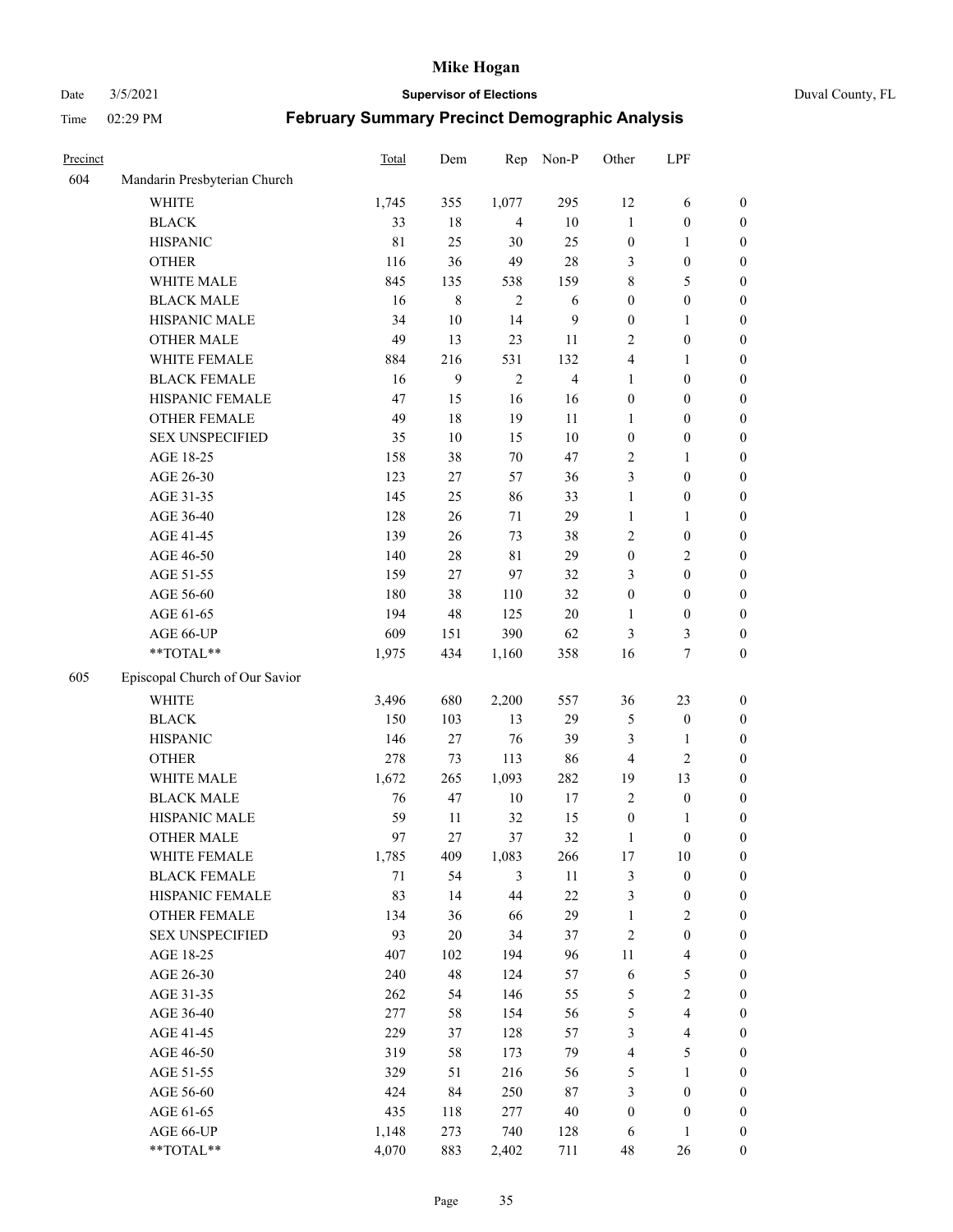#### Date 3/5/2021 **Supervisor of Elections** Duval County, FL

| Precinct |                                     | Total        | Dem       | Rep                    | Non-P     | Other                  | LPF                              |                                      |
|----------|-------------------------------------|--------------|-----------|------------------------|-----------|------------------------|----------------------------------|--------------------------------------|
| 606      | South Mandarin Regional Library     |              |           |                        |           |                        |                                  |                                      |
|          | <b>WHITE</b>                        | 4,960        | 1,022     | 3,050                  | 819       | 40                     | 29                               | $\boldsymbol{0}$                     |
|          | <b>BLACK</b>                        | 299          | 210       | 19                     | 65        | 4                      | $\mathbf{1}$                     | $\boldsymbol{0}$                     |
|          | <b>HISPANIC</b>                     | 208          | 64        | 86                     | 57        | 1                      | $\boldsymbol{0}$                 | $\boldsymbol{0}$                     |
|          | <b>OTHER</b>                        | 356          | 89        | 137                    | 124       | 4                      | $\mathfrak{2}$                   | $\boldsymbol{0}$                     |
|          | WHITE MALE                          | 2,363        | 392       | 1,495                  | 439       | 18                     | 19                               | $\boldsymbol{0}$                     |
|          | <b>BLACK MALE</b>                   | 146          | 91        | 15                     | 38        | $\mathfrak{2}$         | $\boldsymbol{0}$                 | $\boldsymbol{0}$                     |
|          | HISPANIC MALE                       | 95           | 24        | 44                     | 26        | $\mathbf{1}$           | $\boldsymbol{0}$                 | $\boldsymbol{0}$                     |
|          | <b>OTHER MALE</b>                   | 140          | 27        | 61                     | 50        | $\overline{c}$         | $\boldsymbol{0}$                 | $\boldsymbol{0}$                     |
|          | WHITE FEMALE                        | 2,555        | 621       | 1,531                  | 371       | 22                     | $10\,$                           | $\boldsymbol{0}$                     |
|          | <b>BLACK FEMALE</b>                 | 150          | 118       | $\overline{4}$         | 25        | $\mathfrak{2}$         | $\mathbf{1}$                     | 0                                    |
|          | HISPANIC FEMALE                     | 106          | 38        | $40\,$                 | 28        | $\boldsymbol{0}$       | $\boldsymbol{0}$                 | $\boldsymbol{0}$                     |
|          | OTHER FEMALE                        | 162          | 55        | 55                     | 48        | 2                      | $\sqrt{2}$                       | $\boldsymbol{0}$                     |
|          | <b>SEX UNSPECIFIED</b>              | 106          | 19        | 47                     | 40        | $\boldsymbol{0}$       | $\boldsymbol{0}$                 | $\boldsymbol{0}$                     |
|          | AGE 18-25                           | 535          | 122       | 273                    | 131       | 8                      | $\mathbf{1}$                     | $\boldsymbol{0}$                     |
|          | AGE 26-30                           | 395          | 100       | 179                    | 102       | 7                      | $\boldsymbol{7}$                 | $\boldsymbol{0}$                     |
|          | AGE 31-35                           | 426          | 94        | 214                    | 116       | $\mathbf{1}$           | $\mathbf{1}$                     | $\boldsymbol{0}$                     |
|          | AGE 36-40                           | 430          | 107       | 198                    | 116       | 4                      | 5                                | $\boldsymbol{0}$                     |
|          | AGE 41-45                           | 374          | 81        | 174                    | 111       | 6                      | $\sqrt{2}$                       | $\boldsymbol{0}$                     |
|          | AGE 46-50                           | 419          | 99        | 220                    | 93        | 3                      | $\overline{4}$                   | $\boldsymbol{0}$                     |
|          | AGE 51-55                           | 514          | 96        | 328                    | $80\,$    | 6                      | $\overline{\mathbf{4}}$          | 0                                    |
|          | AGE 56-60                           | 586          | 128       | 379                    | 77        | $\mathbf{1}$           | $\mathbf{1}$                     | $\boldsymbol{0}$                     |
|          | AGE 61-65                           | 550          | 131       | 341                    | $70\,$    | 5                      | $\mathfrak{Z}$                   | $\boldsymbol{0}$                     |
|          | AGE 66-UP                           | 1,594        | 427       | 986                    | 169       | $\,8\,$                | $\overline{\mathbf{4}}$          | $\boldsymbol{0}$                     |
|          | **TOTAL**                           | 5,823        | 1,385     | 3,292                  | 1,065     | 49                     | 32                               | $\boldsymbol{0}$                     |
| 607      | Mandarin Branch Library             |              |           |                        |           |                        |                                  |                                      |
|          | <b>WHITE</b>                        |              | 367       | 828                    | 319       |                        | 13                               | $\boldsymbol{0}$                     |
|          | <b>BLACK</b>                        | 1,554<br>245 | 187       | 10                     | 43        | 27                     | $\boldsymbol{0}$                 |                                      |
|          |                                     | 167          | 54        | 54                     | 58        | 5<br>$\mathbf{1}$      | $\boldsymbol{0}$                 | $\boldsymbol{0}$                     |
|          | <b>HISPANIC</b>                     |              |           |                        |           |                        |                                  | $\boldsymbol{0}$                     |
|          | <b>OTHER</b><br>WHITE MALE          | 150          | 43        | 52                     | 47        | 5                      | $\mathfrak{Z}$                   | $\boldsymbol{0}$                     |
|          | <b>BLACK MALE</b>                   | 691<br>91    | 138<br>68 | 386<br>$\mathbf{2}$    | 151<br>19 | $10\,$<br>$\mathbf{2}$ | $\sqrt{6}$                       | $\boldsymbol{0}$                     |
|          | HISPANIC MALE                       | 72           | 19        | $30\,$                 | 23        | $\boldsymbol{0}$       | $\boldsymbol{0}$                 | $\boldsymbol{0}$                     |
|          | <b>OTHER MALE</b>                   | 63           | 18        | 21                     | 21        | $\mathbf{1}$           | $\boldsymbol{0}$<br>$\mathbf{2}$ | 0<br>$\boldsymbol{0}$                |
|          |                                     |              |           |                        |           |                        | 7                                | $\overline{0}$                       |
|          | WHITE FEMALE<br><b>BLACK FEMALE</b> | 848<br>148   | 225       | 432<br>$7\phantom{.0}$ | 167<br>23 | 17                     | $\boldsymbol{0}$                 | $\overline{0}$                       |
|          | HISPANIC FEMALE                     | 89           | 115<br>34 | 23                     | 31        | 3<br>$\mathbf{1}$      | $\boldsymbol{0}$                 | $\overline{0}$                       |
|          | <b>OTHER FEMALE</b>                 | 60           | 19        | 26                     | 13        |                        | $\boldsymbol{0}$                 | 0                                    |
|          | <b>SEX UNSPECIFIED</b>              | 54           | 15        | 17                     | 19        | 2<br>$\sqrt{2}$        | $\mathbf{1}$                     | 0                                    |
|          | AGE 18-25                           | 184          | 59        | 63                     | 58        | 4                      | $\boldsymbol{0}$                 | $\theta$                             |
|          | AGE 26-30                           | 199          |           | 65                     | 61        | 7                      | $\overline{\mathbf{4}}$          | 0                                    |
|          | AGE 31-35                           | 189          | 62<br>63  | 54                     | 62        | 6                      | $\overline{\mathbf{4}}$          | 0                                    |
|          | AGE 36-40                           | 172          | 50        | 62                     | 51        | 5                      | $\overline{4}$                   |                                      |
|          | AGE 41-45                           | 130          | 38        | 54                     | 34        | 4                      | $\boldsymbol{0}$                 | 0<br>0                               |
|          | AGE 46-50                           | 138          | 48        | 56                     | 29        | 4                      | $\mathbf{1}$                     | $\boldsymbol{0}$                     |
|          |                                     |              |           |                        |           |                        |                                  |                                      |
|          | AGE 51-55<br>AGE 56-60              | 145<br>170   | 44<br>40  | 72<br>89               | 27<br>37  | 1<br>$\overline{c}$    | $\mathbf{1}$<br>$\sqrt{2}$       | $\boldsymbol{0}$<br>$\boldsymbol{0}$ |
|          | AGE 61-65                           | 187          | 63        | 90                     | 34        | $\boldsymbol{0}$       | $\boldsymbol{0}$                 | $\overline{0}$                       |
|          | AGE 66-UP                           | 602          | 184       | 339                    | 74        | 5                      | $\boldsymbol{0}$                 | 0                                    |
|          | **TOTAL**                           | 2,116        | 651       | 944                    | 467       | 38                     | 16                               | $\overline{0}$                       |
|          |                                     |              |           |                        |           |                        |                                  |                                      |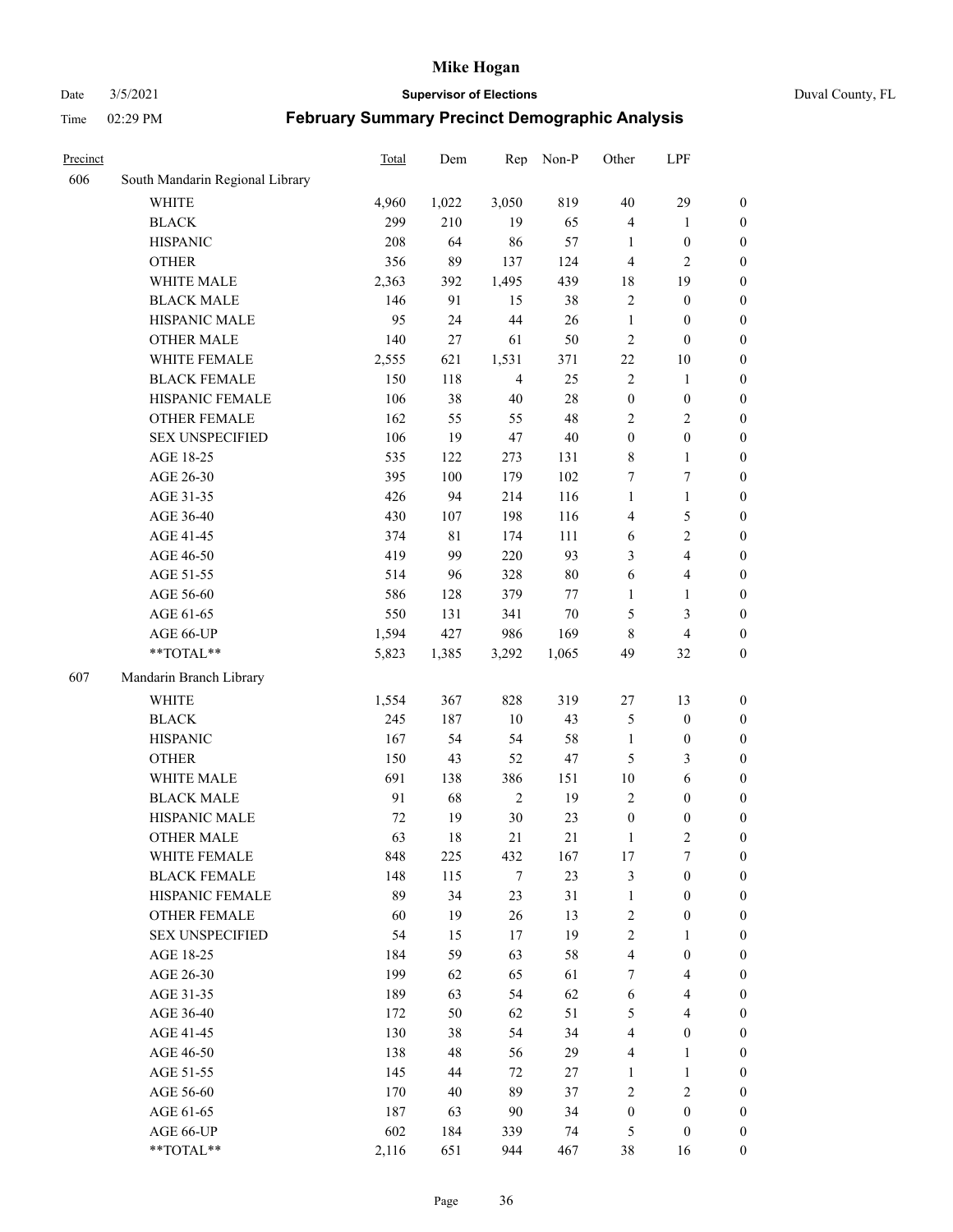Date 3/5/2021 **Supervisor of Elections** Duval County, FL

| Precinct |                                       | Total | Dem   | Rep         | Non-P  | Other            | LPF                     |                  |
|----------|---------------------------------------|-------|-------|-------------|--------|------------------|-------------------------|------------------|
| 608      | Freedom Christian Fellowship          |       |       |             |        |                  |                         |                  |
|          | <b>WHITE</b>                          | 4,839 | 1,090 | 2,606       | 1,033  | $8\sqrt{1}$      | 29                      | $\boldsymbol{0}$ |
|          | <b>BLACK</b>                          | 667   | 459   | 39          | 159    | $\,$ 8 $\,$      | $\sqrt{2}$              | $\boldsymbol{0}$ |
|          | <b>HISPANIC</b>                       | 527   | 181   | 156         | 183    | 6                | $\mathbf{1}$            | $\boldsymbol{0}$ |
|          | <b>OTHER</b>                          | 554   | 165   | 160         | 208    | 17               | $\overline{\mathbf{4}}$ | $\boldsymbol{0}$ |
|          | WHITE MALE                            | 2,207 | 390   | 1,229       | 526    | 42               | 20                      | $\boldsymbol{0}$ |
|          | <b>BLACK MALE</b>                     | 270   | 183   | 19          | 66     | 2                | $\boldsymbol{0}$        | $\boldsymbol{0}$ |
|          | HISPANIC MALE                         | 240   | 70    | 75          | 92     | $\mathfrak{2}$   | $\mathbf{1}$            | $\boldsymbol{0}$ |
|          | <b>OTHER MALE</b>                     | 214   | 65    | 54          | 85     | $\tau$           | $\mathfrak{Z}$          | $\boldsymbol{0}$ |
|          | WHITE FEMALE                          | 2,587 | 687   | 1,357       | 495    | 39               | $\boldsymbol{9}$        | $\boldsymbol{0}$ |
|          | <b>BLACK FEMALE</b>                   | 385   | 268   | 19          | 90     | 6                | $\sqrt{2}$              | 0                |
|          | HISPANIC FEMALE                       | 274   | 109   | 77          | 85     | 3                | $\boldsymbol{0}$        | 0                |
|          | OTHER FEMALE                          | 261   | 81    | 83          | 86     | 10               | $\mathbf{1}$            | 0                |
|          | <b>SEX UNSPECIFIED</b>                | 149   | 42    | 48          | 58     | $\mathbf{1}$     | $\boldsymbol{0}$        | $\boldsymbol{0}$ |
|          | AGE 18-25                             | 714   | 204   | 254         | 230    | 23               | $\mathfrak{Z}$          | $\boldsymbol{0}$ |
|          | AGE 26-30                             | 640   | 188   | 245         | 183    | 20               | $\overline{\mathbf{4}}$ | $\boldsymbol{0}$ |
|          | AGE 31-35                             | 614   | 201   | 217         | 169    | 12               | 15                      | $\boldsymbol{0}$ |
|          | AGE 36-40                             | 555   | 145   | 228         | 168    | 10               | $\overline{\mathbf{4}}$ | $\boldsymbol{0}$ |
|          | AGE 41-45                             | 520   | 143   | 204         | 165    | 5                | $\mathfrak{Z}$          | $\boldsymbol{0}$ |
|          | AGE 46-50                             | 503   | 136   | 219         | 137    | 10               | $\mathbf{1}$            | $\boldsymbol{0}$ |
|          | AGE 51-55                             | 536   | 130   | 267         | 127    | 10               | $\sqrt{2}$              | 0                |
|          | AGE 56-60                             | 568   | 139   | 317         | 107    | 5                | $\boldsymbol{0}$        | 0                |
|          | AGE 61-65                             | 496   | 134   | 261         | 91     | $\tau$           | 3                       | 0                |
|          | AGE 66-UP                             | 1,441 | 475   | 749         | 206    | 10               | $\mathbf{1}$            | $\boldsymbol{0}$ |
|          | **TOTAL**                             | 6,587 | 1,895 | 2,961       | 1,583  | 112              | 36                      | $\boldsymbol{0}$ |
| 609      | <b>Burnett Park Recreation Center</b> |       |       |             |        |                  |                         |                  |
|          | <b>WHITE</b>                          | 1,534 | 410   | 747         | 335    | 29               | 13                      | $\boldsymbol{0}$ |
|          | <b>BLACK</b>                          | 248   | 182   | $11\,$      | 52     | 3                | $\boldsymbol{0}$        | $\boldsymbol{0}$ |
|          | <b>HISPANIC</b>                       | 188   | 67    | 47          | 71     | 2                | $\mathbf{1}$            | $\boldsymbol{0}$ |
|          | <b>OTHER</b>                          | 197   | 54    | 60          | $80\,$ | $\sqrt{2}$       | $\mathbf{1}$            | $\boldsymbol{0}$ |
|          | WHITE MALE                            | 690   | 161   | 347         | 163    | $\overline{9}$   | $10\,$                  | $\boldsymbol{0}$ |
|          | <b>BLACK MALE</b>                     | 102   | 67    | $\,$ 8 $\,$ | 26     | $\mathbf{1}$     | $\boldsymbol{0}$        | $\boldsymbol{0}$ |
|          | HISPANIC MALE                         | 93    | 27    | $28\,$      | 36     | $\overline{c}$   | $\boldsymbol{0}$        | 0                |
|          | <b>OTHER MALE</b>                     | 71    | 14    | 23          | 32     | $\mathbf{1}$     | 1                       | 0                |
|          | WHITE FEMALE                          | 827   | 242   | 394         | 168    | 20               | 3                       | 0                |
|          | <b>BLACK FEMALE</b>                   | 144   | 113   | 3           | 26     | $\mathbf{2}$     | $\boldsymbol{0}$        | $\boldsymbol{0}$ |
|          | HISPANIC FEMALE                       | 90    | 40    | 19          | 30     | $\boldsymbol{0}$ | $\mathbf{1}$            | $\overline{0}$   |
|          | <b>OTHER FEMALE</b>                   | 96    | 35    | $27\,$      | 34     | $\boldsymbol{0}$ | $\boldsymbol{0}$        | $\overline{0}$   |
|          | <b>SEX UNSPECIFIED</b>                | 54    | 14    | 16          | 23     | $\mathbf{1}$     | $\boldsymbol{0}$        | 0                |
|          | AGE 18-25                             | 242   | 75    | 76          | 83     | 7                | $\mathbf{1}$            | 0                |
|          | AGE 26-30                             | 233   | 76    | 73          | 76     | 5                | $\mathfrak{Z}$          | 0                |
|          | AGE 31-35                             | 178   | 63    | 53          | 56     | 4                | $\overline{2}$          | 0                |
|          | AGE 36-40                             | 187   | 54    | 68          | 58     | 1                | $\sqrt{6}$              | 0                |
|          | AGE 41-45                             | 152   | 51    | 45          | 52     | $\mathbf{2}$     | $\mathbf{2}$            | 0                |
|          | AGE 46-50                             | 155   | 48    | 66          | 36     | 4                | $\mathbf{1}$            | 0                |
|          | AGE 51-55                             | 175   | 49    | 76          | 46     | 4                | $\boldsymbol{0}$        | 0                |
|          | AGE 56-60                             | 169   | 47    | 90          | 28     | 4                | $\boldsymbol{0}$        | 0                |
|          | AGE 61-65                             | 162   | 61    | 72          | $28\,$ | 1                | $\boldsymbol{0}$        | $\overline{0}$   |
|          | AGE 66-UP                             | 514   | 189   | 246         | 75     | $\overline{4}$   | $\boldsymbol{0}$        | 0                |
|          | **TOTAL**                             | 2,167 | 713   | 865         | 538    | 36               | 15                      | $\boldsymbol{0}$ |
|          |                                       |       |       |             |        |                  |                         |                  |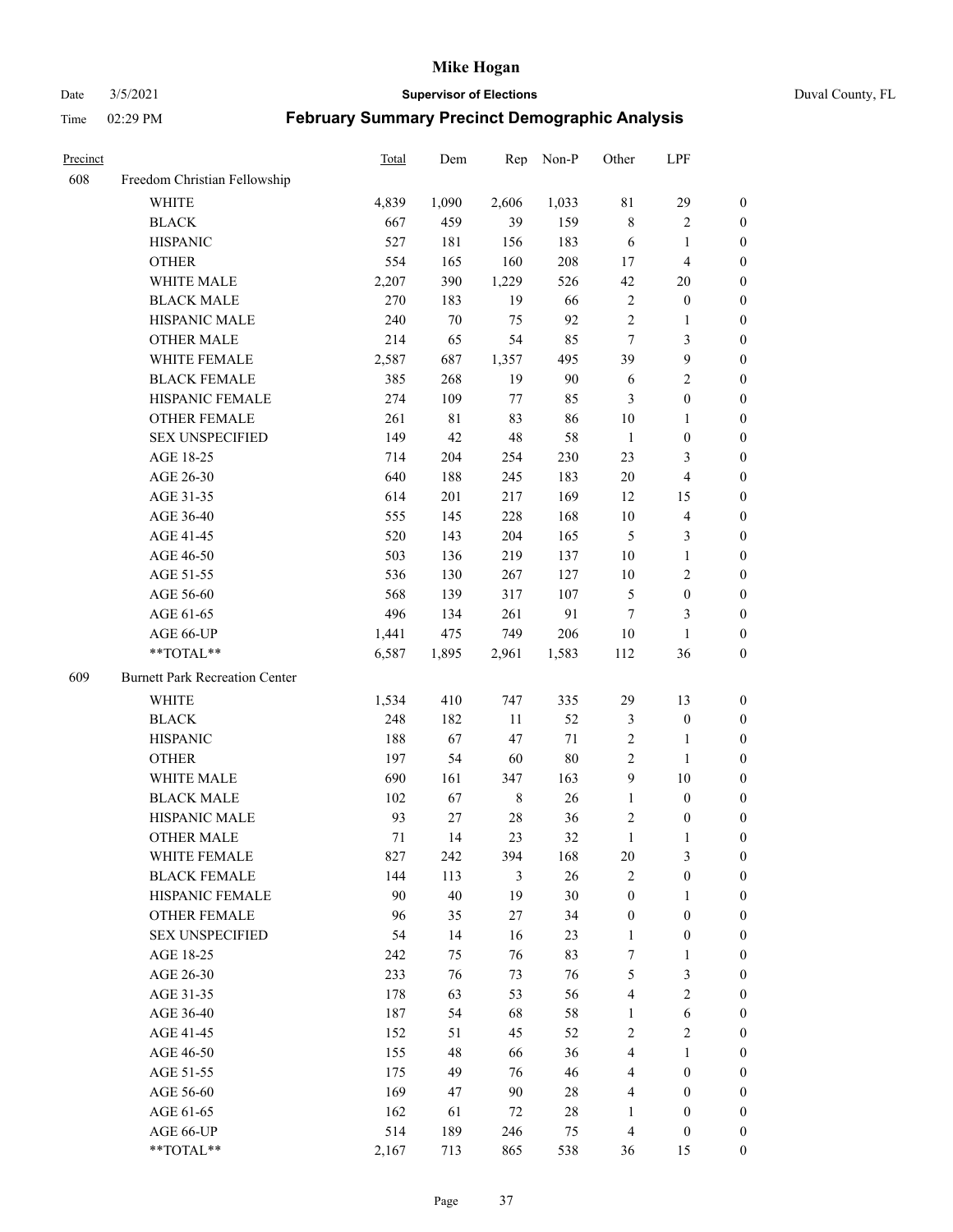Date 3/5/2021 **Supervisor of Elections** Duval County, FL

| Precinct |                        | <b>Total</b> | Dem   | Rep            | Non-P  | Other            | LPF                     |                  |
|----------|------------------------|--------------|-------|----------------|--------|------------------|-------------------------|------------------|
| 610      | St Justin Martyr       |              |       |                |        |                  |                         |                  |
|          | <b>WHITE</b>           | 4,762        | 925   | 2,809          | 939    | 61               | $28\,$                  | 0                |
|          | <b>BLACK</b>           | 303          | 225   | 18             | 54     | 5                | $\mathbf{1}$            | $\boldsymbol{0}$ |
|          | <b>HISPANIC</b>        | 279          | 89    | 99             | 83     | 4                | $\overline{\mathbf{4}}$ | $\boldsymbol{0}$ |
|          | <b>OTHER</b>           | 406          | 103   | 158            | 138    | 6                | $\mathbf{1}$            | $\boldsymbol{0}$ |
|          | WHITE MALE             | 2,322        | 350   | 1,441          | 481    | 29               | $21\,$                  | $\boldsymbol{0}$ |
|          | <b>BLACK MALE</b>      | 150          | 107   | 9              | 30     | 3                | $\mathbf{1}$            | $\boldsymbol{0}$ |
|          | HISPANIC MALE          | 134          | 34    | 56             | $40\,$ | $\mathbf{1}$     | $\mathfrak{Z}$          | $\boldsymbol{0}$ |
|          | <b>OTHER MALE</b>      | 161          | 42    | 67             | 48     | 3                | $\mathbf{1}$            | $\boldsymbol{0}$ |
|          | WHITE FEMALE           | 2,390        | 564   | 1,338          | 450    | 31               | $\boldsymbol{7}$        | $\boldsymbol{0}$ |
|          | <b>BLACK FEMALE</b>    | 148          | 114   | 9              | 23     | $\overline{c}$   | $\boldsymbol{0}$        | 0                |
|          | HISPANIC FEMALE        | 144          | 55    | 42             | 43     | 3                | $\mathbf{1}$            | 0                |
|          | <b>OTHER FEMALE</b>    | 174          | 48    | 75             | 50     | $\mathbf{1}$     | $\boldsymbol{0}$        | $\boldsymbol{0}$ |
|          | <b>SEX UNSPECIFIED</b> | 127          | 28    | 47             | 49     | 3                | $\boldsymbol{0}$        | $\boldsymbol{0}$ |
|          | AGE 18-25              | 621          | 138   | 298            | 173    | $\,$ $\,$        | $\overline{\mathbf{4}}$ | $\boldsymbol{0}$ |
|          | AGE 26-30              | 402          | 103   | 177            | 113    | 7                | $\sqrt{2}$              | $\boldsymbol{0}$ |
|          | AGE 31-35              | 505          | 100   | 237            | 145    | 12               | 11                      | $\boldsymbol{0}$ |
|          | AGE 36-40              | 459          | 103   | 207            | 136    | $\,$ 8 $\,$      | $\mathfrak s$           | $\boldsymbol{0}$ |
|          | AGE 41-45              | 457          | 106   | 226            | 115    | 6                | $\overline{\mathbf{4}}$ | $\boldsymbol{0}$ |
|          | AGE 46-50              | 465          | 99    | 252            | 107    | 5                | $\overline{2}$          | $\boldsymbol{0}$ |
|          | AGE 51-55              | 543          | 103   | 321            | 107    | 12               | $\boldsymbol{0}$        | $\boldsymbol{0}$ |
|          | AGE 56-60              | 585          | 124   | 358            | 98     | $\overline{4}$   | $\mathbf{1}$            | 0                |
|          | AGE 61-65              | 557          | 131   | 331            | $90\,$ | $\mathbf{1}$     | $\overline{\mathbf{4}}$ | 0                |
|          | AGE 66-UP              | 1,156        | 335   | 677            | 130    | 13               | $\mathbf{1}$            | $\boldsymbol{0}$ |
|          | **TOTAL**              | 5,750        | 1,342 | 3,084          | 1,214  | 76               | 34                      | $\boldsymbol{0}$ |
| 611      | Mandarin Senior Center |              |       |                |        |                  |                         |                  |
|          | <b>WHITE</b>           | 2,002        | 502   | 1,059          | 409    | 18               | 14                      | $\boldsymbol{0}$ |
|          | <b>BLACK</b>           | 199          | 148   | 11             | 37     | $\overline{c}$   | $\mathbf{1}$            | $\boldsymbol{0}$ |
|          | <b>HISPANIC</b>        | 176          | 68    | 42             | 63     | 3                | $\boldsymbol{0}$        | $\boldsymbol{0}$ |
|          | <b>OTHER</b>           | 204          | 64    | 50             | 86     | $\overline{c}$   | $\overline{c}$          | $\boldsymbol{0}$ |
|          | <b>WHITE MALE</b>      | 907          | 184   | 501            | 205    | 7                | $10\,$                  | $\boldsymbol{0}$ |
|          | <b>BLACK MALE</b>      | 91           | 62    | $\tau$         | $21\,$ | $\mathbf{1}$     | $\boldsymbol{0}$        | $\boldsymbol{0}$ |
|          | HISPANIC MALE          | 78           | 29    | $20\,$         | 29     | $\boldsymbol{0}$ | $\boldsymbol{0}$        | 0                |
|          | <b>OTHER MALE</b>      | 89           | 24    | 26             | 36     | 1                | $\mathbf{2}$            | $\boldsymbol{0}$ |
|          | WHITE FEMALE           | 1,080        | 316   | 549            | 200    | 11               | 4                       | 0                |
|          | <b>BLACK FEMALE</b>    | 103          | 83    | $\overline{4}$ | 14     | $\mathbf{1}$     | $\mathbf{1}$            | $\boldsymbol{0}$ |
|          | HISPANIC FEMALE        | 95           | 38    | 21             | 33     | $\mathfrak{Z}$   | $\boldsymbol{0}$        | $\overline{0}$   |
|          | OTHER FEMALE           | 86           | 33    | $18\,$         | 34     | $\mathbf{1}$     | $\boldsymbol{0}$        | $\overline{0}$   |
|          | <b>SEX UNSPECIFIED</b> | 52           | 13    | 16             | 23     | $\boldsymbol{0}$ | $\boldsymbol{0}$        | 0                |
|          | AGE 18-25              | 235          | 59    | 83             | 86     | 6                | $\mathbf{1}$            | 0                |
|          | AGE 26-30              | 236          | 75    | 89             | 62     | 6                | $\overline{\mathbf{4}}$ | 0                |
|          | AGE 31-35              | 252          | 84    | 91             | $72\,$ | $\sqrt{2}$       | $\mathfrak{Z}$          | 0                |
|          | AGE 36-40              | 216          | 60    | 85             | 67     | 3                | $\mathbf{1}$            | 0                |
|          | AGE 41-45              | 178          | 48    | 74             | 53     | $\boldsymbol{0}$ | $\mathfrak{Z}$          | 0                |
|          | AGE 46-50              | 208          | 47    | 95             | 60     | 4                | $\sqrt{2}$              | 0                |
|          | AGE 51-55              | 163          | 57    | 73             | 32     | $\mathbf{1}$     | $\boldsymbol{0}$        | 0                |
|          | AGE 56-60              | 244          | 68    | 133            | 40     | $\mathbf{1}$     | $\mathbf{2}$            | 0                |
|          | AGE 61-65              | 239          | 87    | 114            | 37     | $\mathbf{1}$     | $\boldsymbol{0}$        | $\overline{0}$   |
|          | AGE 66-UP              | 610          | 197   | 325            | 86     | $\mathbf{1}$     | $\mathbf{1}$            | 0                |
|          | **TOTAL**              | 2,581        | 782   | 1,162          | 595    | 25               | 17                      | $\boldsymbol{0}$ |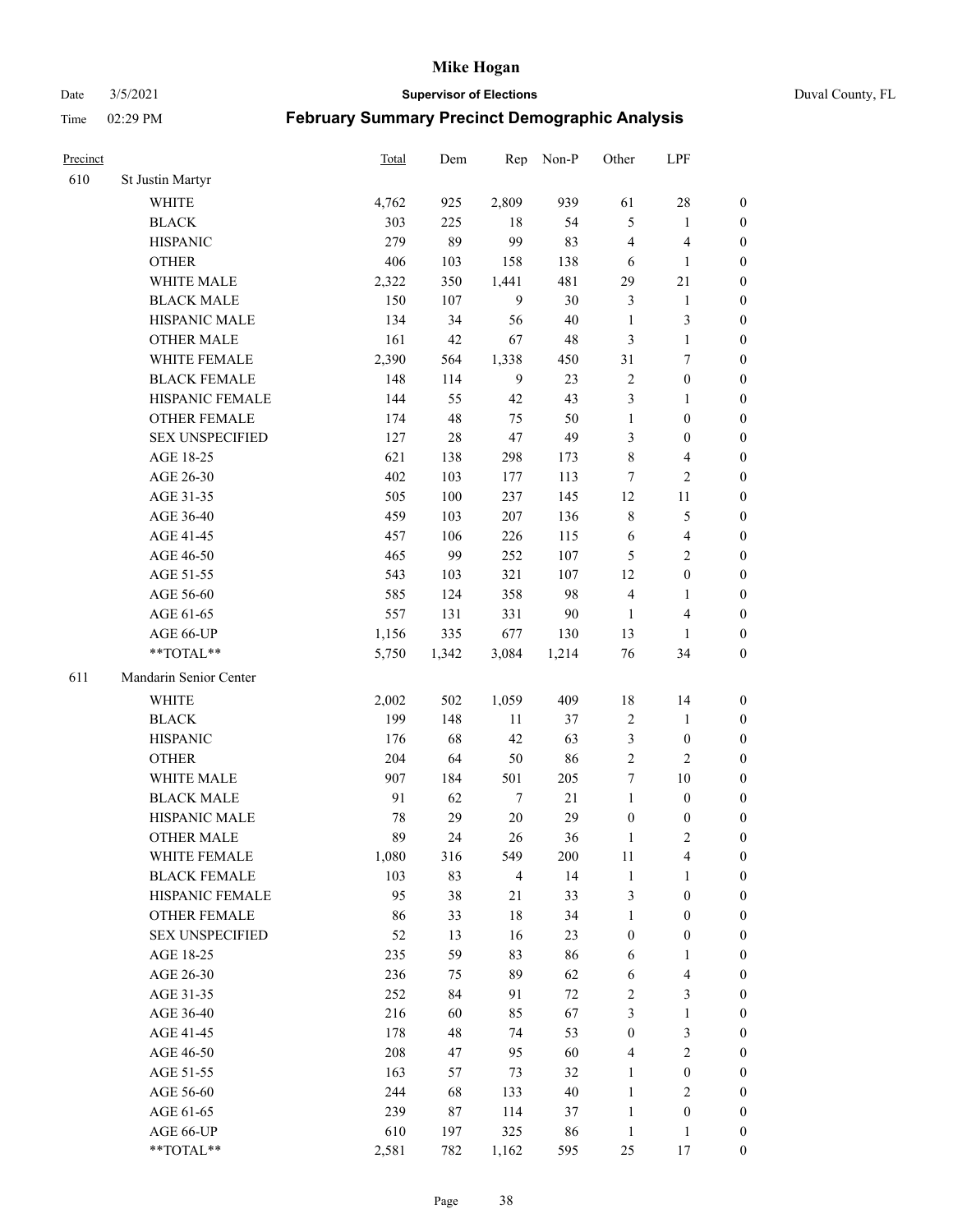Date 3/5/2021 **Supervisor of Elections** Duval County, FL

| Precinct |                           | Total | Dem    | Rep    | Non-P  | Other                   | LPF                     |                  |
|----------|---------------------------|-------|--------|--------|--------|-------------------------|-------------------------|------------------|
| 612      | Mandarin Church of Christ |       |        |        |        |                         |                         |                  |
|          | <b>WHITE</b>              | 3,315 | 697    | 1,900  | 659    | 47                      | 12                      | 0                |
|          | <b>BLACK</b>              | 469   | 368    | $20\,$ | 75     | 6                       | $\boldsymbol{0}$        | 0                |
|          | <b>HISPANIC</b>           | 314   | 98     | 105    | 103    | 6                       | $\sqrt{2}$              | $\boldsymbol{0}$ |
|          | <b>OTHER</b>              | 776   | 219    | 234    | 314    | $\,8\,$                 | 1                       | $\boldsymbol{0}$ |
|          | WHITE MALE                | 1,591 | 290    | 931    | 342    | 19                      | 9                       | $\boldsymbol{0}$ |
|          | <b>BLACK MALE</b>         | 225   | 164    | 12     | $44\,$ | 5                       | $\boldsymbol{0}$        | $\boldsymbol{0}$ |
|          | HISPANIC MALE             | 151   | 39     | 55     | 52     | 3                       | $\sqrt{2}$              | $\boldsymbol{0}$ |
|          | <b>OTHER MALE</b>         | 316   | 76     | 107    | 131    | $\mathbf{2}$            | $\boldsymbol{0}$        | $\boldsymbol{0}$ |
|          | WHITE FEMALE              | 1,693 | 403    | 949    | 310    | 28                      | $\mathfrak{Z}$          | $\boldsymbol{0}$ |
|          | <b>BLACK FEMALE</b>       | 240   | 201    | 8      | $30\,$ | $\mathbf{1}$            | $\boldsymbol{0}$        | 0                |
|          | HISPANIC FEMALE           | 159   | 58     | 49     | 49     | 3                       | $\boldsymbol{0}$        | 0                |
|          | OTHER FEMALE              | 375   | 129    | 103    | 138    | 5                       | $\boldsymbol{0}$        | $\boldsymbol{0}$ |
|          | <b>SEX UNSPECIFIED</b>    | 124   | $22\,$ | 45     | 55     | $\mathbf{1}$            | $\mathbf{1}$            | $\boldsymbol{0}$ |
|          | AGE 18-25                 | 592   | 191    | 207    | 169    | 23                      | $\sqrt{2}$              | $\boldsymbol{0}$ |
|          | AGE 26-30                 | 354   | 105    | 137    | 105    | 3                       | $\overline{\mathbf{4}}$ | $\boldsymbol{0}$ |
|          | AGE 31-35                 | 376   | 107    | 152    | 112    | 4                       | $\mathbf{1}$            | $\boldsymbol{0}$ |
|          | AGE 36-40                 | 408   | 108    | 166    | 126    | 5                       | $\mathfrak{Z}$          | $\boldsymbol{0}$ |
|          | AGE 41-45                 | 406   | 117    | 153    | 129    | $\mathfrak{S}$          | $\overline{2}$          | $\boldsymbol{0}$ |
|          | AGE 46-50                 | 472   | 132    | 213    | 119    | $\,$ $\,$               | $\boldsymbol{0}$        | $\boldsymbol{0}$ |
|          | AGE 51-55                 | 508   | 135    | 253    | 112    | 7                       | $\mathbf{1}$            | $\boldsymbol{0}$ |
|          | AGE 56-60                 | 482   | 117    | 262    | 101    | $\mathbf{1}$            | $\mathbf{1}$            | 0                |
|          | AGE 61-65                 | 415   | 109    | 224    | 75     | 6                       | $\mathbf{1}$            | 0                |
|          | AGE 66-UP                 | 861   | 261    | 492    | 103    | 5                       | $\boldsymbol{0}$        | $\boldsymbol{0}$ |
|          | $**TOTAL**$               | 4,874 | 1,382  | 2,259  | 1,151  | 67                      | 15                      | $\boldsymbol{0}$ |
| 613      | Mandarin Moose Lodge #42  |       |        |        |        |                         |                         |                  |
|          | <b>WHITE</b>              | 2,495 | 517    | 1,363  | 560    | 37                      | $18\,$                  | $\boldsymbol{0}$ |
|          | <b>BLACK</b>              | 339   | 257    | 12     | 63     | 7                       | $\boldsymbol{0}$        | $\boldsymbol{0}$ |
|          | <b>HISPANIC</b>           | 242   | 90     | 57     | 91     | $\overline{4}$          | $\boldsymbol{0}$        | $\boldsymbol{0}$ |
|          | <b>OTHER</b>              | 316   | 102    | 85     | 120    | 9                       | $\boldsymbol{0}$        | $\boldsymbol{0}$ |
|          | WHITE MALE                | 1,181 | 201    | 654    | 296    | 19                      | 11                      | $\boldsymbol{0}$ |
|          | <b>BLACK MALE</b>         | 157   | 107    | $\tau$ | 37     | 6                       | $\boldsymbol{0}$        | $\boldsymbol{0}$ |
|          | HISPANIC MALE             | 110   | 40     | 29     | 39     | 2                       | $\boldsymbol{0}$        | $\boldsymbol{0}$ |
|          | <b>OTHER MALE</b>         | 129   | 38     | 32     | 55     | $\overline{\mathbf{4}}$ | $\boldsymbol{0}$        | $\boldsymbol{0}$ |
|          | WHITE FEMALE              | 1,290 | 313    | 695    | 257    | 18                      | 7                       | 0                |
|          | <b>BLACK FEMALE</b>       | 179   | 148    | 5      | 25     | $\mathbf{1}$            | $\boldsymbol{0}$        | $\boldsymbol{0}$ |
|          | HISPANIC FEMALE           | 127   | 49     | 26     | 50     | $\overline{c}$          | $\boldsymbol{0}$        | $\overline{0}$   |
|          | <b>OTHER FEMALE</b>       | 142   | 56     | 42     | 42     | $\sqrt{2}$              | $\boldsymbol{0}$        | $\overline{0}$   |
|          | <b>SEX UNSPECIFIED</b>    | 77    | 14     | 27     | 33     | 3                       | $\boldsymbol{0}$        | 0                |
|          | AGE 18-25                 | 389   | 109    | 137    | 129    | 12                      | $\sqrt{2}$              | 0                |
|          | AGE 26-30                 | 320   | 74     | 114    | 119    | 7                       | $\sqrt{6}$              | 0                |
|          | AGE 31-35                 | 333   | 100    | 113    | 113    | 6                       | $\mathbf{1}$            | 0                |
|          | AGE 36-40                 | 298   | 84     | 124    | $78\,$ | $\overline{9}$          | $\mathfrak{Z}$          | 0                |
|          | AGE 41-45                 | 284   | 77     | 116    | 85     | 5                       | $\mathbf{1}$            | 0                |
|          | AGE 46-50                 | 274   | 60     | 133    | $77\,$ | 3                       | $\mathbf{1}$            | 0                |
|          | AGE 51-55                 | 279   | 71     | 136    | 65     | 5                       | $\mathfrak{2}$          | 0                |
|          | AGE 56-60                 | 293   | 88     | 152    | 47     | 6                       | $\boldsymbol{0}$        | 0                |
|          | AGE 61-65                 | 266   | 83     | 137    | 45     | 1                       | $\boldsymbol{0}$        | $\overline{0}$   |
|          | AGE 66-UP                 | 656   | 220    | 355    | 76     | 3                       | $\mathfrak{2}$          | 0                |
|          | **TOTAL**                 | 3,392 | 966    | 1,517  | 834    | 57                      | 18                      | $\boldsymbol{0}$ |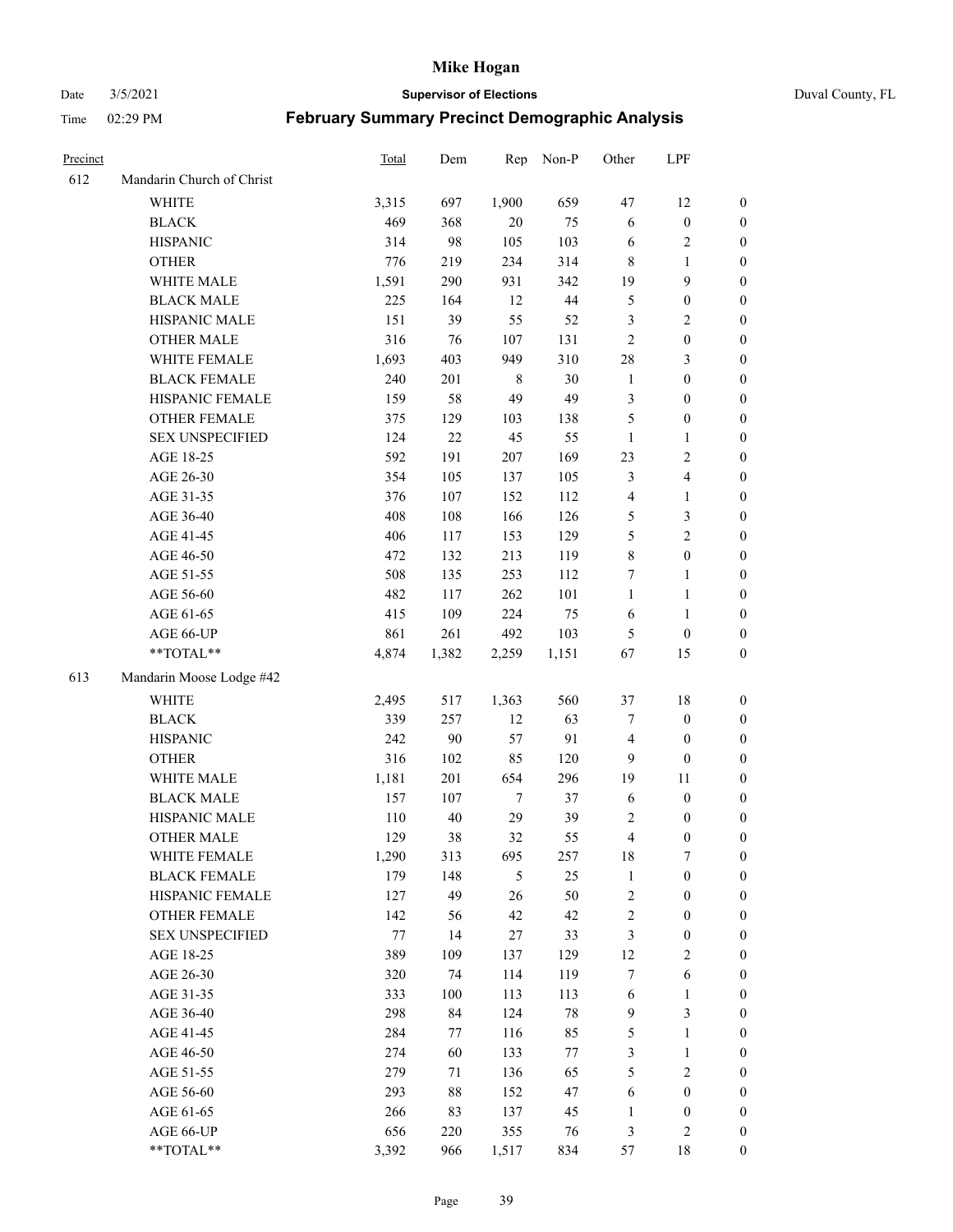Date 3/5/2021 **Supervisor of Elections** Duval County, FL

| Precinct |                                 | Total | Dem    | Rep            | Non-P      | Other            | LPF              |                  |
|----------|---------------------------------|-------|--------|----------------|------------|------------------|------------------|------------------|
| 614      | Mandarin Senior Center          |       |        |                |            |                  |                  |                  |
|          | <b>WHITE</b>                    | 1,319 | 265    | 751            | 277        | 17               | $\mathbf{9}$     | $\boldsymbol{0}$ |
|          | <b>BLACK</b>                    | 212   | 171    | $\overline{4}$ | 34         | $\sqrt{2}$       | $\mathbf{1}$     | $\boldsymbol{0}$ |
|          | <b>HISPANIC</b>                 | 148   | 53     | 40             | 53         | $\sqrt{2}$       | $\boldsymbol{0}$ | $\boldsymbol{0}$ |
|          | <b>OTHER</b>                    | 314   | 82     | 108            | 117        | 5                | $\mathfrak{2}$   | $\boldsymbol{0}$ |
|          | WHITE MALE                      | 650   | 100    | 379            | 161        | 6                | $\overline{4}$   | $\boldsymbol{0}$ |
|          | <b>BLACK MALE</b>               | 100   | 77     | $\overline{2}$ | 19         | $\overline{c}$   | $\boldsymbol{0}$ | $\boldsymbol{0}$ |
|          | HISPANIC MALE                   | 66    | $20\,$ | 21             | 23         | $\mathfrak{2}$   | $\boldsymbol{0}$ | $\boldsymbol{0}$ |
|          | OTHER MALE                      | 145   | 39     | 57             | 47         | $\mathfrak{2}$   | $\boldsymbol{0}$ | $\boldsymbol{0}$ |
|          | WHITE FEMALE                    | 660   | 164    | 367            | 113        | 11               | $\mathfrak{S}$   | $\boldsymbol{0}$ |
|          | <b>BLACK FEMALE</b>             | 109   | 92     | $\sqrt{2}$     | 14         | $\boldsymbol{0}$ | $\mathbf{1}$     | $\boldsymbol{0}$ |
|          | HISPANIC FEMALE                 | 80    | 33     | 18             | 29         | $\boldsymbol{0}$ | $\boldsymbol{0}$ | 0                |
|          | <b>OTHER FEMALE</b>             | 140   | 39     | 44             | 54         | $\mathbf{1}$     | $\sqrt{2}$       | 0                |
|          | <b>SEX UNSPECIFIED</b>          | 43    | $\tau$ | 13             | $21\,$     | $\sqrt{2}$       | $\boldsymbol{0}$ | $\boldsymbol{0}$ |
|          | AGE 18-25                       | 164   | 48     | 62             | 51         | $\mathbf{1}$     | $\sqrt{2}$       | $\boldsymbol{0}$ |
|          | AGE 26-30                       | 179   | 42     | 79             | 55         | $\overline{c}$   | $\mathbf{1}$     | $\boldsymbol{0}$ |
|          | AGE 31-35                       | 248   | 87     | $77\,$         | $77\,$     | 6                | $\mathbf{1}$     | $\boldsymbol{0}$ |
|          | AGE 36-40                       | 216   | 49     | 105            | 56         | 4                | $\sqrt{2}$       | $\boldsymbol{0}$ |
|          | AGE 41-45                       | 206   | 51     | 82             | 67         | $\overline{4}$   | $\sqrt{2}$       | $\boldsymbol{0}$ |
|          | AGE 46-50                       | 158   | 52     | 71             | 30         | $\mathbf{2}$     | $\mathfrak{Z}$   | $\boldsymbol{0}$ |
|          | AGE 51-55                       | 185   | 56     | 95             | 34         | $\boldsymbol{0}$ | $\boldsymbol{0}$ | $\boldsymbol{0}$ |
|          | AGE 56-60                       | 188   | 58     | 85             | 43         | $\overline{c}$   | $\boldsymbol{0}$ | 0                |
|          | AGE 61-65                       | 136   | 28     | 83             | 23         | 1                | $\mathbf{1}$     | 0                |
|          | AGE 66-UP                       | 313   | 100    | 164            | 45         | $\overline{4}$   | $\boldsymbol{0}$ | $\boldsymbol{0}$ |
|          | $**TOTAL**$                     | 1,993 | 571    | 903            | 481        | 26               | 12               | $\boldsymbol{0}$ |
| 701      | Charlie T. Joseph Senior Center |       |        |                |            |                  |                  |                  |
|          | <b>WHITE</b>                    | 463   | 124    | 239            | 91         | 7                | $\sqrt{2}$       | $\boldsymbol{0}$ |
|          | <b>BLACK</b>                    | 684   | 568    | 24             | 86         | 5                | $\mathbf{1}$     | $\boldsymbol{0}$ |
|          | <b>HISPANIC</b>                 | 30    | 17     | $\sqrt{6}$     | 5          | $\mathbf{1}$     | $\mathbf{1}$     | $\boldsymbol{0}$ |
|          | <b>OTHER</b>                    | 73    | 34     | $11\,$         | 27         | $\mathbf{1}$     | $\boldsymbol{0}$ | $\boldsymbol{0}$ |
|          | WHITE MALE                      | 215   | 49     | 121            | 43         | $\sqrt{2}$       | $\boldsymbol{0}$ | $\boldsymbol{0}$ |
|          | <b>BLACK MALE</b>               | 267   | 215    | 13             | 36         | $\mathbf{2}$     | $\mathbf{1}$     | $\boldsymbol{0}$ |
|          | HISPANIC MALE                   | 17    | 9      | $\overline{4}$ | 3          | $\boldsymbol{0}$ | 1                | 0                |
|          | <b>OTHER MALE</b>               | 20    | 8      | 3              | 9          | $\boldsymbol{0}$ | $\boldsymbol{0}$ | 0                |
|          | WHITE FEMALE                    | 241   | 75     | 114            | 45         | 5                | 2                | 0                |
|          | <b>BLACK FEMALE</b>             | 407   | 346    | 10             | 49         | $\sqrt{2}$       | $\boldsymbol{0}$ | $\overline{0}$   |
|          | HISPANIC FEMALE                 | 11    | 6      | $\sqrt{2}$     | $\sqrt{2}$ | $\mathbf{1}$     | $\boldsymbol{0}$ | $\overline{0}$   |
|          | OTHER FEMALE                    | 35    | $20\,$ | 5              | 9          | $\mathbf{1}$     | $\boldsymbol{0}$ | $\overline{0}$   |
|          | <b>SEX UNSPECIFIED</b>          | 37    | 15     | $\,8\,$        | 13         | $\mathbf{1}$     | $\boldsymbol{0}$ | 0                |
|          | AGE 18-25                       | 157   | 83     | 17             | 52         | 5                | $\boldsymbol{0}$ | $\theta$         |
|          | AGE 26-30                       | 95    | 59     | 11             | 24         | $\boldsymbol{0}$ | $\mathbf{1}$     | 0                |
|          | AGE 31-35                       | 111   | 71     | $10\,$         | 26         | 4                | $\boldsymbol{0}$ | 0                |
|          | AGE 36-40                       | 92    | 60     | $18\,$         | 13         | $\boldsymbol{0}$ | $\mathbf{1}$     | 0                |
|          | AGE 41-45                       | 87    | 51     | 15             | 19         | $\mathbf{1}$     | $\mathbf{1}$     | 0                |
|          | AGE 46-50                       | 102   | 59     | 27             | 15         | $\boldsymbol{0}$ | $\mathbf{1}$     | 0                |
|          | AGE 51-55                       | 117   | 70     | 35             | 12         | $\boldsymbol{0}$ | $\boldsymbol{0}$ | 0                |
|          | AGE 56-60                       | 134   | 81     | 36             | $17\,$     | $\boldsymbol{0}$ | $\boldsymbol{0}$ | $\overline{0}$   |
|          | AGE 61-65                       | 119   | 75     | 33             | 10         | 1                | $\boldsymbol{0}$ | $\boldsymbol{0}$ |
|          | AGE 66-UP                       | 236   | 134    | 78             | 21         | 3                | $\boldsymbol{0}$ | 0                |
|          | **TOTAL**                       | 1,250 | 743    | 280            | 209        | 14               | $\overline{4}$   | $\boldsymbol{0}$ |
|          |                                 |       |        |                |            |                  |                  |                  |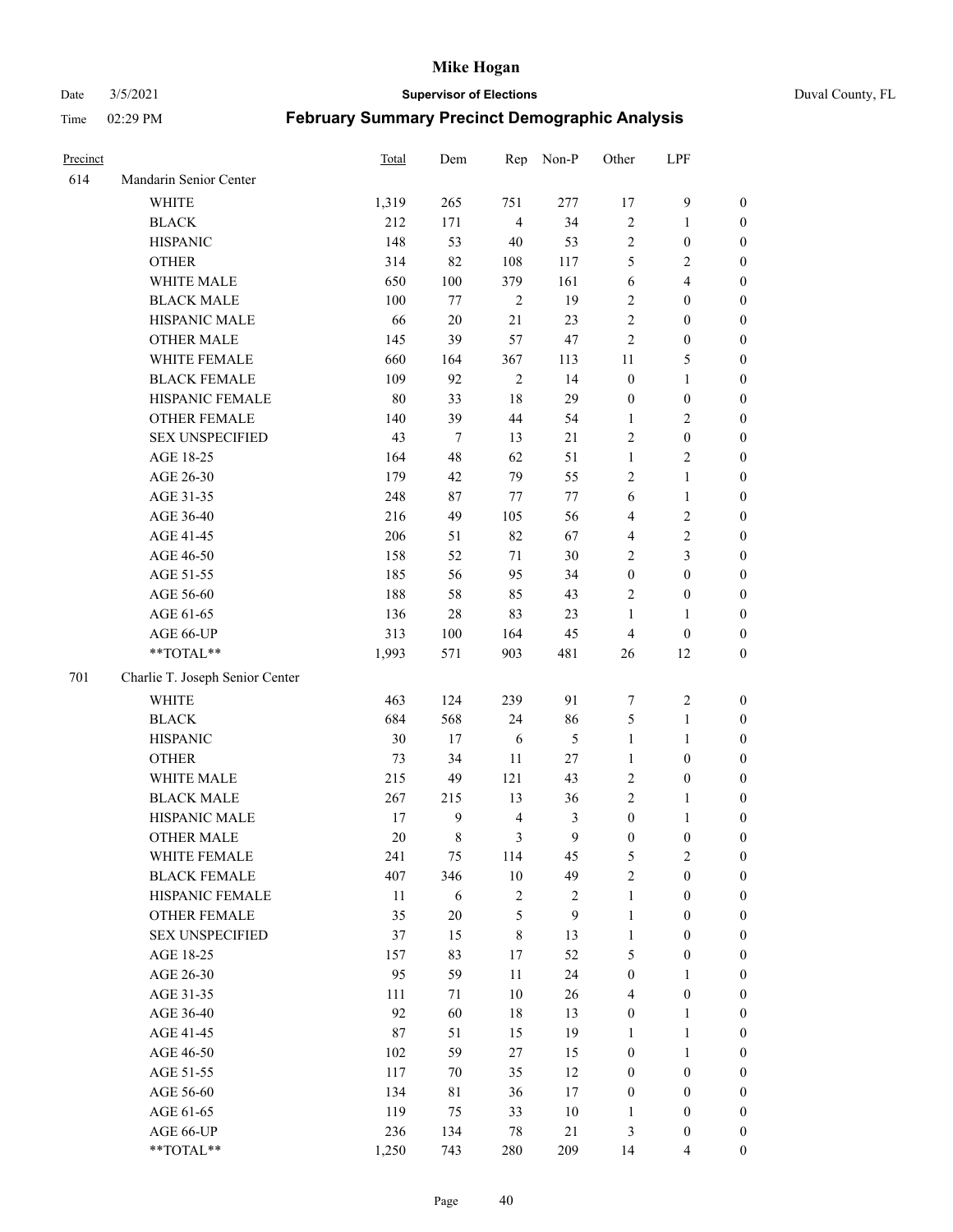#### Date 3/5/2021 **Supervisor of Elections** Duval County, FL

| Precinct |                                 | <b>Total</b> | Dem   | Rep            | Non-P          | Other            | LPF              |                  |
|----------|---------------------------------|--------------|-------|----------------|----------------|------------------|------------------|------------------|
| 702      | Unity Missionary Baptist Church |              |       |                |                |                  |                  |                  |
|          | <b>WHITE</b>                    | 250          | 85    | 87             | 72             | 6                | $\boldsymbol{0}$ | 0                |
|          | <b>BLACK</b>                    | 881          | 766   | 21             | 90             | 3                | $\mathbf{1}$     | $\boldsymbol{0}$ |
|          | <b>HISPANIC</b>                 | 32           | 12    | $\,$ 8 $\,$    | 12             | $\boldsymbol{0}$ | $\boldsymbol{0}$ | $\boldsymbol{0}$ |
|          | <b>OTHER</b>                    | $8\sqrt{1}$  | 38    | 6              | 35             | 2                | $\boldsymbol{0}$ | $\boldsymbol{0}$ |
|          | WHITE MALE                      | 112          | 39    | 39             | 32             | $\overline{c}$   | $\boldsymbol{0}$ | $\boldsymbol{0}$ |
|          | <b>BLACK MALE</b>               | 340          | 286   | 10             | 43             | 1                | $\boldsymbol{0}$ | $\boldsymbol{0}$ |
|          | HISPANIC MALE                   | 15           | 3     | $\overline{4}$ | $\,$ 8 $\,$    | $\boldsymbol{0}$ | $\boldsymbol{0}$ | $\boldsymbol{0}$ |
|          | <b>OTHER MALE</b>               | 30           | 12    | 3              | 15             | $\boldsymbol{0}$ | $\boldsymbol{0}$ | $\boldsymbol{0}$ |
|          | WHITE FEMALE                    | 133          | 46    | 45             | 38             | 4                | $\boldsymbol{0}$ | $\boldsymbol{0}$ |
|          | <b>BLACK FEMALE</b>             | 517          | 461   | 11             | 42             | $\sqrt{2}$       | $\mathbf{1}$     | $\boldsymbol{0}$ |
|          | HISPANIC FEMALE                 | 16           | 8     | $\overline{4}$ | $\overline{4}$ | $\boldsymbol{0}$ | $\boldsymbol{0}$ | $\boldsymbol{0}$ |
|          | <b>OTHER FEMALE</b>             | 30           | 18    | $\mathbf{1}$   | 9              | $\mathfrak{2}$   | $\boldsymbol{0}$ | $\boldsymbol{0}$ |
|          | <b>SEX UNSPECIFIED</b>          | 51           | 28    | $\mathfrak{S}$ | $18\,$         | $\boldsymbol{0}$ | $\boldsymbol{0}$ | $\boldsymbol{0}$ |
|          | AGE 18-25                       | 110          | 63    | $\overline{4}$ | 38             | 4                | $\mathbf{1}$     | $\boldsymbol{0}$ |
|          | AGE 26-30                       | 91           | 62    | 8              | 21             | $\boldsymbol{0}$ | $\boldsymbol{0}$ | $\boldsymbol{0}$ |
|          | AGE 31-35                       | 110          | 74    | $\overline{4}$ | 31             | $\mathbf{1}$     | $\boldsymbol{0}$ | $\boldsymbol{0}$ |
|          | AGE 36-40                       | 105          | 77    | $\mathfrak{S}$ | 21             | $\overline{c}$   | $\boldsymbol{0}$ | $\boldsymbol{0}$ |
|          | AGE 41-45                       | 65           | 51    | 3              | 11             | $\boldsymbol{0}$ | $\boldsymbol{0}$ | $\boldsymbol{0}$ |
|          | AGE 46-50                       | 88           | 60    | 11             | 16             | $\mathbf{1}$     | $\boldsymbol{0}$ | $\boldsymbol{0}$ |
|          | AGE 51-55                       | 84           | 55    | 10             | 17             | $\overline{c}$   | $\boldsymbol{0}$ | $\boldsymbol{0}$ |
|          | AGE 56-60                       | 149          | 101   | 27             | 20             | 1                | $\boldsymbol{0}$ | 0                |
|          | AGE 61-65                       | 140          | 107   | 18             | 15             | $\boldsymbol{0}$ | $\boldsymbol{0}$ | $\boldsymbol{0}$ |
|          | AGE 66-UP                       | 302          | 251   | 32             | 19             | $\boldsymbol{0}$ | $\boldsymbol{0}$ | $\boldsymbol{0}$ |
|          | **TOTAL**                       | 1,244        | 901   | 122            | 209            | 11               | $\mathbf{1}$     | $\boldsymbol{0}$ |
| 703      | Oceanway Community Center       |              |       |                |                |                  |                  |                  |
|          | <b>WHITE</b>                    | 5,010        | 939   | 2,782          | 1,142          | 104              | 43               | $\boldsymbol{0}$ |
|          | <b>BLACK</b>                    | 2,883        | 2,259 | 86             | 513            | 25               | $\boldsymbol{0}$ | $\boldsymbol{0}$ |
|          | <b>HISPANIC</b>                 | 538          | 187   | 124            | 214            | $\overline{9}$   | $\overline{4}$   | $\boldsymbol{0}$ |
|          | <b>OTHER</b>                    | 695          | 213   | 194            | 273            | $\overline{9}$   | 6                | $\boldsymbol{0}$ |
|          | WHITE MALE                      | 2,430        | 378   | 1,385          | 587            | 51               | 29               | $\boldsymbol{0}$ |
|          | <b>BLACK MALE</b>               | 1,193        | 865   | 49             | 265            | 14               | $\boldsymbol{0}$ | $\boldsymbol{0}$ |
|          | HISPANIC MALE                   | 248          | 74    | 68             | 99             | $\overline{4}$   | 3                | $\boldsymbol{0}$ |
|          | <b>OTHER MALE</b>               | 235          | 66    | 69             | 94             | 4                | $\overline{c}$   | $\boldsymbol{0}$ |
|          | WHITE FEMALE                    | 2,518        | 552   | 1,358          | 541            | 53               | 14               | 0                |
|          | <b>BLACK FEMALE</b>             | 1,651        | 1,370 | 35             | 236            | $10\,$           | $\boldsymbol{0}$ | $\boldsymbol{0}$ |
|          | HISPANIC FEMALE                 | 286          | 113   | 56             | 111            | 5                | $\mathbf{1}$     | $\boldsymbol{0}$ |
|          | OTHER FEMALE                    | 326          | 112   | 96             | 112            | 3                | $\mathfrak{Z}$   | $\overline{0}$   |
|          | <b>SEX UNSPECIFIED</b>          | 239          | 68    | 70             | 97             | 3                | $\mathbf{1}$     | 0                |
|          | AGE 18-25                       | 1,135        | 440   | 289            | 368            | 26               | 12               | 0                |
|          | AGE 26-30                       | 946          | 342   | 262            | 312            | 18               | 12               | 0                |
|          | AGE 31-35                       | 913          | 318   | 293            | 275            | 16               | $11\,$           | 0                |
|          | AGE 36-40                       | 917          | 354   | 291            | 251            | 16               | $\mathfrak{S}$   | 0                |
|          | AGE 41-45                       | 813          | 331   | 248            | 214            | 14               | 6                | 0                |
|          | AGE 46-50                       | 929          | 398   | 309            | 208            | 11               | 3                | 0                |
|          | AGE 51-55                       | 866          | 369   | 317            | 166            | 14               | $\boldsymbol{0}$ | 0                |
|          | AGE 56-60                       | 766          | 293   | 329            | 130            | 12               | $\sqrt{2}$       | $\boldsymbol{0}$ |
|          | AGE 61-65                       | 583          | 236   | 254            | $87\,$         | 5                | $\mathbf{1}$     | $\boldsymbol{0}$ |
|          | AGE 66-UP                       | 1,258        | 517   | 594            | 131            | 15               | $\mathbf{1}$     | $\boldsymbol{0}$ |
|          | **TOTAL**                       | 9,126        | 3,598 | 3,186          | 2,142          | 147              | 53               | $\boldsymbol{0}$ |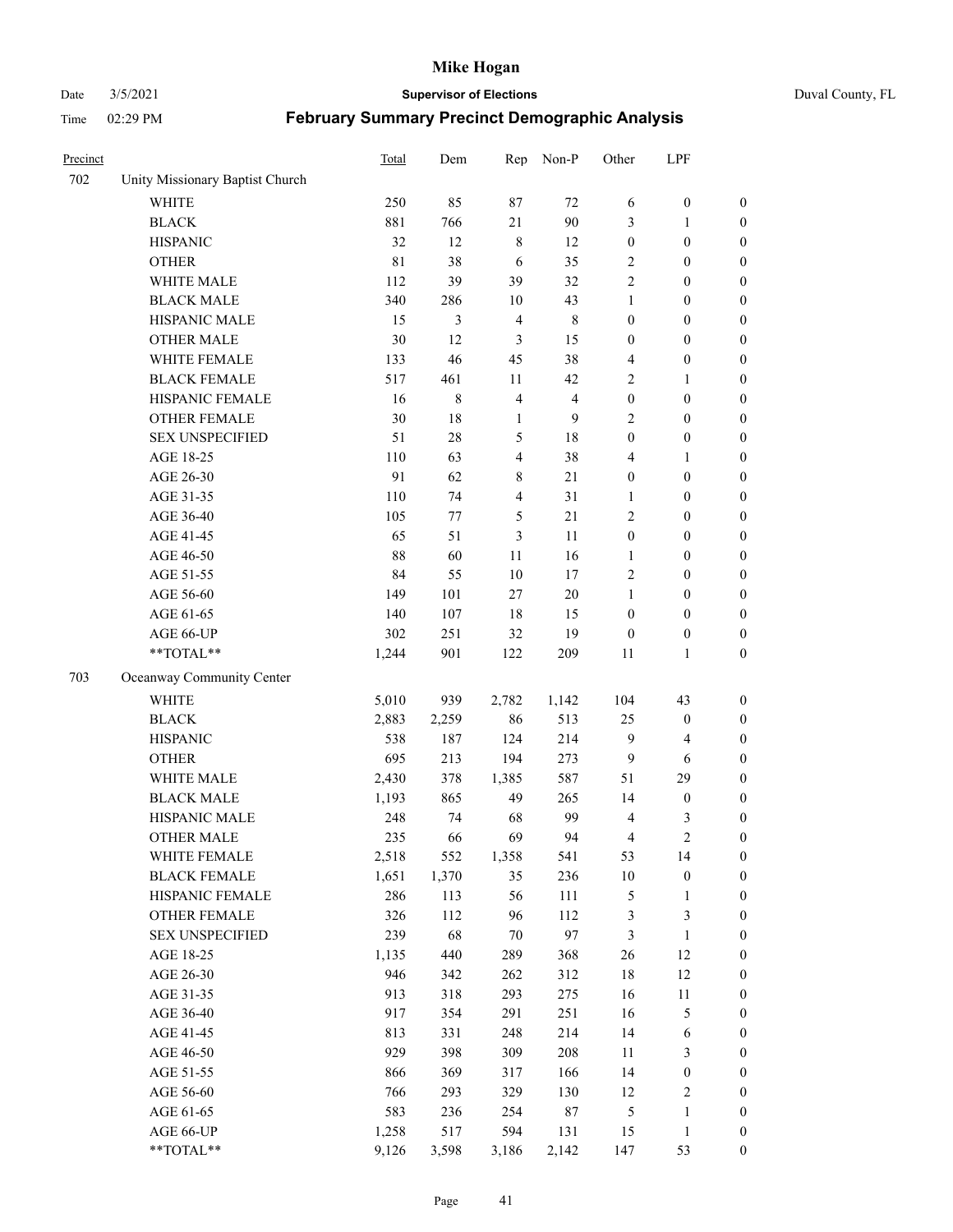Date 3/5/2021 **Supervisor of Elections** Duval County, FL

| Precinct |                                     | Total | Dem    | Rep            | Non-P  | Other            | LPF                     |                  |
|----------|-------------------------------------|-------|--------|----------------|--------|------------------|-------------------------|------------------|
| 704      | Westside Church of Christ           |       |        |                |        |                  |                         |                  |
|          | WHITE                               | 1,288 | 653    | 318            | 274    | 27               | 16                      | 0                |
|          | <b>BLACK</b>                        | 1,464 | 1,178  | 61             | 211    | 14               | $\boldsymbol{0}$        | 0                |
|          | <b>HISPANIC</b>                     | 111   | 56     | 18             | 35     | $\overline{c}$   | $\boldsymbol{0}$        | 0                |
|          | <b>OTHER</b>                        | 271   | 141    | 21             | 104    | 3                | $\mathbf{2}$            | $\boldsymbol{0}$ |
|          | WHITE MALE                          | 640   | 294    | 175            | 147    | 12               | 12                      | $\boldsymbol{0}$ |
|          | <b>BLACK MALE</b>                   | 623   | 481    | 33             | 100    | $\mathbf{9}$     | $\boldsymbol{0}$        | $\boldsymbol{0}$ |
|          | HISPANIC MALE                       | 54    | 24     | 9              | 21     | $\boldsymbol{0}$ | $\boldsymbol{0}$        | $\boldsymbol{0}$ |
|          | <b>OTHER MALE</b>                   | 99    | $44\,$ | $\tau$         | 46     | $\mathbf{1}$     | $\mathbf{1}$            | $\boldsymbol{0}$ |
|          | WHITE FEMALE                        | 633   | 353    | 139            | 123    | 14               | $\overline{\mathbf{4}}$ | $\boldsymbol{0}$ |
|          | <b>BLACK FEMALE</b>                 | 809   | 673    | 28             | 103    | 5                | $\boldsymbol{0}$        | 0                |
|          | HISPANIC FEMALE                     | 54    | 30     | $\overline{9}$ | 13     | $\sqrt{2}$       | $\boldsymbol{0}$        | 0                |
|          | OTHER FEMALE                        | 122   | 76     | 9              | 35     | $\mathbf{1}$     | $\mathbf{1}$            | 0                |
|          | <b>SEX UNSPECIFIED</b>              | 100   | 53     | 9              | 36     | $\sqrt{2}$       | $\boldsymbol{0}$        | $\boldsymbol{0}$ |
|          | AGE 18-25                           | 354   | 207    | 25             | 112    | 8                | $\sqrt{2}$              | $\boldsymbol{0}$ |
|          | AGE 26-30                           | 288   | 163    | 41             | 79     | 4                | $\mathbf{1}$            | $\boldsymbol{0}$ |
|          | AGE 31-35                           | 404   | 245    | 50             | 96     | $\overline{9}$   | $\overline{\mathbf{4}}$ | $\boldsymbol{0}$ |
|          | AGE 36-40                           | 345   | 232    | 36             | $71\,$ | 3                | $\mathfrak{Z}$          | $\boldsymbol{0}$ |
|          | AGE 41-45                           | 279   | 169    | 37             | 66     | 5                | $\overline{2}$          | $\boldsymbol{0}$ |
|          | AGE 46-50                           | 278   | 167    | 46             | 61     | 3                | $\mathbf{1}$            | $\boldsymbol{0}$ |
|          | AGE 51-55                           | 224   | 153    | 38             | 29     | 3                | $\mathbf{1}$            | 0                |
|          | AGE 56-60                           | 240   | 166    | $28\,$         | $40\,$ | $\overline{4}$   | $\sqrt{2}$              | 0                |
|          | AGE 61-65                           | 232   | 155    | 43             | 28     | $\mathfrak{S}$   | $\mathbf{1}$            | 0                |
|          | AGE 66-UP                           | 490   | 371    | 74             | 42     | $\sqrt{2}$       | $\mathbf{1}$            | 0                |
|          | $**TOTAL**$                         | 3,134 | 2,028  | 418            | 624    | 46               | $18\,$                  | $\boldsymbol{0}$ |
| 705      | Garden City United Methodist Church |       |        |                |        |                  |                         |                  |
|          | <b>WHITE</b>                        | 2,001 | 353    | 1,188          | 420    | 29               | 11                      | $\boldsymbol{0}$ |
|          | <b>BLACK</b>                        | 2,726 | 2,302  | 75             | 327    | $22\,$           | $\boldsymbol{0}$        | $\boldsymbol{0}$ |
|          | <b>HISPANIC</b>                     | 221   | 106    | $30\,$         | 81     | 3                | $\mathbf{1}$            | $\boldsymbol{0}$ |
|          | <b>OTHER</b>                        | 324   | 130    | 69             | 113    | $\,$ 8 $\,$      | $\overline{\mathbf{4}}$ | $\boldsymbol{0}$ |
|          | WHITE MALE                          | 948   | 137    | 589            | 202    | 13               | $\boldsymbol{7}$        | $\boldsymbol{0}$ |
|          | <b>BLACK MALE</b>                   | 1,118 | 900    | 43             | 164    | 11               | $\boldsymbol{0}$        | $\boldsymbol{0}$ |
|          | HISPANIC MALE                       | 90    | 41     | 13             | 34     | $\sqrt{2}$       | $\boldsymbol{0}$        | 0                |
|          | <b>OTHER MALE</b>                   | 116   | 48     | 27             | 33     | 6                | $\mathfrak{2}$          | 0                |
|          | WHITE FEMALE                        | 1,035 | 211    | 589            | 215    | 16               | 4                       | 0                |
|          | <b>BLACK FEMALE</b>                 | 1,574 | 1,377  | 32             | 154    | 11               | $\boldsymbol{0}$        | $\boldsymbol{0}$ |
|          | HISPANIC FEMALE                     | 125   | 62     | 15             | 46     | $\mathbf{1}$     | $\mathbf{1}$            | $\boldsymbol{0}$ |
|          | <b>OTHER FEMALE</b>                 | 120   | 51     | $30\,$         | 36     | $\overline{c}$   | $\mathbf{1}$            | $\overline{0}$   |
|          | <b>SEX UNSPECIFIED</b>              | 146   | 64     | 24             | 57     | $\boldsymbol{0}$ | $\mathbf{1}$            | 0                |
|          | AGE 18-25                           | 682   | 310    | 141            | 211    | 14               | 6                       | 0                |
|          | AGE 26-30                           | 489   | 232    | 113            | 139    | 5                | $\boldsymbol{0}$        | 0                |
|          | AGE 31-35                           | 514   | 277    | 106            | 121    | 7                | $\mathfrak{Z}$          | 0                |
|          | AGE 36-40                           | 490   | 293    | 91             | 99     | 6                | $\mathbf{1}$            | 0                |
|          | AGE 41-45                           | 461   | 288    | 89             | 75     | 7                | $\sqrt{2}$              | 0                |
|          | AGE 46-50                           | 479   | 266    | 134            | 74     | 4                | $\mathbf{1}$            | 0                |
|          | AGE 51-55                           | 475   | 263    | 144            | 63     | 4                | $\mathbf{1}$            | 0                |
|          | AGE 56-60                           | 450   | 260    | 142            | 44     | 3                | $\mathbf{1}$            | $\boldsymbol{0}$ |
|          | AGE 61-65                           | 405   | 223    | 133            | 42     | 6                | $\mathbf{1}$            | $\boldsymbol{0}$ |
|          | AGE 66-UP                           | 827   | 479    | 269            | 73     | 6                | $\boldsymbol{0}$        | $\boldsymbol{0}$ |
|          | **TOTAL**                           | 5,272 | 2,891  | 1,362          | 941    | 62               | 16                      | $\boldsymbol{0}$ |
|          |                                     |       |        |                |        |                  |                         |                  |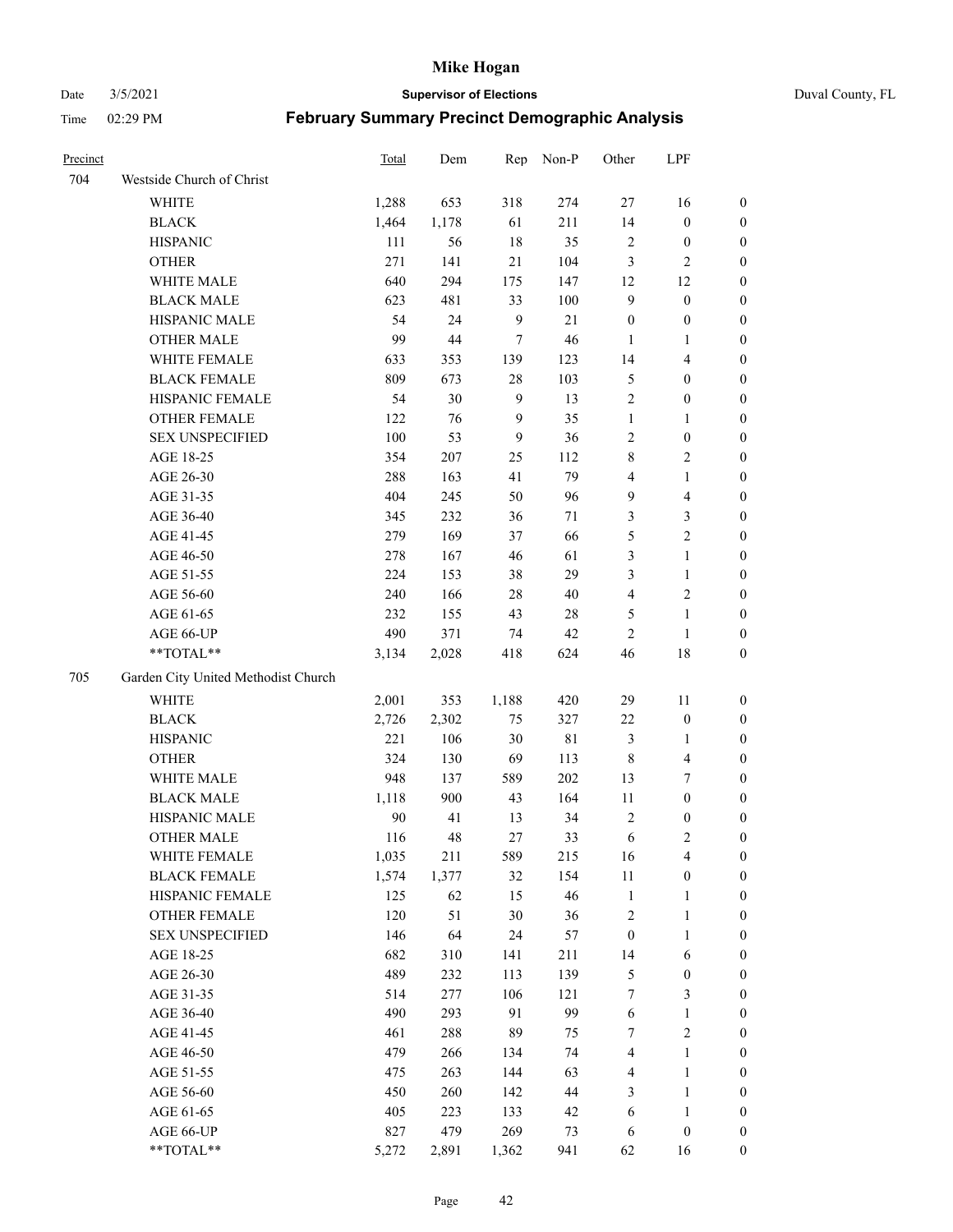Date 3/5/2021 **Supervisor of Elections** Duval County, FL

| Precinct |                             | Total          | Dem            | Rep              | Non-P      | Other            | LPF              |                  |
|----------|-----------------------------|----------------|----------------|------------------|------------|------------------|------------------|------------------|
| 706      | Long Branch Senior Center   |                |                |                  |            |                  |                  |                  |
|          | <b>WHITE</b>                | 44             | 14             | 14               | 15         | $\mathbf{1}$     | $\boldsymbol{0}$ | $\boldsymbol{0}$ |
|          | <b>BLACK</b>                | 1,074          | 949            | 22               | 98         | 3                | $\overline{c}$   | $\boldsymbol{0}$ |
|          | <b>HISPANIC</b>             | 12             | 8              | $\mathbf{1}$     | 3          | $\boldsymbol{0}$ | $\boldsymbol{0}$ | $\boldsymbol{0}$ |
|          | <b>OTHER</b>                | 74             | 36             | $\mathbf{1}$     | 36         | $\boldsymbol{0}$ | $\mathbf{1}$     | $\boldsymbol{0}$ |
|          | WHITE MALE                  | 17             | 3              | 6                | $\,8\,$    | $\boldsymbol{0}$ | $\boldsymbol{0}$ | $\boldsymbol{0}$ |
|          | <b>BLACK MALE</b>           | 421            | 369            | 12               | 38         | 1                | $\mathbf{1}$     | $\boldsymbol{0}$ |
|          | HISPANIC MALE               | $\overline{4}$ | $\overline{2}$ | $\mathbf{1}$     | 1          | $\boldsymbol{0}$ | $\boldsymbol{0}$ | $\boldsymbol{0}$ |
|          | <b>OTHER MALE</b>           | 20             | $\tau$         | $\boldsymbol{0}$ | 12         | $\boldsymbol{0}$ | $\mathbf{1}$     | $\boldsymbol{0}$ |
|          | WHITE FEMALE                | 27             | 11             | 8                | $\tau$     | 1                | $\boldsymbol{0}$ | $\boldsymbol{0}$ |
|          | <b>BLACK FEMALE</b>         | 624            | 554            | 10               | 57         | 2                | $\mathbf{1}$     | $\boldsymbol{0}$ |
|          | HISPANIC FEMALE             | $\tau$         | 5              | $\boldsymbol{0}$ | $\sqrt{2}$ | $\boldsymbol{0}$ | $\boldsymbol{0}$ | 0                |
|          | <b>OTHER FEMALE</b>         | 28             | 20             | $\boldsymbol{0}$ | $\,8\,$    | $\boldsymbol{0}$ | $\boldsymbol{0}$ | $\boldsymbol{0}$ |
|          | <b>SEX UNSPECIFIED</b>      | 56             | 36             | $\mathbf{1}$     | 19         | $\boldsymbol{0}$ | $\boldsymbol{0}$ | $\boldsymbol{0}$ |
|          | AGE 18-25                   | 141            | 96             | $\mathfrak{Z}$   | 42         | $\boldsymbol{0}$ | $\boldsymbol{0}$ | $\boldsymbol{0}$ |
|          | AGE 26-30                   | 124            | 99             | 5                | $20\,$     | $\boldsymbol{0}$ | $\boldsymbol{0}$ | $\boldsymbol{0}$ |
|          | AGE 31-35                   | 103            | 83             | $\sqrt{2}$       | 15         | $\mathbf{1}$     | $\sqrt{2}$       | $\boldsymbol{0}$ |
|          | AGE 36-40                   | 97             | 77             | 7                | 12         | $\mathbf{1}$     | $\boldsymbol{0}$ | $\boldsymbol{0}$ |
|          | AGE 41-45                   | 90             | 72             | $\overline{4}$   | 14         | $\boldsymbol{0}$ | $\boldsymbol{0}$ | $\boldsymbol{0}$ |
|          | AGE 46-50                   | 95             | 80             | $\mathbf{1}$     | 13         | 1                | $\boldsymbol{0}$ | $\boldsymbol{0}$ |
|          | AGE 51-55                   | 86             | 75             | 5                | 6          | $\boldsymbol{0}$ | $\boldsymbol{0}$ | $\boldsymbol{0}$ |
|          | AGE 56-60                   | 109            | 90             | $\overline{4}$   | 14         | 1                | $\boldsymbol{0}$ | 0                |
|          | AGE 61-65                   | 114            | 107            | $\mathbf{1}$     | 6          | $\boldsymbol{0}$ | $\boldsymbol{0}$ | 0                |
|          | AGE 66-UP                   | 245            | 228            | 6                | $10\,$     | $\boldsymbol{0}$ | $\mathbf{1}$     | $\boldsymbol{0}$ |
|          | **TOTAL**                   | 1,204          | 1,007          | 38               | 152        | 4                | $\mathfrak{Z}$   | $\boldsymbol{0}$ |
| 707      | Joseph Lee Community Center |                |                |                  |            |                  |                  |                  |
|          | <b>WHITE</b>                | 254            | 98             | 94               | 56         | 3                | $\mathfrak{Z}$   | $\boldsymbol{0}$ |
|          | <b>BLACK</b>                | 2,561          | 2,234          | 53               | 267        | 7                | $\boldsymbol{0}$ | $\boldsymbol{0}$ |
|          | <b>HISPANIC</b>             | 46             | 24             | 9                | 13         | $\boldsymbol{0}$ | $\boldsymbol{0}$ | $\boldsymbol{0}$ |
|          | <b>OTHER</b>                | 181            | 92             | 13               | 75         | $\boldsymbol{0}$ | $\mathbf{1}$     | $\boldsymbol{0}$ |
|          | WHITE MALE                  | 97             | 27             | 46               | 22         | $\boldsymbol{0}$ | $\mathbf{2}$     | $\boldsymbol{0}$ |
|          | <b>BLACK MALE</b>           | 956            | 803            | 29               | 122        | 2                | $\boldsymbol{0}$ | $\boldsymbol{0}$ |
|          | HISPANIC MALE               | $20\,$         | $10\,$         | $\overline{4}$   | $\sqrt{6}$ | $\boldsymbol{0}$ | $\boldsymbol{0}$ | $\boldsymbol{0}$ |
|          | <b>OTHER MALE</b>           | 50             | 25             | $\overline{4}$   | 21         | $\boldsymbol{0}$ | $\boldsymbol{0}$ | $\boldsymbol{0}$ |
|          | WHITE FEMALE                | 153            | 70             | 48               | 31         | 3                | 1                | 0                |
|          | <b>BLACK FEMALE</b>         | 1,557          | 1,395          | 24               | 133        | 5                | $\boldsymbol{0}$ | $\boldsymbol{0}$ |
|          | HISPANIC FEMALE             | 26             | 14             | $\mathfrak s$    | $\tau$     | $\boldsymbol{0}$ | $\boldsymbol{0}$ | $\overline{0}$   |
|          | OTHER FEMALE                | 84             | 48             | $\,$ 8 $\,$      | 27         | $\boldsymbol{0}$ | $\mathbf{1}$     | $\overline{0}$   |
|          | <b>SEX UNSPECIFIED</b>      | 99             | 56             | $\mathbf{1}$     | 42         | $\boldsymbol{0}$ | $\boldsymbol{0}$ | $\overline{0}$   |
|          | AGE 18-25                   | 332            | 223            | 13               | 95         | $\mathbf{1}$     | $\boldsymbol{0}$ | $\overline{0}$   |
|          | AGE 26-30                   | 269            | 191            | 15               | 62         | $\mathbf{1}$     | $\boldsymbol{0}$ | 0                |
|          | AGE 31-35                   | 292            | 219            | 12               | 58         | $\boldsymbol{0}$ | $\mathfrak{Z}$   | 0                |
|          | AGE 36-40                   | 253            | 196            | 15               | 41         | $\mathbf{1}$     | $\boldsymbol{0}$ | 0                |
|          | AGE 41-45                   | 217            | 165            | 16               | 35         | $\mathbf{1}$     | $\boldsymbol{0}$ | 0                |
|          | AGE 46-50                   | 235            | 187            | 15               | 31         | 2                | $\boldsymbol{0}$ | 0                |
|          | AGE 51-55                   | 215            | 171            | 19               | 24         | $\boldsymbol{0}$ | $\mathbf{1}$     | $\boldsymbol{0}$ |
|          | AGE 56-60                   | 255            | 217            | 21               | 16         | 1                | $\boldsymbol{0}$ | $\boldsymbol{0}$ |
|          | AGE 61-65                   | 337            | 298            | 18               | $20\,$     | $\mathbf{1}$     | $\boldsymbol{0}$ | $\boldsymbol{0}$ |
|          | AGE 66-UP                   | 637            | 581            | 25               | 29         | $\overline{c}$   | $\boldsymbol{0}$ | $\boldsymbol{0}$ |
|          | **TOTAL**                   | 3,042          | 2,448          | 169              | 411        | 10               | $\overline{4}$   | $\boldsymbol{0}$ |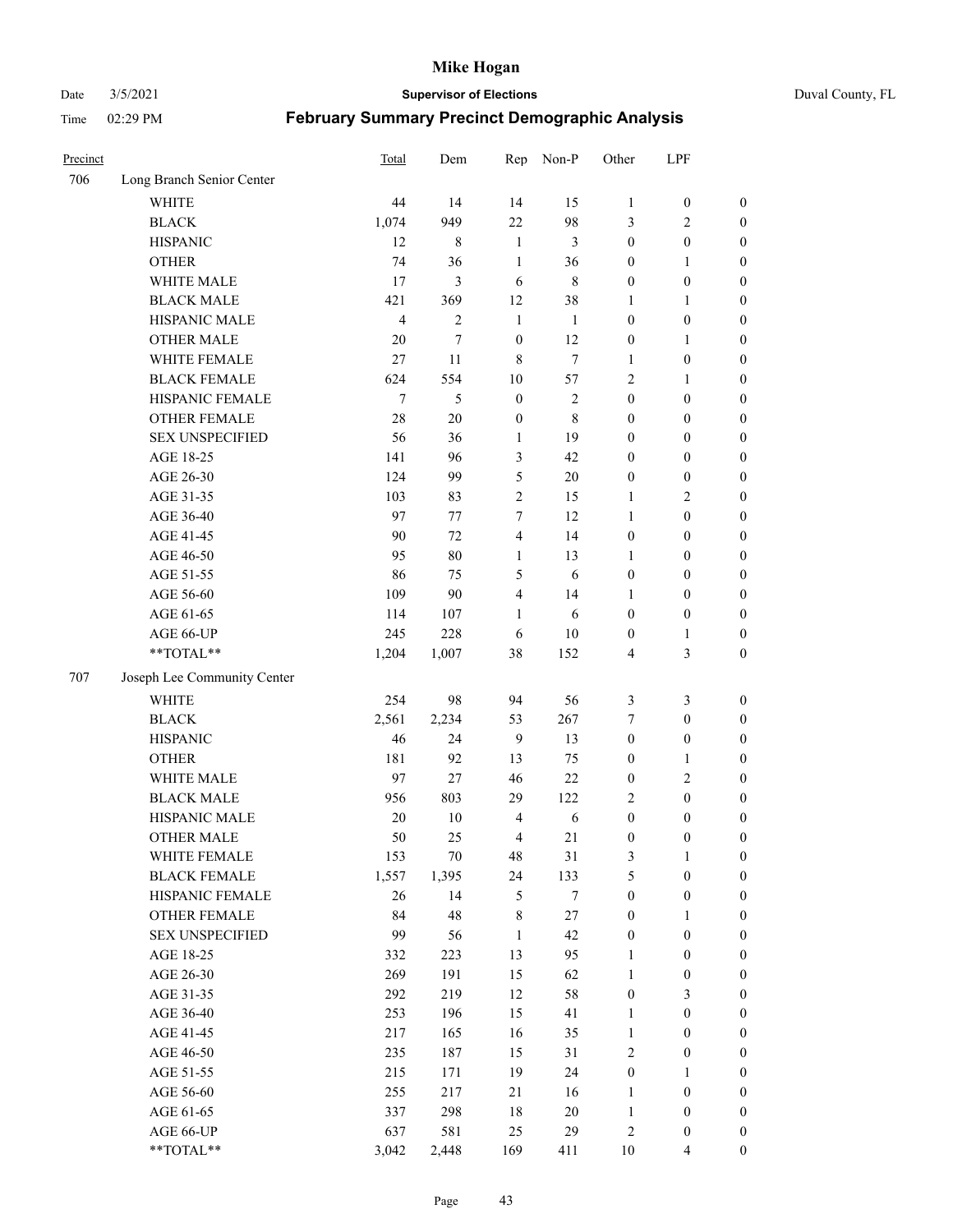#### Date 3/5/2021 **Supervisor of Elections** Duval County, FL

| Precinct |                               | Total  | Dem         | Rep              | Non-P          | Other            | LPF              |                  |
|----------|-------------------------------|--------|-------------|------------------|----------------|------------------|------------------|------------------|
| 708      | Brown Eastside Branch Library |        |             |                  |                |                  |                  |                  |
|          | <b>WHITE</b>                  | 176    | 56          | 73               | 46             | $\mathbf{1}$     | $\boldsymbol{0}$ | $\boldsymbol{0}$ |
|          | <b>BLACK</b>                  | 1,043  | 888         | 33               | 118            | 3                | $\mathbf{1}$     | $\boldsymbol{0}$ |
|          | <b>HISPANIC</b>               | 12     | $\,$ 8 $\,$ | $\mathbf{1}$     | $\mathfrak{Z}$ | $\boldsymbol{0}$ | $\boldsymbol{0}$ | $\boldsymbol{0}$ |
|          | <b>OTHER</b>                  | 93     | 44          | 6                | 43             | $\boldsymbol{0}$ | $\boldsymbol{0}$ | $\boldsymbol{0}$ |
|          | WHITE MALE                    | 78     | 14          | 47               | 17             | $\boldsymbol{0}$ | $\boldsymbol{0}$ | $\boldsymbol{0}$ |
|          | <b>BLACK MALE</b>             | 435    | 349         | 19               | 64             | 3                | $\boldsymbol{0}$ | $\boldsymbol{0}$ |
|          | HISPANIC MALE                 | 5      | 4           | $\boldsymbol{0}$ | 1              | $\boldsymbol{0}$ | $\boldsymbol{0}$ | $\boldsymbol{0}$ |
|          | <b>OTHER MALE</b>             | 39     | 20          | 3                | 16             | $\boldsymbol{0}$ | $\boldsymbol{0}$ | $\boldsymbol{0}$ |
|          | WHITE FEMALE                  | 93     | 40          | 25               | 27             | 1                | $\boldsymbol{0}$ | $\boldsymbol{0}$ |
|          | <b>BLACK FEMALE</b>           | 581    | 519         | 13               | 49             | $\boldsymbol{0}$ | $\boldsymbol{0}$ | $\boldsymbol{0}$ |
|          | HISPANIC FEMALE               | $\tau$ | 4           | $\mathbf{1}$     | $\overline{c}$ | $\boldsymbol{0}$ | $\boldsymbol{0}$ | $\boldsymbol{0}$ |
|          | <b>OTHER FEMALE</b>           | 34     | 17          | $\overline{2}$   | 15             | $\boldsymbol{0}$ | $\boldsymbol{0}$ | $\boldsymbol{0}$ |
|          | <b>SEX UNSPECIFIED</b>        | 52     | 29          | $\mathfrak{Z}$   | 19             | $\boldsymbol{0}$ | $\mathbf{1}$     | $\boldsymbol{0}$ |
|          | AGE 18-25                     | 169    | 108         | $\tau$           | 53             | $\boldsymbol{0}$ | $\mathbf{1}$     | $\boldsymbol{0}$ |
|          | AGE 26-30                     | 128    | 90          | $\,8\,$          | 29             | $\mathbf{1}$     | $\boldsymbol{0}$ | $\boldsymbol{0}$ |
|          | AGE 31-35                     | 123    | 86          | 10               | 27             | $\boldsymbol{0}$ | $\boldsymbol{0}$ | $\boldsymbol{0}$ |
|          | AGE 36-40                     | 119    | 90          | 12               | 17             | $\boldsymbol{0}$ | $\boldsymbol{0}$ | $\boldsymbol{0}$ |
|          | AGE 41-45                     | 97     | 74          | 5                | 18             | $\boldsymbol{0}$ | $\boldsymbol{0}$ | $\boldsymbol{0}$ |
|          | AGE 46-50                     | 117    | 89          | 12               | 15             | 1                | $\boldsymbol{0}$ | $\boldsymbol{0}$ |
|          | AGE 51-55                     | 103    | 78          | 12               | 13             | $\boldsymbol{0}$ | $\boldsymbol{0}$ | $\boldsymbol{0}$ |
|          | AGE 56-60                     | 134    | 101         | 16               | 16             | 1                | $\boldsymbol{0}$ | 0                |
|          | AGE 61-65                     | 129    | 106         | 9                | 13             | 1                | $\boldsymbol{0}$ | $\boldsymbol{0}$ |
|          | AGE 66-UP                     | 205    | 174         | 22               | 9              | $\boldsymbol{0}$ | $\boldsymbol{0}$ | $\boldsymbol{0}$ |
|          | $**TOTAL**$                   | 1,324  | 996         | 113              | 210            | 4                | $\mathbf{1}$     | $\boldsymbol{0}$ |
| 709      | First Timothy Baptist Church  |        |             |                  |                |                  |                  |                  |
|          | WHITE                         | 251    | 70          | 94               | $77\,$         | 9                | $\mathbf{1}$     | $\boldsymbol{0}$ |
|          | <b>BLACK</b>                  | 4,139  | 3,571       | 117              | 427            | 23               | $\mathbf{1}$     | $\boldsymbol{0}$ |
|          | <b>HISPANIC</b>               | 142    | 72          | 21               | 49             | $\boldsymbol{0}$ | $\boldsymbol{0}$ | $\boldsymbol{0}$ |
|          | <b>OTHER</b>                  | 297    | 163         | 23               | 103            | $\,$ 8 $\,$      | $\boldsymbol{0}$ | $\boldsymbol{0}$ |
|          | WHITE MALE                    | 102    | 18          | 48               | 32             | 3                | $\mathbf{1}$     | $\boldsymbol{0}$ |
|          | <b>BLACK MALE</b>             | 1,672  | 1,366       | 56               | 235            | 15               | $\boldsymbol{0}$ | $\boldsymbol{0}$ |
|          | HISPANIC MALE                 | 65     | 37          | 11               | 17             | $\boldsymbol{0}$ | $\boldsymbol{0}$ | $\boldsymbol{0}$ |
|          | <b>OTHER MALE</b>             | 90     | 57          | $\,8\,$          | 22             | 3                | $\boldsymbol{0}$ | $\boldsymbol{0}$ |
|          | WHITE FEMALE                  | 146    | 52          | 45               | 43             | 6                | $\boldsymbol{0}$ | 0                |
|          | <b>BLACK FEMALE</b>           | 2,405  | 2,151       | 61               | 184            | 8                | $\mathbf{1}$     | $\boldsymbol{0}$ |
|          | HISPANIC FEMALE               | 75     | 34          | $10\,$           | 31             | $\boldsymbol{0}$ | $\boldsymbol{0}$ | $\overline{0}$   |
|          | OTHER FEMALE                  | 130    | 74          | $10\,$           | 43             | 3                | $\boldsymbol{0}$ | $\overline{0}$   |
|          | <b>SEX UNSPECIFIED</b>        | 144    | 87          | 6                | 49             | 2                | $\boldsymbol{0}$ | $\overline{0}$   |
|          | AGE 18-25                     | 609    | 415         | $28\,$           | 156            | 9                | $\mathbf{1}$     | $\overline{0}$   |
|          | AGE 26-30                     | 519    | 376         | $27\,$           | 112            | 3                | $\mathbf{1}$     | $\overline{0}$   |
|          | AGE 31-35                     | 434    | 332         | 15               | 79             | $\,$ $\,$        | $\boldsymbol{0}$ | 0                |
|          | AGE 36-40                     | 398    | 316         | 17               | 61             | 4                | $\boldsymbol{0}$ | 0                |
|          | AGE 41-45                     | 364    | 286         | 18               | 59             | $\mathbf{1}$     | $\boldsymbol{0}$ | 0                |
|          | AGE 46-50                     | 391    | 306         | 31               | 50             | 4                | $\boldsymbol{0}$ | 0                |
|          | AGE 51-55                     | 439    | 373         | 25               | 38             | 3                | $\boldsymbol{0}$ | $\boldsymbol{0}$ |
|          | AGE 56-60                     | 413    | 344         | $30\,$           | 36             | 3                | $\boldsymbol{0}$ | $\boldsymbol{0}$ |
|          | AGE 61-65                     | 453    | 387         | 28               | 34             | 4                | $\boldsymbol{0}$ | $\boldsymbol{0}$ |
|          | AGE 66-UP                     | 809    | 741         | 36               | 31             | $\mathbf{1}$     | $\boldsymbol{0}$ | $\boldsymbol{0}$ |
|          | **TOTAL**                     | 4,829  | 3,876       | 255              | 656            | $40\,$           | $\mathbf{2}$     | $\boldsymbol{0}$ |
|          |                               |        |             |                  |                |                  |                  |                  |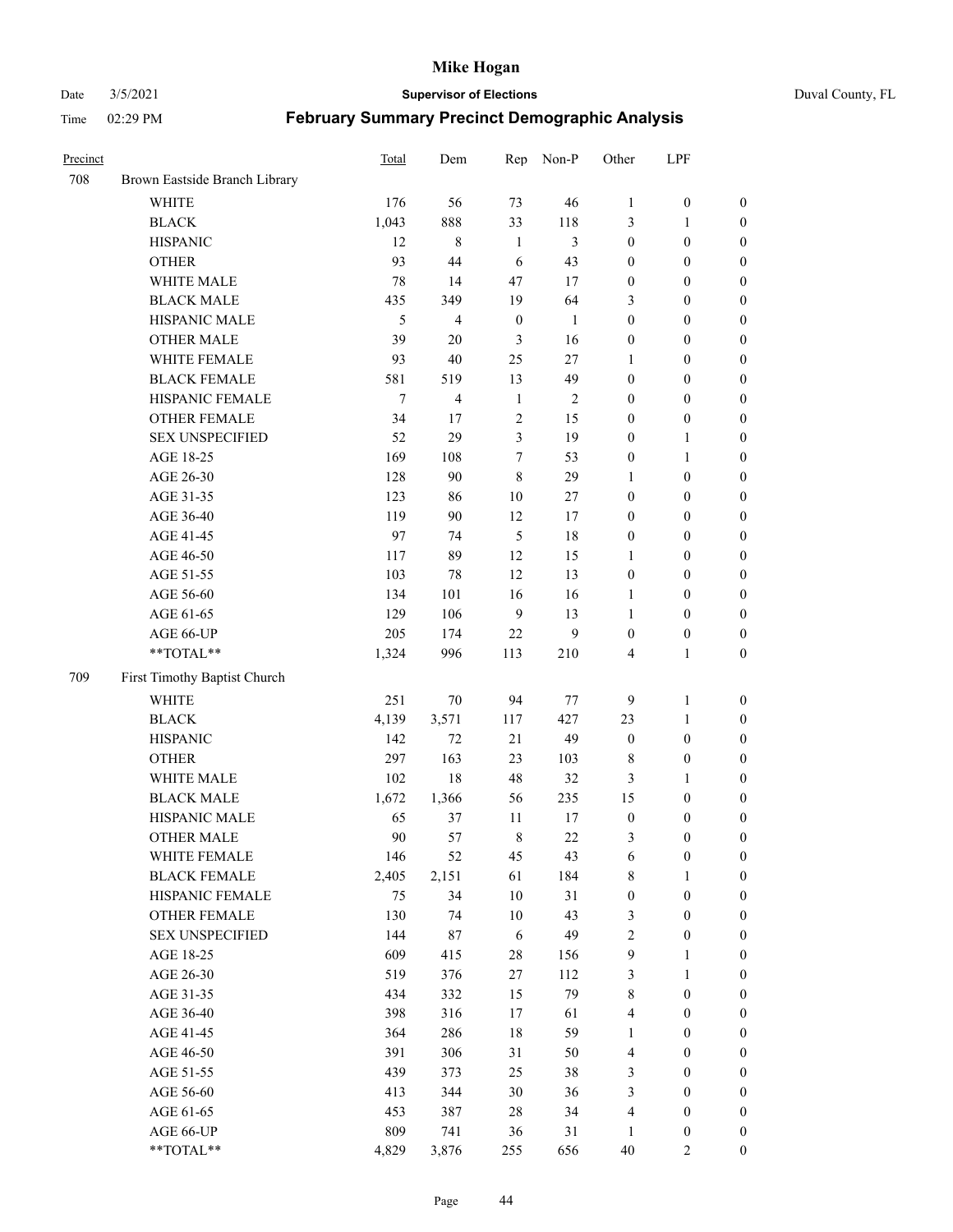Date 3/5/2021 **Supervisor of Elections** Duval County, FL

| Precinct |                                                   | <b>Total</b>  | Dem            | Rep            | Non-P                   | Other            | LPF              |                  |
|----------|---------------------------------------------------|---------------|----------------|----------------|-------------------------|------------------|------------------|------------------|
| 710      | Highlands Regional Library                        |               |                |                |                         |                  |                  |                  |
|          | <b>WHITE</b>                                      | 397           | 87             | 198            | 102                     | $\,8\,$          | $\sqrt{2}$       | 0                |
|          | <b>BLACK</b>                                      | 3,402         | 2,944          | 74             | 362                     | 21               | $\mathbf{1}$     | 0                |
|          | <b>HISPANIC</b>                                   | 108           | 55             | 14             | 38                      | $\mathbf{1}$     | $\boldsymbol{0}$ | $\boldsymbol{0}$ |
|          | <b>OTHER</b>                                      | 268           | 152            | 16             | 98                      | 2                | $\boldsymbol{0}$ | $\boldsymbol{0}$ |
|          | WHITE MALE                                        | 199           | 41             | 98             | 54                      | 5                | $\mathbf{1}$     | $\boldsymbol{0}$ |
|          | <b>BLACK MALE</b>                                 | 1,377         | 1,134          | 43             | 188                     | 12               | $\boldsymbol{0}$ | $\boldsymbol{0}$ |
|          | HISPANIC MALE                                     | 45            | 21             | $\tau$         | 17                      | $\boldsymbol{0}$ | $\boldsymbol{0}$ | $\boldsymbol{0}$ |
|          | <b>OTHER MALE</b>                                 | 83            | 43             | 6              | 34                      | $\boldsymbol{0}$ | $\boldsymbol{0}$ | $\boldsymbol{0}$ |
|          | WHITE FEMALE                                      | 192           | 45             | 99             | $44\,$                  | 3                | $\mathbf{1}$     | $\boldsymbol{0}$ |
|          | <b>BLACK FEMALE</b>                               | 1,972         | 1,774          | 29             | 159                     | 9                | $\mathbf{1}$     | $\boldsymbol{0}$ |
|          | HISPANIC FEMALE                                   | 55            | 30             | $\tau$         | 17                      | $\mathbf{1}$     | $\boldsymbol{0}$ | 0                |
|          | <b>OTHER FEMALE</b>                               | 125           | 80             | $\,$ 8 $\,$    | 35                      | $\mathbf{2}$     | $\boldsymbol{0}$ | $\boldsymbol{0}$ |
|          | <b>SEX UNSPECIFIED</b>                            | 127           | 70             | $\mathfrak{S}$ | 52                      | $\boldsymbol{0}$ | $\boldsymbol{0}$ | $\boldsymbol{0}$ |
|          | AGE 18-25                                         | 638           | 443            | 32             | 154                     | 9                | $\boldsymbol{0}$ | $\boldsymbol{0}$ |
|          | AGE 26-30                                         | 406           | 290            | 24             | 89                      | 2                | $\mathbf{1}$     | $\boldsymbol{0}$ |
|          | AGE 31-35                                         | 347           | 258            | 24             | 62                      | 3                | $\boldsymbol{0}$ | $\boldsymbol{0}$ |
|          | AGE 36-40                                         | 346           | 265            | 23             | 53                      | 4                | $\mathbf{1}$     | $\boldsymbol{0}$ |
|          | AGE 41-45                                         | 341           | 263            | 19             | 54                      | 5                | $\boldsymbol{0}$ | $\boldsymbol{0}$ |
|          | AGE 46-50                                         | 369           | 290            | 24             | 54                      | $\mathbf{1}$     | $\boldsymbol{0}$ | $\boldsymbol{0}$ |
|          | AGE 51-55                                         | 355           | 294            | 23             | 33                      | 5                | $\boldsymbol{0}$ | $\boldsymbol{0}$ |
|          | AGE 56-60                                         | 361           | 295            | 31             | 33                      | $\overline{c}$   | $\boldsymbol{0}$ | 0                |
|          | AGE 61-65                                         | 332           | 284            | 25             | 21                      | 1                | $\mathbf{1}$     | 0                |
|          | AGE 66-UP                                         | 680           | 556            | 77             | 47                      | $\boldsymbol{0}$ | $\boldsymbol{0}$ | $\boldsymbol{0}$ |
|          | $**TOTAL**$                                       | 4,175         | 3,238          | 302            | 600                     | 32               | $\mathfrak{Z}$   | $\boldsymbol{0}$ |
| 711      | Robert F. Kennedy Community Center, Gymn and Park |               |                |                |                         |                  |                  |                  |
|          | WHITE                                             | 109           | 31             | 34             | 41                      | 3                | $\boldsymbol{0}$ | $\boldsymbol{0}$ |
|          | <b>BLACK</b>                                      | 951           | 814            | 25             | 104                     | 7                | $\mathbf{1}$     | $\boldsymbol{0}$ |
|          | <b>HISPANIC</b>                                   | 13            | $\tau$         | $\overline{2}$ | $\overline{\mathbf{4}}$ | $\boldsymbol{0}$ | $\boldsymbol{0}$ | $\boldsymbol{0}$ |
|          | <b>OTHER</b>                                      | 82            | 48             | $\,8\,$        | 24                      | $\mathbf{1}$     | $\mathbf{1}$     | $\boldsymbol{0}$ |
|          | WHITE MALE                                        | 45            | 9              | $20\,$         | 15                      | $\mathbf{1}$     | $\boldsymbol{0}$ | $\boldsymbol{0}$ |
|          | <b>BLACK MALE</b>                                 | 381           | 308            | 13             | 55                      | 4                | $\mathbf{1}$     | $\boldsymbol{0}$ |
|          | HISPANIC MALE                                     | $\mathfrak s$ | $\overline{c}$ | $\mathbf{1}$   | $\sqrt{2}$              | $\boldsymbol{0}$ | $\boldsymbol{0}$ | $\boldsymbol{0}$ |
|          | <b>OTHER MALE</b>                                 | 28            | 10             | 5              | 12                      | $\mathbf{1}$     | $\boldsymbol{0}$ | $\boldsymbol{0}$ |
|          | WHITE FEMALE                                      | 60            | 20             | 12             | 26                      | 2                | $\boldsymbol{0}$ | 0                |
|          | <b>BLACK FEMALE</b>                               | 553           | 490            | 12             | 48                      | 3                | $\boldsymbol{0}$ | $\overline{0}$   |
|          | HISPANIC FEMALE                                   | $\,$ 8 $\,$   | 5              | $\mathbf{1}$   | $\sqrt{2}$              | $\boldsymbol{0}$ | $\boldsymbol{0}$ | $\overline{0}$   |
|          | OTHER FEMALE                                      | 36            | 29             | $\sqrt{2}$     | $\overline{\mathbf{4}}$ | $\boldsymbol{0}$ | $\mathbf{1}$     | $\overline{0}$   |
|          | <b>SEX UNSPECIFIED</b>                            | 39            | 27             | $\mathfrak{Z}$ | 9                       | $\boldsymbol{0}$ | $\boldsymbol{0}$ | $\overline{0}$   |
|          | AGE 18-25                                         | 166           | 125            | 6              | 31                      | $\mathbf{2}$     | $\mathbf{2}$     | $\theta$         |
|          | AGE 26-30                                         | 109           | 76             | $\tau$         | 26                      | $\boldsymbol{0}$ | $\boldsymbol{0}$ | $\overline{0}$   |
|          | AGE 31-35                                         | 103           | 74             | 6              | 22                      | $\mathbf{1}$     | $\boldsymbol{0}$ | 0                |
|          | AGE 36-40                                         | 116           | 84             | $10\,$         | 21                      | $\mathbf{1}$     | $\boldsymbol{0}$ | 0                |
|          | AGE 41-45                                         | 93            | 68             | $\mathfrak{Z}$ | 21                      | $\mathbf{1}$     | $\boldsymbol{0}$ | 0                |
|          | AGE 46-50                                         | 71            | 52             | 5              | 14                      | $\boldsymbol{0}$ | $\boldsymbol{0}$ | 0                |
|          | AGE 51-55                                         | 104           | 83             | 12             | $\mathbf{9}$            | $\boldsymbol{0}$ | $\boldsymbol{0}$ | $\boldsymbol{0}$ |
|          | AGE 56-60                                         | 91            | 77             | 5              | 7                       | $\mathbf{2}$     | $\boldsymbol{0}$ | $\boldsymbol{0}$ |
|          | AGE 61-65                                         | 111           | 94             | 9              | 6                       | 2                | $\boldsymbol{0}$ | $\boldsymbol{0}$ |
|          | AGE 66-UP                                         | 191           | 167            | 6              | 16                      | 2                | $\boldsymbol{0}$ | $\boldsymbol{0}$ |
|          | **TOTAL**                                         | 1,155         | 900            | 69             | 173                     | 11               | $\mathbf{2}$     | $\boldsymbol{0}$ |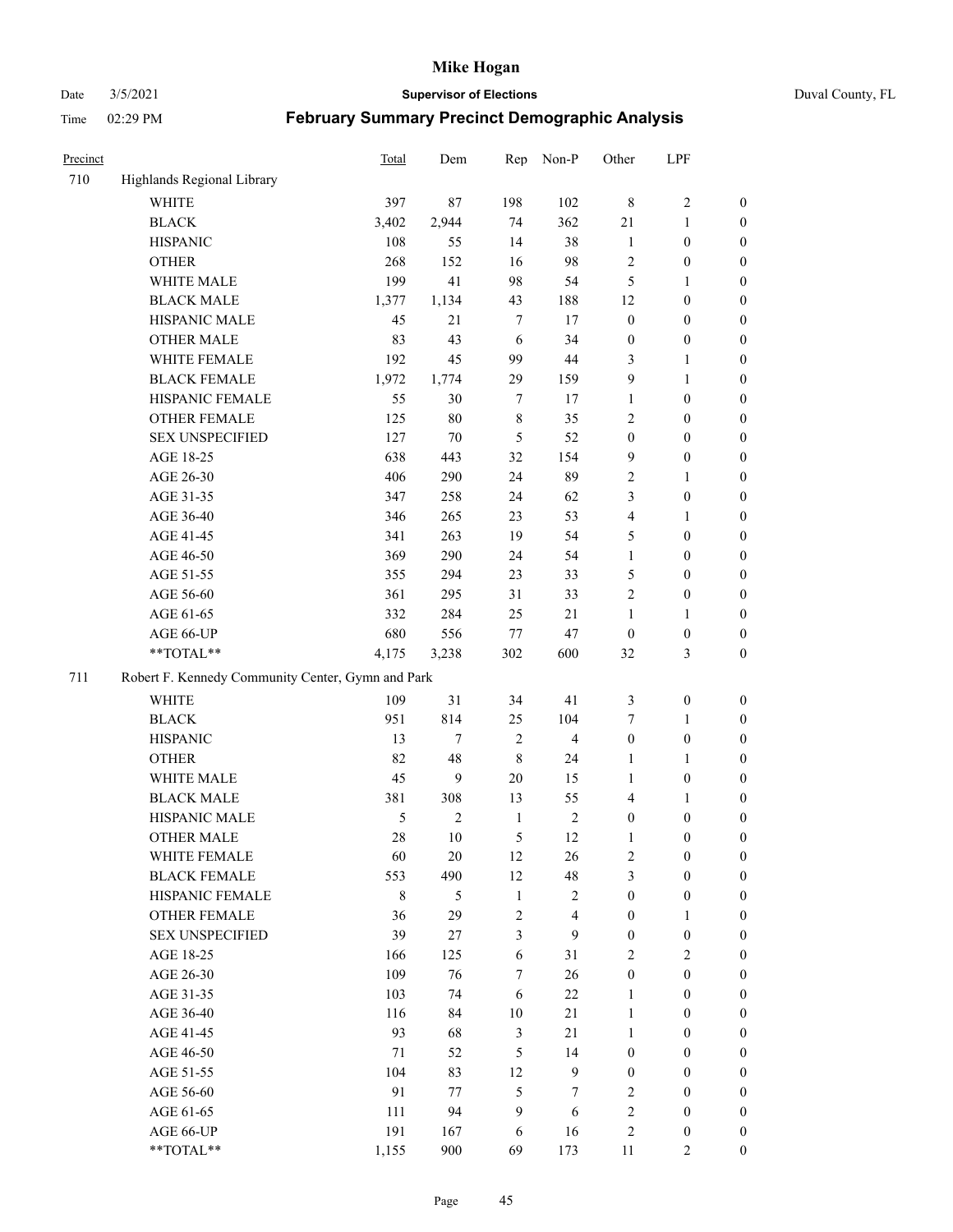#### Date 3/5/2021 **Supervisor of Elections** Duval County, FL

| Precinct |                                      | Total | Dem    | Rep            | Non-P  | Other            | LPF                     |                  |
|----------|--------------------------------------|-------|--------|----------------|--------|------------------|-------------------------|------------------|
| 712      | Mary Singleton Senior Citizen Center |       |        |                |        |                  |                         |                  |
|          | <b>WHITE</b>                         | 539   | 236    | 160            | 132    | $\tau$           | $\overline{\mathbf{4}}$ | $\boldsymbol{0}$ |
|          | <b>BLACK</b>                         | 1,022 | 870    | 29             | 110    | $11\,$           | $\overline{c}$          | $\boldsymbol{0}$ |
|          | <b>HISPANIC</b>                      | 72    | 35     | 12             | 24     | $\mathbf{1}$     | $\boldsymbol{0}$        | $\boldsymbol{0}$ |
|          | <b>OTHER</b>                         | 120   | 54     | 13             | 47     | 4                | $\sqrt{2}$              | $\boldsymbol{0}$ |
|          | WHITE MALE                           | 286   | 112    | 90             | 77     | 3                | $\overline{\mathbf{4}}$ | $\boldsymbol{0}$ |
|          | <b>BLACK MALE</b>                    | 422   | 345    | 15             | 54     | 6                | $\sqrt{2}$              | $\boldsymbol{0}$ |
|          | HISPANIC MALE                        | 29    | 14     | $\overline{4}$ | 10     | $\mathbf{1}$     | $\boldsymbol{0}$        | $\boldsymbol{0}$ |
|          | <b>OTHER MALE</b>                    | 55    | 22     | $\,$ 8 $\,$    | 23     | 1                | $\mathbf{1}$            | $\boldsymbol{0}$ |
|          | WHITE FEMALE                         | 242   | 119    | 69             | 50     | 4                | $\boldsymbol{0}$        | $\boldsymbol{0}$ |
|          | <b>BLACK FEMALE</b>                  | 574   | 507    | 13             | 49     | 5                | $\boldsymbol{0}$        | 0                |
|          | HISPANIC FEMALE                      | 40    | $20\,$ | $\,$ 8 $\,$    | 12     | $\boldsymbol{0}$ | $\boldsymbol{0}$        | 0                |
|          | OTHER FEMALE                         | 49    | 26     | $\sqrt{5}$     | 16     | 1                | $\mathbf{1}$            | $\boldsymbol{0}$ |
|          | <b>SEX UNSPECIFIED</b>               | 56    | 30     | $\sqrt{2}$     | 22     | $\overline{c}$   | $\boldsymbol{0}$        | $\boldsymbol{0}$ |
|          | AGE 18-25                            | 154   | 98     | $12\,$         | 41     | $\overline{c}$   | $\mathbf{1}$            | $\boldsymbol{0}$ |
|          | AGE 26-30                            | 164   | 117    | 13             | 30     | $\overline{c}$   | $\mathfrak{2}$          | $\boldsymbol{0}$ |
|          | AGE 31-35                            | 186   | 115    | 26             | $40\,$ | 5                | $\boldsymbol{0}$        | $\boldsymbol{0}$ |
|          | AGE 36-40                            | 188   | 111    | $22\,$         | 49     | 4                | $\sqrt{2}$              | $\boldsymbol{0}$ |
|          | AGE 41-45                            | 138   | 96     | 16             | 23     | 3                | $\boldsymbol{0}$        | $\boldsymbol{0}$ |
|          | AGE 46-50                            | 128   | 71     | 24             | 31     | $\mathbf{1}$     | 1                       | $\boldsymbol{0}$ |
|          | AGE 51-55                            | 129   | 86     | 17             | 23     | $\overline{c}$   | $\mathbf{1}$            | 0                |
|          | AGE 56-60                            | 175   | 112    | 37             | 24     | $\sqrt{2}$       | $\boldsymbol{0}$        | 0                |
|          | AGE 61-65                            | 200   | 148    | $27\,$         | 23     | $\overline{c}$   | $\boldsymbol{0}$        | 0                |
|          | AGE 66-UP                            | 291   | 241    | $20\,$         | 29     | $\boldsymbol{0}$ | $\mathbf{1}$            | $\boldsymbol{0}$ |
|          | $**TOTAL**$                          | 1,753 | 1,195  | 214            | 313    | 23               | $8\,$                   | $\boldsymbol{0}$ |
| 713      | First Baptist Church of Jacksonville |       |        |                |        |                  |                         |                  |
|          | <b>WHITE</b>                         | 1,937 | 603    | 819            | 457    | 47               | 11                      | $\boldsymbol{0}$ |
|          | <b>BLACK</b>                         | 1,433 | 1,093  | $87\,$         | 223    | 26               | $\overline{\mathbf{4}}$ | $\boldsymbol{0}$ |
|          | <b>HISPANIC</b>                      | 193   | 83     | 45             | 58     | $\overline{4}$   | $\mathfrak{Z}$          | $\boldsymbol{0}$ |
|          | <b>OTHER</b>                         | 476   | 224    | $88\,$         | 142    | $21\,$           | $\mathbf{1}$            | $\boldsymbol{0}$ |
|          | WHITE MALE                           | 1,088 | 292    | 479            | 280    | 29               | $8\,$                   | $\boldsymbol{0}$ |
|          | <b>BLACK MALE</b>                    | 668   | 477    | 51             | 125    | 11               | $\overline{\mathbf{4}}$ | $\boldsymbol{0}$ |
|          | HISPANIC MALE                        | 105   | 38     | 32             | 31     | $\sqrt{2}$       | $\mathbf{2}$            | 0                |
|          | <b>OTHER MALE</b>                    | 213   | 95     | 43             | 65     | 10               | $\boldsymbol{0}$        | $\boldsymbol{0}$ |
|          | WHITE FEMALE                         | 819   | 301    | 327            | 170    | 18               | 3                       | $\overline{0}$   |
|          | <b>BLACK FEMALE</b>                  | 737   | 593    | 35             | 96     | 13               | $\boldsymbol{0}$        | $\boldsymbol{0}$ |
|          | HISPANIC FEMALE                      | 85    | 45     | 12             | 25     | $\sqrt{2}$       | $\mathbf{1}$            | $\boldsymbol{0}$ |
|          | <b>OTHER FEMALE</b>                  | 190   | 108    | 32             | 40     | 9                | $\mathbf{1}$            | $\overline{0}$   |
|          | <b>SEX UNSPECIFIED</b>               | 134   | 54     | $28\,$         | 48     | $\overline{4}$   | $\boldsymbol{0}$        | 0                |
|          | AGE 18-25                            | 277   | 137    | 61             | 71     | 5                | $\mathfrak{Z}$          | 0                |
|          | AGE 26-30                            | 459   | 221    | 95             | 128    | $10\,$           | $\mathfrak s$           | 0                |
|          | AGE 31-35                            | 440   | 198    | 92             | 130    | 16               | $\overline{\mathbf{4}}$ | 0                |
|          | AGE 36-40                            | 433   | 196    | 106            | 117    | $11\,$           | $\mathfrak{Z}$          | 0                |
|          | AGE 41-45                            | 382   | 148    | 124            | 98     | 10               | $\sqrt{2}$              | 0                |
|          | AGE 46-50                            | 401   | 157    | 136            | 93     | 14               | $\mathbf{1}$            | 0                |
|          | AGE 51-55                            | 341   | 158    | 112            | 62     | 9                | $\boldsymbol{0}$        | $\boldsymbol{0}$ |
|          | AGE 56-60                            | 297   | 149    | 85             | 57     | 6                | $\boldsymbol{0}$        | $\boldsymbol{0}$ |
|          | AGE 61-65                            | 269   | 158    | 59             | 45     | 6                | $\mathbf{1}$            | 0                |
|          | AGE 66-UP                            | 740   | 481    | 169            | 79     | 11               | $\boldsymbol{0}$        | 0                |
|          | **TOTAL**                            | 4,039 | 2,003  | 1,039          | 880    | 98               | 19                      | $\boldsymbol{0}$ |
|          |                                      |       |        |                |        |                  |                         |                  |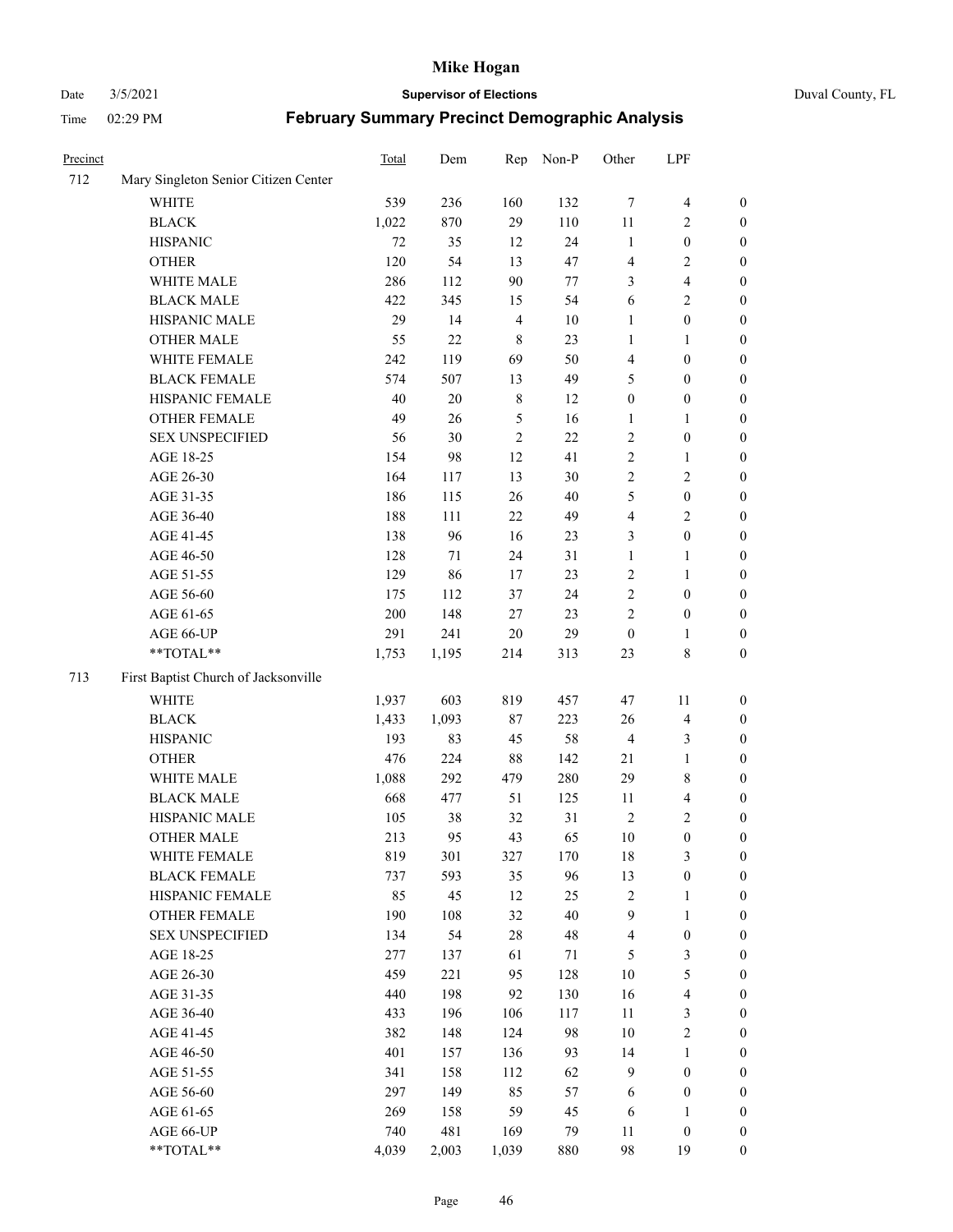Date 3/5/2021 **Supervisor of Elections** Duval County, FL

| Precinct |                                  | <b>Total</b> | Dem                     | Rep              | Non-P       | Other            | LPF                     |                  |
|----------|----------------------------------|--------------|-------------------------|------------------|-------------|------------------|-------------------------|------------------|
| 714      | Grace Baptist Church             |              |                         |                  |             |                  |                         |                  |
|          | <b>WHITE</b>                     | 260          | 105                     | 71               | 73          | 9                | $\sqrt{2}$              | $\boldsymbol{0}$ |
|          | <b>BLACK</b>                     | 1,598        | 1,348                   | 46               | 194         | $\,$ 8 $\,$      | $\mathfrak{2}$          | $\boldsymbol{0}$ |
|          | <b>HISPANIC</b>                  | 47           | 23                      | $\overline{4}$   | 18          | $\mathfrak{2}$   | $\boldsymbol{0}$        | $\boldsymbol{0}$ |
|          | <b>OTHER</b>                     | 144          | 76                      | 10               | 56          | $\overline{c}$   | $\boldsymbol{0}$        | $\boldsymbol{0}$ |
|          | WHITE MALE                       | 133          | 46                      | 44               | 37          | 4                | $\sqrt{2}$              | $\boldsymbol{0}$ |
|          | <b>BLACK MALE</b>                | 646          | 515                     | 24               | 100         | 5                | $\sqrt{2}$              | $\boldsymbol{0}$ |
|          | HISPANIC MALE                    | 21           | 6                       | 3                | 11          | $\mathbf{1}$     | $\boldsymbol{0}$        | $\boldsymbol{0}$ |
|          | <b>OTHER MALE</b>                | 48           | 23                      | 5                | 19          | $\mathbf{1}$     | $\boldsymbol{0}$        | $\boldsymbol{0}$ |
|          | WHITE FEMALE                     | 118          | 55                      | 23               | 35          | 5                | $\boldsymbol{0}$        | $\boldsymbol{0}$ |
|          | <b>BLACK FEMALE</b>              | 918          | 811                     | $22\,$           | 82          | 3                | $\boldsymbol{0}$        | $\boldsymbol{0}$ |
|          | HISPANIC FEMALE                  | 25           | 16                      | 1                | $\tau$      | $\mathbf{1}$     | $\boldsymbol{0}$        | 0                |
|          | <b>OTHER FEMALE</b>              | 62           | 37                      | $\overline{4}$   | 21          | $\boldsymbol{0}$ | $\boldsymbol{0}$        | $\boldsymbol{0}$ |
|          | <b>SEX UNSPECIFIED</b>           | 78           | 43                      | 5                | 29          | $\mathbf{1}$     | $\boldsymbol{0}$        | $\boldsymbol{0}$ |
|          | AGE 18-25                        | 246          | 155                     | 13               | 74          | 4                | $\boldsymbol{0}$        | $\boldsymbol{0}$ |
|          | AGE 26-30                        | 190          | 135                     | 11               | 40          | 4                | $\boldsymbol{0}$        | $\boldsymbol{0}$ |
|          | AGE 31-35                        | 180          | 125                     | 13               | 40          | $\mathbf{1}$     | $\mathbf{1}$            | $\boldsymbol{0}$ |
|          | AGE 36-40                        | 211          | 147                     | 12               | 49          | $\overline{c}$   | $\mathbf{1}$            | $\boldsymbol{0}$ |
|          | AGE 41-45                        | 170          | 131                     | $10\,$           | 26          | 3                | $\boldsymbol{0}$        | $\boldsymbol{0}$ |
|          | AGE 46-50                        | 144          | 110                     | $\,8\,$          | 24          | $\overline{c}$   | $\boldsymbol{0}$        | $\boldsymbol{0}$ |
|          | AGE 51-55                        | 173          | 132                     | 16               | 25          | $\boldsymbol{0}$ | $\boldsymbol{0}$        | $\boldsymbol{0}$ |
|          | AGE 56-60                        | 201          | 161                     | 12               | 23          | 3                | $\mathfrak{2}$          | 0                |
|          | AGE 61-65                        | 201          | 169                     | 11               | 19          | $\overline{c}$   | $\boldsymbol{0}$        | 0                |
|          | AGE 66-UP                        | 333          | 287                     | 25               | 21          | $\boldsymbol{0}$ | $\boldsymbol{0}$        | $\boldsymbol{0}$ |
|          | **TOTAL**                        | 2,049        | 1,552                   | 131              | 341         | 21               | $\overline{\mathbf{4}}$ | $\boldsymbol{0}$ |
| 801      | North Jacksonville Church of God |              |                         |                  |             |                  |                         |                  |
|          | <b>WHITE</b>                     | 351          | 99                      | 186              | 56          | 7                | $\mathfrak{Z}$          | $\boldsymbol{0}$ |
|          | <b>BLACK</b>                     | 1,816        | 1,563                   | 56               | 186         | 8                | $\mathfrak{Z}$          | $\boldsymbol{0}$ |
|          | <b>HISPANIC</b>                  | 23           | 11                      | $\overline{4}$   | $\,$ 8 $\,$ | $\boldsymbol{0}$ | $\boldsymbol{0}$        | $\boldsymbol{0}$ |
|          | <b>OTHER</b>                     | 142          | 74                      | 10               | 57          | $\mathbf{1}$     | $\boldsymbol{0}$        | $\boldsymbol{0}$ |
|          | WHITE MALE                       | 170          | 43                      | 92               | 29          | 4                | $\mathfrak{2}$          | $\boldsymbol{0}$ |
|          | <b>BLACK MALE</b>                | 723          | 581                     | $30\,$           | 107         | 4                | $\mathbf{1}$            | $\boldsymbol{0}$ |
|          | HISPANIC MALE                    | 10           | $\overline{\mathbf{4}}$ | $\overline{4}$   | $\sqrt{2}$  | $\boldsymbol{0}$ | $\boldsymbol{0}$        | 0                |
|          | <b>OTHER MALE</b>                | 42           | 21                      | $\overline{4}$   | 17          | $\boldsymbol{0}$ | $\boldsymbol{0}$        | $\boldsymbol{0}$ |
|          | WHITE FEMALE                     | 175          | 55                      | 91               | 25          | 3                | 1                       | 0                |
|          | <b>BLACK FEMALE</b>              | 1,053        | 951                     | 24               | 72          | 4                | $\sqrt{2}$              | $\boldsymbol{0}$ |
|          | HISPANIC FEMALE                  | 12           | 6                       | $\boldsymbol{0}$ | 6           | $\boldsymbol{0}$ | $\boldsymbol{0}$        | $\overline{0}$   |
|          | OTHER FEMALE                     | 54           | 35                      | $\overline{4}$   | 15          | $\boldsymbol{0}$ | $\boldsymbol{0}$        | $\overline{0}$   |
|          | <b>SEX UNSPECIFIED</b>           | 93           | 51                      | 7                | 34          | $\mathbf{1}$     | $\boldsymbol{0}$        | 0                |
|          | AGE 18-25                        | 280          | 188                     | $10\,$           | 76          | 3                | $\mathfrak{Z}$          | $\theta$         |
|          | AGE 26-30                        | 197          | 141                     | 11               | 44          | $\boldsymbol{0}$ | $\mathbf{1}$            | 0                |
|          | AGE 31-35                        | 228          | 168                     | 15               | 43          | $\sqrt{2}$       | $\boldsymbol{0}$        | 0                |
|          | AGE 36-40                        | 192          | 148                     | 17               | 24          | 3                | $\boldsymbol{0}$        | 0                |
|          | AGE 41-45                        | 160          | 120                     | $20\,$           | $18\,$      | $\sqrt{2}$       | $\boldsymbol{0}$        | 0                |
|          | AGE 46-50                        | 157          | 117                     | 17               | 22          | $\mathbf{1}$     | $\boldsymbol{0}$        | 0                |
|          | AGE 51-55                        | 184          | 133                     | $30\,$           | 17          | $\sqrt{2}$       | $\sqrt{2}$              | $\boldsymbol{0}$ |
|          | AGE 56-60                        | 200          | 150                     | 25               | 25          | $\boldsymbol{0}$ | $\boldsymbol{0}$        | $\boldsymbol{0}$ |
|          | AGE 61-65                        | 255          | 208                     | 24               | 21          | 2                | $\boldsymbol{0}$        | $\boldsymbol{0}$ |
|          | AGE 66-UP                        | 479          | 374                     | 87               | 17          | $\mathbf{1}$     | $\boldsymbol{0}$        | $\boldsymbol{0}$ |
|          | **TOTAL**                        | 2,332        | 1,747                   | 256              | 307         | 16               | 6                       | $\boldsymbol{0}$ |
|          |                                  |              |                         |                  |             |                  |                         |                  |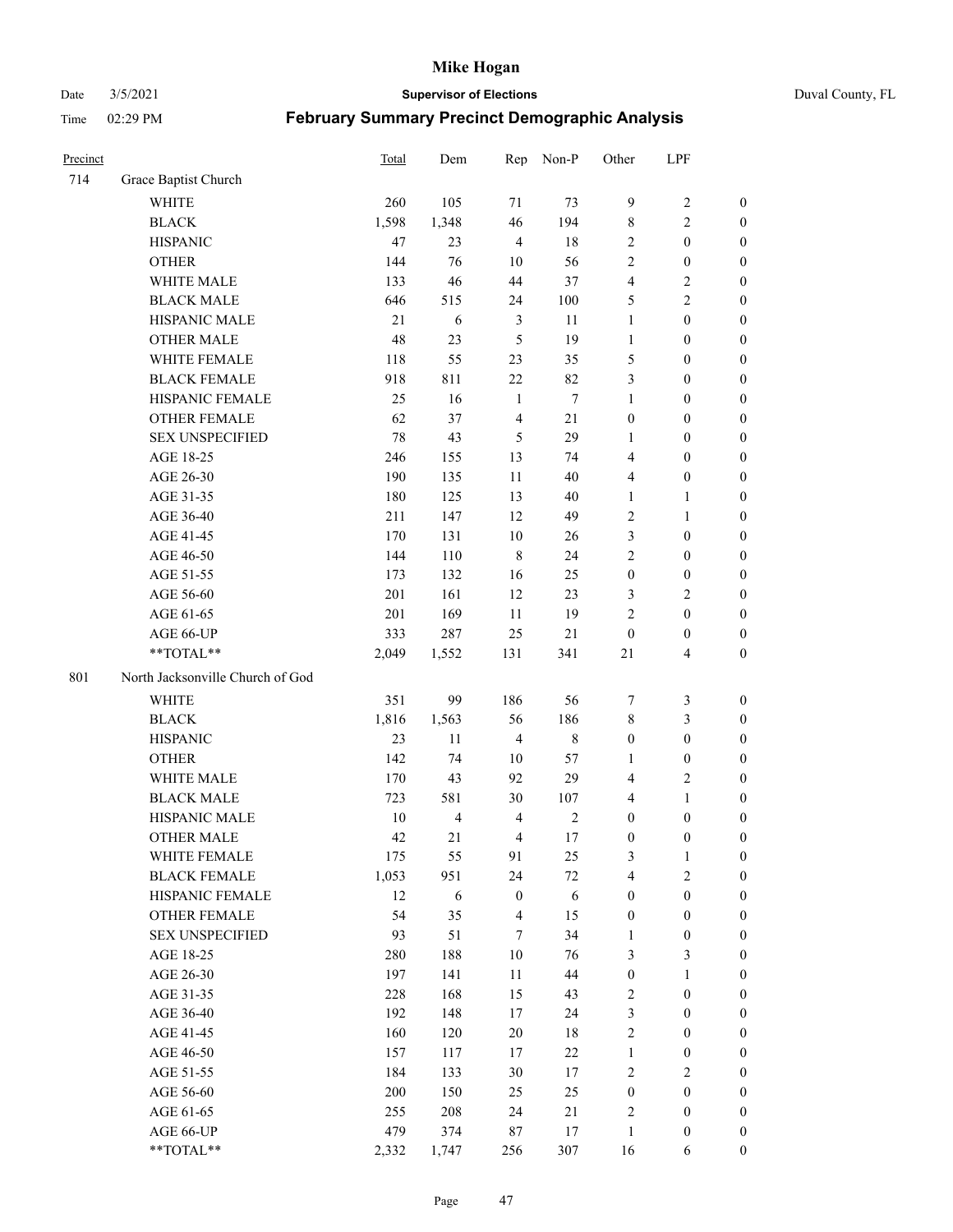Date 3/5/2021 **Supervisor of Elections** Duval County, FL

| Precinct |                                   | <b>Total</b> | Dem            | Rep              | Non-P  | Other            | LPF              |                  |
|----------|-----------------------------------|--------------|----------------|------------------|--------|------------------|------------------|------------------|
| 802      | St Paul Missionary Baptist Church |              |                |                  |        |                  |                  |                  |
|          | <b>WHITE</b>                      | 91           | 40             | 25               | 25     | 1                | $\boldsymbol{0}$ | $\boldsymbol{0}$ |
|          | <b>BLACK</b>                      | 2,421        | 2,138          | 42               | 229    | 10               | $\overline{c}$   | $\boldsymbol{0}$ |
|          | <b>HISPANIC</b>                   | 18           | 6              | 3                | 9      | $\boldsymbol{0}$ | $\boldsymbol{0}$ | $\boldsymbol{0}$ |
|          | <b>OTHER</b>                      | 113          | 62             | 5                | 45     | 1                | $\boldsymbol{0}$ | $\boldsymbol{0}$ |
|          | WHITE MALE                        | 38           | 14             | 12               | 11     | $\mathbf{1}$     | $\boldsymbol{0}$ | $\boldsymbol{0}$ |
|          | <b>BLACK MALE</b>                 | 978          | 828            | 23               | 120    | 7                | $\boldsymbol{0}$ | $\boldsymbol{0}$ |
|          | HISPANIC MALE                     | $\tau$       | $\overline{c}$ | $\overline{2}$   | 3      | $\boldsymbol{0}$ | $\boldsymbol{0}$ | $\boldsymbol{0}$ |
|          | <b>OTHER MALE</b>                 | 39           | 21             | 3                | 15     | $\boldsymbol{0}$ | $\boldsymbol{0}$ | $\boldsymbol{0}$ |
|          | WHITE FEMALE                      | 53           | 26             | 13               | 14     | $\boldsymbol{0}$ | $\boldsymbol{0}$ | $\boldsymbol{0}$ |
|          | <b>BLACK FEMALE</b>               | 1,403        | 1,277          | 19               | 102    | 3                | $\sqrt{2}$       | $\boldsymbol{0}$ |
|          | HISPANIC FEMALE                   | 11           | 4              | $\mathbf{1}$     | 6      | $\boldsymbol{0}$ | $\boldsymbol{0}$ | $\boldsymbol{0}$ |
|          | <b>OTHER FEMALE</b>               | 45           | 27             | $\overline{2}$   | 15     | 1                | $\boldsymbol{0}$ | $\boldsymbol{0}$ |
|          | <b>SEX UNSPECIFIED</b>            | 69           | 47             | $\boldsymbol{0}$ | 22     | $\boldsymbol{0}$ | $\boldsymbol{0}$ | $\boldsymbol{0}$ |
|          | AGE 18-25                         | 294          | 200            | 7                | 85     | $\overline{c}$   | $\boldsymbol{0}$ | $\boldsymbol{0}$ |
|          | AGE 26-30                         | 201          | 147            | 6                | 46     | $\overline{c}$   | $\boldsymbol{0}$ | $\boldsymbol{0}$ |
|          | AGE 31-35                         | 193          | 155            | 11               | 27     | $\boldsymbol{0}$ | $\boldsymbol{0}$ | $\boldsymbol{0}$ |
|          | AGE 36-40                         | 185          | 157            | $\overline{4}$   | 24     | $\boldsymbol{0}$ | $\boldsymbol{0}$ | $\boldsymbol{0}$ |
|          | AGE 41-45                         | 202          | 162            | 9                | 26     | 4                | $\mathbf{1}$     | $\boldsymbol{0}$ |
|          | AGE 46-50                         | 206          | 175            | 6                | 23     | $\mathbf{2}$     | $\boldsymbol{0}$ | $\boldsymbol{0}$ |
|          | AGE 51-55                         | 205          | 183            | 7                | 15     | $\boldsymbol{0}$ | $\boldsymbol{0}$ | $\boldsymbol{0}$ |
|          | AGE 56-60                         | 224          | 190            | 6                | 27     | 1                | $\boldsymbol{0}$ | 0                |
|          | AGE 61-65                         | 205          | 187            | 5                | 13     | $\boldsymbol{0}$ | $\boldsymbol{0}$ | 0                |
|          | AGE 66-UP                         | 728          | 690            | 14               | 22     | 1                | $\mathbf{1}$     | $\boldsymbol{0}$ |
|          | **TOTAL**                         | 2,643        | 2,246          | 75               | 308    | 12               | $\sqrt{2}$       | $\boldsymbol{0}$ |
| 803      | New Life Community Church         |              |                |                  |        |                  |                  |                  |
|          | <b>WHITE</b>                      | 848          | 209            | 443              | 175    | 14               | $\boldsymbol{7}$ | $\boldsymbol{0}$ |
|          | <b>BLACK</b>                      | 3,592        | 3,113          | 96               | 353    | 25               | $\mathfrak{S}$   | $\boldsymbol{0}$ |
|          | <b>HISPANIC</b>                   | 117          | 48             | 35               | 32     | $\overline{c}$   | $\boldsymbol{0}$ | $\boldsymbol{0}$ |
|          | <b>OTHER</b>                      | 290          | 149            | 29               | 103    | 6                | $\mathfrak{Z}$   | $\boldsymbol{0}$ |
|          | WHITE MALE                        | 385          | 75             | 209              | 92     | 5                | $\overline{4}$   | $\boldsymbol{0}$ |
|          | <b>BLACK MALE</b>                 | 1,360        | 1,108          | 53               | 175    | $21\,$           | 3                | $\boldsymbol{0}$ |
|          | HISPANIC MALE                     | 55           | 21             | 17               | 16     | $\mathbf{1}$     | $\boldsymbol{0}$ | $\boldsymbol{0}$ |
|          | <b>OTHER MALE</b>                 | 93           | 46             | 16               | 28     | $\overline{c}$   | $\mathbf{1}$     | $\boldsymbol{0}$ |
|          | WHITE FEMALE                      | 449          | 132            | 229              | 76     | 9                | 3                | 0                |
|          | <b>BLACK FEMALE</b>               | 2,173        | 1,955          | 42               | 170    | 4                | $\sqrt{2}$       | $\boldsymbol{0}$ |
|          | HISPANIC FEMALE                   | 60           | 27             | 16               | 16     | $\mathbf{1}$     | $\boldsymbol{0}$ | $\overline{0}$   |
|          | OTHER FEMALE                      | 114          | 68             | $\tau$           | 35     | $\boldsymbol{2}$ | $\sqrt{2}$       | $\overline{0}$   |
|          | <b>SEX UNSPECIFIED</b>            | 158          | 87             | 14               | 55     | $\overline{c}$   | $\boldsymbol{0}$ | 0                |
|          | AGE 18-25                         | 582          | 398            | 33               | 137    | 12               | $\sqrt{2}$       | 0                |
|          | AGE 26-30                         | 396          | 266            | 35               | 86     | 4                | $\mathfrak s$    | 0                |
|          | AGE 31-35                         | 464          | 320            | 44               | 92     | 6                | $\sqrt{2}$       | 0                |
|          | AGE 36-40                         | 421          | 307            | 37               | $70\,$ | 4                | $\mathfrak{Z}$   | 0                |
|          | AGE 41-45                         | 400          | 293            | 43               | 60     | $\overline{4}$   | $\boldsymbol{0}$ | 0                |
|          | AGE 46-50                         | 421          | 331            | 44               | 41     | 3                | $\sqrt{2}$       | 0                |
|          | AGE 51-55                         | 424          | 313            | 53               | 52     | 5                | $\mathbf{1}$     | $\boldsymbol{0}$ |
|          | AGE 56-60                         | 445          | 335            | 67               | 40     | 3                | $\boldsymbol{0}$ | $\boldsymbol{0}$ |
|          | AGE 61-65                         | 427          | 309            | 79               | 38     | $\mathbf{1}$     | $\boldsymbol{0}$ | $\boldsymbol{0}$ |
|          | AGE 66-UP                         | 867          | 647            | 168              | 47     | 5                | $\boldsymbol{0}$ | $\boldsymbol{0}$ |
|          | **TOTAL**                         | 4,847        | 3,519          | 603              | 663    | 47               | 15               | $\boldsymbol{0}$ |
|          |                                   |              |                |                  |        |                  |                  |                  |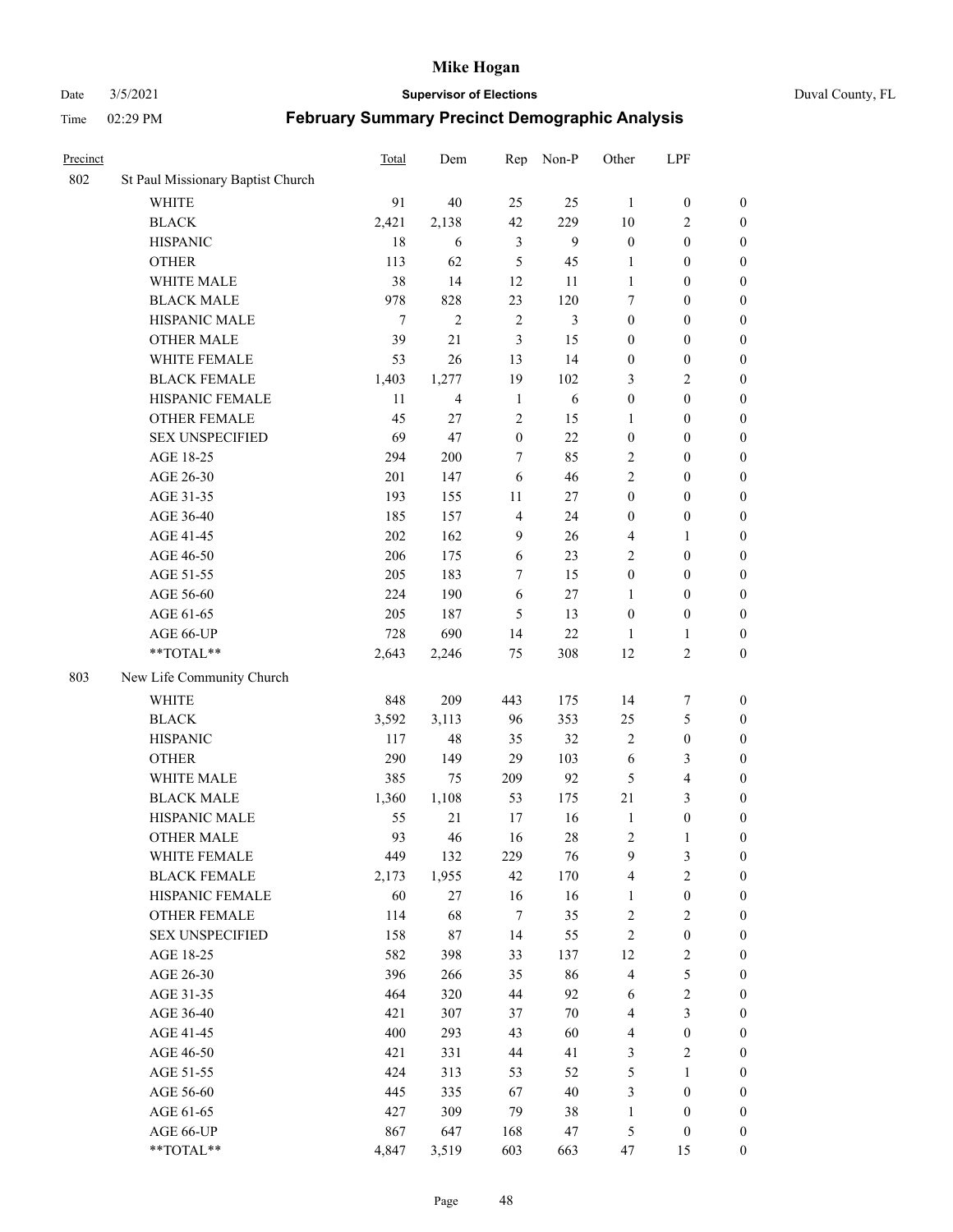#### Date 3/5/2021 **Supervisor of Elections** Duval County, FL

| Precinct |                         | <b>Total</b> | Dem    | Rep            | Non-P  | Other            | LPF              |                  |
|----------|-------------------------|--------------|--------|----------------|--------|------------------|------------------|------------------|
| 804      | Universal Church        |              |        |                |        |                  |                  |                  |
|          | <b>WHITE</b>            | 974          | 261    | 492            | 197    | 17               | $\boldsymbol{7}$ | $\boldsymbol{0}$ |
|          | <b>BLACK</b>            | 1,453        | 1,208  | 47             | 188    | 10               | $\boldsymbol{0}$ | $\boldsymbol{0}$ |
|          | <b>HISPANIC</b>         | 69           | 24     | 18             | 26     | $\boldsymbol{0}$ | $\mathbf{1}$     | 0                |
|          | <b>OTHER</b>            | 181          | $70\,$ | 34             | 77     | $\boldsymbol{0}$ | $\boldsymbol{0}$ | $\boldsymbol{0}$ |
|          | WHITE MALE              | 440          | 105    | 242            | 82     | 8                | $\mathfrak{Z}$   | $\boldsymbol{0}$ |
|          | <b>BLACK MALE</b>       | 562          | 438    | 25             | 93     | 6                | $\boldsymbol{0}$ | $\boldsymbol{0}$ |
|          | <b>HISPANIC MALE</b>    | 36           | 10     | $\overline{9}$ | 16     | $\boldsymbol{0}$ | $\mathbf{1}$     | $\boldsymbol{0}$ |
|          | <b>OTHER MALE</b>       | 64           | 25     | 11             | $28\,$ | $\boldsymbol{0}$ | $\boldsymbol{0}$ | $\boldsymbol{0}$ |
|          | WHITE FEMALE            | 526          | 154    | 246            | 113    | 9                | $\overline{4}$   | $\boldsymbol{0}$ |
|          | <b>BLACK FEMALE</b>     | 867          | 751    | $20\,$         | 92     | 4                | $\boldsymbol{0}$ | $\boldsymbol{0}$ |
|          | HISPANIC FEMALE         | 32           | 14     | $\,8\,$        | 10     | $\boldsymbol{0}$ | $\boldsymbol{0}$ | 0                |
|          | <b>OTHER FEMALE</b>     | 69           | 32     | $18\,$         | 19     | $\boldsymbol{0}$ | $\boldsymbol{0}$ | 0                |
|          | <b>SEX UNSPECIFIED</b>  | $8\sqrt{1}$  | 34     | 12             | 35     | $\boldsymbol{0}$ | $\boldsymbol{0}$ | $\boldsymbol{0}$ |
|          | AGE 18-25               | 276          | 143    | 41             | 86     | 4                | $\sqrt{2}$       | $\boldsymbol{0}$ |
|          | AGE 26-30               | 266          | 150    | 43             | 68     | 5                | $\boldsymbol{0}$ | $\boldsymbol{0}$ |
|          | AGE 31-35               | 243          | 140    | 37             | 62     | $\sqrt{2}$       | $\sqrt{2}$       | $\boldsymbol{0}$ |
|          | AGE 36-40               | 214          | 122    | 42             | 46     | 4                | $\boldsymbol{0}$ | $\boldsymbol{0}$ |
|          | AGE 41-45               | 182          | 97     | 37             | 42     | 5                | $\mathbf{1}$     | $\boldsymbol{0}$ |
|          | AGE 46-50               | 184          | 111    | 39             | 32     | $\mathbf{1}$     | $\mathbf{1}$     | $\boldsymbol{0}$ |
|          | AGE 51-55               | 231          | 144    | 50             | 33     | 3                | $\mathbf{1}$     | 0                |
|          | AGE 56-60               | 304          | 191    | 74             | 37     | $\overline{c}$   | $\boldsymbol{0}$ | 0                |
|          | AGE 61-65               | 276          | 164    | 73             | 37     | 1                | $\mathbf{1}$     | 0                |
|          | AGE 66-UP               | 501          | 301    | 155            | 45     | $\boldsymbol{0}$ | $\boldsymbol{0}$ | 0                |
|          | **TOTAL**               | 2,677        | 1,563  | 591            | 488    | $27\,$           | $8\,$            | $\boldsymbol{0}$ |
| 805      | Riverview Senior Center |              |        |                |        |                  |                  |                  |
|          | <b>WHITE</b>            | 623          | 162    | 299            | 153    | 6                | $\mathfrak{Z}$   | $\boldsymbol{0}$ |
|          | <b>BLACK</b>            | 1,898        | 1,584  | 60             | 245    | 8                | $\mathbf{1}$     | $\boldsymbol{0}$ |
|          | <b>HISPANIC</b>         | 56           | 21     | 10             | 22     | $\overline{c}$   | $\mathbf{1}$     | $\boldsymbol{0}$ |
|          | <b>OTHER</b>            | 167          | 82     | 18             | 66     | $\mathbf{1}$     | $\boldsymbol{0}$ | $\boldsymbol{0}$ |
|          | WHITE MALE              | 287          | 65     | 147            | $70\,$ | 3                | $\overline{2}$   | $\boldsymbol{0}$ |
|          | <b>BLACK MALE</b>       | 756          | 601    | $28\,$         | 123    | $\overline{4}$   | $\boldsymbol{0}$ | $\boldsymbol{0}$ |
|          | HISPANIC MALE           | 29           | $11\,$ | 6              | 11     | $\mathbf{1}$     | $\boldsymbol{0}$ | 0                |
|          | <b>OTHER MALE</b>       | 59           | 30     | $\,8\,$        | 20     | $\mathbf{1}$     | $\boldsymbol{0}$ | 0                |
|          | WHITE FEMALE            | 320          | 90     | 146            | 80     | 3                | $\mathbf{1}$     | 0                |
|          | <b>BLACK FEMALE</b>     | 1,107        | 958    | 32             | 112    | 4                | $\mathbf{1}$     | $\boldsymbol{0}$ |
|          | HISPANIC FEMALE         | 24           | $10\,$ | $\mathfrak{Z}$ | 9      | $\mathbf{1}$     | $\mathbf{1}$     | $\overline{0}$   |
|          | OTHER FEMALE            | 66           | 39     | 8              | 19     | $\boldsymbol{0}$ | $\boldsymbol{0}$ | $\overline{0}$   |
|          | <b>SEX UNSPECIFIED</b>  | 96           | 45     | 9              | 42     | $\boldsymbol{0}$ | $\boldsymbol{0}$ | 0                |
|          | AGE 18-25               | 357          | 219    | 30             | 103    | 3                | $\sqrt{2}$       | 0                |
|          | AGE 26-30               | 272          | 153    | $30\,$         | 86     | 2                | $\mathbf{1}$     | 0                |
|          | AGE 31-35               | 237          | 160    | $20\,$         | 55     | $\mathbf{1}$     | $\mathbf{1}$     | 0                |
|          | AGE 36-40               | 255          | 177    | 31             | 44     | $\overline{c}$   | $\mathbf{1}$     | 0                |
|          | AGE 41-45               | 202          | 136    | 21             | 43     | $\sqrt{2}$       | $\boldsymbol{0}$ | 0                |
|          | AGE 46-50               | 203          | 143    | 23             | 36     | $\mathbf{1}$     | $\boldsymbol{0}$ | 0                |
|          | AGE 51-55               | 222          | 157    | 35             | 29     | $\mathbf{1}$     | $\boldsymbol{0}$ | $\boldsymbol{0}$ |
|          | AGE 56-60               | 235          | 154    | 46             | 32     | 3                | $\boldsymbol{0}$ | $\boldsymbol{0}$ |
|          | AGE 61-65               | 254          | 180    | 45             | 28     | $\mathbf{1}$     | $\boldsymbol{0}$ | $\boldsymbol{0}$ |
|          | AGE 66-UP               | 507          | 370    | 106            | 30     | $\mathbf{1}$     | $\boldsymbol{0}$ | $\boldsymbol{0}$ |
|          | **TOTAL**               | 2,744        | 1,849  | 387            | 486    | 17               | 5                | $\boldsymbol{0}$ |
|          |                         |              |        |                |        |                  |                  |                  |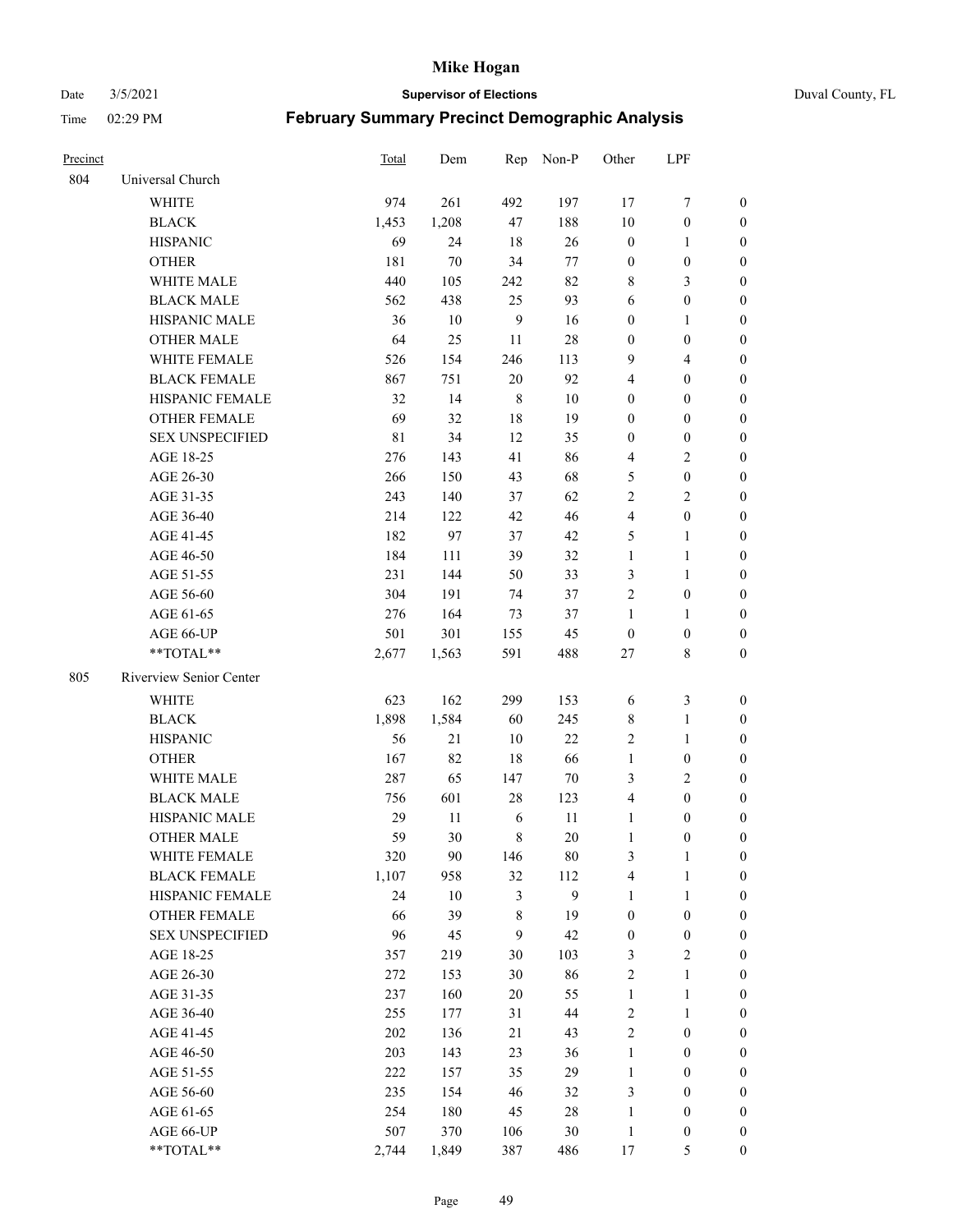#### Date 3/5/2021 **Supervisor of Elections** Duval County, FL

| Precinct |                                                             | Total          | Dem              | Rep                     | Non-P                   | Other            | LPF              |                  |
|----------|-------------------------------------------------------------|----------------|------------------|-------------------------|-------------------------|------------------|------------------|------------------|
| 806      | Clanzel T. Brown Community Center                           |                |                  |                         |                         |                  |                  |                  |
|          | <b>WHITE</b>                                                | 20             | $\overline{7}$   | 9                       | $\overline{4}$          | $\boldsymbol{0}$ | $\boldsymbol{0}$ | $\boldsymbol{0}$ |
|          | <b>BLACK</b>                                                | 772            | 662              | 20                      | 87                      | 3                | $\boldsymbol{0}$ | $\boldsymbol{0}$ |
|          | <b>HISPANIC</b>                                             | 3              | 1                | $\mathbf{1}$            | $\mathbf{1}$            | $\boldsymbol{0}$ | $\boldsymbol{0}$ | $\boldsymbol{0}$ |
|          | <b>OTHER</b>                                                | 66             | 39               | $\sqrt{2}$              | 25                      | $\boldsymbol{0}$ | $\boldsymbol{0}$ | $\boldsymbol{0}$ |
|          | WHITE MALE                                                  | $\mathfrak{H}$ | 3                | $\mathbf{1}$            | $\mathbf{1}$            | $\boldsymbol{0}$ | $\boldsymbol{0}$ | $\boldsymbol{0}$ |
|          | <b>BLACK MALE</b>                                           | 304            | 260              | 7                       | 35                      | 2                | $\boldsymbol{0}$ | $\boldsymbol{0}$ |
|          | HISPANIC MALE                                               | $\mathbf{1}$   | $\boldsymbol{0}$ | $\mathbf{1}$            | $\boldsymbol{0}$        | $\boldsymbol{0}$ | $\boldsymbol{0}$ | $\boldsymbol{0}$ |
|          | <b>OTHER MALE</b>                                           | 20             | 10               | $\mathfrak{2}$          | 8                       | $\boldsymbol{0}$ | $\boldsymbol{0}$ | 0                |
|          | WHITE FEMALE                                                | 15             | 4                | $\,8\,$                 | 3                       | $\boldsymbol{0}$ | $\boldsymbol{0}$ | $\boldsymbol{0}$ |
|          | <b>BLACK FEMALE</b>                                         | 452            | 388              | 13                      | 50                      | 1                | $\boldsymbol{0}$ | $\boldsymbol{0}$ |
|          | HISPANIC FEMALE                                             | $\mathfrak{2}$ | $\mathbf{1}$     | $\boldsymbol{0}$        | $\mathbf{1}$            | $\boldsymbol{0}$ | $\boldsymbol{0}$ | $\boldsymbol{0}$ |
|          | OTHER FEMALE                                                | 27             | 21               | $\boldsymbol{0}$        | 6                       | $\boldsymbol{0}$ | $\boldsymbol{0}$ | $\boldsymbol{0}$ |
|          | <b>SEX UNSPECIFIED</b>                                      | 35             | 22               | $\boldsymbol{0}$        | 13                      | $\boldsymbol{0}$ | $\boldsymbol{0}$ | $\boldsymbol{0}$ |
|          | AGE 18-25                                                   | 115            | 76               | 5                       | 33                      | 1                | $\boldsymbol{0}$ | $\boldsymbol{0}$ |
|          | AGE 26-30                                                   | 88             | 61               | 5                       | 22                      | $\boldsymbol{0}$ | $\boldsymbol{0}$ | $\boldsymbol{0}$ |
|          | AGE 31-35                                                   | 72             | 56               | $\mathfrak{Z}$          | 12                      | 1                | $\boldsymbol{0}$ | $\boldsymbol{0}$ |
|          | AGE 36-40                                                   | 69             | 49               | $\mathbf{1}$            | 18                      | 1                | $\boldsymbol{0}$ | $\boldsymbol{0}$ |
|          | AGE 41-45                                                   | 68             | 55               | 3                       | 10                      | $\boldsymbol{0}$ | $\boldsymbol{0}$ | 0                |
|          | AGE 46-50                                                   | 71             | 60               | $\overline{4}$          | 7                       | $\boldsymbol{0}$ | $\boldsymbol{0}$ | 0                |
|          | AGE 51-55                                                   | 62             | 54               | $\mathfrak{2}$          | 6                       | $\boldsymbol{0}$ | $\boldsymbol{0}$ | $\boldsymbol{0}$ |
|          | AGE 56-60                                                   | 75             | 67               | $\overline{4}$          | $\overline{4}$          | $\boldsymbol{0}$ | $\boldsymbol{0}$ | $\boldsymbol{0}$ |
|          | AGE 61-65                                                   | 68             | 63               | 3                       | $\overline{c}$          | $\boldsymbol{0}$ | $\boldsymbol{0}$ | $\boldsymbol{0}$ |
|          | AGE 66-UP                                                   | 173            | 168              | $\mathfrak{2}$          | 3                       | $\boldsymbol{0}$ | $\boldsymbol{0}$ | $\boldsymbol{0}$ |
|          | $\mathrm{*}\mathrm{*} \mathrm{TOTAL} \mathrm{*} \mathrm{*}$ | 861            | 709              | 32                      | 117                     | 3                | $\boldsymbol{0}$ | $\boldsymbol{0}$ |
|          |                                                             |                |                  |                         |                         |                  |                  |                  |
| 807      | Bradham Brooks Regional Library                             |                |                  |                         |                         |                  |                  |                  |
|          | <b>WHITE</b>                                                | 27             | 6                | 13                      | 6                       | $\mathbf{2}$     | $\boldsymbol{0}$ | $\boldsymbol{0}$ |
|          | <b>BLACK</b>                                                | 1,071          | 960              | 25                      | 83                      | $\boldsymbol{0}$ | $\mathfrak{Z}$   | $\boldsymbol{0}$ |
|          | <b>HISPANIC</b>                                             | 12             | 5                | $\mathfrak{Z}$          | $\overline{4}$          | $\boldsymbol{0}$ | $\boldsymbol{0}$ | $\boldsymbol{0}$ |
|          | <b>OTHER</b>                                                | 55             | 23               | 6                       | 25                      | $\mathbf{1}$     | $\boldsymbol{0}$ | $\boldsymbol{0}$ |
|          | WHITE MALE                                                  | 15             | 3                | $\,$ 8 $\,$             | $\overline{2}$          | $\mathbf{2}$     | $\boldsymbol{0}$ | 0                |
|          | <b>BLACK MALE</b>                                           | 402            | 343              | 14                      | 43                      | $\boldsymbol{0}$ | $\mathbf{2}$     | 0                |
|          | HISPANIC MALE                                               | 3              | $\mathbf{1}$     | $\sqrt{2}$              | $\boldsymbol{0}$        | $\boldsymbol{0}$ | $\boldsymbol{0}$ | $\boldsymbol{0}$ |
|          | <b>OTHER MALE</b>                                           | 14             | 9                | $\boldsymbol{0}$        | 5                       | $\boldsymbol{0}$ | $\boldsymbol{0}$ | $\boldsymbol{0}$ |
|          | WHITE FEMALE                                                | 12             | 3                | $\mathfrak s$           | $\overline{4}$          | $\boldsymbol{0}$ | $\boldsymbol{0}$ | $\boldsymbol{0}$ |
|          | <b>BLACK FEMALE</b>                                         | 653            | 603              | 10                      | 39                      | $\boldsymbol{0}$ | $\mathbf{1}$     | $\overline{0}$   |
|          | HISPANIC FEMALE                                             | 9              | $\overline{4}$   | $\mathbf{1}$            | $\overline{\mathbf{4}}$ | $\boldsymbol{0}$ | $\boldsymbol{0}$ | $\overline{0}$   |
|          | <b>OTHER FEMALE</b>                                         | 17             | 9                | $\overline{4}$          | $\mathfrak{Z}$          | $\mathbf{1}$     | $\boldsymbol{0}$ | $\overline{0}$   |
|          | <b>SEX UNSPECIFIED</b>                                      | $40\,$         | 19               | $\mathfrak{Z}$          | $18\,$                  | $\boldsymbol{0}$ | $\boldsymbol{0}$ | $\overline{0}$   |
|          | AGE 18-25                                                   | 107            | 74               | $\overline{\mathbf{4}}$ | 29                      | $\boldsymbol{0}$ | $\boldsymbol{0}$ | $\overline{0}$   |
|          | AGE 26-30                                                   | 70             | 52               | 3                       | 15                      | $\boldsymbol{0}$ | $\boldsymbol{0}$ | 0                |
|          | AGE 31-35                                                   | 82             | 63               | $\sqrt{2}$              | 16                      | $\boldsymbol{0}$ | $\mathbf{1}$     | 0                |
|          | AGE 36-40                                                   | 72             | 55               | $\overline{\mathbf{4}}$ | 11                      | 1                | $\mathbf{1}$     | $\overline{0}$   |
|          | AGE 41-45                                                   | 76             | 63               | $\mathfrak{Z}$          | $10\,$                  | $\boldsymbol{0}$ | $\boldsymbol{0}$ | $\overline{0}$   |
|          | AGE 46-50                                                   | $88\,$         | 73               | $\tau$                  | $\,$ 8 $\,$             | $\boldsymbol{0}$ | $\boldsymbol{0}$ | $\boldsymbol{0}$ |
|          | AGE 51-55                                                   | 71             | 61               | $\sqrt{2}$              | $\tau$                  | 1                | $\boldsymbol{0}$ | $\overline{0}$   |
|          | AGE 56-60                                                   | 101            | 87               | 7                       | $\tau$                  | $\boldsymbol{0}$ | $\boldsymbol{0}$ | $\overline{0}$   |
|          | AGE 61-65                                                   | 106            | 90               | 6                       | $\mathbf{9}$            | $\boldsymbol{0}$ | $\mathbf{1}$     | $\overline{0}$   |
|          | AGE 66-UP                                                   | 392            | 376              | 9                       | $\sqrt{6}$              | $\mathbf{1}$     | $\boldsymbol{0}$ | $\overline{0}$   |
|          | **TOTAL**                                                   | 1,165          | 994              | 47                      | 118                     | $\mathfrak{Z}$   | $\mathfrak{Z}$   | $\boldsymbol{0}$ |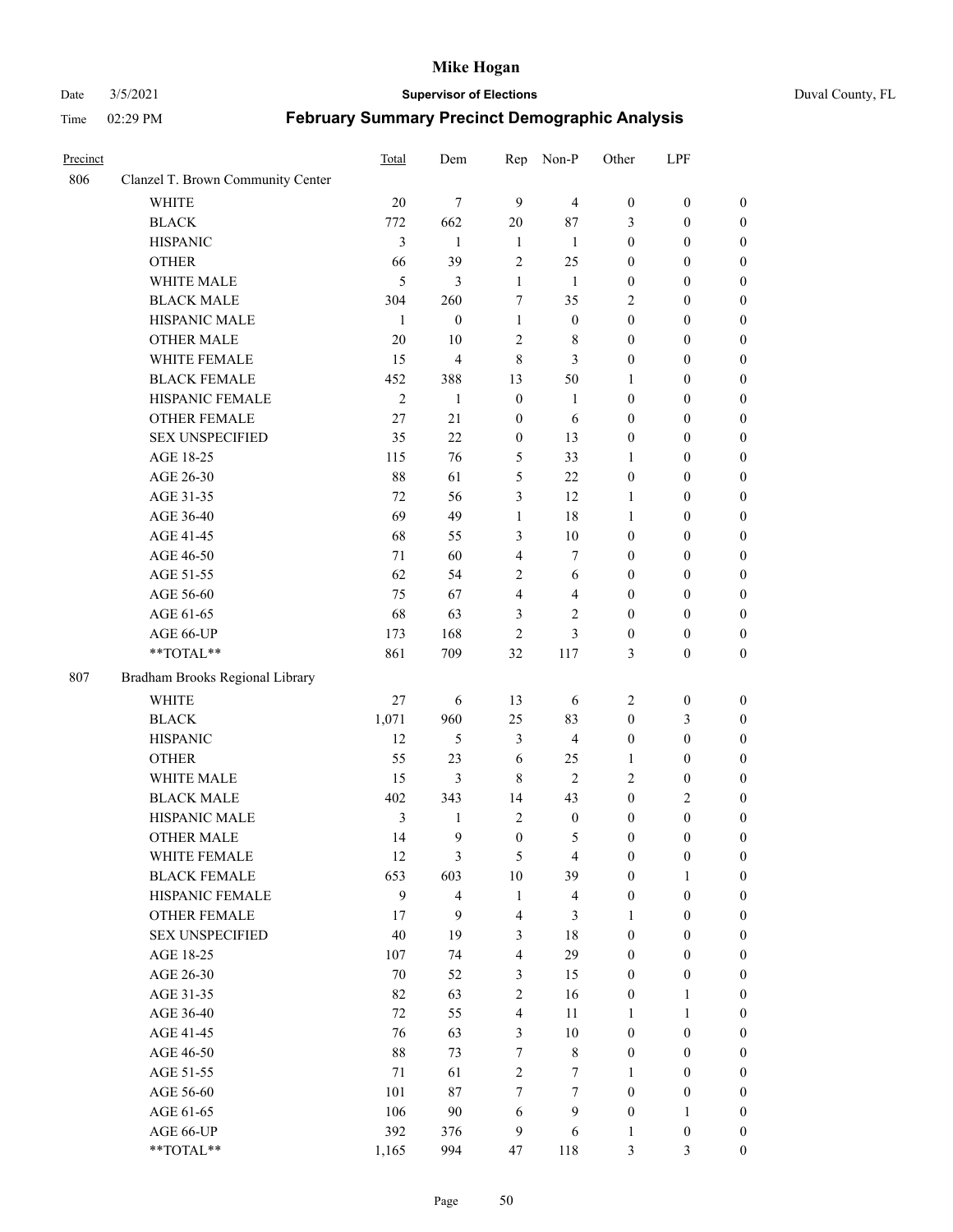#### Date 3/5/2021 **Supervisor of Elections** Duval County, FL

| Precinct |                                  | Total | Dem            | Rep              | Non-P        | Other            | LPF              |                  |
|----------|----------------------------------|-------|----------------|------------------|--------------|------------------|------------------|------------------|
| 808      | Fairway Oaks                     |       |                |                  |              |                  |                  |                  |
|          | <b>WHITE</b>                     | 58    | 17             | 15               | 23           | 3                | $\boldsymbol{0}$ | $\boldsymbol{0}$ |
|          | <b>BLACK</b>                     | 1,773 | 1,545          | 37               | 184          | 7                | $\boldsymbol{0}$ | $\boldsymbol{0}$ |
|          | <b>HISPANIC</b>                  | 19    | $\overline{7}$ | $\mathbf{1}$     | 11           | $\boldsymbol{0}$ | $\boldsymbol{0}$ | $\boldsymbol{0}$ |
|          | <b>OTHER</b>                     | 117   | 60             | $\,8\,$          | 48           | $\boldsymbol{0}$ | 1                | $\boldsymbol{0}$ |
|          | WHITE MALE                       | 15    | 4              | 6                | 3            | $\overline{c}$   | $\boldsymbol{0}$ | $\boldsymbol{0}$ |
|          | <b>BLACK MALE</b>                | 677   | 572            | 18               | 84           | 3                | $\boldsymbol{0}$ | $\boldsymbol{0}$ |
|          | HISPANIC MALE                    | 6     | 3              | $\boldsymbol{0}$ | 3            | $\boldsymbol{0}$ | $\boldsymbol{0}$ | $\boldsymbol{0}$ |
|          | <b>OTHER MALE</b>                | 30    | 16             | 3                | 11           | $\boldsymbol{0}$ | $\boldsymbol{0}$ | $\boldsymbol{0}$ |
|          | WHITE FEMALE                     | 43    | 13             | 9                | $20\,$       | 1                | $\boldsymbol{0}$ | $\boldsymbol{0}$ |
|          | <b>BLACK FEMALE</b>              | 1,077 | 957            | 19               | 97           | $\overline{4}$   | $\boldsymbol{0}$ | 0                |
|          | HISPANIC FEMALE                  | 13    | 4              | $\mathbf{1}$     | $\,$ 8 $\,$  | $\boldsymbol{0}$ | $\boldsymbol{0}$ | $\boldsymbol{0}$ |
|          | <b>OTHER FEMALE</b>              | 46    | 28             | $\overline{4}$   | 13           | $\boldsymbol{0}$ | $\mathbf{1}$     | $\boldsymbol{0}$ |
|          | <b>SEX UNSPECIFIED</b>           | 60    | 32             | $\mathbf{1}$     | 27           | $\boldsymbol{0}$ | $\boldsymbol{0}$ | $\boldsymbol{0}$ |
|          | AGE 18-25                        | 270   | 192            | 9                | 68           | $\mathbf{1}$     | $\boldsymbol{0}$ | $\boldsymbol{0}$ |
|          | AGE 26-30                        | 235   | 177            | 6                | 50           | $\overline{c}$   | $\boldsymbol{0}$ | $\boldsymbol{0}$ |
|          | AGE 31-35                        | 238   | 184            | $\tau$           | 43           | 3                | $\mathbf{1}$     | $\boldsymbol{0}$ |
|          | AGE 36-40                        | 182   | 143            | 6                | 32           | $\mathbf{1}$     | $\boldsymbol{0}$ | $\boldsymbol{0}$ |
|          | AGE 41-45                        | 130   | 105            | $\,$ 8 $\,$      | 17           | $\boldsymbol{0}$ | $\boldsymbol{0}$ | $\boldsymbol{0}$ |
|          | AGE 46-50                        | 129   | 110            | $\overline{4}$   | 14           | $\mathbf{1}$     | $\boldsymbol{0}$ | $\boldsymbol{0}$ |
|          | AGE 51-55                        | 152   | 133            | 6                | 12           | $\mathbf{1}$     | $\boldsymbol{0}$ | 0                |
|          | AGE 56-60                        | 169   | 154            | 7                | $\,$ 8 $\,$  | $\boldsymbol{0}$ | $\boldsymbol{0}$ | $\boldsymbol{0}$ |
|          | AGE 61-65                        | 183   | 172            | 3                | $\,$ 8 $\,$  | $\boldsymbol{0}$ | $\boldsymbol{0}$ | $\boldsymbol{0}$ |
|          | AGE 66-UP                        | 279   | 259            | 5                | 14           | 1                | $\boldsymbol{0}$ | $\boldsymbol{0}$ |
|          | **TOTAL**                        | 1,967 | 1,629          | 61               | 266          | 10               | $\mathbf{1}$     | $\boldsymbol{0}$ |
| 809      | Simonds-Johnson Community Center |       |                |                  |              |                  |                  |                  |
|          | <b>WHITE</b>                     | 84    | 32             | 26               | 24           | $\sqrt{2}$       | $\boldsymbol{0}$ | $\boldsymbol{0}$ |
|          | <b>BLACK</b>                     | 2,195 | 1,869          | 57               | 257          | 11               | $\mathbf{1}$     | $\boldsymbol{0}$ |
|          | <b>HISPANIC</b>                  | 33    | $20\,$         | $\mathfrak{Z}$   | $\,$ 8 $\,$  | $\mathfrak{2}$   | $\boldsymbol{0}$ | $\boldsymbol{0}$ |
|          | <b>OTHER</b>                     | 183   | 75             | 12               | 95           | $\mathbf{1}$     | $\boldsymbol{0}$ | $\boldsymbol{0}$ |
|          | WHITE MALE                       | 37    | 13             | 14               | $\mathbf{9}$ | $\mathbf{1}$     | $\boldsymbol{0}$ | $\boldsymbol{0}$ |
|          | <b>BLACK MALE</b>                | 856   | 706            | 24               | 122          | 4                | $\boldsymbol{0}$ | $\boldsymbol{0}$ |
|          | HISPANIC MALE                    | 15    | 11             | $\boldsymbol{0}$ | 3            | $\mathbf{1}$     | $\boldsymbol{0}$ | 0                |
|          | <b>OTHER MALE</b>                | 58    | 23             | 5                | 30           | $\boldsymbol{0}$ | $\boldsymbol{0}$ | $\boldsymbol{0}$ |
|          | WHITE FEMALE                     | 44    | 18             | 12               | 13           | $\mathbf{1}$     | $\boldsymbol{0}$ | $\boldsymbol{0}$ |
|          | <b>BLACK FEMALE</b>              | 1,292 | 1,129          | 33               | 122          | 7                | $\mathbf{1}$     | $\boldsymbol{0}$ |
|          | HISPANIC FEMALE                  | 18    | 9              | $\mathfrak{Z}$   | 5            | $\mathbf{1}$     | $\boldsymbol{0}$ | $\overline{0}$   |
|          | <b>OTHER FEMALE</b>              | 69    | 35             | $\sqrt{6}$       | 28           | $\boldsymbol{0}$ | $\boldsymbol{0}$ | $\overline{0}$   |
|          | <b>SEX UNSPECIFIED</b>           | 106   | 52             | $\mathbf{1}$     | 52           | $\mathbf{1}$     | $\boldsymbol{0}$ | $\boldsymbol{0}$ |
|          | AGE 18-25                        | 402   | 268            | $17\,$           | 112          | 5                | $\boldsymbol{0}$ | $\overline{0}$   |
|          | AGE 26-30                        | 262   | 182            | 12               | 66           | $\sqrt{2}$       | $\boldsymbol{0}$ | 0                |
|          | AGE 31-35                        | 280   | 203            | 13               | 60           | $\mathfrak{Z}$   | $\mathbf{1}$     | 0                |
|          | AGE 36-40                        | 211   | 157            | $\overline{9}$   | 45           | $\boldsymbol{0}$ | $\boldsymbol{0}$ | 0                |
|          | AGE 41-45                        | 181   | 143            | 9                | 27           | $\sqrt{2}$       | $\boldsymbol{0}$ | 0                |
|          | AGE 46-50                        | 182   | 145            | $10\,$           | 24           | 3                | $\boldsymbol{0}$ | $\boldsymbol{0}$ |
|          | AGE 51-55                        | 166   | 136            | 11               | 19           | $\boldsymbol{0}$ | $\boldsymbol{0}$ | $\boldsymbol{0}$ |
|          | AGE 56-60                        | 209   | 195            | $\mathfrak{Z}$   | 11           | $\boldsymbol{0}$ | $\boldsymbol{0}$ | $\boldsymbol{0}$ |
|          | AGE 61-65                        | 205   | 192            | 7                | 6            | $\boldsymbol{0}$ | $\boldsymbol{0}$ | $\boldsymbol{0}$ |
|          | AGE 66-UP                        | 397   | 375            | $\boldsymbol{7}$ | 14           | $\mathbf{1}$     | $\boldsymbol{0}$ | $\boldsymbol{0}$ |
|          | **TOTAL**                        | 2,495 | 1,996          | 98               | 384          | 16               | $\mathbf{1}$     | $\overline{0}$   |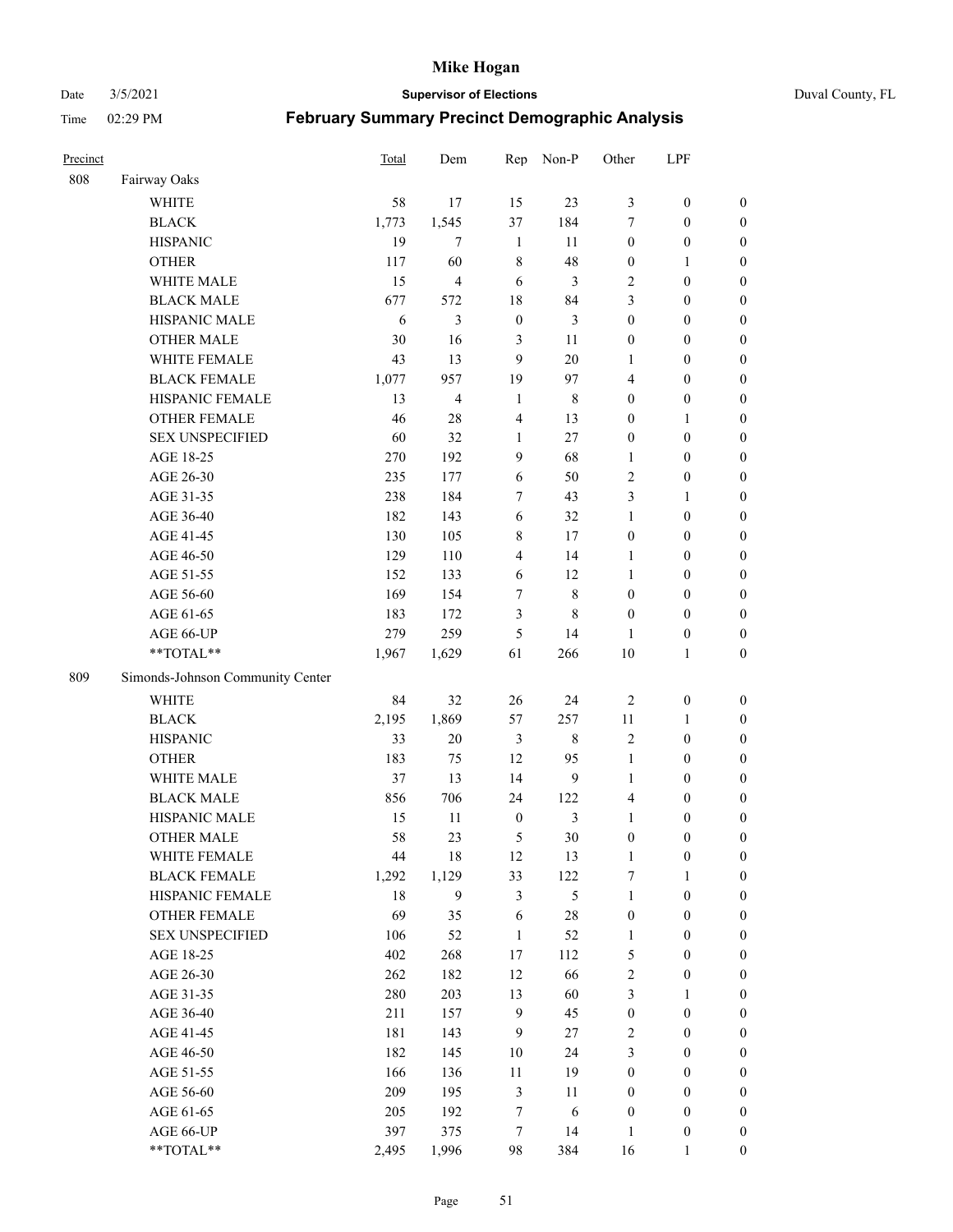#### Date 3/5/2021 **Supervisor of Elections** Duval County, FL

| Precinct |                                             | Total  | Dem            | Rep              | Non-P          | Other            | LPF              |                  |
|----------|---------------------------------------------|--------|----------------|------------------|----------------|------------------|------------------|------------------|
| 810      | Temple Baptist Church                       |        |                |                  |                |                  |                  |                  |
|          | <b>WHITE</b>                                | 1,066  | 120            | 792              | 140            | 8                | 6                | 0                |
|          | <b>BLACK</b>                                | 132    | 108            | $\overline{4}$   | $18\,$         | 2                | $\boldsymbol{0}$ | $\boldsymbol{0}$ |
|          | <b>HISPANIC</b>                             | 23     | 8              | 9                | 6              | $\boldsymbol{0}$ | $\boldsymbol{0}$ | $\boldsymbol{0}$ |
|          | <b>OTHER</b>                                | $71\,$ | 12             | 30               | $28\,$         | $\boldsymbol{0}$ | 1                | $\boldsymbol{0}$ |
|          | WHITE MALE                                  | 522    | 53             | 387              | $72\,$         | 6                | $\overline{4}$   | $\boldsymbol{0}$ |
|          | <b>BLACK MALE</b>                           | 52     | $40\,$         | $\sqrt{2}$       | $10\,$         | $\boldsymbol{0}$ | $\boldsymbol{0}$ | $\boldsymbol{0}$ |
|          | HISPANIC MALE                               | 10     | 3              | 5                | $\sqrt{2}$     | $\boldsymbol{0}$ | $\boldsymbol{0}$ | $\boldsymbol{0}$ |
|          | <b>OTHER MALE</b>                           | 27     | $\mathfrak s$  | 10               | 11             | $\boldsymbol{0}$ | $\mathbf{1}$     | $\boldsymbol{0}$ |
|          | WHITE FEMALE                                | 528    | 66             | 397              | 61             | 2                | $\mathfrak{2}$   | $\boldsymbol{0}$ |
|          | <b>BLACK FEMALE</b>                         | 75     | 64             | $\sqrt{2}$       | $\,$ 8 $\,$    | $\mathbf{1}$     | $\boldsymbol{0}$ | $\boldsymbol{0}$ |
|          | HISPANIC FEMALE                             | 13     | $\mathfrak{S}$ | $\overline{4}$   | $\overline{4}$ | $\boldsymbol{0}$ | $\boldsymbol{0}$ | 0                |
|          | OTHER FEMALE                                | 28     | 5              | 14               | 9              | $\boldsymbol{0}$ | $\boldsymbol{0}$ | $\boldsymbol{0}$ |
|          | <b>SEX UNSPECIFIED</b>                      | 37     | $\tau$         | 14               | 15             | $\mathbf{1}$     | $\boldsymbol{0}$ | $\boldsymbol{0}$ |
|          | AGE 18-25                                   | 123    | 24             | 67               | 30             | $\mathbf{1}$     | $\mathbf{1}$     | $\boldsymbol{0}$ |
|          | AGE 26-30                                   | 92     | 17             | 49               | 23             | 2                | $\mathbf{1}$     | $\boldsymbol{0}$ |
|          | AGE 31-35                                   | 92     | 21             | 47               | 21             | $\boldsymbol{0}$ | $\mathfrak{Z}$   | $\boldsymbol{0}$ |
|          | AGE 36-40                                   | 105    | 15             | 63               | 25             | 2                | $\boldsymbol{0}$ | $\boldsymbol{0}$ |
|          | AGE 41-45                                   | 106    | 17             | 62               | 26             | $\boldsymbol{0}$ | $\mathbf{1}$     | $\boldsymbol{0}$ |
|          | AGE 46-50                                   | 107    | $28\,$         | 68               | $10\,$         | 1                | $\boldsymbol{0}$ | $\boldsymbol{0}$ |
|          | AGE 51-55                                   | 126    | 17             | 96               | 13             | $\boldsymbol{0}$ | $\boldsymbol{0}$ | $\boldsymbol{0}$ |
|          | AGE 56-60                                   | 128    | 25             | 85               | 15             | $\mathbf{2}$     | $\mathbf{1}$     | 0                |
|          | AGE 61-65                                   | 147    | 23             | 107              | 16             | $\mathbf{1}$     | $\boldsymbol{0}$ | 0                |
|          | AGE 66-UP                                   | 266    | 61             | 191              | 13             | $\mathbf{1}$     | $\boldsymbol{0}$ | $\boldsymbol{0}$ |
|          | **TOTAL**                                   | 1,292  | 248            | 835              | 192            | 10               | $\boldsymbol{7}$ | $\boldsymbol{0}$ |
| 811      | Police Athletic League of Jacksonville, Inc |        |                |                  |                |                  |                  |                  |
|          | WHITE                                       | 49     | 17             | 16               | 16             | $\boldsymbol{0}$ | $\boldsymbol{0}$ | $\boldsymbol{0}$ |
|          | <b>BLACK</b>                                | 1,276  | 1,108          | 28               | 130            | 10               | $\boldsymbol{0}$ | $\boldsymbol{0}$ |
|          | <b>HISPANIC</b>                             | 13     | 3              | $\mathfrak{Z}$   | 6              | $\mathbf{1}$     | $\boldsymbol{0}$ | $\boldsymbol{0}$ |
|          | <b>OTHER</b>                                | 94     | 53             | $\mathfrak{Z}$   | 37             | $\mathbf{1}$     | $\boldsymbol{0}$ | $\boldsymbol{0}$ |
|          | WHITE MALE                                  | 15     | $\sqrt{6}$     | 6                | $\mathfrak{Z}$ | $\boldsymbol{0}$ | $\boldsymbol{0}$ | $\boldsymbol{0}$ |
|          | <b>BLACK MALE</b>                           | 518    | 429            | 17               | 65             | 7                | $\boldsymbol{0}$ | $\boldsymbol{0}$ |
|          | HISPANIC MALE                               | 3      | $\mathbf{1}$   | $\mathbf{1}$     | $\mathbf{1}$   | $\boldsymbol{0}$ | $\boldsymbol{0}$ | $\boldsymbol{0}$ |
|          | <b>OTHER MALE</b>                           | 35     | 20             | $\boldsymbol{0}$ | 15             | $\boldsymbol{0}$ | $\boldsymbol{0}$ | $\boldsymbol{0}$ |
|          | WHITE FEMALE                                | 31     | 10             | 9                | 12             | $\boldsymbol{0}$ | $\boldsymbol{0}$ | 0                |
|          | <b>BLACK FEMALE</b>                         | 740    | 666            | $11\,$           | 60             | 3                | $\boldsymbol{0}$ | $\boldsymbol{0}$ |
|          | HISPANIC FEMALE                             | 9      | $\mathbf{1}$   | $\sqrt{2}$       | 5              | $\mathbf{1}$     | $\boldsymbol{0}$ | $\overline{0}$   |
|          | OTHER FEMALE                                | 36     | 21             | $\sqrt{2}$       | 13             | $\boldsymbol{0}$ | $\boldsymbol{0}$ | $\overline{0}$   |
|          | <b>SEX UNSPECIFIED</b>                      | 45     | 27             | $\overline{c}$   | 15             | $\mathbf{1}$     | $\boldsymbol{0}$ | $\overline{0}$   |
|          | AGE 18-25                                   | 197    | 142            | 5                | 47             | 3                | $\boldsymbol{0}$ | $\overline{0}$   |
|          | AGE 26-30                                   | 133    | 98             | $\,$ 8 $\,$      | 25             | 2                | $\boldsymbol{0}$ | $\overline{0}$   |
|          | AGE 31-35                                   | 145    | 104            | 10               | 29             | $\overline{c}$   | $\boldsymbol{0}$ | $\overline{0}$   |
|          | AGE 36-40                                   | 124    | 93             | $\mathbf{1}$     | 29             | $\mathbf{1}$     | $\boldsymbol{0}$ | 0                |
|          | AGE 41-45                                   | 123    | 100            | 5                | 17             | $\mathbf{1}$     | $\boldsymbol{0}$ | 0                |
|          | AGE 46-50                                   | 113    | 100            | $\sqrt{2}$       | $10\,$         | 1                | $\boldsymbol{0}$ | $\boldsymbol{0}$ |
|          | AGE 51-55                                   | 98     | $87\,$         | 5                | $\mathfrak{H}$ | $\mathbf{1}$     | $\boldsymbol{0}$ | $\boldsymbol{0}$ |
|          | AGE 56-60                                   | 124    | 111            | $\mathfrak{Z}$   | $10\,$         | $\boldsymbol{0}$ | $\boldsymbol{0}$ | $\boldsymbol{0}$ |
|          | AGE 61-65                                   | 117    | 103            | 7                | 7              | $\boldsymbol{0}$ | $\boldsymbol{0}$ | $\boldsymbol{0}$ |
|          | AGE 66-UP                                   | 258    | 243            | $\overline{4}$   | $10\,$         | $\mathbf{1}$     | $\boldsymbol{0}$ | $\boldsymbol{0}$ |
|          | **TOTAL**                                   | 1,432  | 1,181          | 50               | 189            | 12               | $\boldsymbol{0}$ | $\boldsymbol{0}$ |
|          |                                             |        |                |                  |                |                  |                  |                  |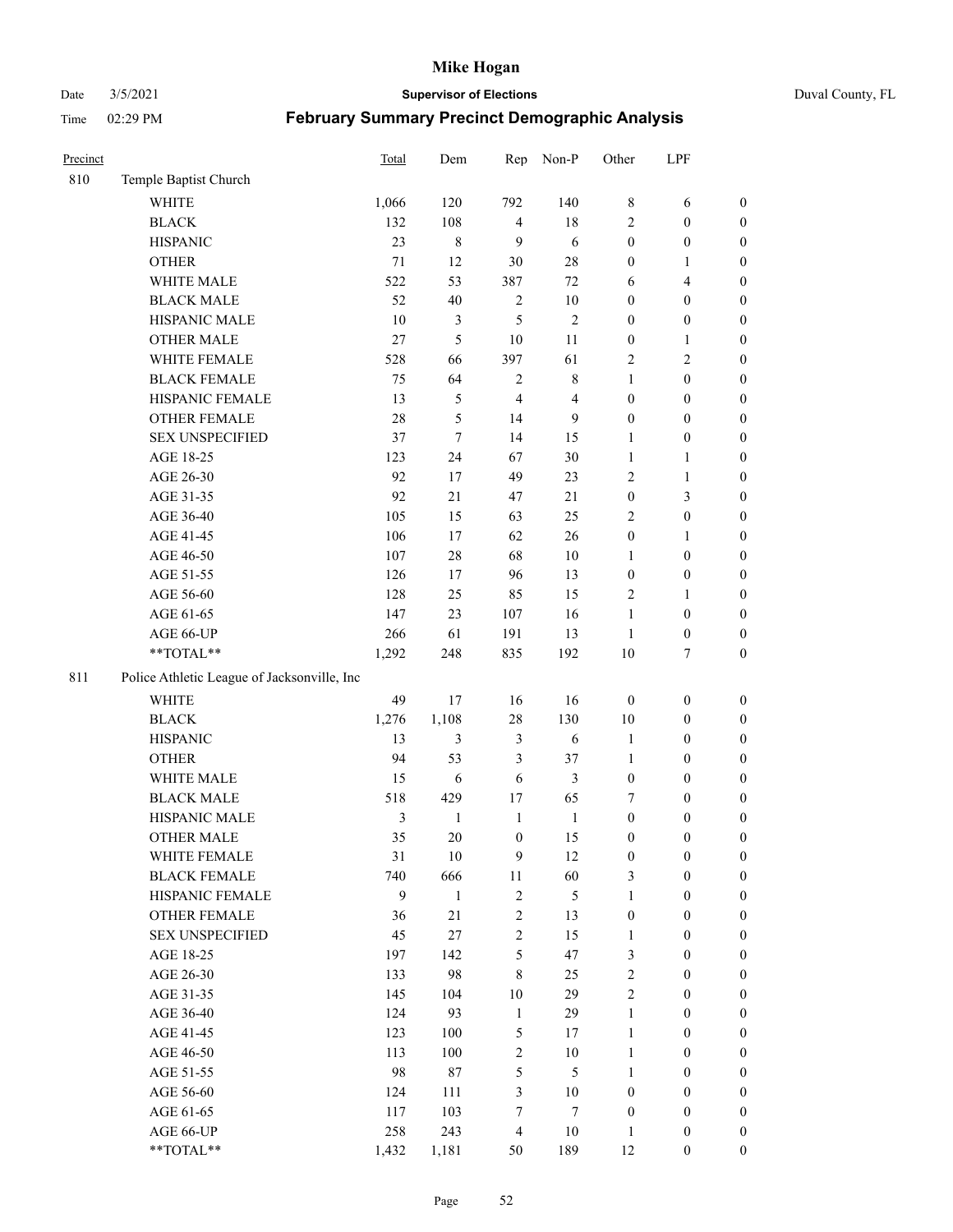Date 3/5/2021 **Supervisor of Elections** Duval County, FL

| Precinct |                              | <b>Total</b> | Dem    | Rep            | Non-P          | Other                   | LPF              |                  |
|----------|------------------------------|--------------|--------|----------------|----------------|-------------------------|------------------|------------------|
| 812      | <b>Emmett Reed Center</b>    |              |        |                |                |                         |                  |                  |
|          | <b>WHITE</b>                 | 68           | 30     | 14             | 22             | 1                       | $\mathbf{1}$     | 0                |
|          | <b>BLACK</b>                 | 1,231        | 1,071  | 22             | 134            | 4                       | $\boldsymbol{0}$ | 0                |
|          | <b>HISPANIC</b>              | 25           | 13     | $\mathfrak{S}$ | $\tau$         | $\boldsymbol{0}$        | $\boldsymbol{0}$ | $\boldsymbol{0}$ |
|          | <b>OTHER</b>                 | 86           | 44     | 3              | 38             | 1                       | $\boldsymbol{0}$ | $\boldsymbol{0}$ |
|          | WHITE MALE                   | 24           | 10     | 6              | $\,8\,$        | $\boldsymbol{0}$        | $\boldsymbol{0}$ | $\boldsymbol{0}$ |
|          | <b>BLACK MALE</b>            | 482          | 403    | 10             | 66             | 3                       | $\boldsymbol{0}$ | $\boldsymbol{0}$ |
|          | HISPANIC MALE                | 12           | 6      | $\mathfrak{Z}$ | $\mathfrak{Z}$ | $\boldsymbol{0}$        | $\boldsymbol{0}$ | $\boldsymbol{0}$ |
|          | <b>OTHER MALE</b>            | 25           | 12     | $\sqrt{2}$     | $10\,$         | $\mathbf{1}$            | $\boldsymbol{0}$ | $\boldsymbol{0}$ |
|          | WHITE FEMALE                 | 42           | 20     | $\tau$         | 13             | $\mathbf{1}$            | $\mathbf{1}$     | $\boldsymbol{0}$ |
|          | <b>BLACK FEMALE</b>          | 724          | 650    | 11             | 62             | $\mathbf{1}$            | $\boldsymbol{0}$ | 0                |
|          | HISPANIC FEMALE              | 11           | 6      | $\sqrt{2}$     | $\mathfrak{Z}$ | $\boldsymbol{0}$        | $\boldsymbol{0}$ | 0                |
|          | <b>OTHER FEMALE</b>          | 31           | 21     | $\mathbf{1}$   | 9              | $\boldsymbol{0}$        | $\boldsymbol{0}$ | $\boldsymbol{0}$ |
|          | <b>SEX UNSPECIFIED</b>       | 59           | 30     | $\sqrt{2}$     | 27             | $\boldsymbol{0}$        | $\boldsymbol{0}$ | $\boldsymbol{0}$ |
|          | AGE 18-25                    | 156          | 91     | 5              | 59             | 1                       | $\boldsymbol{0}$ | $\boldsymbol{0}$ |
|          | AGE 26-30                    | 102          | 68     | 5              | 27             | $\mathbf{1}$            | $\mathbf{1}$     | $\boldsymbol{0}$ |
|          | AGE 31-35                    | 116          | 95     | 5              | 15             | $\mathbf{1}$            | $\boldsymbol{0}$ | $\boldsymbol{0}$ |
|          | AGE 36-40                    | 111          | 91     | 3              | 17             | $\boldsymbol{0}$        | $\boldsymbol{0}$ | $\boldsymbol{0}$ |
|          | AGE 41-45                    | 106          | 84     | 7              | 14             | $\mathbf{1}$            | $\boldsymbol{0}$ | $\boldsymbol{0}$ |
|          | AGE 46-50                    | $100\,$      | 81     | $\sqrt{2}$     | 17             | $\boldsymbol{0}$        | $\boldsymbol{0}$ | $\boldsymbol{0}$ |
|          | AGE 51-55                    | 101          | 78     | $\overline{4}$ | 17             | $\overline{2}$          | $\boldsymbol{0}$ | $\boldsymbol{0}$ |
|          | AGE 56-60                    | 128          | 116    | 5              | $\tau$         | $\boldsymbol{0}$        | $\boldsymbol{0}$ | 0                |
|          | AGE 61-65                    | 158          | 143    | $\mathfrak{2}$ | 13             | $\boldsymbol{0}$        | $\boldsymbol{0}$ | 0                |
|          | AGE 66-UP                    | 332          | 311    | 6              | 15             | $\boldsymbol{0}$        | $\boldsymbol{0}$ | $\boldsymbol{0}$ |
|          | **TOTAL**                    | 1,410        | 1,158  | 44             | 201            | 6                       | $\mathbf{1}$     | $\boldsymbol{0}$ |
| 813      | Our Redeemer Lutheran Church |              |        |                |                |                         |                  |                  |
|          | <b>WHITE</b>                 | 2,339        | 418    | 1,486          | 393            | 32                      | $10\,$           | $\boldsymbol{0}$ |
|          | <b>BLACK</b>                 | 3,700        | 3,152  | 99             | 417            | 30                      | $\sqrt{2}$       | $\boldsymbol{0}$ |
|          | <b>HISPANIC</b>              | 157          | 61     | 41             | 52             | $\sqrt{2}$              | $\mathbf{1}$     | $\boldsymbol{0}$ |
|          | <b>OTHER</b>                 | 350          | 156    | 60             | 131            | $\mathfrak{2}$          | $\mathbf{1}$     | $\boldsymbol{0}$ |
|          | WHITE MALE                   | 1,130        | 181    | 734            | 194            | 14                      | $\boldsymbol{7}$ | $\overline{0}$   |
|          | <b>BLACK MALE</b>            | 1,594        | 1,294  | 63             | 221            | 14                      | $\overline{2}$   | $\boldsymbol{0}$ |
|          | HISPANIC MALE                | 74           | $20\,$ | 24             | 29             | $\mathbf{1}$            | $\boldsymbol{0}$ | 0                |
|          | <b>OTHER MALE</b>            | 133          | 50     | 22             | 60             | $\boldsymbol{0}$        | $\mathbf{1}$     | 0                |
|          | WHITE FEMALE                 | 1,185        | 234    | 736            | 194            | 18                      | 3                | 0                |
|          | <b>BLACK FEMALE</b>          | 2,064        | 1,829  | 35             | 184            | 16                      | $\boldsymbol{0}$ | $\boldsymbol{0}$ |
|          | HISPANIC FEMALE              | 82           | 41     | 16             | 23             | $\mathbf{1}$            | $\mathbf{1}$     | $\overline{0}$   |
|          | OTHER FEMALE                 | 138          | 73     | 32             | 32             | $\mathbf{1}$            | $\boldsymbol{0}$ | $\overline{0}$   |
|          | <b>SEX UNSPECIFIED</b>       | 146          | 65     | 24             | 56             | $\mathbf{1}$            | $\boldsymbol{0}$ | 0                |
|          | AGE 18-25                    | 807          | 471    | 124            | 194            | 15                      | $\mathfrak{Z}$   | 0                |
|          | AGE 26-30                    | 529          | 268    | 115            | 140            | 6                       | $\boldsymbol{0}$ | 0                |
|          | AGE 31-35                    | 504          | 278    | 109            | 106            | 6                       | $\mathfrak{S}$   | 0                |
|          | AGE 36-40                    | 601          | 364    | 124            | 108            | $\overline{\mathbf{4}}$ | $\mathbf{1}$     | 0                |
|          | AGE 41-45                    | 534          | 354    | 90             | 82             | 8                       | $\boldsymbol{0}$ | 0                |
|          | AGE 46-50                    | 660          | 416    | 144            | 95             | 4                       | $\mathbf{1}$     | 0                |
|          | AGE 51-55                    | 696          | 424    | 194            | 67             | 10                      | $\mathbf{1}$     | 0                |
|          | AGE 56-60                    | 597          | 316    | 197            | $78\,$         | 6                       | $\boldsymbol{0}$ | 0                |
|          | AGE 61-65                    | 596          | 342    | 187            | 60             | 5                       | $\sqrt{2}$       | 0                |
|          | AGE 66-UP                    | 1,022        | 554    | 402            | 63             | 2                       | $\mathbf{1}$     | $\boldsymbol{0}$ |
|          | **TOTAL**                    | 6,546        | 3,787  | 1,686          | 993            | 66                      | 14               | $\boldsymbol{0}$ |
|          |                              |              |        |                |                |                         |                  |                  |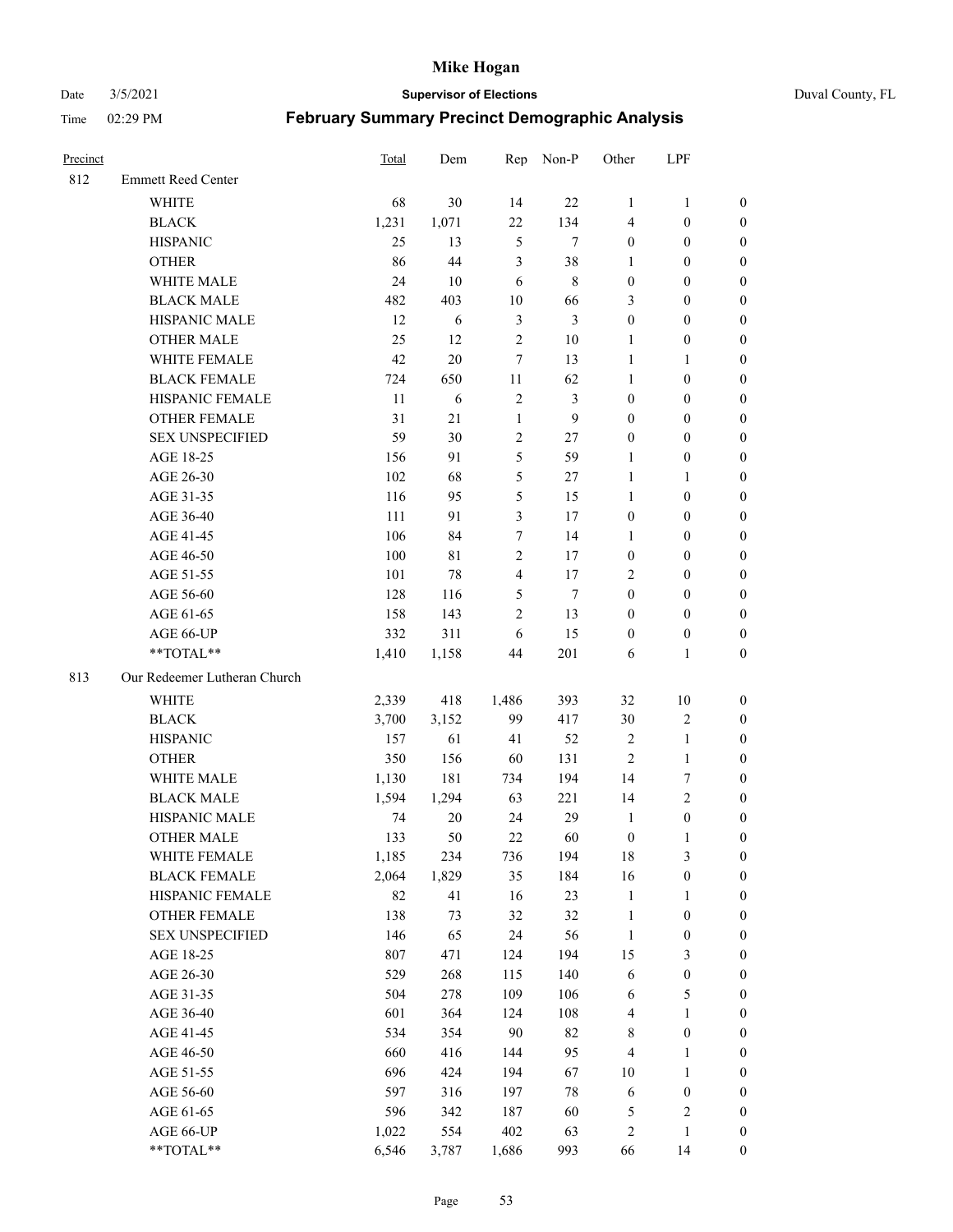#### Date 3/5/2021 **Supervisor of Elections** Duval County, FL

| Precinct |                               | Total       | Dem    | Rep                     | Non-P       | Other            | LPF                     |                  |
|----------|-------------------------------|-------------|--------|-------------------------|-------------|------------------|-------------------------|------------------|
| 814      | Cisco Garden Community Center |             |        |                         |             |                  |                         |                  |
|          | <b>WHITE</b>                  | 2,824       | 421    | 2,016                   | 368         | 15               | $\overline{4}$          | 0                |
|          | <b>BLACK</b>                  | 458         | 390    | 17                      | 49          | $\mathfrak{2}$   | $\boldsymbol{0}$        | $\boldsymbol{0}$ |
|          | <b>HISPANIC</b>               | 60          | 21     | 23                      | 16          | $\boldsymbol{0}$ | $\boldsymbol{0}$        | $\boldsymbol{0}$ |
|          | <b>OTHER</b>                  | 152         | 32     | 58                      | 58          | 4                | $\boldsymbol{0}$        | $\boldsymbol{0}$ |
|          | WHITE MALE                    | 1,351       | 170    | 983                     | 190         | 6                | $\sqrt{2}$              | $\boldsymbol{0}$ |
|          | <b>BLACK MALE</b>             | 202         | 163    | 12                      | 26          | $\mathbf{1}$     | $\boldsymbol{0}$        | $\boldsymbol{0}$ |
|          | HISPANIC MALE                 | 31          | $10\,$ | 11                      | $10\,$      | $\boldsymbol{0}$ | $\boldsymbol{0}$        | $\boldsymbol{0}$ |
|          | <b>OTHER MALE</b>             | 50          | 11     | 20                      | 17          | $\mathbf{2}$     | $\boldsymbol{0}$        | $\boldsymbol{0}$ |
|          | WHITE FEMALE                  | 1,440       | 248    | 1,009                   | 172         | 9                | $\overline{2}$          | $\boldsymbol{0}$ |
|          | <b>BLACK FEMALE</b>           | 251         | 223    | 5                       | 22          | $\mathbf{1}$     | $\boldsymbol{0}$        | $\boldsymbol{0}$ |
|          | HISPANIC FEMALE               | 26          | 9      | 11                      | 6           | $\boldsymbol{0}$ | $\boldsymbol{0}$        | 0                |
|          | <b>OTHER FEMALE</b>           | 61          | 14     | 21                      | 25          | $\mathbf{1}$     | $\boldsymbol{0}$        | $\boldsymbol{0}$ |
|          | <b>SEX UNSPECIFIED</b>        | 82          | 16     | 42                      | 23          | $\mathbf{1}$     | $\boldsymbol{0}$        | $\boldsymbol{0}$ |
|          | AGE 18-25                     | 396         | 94     | 205                     | 90          | 5                | $\sqrt{2}$              | $\boldsymbol{0}$ |
|          | AGE 26-30                     | 239         | 39     | 139                     | 58          | 2                | $\mathbf{1}$            | $\boldsymbol{0}$ |
|          | AGE 31-35                     | 263         | 58     | 155                     | 46          | 3                | $\mathbf{1}$            | $\boldsymbol{0}$ |
|          | AGE 36-40                     | 278         | 74     | 152                     | 51          | $\mathbf{1}$     | $\boldsymbol{0}$        | $\boldsymbol{0}$ |
|          | AGE 41-45                     | 212         | 54     | 119                     | 38          | $\mathbf{1}$     | $\boldsymbol{0}$        | $\boldsymbol{0}$ |
|          | AGE 46-50                     | 279         | 69     | 175                     | 34          | $\mathbf{1}$     | $\boldsymbol{0}$        | $\boldsymbol{0}$ |
|          | AGE 51-55                     | 323         | 91     | 185                     | 45          | $\sqrt{2}$       | $\boldsymbol{0}$        | $\boldsymbol{0}$ |
|          | AGE 56-60                     | 378         | 92     | 236                     | 47          | 3                | $\boldsymbol{0}$        | 0                |
|          | AGE 61-65                     | 341         | 89     | 225                     | 26          | $\mathbf{1}$     | $\boldsymbol{0}$        | 0                |
|          | AGE 66-UP                     | 785         | 204    | 523                     | 56          | $\sqrt{2}$       | $\boldsymbol{0}$        | $\boldsymbol{0}$ |
|          | $**TOTAL**$                   | 3,494       | 864    | 2,114                   | 491         | 21               | $\overline{\mathbf{4}}$ | $\boldsymbol{0}$ |
|          | Graham Branch Library         |             |        |                         |             |                  |                         |                  |
| 815      |                               |             |        |                         |             |                  |                         |                  |
|          | WHITE                         | 67          | 23     | $18\,$                  | 24          | $\overline{2}$   | $\boldsymbol{0}$        | $\boldsymbol{0}$ |
|          | <b>BLACK</b>                  | 1,573       | 1,360  | 34                      | 169         | 8                | $\sqrt{2}$              | $\boldsymbol{0}$ |
|          | <b>HISPANIC</b>               | 22          | 13     | $\mathbf{1}$            | $\,$ 8 $\,$ | $\boldsymbol{0}$ | $\boldsymbol{0}$        | $\boldsymbol{0}$ |
|          | <b>OTHER</b>                  | 111         | 60     | $\overline{4}$          | 47          | $\boldsymbol{0}$ | $\boldsymbol{0}$        | $\boldsymbol{0}$ |
|          | WHITE MALE                    | 20          | $\tau$ | 6                       | 5           | 2                | $\boldsymbol{0}$        | $\boldsymbol{0}$ |
|          | <b>BLACK MALE</b>             | 684         | 581    | $18\,$                  | 81          | 4                | $\boldsymbol{0}$        | $\boldsymbol{0}$ |
|          | HISPANIC MALE                 | $\,$ 8 $\,$ | 6      | $\boldsymbol{0}$        | $\sqrt{2}$  | $\boldsymbol{0}$ | $\boldsymbol{0}$        | $\boldsymbol{0}$ |
|          | <b>OTHER MALE</b>             | 34          | 19     | $\boldsymbol{0}$        | 15          | $\boldsymbol{0}$ | $\boldsymbol{0}$        | $\boldsymbol{0}$ |
|          | WHITE FEMALE                  | 46          | 16     | 12                      | 18          | $\boldsymbol{0}$ | $\boldsymbol{0}$        | 0                |
|          | <b>BLACK FEMALE</b>           | 860         | 755    | 16                      | 83          | 4                | $\overline{2}$          | $\overline{0}$   |
|          | HISPANIC FEMALE               | 14          | 7      | $\mathbf{1}$            | 6           | $\boldsymbol{0}$ | $\boldsymbol{0}$        | $\overline{0}$   |
|          | OTHER FEMALE                  | 48          | 30     | $\overline{\mathbf{4}}$ | 14          | $\boldsymbol{0}$ | $\boldsymbol{0}$        | $\overline{0}$   |
|          | <b>SEX UNSPECIFIED</b>        | 59          | 35     | $\boldsymbol{0}$        | 24          | $\boldsymbol{0}$ | $\boldsymbol{0}$        | $\overline{0}$   |
|          | AGE 18-25                     | 196         | 129    | 1                       | 63          | $\mathfrak{2}$   | $\mathbf{1}$            | $\overline{0}$   |
|          | AGE 26-30                     | 152         | 114    | $\overline{\mathbf{4}}$ | 33          | $\boldsymbol{0}$ | $\mathbf{1}$            | $\overline{0}$   |
|          | AGE 31-35                     | 167         | 127    | 7                       | 33          | $\boldsymbol{0}$ | $\boldsymbol{0}$        | 0                |
|          | AGE 36-40                     | 166         | 128    | $\mathfrak{Z}$          | 34          | $\mathbf{1}$     | $\boldsymbol{0}$        | 0                |
|          | AGE 41-45                     | 136         | 106    | $\,8\,$                 | 20          | $\mathbf{2}$     | $\boldsymbol{0}$        | 0                |
|          | AGE 46-50                     | 128         | 100    | 11                      | 16          | $\mathbf{1}$     | $\boldsymbol{0}$        | 0                |
|          | AGE 51-55                     | 137         | 120    | $\mathfrak s$           | $10\,$      | $\sqrt{2}$       | $\boldsymbol{0}$        | $\boldsymbol{0}$ |
|          | AGE 56-60                     | 169         | 146    | $\tau$                  | 15          | $\mathbf{1}$     | $\boldsymbol{0}$        | $\overline{0}$   |
|          | AGE 61-65                     | 180         | 167    | $\mathfrak{S}$          | 7           | $\mathbf{1}$     | $\boldsymbol{0}$        | $\overline{0}$   |
|          | AGE 66-UP                     | 342         | 319    | 6                       | 17          | $\boldsymbol{0}$ | $\boldsymbol{0}$        | $\boldsymbol{0}$ |
|          | **TOTAL**                     | 1,773       | 1,456  | 57                      | 248         | 10               | $\overline{2}$          | $\boldsymbol{0}$ |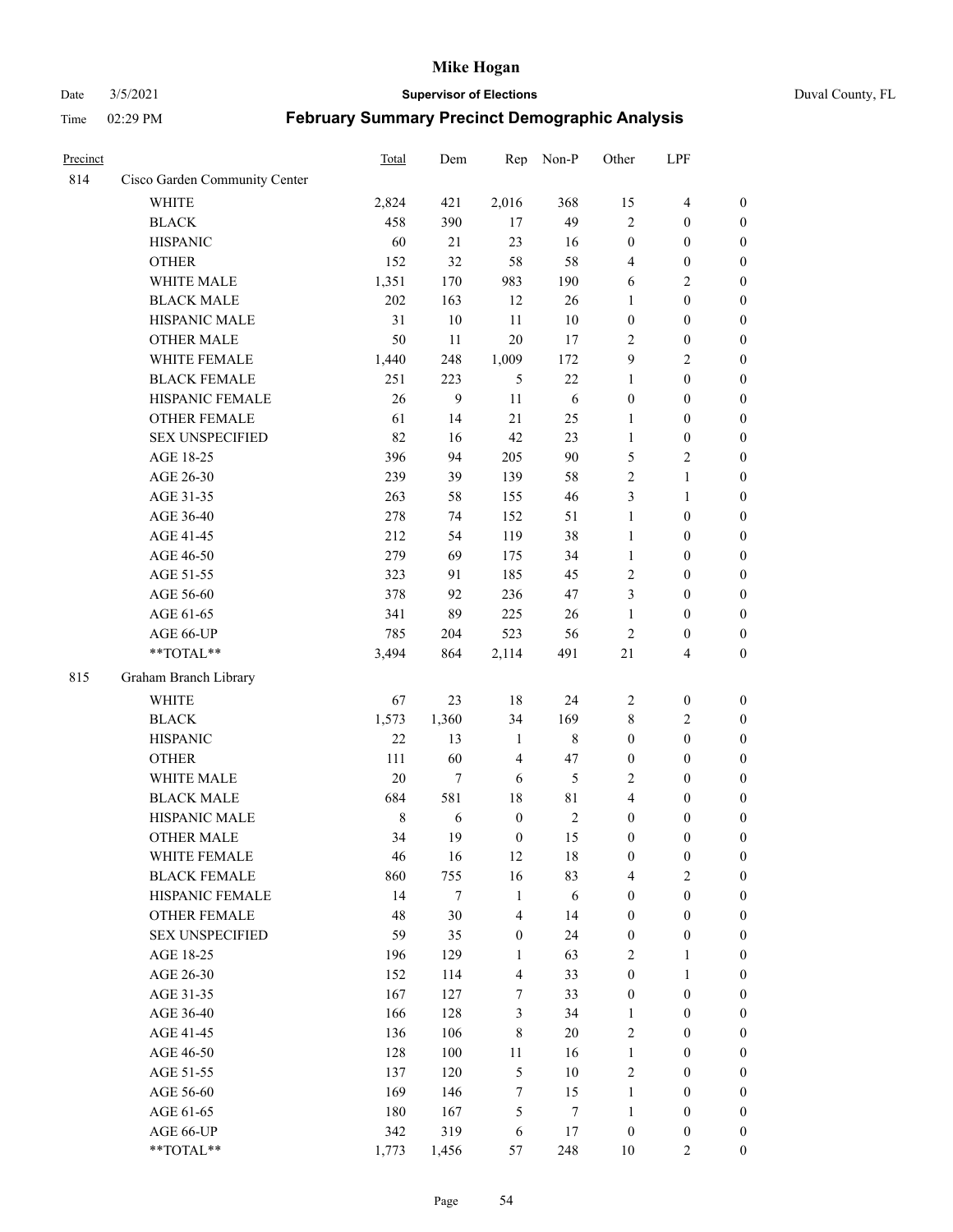#### Date 3/5/2021 **Supervisor of Elections** Duval County, FL

| Precinct |                          | Total   | Dem        | Rep                     | Non-P          | Other            | LPF                     |                                      |
|----------|--------------------------|---------|------------|-------------------------|----------------|------------------|-------------------------|--------------------------------------|
| 816      | Norwood Community Church |         |            |                         |                |                  |                         |                                      |
|          | <b>WHITE</b>             | 106     | 34         | 36                      | 30             | 5                | $\mathbf{1}$            | 0                                    |
|          | <b>BLACK</b>             | 688     | 571        | 17                      | 96             | 4                | $\boldsymbol{0}$        | $\boldsymbol{0}$                     |
|          | <b>HISPANIC</b>          | 19      | 14         | $\sqrt{2}$              | 3              | $\boldsymbol{0}$ | $\boldsymbol{0}$        | $\boldsymbol{0}$                     |
|          | <b>OTHER</b>             | 69      | 29         | 3                       | 36             | 1                | $\boldsymbol{0}$        | $\boldsymbol{0}$                     |
|          | WHITE MALE               | 51      | 17         | 20                      | 12             | $\mathbf{1}$     | 1                       | $\boldsymbol{0}$                     |
|          | <b>BLACK MALE</b>        | 280     | 216        | $\,$ 8 $\,$             | 52             | 4                | $\boldsymbol{0}$        | $\boldsymbol{0}$                     |
|          | HISPANIC MALE            | $\,8\,$ | 5          | $\mathbf{1}$            | $\sqrt{2}$     | $\boldsymbol{0}$ | $\boldsymbol{0}$        | $\boldsymbol{0}$                     |
|          | <b>OTHER MALE</b>        | 25      | 11         | $\mathfrak{2}$          | 12             | $\boldsymbol{0}$ | $\boldsymbol{0}$        | $\boldsymbol{0}$                     |
|          | WHITE FEMALE             | 51      | 16         | 14                      | 17             | 4                | $\boldsymbol{0}$        | $\boldsymbol{0}$                     |
|          | <b>BLACK FEMALE</b>      | 394     | 343        | $\overline{9}$          | 42             | $\boldsymbol{0}$ | $\boldsymbol{0}$        | $\boldsymbol{0}$                     |
|          | HISPANIC FEMALE          | 11      | 9          | $\mathbf{1}$            | $\mathbf{1}$   | $\boldsymbol{0}$ | $\boldsymbol{0}$        | 0                                    |
|          | OTHER FEMALE             | 21      | 14         | $\boldsymbol{0}$        | $\tau$         | $\boldsymbol{0}$ | $\boldsymbol{0}$        | $\boldsymbol{0}$                     |
|          | <b>SEX UNSPECIFIED</b>   | 41      | 17         | $\mathfrak{Z}$          | $20\,$         | $\mathbf{1}$     | $\boldsymbol{0}$        | $\boldsymbol{0}$                     |
|          | AGE 18-25                | 123     | 70         | $\overline{4}$          | 48             | 1                | $\boldsymbol{0}$        | $\boldsymbol{0}$                     |
|          | AGE 26-30                | 86      | 54         | $\boldsymbol{7}$        | 25             | $\boldsymbol{0}$ | $\boldsymbol{0}$        | $\boldsymbol{0}$                     |
|          | AGE 31-35                | 89      | 66         | 3                       | 20             | $\boldsymbol{0}$ | $\boldsymbol{0}$        | $\boldsymbol{0}$                     |
|          | AGE 36-40                | $88\,$  | 64         | 3                       | 19             | $\mathbf{1}$     | $\mathbf{1}$            | $\boldsymbol{0}$                     |
|          | AGE 41-45                | 77      | 57         | $\mathfrak{Z}$          | 16             | $\mathbf{1}$     | $\boldsymbol{0}$        | $\boldsymbol{0}$                     |
|          | AGE 46-50                | 77      | 58         | $\overline{\mathbf{4}}$ | 12             | 3                | $\boldsymbol{0}$        | $\boldsymbol{0}$                     |
|          | AGE 51-55                | 63      | 52         | $\overline{4}$          | $\mathfrak{S}$ | $\mathbf{2}$     | $\boldsymbol{0}$        | $\boldsymbol{0}$                     |
|          | AGE 56-60                | 75      | 55         | 10                      | $\mathbf{9}$   | $\mathbf{1}$     | $\boldsymbol{0}$        |                                      |
|          |                          | $80\,$  | 67         | 6                       | 7              | $\boldsymbol{0}$ | $\boldsymbol{0}$        | 0                                    |
|          | AGE 61-65                |         |            |                         |                |                  |                         | 0                                    |
|          | AGE 66-UP<br>**TOTAL**   | 124     | 105<br>648 | 14<br>58                | $\overline{4}$ | 1<br>10          | $\boldsymbol{0}$        | $\boldsymbol{0}$<br>$\boldsymbol{0}$ |
|          |                          | 882     |            |                         | 165            |                  | $\mathbf{1}$            |                                      |
| 817      | Highlands Baptist Church |         |            |                         |                |                  |                         |                                      |
|          | <b>WHITE</b>             | 1,468   | 351        | 730                     | 354            | 24               | $\mathbf{9}$            | $\boldsymbol{0}$                     |
|          | <b>BLACK</b>             | 2,420   | 2,008      | 66                      | 326            | 15               | $\mathfrak{S}$          | $\boldsymbol{0}$                     |
|          | <b>HISPANIC</b>          | 194     | 83         | 34                      | 75             | $\overline{c}$   | $\boldsymbol{0}$        | $\boldsymbol{0}$                     |
|          | <b>OTHER</b>             | 288     | 103        | 53                      | 125            | 3                | $\overline{\mathbf{4}}$ | $\boldsymbol{0}$                     |
|          | WHITE MALE               | 660     | 135        | 346                     | 163            | 9                | $\tau$                  | $\boldsymbol{0}$                     |
|          | <b>BLACK MALE</b>        | 918     | 718        | $30\,$                  | 154            | 11               | 5                       | $\boldsymbol{0}$                     |
|          | HISPANIC MALE            | 89      | 29         | $22\,$                  | 37             | $\mathbf{1}$     | $\boldsymbol{0}$        | $\boldsymbol{0}$                     |
|          | <b>OTHER MALE</b>        | 98      | 32         | 22                      | 41             | $\mathbf{1}$     | $\mathbf{2}$            | $\boldsymbol{0}$                     |
|          | WHITE FEMALE             | 788     | 211        | 374                     | 186            | 15               | 2                       | 0                                    |
|          | <b>BLACK FEMALE</b>      | 1,453   | 1,253      | 33                      | 163            | 4                | $\boldsymbol{0}$        | $\boldsymbol{0}$                     |
|          | HISPANIC FEMALE          | 101     | 52         | $11\,$                  | 37             | 1                | $\boldsymbol{0}$        | $\boldsymbol{0}$                     |
|          | OTHER FEMALE             | 119     | 52         | 23                      | 42             | $\overline{c}$   | $\boldsymbol{0}$        | $\overline{0}$                       |
|          | <b>SEX UNSPECIFIED</b>   | 144     | 63         | $22\,$                  | 57             | $\boldsymbol{0}$ | $\mathfrak{2}$          | 0                                    |
|          | AGE 18-25                | 622     | 332        | 77                      | 199            | 13               | $\mathbf{1}$            | $\theta$                             |
|          | AGE 26-30                | 493     | 266        | 68                      | 148            | 4                | $\boldsymbol{7}$        | 0                                    |
|          | AGE 31-35                | 447     | 250        | 60                      | 133            | $\boldsymbol{0}$ | $\overline{\mathbf{4}}$ | 0                                    |
|          | AGE 36-40                | 403     | 245        | 64                      | $88\,$         | 5                | $\mathbf{1}$            | 0                                    |
|          | AGE 41-45                | 329     | 214        | 49                      | 64             | $\overline{c}$   | $\boldsymbol{0}$        | 0                                    |
|          | AGE 46-50                | 315     | 180        | 65                      | 64             | 5                | $\mathbf{1}$            | 0                                    |
|          | AGE 51-55                | 342     | 202        | 85                      | 46             | 6                | $\mathfrak{Z}$          | 0                                    |
|          | AGE 56-60                | 385     | 242        | 102                     | 37             | 4                | $\boldsymbol{0}$        | $\overline{0}$                       |
|          | AGE 61-65                | 346     | 218        | 92                      | 35             | 1                | $\boldsymbol{0}$        | $\boldsymbol{0}$                     |
|          | AGE 66-UP                | 688     | 396        | 221                     | 66             | $\overline{4}$   | $\mathbf{1}$            | $\boldsymbol{0}$                     |
|          | **TOTAL**                | 4,370   | 2,545      | 883                     | 880            | 44               | 18                      | $\boldsymbol{0}$                     |
|          |                          |         |            |                         |                |                  |                         |                                      |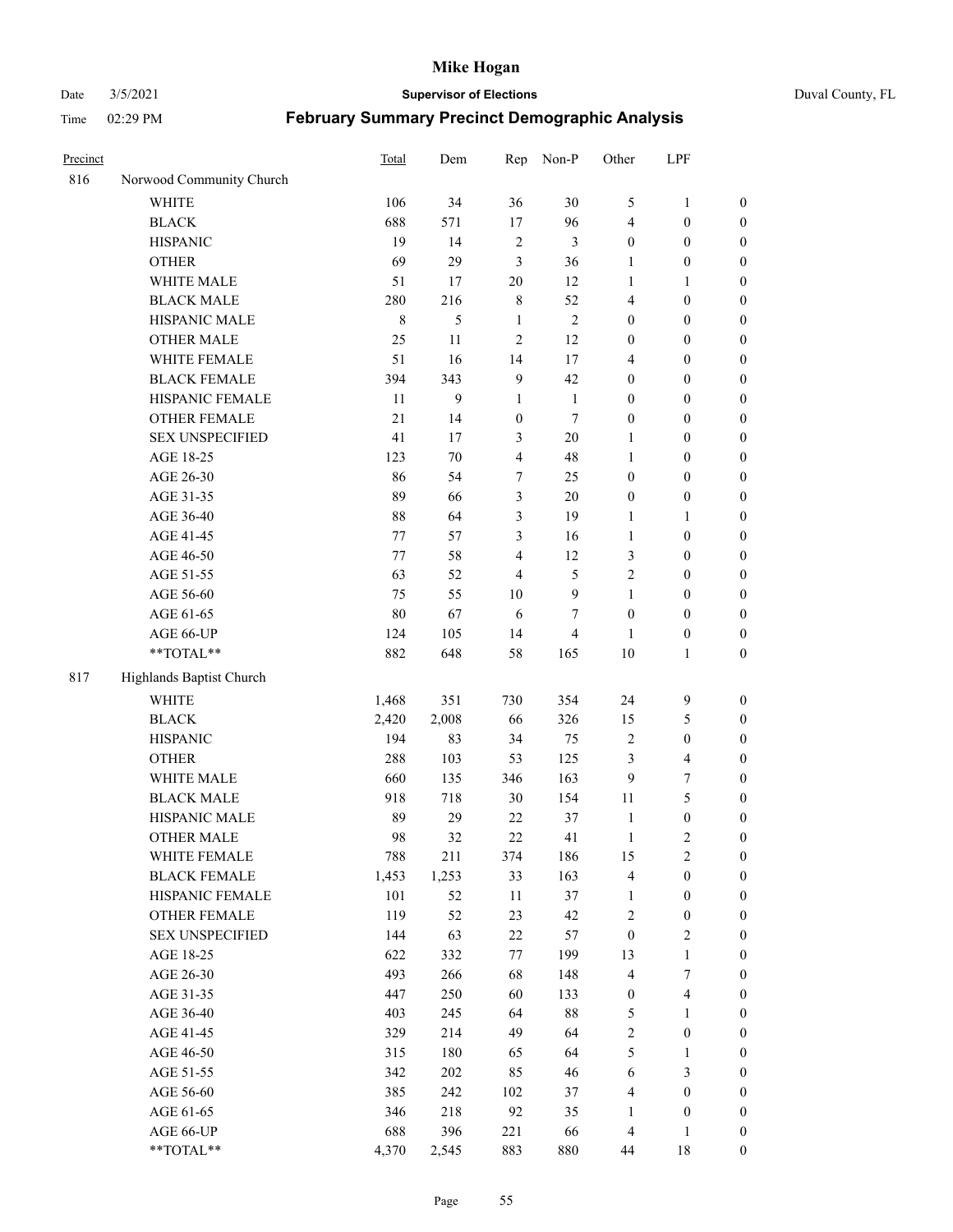#### Date 3/5/2021 **Supervisor of Elections** Duval County, FL

| Precinct |                                      | Total | Dem    | Rep            | Non-P          | Other            | LPF              |                  |
|----------|--------------------------------------|-------|--------|----------------|----------------|------------------|------------------|------------------|
| 818      | Greater Harvest Christian Fellowship |       |        |                |                |                  |                  |                  |
|          | <b>WHITE</b>                         | 318   | 85     | 164            | 65             | $\overline{4}$   | $\boldsymbol{0}$ | 0                |
|          | <b>BLACK</b>                         | 1,037 | 897    | 30             | 106            | 4                | $\boldsymbol{0}$ | 0                |
|          | <b>HISPANIC</b>                      | 25    | $\tau$ | 6              | 12             | $\boldsymbol{0}$ | $\boldsymbol{0}$ | $\boldsymbol{0}$ |
|          | <b>OTHER</b>                         | 89    | 42     | $10\,$         | 36             | $\boldsymbol{0}$ | $\mathbf{1}$     | $\boldsymbol{0}$ |
|          | WHITE MALE                           | 145   | 24     | 79             | 38             | 4                | $\boldsymbol{0}$ | $\boldsymbol{0}$ |
|          | <b>BLACK MALE</b>                    | 423   | 351    | 21             | 47             | 4                | $\boldsymbol{0}$ | $\boldsymbol{0}$ |
|          | HISPANIC MALE                        | 11    | 3      | $\overline{4}$ | $\overline{4}$ | $\boldsymbol{0}$ | $\boldsymbol{0}$ | $\boldsymbol{0}$ |
|          | <b>OTHER MALE</b>                    | 29    | 14     | 5              | $\mathbf{9}$   | $\boldsymbol{0}$ | $\mathbf{1}$     | $\boldsymbol{0}$ |
|          | WHITE FEMALE                         | 168   | 59     | 83             | 26             | $\boldsymbol{0}$ | $\boldsymbol{0}$ | $\boldsymbol{0}$ |
|          | <b>BLACK FEMALE</b>                  | 598   | 531    | $\overline{9}$ | 58             | $\boldsymbol{0}$ | $\boldsymbol{0}$ | 0                |
|          | HISPANIC FEMALE                      | 12    | 4      | $\sqrt{2}$     | 6              | $\boldsymbol{0}$ | $\boldsymbol{0}$ | 0                |
|          | <b>OTHER FEMALE</b>                  | 35    | $20\,$ | $\overline{4}$ | 11             | $\boldsymbol{0}$ | $\boldsymbol{0}$ | $\boldsymbol{0}$ |
|          | <b>SEX UNSPECIFIED</b>               | 48    | 25     | 3              | $20\,$         | $\boldsymbol{0}$ | $\boldsymbol{0}$ | $\boldsymbol{0}$ |
|          | AGE 18-25                            | 180   | 112    | $17\,$         | 50             | 1                | $\boldsymbol{0}$ | $\boldsymbol{0}$ |
|          | AGE 26-30                            | 113   | 76     | $11\,$         | 24             | $\mathbf{1}$     | $\mathbf{1}$     | $\boldsymbol{0}$ |
|          | AGE 31-35                            | 119   | 79     | 11             | $28\,$         | $\mathbf{1}$     | $\boldsymbol{0}$ | $\boldsymbol{0}$ |
|          | AGE 36-40                            | 138   | 96     | 15             | 27             | $\boldsymbol{0}$ | $\boldsymbol{0}$ | $\boldsymbol{0}$ |
|          | AGE 41-45                            | 159   | 124    | 15             | $20\,$         | $\boldsymbol{0}$ | $\boldsymbol{0}$ | $\boldsymbol{0}$ |
|          | AGE 46-50                            | 131   | 96     | 14             | 19             | $\mathfrak{2}$   | $\boldsymbol{0}$ | $\boldsymbol{0}$ |
|          | AGE 51-55                            | 114   | 72     | 23             | 16             | 3                | $\boldsymbol{0}$ | $\boldsymbol{0}$ |
|          | AGE 56-60                            | 128   | 87     | 26             | 15             | $\boldsymbol{0}$ | $\boldsymbol{0}$ | 0                |
|          | AGE 61-65                            | 124   | 92     | 23             | 9              | $\boldsymbol{0}$ | $\boldsymbol{0}$ | 0                |
|          | AGE 66-UP                            | 263   | 197    | 55             | 11             | $\boldsymbol{0}$ | $\boldsymbol{0}$ | $\boldsymbol{0}$ |
|          | $**TOTAL**$                          | 1,469 | 1,031  | 210            | 219            | 8                | $\mathbf{1}$     | $\boldsymbol{0}$ |
| 901      | CWA AFL-CIO Local #3106              |       |        |                |                |                  |                  |                  |
|          | <b>WHITE</b>                         | 1,660 | 715    | 489            | 398            | 35               | 23               | $\boldsymbol{0}$ |
|          | <b>BLACK</b>                         | 1,251 | 1,019  | 46             | 175            | $\mathbf{9}$     | $\sqrt{2}$       | $\boldsymbol{0}$ |
|          | <b>HISPANIC</b>                      | 133   | 64     | $20\,$         | 46             | 2                | $\mathbf{1}$     | $\boldsymbol{0}$ |
|          | <b>OTHER</b>                         | 266   | 118    | 49             | 92             | 4                | $\mathfrak{Z}$   | $\boldsymbol{0}$ |
|          | WHITE MALE                           | 821   | 324    | 262            | 203            | 17               | 15               | $\boldsymbol{0}$ |
|          | <b>BLACK MALE</b>                    | 530   | 409    | 26             | $87\,$         | 6                | $\sqrt{2}$       | $\boldsymbol{0}$ |
|          | HISPANIC MALE                        | 69    | 34     | $10\,$         | 23             | 2                | $\boldsymbol{0}$ | 0                |
|          | <b>OTHER MALE</b>                    | 95    | 40     | 18             | 35             | $\boldsymbol{0}$ | $\mathbf{2}$     | $\boldsymbol{0}$ |
|          | WHITE FEMALE                         | 818   | 379    | 224            | 189            | 18               | 8                | 0                |
|          | <b>BLACK FEMALE</b>                  | 700   | 595    | $20\,$         | 82             | 3                | $\boldsymbol{0}$ | $\boldsymbol{0}$ |
|          | HISPANIC FEMALE                      | 59    | 29     | 9              | $20\,$         | $\boldsymbol{0}$ | $\mathbf{1}$     | $\overline{0}$   |
|          | OTHER FEMALE                         | 111   | 54     | 21             | 32             | 3                | $\mathbf{1}$     | $\overline{0}$   |
|          | <b>SEX UNSPECIFIED</b>               | 107   | 52     | 14             | 40             | $\mathbf{1}$     | $\boldsymbol{0}$ | 0                |
|          | AGE 18-25                            | 330   | 172    | 37             | 110            | $\,$ 8 $\,$      | $\mathfrak{Z}$   | $\theta$         |
|          | AGE 26-30                            | 468   | 259    | 67             | 124            | 8                | $10\,$           | 0                |
|          | AGE 31-35                            | 439   | 246    | 56             | 114            | 15               | $\,$ 8 $\,$      | 0                |
|          | AGE 36-40                            | 338   | 218    | 41             | 76             | $\mathbf{1}$     | $\sqrt{2}$       | 0                |
|          | AGE 41-45                            | 271   | 153    | 52             | 59             | 5                | $\sqrt{2}$       | 0                |
|          | AGE 46-50                            | 251   | 139    | 49             | 56             | $\sqrt{6}$       | $\mathbf{1}$     | 0                |
|          | AGE 51-55                            | 255   | 135    | 60             | 58             | $\sqrt{2}$       | $\boldsymbol{0}$ | 0                |
|          | AGE 56-60                            | 277   | 162    | 73             | 37             | 4                | $\mathbf{1}$     | $\boldsymbol{0}$ |
|          | AGE 61-65                            | 261   | 161    | 69             | 30             | $\boldsymbol{0}$ | $\mathbf{1}$     | $\boldsymbol{0}$ |
|          | AGE 66-UP                            | 420   | 271    | 100            | 47             | $\mathbf{1}$     | $\mathbf{1}$     | $\boldsymbol{0}$ |
|          | **TOTAL**                            | 3,310 | 1,916  | 604            | 711            | 50               | 29               | $\boldsymbol{0}$ |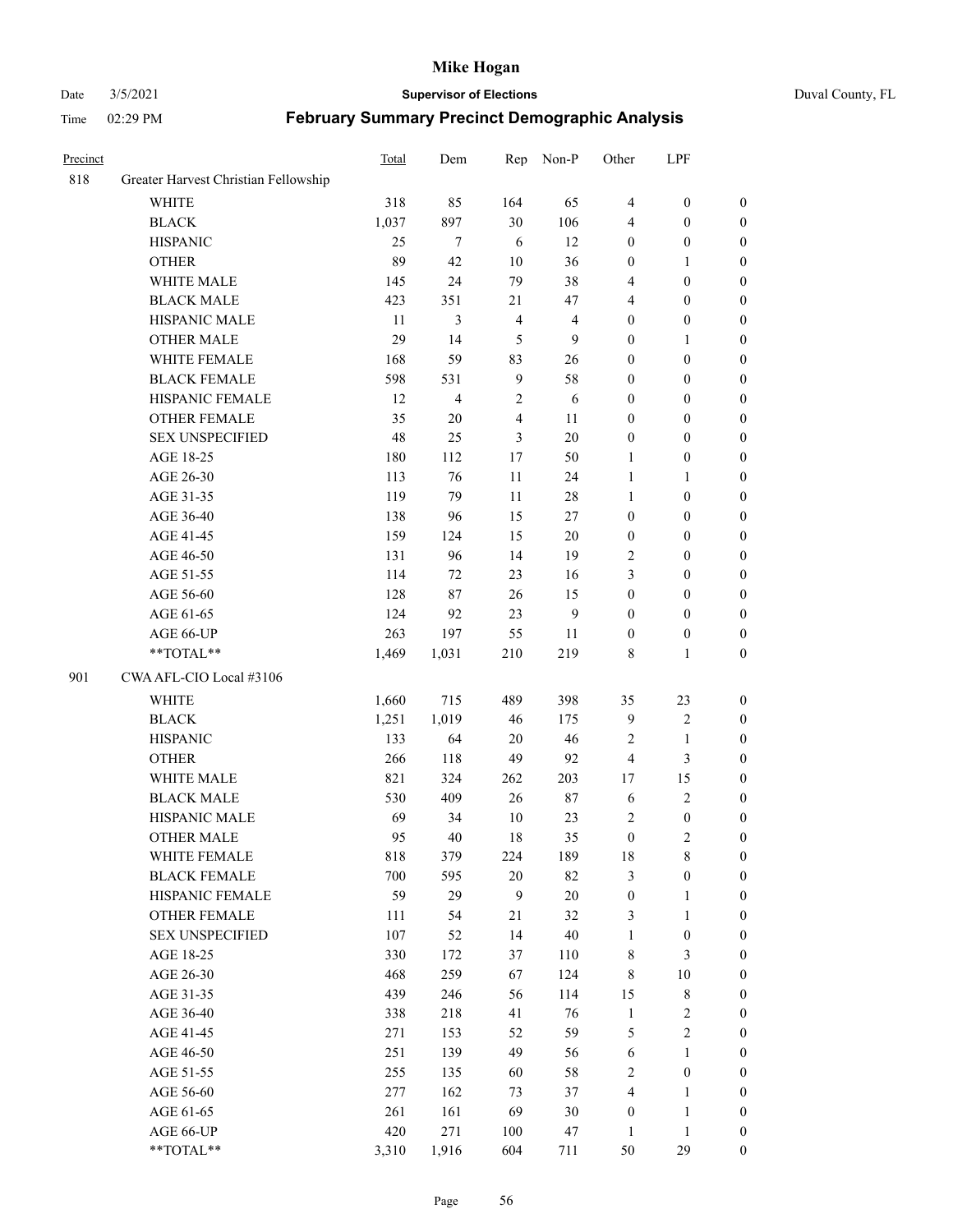#### Date 3/5/2021 **Supervisor of Elections** Duval County, FL

| Precinct |                                       | Total | Dem   | Rep            | Non-P        | Other            | LPF              |                  |
|----------|---------------------------------------|-------|-------|----------------|--------------|------------------|------------------|------------------|
| 902      | Schell-Sweet Resource Wellness Center |       |       |                |              |                  |                  |                  |
|          | <b>WHITE</b>                          | 67    | 28    | 10             | $28\,$       | $\mathbf{1}$     | $\boldsymbol{0}$ | $\boldsymbol{0}$ |
|          | <b>BLACK</b>                          | 2,598 | 2,251 | 61             | 268          | 14               | $\overline{4}$   | $\boldsymbol{0}$ |
|          | <b>HISPANIC</b>                       | 21    | 12    | 3              | 6            | $\boldsymbol{0}$ | $\boldsymbol{0}$ | $\boldsymbol{0}$ |
|          | <b>OTHER</b>                          | 159   | 77    | 9              | 70           | 3                | $\boldsymbol{0}$ | $\boldsymbol{0}$ |
|          | WHITE MALE                            | 27    | 6     | 7              | 14           | $\boldsymbol{0}$ | $\boldsymbol{0}$ | $\boldsymbol{0}$ |
|          | <b>BLACK MALE</b>                     | 1,051 | 871   | 35             | 137          | 5                | 3                | $\boldsymbol{0}$ |
|          | HISPANIC MALE                         | 10    | 6     | $\mathbf{1}$   | 3            | $\boldsymbol{0}$ | $\boldsymbol{0}$ | $\boldsymbol{0}$ |
|          | <b>OTHER MALE</b>                     | 58    | 32    | $\overline{4}$ | 21           | 1                | $\boldsymbol{0}$ | 0                |
|          | WHITE FEMALE                          | 39    | 22    | 3              | 13           | $\mathbf{1}$     | $\boldsymbol{0}$ | 0                |
|          | <b>BLACK FEMALE</b>                   | 1,495 | 1,337 | 25             | 123          | 9                | $\mathbf{1}$     | 0                |
|          | HISPANIC FEMALE                       | 9     | 6     | $\overline{2}$ | $\mathbf{1}$ | $\boldsymbol{0}$ | $\boldsymbol{0}$ | $\boldsymbol{0}$ |
|          | OTHER FEMALE                          | 58    | 30    | $\overline{4}$ | 22           | 2                | $\boldsymbol{0}$ | $\boldsymbol{0}$ |
|          | <b>SEX UNSPECIFIED</b>                | 98    | 58    | $\overline{2}$ | 38           | $\boldsymbol{0}$ | $\boldsymbol{0}$ | $\boldsymbol{0}$ |
|          | AGE 18-25                             | 319   | 192   | 16             | 104          | 6                | $\mathbf{1}$     | $\boldsymbol{0}$ |
|          | AGE 26-30                             | 272   | 214   | $\tau$         | 49           | $\boldsymbol{0}$ | $\mathbf{2}$     | $\boldsymbol{0}$ |
|          | AGE 31-35                             | 254   | 186   | 9              | 53           | 6                | $\boldsymbol{0}$ | $\boldsymbol{0}$ |
|          | AGE 36-40                             | 228   | 180   | 6              | 41           | $\mathbf{1}$     | $\boldsymbol{0}$ | $\boldsymbol{0}$ |
|          | AGE 41-45                             | 188   | 149   | 5              | 33           | $\mathbf{1}$     | $\boldsymbol{0}$ | $\boldsymbol{0}$ |
|          | AGE 46-50                             | 182   | 159   | 5              | 18           | $\boldsymbol{0}$ | $\boldsymbol{0}$ | 0                |
|          | AGE 51-55                             | 229   | 206   | $\overline{7}$ | 16           | $\boldsymbol{0}$ | $\boldsymbol{0}$ | 0                |
|          | AGE 56-60                             | 251   | 224   | 11             | 14           | 1                | $\mathbf{1}$     | $\boldsymbol{0}$ |
|          | AGE 61-65                             | 240   | 220   | 6              | 14           | $\boldsymbol{0}$ | $\boldsymbol{0}$ | $\boldsymbol{0}$ |
|          | AGE 66-UP                             | 682   | 638   | 11             | 30           | 3                | $\boldsymbol{0}$ | $\boldsymbol{0}$ |
|          | $**TOTAL**$                           | 2,845 | 2,368 | 83             | 372          | 18               | $\overline{4}$   | $\boldsymbol{0}$ |
| 903      | Redemption Church                     |       |       |                |              |                  |                  |                  |
|          | <b>WHITE</b>                          | 1,198 | 351   | 581            | 238          | $22\,$           | 6                | $\boldsymbol{0}$ |
|          | <b>BLACK</b>                          | 1,464 | 1,163 | 49             | 237          | 14               | $\mathbf{1}$     | $\boldsymbol{0}$ |
|          | <b>HISPANIC</b>                       | 175   | 69    | 21             | $77 \,$      | 7                | $\mathbf{1}$     | $\boldsymbol{0}$ |
|          | <b>OTHER</b>                          | 271   | 102   | 67             | 94           | $\tau$           | $\mathbf{1}$     | $\boldsymbol{0}$ |
|          | WHITE MALE                            | 535   | 142   | 265            | 114          | $10\,$           | $\overline{4}$   | 0                |
|          | <b>BLACK MALE</b>                     | 569   | 432   | 22             | 110          | $\mathfrak{S}$   | $\boldsymbol{0}$ | 0                |
|          | HISPANIC MALE                         | 78    | 28    | 13             | 33           | 3                | $\mathbf{1}$     | 0                |
|          | <b>OTHER MALE</b>                     | 101   | 30    | 29             | 41           | $\mathbf{1}$     | $\boldsymbol{0}$ | $\boldsymbol{0}$ |
|          | WHITE FEMALE                          | 651   | 204   | 310            | 123          | $12\,$           | $\sqrt{2}$       | $\boldsymbol{0}$ |
|          | <b>BLACK FEMALE</b>                   | 854   | 698   | $27\,$         | 119          | 9                | $\mathbf{1}$     | $\boldsymbol{0}$ |
|          | HISPANIC FEMALE                       | 90    | 37    | $\,$ 8 $\,$    | 42           | 3                | $\boldsymbol{0}$ | $\overline{0}$   |
|          | <b>OTHER FEMALE</b>                   | 122   | 56    | 30             | 33           | 3                | $\boldsymbol{0}$ | $\overline{0}$   |
|          | <b>SEX UNSPECIFIED</b>                | 108   | 58    | 14             | 31           | 4                | $\mathbf{1}$     | $\overline{0}$   |
|          | AGE 18-25                             | 377   | 208   | 49             | 110          | $\,$ 8 $\,$      | $\sqrt{2}$       | 0                |
|          | AGE 26-30                             | 348   | 188   | 52             | 98           | 8                | $\sqrt{2}$       | 0                |
|          | AGE 31-35                             | 303   | 167   | 37             | 90           | $\overline{9}$   | $\boldsymbol{0}$ | 0                |
|          | AGE 36-40                             | 254   | 134   | 42             | $70\,$       | 5                | $\mathfrak{Z}$   | 0                |
|          | AGE 41-45                             | 226   | 120   | 45             | 55           | 5                | $\mathbf{1}$     | $\overline{0}$   |
|          | AGE 46-50                             | 222   | 120   | 53             | 46           | 3                | $\boldsymbol{0}$ | $\boldsymbol{0}$ |
|          | AGE 51-55                             | 250   | 136   | 69             | 41           | $\overline{4}$   | $\boldsymbol{0}$ | $\boldsymbol{0}$ |
|          | AGE 56-60                             | 276   | 154   | 80             | 39           | 3                | $\boldsymbol{0}$ | $\overline{0}$   |
|          | AGE 61-65                             | 272   | 154   | 78             | 38           | $\overline{c}$   | $\boldsymbol{0}$ | $\overline{0}$   |
|          | AGE 66-UP                             | 580   | 304   | 213            | 59           | 3                | $\mathbf{1}$     | $\overline{0}$   |
|          | **TOTAL**                             | 3,108 | 1,685 | 718            | 646          | 50               | $\mathbf{9}$     | $\boldsymbol{0}$ |
|          |                                       |       |       |                |              |                  |                  |                  |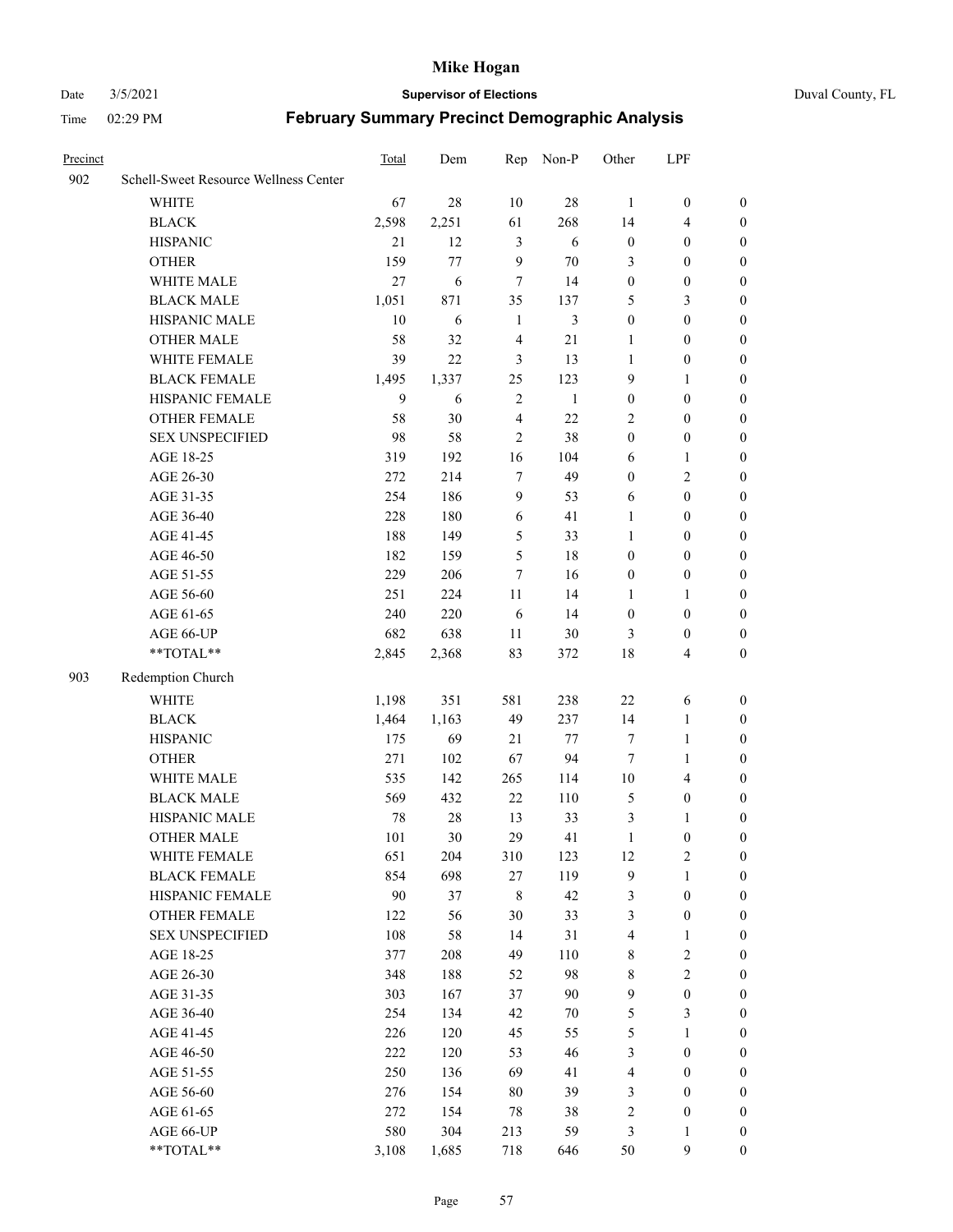#### Date 3/5/2021 **Supervisor of Elections** Duval County, FL

| Precinct |                                    | Total | Dem            | Rep              | Non-P          | Other            | LPF              |                  |
|----------|------------------------------------|-------|----------------|------------------|----------------|------------------|------------------|------------------|
| 904      | Johnnie W. Walker Community Center |       |                |                  |                |                  |                  |                  |
|          | <b>WHITE</b>                       | 44    | 22             | 7                | 14             | $\mathbf{1}$     | $\boldsymbol{0}$ | $\boldsymbol{0}$ |
|          | <b>BLACK</b>                       | 2,423 | 2,136          | 51               | 228            | 7                | $\mathbf{1}$     | $\boldsymbol{0}$ |
|          | <b>HISPANIC</b>                    | 10    | 6              | $\boldsymbol{0}$ | $\overline{4}$ | $\boldsymbol{0}$ | $\boldsymbol{0}$ | $\boldsymbol{0}$ |
|          | <b>OTHER</b>                       | 128   | 67             | 6                | 54             | $\boldsymbol{0}$ | 1                | $\boldsymbol{0}$ |
|          | WHITE MALE                         | 21    | 9              | 6                | 6              | $\boldsymbol{0}$ | $\boldsymbol{0}$ | $\boldsymbol{0}$ |
|          | <b>BLACK MALE</b>                  | 948   | 813            | 18               | 113            | 4                | $\boldsymbol{0}$ | $\boldsymbol{0}$ |
|          | HISPANIC MALE                      | 3     | $\overline{2}$ | $\boldsymbol{0}$ | $\mathbf{1}$   | $\boldsymbol{0}$ | $\boldsymbol{0}$ | $\boldsymbol{0}$ |
|          | <b>OTHER MALE</b>                  | 36    | 21             | $\mathbf{1}$     | 14             | $\boldsymbol{0}$ | $\boldsymbol{0}$ | 0                |
|          | WHITE FEMALE                       | 23    | 13             | $\mathbf{1}$     | 8              | 1                | $\boldsymbol{0}$ | 0                |
|          | <b>BLACK FEMALE</b>                | 1,428 | 1,288          | 30               | 106            | 3                | $\mathbf{1}$     | 0                |
|          | HISPANIC FEMALE                    | 6     | $\overline{4}$ | $\boldsymbol{0}$ | $\mathbf{2}$   | $\boldsymbol{0}$ | $\boldsymbol{0}$ | $\boldsymbol{0}$ |
|          | OTHER FEMALE                       | 51    | 31             | $\overline{4}$   | 16             | $\boldsymbol{0}$ | $\boldsymbol{0}$ | $\boldsymbol{0}$ |
|          | <b>SEX UNSPECIFIED</b>             | 89    | 50             | $\overline{4}$   | 34             | $\boldsymbol{0}$ | $\mathbf{1}$     | $\boldsymbol{0}$ |
|          | AGE 18-25                          | 283   | 203            | $\,$ 8 $\,$      | 69             | 2                | $\mathbf{1}$     | $\boldsymbol{0}$ |
|          | AGE 26-30                          | 214   | 160            | $\overline{4}$   | 48             | $\sqrt{2}$       | $\boldsymbol{0}$ | $\boldsymbol{0}$ |
|          | AGE 31-35                          | 226   | 180            | $\overline{4}$   | 39             | 3                | $\boldsymbol{0}$ | $\boldsymbol{0}$ |
|          | AGE 36-40                          | 176   | 139            | 9                | 27             | $\boldsymbol{0}$ | $\mathbf{1}$     | $\boldsymbol{0}$ |
|          | AGE 41-45                          | 169   | 140            | 3                | 26             | $\boldsymbol{0}$ | $\boldsymbol{0}$ | $\boldsymbol{0}$ |
|          | AGE 46-50                          | 193   | 162            | 5                | 26             | $\boldsymbol{0}$ | $\boldsymbol{0}$ | $\boldsymbol{0}$ |
|          | AGE 51-55                          | 215   | 186            | $\tau$           | 22             | 0                | $\boldsymbol{0}$ | 0                |
|          | AGE 56-60                          | 247   | 228            | 6                | 13             | $\boldsymbol{0}$ | $\boldsymbol{0}$ | $\boldsymbol{0}$ |
|          | AGE 61-65                          | 226   | 206            | $\,$ 8 $\,$      | 12             | $\boldsymbol{0}$ | $\boldsymbol{0}$ | $\boldsymbol{0}$ |
|          | AGE 66-UP                          | 656   | 627            | 10               | 18             | 1                | $\boldsymbol{0}$ | $\boldsymbol{0}$ |
|          | **TOTAL**                          | 2,605 | 2,231          | 64               | 300            | 8                | $\mathbf{2}$     | $\boldsymbol{0}$ |
| 905      | Webb Wesconnett Regional Library   |       |                |                  |                |                  |                  |                  |
|          | <b>WHITE</b>                       | 761   | 181            | 373              | 188            | 11               | $\,$ 8 $\,$      | $\boldsymbol{0}$ |
|          | <b>BLACK</b>                       | 1,303 | 1,049          | 44               | 201            | $\overline{9}$   | $\boldsymbol{0}$ | $\boldsymbol{0}$ |
|          | <b>HISPANIC</b>                    | 195   | 71             | 46               | 76             | $\mathbf{1}$     | $\mathbf{1}$     | $\boldsymbol{0}$ |
|          | <b>OTHER</b>                       | 239   | $87\,$         | 51               | 97             | 3                | $\mathbf{1}$     | $\boldsymbol{0}$ |
|          | WHITE MALE                         | 318   | 63             | 164              | 82             | 4                | $\mathfrak{S}$   | $\boldsymbol{0}$ |
|          | <b>BLACK MALE</b>                  | 482   | 352            | 21               | 101            | 8                | $\boldsymbol{0}$ | $\boldsymbol{0}$ |
|          | HISPANIC MALE                      | 84    | 22             | 23               | 38             | $\boldsymbol{0}$ | 1                | 0                |
|          | <b>OTHER MALE</b>                  | 96    | 35             | 26               | 35             | $\boldsymbol{0}$ | $\boldsymbol{0}$ | $\boldsymbol{0}$ |
|          | WHITE FEMALE                       | 428   | 114            | 203              | 101            | 7                | $\mathfrak{Z}$   | $\boldsymbol{0}$ |
|          | <b>BLACK FEMALE</b>                | 803   | 682            | 23               | 97             | $\mathbf{1}$     | $\boldsymbol{0}$ | $\overline{0}$   |
|          | HISPANIC FEMALE                    | 109   | 47             | 23               | 38             | $\mathbf{1}$     | $\boldsymbol{0}$ | $\overline{0}$   |
|          | <b>OTHER FEMALE</b>                | 112   | 46             | $21\,$           | 41             | 3                | $\mathbf{1}$     | $\overline{0}$   |
|          | <b>SEX UNSPECIFIED</b>             | 66    | 27             | 10               | 29             | $\boldsymbol{0}$ | $\boldsymbol{0}$ | $\theta$         |
|          | AGE 18-25                          | 297   | 169            | 39               | 84             | 2                | $\mathfrak{Z}$   | 0                |
|          | AGE 26-30                          | 290   | 153            | 30               | 99             | 5                | $\mathfrak{Z}$   | 0                |
|          | AGE 31-35                          | 274   | 148            | 40               | 77             | $\,$ $\,$        | $\mathbf{1}$     | 0                |
|          | AGE 36-40                          | 249   | 149            | 42               | 54             | 3                | $\mathbf{1}$     | 0                |
|          | AGE 41-45                          | 201   | 115            | 35               | 49             | $\mathbf{1}$     | $\mathbf{1}$     | 0                |
|          | AGE 46-50                          | 197   | 112            | 44               | 41             | $\boldsymbol{0}$ | $\boldsymbol{0}$ | 0                |
|          | AGE 51-55                          | 227   | 124            | 55               | 45             | $\mathfrak{2}$   | $\mathbf{1}$     | $\boldsymbol{0}$ |
|          | AGE 56-60                          | 192   | 107            | 57               | $28\,$         | $\boldsymbol{0}$ | $\boldsymbol{0}$ | $\overline{0}$   |
|          | AGE 61-65                          | 167   | 96             | 38               | 31             | $\overline{c}$   | $\boldsymbol{0}$ | 0                |
|          | AGE 66-UP                          | 404   | 215            | 134              | 54             | $\mathbf{1}$     | $\boldsymbol{0}$ | 0                |
|          | **TOTAL**                          | 2,498 | 1,388          | 514              | 562            | 24               | 10               | $\boldsymbol{0}$ |
|          |                                    |       |                |                  |                |                  |                  |                  |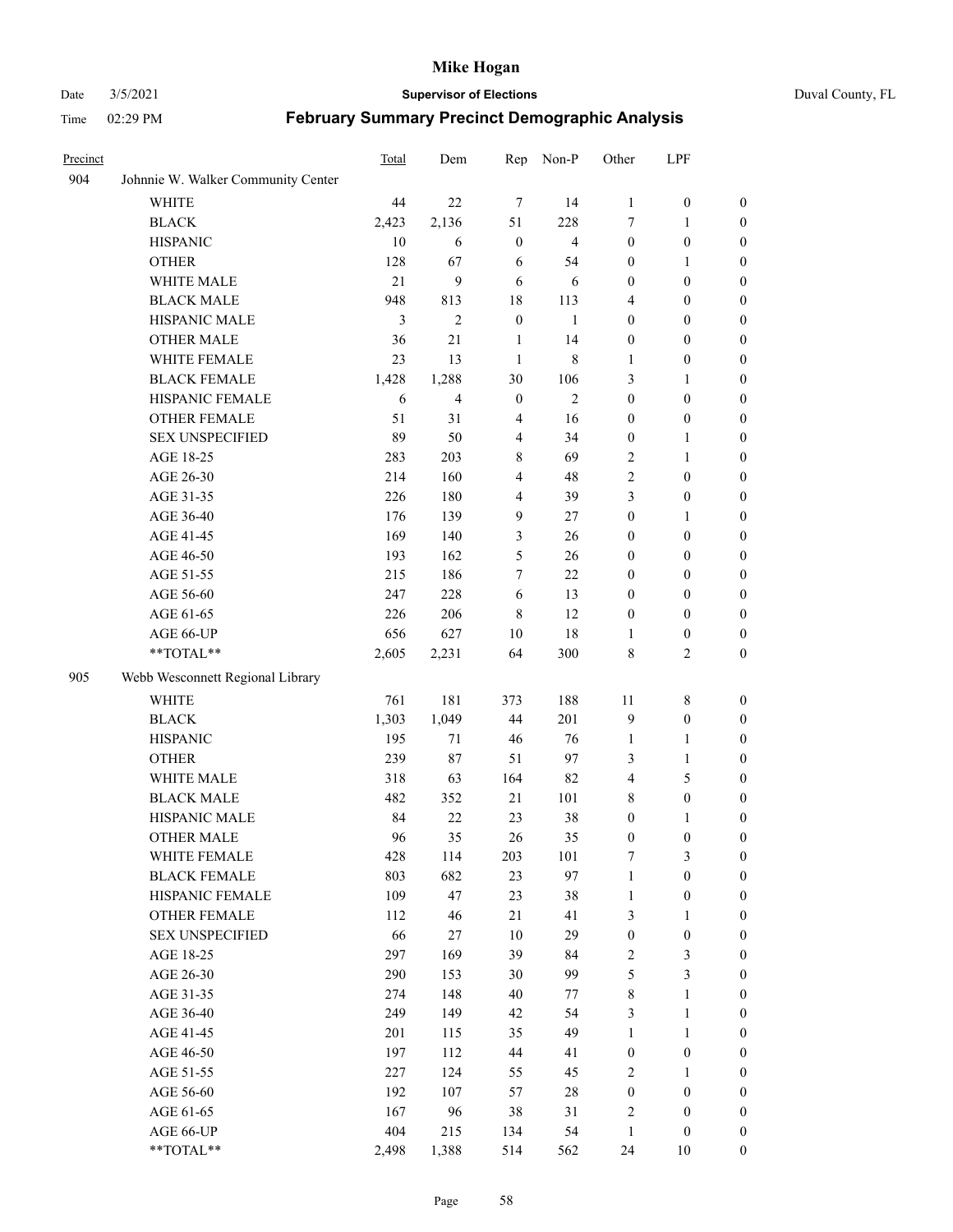#### Date 3/5/2021 **Supervisor of Elections** Duval County, FL

| Precinct |                                | Total | Dem    | Rep            | Non-P        | Other            | LPF                     |                  |
|----------|--------------------------------|-------|--------|----------------|--------------|------------------|-------------------------|------------------|
| 906      | St Andrews Presbyterian Church |       |        |                |              |                  |                         |                  |
|          | <b>WHITE</b>                   | 1,062 | 262    | 537            | 231          | 21               | 11                      | 0                |
|          | <b>BLACK</b>                   | 346   | 278    | 12             | 52           | $\overline{4}$   | $\boldsymbol{0}$        | 0                |
|          | <b>HISPANIC</b>                | 83    | 25     | 20             | 38           | $\boldsymbol{0}$ | $\boldsymbol{0}$        | $\boldsymbol{0}$ |
|          | <b>OTHER</b>                   | 133   | 46     | 45             | 36           | $\overline{4}$   | $\sqrt{2}$              | $\boldsymbol{0}$ |
|          | WHITE MALE                     | 513   | 104    | 280            | 110          | 12               | $\tau$                  | $\boldsymbol{0}$ |
|          | <b>BLACK MALE</b>              | 147   | 114    | $\overline{4}$ | 28           | $\mathbf{1}$     | $\boldsymbol{0}$        | $\boldsymbol{0}$ |
|          | HISPANIC MALE                  | 40    | 11     | 12             | 17           | $\boldsymbol{0}$ | $\boldsymbol{0}$        | $\boldsymbol{0}$ |
|          | <b>OTHER MALE</b>              | 52    | 13     | 23             | 14           | $\mathbf{1}$     | $\mathbf{1}$            | $\boldsymbol{0}$ |
|          | WHITE FEMALE                   | 538   | 154    | 255            | 118          | 8                | $\mathfrak{Z}$          | $\boldsymbol{0}$ |
|          | <b>BLACK FEMALE</b>            | 196   | 163    | $\,$ 8 $\,$    | $22\,$       | 3                | $\boldsymbol{0}$        | 0                |
|          | HISPANIC FEMALE                | 41    | 12     | $\,8\,$        | 21           | $\boldsymbol{0}$ | $\boldsymbol{0}$        | 0                |
|          | <b>OTHER FEMALE</b>            | 61    | 24     | 19             | 15           | $\overline{2}$   | $\mathbf{1}$            | 0                |
|          | <b>SEX UNSPECIFIED</b>         | 36    | 16     | 5              | 12           | $\mathfrak{2}$   | $\mathbf{1}$            | $\boldsymbol{0}$ |
|          | AGE 18-25                      | 179   | 70     | 41             | 64           | 3                | $\mathbf{1}$            | $\boldsymbol{0}$ |
|          | AGE 26-30                      | 134   | 56     | 37             | 37           | $\overline{c}$   | $\sqrt{2}$              | $\boldsymbol{0}$ |
|          | AGE 31-35                      | 133   | 58     | 27             | 41           | 5                | $\sqrt{2}$              | $\boldsymbol{0}$ |
|          | AGE 36-40                      | 139   | 48     | 44             | 41           | 3                | $\mathfrak{Z}$          | $\boldsymbol{0}$ |
|          | AGE 41-45                      | 136   | 53     | 47             | 35           | $\mathbf{1}$     | $\boldsymbol{0}$        | $\boldsymbol{0}$ |
|          | AGE 46-50                      | 122   | 52     | 34             | 30           | 6                | $\boldsymbol{0}$        | $\boldsymbol{0}$ |
|          | AGE 51-55                      | 121   | 41     | 54             | 25           | $\boldsymbol{0}$ | $\mathbf{1}$            | $\boldsymbol{0}$ |
|          | AGE 56-60                      | 152   | 49     | 80             | 18           | 5                | $\boldsymbol{0}$        | 0                |
|          | AGE 61-65                      | 160   | 58     | 73             | 26           | $\mathbf{2}$     | $\mathbf{1}$            | 0                |
|          | AGE 66-UP                      | 348   | 126    | 177            | $40\,$       | $\sqrt{2}$       | $\mathfrak{Z}$          | $\boldsymbol{0}$ |
|          | $**TOTAL**$                    | 1,624 | 611    | 614            | 357          | 29               | 13                      | $\boldsymbol{0}$ |
| 907      | Wesconnett Church of Christ    |       |        |                |              |                  |                         |                  |
|          | <b>WHITE</b>                   | 959   | 222    | 522            | 196          | 15               | $\overline{\mathbf{4}}$ | $\boldsymbol{0}$ |
|          | <b>BLACK</b>                   | 799   | 638    | 23             | 123          | 12               | $\mathfrak{Z}$          | $\boldsymbol{0}$ |
|          | <b>HISPANIC</b>                | 75    | 41     | $\tau$         | 26           | $\mathbf{1}$     | $\boldsymbol{0}$        | $\boldsymbol{0}$ |
|          | <b>OTHER</b>                   | 150   | 48     | 37             | 63           | $\mathbf{1}$     | $\mathbf{1}$            | $\boldsymbol{0}$ |
|          | WHITE MALE                     | 454   | 82     | 263            | 99           | 6                | $\overline{\mathbf{4}}$ | $\boldsymbol{0}$ |
|          | <b>BLACK MALE</b>              | 314   | 237    | 13             | 53           | 8                | $\mathfrak{Z}$          | $\boldsymbol{0}$ |
|          | HISPANIC MALE                  | 28    | 15     | $\mathfrak{Z}$ | $\mathbf{9}$ | $\mathbf{1}$     | $\boldsymbol{0}$        | $\boldsymbol{0}$ |
|          | <b>OTHER MALE</b>              | 65    | 21     | 14             | 29           | $\mathbf{1}$     | $\boldsymbol{0}$        | $\boldsymbol{0}$ |
|          | WHITE FEMALE                   | 491   | 138    | 255            | 89           | 9                | $\boldsymbol{0}$        | 0                |
|          | <b>BLACK FEMALE</b>            | 472   | 390    | 9              | 69           | 4                | $\boldsymbol{0}$        | $\boldsymbol{0}$ |
|          | HISPANIC FEMALE                | 45    | 25     | $\overline{4}$ | 16           | $\boldsymbol{0}$ | $\boldsymbol{0}$        | $\overline{0}$   |
|          | <b>OTHER FEMALE</b>            | 66    | 21     | 21             | 23           | $\boldsymbol{0}$ | $\mathbf{1}$            | $\overline{0}$   |
|          | <b>SEX UNSPECIFIED</b>         | 48    | $20\,$ | $\tau$         | 21           | $\boldsymbol{0}$ | $\boldsymbol{0}$        | 0                |
|          | AGE 18-25                      | 226   | 113    | 37             | 69           | 5                | $\sqrt{2}$              | $\theta$         |
|          | AGE 26-30                      | 186   | 106    | 32             | 45           | 3                | $\boldsymbol{0}$        | 0                |
|          | AGE 31-35                      | 206   | 123    | $28\,$         | 49           | 4                | $\sqrt{2}$              | 0                |
|          | AGE 36-40                      | 193   | 93     | 38             | 54           | 7                | $\mathbf{1}$            | 0                |
|          | AGE 41-45                      | 162   | 94     | 27             | 37           | $\sqrt{2}$       | $\mathfrak{2}$          | 0                |
|          | AGE 46-50                      | 145   | 77     | 38             | 29           | $\mathbf{1}$     | $\boldsymbol{0}$        | 0                |
|          | AGE 51-55                      | 155   | 67     | 54             | 32           | $\mathbf{1}$     | $\mathbf{1}$            | $\boldsymbol{0}$ |
|          | AGE 56-60                      | 159   | 64     | $70\,$         | 23           | 2                | $\boldsymbol{0}$        | $\overline{0}$   |
|          | AGE 61-65                      | 162   | 65     | 74             | 22           | $\mathbf{1}$     | $\boldsymbol{0}$        | $\overline{0}$   |
|          | AGE 66-UP                      | 389   | 147    | 191            | 48           | 3                | $\boldsymbol{0}$        | $\boldsymbol{0}$ |
|          | **TOTAL**                      | 1,983 | 949    | 589            | 408          | 29               | 8                       | $\boldsymbol{0}$ |
|          |                                |       |        |                |              |                  |                         |                  |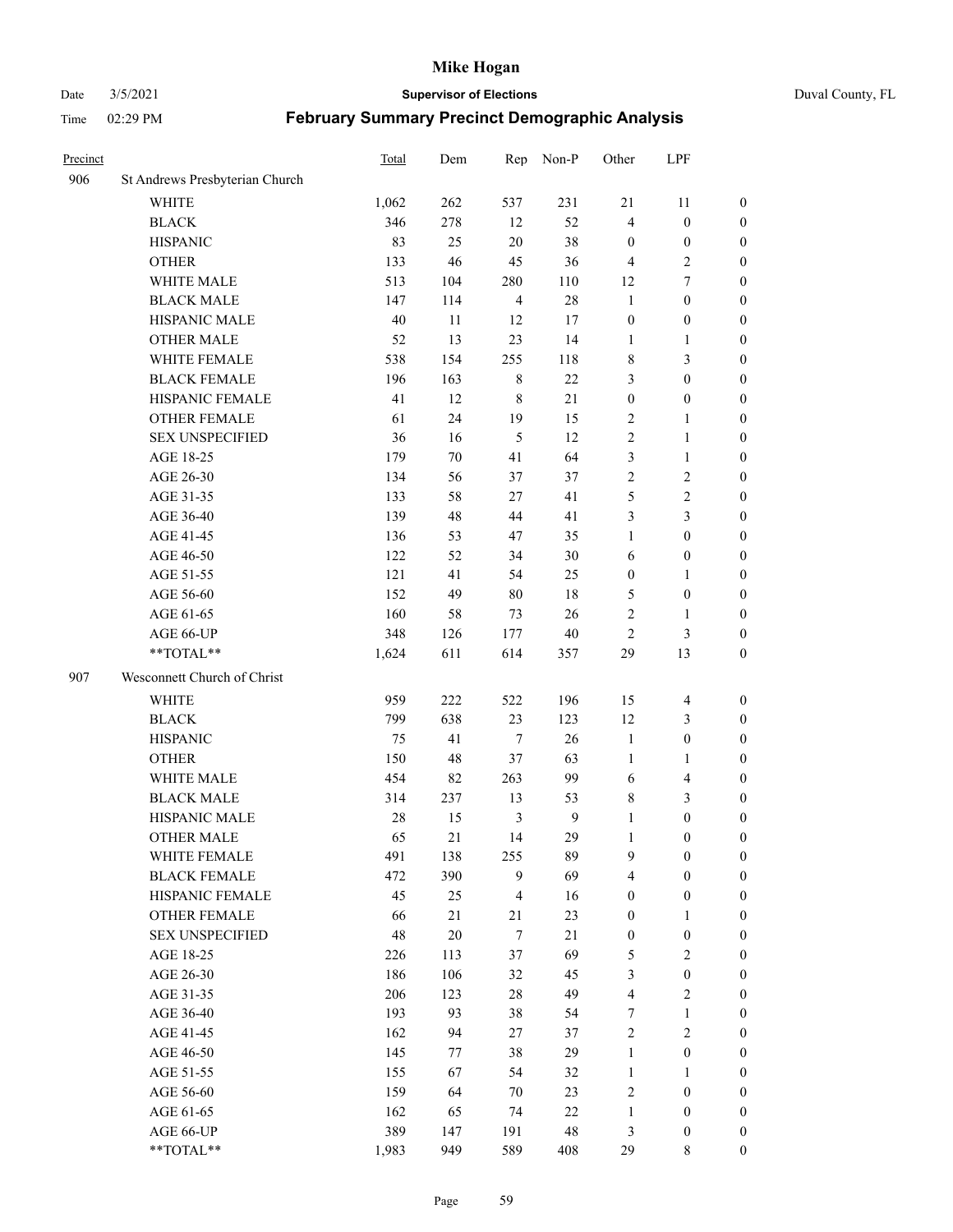#### Date 3/5/2021 **Supervisor of Elections** Duval County, FL

| Precinct |                                  | Total  | Dem   | Rep            | Non-P          | Other            | LPF                     |                  |
|----------|----------------------------------|--------|-------|----------------|----------------|------------------|-------------------------|------------------|
| 908      | West Jacksonville Baptist Church |        |       |                |                |                  |                         |                  |
|          | <b>WHITE</b>                     | 2,160  | 694   | 919            | 482            | 45               | $20\,$                  | 0                |
|          | <b>BLACK</b>                     | 1,596  | 1,225 | 67             | 287            | 16               | $\mathbf{1}$            | 0                |
|          | <b>HISPANIC</b>                  | 197    | 84    | 37             | 69             | 6                | $\mathbf{1}$            | 0                |
|          | <b>OTHER</b>                     | 366    | 123   | 73             | 163            | 7                | $\boldsymbol{0}$        | $\boldsymbol{0}$ |
|          | WHITE MALE                       | 980    | 267   | 455            | 224            | 21               | 13                      | $\boldsymbol{0}$ |
|          | <b>BLACK MALE</b>                | 554    | 393   | 26             | 128            | 7                | $\boldsymbol{0}$        | $\boldsymbol{0}$ |
|          | HISPANIC MALE                    | 77     | 27    | 22             | 23             | 4                | $\mathbf{1}$            | $\boldsymbol{0}$ |
|          | <b>OTHER MALE</b>                | 123    | 36    | 32             | 51             | $\overline{4}$   | $\boldsymbol{0}$        | $\boldsymbol{0}$ |
|          | WHITE FEMALE                     | 1,156  | 418   | 455            | 252            | 24               | $\boldsymbol{7}$        | $\boldsymbol{0}$ |
|          | <b>BLACK FEMALE</b>              | 1,013  | 809   | 41             | 153            | $\overline{9}$   | $\mathbf{1}$            | 0                |
|          | HISPANIC FEMALE                  | 111    | 52    | 13             | 44             | $\sqrt{2}$       | $\boldsymbol{0}$        | 0                |
|          | OTHER FEMALE                     | 164    | 63    | 31             | 67             | 3                | $\boldsymbol{0}$        | 0                |
|          | <b>SEX UNSPECIFIED</b>           | 141    | 61    | 21             | 59             | $\boldsymbol{0}$ | $\boldsymbol{0}$        | $\boldsymbol{0}$ |
|          | AGE 18-25                        | 575    | 293   | $71\,$         | 188            | 21               | $\sqrt{2}$              | $\boldsymbol{0}$ |
|          | AGE 26-30                        | 536    | 253   | 102            | 161            | $17$             | $\mathfrak{Z}$          | $\boldsymbol{0}$ |
|          | AGE 31-35                        | 510    | 271   | 83             | 142            | 11               | $\mathfrak{Z}$          | $\boldsymbol{0}$ |
|          | AGE 36-40                        | 415    | 213   | 76             | 113            | $\,$ 8 $\,$      | $\mathfrak s$           | $\boldsymbol{0}$ |
|          | AGE 41-45                        | 342    | 170   | 77             | 82             | 9                | $\overline{\mathbf{4}}$ | $\boldsymbol{0}$ |
|          | AGE 46-50                        | 343    | 185   | $8\sqrt{1}$    | 73             | $\mathbf{1}$     | $\mathfrak{Z}$          | $\boldsymbol{0}$ |
|          | AGE 51-55                        | 321    | 148   | 113            | 58             | $\sqrt{2}$       | $\boldsymbol{0}$        | $\boldsymbol{0}$ |
|          | AGE 56-60                        | 351    | 180   | 115            | 53             | $\mathbf{1}$     | $\sqrt{2}$              | 0                |
|          | AGE 61-65                        | 287    | 132   | 110            | 43             | $\sqrt{2}$       | $\boldsymbol{0}$        | 0                |
|          | AGE 66-UP                        | 639    | 281   | 268            | $88\,$         | $\mathfrak{2}$   | $\boldsymbol{0}$        | $\boldsymbol{0}$ |
|          | **TOTAL**                        | 4,319  | 2,126 | 1,096          | 1,001          | 74               | $22\,$                  | $\boldsymbol{0}$ |
| 909      | City Rescue Mission              |        |       |                |                |                  |                         |                  |
|          | <b>WHITE</b>                     | 177    | 62    | 46             | 64             | $\overline{4}$   | $\mathbf{1}$            | $\boldsymbol{0}$ |
|          | <b>BLACK</b>                     | 1,321  | 1,121 | 34             | 157            | $\,$ 8 $\,$      | $\mathbf{1}$            | $\boldsymbol{0}$ |
|          | <b>HISPANIC</b>                  | $40\,$ | 22    | $\overline{4}$ | 13             | $\mathbf{1}$     | $\boldsymbol{0}$        | $\boldsymbol{0}$ |
|          | <b>OTHER</b>                     | 123    | 68    | 9              | 45             | $\mathbf{1}$     | $\boldsymbol{0}$        | $\boldsymbol{0}$ |
|          | WHITE MALE                       | 74     | 21    | $22\,$         | 29             | $\mathbf{1}$     | $\mathbf{1}$            | $\boldsymbol{0}$ |
|          | <b>BLACK MALE</b>                | 521    | 429   | 18             | 68             | 5                | $\mathbf{1}$            | $\boldsymbol{0}$ |
|          | HISPANIC MALE                    | 14     | 7     | $\sqrt{2}$     | $\mathfrak{S}$ | $\boldsymbol{0}$ | $\boldsymbol{0}$        | 0                |
|          | <b>OTHER MALE</b>                | 36     | 19    | 3              | 14             | $\boldsymbol{0}$ | $\boldsymbol{0}$        | $\boldsymbol{0}$ |
|          | WHITE FEMALE                     | 102    | 41    | 23             | 35             | 3                | $\boldsymbol{0}$        | 0                |
|          | <b>BLACK FEMALE</b>              | 774    | 671   | 13             | 87             | 3                | $\boldsymbol{0}$        | $\overline{0}$   |
|          | HISPANIC FEMALE                  | 24     | 15    | $\mathbf{1}$   | $\tau$         | $\mathbf{1}$     | $\boldsymbol{0}$        | $\overline{0}$   |
|          | OTHER FEMALE                     | 57     | 38    | 3              | 16             | $\boldsymbol{0}$ | $\boldsymbol{0}$        | $\overline{0}$   |
|          | <b>SEX UNSPECIFIED</b>           | 59     | 32    | $\,$ 8 $\,$    | $18\,$         | $\mathbf{1}$     | $\boldsymbol{0}$        | $\overline{0}$   |
|          | AGE 18-25                        | 220    | 135   | 12             | 71             | 2                | $\boldsymbol{0}$        | $\theta$         |
|          | AGE 26-30                        | 172    | 115   | $11\,$         | 46             | $\boldsymbol{0}$ | $\boldsymbol{0}$        | 0                |
|          | AGE 31-35                        | 206    | 144   | 12             | 45             | 5                | $\boldsymbol{0}$        | 0                |
|          | AGE 36-40                        | 154    | 115   | 10             | 29             | $\boldsymbol{0}$ | $\boldsymbol{0}$        | 0                |
|          | AGE 41-45                        | 112    | 86    | $\,$ 8 $\,$    | 16             | 2                | $\boldsymbol{0}$        | 0                |
|          | AGE 46-50                        | 140    | 107   | 6              | 25             | $\mathbf{1}$     | $\mathbf{1}$            | 0                |
|          | AGE 51-55                        | 126    | 102   | $\tau$         | 16             | $\mathbf{1}$     | $\boldsymbol{0}$        | $\overline{0}$   |
|          | AGE 56-60                        | 156    | 131   | $\,$ 8 $\,$    | 15             | $\mathbf{2}$     | $\boldsymbol{0}$        | $\overline{0}$   |
|          | AGE 61-65                        | 136    | 117   | 9              | $\mathbf{9}$   | $\boldsymbol{0}$ | $\mathbf{1}$            | $\overline{0}$   |
|          | AGE 66-UP                        | 239    | 221   | 10             | 7              | $\mathbf{1}$     | $\boldsymbol{0}$        | $\boldsymbol{0}$ |
|          | **TOTAL**                        | 1,661  | 1,273 | 93             | 279            | 14               | $\overline{2}$          | $\boldsymbol{0}$ |
|          |                                  |        |       |                |                |                  |                         |                  |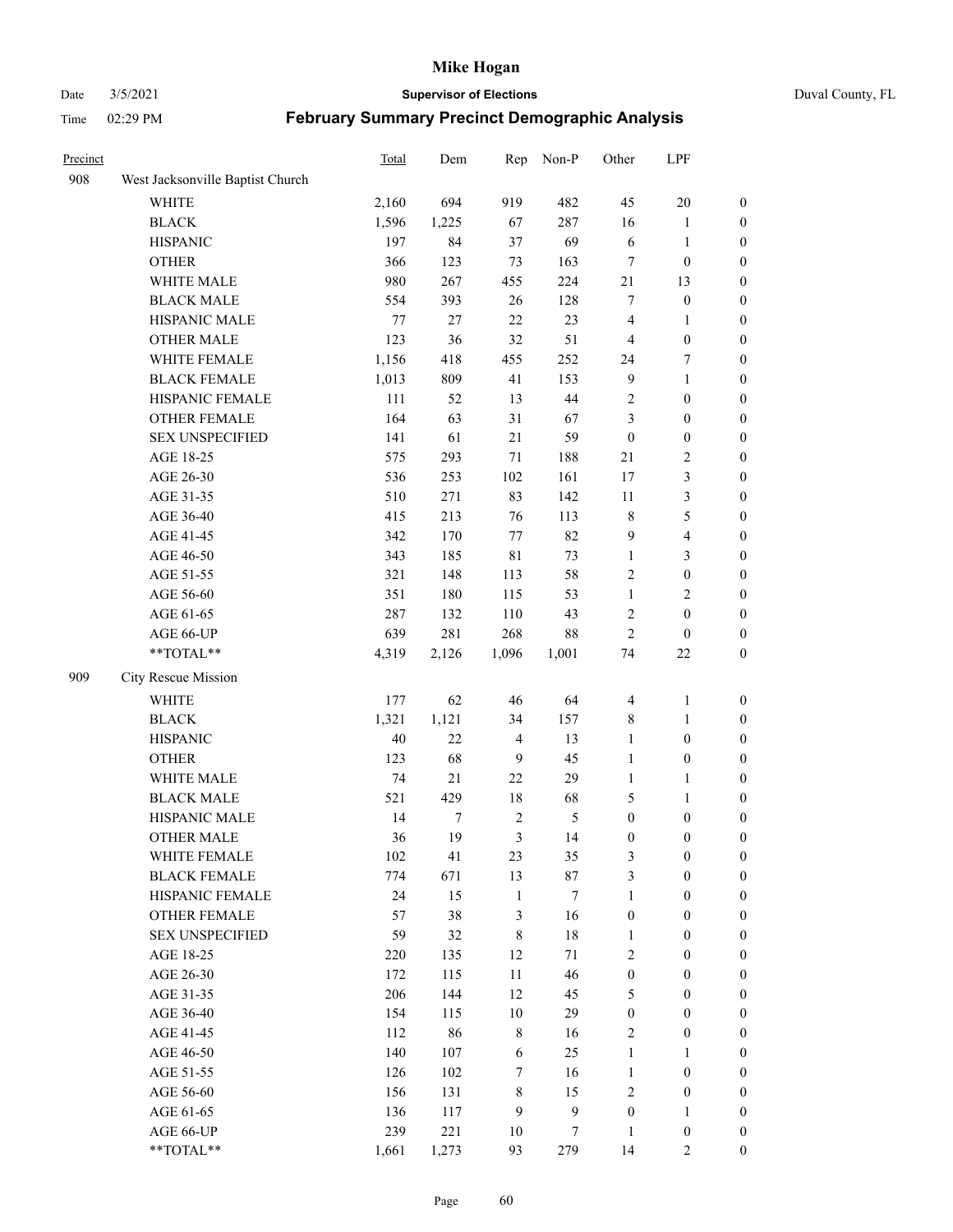#### Date 3/5/2021 **Supervisor of Elections** Duval County, FL

| Precinct |                                     | <b>Total</b> | Dem   | Rep             | Non-P  | Other            | LPF              |                  |
|----------|-------------------------------------|--------------|-------|-----------------|--------|------------------|------------------|------------------|
| 910      | Wallace Small Senior Citizen Center |              |       |                 |        |                  |                  |                  |
|          | <b>WHITE</b>                        | 300          | 101   | 130             | 62     | 5                | $\sqrt{2}$       | 0                |
|          | <b>BLACK</b>                        | 2,059        | 1,748 | 59              | 242    | 9                | $\mathbf{1}$     | 0                |
|          | <b>HISPANIC</b>                     | 34           | 17    | 6               | 11     | $\boldsymbol{0}$ | $\boldsymbol{0}$ | $\boldsymbol{0}$ |
|          | <b>OTHER</b>                        | 165          | 83    | $7\phantom{.0}$ | 74     | 1                | $\boldsymbol{0}$ | $\boldsymbol{0}$ |
|          | WHITE MALE                          | 117          | 34    | 56              | 22     | 4                | $\mathbf{1}$     | $\boldsymbol{0}$ |
|          | <b>BLACK MALE</b>                   | 820          | 679   | 23              | 109    | 8                | $\mathbf{1}$     | $\boldsymbol{0}$ |
|          | HISPANIC MALE                       | 11           | 5     | $\mathbf{1}$    | 5      | $\boldsymbol{0}$ | $\boldsymbol{0}$ | $\boldsymbol{0}$ |
|          | <b>OTHER MALE</b>                   | 55           | 27    | 3               | 25     | $\boldsymbol{0}$ | $\boldsymbol{0}$ | $\boldsymbol{0}$ |
|          | WHITE FEMALE                        | 179          | 66    | 74              | 37     | 1                | $\mathbf{1}$     | $\boldsymbol{0}$ |
|          | <b>BLACK FEMALE</b>                 | 1,188        | 1,031 | 34              | 122    | $\mathbf{1}$     | $\boldsymbol{0}$ | 0                |
|          | HISPANIC FEMALE                     | 22           | 11    | 5               | 6      | $\boldsymbol{0}$ | $\boldsymbol{0}$ | 0                |
|          | <b>OTHER FEMALE</b>                 | 72           | 45    | $\overline{4}$  | 23     | $\boldsymbol{0}$ | $\boldsymbol{0}$ | 0                |
|          | <b>SEX UNSPECIFIED</b>              | 94           | 51    | $\overline{2}$  | 40     | $\mathbf{1}$     | $\boldsymbol{0}$ | $\boldsymbol{0}$ |
|          | AGE 18-25                           | 330          | 229   | 22              | 76     | 3                | $\boldsymbol{0}$ | $\boldsymbol{0}$ |
|          | AGE 26-30                           | 250          | 174   | 17              | 58     | $\boldsymbol{0}$ | $\mathbf{1}$     | $\boldsymbol{0}$ |
|          | AGE 31-35                           | 296          | 207   | 14              | 72     | 3                | $\boldsymbol{0}$ | $\boldsymbol{0}$ |
|          | AGE 36-40                           | 227          | 165   | 15              | 44     | 1                | $\mathfrak{2}$   | $\boldsymbol{0}$ |
|          | AGE 41-45                           | 183          | 146   | 10              | 27     | $\boldsymbol{0}$ | $\boldsymbol{0}$ | $\boldsymbol{0}$ |
|          | AGE 46-50                           | 219          | 171   | 19              | 26     | 3                | $\boldsymbol{0}$ | $\boldsymbol{0}$ |
|          | AGE 51-55                           | 211          | 163   | 22              | 26     | $\boldsymbol{0}$ | $\boldsymbol{0}$ | $\boldsymbol{0}$ |
|          | AGE 56-60                           | 228          | 175   | 25              | 26     | $\overline{2}$   | $\boldsymbol{0}$ | 0                |
|          | AGE 61-65                           | 233          | 193   | 19              | 21     | $\boldsymbol{0}$ | $\boldsymbol{0}$ | 0                |
|          | AGE 66-UP                           | 381          | 326   | 39              | 13     | 3                | $\boldsymbol{0}$ | $\boldsymbol{0}$ |
|          | $**TOTAL**$                         | 2,558        | 1,949 | 202             | 389    | 15               | $\mathfrak{Z}$   | $\boldsymbol{0}$ |
| 911      | Edith Brown Ford Community Center   |              |       |                 |        |                  |                  |                  |
|          | <b>WHITE</b>                        | 785          | 239   | 322             | 206    | 15               | 3                | $\boldsymbol{0}$ |
|          | <b>BLACK</b>                        | 2,630        | 2,182 | 98              | 333    | 15               | $\sqrt{2}$       | $\boldsymbol{0}$ |
|          | <b>HISPANIC</b>                     | 96           | 45    | 17              | 32     | $\overline{c}$   | $\boldsymbol{0}$ | $\boldsymbol{0}$ |
|          | <b>OTHER</b>                        | 250          | 102   | 39              | 108    | $\mathbf{1}$     | $\boldsymbol{0}$ | $\boldsymbol{0}$ |
|          | WHITE MALE                          | 368          | 91    | 170             | 99     | $\tau$           | $\mathbf{1}$     | $\boldsymbol{0}$ |
|          | <b>BLACK MALE</b>                   | 1,001        | 797   | 47              | 153    | 3                | $\mathbf{1}$     | $\boldsymbol{0}$ |
|          | HISPANIC MALE                       | 42           | 17    | 11              | 14     | $\boldsymbol{0}$ | $\boldsymbol{0}$ | 0                |
|          | <b>OTHER MALE</b>                   | 80           | 33    | 12              | 34     | 1                | $\boldsymbol{0}$ | 0                |
|          | WHITE FEMALE                        | 400          | 145   | 145             | 102    | 6                | 2                | 0                |
|          | <b>BLACK FEMALE</b>                 | 1,555        | 1,323 | 47              | 173    | 11               | $\mathbf{1}$     | $\boldsymbol{0}$ |
|          | HISPANIC FEMALE                     | 53           | 27    | 6               | $18\,$ | $\overline{c}$   | $\boldsymbol{0}$ | $\overline{0}$   |
|          | OTHER FEMALE                        | 101          | 49    | $18\,$          | 34     | $\boldsymbol{0}$ | $\boldsymbol{0}$ | $\overline{0}$   |
|          | <b>SEX UNSPECIFIED</b>              | 161          | 86    | $20\,$          | 52     | 3                | $\boldsymbol{0}$ | 0                |
|          | AGE 18-25                           | 471          | 273   | 36              | 156    | 6                | $\boldsymbol{0}$ | $\theta$         |
|          | AGE 26-30                           | 385          | 252   | 33              | 94     | 4                | $\overline{2}$   | 0                |
|          | AGE 31-35                           | 373          | 253   | 35              | 80     | 5                | $\boldsymbol{0}$ | 0                |
|          | AGE 36-40                           | 345          | 237   | $27\,$          | $80\,$ | $\mathbf{1}$     | $\boldsymbol{0}$ | 0                |
|          | AGE 41-45                           | 290          | 189   | 36              | 61     | $\mathbf{2}$     | $\overline{2}$   | 0                |
|          | AGE 46-50                           | 287          | 193   | 37              | 53     | 4                | $\boldsymbol{0}$ | 0                |
|          | AGE 51-55                           | 281          | 202   | 33              | 42     | $\overline{4}$   | $\boldsymbol{0}$ | 0                |
|          | AGE 56-60                           | 367          | 261   | 67              | 36     | $\overline{2}$   | $\mathbf{1}$     | $\overline{0}$   |
|          | AGE 61-65                           | 357          | 251   | 64              | 38     | 4                | $\boldsymbol{0}$ | $\overline{0}$   |
|          | AGE 66-UP                           | 605          | 457   | 108             | 39     | $\mathbf{1}$     | $\boldsymbol{0}$ | $\boldsymbol{0}$ |
|          | **TOTAL**                           | 3,761        | 2,568 | 476             | 679    | 33               | 5                | $\boldsymbol{0}$ |
|          |                                     |              |       |                 |        |                  |                  |                  |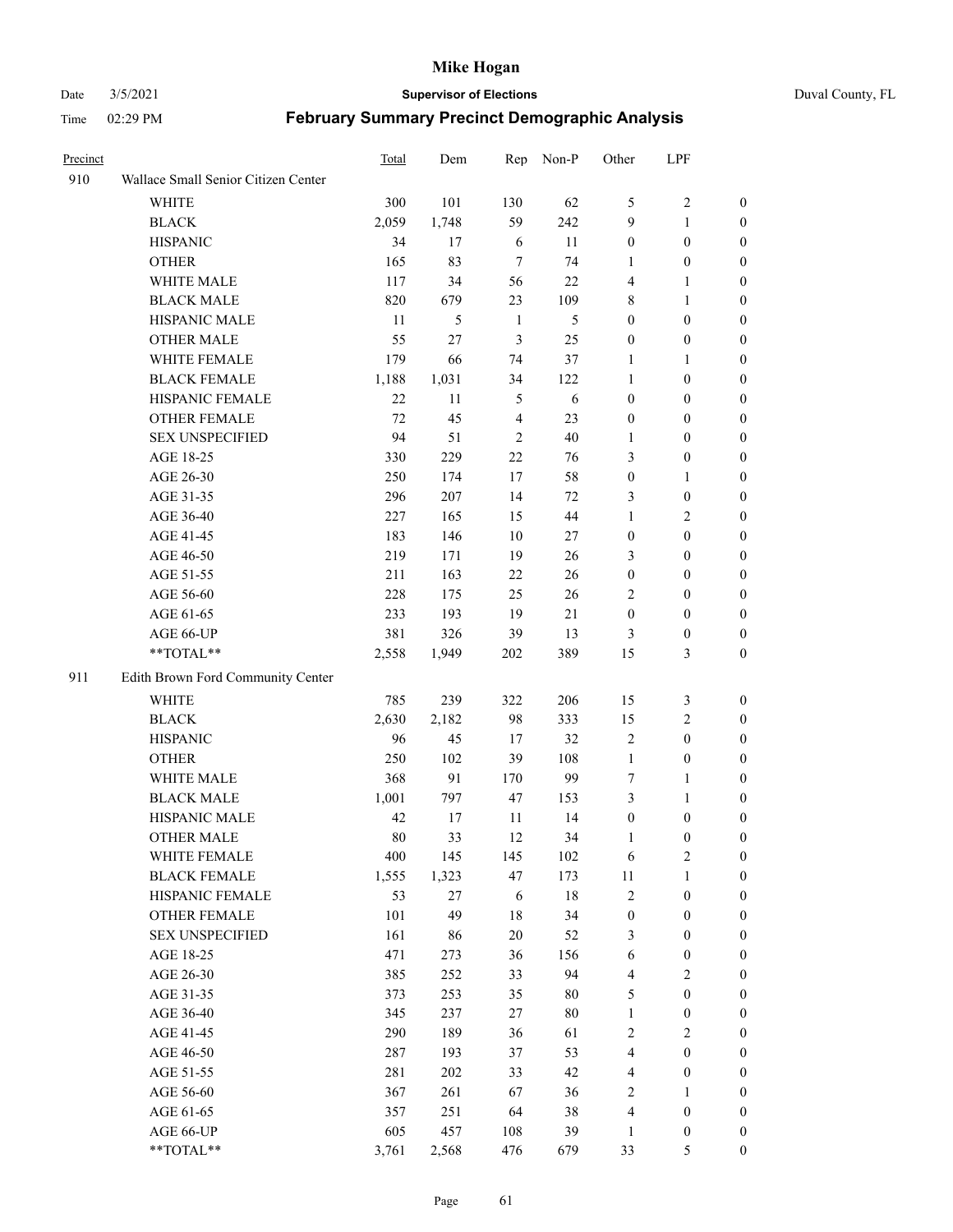Date 3/5/2021 **Supervisor of Elections** Duval County, FL

| Precinct |                             | <b>Total</b> | Dem            | Rep              | Non-P          | Other                   | LPF                     |                  |
|----------|-----------------------------|--------------|----------------|------------------|----------------|-------------------------|-------------------------|------------------|
| 912      | Beaver St Enterprise Center |              |                |                  |                |                         |                         |                  |
|          | <b>WHITE</b>                | 59           | 22             | 14               | 21             | $\overline{2}$          | $\boldsymbol{0}$        | $\boldsymbol{0}$ |
|          | <b>BLACK</b>                | 1,577        | 1,301          | 40               | 223            | 11                      | $\overline{c}$          | $\boldsymbol{0}$ |
|          | <b>HISPANIC</b>             | 17           | 6              | $\sqrt{2}$       | 9              | $\boldsymbol{0}$        | $\boldsymbol{0}$        | $\boldsymbol{0}$ |
|          | <b>OTHER</b>                | 164          | 75             | $\mathfrak{Z}$   | 83             | $\overline{c}$          | $\mathbf{1}$            | $\boldsymbol{0}$ |
|          | WHITE MALE                  | 20           | 9              | 5                | 5              | $\mathbf{1}$            | $\boldsymbol{0}$        | $\boldsymbol{0}$ |
|          | <b>BLACK MALE</b>           | 689          | 547            | 15               | 121            | 4                       | $\mathbf{2}$            | $\boldsymbol{0}$ |
|          | HISPANIC MALE               | $\tau$       | $\overline{c}$ | $\boldsymbol{0}$ | 5              | $\boldsymbol{0}$        | $\boldsymbol{0}$        | $\boldsymbol{0}$ |
|          | <b>OTHER MALE</b>           | 60           | 34             | $\mathbf{1}$     | 23             | $\mathbf{1}$            | $\mathbf{1}$            | $\boldsymbol{0}$ |
|          | WHITE FEMALE                | 35           | 13             | 6                | 15             | $\mathbf{1}$            | $\boldsymbol{0}$        | $\boldsymbol{0}$ |
|          | <b>BLACK FEMALE</b>         | 852          | 730            | 24               | 91             | 7                       | $\boldsymbol{0}$        | $\boldsymbol{0}$ |
|          | HISPANIC FEMALE             | 10           | 4              | $\sqrt{2}$       | $\overline{4}$ | $\boldsymbol{0}$        | $\boldsymbol{0}$        | $\boldsymbol{0}$ |
|          | <b>OTHER FEMALE</b>         | 45           | 26             | $\overline{2}$   | 17             | $\boldsymbol{0}$        | $\boldsymbol{0}$        | $\boldsymbol{0}$ |
|          | <b>SEX UNSPECIFIED</b>      | 99           | 39             | $\overline{4}$   | 55             | $\mathbf{1}$            | $\boldsymbol{0}$        | $\boldsymbol{0}$ |
|          | AGE 18-25                   | 352          | 230            | 6                | 112            | 3                       | $\mathbf{1}$            | $\boldsymbol{0}$ |
|          | AGE 26-30                   | 234          | 169            | $\overline{4}$   | 58             | 2                       | $\mathbf{1}$            | $\boldsymbol{0}$ |
|          | AGE 31-35                   | 214          | 159            | $\tau$           | 46             | $\mathbf{1}$            | $\mathbf{1}$            | $\boldsymbol{0}$ |
|          | AGE 36-40                   | 186          | 133            | 6                | 44             | 3                       | $\boldsymbol{0}$        | $\boldsymbol{0}$ |
|          | AGE 41-45                   | 108          | 84             | $\overline{4}$   | 19             | $\mathbf{1}$            | $\boldsymbol{0}$        | $\boldsymbol{0}$ |
|          | AGE 46-50                   | 110          | 89             | 5                | 15             | $\mathbf{1}$            | $\boldsymbol{0}$        | $\boldsymbol{0}$ |
|          | AGE 51-55                   | 114          | 91             | $\,$ 8 $\,$      | 14             | $\mathbf{1}$            | $\boldsymbol{0}$        | $\boldsymbol{0}$ |
|          | AGE 56-60                   | 143          | 120            | $\tau$           | 14             | $\overline{c}$          | $\boldsymbol{0}$        | 0                |
|          | AGE 61-65                   | 133          | 121            | $\overline{4}$   | $\tau$         | 1                       | $\boldsymbol{0}$        | $\boldsymbol{0}$ |
|          | AGE 66-UP                   | 223          | 208            | 8                | $\tau$         | $\boldsymbol{0}$        | $\boldsymbol{0}$        | $\boldsymbol{0}$ |
|          | $**TOTAL**$                 | 1,817        | 1,404          | 59               | 336            | 15                      | $\mathfrak{Z}$          | $\boldsymbol{0}$ |
| 913      | Wesconnett Assembly of God  |              |                |                  |                |                         |                         |                  |
|          | WHITE                       | 797          | 202            | 391              | 178            | $21\,$                  | 5                       | $\boldsymbol{0}$ |
|          | <b>BLACK</b>                | 1,177        | 928            | 45               | 190            | 10                      | $\overline{\mathbf{4}}$ | $\boldsymbol{0}$ |
|          | <b>HISPANIC</b>             | 232          | 96             | 29               | 101            | 6                       | $\boldsymbol{0}$        | $\boldsymbol{0}$ |
|          | <b>OTHER</b>                | 205          | 69             | 50               | 83             | $\overline{c}$          | $\mathbf{1}$            | $\boldsymbol{0}$ |
|          | WHITE MALE                  | 352          | 75             | 195              | 65             | 12                      | $\mathfrak{S}$          | $\boldsymbol{0}$ |
|          | <b>BLACK MALE</b>           | 367          | 272            | 19               | 72             | $\overline{4}$          | $\boldsymbol{0}$        | $\boldsymbol{0}$ |
|          | HISPANIC MALE               | 90           | 32             | 14               | 42             | 2                       | $\boldsymbol{0}$        | $\boldsymbol{0}$ |
|          | <b>OTHER MALE</b>           | 72           | 19             | 18               | 33             | $\mathbf{1}$            | $\mathbf{1}$            | $\boldsymbol{0}$ |
|          | WHITE FEMALE                | 435          | 125            | 192              | 109            | 9                       | $\boldsymbol{0}$        | 0                |
|          | <b>BLACK FEMALE</b>         | 786          | 639            | 24               | 114            | 5                       | $\overline{4}$          | $\boldsymbol{0}$ |
|          | HISPANIC FEMALE             | 138          | 60             | 15               | 59             | 4                       | $\boldsymbol{0}$        | $\overline{0}$   |
|          | OTHER FEMALE                | 107          | 42             | 30               | 35             | $\boldsymbol{0}$        | $\boldsymbol{0}$        | $\overline{0}$   |
|          | <b>SEX UNSPECIFIED</b>      | 64           | 31             | $\,8\,$          | 23             | 2                       | $\boldsymbol{0}$        | 0                |
|          | AGE 18-25                   | 284          | 136            | 44               | 99             | 4                       | $\mathbf{1}$            | $\theta$         |
|          | AGE 26-30                   | 305          | 162            | 47               | 89             | 4                       | $\mathfrak{Z}$          | 0                |
|          | AGE 31-35                   | 270          | 144            | 34               | 83             | 6                       | $\mathfrak{Z}$          | 0                |
|          | AGE 36-40                   | 212          | 117            | 33               | 58             | $\overline{\mathbf{4}}$ | $\boldsymbol{0}$        | 0                |
|          | AGE 41-45                   | 192          | 106            | 39               | 41             | 5                       | $\mathbf{1}$            | 0                |
|          | AGE 46-50                   | 199          | 110            | 36               | 50             | $\sqrt{2}$              | $\mathbf{1}$            | 0                |
|          | AGE 51-55                   | 201          | 115            | 49               | 32             | $\overline{4}$          | $\mathbf{1}$            | 0                |
|          | AGE 56-60                   | 193          | 117            | 45               | $28\,$         | 3                       | $\boldsymbol{0}$        | $\overline{0}$   |
|          | AGE 61-65                   | 174          | 102            | 46               | 24             | $\overline{c}$          | $\boldsymbol{0}$        | $\overline{0}$   |
|          | AGE 66-UP                   | 381          | 186            | 142              | $\sqrt{48}$    | 5                       | $\boldsymbol{0}$        | $\boldsymbol{0}$ |
|          | **TOTAL**                   | 2,411        | 1,295          | 515              | 552            | 39                      | 10                      | $\boldsymbol{0}$ |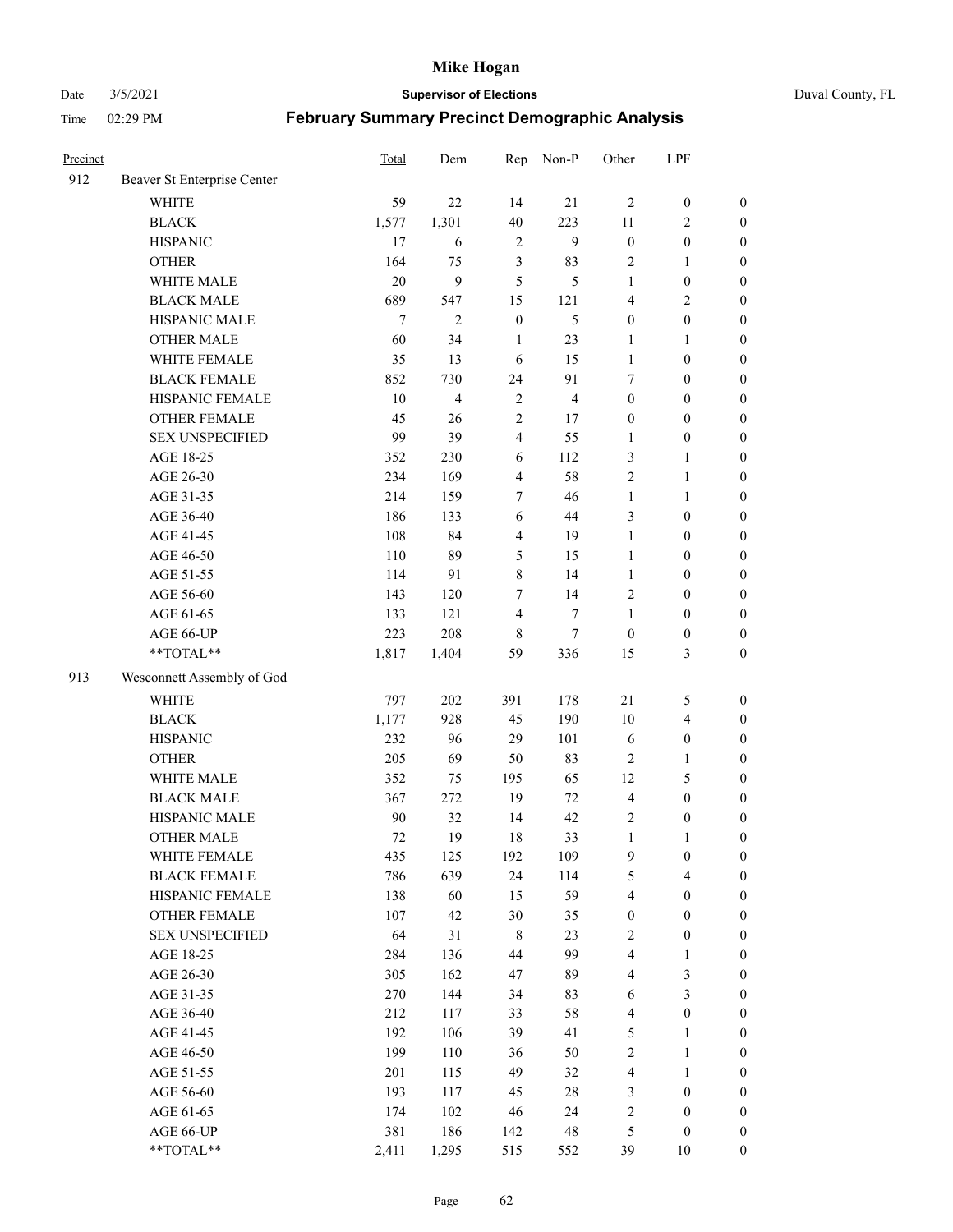#### Date 3/5/2021 **Supervisor of Elections** Duval County, FL

| Precinct |                                | Total | Dem    | Rep            | Non-P          | Other            | LPF                     |                  |
|----------|--------------------------------|-------|--------|----------------|----------------|------------------|-------------------------|------------------|
| 914      | Elks Lodge #2605               |       |        |                |                |                  |                         |                  |
|          | <b>WHITE</b>                   | 1,878 | 415    | 960            | 453            | 36               | 14                      | 0                |
|          | <b>BLACK</b>                   | 2,189 | 1,685  | 73             | 406            | 24               | $\mathbf{1}$            | 0                |
|          | <b>HISPANIC</b>                | 553   | 211    | 100            | 232            | $\,$ 8 $\,$      | $\sqrt{2}$              | $\boldsymbol{0}$ |
|          | <b>OTHER</b>                   | 647   | 222    | 164            | 246            | 14               | 1                       | $\boldsymbol{0}$ |
|          | WHITE MALE                     | 905   | 154    | 497            | 224            | 21               | 9                       | $\boldsymbol{0}$ |
|          | <b>BLACK MALE</b>              | 862   | 607    | 39             | 203            | 13               | $\boldsymbol{0}$        | $\boldsymbol{0}$ |
|          | HISPANIC MALE                  | 251   | 90     | 57             | 98             | 6                | $\boldsymbol{0}$        | $\boldsymbol{0}$ |
|          | <b>OTHER MALE</b>              | 224   | 67     | 57             | 92             | $\tau$           | $\mathbf{1}$            | $\boldsymbol{0}$ |
|          | WHITE FEMALE                   | 952   | 255    | 456            | 221            | 15               | $\mathfrak s$           | $\boldsymbol{0}$ |
|          | <b>BLACK FEMALE</b>            | 1,294 | 1,050  | 34             | 198            | $11\,$           | $\mathbf{1}$            | 0                |
|          | HISPANIC FEMALE                | 280   | 113    | 40             | 125            | $\boldsymbol{0}$ | $\sqrt{2}$              | 0                |
|          | OTHER FEMALE                   | 340   | 129    | 92             | 113            | 6                | $\boldsymbol{0}$        | $\boldsymbol{0}$ |
|          | <b>SEX UNSPECIFIED</b>         | 159   | 68     | 25             | 63             | 3                | $\boldsymbol{0}$        | $\boldsymbol{0}$ |
|          | AGE 18-25                      | 689   | 315    | 112            | 239            | $20\,$           | $\mathfrak{Z}$          | $\boldsymbol{0}$ |
|          | AGE 26-30                      | 640   | 280    | 115            | 225            | 18               | $\sqrt{2}$              | $\boldsymbol{0}$ |
|          | AGE 31-35                      | 606   | 315    | 102            | 176            | 9                | $\overline{\mathbf{4}}$ | $\boldsymbol{0}$ |
|          | AGE 36-40                      | 548   | 289    | 107            | 143            | $\,$ 8 $\,$      | $\mathbf{1}$            | $\boldsymbol{0}$ |
|          | AGE 41-45                      | 498   | 262    | 99             | 127            | 8                | $\overline{2}$          | $\boldsymbol{0}$ |
|          | AGE 46-50                      | 426   | 223    | 103            | 97             | 3                | $\boldsymbol{0}$        | $\boldsymbol{0}$ |
|          | AGE 51-55                      | 393   | 206    | 101            | $8\sqrt{1}$    | 5                | $\boldsymbol{0}$        | $\boldsymbol{0}$ |
|          | AGE 56-60                      | 417   | 198    | 135            | 77             | $\sqrt{2}$       | 5                       | 0                |
|          | AGE 61-65                      | 358   | 159    | 127            | 69             | 3                | $\boldsymbol{0}$        | $\boldsymbol{0}$ |
|          | AGE 66-UP                      | 692   | 286    | 296            | 103            | 6                | $\mathbf{1}$            | $\boldsymbol{0}$ |
|          | **TOTAL**                      | 5,267 | 2,533  | 1,297          | 1,337          | 82               | $18\,$                  | $\boldsymbol{0}$ |
| 1001     | Charles Clark Community Center |       |        |                |                |                  |                         |                  |
|          | WHITE                          | 248   | 67     | 112            | 63             | 3                | $\mathfrak{Z}$          | $\boldsymbol{0}$ |
|          | <b>BLACK</b>                   | 2,828 | 2,472  | 69             | 267            | 19               | $\mathbf{1}$            | $\boldsymbol{0}$ |
|          | <b>HISPANIC</b>                | 35    | 14     | $\overline{9}$ | 12             | $\boldsymbol{0}$ | $\boldsymbol{0}$        | $\boldsymbol{0}$ |
|          | <b>OTHER</b>                   | 190   | 114    | 12             | 61             | 2                | $\mathbf{1}$            | $\boldsymbol{0}$ |
|          | WHITE MALE                     | 117   | $30\,$ | 51             | 32             | $\mathbf{1}$     | 3                       | $\boldsymbol{0}$ |
|          | <b>BLACK MALE</b>              | 1,142 | 962    | 38             | 131            | 11               | $\boldsymbol{0}$        | $\boldsymbol{0}$ |
|          | HISPANIC MALE                  | 17    | 5      | 5              | 7              | $\boldsymbol{0}$ | $\boldsymbol{0}$        | $\boldsymbol{0}$ |
|          | OTHER MALE                     | 69    | 41     | $\tau$         | $20\,$         | $\boldsymbol{0}$ | $\mathbf{1}$            | $\boldsymbol{0}$ |
|          | WHITE FEMALE                   | 125   | 34     | 58             | 31             | 2                | $\boldsymbol{0}$        | 0                |
|          | <b>BLACK FEMALE</b>            | 1,629 | 1,462  | 30             | 128            | 8                | $\mathbf{1}$            | $\boldsymbol{0}$ |
|          | HISPANIC FEMALE                | 17    | 9      | 3              | $\mathfrak{S}$ | $\boldsymbol{0}$ | $\boldsymbol{0}$        | $\overline{0}$   |
|          | OTHER FEMALE                   | 73    | 48     | 4              | 19             | 2                | $\boldsymbol{0}$        | $\overline{0}$   |
|          | <b>SEX UNSPECIFIED</b>         | 112   | 76     | 6              | $30\,$         | $\boldsymbol{0}$ | $\boldsymbol{0}$        | 0                |
|          | AGE 18-25                      | 377   | 237    | 20             | 113            | 6                | $\mathbf{1}$            | 0                |
|          | AGE 26-30                      | 279   | 197    | 16             | 61             | 4                | $\mathbf{1}$            | 0                |
|          | AGE 31-35                      | 267   | 193    | 21             | 49             | 3                | $\mathbf{1}$            | 0                |
|          | AGE 36-40                      | 237   | 184    | 21             | 31             | $\mathbf{1}$     | $\boldsymbol{0}$        | 0                |
|          | AGE 41-45                      | 225   | 175    | 17             | $28\,$         | 3                | $\mathfrak{2}$          | 0                |
|          | AGE 46-50                      | 282   | 229    | 21             | 29             | 3                | $\boldsymbol{0}$        | 0                |
|          | AGE 51-55                      | 236   | 189    | 16             | 29             | 2                | $\boldsymbol{0}$        | 0                |
|          | AGE 56-60                      | 295   | 254    | 16             | 25             | $\boldsymbol{0}$ | $\boldsymbol{0}$        | $\boldsymbol{0}$ |
|          | AGE 61-65                      | 279   | 239    | 21             | 17             | 2                | $\boldsymbol{0}$        | $\overline{0}$   |
|          | AGE 66-UP                      | 824   | 770    | 33             | 21             | $\boldsymbol{0}$ | $\boldsymbol{0}$        | 0                |
|          | **TOTAL**                      | 3,301 | 2,667  | 202            | 403            | 24               | $\mathfrak{S}$          | $\boldsymbol{0}$ |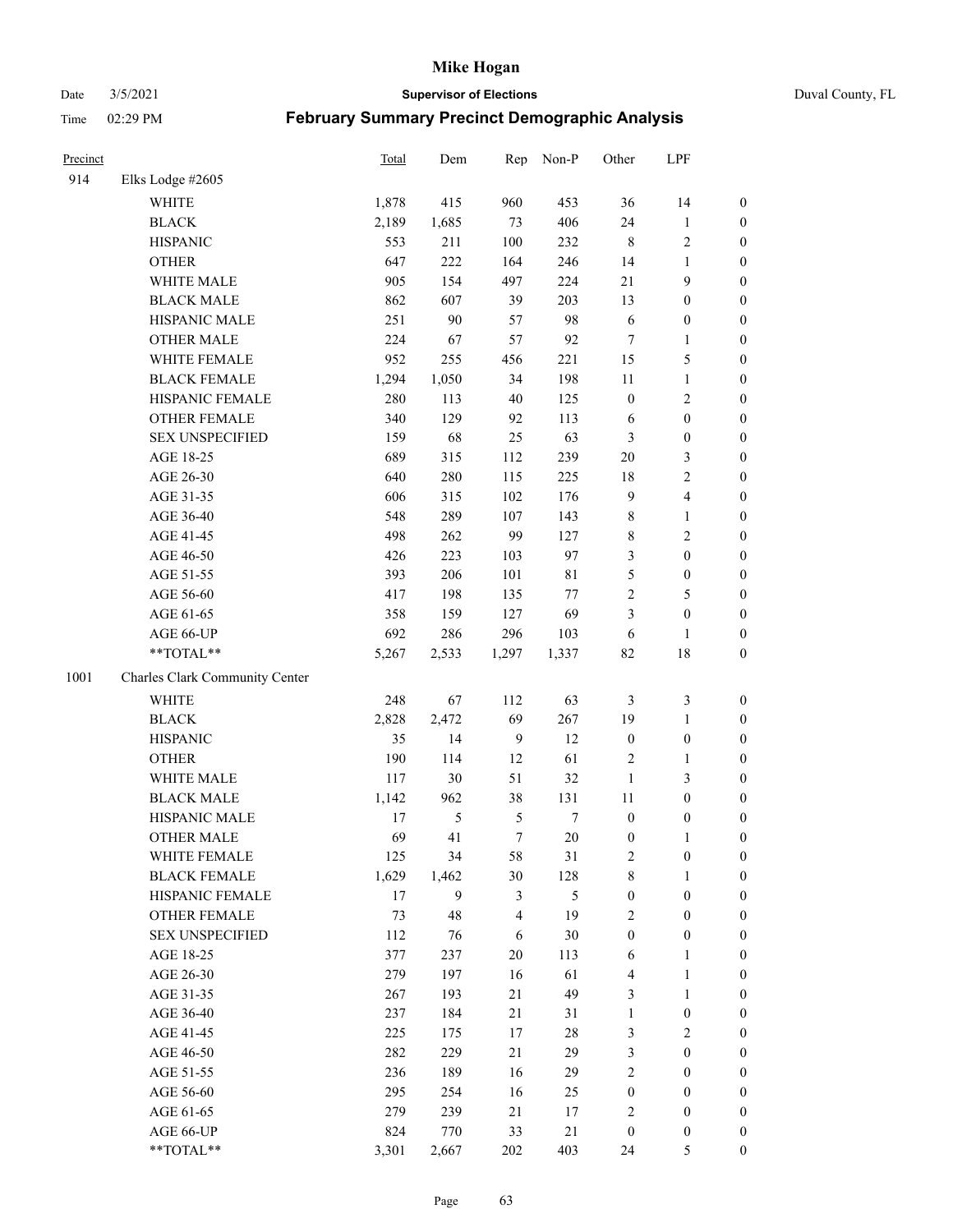#### Date 3/5/2021 **Supervisor of Elections** Duval County, FL

| Precinct |                                     | <b>Total</b> | Dem                     | Rep                     | Non-P          | Other            | LPF              |                  |
|----------|-------------------------------------|--------------|-------------------------|-------------------------|----------------|------------------|------------------|------------------|
| 1002     | Woodlawn Presbyterian Church        |              |                         |                         |                |                  |                  |                  |
|          | <b>WHITE</b>                        | 83           | 31                      | 32                      | 16             | $\overline{4}$   | $\boldsymbol{0}$ | 0                |
|          | <b>BLACK</b>                        | 3,144        | 2,759                   | $70\,$                  | 303            | 11               | 1                | 0                |
|          | <b>HISPANIC</b>                     | 17           | 8                       | $\overline{2}$          | $\tau$         | $\boldsymbol{0}$ | $\boldsymbol{0}$ | $\boldsymbol{0}$ |
|          | <b>OTHER</b>                        | 189          | 95                      | $\overline{4}$          | 88             | 2                | $\boldsymbol{0}$ | $\boldsymbol{0}$ |
|          | WHITE MALE                          | 36           | 12                      | 13                      | 9              | 2                | $\boldsymbol{0}$ | $\boldsymbol{0}$ |
|          | <b>BLACK MALE</b>                   | 1,242        | 1,059                   | 34                      | 141            | 7                | 1                | $\boldsymbol{0}$ |
|          | HISPANIC MALE                       | 6            | 3                       | $\mathbf{1}$            | $\mathbf{2}$   | $\boldsymbol{0}$ | $\boldsymbol{0}$ | $\boldsymbol{0}$ |
|          | <b>OTHER MALE</b>                   | 68           | 36                      | $\mathbf{1}$            | $30\,$         | $\mathbf{1}$     | $\boldsymbol{0}$ | $\boldsymbol{0}$ |
|          | WHITE FEMALE                        | 42           | 18                      | 15                      | 7              | 2                | $\boldsymbol{0}$ | $\boldsymbol{0}$ |
|          | <b>BLACK FEMALE</b>                 | 1,849        | 1,660                   | 34                      | 152            | 3                | $\boldsymbol{0}$ | $\boldsymbol{0}$ |
|          | HISPANIC FEMALE                     | 11           | 5                       | $\mathbf{1}$            | 5              | $\boldsymbol{0}$ | $\boldsymbol{0}$ | 0                |
|          | <b>OTHER FEMALE</b>                 | 64           | 36                      | $\boldsymbol{0}$        | $27\,$         | 1                | $\boldsymbol{0}$ | $\boldsymbol{0}$ |
|          | <b>SEX UNSPECIFIED</b>              | 115          | 64                      | 9                       | 41             | $\mathbf{1}$     | $\boldsymbol{0}$ | $\boldsymbol{0}$ |
|          | AGE 18-25                           | 384          | 262                     | 9                       | 111            | $\mathbf{1}$     | 1                | $\boldsymbol{0}$ |
|          | AGE 26-30                           | 281          | 207                     | 9                       | 65             | $\boldsymbol{0}$ | $\boldsymbol{0}$ | $\boldsymbol{0}$ |
|          | AGE 31-35                           | 286          | 228                     | $\overline{\mathbf{4}}$ | 51             | 3                | $\boldsymbol{0}$ | $\boldsymbol{0}$ |
|          | AGE 36-40                           | 247          | 200                     | 7                       | 36             | 4                | $\boldsymbol{0}$ | $\boldsymbol{0}$ |
|          | AGE 41-45                           | 243          | 197                     | 12                      | 34             | $\boldsymbol{0}$ | $\boldsymbol{0}$ | $\boldsymbol{0}$ |
|          | AGE 46-50                           | 261          | 225                     | $\tau$                  | $28\,$         | $\mathbf{1}$     | $\boldsymbol{0}$ | $\boldsymbol{0}$ |
|          | AGE 51-55                           | 233          | 200                     | $\,$ 8 $\,$             | 23             | 2                | $\boldsymbol{0}$ | $\boldsymbol{0}$ |
|          | AGE 56-60                           | 321          | 278                     | 15                      | 25             | 3                | $\boldsymbol{0}$ | 0                |
|          | AGE 61-65                           | 320          | 281                     | 17                      | 21             | 1                | $\boldsymbol{0}$ | 0                |
|          | AGE 66-UP                           | 857          | 815                     | $20\,$                  | $20\,$         | $\sqrt{2}$       | $\boldsymbol{0}$ | $\boldsymbol{0}$ |
|          | **TOTAL**                           | 3,433        | 2,893                   | 108                     | 414            | 17               | $\mathbf{1}$     | $\boldsymbol{0}$ |
| 1003     | Zion Hope Missionary Baptist Church |              |                         |                         |                |                  |                  |                  |
|          | <b>WHITE</b>                        | 35           | 12                      | 13                      | $10\,$         | $\boldsymbol{0}$ | $\boldsymbol{0}$ | $\boldsymbol{0}$ |
|          | <b>BLACK</b>                        | 1,883        | 1,661                   | 48                      | 168            | 6                | $\boldsymbol{0}$ | $\boldsymbol{0}$ |
|          | <b>HISPANIC</b>                     | 17           | 9                       | $\boldsymbol{0}$        | $\,8\,$        | $\boldsymbol{0}$ | $\boldsymbol{0}$ | $\boldsymbol{0}$ |
|          | <b>OTHER</b>                        | 106          | 56                      | 4                       | 46             | $\boldsymbol{0}$ | $\boldsymbol{0}$ | $\boldsymbol{0}$ |
|          | WHITE MALE                          | 15           | 3                       | 6                       | $\sqrt{6}$     | $\boldsymbol{0}$ | $\boldsymbol{0}$ | $\boldsymbol{0}$ |
|          | <b>BLACK MALE</b>                   | 696          | 589                     | 21                      | $8\sqrt{1}$    | 5                | $\boldsymbol{0}$ | $\boldsymbol{0}$ |
|          | HISPANIC MALE                       | 7            | $\overline{\mathbf{4}}$ | $\boldsymbol{0}$        | $\mathfrak{Z}$ | $\boldsymbol{0}$ | $\boldsymbol{0}$ | $\boldsymbol{0}$ |
|          | <b>OTHER MALE</b>                   | 42           | 25                      | $\mathbf{1}$            | 16             | $\boldsymbol{0}$ | $\boldsymbol{0}$ | $\boldsymbol{0}$ |
|          | WHITE FEMALE                        | 20           | 9                       | 7                       | 4              | 0                | 0                | 0                |
|          | <b>BLACK FEMALE</b>                 | 1,144        | 1,039                   | 25                      | 79             | 1                | $\boldsymbol{0}$ | $\boldsymbol{0}$ |
|          | HISPANIC FEMALE                     | 7            | 5                       | $\boldsymbol{0}$        | $\sqrt{2}$     | $\boldsymbol{0}$ | $\boldsymbol{0}$ | $\boldsymbol{0}$ |
|          | OTHER FEMALE                        | 35           | 16                      | $\sqrt{2}$              | $17\,$         | $\boldsymbol{0}$ | $\boldsymbol{0}$ | $\overline{0}$   |
|          | <b>SEX UNSPECIFIED</b>              | 75           | 48                      | 3                       | 24             | $\boldsymbol{0}$ | $\boldsymbol{0}$ | $\overline{0}$   |
|          | AGE 18-25                           | 224          | 156                     | $\boldsymbol{7}$        | 60             | $\mathbf{1}$     | $\boldsymbol{0}$ | $\overline{0}$   |
|          | AGE 26-30                           | 196          | 158                     | $\sqrt{6}$              | 31             | $\mathbf{1}$     | $\boldsymbol{0}$ | $\overline{0}$   |
|          | AGE 31-35                           | 194          | 164                     | 5                       | 25             | $\boldsymbol{0}$ | $\boldsymbol{0}$ | 0                |
|          | AGE 36-40                           | 165          | 125                     | 6                       | 34             | $\boldsymbol{0}$ | $\boldsymbol{0}$ | 0                |
|          | AGE 41-45                           | 152          | 118                     | 6                       | $27\,$         | $\mathbf{1}$     | $\boldsymbol{0}$ | 0                |
|          | AGE 46-50                           | 143          | 123                     | $10\,$                  | $\mathbf{9}$   | $\mathbf{1}$     | $\boldsymbol{0}$ | 0                |
|          | AGE 51-55                           | 139          | 119                     | $\sqrt{6}$              | 13             | $\mathbf{1}$     | $\boldsymbol{0}$ | $\boldsymbol{0}$ |
|          | AGE 56-60                           | 177          | 163                     | 5                       | 9              | $\boldsymbol{0}$ | $\boldsymbol{0}$ | $\boldsymbol{0}$ |
|          | AGE 61-65                           | 179          | 161                     | 7                       | 10             | $\mathbf{1}$     | $\boldsymbol{0}$ | $\boldsymbol{0}$ |
|          | AGE 66-UP                           | 472          | 451                     | 7                       | 14             | $\boldsymbol{0}$ | $\boldsymbol{0}$ | $\boldsymbol{0}$ |
|          | **TOTAL**                           | 2,041        | 1,738                   | 65                      | 232            | 6                | $\boldsymbol{0}$ | $\boldsymbol{0}$ |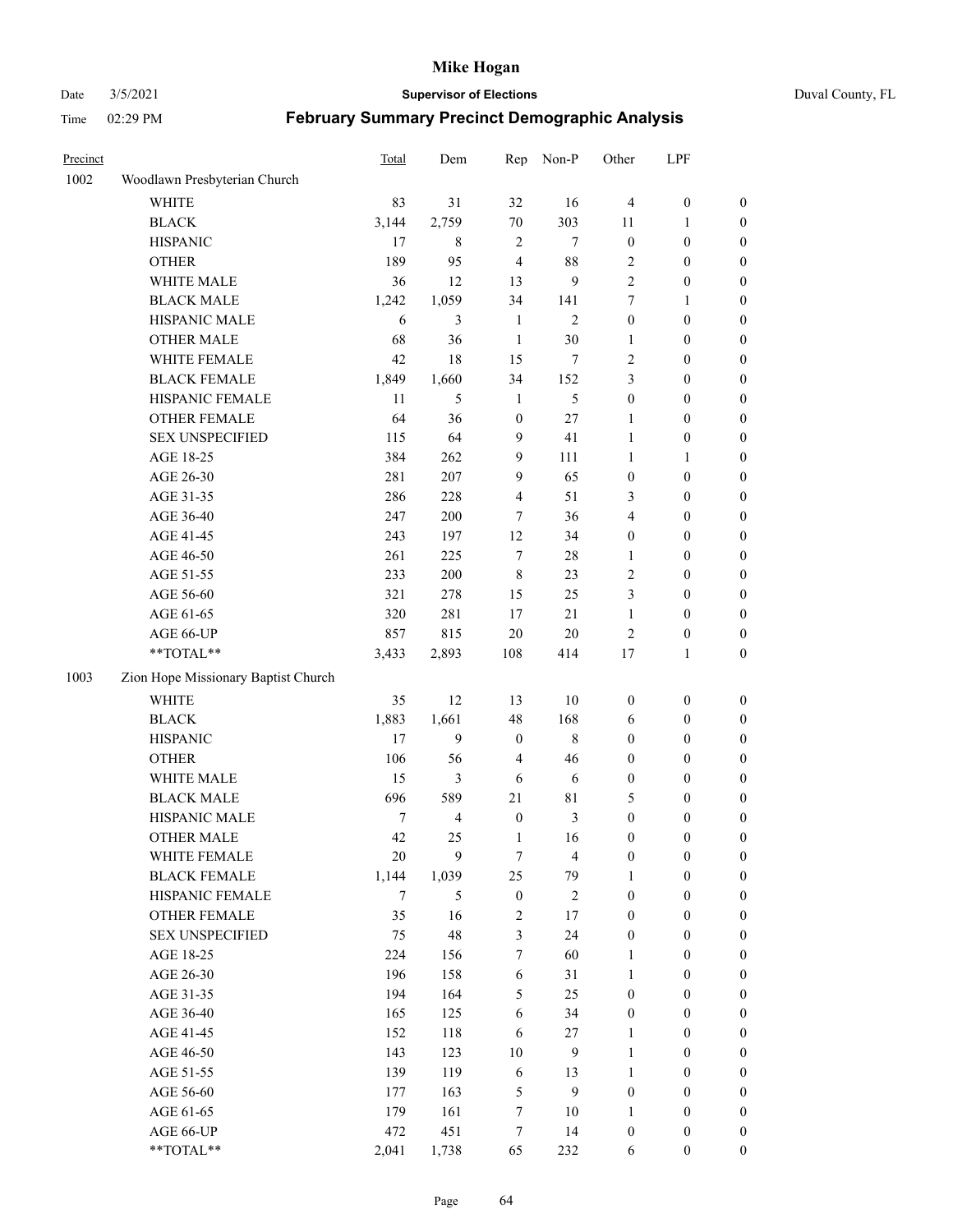Date 3/5/2021 **Supervisor of Elections** Duval County, FL

| Precinct |                          | Total  | Dem                     | Rep            | Non-P                   | Other            | LPF              |                  |
|----------|--------------------------|--------|-------------------------|----------------|-------------------------|------------------|------------------|------------------|
| 1004     | St Paul AME Church       |        |                         |                |                         |                  |                  |                  |
|          | <b>WHITE</b>             | 32     | 15                      | 10             | 7                       | $\mathbf{0}$     | $\boldsymbol{0}$ | $\boldsymbol{0}$ |
|          | <b>BLACK</b>             | 2,427  | 2,178                   | 34             | 203                     | 12               | $\boldsymbol{0}$ | $\boldsymbol{0}$ |
|          | <b>HISPANIC</b>          | 13     | 6                       | $\mathbf{1}$   | 6                       | $\boldsymbol{0}$ | $\boldsymbol{0}$ | $\boldsymbol{0}$ |
|          | <b>OTHER</b>             | 121    | 76                      | 9              | 35                      | 1                | $\boldsymbol{0}$ | $\boldsymbol{0}$ |
|          | WHITE MALE               | 14     | $\overline{\mathbf{4}}$ | 6              | $\overline{\mathbf{4}}$ | $\boldsymbol{0}$ | $\boldsymbol{0}$ | $\boldsymbol{0}$ |
|          | <b>BLACK MALE</b>        | 962    | 825                     | 20             | 111                     | 6                | $\boldsymbol{0}$ | $\boldsymbol{0}$ |
|          | HISPANIC MALE            | 6      | $\mathfrak{2}$          | $\mathbf{0}$   | $\overline{\mathbf{4}}$ | $\boldsymbol{0}$ | $\boldsymbol{0}$ | $\boldsymbol{0}$ |
|          | <b>OTHER MALE</b>        | 32     | $20\,$                  | $\overline{4}$ | 7                       | $\mathbf{1}$     | $\boldsymbol{0}$ | $\boldsymbol{0}$ |
|          | WHITE FEMALE             | 16     | 11                      | 3              | $\overline{c}$          | $\boldsymbol{0}$ | $\boldsymbol{0}$ | $\boldsymbol{0}$ |
|          | <b>BLACK FEMALE</b>      | 1,433  | 1,325                   | 14             | $88\,$                  | 6                | $\boldsymbol{0}$ | $\boldsymbol{0}$ |
|          | HISPANIC FEMALE          | $\tau$ | $\overline{4}$          | $\mathbf{1}$   | $\sqrt{2}$              | $\boldsymbol{0}$ | $\boldsymbol{0}$ | 0                |
|          | <b>OTHER FEMALE</b>      | 56     | 46                      | $\overline{4}$ | 6                       | $\boldsymbol{0}$ | $\boldsymbol{0}$ | $\boldsymbol{0}$ |
|          | <b>SEX UNSPECIFIED</b>   | 67     | 38                      | $\mathbf{2}$   | 27                      | $\boldsymbol{0}$ | $\boldsymbol{0}$ | $\boldsymbol{0}$ |
|          | AGE 18-25                | 243    | 170                     | 7              | 60                      | 6                | $\boldsymbol{0}$ | $\boldsymbol{0}$ |
|          | AGE 26-30                | 200    | 163                     | 7              | 30                      | $\boldsymbol{0}$ | $\boldsymbol{0}$ | $\boldsymbol{0}$ |
|          | AGE 31-35                | 223    | 170                     | 7              | 44                      | $\overline{c}$   | $\boldsymbol{0}$ | $\boldsymbol{0}$ |
|          | AGE 36-40                | 171    | 145                     | 6              | 19                      | $\mathbf{1}$     | $\boldsymbol{0}$ | $\boldsymbol{0}$ |
|          | AGE 41-45                | 142    | 119                     | $\overline{c}$ | 19                      | 2                | $\boldsymbol{0}$ | $\boldsymbol{0}$ |
|          | AGE 46-50                | 165    | 145                     | 3              | 16                      | $\mathbf{1}$     | $\boldsymbol{0}$ | $\boldsymbol{0}$ |
|          | AGE 51-55                | 220    | 198                     | 5              | 16                      | $\mathbf{1}$     | $\boldsymbol{0}$ | $\boldsymbol{0}$ |
|          | AGE 56-60                | 216    | 196                     | $\tau$         | 13                      | $\boldsymbol{0}$ | $\boldsymbol{0}$ | 0                |
|          | AGE 61-65                | 206    | 187                     | 3              | 16                      | $\boldsymbol{0}$ | $\boldsymbol{0}$ | 0                |
|          | AGE 66-UP                | 807    | 782                     | $\tau$         | 18                      | $\boldsymbol{0}$ | $\boldsymbol{0}$ | $\boldsymbol{0}$ |
|          | **TOTAL**                | 2,593  | 2,275                   | 54             | 251                     | 13               | $\boldsymbol{0}$ | $\boldsymbol{0}$ |
| 1005     | Legends Community Center |        |                         |                |                         |                  |                  |                  |
|          | WHITE                    | 136    | 38                      | 53             | 35                      | 9                | $\mathbf{1}$     | $\boldsymbol{0}$ |
|          | <b>BLACK</b>             | 3,558  | 3,163                   | 75             | 307                     | 12               | $\mathbf{1}$     | $\boldsymbol{0}$ |
|          | <b>HISPANIC</b>          | 31     | 18                      | 5              | $\,8\,$                 | $\boldsymbol{0}$ | $\boldsymbol{0}$ | $\boldsymbol{0}$ |
|          | <b>OTHER</b>             | 181    | 107                     | $\,$ 8 $\,$    | 65                      | $\mathbf{1}$     | $\boldsymbol{0}$ | $\boldsymbol{0}$ |
|          | WHITE MALE               | 61     | 16                      | 24             | 18                      | 3                | $\boldsymbol{0}$ | $\boldsymbol{0}$ |
|          | <b>BLACK MALE</b>        | 1,407  | 1,203                   | 38             | 161                     | 4                | 1                | $\boldsymbol{0}$ |
|          | HISPANIC MALE            | 13     | 5                       | $\overline{4}$ | $\overline{4}$          | $\boldsymbol{0}$ | $\boldsymbol{0}$ | $\boldsymbol{0}$ |
|          | OTHER MALE               | 61     | 32                      | $\overline{2}$ | 27                      | $\boldsymbol{0}$ | $\boldsymbol{0}$ | $\boldsymbol{0}$ |
|          | WHITE FEMALE             | 71     | 19                      | 28             | 17                      | 6                | 1                | 0                |
|          | <b>BLACK FEMALE</b>      | 2,093  | 1,909                   | 37             | 139                     | 8                | $\boldsymbol{0}$ | $\boldsymbol{0}$ |
|          | HISPANIC FEMALE          | 16     | 12                      | $\mathbf{1}$   | $\mathfrak{Z}$          | $\boldsymbol{0}$ | $\boldsymbol{0}$ | $\overline{0}$   |
|          | OTHER FEMALE             | 63     | 48                      | 4              | 11                      | $\boldsymbol{0}$ | $\boldsymbol{0}$ | $\overline{0}$   |
|          | <b>SEX UNSPECIFIED</b>   | 121    | 82                      | 3              | 35                      | $\mathbf{1}$     | $\boldsymbol{0}$ | 0                |
|          | AGE 18-25                | 404    | 294                     | 13             | 93                      | 3                | $\mathbf{1}$     | $\overline{0}$   |
|          | AGE 26-30                | 287    | 216                     | 13             | 55                      | 3                | $\boldsymbol{0}$ | 0                |
|          | AGE 31-35                | 302    | 243                     | $\overline{9}$ | 49                      | $\mathbf{1}$     | $\boldsymbol{0}$ | 0                |
|          | AGE 36-40                | 286    | 228                     | 13             | 43                      | 2                | $\boldsymbol{0}$ | 0                |
|          | AGE 41-45                | 287    | 235                     | 10             | 39                      | 3                | $\boldsymbol{0}$ | 0                |
|          | AGE 46-50                | 283    | 226                     | 16             | 39                      | 2                | $\boldsymbol{0}$ | 0                |
|          | AGE 51-55                | 299    | 253                     | 13             | 31                      | 2                | $\boldsymbol{0}$ | $\boldsymbol{0}$ |
|          | AGE 56-60                | 350    | 305                     | $17$           | 26                      | 2                | $\boldsymbol{0}$ | $\boldsymbol{0}$ |
|          | AGE 61-65                | 328    | 299                     | 13             | 15                      | $\mathbf{1}$     | $\boldsymbol{0}$ | $\boldsymbol{0}$ |
|          | AGE 66-UP                | 1,080  | 1,027                   | 24             | 25                      | 3                | $\mathbf{1}$     | 0                |
|          | **TOTAL**                | 3,906  | 3,326                   | 141            | 415                     | $22\,$           | $\sqrt{2}$       | $\boldsymbol{0}$ |
|          |                          |        |                         |                |                         |                  |                  |                  |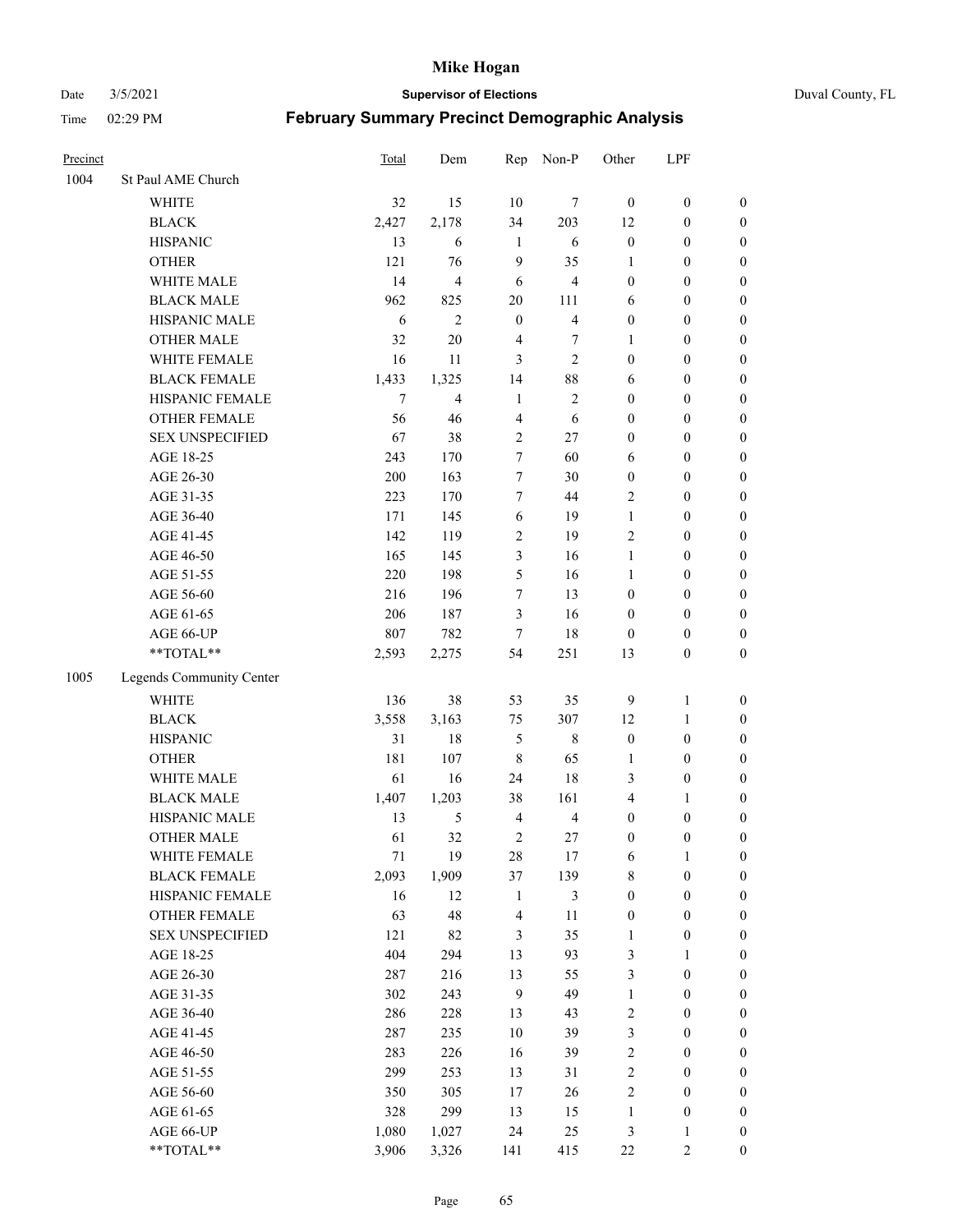Date 3/5/2021 **Supervisor of Elections** Duval County, FL

| Precinct |                                | Total  | Dem    | Rep            | Non-P  | Other            | LPF              |                  |
|----------|--------------------------------|--------|--------|----------------|--------|------------------|------------------|------------------|
| 1006     | Church of God - N Lane Ave     |        |        |                |        |                  |                  |                  |
|          | <b>WHITE</b>                   | 1,116  | 235    | 610            | 244    | $21\,$           | 6                | 0                |
|          | <b>BLACK</b>                   | 848    | 698    | 30             | 117    | 3                | $\boldsymbol{0}$ | 0                |
|          | <b>HISPANIC</b>                | 70     | 26     | 19             | 24     | $\mathbf{1}$     | $\boldsymbol{0}$ | $\boldsymbol{0}$ |
|          | <b>OTHER</b>                   | 149    | 55     | 30             | 62     | 2                | 0                | $\boldsymbol{0}$ |
|          | WHITE MALE                     | 499    | 96     | 279            | 112    | 8                | $\overline{4}$   | $\boldsymbol{0}$ |
|          | <b>BLACK MALE</b>              | 352    | 273    | 18             | 59     | $\overline{c}$   | $\boldsymbol{0}$ | $\boldsymbol{0}$ |
|          | HISPANIC MALE                  | 35     | 13     | 9              | 12     | $\mathbf{1}$     | $\boldsymbol{0}$ | $\boldsymbol{0}$ |
|          | <b>OTHER MALE</b>              | 60     | 18     | 16             | 26     | $\boldsymbol{0}$ | $\boldsymbol{0}$ | $\boldsymbol{0}$ |
|          | WHITE FEMALE                   | 600    | 137    | 322            | 126    | 13               | $\mathfrak{2}$   | $\boldsymbol{0}$ |
|          | <b>BLACK FEMALE</b>            | 477    | 409    | 12             | 55     | $\mathbf{1}$     | $\boldsymbol{0}$ | $\boldsymbol{0}$ |
|          | HISPANIC FEMALE                | 34     | 13     | $\overline{9}$ | 12     | $\boldsymbol{0}$ | $\boldsymbol{0}$ | 0                |
|          | <b>OTHER FEMALE</b>            | 53     | 21     | $10\,$         | 21     | $\mathbf{1}$     | $\boldsymbol{0}$ | 0                |
|          | <b>SEX UNSPECIFIED</b>         | 73     | 34     | 14             | 24     | $\mathbf{1}$     | $\boldsymbol{0}$ | $\boldsymbol{0}$ |
|          | AGE 18-25                      | 244    | 110    | 43             | 83     | 7                | 1                | $\boldsymbol{0}$ |
|          | AGE 26-30                      | 210    | 93     | 49             | 64     | 4                | $\boldsymbol{0}$ | $\boldsymbol{0}$ |
|          | AGE 31-35                      | 212    | 103    | 57             | 50     | $\mathbf{1}$     | $\mathbf{1}$     | $\boldsymbol{0}$ |
|          | AGE 36-40                      | 190    | 98     | 38             | 50     | 2                | $\mathfrak{2}$   | $\boldsymbol{0}$ |
|          | AGE 41-45                      | 153    | 75     | 51             | 25     | $\overline{2}$   | $\boldsymbol{0}$ | $\boldsymbol{0}$ |
|          | AGE 46-50                      | 209    | 101    | 66             | 36     | 5                | 1                | $\boldsymbol{0}$ |
|          | AGE 51-55                      | 194    | 94     | 69             | $30\,$ | $\mathbf{1}$     | $\boldsymbol{0}$ | 0                |
|          | AGE 56-60                      | 218    | 90     | 84             | 42     | 1                | 1                | 0                |
|          | AGE 61-65                      | 173    | 79     | 64             | $27\,$ | 3                | $\boldsymbol{0}$ | 0                |
|          | AGE 66-UP                      | 380    | 171    | 168            | $40\,$ | $\mathbf{1}$     | $\boldsymbol{0}$ | $\boldsymbol{0}$ |
|          | **TOTAL**                      | 2,183  | 1,014  | 689            | 447    | $27\,$           | 6                | $\boldsymbol{0}$ |
| 1007     | Evangel Temple Assembly of God |        |        |                |        |                  |                  |                  |
|          | <b>WHITE</b>                   | 948    | 254    | 469            | 209    | 14               | $\sqrt{2}$       | $\boldsymbol{0}$ |
|          | <b>BLACK</b>                   | 595    | 479    | 24             | 90     | $\mathbf{1}$     | $\mathbf{1}$     | $\boldsymbol{0}$ |
|          | <b>HISPANIC</b>                | 105    | 49     | 19             | 36     | $\mathbf{1}$     | $\boldsymbol{0}$ | $\boldsymbol{0}$ |
|          | <b>OTHER</b>                   | 154    | 62     | 41             | 50     | $\boldsymbol{0}$ | $\mathbf{1}$     | $\boldsymbol{0}$ |
|          | WHITE MALE                     | 430    | 111    | 226            | 85     | 7                | $\mathbf{1}$     | $\boldsymbol{0}$ |
|          | <b>BLACK MALE</b>              | 224    | 156    | 16             | 50     | $\mathbf{1}$     | $\mathbf{1}$     | $\boldsymbol{0}$ |
|          | HISPANIC MALE                  | 39     | 15     | $\overline{9}$ | 14     | 1                | $\boldsymbol{0}$ | 0                |
|          | <b>OTHER MALE</b>              | 45     | 13     | 16             | 15     | $\boldsymbol{0}$ | $\mathbf{1}$     | 0                |
|          | WHITE FEMALE                   | 509    | 140    | 239            | 122    | 7                | 1                | 0                |
|          | <b>BLACK FEMALE</b>            | 362    | 315    | 8              | 39     | $\boldsymbol{0}$ | $\boldsymbol{0}$ | $\boldsymbol{0}$ |
|          | HISPANIC FEMALE                | 66     | 34     | $10\,$         | $22\,$ | $\boldsymbol{0}$ | $\boldsymbol{0}$ | $\overline{0}$   |
|          | <b>OTHER FEMALE</b>            | $72\,$ | 32     | 19             | $21\,$ | $\boldsymbol{0}$ | $\boldsymbol{0}$ | $\overline{0}$   |
|          | <b>SEX UNSPECIFIED</b>         | 55     | $28\,$ | $10\,$         | 17     | $\boldsymbol{0}$ | $\boldsymbol{0}$ | 0                |
|          | AGE 18-25                      | 190    | 92     | 36             | 59     | $\mathbf{1}$     | $\sqrt{2}$       | 0                |
|          | AGE 26-30                      | 185    | 97     | 31             | 55     | $\mathbf{1}$     | $\mathbf{1}$     | 0                |
|          | AGE 31-35                      | 174    | $88\,$ | 37             | 46     | 3                | $\boldsymbol{0}$ | 0                |
|          | AGE 36-40                      | 159    | 82     | 40             | 34     | 2                | 1                | 0                |
|          | AGE 41-45                      | 155    | 75     | 38             | 41     | $\mathbf{1}$     | $\boldsymbol{0}$ | 0                |
|          | AGE 46-50                      | 117    | 45     | 33             | 38     | $\mathbf{1}$     | $\boldsymbol{0}$ | 0                |
|          | AGE 51-55                      | 151    | 59     | 60             | 29     | 3                | $\boldsymbol{0}$ | $\overline{0}$   |
|          | AGE 56-60                      | 159    | 78     | 54             | 27     | $\boldsymbol{0}$ | $\boldsymbol{0}$ | $\overline{0}$   |
|          | AGE 61-65                      | 158    | 59     | 73             | 26     | $\boldsymbol{0}$ | $\boldsymbol{0}$ | $\overline{0}$   |
|          | AGE 66-UP                      | 354    | 169    | 151            | $30\,$ | 4                | $\boldsymbol{0}$ | 0                |
|          | **TOTAL**                      | 1,802  | 844    | 553            | 385    | 16               | $\overline{4}$   | $\boldsymbol{0}$ |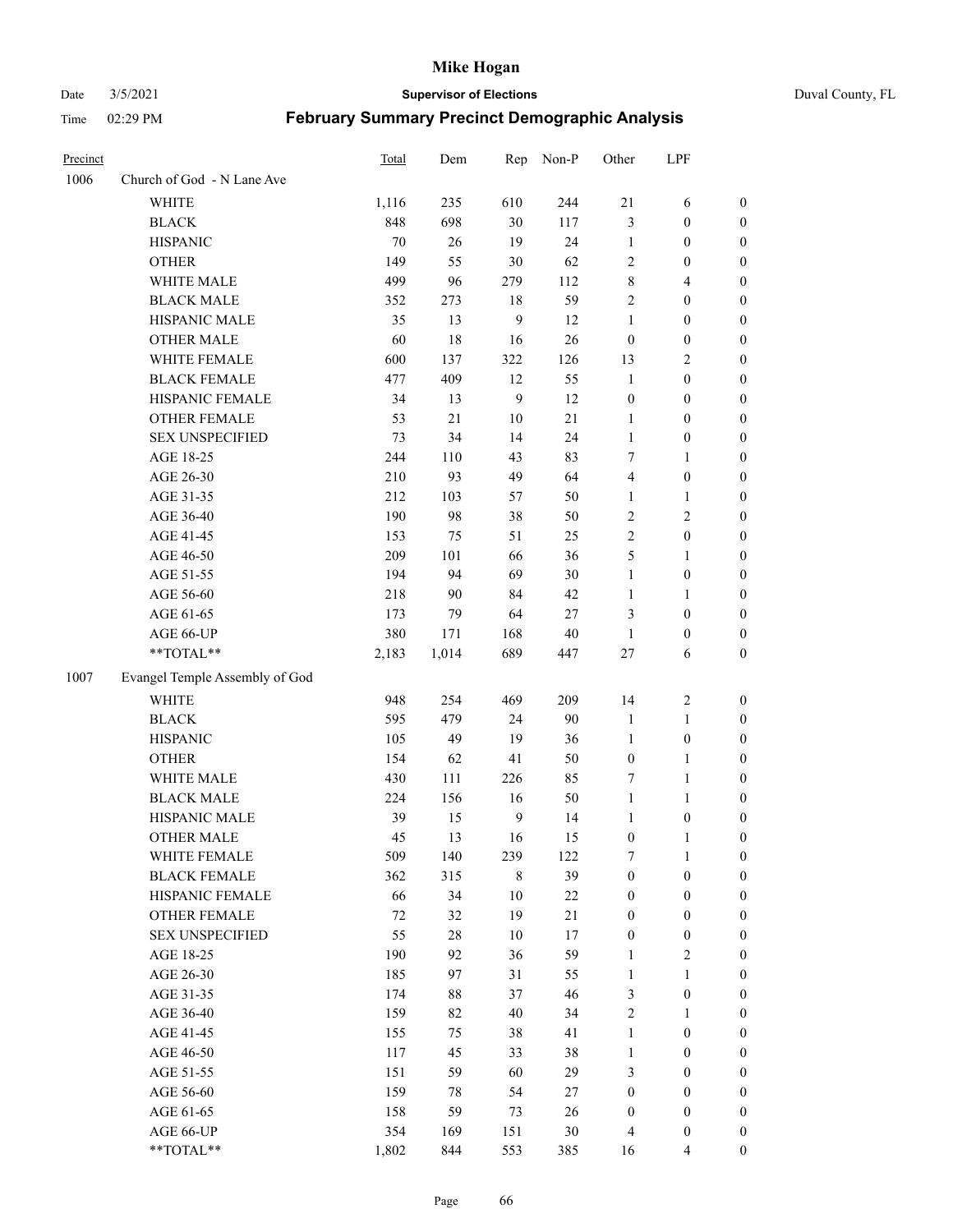Date 3/5/2021 **Supervisor of Elections** Duval County, FL

| Precinct |                                 | Total | Dem        | Rep | Non-P       | Other            | LPF                     |                  |
|----------|---------------------------------|-------|------------|-----|-------------|------------------|-------------------------|------------------|
| 1008     | Mary Lena Gibbs Center          |       |            |     |             |                  |                         |                  |
|          | <b>WHITE</b>                    | 1,271 | 300        | 671 | 266         | $22\,$           | 12                      | 0                |
|          | <b>BLACK</b>                    | 2,207 | 1,792      | 84  | 319         | 11               | $\mathbf{1}$            | 0                |
|          | <b>HISPANIC</b>                 | 228   | 91         | 38  | 97          | $\mathfrak{2}$   | $\boldsymbol{0}$        | $\boldsymbol{0}$ |
|          | <b>OTHER</b>                    | 416   | 145        | 114 | 152         | 4                | 1                       | $\boldsymbol{0}$ |
|          | WHITE MALE                      | 594   | 118        | 328 | 133         | 9                | 6                       | $\boldsymbol{0}$ |
|          | <b>BLACK MALE</b>               | 899   | 691        | 44  | 160         | 4                | $\boldsymbol{0}$        | $\boldsymbol{0}$ |
|          | HISPANIC MALE                   | 101   | 37         | 25  | 38          | $\mathbf{1}$     | $\boldsymbol{0}$        | $\boldsymbol{0}$ |
|          | <b>OTHER MALE</b>               | 161   | 43         | 54  | 62          | $\mathfrak{2}$   | $\boldsymbol{0}$        | $\boldsymbol{0}$ |
|          | WHITE FEMALE                    | 656   | 177        | 334 | 126         | 13               | 6                       | $\boldsymbol{0}$ |
|          | <b>BLACK FEMALE</b>             | 1,267 | 1,070      | 39  | 150         | 7                | $\mathbf{1}$            | 0                |
|          | HISPANIC FEMALE                 | 122   | 53         | 13  | 55          | $\mathbf{1}$     | $\boldsymbol{0}$        | 0                |
|          | <b>OTHER FEMALE</b>             | 187   | $80\,$     | 48  | 57          | $\mathbf{1}$     | $\mathbf{1}$            | 0                |
|          | <b>SEX UNSPECIFIED</b>          | 135   | 59         | 22  | 53          | $\mathbf{1}$     | $\boldsymbol{0}$        | $\boldsymbol{0}$ |
|          | AGE 18-25                       | 543   | 276        | 70  | 188         | 7                | $\sqrt{2}$              | $\boldsymbol{0}$ |
|          | AGE 26-30                       | 403   | 211        | 66  | 119         | 5                | $\sqrt{2}$              | $\boldsymbol{0}$ |
|          | AGE 31-35                       | 408   | 210        | 73  | 116         | 5                | $\overline{\mathbf{4}}$ | $\boldsymbol{0}$ |
|          | AGE 36-40                       | 422   | 260        | 50  | 102         | 10               | $\boldsymbol{0}$        | $\boldsymbol{0}$ |
|          | AGE 41-45                       | 320   | 183        | 67  | 68          | $\sqrt{2}$       | $\boldsymbol{0}$        | $\boldsymbol{0}$ |
|          | AGE 46-50                       | 344   | 211        | 61  | 66          | $\overline{2}$   | $\overline{4}$          | $\boldsymbol{0}$ |
|          | AGE 51-55                       | 291   | 177        | 75  | 37          | 2                | $\boldsymbol{0}$        | 0                |
|          | AGE 56-60                       | 348   | 204        | 96  | 46          | $\mathbf{1}$     | 1                       | 0                |
|          | AGE 61-65                       | 309   | 175        | 96  | 36          | 2                | $\boldsymbol{0}$        | 0                |
|          | AGE 66-UP                       | 734   | 421        | 253 | 56          | 3                | $\mathbf{1}$            | $\boldsymbol{0}$ |
|          | **TOTAL**                       | 4,122 | 2,328      | 907 | 834         | 39               | 14                      | $\boldsymbol{0}$ |
| 1009     | Oak Hill Church of the Nazarene |       |            |     |             |                  |                         |                  |
|          | <b>WHITE</b>                    | 961   | 222        | 543 | 181         | 9                | 6                       | $\boldsymbol{0}$ |
|          | <b>BLACK</b>                    | 1,512 | 1,178      | 62  | 242         | $27\,$           | $\mathfrak{Z}$          | $\boldsymbol{0}$ |
|          | <b>HISPANIC</b>                 | 214   | 94         | 50  | 66          | 2                | $\sqrt{2}$              | $\boldsymbol{0}$ |
|          | <b>OTHER</b>                    | 305   | 101        | 82  | 117         | 3                | $\sqrt{2}$              | $\boldsymbol{0}$ |
|          | WHITE MALE                      | 431   | 84         | 267 | 72          | $\overline{4}$   | $\overline{4}$          | $\boldsymbol{0}$ |
|          | <b>BLACK MALE</b>               | 620   | 455        | 31  | 123         | $\mathbf{9}$     | $\sqrt{2}$              | $\boldsymbol{0}$ |
|          | HISPANIC MALE                   | 108   | 46         | 26  | 32          | 2                | $\sqrt{2}$              | $\boldsymbol{0}$ |
|          | <b>OTHER MALE</b>               | 118   | 41         | 34  | $40\,$      | $\mathbf{1}$     | $\overline{c}$          | $\boldsymbol{0}$ |
|          | WHITE FEMALE                    | 523   | 135        | 273 | 108         | 5                | 2                       | 0                |
|          | <b>BLACK FEMALE</b>             | 866   | 702        | 31  | 115         | 17               | $\mathbf{1}$            | $\boldsymbol{0}$ |
|          | HISPANIC FEMALE                 | 99    | 45         | 23  | 31          | $\boldsymbol{0}$ | $\boldsymbol{0}$        | $\overline{0}$   |
|          | <b>OTHER FEMALE</b>             | 140   | 51         | 43  | 46          | $\boldsymbol{0}$ | $\boldsymbol{0}$        | $\overline{0}$   |
|          | <b>SEX UNSPECIFIED</b>          | 87    | 36         | 9   | 39          | 3                | $\boldsymbol{0}$        | 0                |
|          | AGE 18-25                       | 380   | 196        | 49  | 123         | 11               | $\mathbf{1}$            | 0                |
|          | AGE 26-30                       | 279   | 145        | 47  | $8\sqrt{1}$ | 4                | $\sqrt{2}$              | 0                |
|          | AGE 31-35                       | 269   | 142        | 53  | 67          | 4                | $\mathfrak{Z}$          | 0                |
|          | AGE 36-40                       | 260   | 151        | 44  | 59          | 5                | $\mathbf{1}$            | 0                |
|          | AGE 41-45                       | 257   | 159        | 42  | 52          | 3                | $\mathbf{1}$            | 0                |
|          | AGE 46-50                       | 278   | 143        | 78  | 52          | 3                | $\sqrt{2}$              | 0                |
|          | AGE 51-55                       | 236   |            | 54  | 36          |                  | $\mathbf{1}$            | 0                |
|          | AGE 56-60                       | 271   | 143<br>143 | 81  | 44          | 2<br>3           | $\boldsymbol{0}$        | 0                |
|          | AGE 61-65                       | 272   | 120        | 109 | 40          | 3                | $\boldsymbol{0}$        | 0                |
|          | AGE 66-UP                       | 490   | 253        | 180 | 52          | 3                | $\mathbf{2}$            | 0                |
|          | $**TOTAL**$                     | 2,992 | 1,595      | 737 | 606         | 41               | 13                      | $\boldsymbol{0}$ |
|          |                                 |       |            |     |             |                  |                         |                  |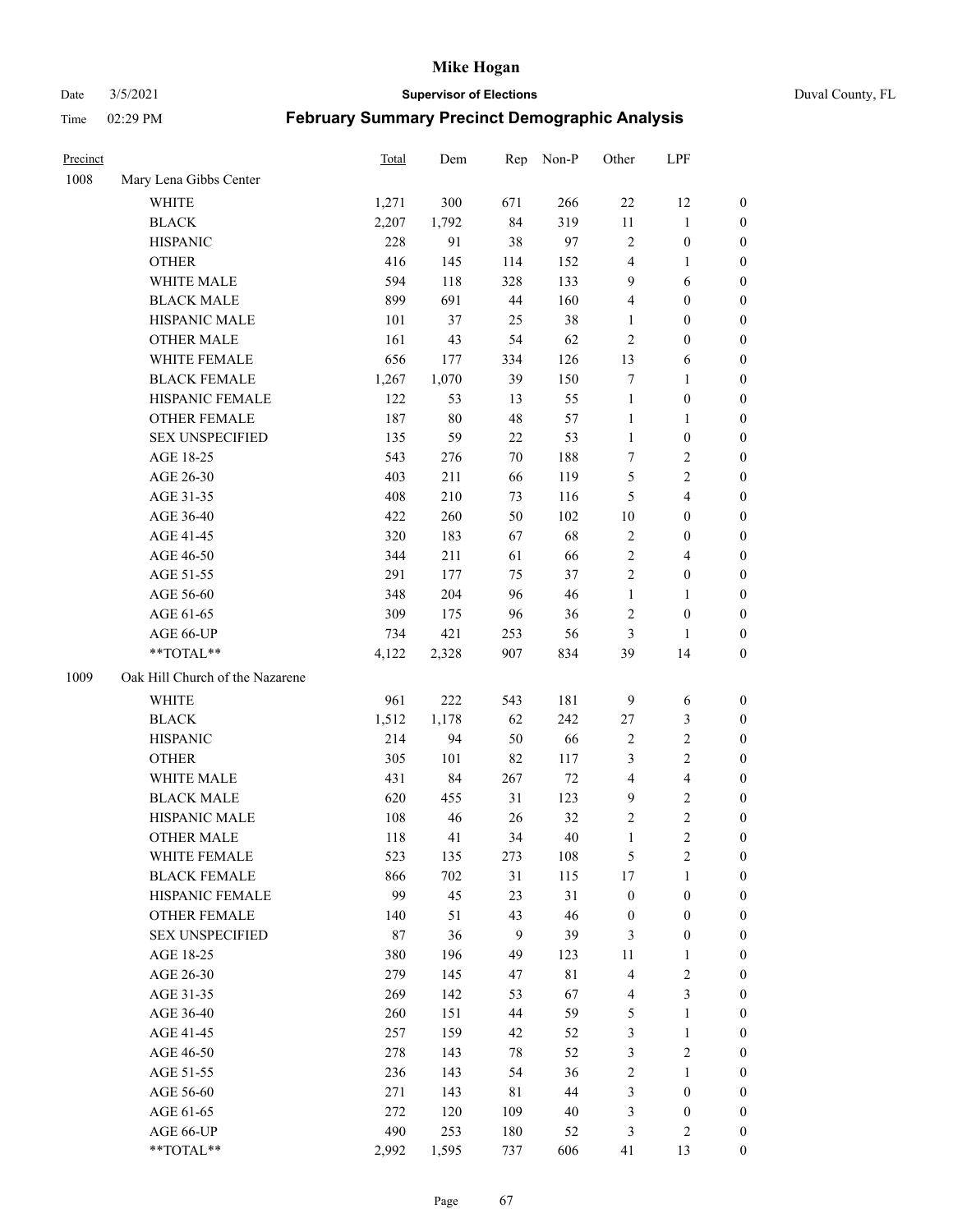Date 3/5/2021 **Supervisor of Elections** Duval County, FL

| Precinct |                             | <b>Total</b> | Dem              |                  | Rep Non-P        | Other            | LPF              |                  |
|----------|-----------------------------|--------------|------------------|------------------|------------------|------------------|------------------|------------------|
| 1010     | Sweetwater Church of Christ |              |                  |                  |                  |                  |                  |                  |
|          | <b>WHITE</b>                | 1,376        | 315              | 724              | 301              | 33               | $\mathfrak{Z}$   | 0                |
|          | <b>BLACK</b>                | 787          | 627              | 27               | 119              | 12               | $\sqrt{2}$       | 0                |
|          | <b>HISPANIC</b>             | 164          | 77               | 30               | 52               | 4                | $\mathbf{1}$     | $\boldsymbol{0}$ |
|          | <b>OTHER</b>                | 221          | 79               | 57               | $8\sqrt{1}$      | 4                | $\boldsymbol{0}$ | $\boldsymbol{0}$ |
|          | WHITE MALE                  | 621          | 115              | 348              | 143              | 13               | $\sqrt{2}$       | $\boldsymbol{0}$ |
|          | <b>BLACK MALE</b>           | 305          | 219              | 14               | 63               | 7                | $\sqrt{2}$       | $\boldsymbol{0}$ |
|          | HISPANIC MALE               | 75           | 29               | 16               | $28\,$           | $\mathbf{1}$     | $\mathbf{1}$     | $\boldsymbol{0}$ |
|          | <b>OTHER MALE</b>           | 85           | 31               | 18               | 33               | 3                | $\boldsymbol{0}$ | $\boldsymbol{0}$ |
|          | WHITE FEMALE                | 739          | 196              | 369              | 154              | 19               | $\mathbf{1}$     | $\boldsymbol{0}$ |
|          | <b>BLACK FEMALE</b>         | 473          | 401              | 12               | 55               | 5                | $\boldsymbol{0}$ | 0                |
|          | HISPANIC FEMALE             | 83           | 43               | 14               | 23               | 3                | $\boldsymbol{0}$ | 0                |
|          | <b>OTHER FEMALE</b>         | 97           | 36               | 31               | 29               | 1                | $\boldsymbol{0}$ | $\boldsymbol{0}$ |
|          | <b>SEX UNSPECIFIED</b>      | 70           | $28\,$           | 16               | 25               | $\mathbf{1}$     | $\boldsymbol{0}$ | $\boldsymbol{0}$ |
|          | AGE 18-25                   | 315          | 136              | 49               | 116              | 14               | $\boldsymbol{0}$ | $\boldsymbol{0}$ |
|          | AGE 26-30                   | 245          | 103              | 62               | 73               | 5                | $\sqrt{2}$       | $\boldsymbol{0}$ |
|          | AGE 31-35                   | 228          | 101              | 44               | 76               | 5                | $\sqrt{2}$       | $\boldsymbol{0}$ |
|          | AGE 36-40                   | 203          | 98               | 51               | 52               | 1                | $\mathbf{1}$     | $\boldsymbol{0}$ |
|          | AGE 41-45                   | 191          | 91               | 50               | 46               | 4                | $\boldsymbol{0}$ | $\boldsymbol{0}$ |
|          | AGE 46-50                   | 215          | 107              | 57               | 43               | 8                | $\boldsymbol{0}$ | $\boldsymbol{0}$ |
|          | AGE 51-55                   | 204          | 99               | 76               | 25               | 4                | $\boldsymbol{0}$ | $\boldsymbol{0}$ |
|          | AGE 56-60                   | 237          | 91               | 105              | 40               | $\mathbf{1}$     | $\boldsymbol{0}$ | 0                |
|          | AGE 61-65                   | 220          | 82               | 102              | 30               | 6                | $\boldsymbol{0}$ | 0                |
|          | AGE 66-UP                   | 490          | 190              | 242              | 52               | 5                | 1                | 0                |
|          | **TOTAL**                   | 2,548        | 1,098            | 838              | 553              | 53               | 6                | $\boldsymbol{0}$ |
| 1011     | Teamsters 512               |              |                  |                  |                  |                  |                  |                  |
|          | <b>WHITE</b>                | 1,104        | 218              | 650              | 221              | 8                | $\boldsymbol{7}$ | $\boldsymbol{0}$ |
|          | <b>BLACK</b>                | 433          | 339              | 16               | 75               | 2                | $\mathbf{1}$     | $\boldsymbol{0}$ |
|          | <b>HISPANIC</b>             | 70           | 32               | 19               | 18               | $\mathbf{1}$     | $\boldsymbol{0}$ | $\boldsymbol{0}$ |
|          | <b>OTHER</b>                | 77           | 18               | 31               | 27               | $\mathbf{1}$     | $\boldsymbol{0}$ | $\boldsymbol{0}$ |
|          | WHITE MALE                  | 508          | 91               | 308              | 100              | 5                | $\overline{4}$   | $\boldsymbol{0}$ |
|          | <b>BLACK MALE</b>           | 170          | 116              | $\boldsymbol{7}$ | 44               | $\overline{2}$   | $\mathbf{1}$     | $\boldsymbol{0}$ |
|          | HISPANIC MALE               | 37           | 15               | 13               | $\mathbf{9}$     | $\boldsymbol{0}$ | $\boldsymbol{0}$ | 0                |
|          | <b>OTHER MALE</b>           | 26           | 6                | 10               | 10               | $\boldsymbol{0}$ | $\boldsymbol{0}$ | 0                |
|          | WHITE FEMALE                | 579          | 122              | 337              | 115              | 2                | 3                | 0                |
|          | <b>BLACK FEMALE</b>         | 255          | 217              | 7                | 31               | $\boldsymbol{0}$ | $\boldsymbol{0}$ | $\overline{0}$   |
|          | HISPANIC FEMALE             | 32           | 16               | 6                | $\boldsymbol{9}$ | $\mathbf{1}$     | $\boldsymbol{0}$ | $\overline{0}$   |
|          | <b>OTHER FEMALE</b>         | 37           | $\boldsymbol{9}$ | 16               | 11               | $\mathbf{1}$     | $\boldsymbol{0}$ | 0                |
|          | <b>SEX UNSPECIFIED</b>      | $40\,$       | 15               | 12               | 12               | $\mathbf{1}$     | $\boldsymbol{0}$ | 0                |
|          | AGE 18-25                   | 165          | 56               | 51               | 55               | 3                | $\boldsymbol{0}$ | 0                |
|          | AGE 26-30                   | 141          | 49               | 36               | 52               | 3                | $\mathbf{1}$     | 0                |
|          | AGE 31-35                   | 146          | 60               | 46               | $38\,$           | $\mathbf{1}$     | $\mathbf{1}$     | 0                |
|          | AGE 36-40                   | 157          | 68               | 55               | 32               | $\mathbf{1}$     | $\mathbf{1}$     | 0                |
|          | AGE 41-45                   | 154          | 60               | 65               | $28\,$           | $\boldsymbol{0}$ | $\mathbf{1}$     | 0                |
|          | AGE 46-50                   | 156          | 50               | $72\,$           | 31               | $\mathbf{1}$     | $\sqrt{2}$       | 0                |
|          | AGE 51-55                   | 132          | 59               | 49               | 22               | $\boldsymbol{0}$ | $\sqrt{2}$       | 0                |
|          | AGE 56-60                   | 161          | 60               | 71               | 29               | 1                | $\boldsymbol{0}$ | 0                |
|          | AGE 61-65                   | 148          | $44\,$           | 80               | 22               | 2                | $\boldsymbol{0}$ | 0                |
|          | AGE 66-UP                   | 324          | 101              | 191              | $32\,$           | $\boldsymbol{0}$ | $\boldsymbol{0}$ | 0                |
|          | **TOTAL**                   | 1,684        | 607              | 716              | 341              | 12               | 8                | $\boldsymbol{0}$ |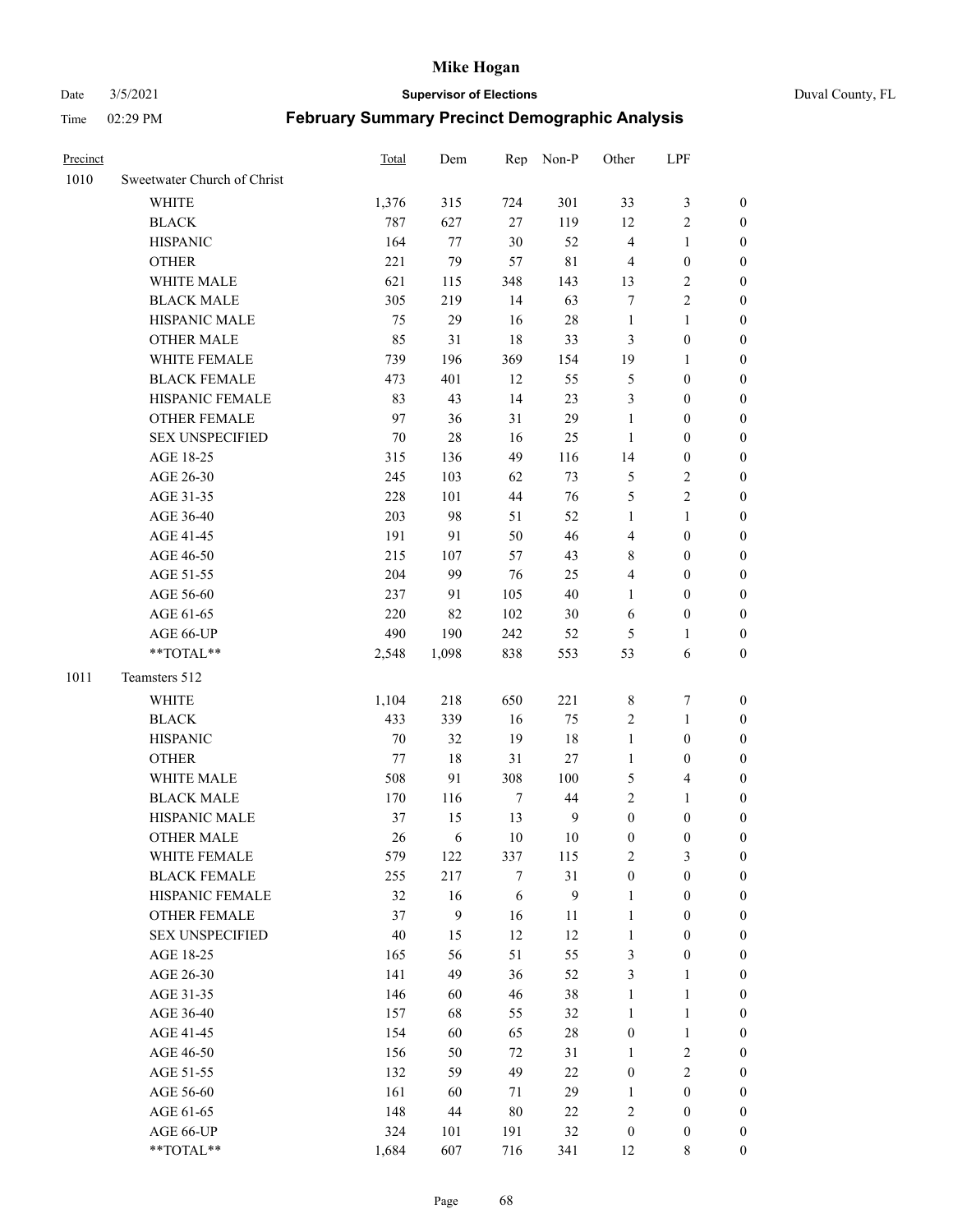Date 3/5/2021 **Supervisor of Elections** Duval County, FL

| Precinct |                            | <b>Total</b> | Dem         | Rep         | Non-P        | Other            | LPF              |                  |
|----------|----------------------------|--------------|-------------|-------------|--------------|------------------|------------------|------------------|
| 1012     | Gregory West Apartments    |              |             |             |              |                  |                  |                  |
|          | WHITE                      | 719          | 178         | 332         | 197          | $\overline{9}$   | $\mathfrak{Z}$   | 0                |
|          | <b>BLACK</b>               | 1,865        | 1,459       | 68          | 322          | 16               | $\boldsymbol{0}$ | $\boldsymbol{0}$ |
|          | <b>HISPANIC</b>            | 369          | 182         | 52          | 131          | 4                | $\boldsymbol{0}$ | $\boldsymbol{0}$ |
|          | <b>OTHER</b>               | 344          | 122         | 67          | 153          | 2                | $\boldsymbol{0}$ | $\boldsymbol{0}$ |
|          | WHITE MALE                 | 317          | 53          | 168         | 91           | 2                | $\mathfrak{Z}$   | $\boldsymbol{0}$ |
|          | <b>BLACK MALE</b>          | 669          | 475         | 40          | 143          | 11               | $\boldsymbol{0}$ | $\boldsymbol{0}$ |
|          | HISPANIC MALE              | 165          | 62          | 24          | 77           | 2                | $\boldsymbol{0}$ | $\boldsymbol{0}$ |
|          | <b>OTHER MALE</b>          | 121          | 37          | 31          | 51           | $\overline{c}$   | $\boldsymbol{0}$ | $\boldsymbol{0}$ |
|          | WHITE FEMALE               | 386          | 121         | 160         | 98           | 7                | $\boldsymbol{0}$ | $\boldsymbol{0}$ |
|          | <b>BLACK FEMALE</b>        | 1,173        | 968         | $28\,$      | 172          | 5                | $\boldsymbol{0}$ | $\boldsymbol{0}$ |
|          | HISPANIC FEMALE            | 194          | 113         | 27          | 52           | $\overline{2}$   | $\boldsymbol{0}$ | $\boldsymbol{0}$ |
|          | <b>OTHER FEMALE</b>        | 169          | 68          | 33          | 68           | $\boldsymbol{0}$ | $\boldsymbol{0}$ | $\boldsymbol{0}$ |
|          | <b>SEX UNSPECIFIED</b>     | 103          | $44\,$      | $\,$ 8 $\,$ | 51           | $\boldsymbol{0}$ | $\boldsymbol{0}$ | $\boldsymbol{0}$ |
|          | AGE 18-25                  | 461          | 263         | 29          | 165          | 4                | $\boldsymbol{0}$ | $\boldsymbol{0}$ |
|          | AGE 26-30                  | 384          | 203         | 45          | 126          | $10\,$           | $\boldsymbol{0}$ | $\boldsymbol{0}$ |
|          | AGE 31-35                  | 381          | 238         | 36          | 104          | $\overline{c}$   | $\mathbf{1}$     | $\boldsymbol{0}$ |
|          | AGE 36-40                  | 335          | 211         | 34          | 86           | 4                | $\boldsymbol{0}$ | $\boldsymbol{0}$ |
|          | AGE 41-45                  | 308          | 207         | 35          | 64           | $\mathbf{1}$     | $\mathbf{1}$     | $\boldsymbol{0}$ |
|          | AGE 46-50                  | 296          | 186         | 46          | 60           | 4                | $\boldsymbol{0}$ | $\boldsymbol{0}$ |
|          | AGE 51-55                  | 244          | 143         | 53          | 48           | $\boldsymbol{0}$ | $\boldsymbol{0}$ | $\boldsymbol{0}$ |
|          | AGE 56-60                  | 256          | 141         | 61          | 52           | 2                | $\boldsymbol{0}$ | $\boldsymbol{0}$ |
|          | AGE 61-65                  | 229          | 133         | 52          | 42           | $\overline{c}$   | $\boldsymbol{0}$ | $\boldsymbol{0}$ |
|          | AGE 66-UP                  | 403          | 216         | 128         | 56           | $\sqrt{2}$       | 1                | $\boldsymbol{0}$ |
|          | **TOTAL**                  | 3,297        | 1,941       | 519         | 803          | 31               | $\mathfrak{Z}$   | $\boldsymbol{0}$ |
| 1013     | Cedar Creek Baptist Church |              |             |             |              |                  |                  |                  |
|          | <b>WHITE</b>               | 802          | 193         | 460         | 131          | $10\,$           | $\,$ $\,$        | $\boldsymbol{0}$ |
|          | <b>BLACK</b>               | 500          | 383         | 12          | 96           | 9                | $\boldsymbol{0}$ | $\boldsymbol{0}$ |
|          | <b>HISPANIC</b>            | 82           | 37          | 13          | $30\,$       | 2                | $\boldsymbol{0}$ | $\boldsymbol{0}$ |
|          | <b>OTHER</b>               | 84           | $20\,$      | 28          | 35           | $\boldsymbol{0}$ | $\mathbf{1}$     | $\boldsymbol{0}$ |
|          | WHITE MALE                 | 365          | $8\sqrt{1}$ | 206         | 67           | 4                | 7                | $\boldsymbol{0}$ |
|          | <b>BLACK MALE</b>          | 175          | 116         | 6           | 47           | 6                | $\boldsymbol{0}$ | $\boldsymbol{0}$ |
|          | HISPANIC MALE              | 30           | 11          | 5           | 13           | $\mathbf{1}$     | $\boldsymbol{0}$ | $\boldsymbol{0}$ |
|          | <b>OTHER MALE</b>          | 33           | 6           | 10          | 17           | $\boldsymbol{0}$ | $\boldsymbol{0}$ | $\boldsymbol{0}$ |
|          | WHITE FEMALE               | 430          | 110         | 250         | 63           | 6                | 1                | 0                |
|          | <b>BLACK FEMALE</b>        | 313          | 257         | 6           | 47           | 3                | $\boldsymbol{0}$ | $\overline{0}$   |
|          | HISPANIC FEMALE            | 50           | 25          | $\,$ $\,$   | 16           | $\mathbf{1}$     | $\boldsymbol{0}$ | $\overline{0}$   |
|          | OTHER FEMALE               | 28           | $8\,$       | $11\,$      | $\mathbf{9}$ | $\boldsymbol{0}$ | $\boldsymbol{0}$ | $\overline{0}$   |
|          | <b>SEX UNSPECIFIED</b>     | 44           | 19          | 11          | 13           | $\boldsymbol{0}$ | $\mathbf{1}$     | 0                |
|          | AGE 18-25                  | 168          | 68          | 46          | 48           | 6                | $\boldsymbol{0}$ | 0                |
|          | AGE 26-30                  | 164          | 75          | 35          | 49           | 4                | $\mathbf{1}$     | 0                |
|          | AGE 31-35                  | 153          | 67          | 35          | 45           | 3                | $\mathfrak{Z}$   | 0                |
|          | AGE 36-40                  | 127          | 54          | 39          | 32           | $\overline{c}$   | $\boldsymbol{0}$ | 0                |
|          | AGE 41-45                  | 98           | 49          | 25          | $22\,$       | $\mathbf{1}$     | $\mathbf{1}$     | 0                |
|          | AGE 46-50                  | 103          | 56          | 30          | 15           | $\mathbf{1}$     | $\mathbf{1}$     | 0                |
|          | AGE 51-55                  | 126          | 50          | 45          | $28\,$       | 2                | $\mathbf{1}$     | 0                |
|          | AGE 56-60                  | 134          | 58          | 53          | $20\,$       | $\mathbf{1}$     | $\sqrt{2}$       | 0                |
|          | AGE 61-65                  | 112          | 57          | 44          | 11           | $\boldsymbol{0}$ | $\boldsymbol{0}$ | $\overline{0}$   |
|          | AGE 66-UP                  | 283          | 99          | 161         | $22\,$       | $\mathbf{1}$     | $\boldsymbol{0}$ | 0                |
|          | **TOTAL**                  | 1,468        | 633         | 513         | 292          | 21               | 9                | $\boldsymbol{0}$ |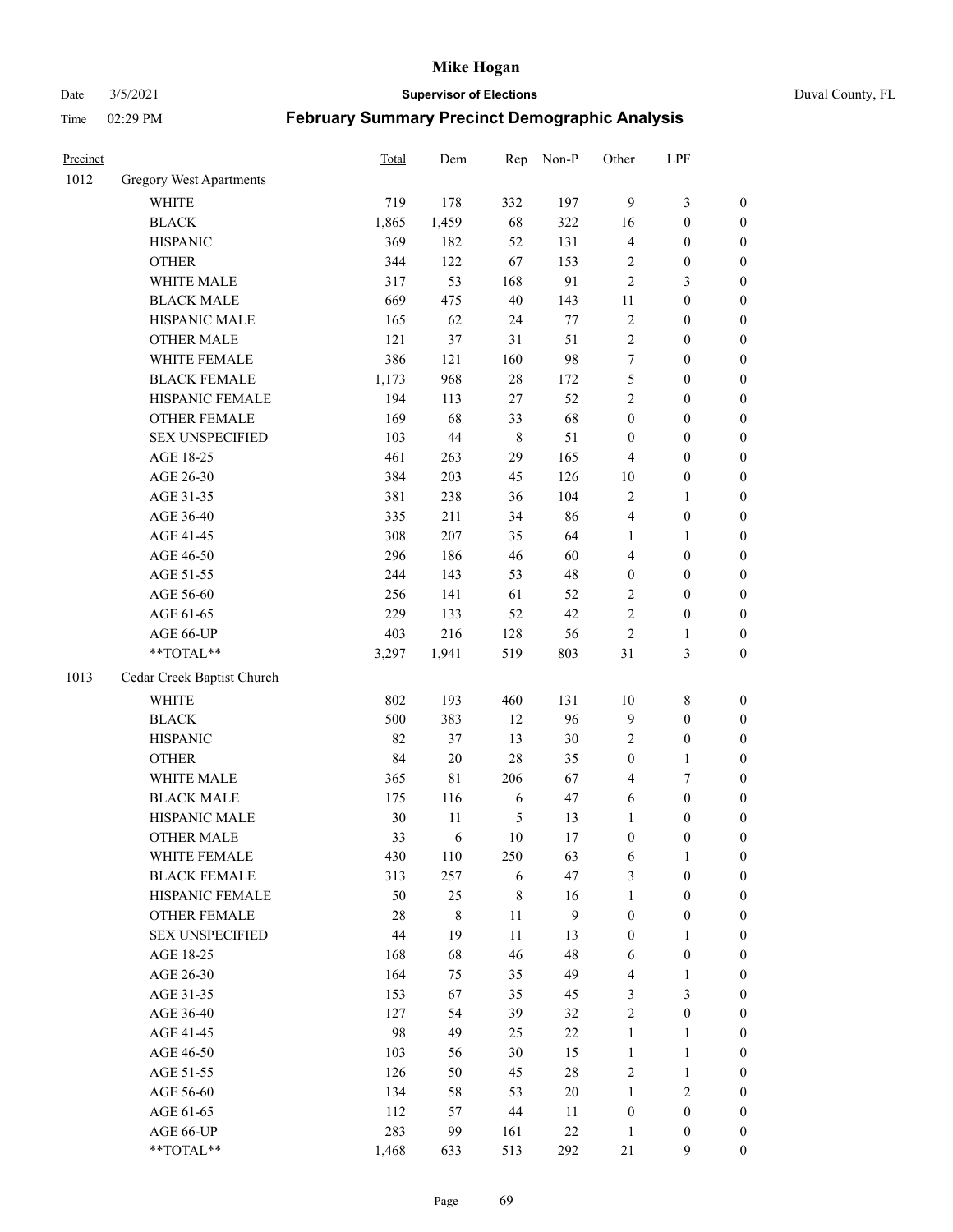Date 3/5/2021 **Supervisor of Elections** Duval County, FL

| Precinct |                             | Total | Dem   | Rep    | Non-P  | Other            | LPF                     |                  |
|----------|-----------------------------|-------|-------|--------|--------|------------------|-------------------------|------------------|
| 1014     | McGirts Creek Regional Park |       |       |        |        |                  |                         |                  |
|          | <b>WHITE</b>                | 1,316 | 316   | 669    | 303    | 19               | $\mathbf{9}$            | 0                |
|          | <b>BLACK</b>                | 1,861 | 1,512 | 60     | 263    | 25               | $\mathbf{1}$            | $\boldsymbol{0}$ |
|          | <b>HISPANIC</b>             | 270   | 111   | 49     | 107    | 3                | $\boldsymbol{0}$        | $\boldsymbol{0}$ |
|          | <b>OTHER</b>                | 379   | 122   | 116    | 134    | 5                | $\sqrt{2}$              | $\boldsymbol{0}$ |
|          | WHITE MALE                  | 635   | 135   | 327    | 153    | 12               | $8\,$                   | $\boldsymbol{0}$ |
|          | <b>BLACK MALE</b>           | 756   | 568   | 33     | 143    | 12               | $\boldsymbol{0}$        | $\boldsymbol{0}$ |
|          | HISPANIC MALE               | 122   | 41    | 29     | 51     | $\mathbf{1}$     | $\boldsymbol{0}$        | $\boldsymbol{0}$ |
|          | <b>OTHER MALE</b>           | 143   | 39    | 52     | 52     | $\boldsymbol{0}$ | $\boldsymbol{0}$        | $\boldsymbol{0}$ |
|          | WHITE FEMALE                | 669   | 179   | 334    | 148    | 7                | $\mathbf{1}$            | $\boldsymbol{0}$ |
|          | <b>BLACK FEMALE</b>         | 1,070 | 916   | 26     | 115    | 12               | $\mathbf{1}$            | $\boldsymbol{0}$ |
|          | HISPANIC FEMALE             | 143   | 67    | 19     | 55     | $\sqrt{2}$       | $\boldsymbol{0}$        | 0                |
|          | OTHER FEMALE                | 178   | 66    | 57     | 49     | 4                | $\sqrt{2}$              | $\boldsymbol{0}$ |
|          | <b>SEX UNSPECIFIED</b>      | 110   | 50    | 17     | 41     | $\overline{c}$   | $\boldsymbol{0}$        | $\boldsymbol{0}$ |
|          | AGE 18-25                   | 448   | 232   | 65     | 144    | 6                | $\mathbf{1}$            | $\boldsymbol{0}$ |
|          | AGE 26-30                   | 393   | 185   | 70     | 126    | 7                | $\mathfrak{S}$          | $\boldsymbol{0}$ |
|          | AGE 31-35                   | 386   | 200   | 63     | 115    | $\,$ $\,$        | $\boldsymbol{0}$        | $\boldsymbol{0}$ |
|          | AGE 36-40                   | 297   | 165   | 53     | 76     | 3                | $\boldsymbol{0}$        | $\boldsymbol{0}$ |
|          | AGE 41-45                   | 285   | 170   | 44     | 61     | $10\,$           | $\boldsymbol{0}$        | $\boldsymbol{0}$ |
|          | AGE 46-50                   | 324   | 181   | $78\,$ | 57     | 7                | 1                       | $\boldsymbol{0}$ |
|          | AGE 51-55                   | 335   | 187   | $80\,$ | 62     | $\sqrt{2}$       | $\overline{\mathbf{4}}$ | $\boldsymbol{0}$ |
|          | AGE 56-60                   | 323   | 186   | 81     | 54     | $\sqrt{2}$       | $\boldsymbol{0}$        | 0                |
|          | AGE 61-65                   | 315   | 183   | 93     | 37     | $\mathbf{1}$     | $\mathbf{1}$            | $\boldsymbol{0}$ |
|          | AGE 66-UP                   | 720   | 372   | 267    | 75     | 6                | $\boldsymbol{0}$        | $\boldsymbol{0}$ |
|          | **TOTAL**                   | 3,826 | 2,061 | 894    | 807    | 52               | 12                      | $\boldsymbol{0}$ |
| 1015     | River City Community Church |       |       |        |        |                  |                         |                  |
|          | <b>WHITE</b>                | 1,240 | 310   | 653    | 247    | 25               | $\mathfrak{S}$          | $\boldsymbol{0}$ |
|          | <b>BLACK</b>                | 1,288 | 1,039 | 34     | 195    | 20               | $\boldsymbol{0}$        | $\boldsymbol{0}$ |
|          | <b>HISPANIC</b>             | 228   | 94    | 41     | $87\,$ | 4                | $\sqrt{2}$              | $\boldsymbol{0}$ |
|          | <b>OTHER</b>                | 379   | 108   | 121    | 142    | 7                | $\mathbf{1}$            | $\boldsymbol{0}$ |
|          | WHITE MALE                  | 589   | 109   | 331    | 130    | 15               | $\overline{4}$          | $\boldsymbol{0}$ |
|          | <b>BLACK MALE</b>           | 539   | 416   | $18\,$ | 95     | $10\,$           | $\boldsymbol{0}$        | $\boldsymbol{0}$ |
|          | HISPANIC MALE               | 98    | 32    | 25     | $38\,$ | $\sqrt{2}$       | 1                       | $\boldsymbol{0}$ |
|          | <b>OTHER MALE</b>           | 148   | 37    | 56     | 53     | $\mathbf{1}$     | $\mathbf{1}$            | $\boldsymbol{0}$ |
|          | WHITE FEMALE                | 637   | 198   | 315    | 113    | 10               | 1                       | 0                |
|          | <b>BLACK FEMALE</b>         | 722   | 601   | 16     | 96     | 9                | $\boldsymbol{0}$        | $\overline{0}$   |
|          | HISPANIC FEMALE             | 128   | 62    | 16     | 47     | 2                | $\mathbf{1}$            | $\overline{0}$   |
|          | <b>OTHER FEMALE</b>         | 178   | 56    | 52     | 65     | 5                | $\boldsymbol{0}$        | $\overline{0}$   |
|          | <b>SEX UNSPECIFIED</b>      | 96    | 40    | $20\,$ | 34     | 2                | $\boldsymbol{0}$        | 0                |
|          | AGE 18-25                   | 391   | 179   | 67     | 133    | 10               | $\sqrt{2}$              | 0                |
|          | AGE 26-30                   | 300   | 143   | 61     | $87\,$ | 8                | $\mathbf{1}$            | 0                |
|          | AGE 31-35                   | 289   | 152   | 52     | $77\,$ | 6                | $\sqrt{2}$              | 0                |
|          | AGE 36-40                   | 262   | 135   | 46     | 74     | 5                | $\sqrt{2}$              | 0                |
|          | AGE 41-45                   | 235   | 120   | 54     | 56     | 5                | $\boldsymbol{0}$        | 0                |
|          | AGE 46-50                   | 260   | 138   | 66     | 53     | 3                | $\boldsymbol{0}$        | 0                |
|          | AGE 51-55                   | 250   | 135   | 62     | 50     | 3                | $\boldsymbol{0}$        | 0                |
|          | AGE 56-60                   | 288   | 154   | 89     | 40     | 5                | $\boldsymbol{0}$        | $\overline{0}$   |
|          | AGE 61-65                   | 298   | 150   | 100    | 45     | 3                | $\boldsymbol{0}$        | $\overline{0}$   |
|          | AGE 66-UP                   | 562   | 245   | 252    | 56     | 8                | $\mathbf{1}$            | 0                |
|          | $**TOTAL**$                 | 3,135 | 1,551 | 849    | 671    | 56               | 8                       | $\boldsymbol{0}$ |
|          |                             |       |       |        |        |                  |                         |                  |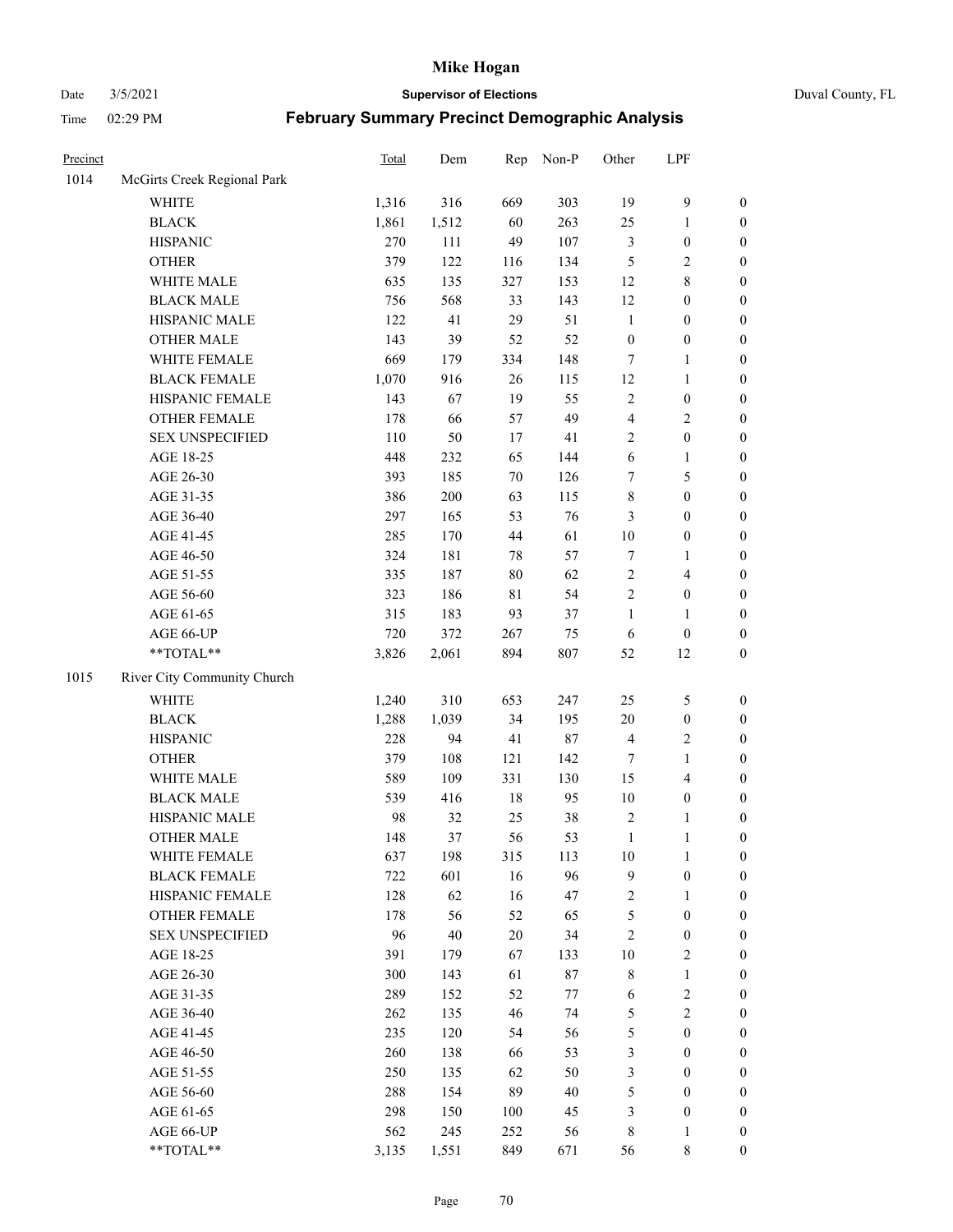Date 3/5/2021 **Supervisor of Elections** Duval County, FL

| Precinct |                         | <b>Total</b> | Dem         | Rep            | Non-P       | Other            | LPF              |                  |
|----------|-------------------------|--------------|-------------|----------------|-------------|------------------|------------------|------------------|
| 1016     | Argyle Church of Christ |              |             |                |             |                  |                  |                  |
|          | <b>WHITE</b>            | 867          | 185         | 453            | 213         | 8                | $\,$ 8 $\,$      | 0                |
|          | <b>BLACK</b>            | 826          | 637         | 44             | 136         | 9                | $\boldsymbol{0}$ | 0                |
|          | <b>HISPANIC</b>         | 204          | 61          | 54             | 82          | 5                | $\overline{2}$   | $\boldsymbol{0}$ |
|          | <b>OTHER</b>            | 253          | $88\,$      | 76             | $87\,$      | 1                | 1                | $\boldsymbol{0}$ |
|          | WHITE MALE              | 416          | 77          | 229            | 99          | 3                | $\,$ 8 $\,$      | $\boldsymbol{0}$ |
|          | <b>BLACK MALE</b>       | 340          | 229         | 24             | 82          | 5                | $\boldsymbol{0}$ | $\boldsymbol{0}$ |
|          | HISPANIC MALE           | 96           | 30          | 24             | 38          | 3                | $\mathbf{1}$     | $\boldsymbol{0}$ |
|          | <b>OTHER MALE</b>       | 86           | 25          | 31             | $30\,$      | $\boldsymbol{0}$ | $\boldsymbol{0}$ | $\boldsymbol{0}$ |
|          | WHITE FEMALE            | 442          | 106         | 221            | 110         | 5                | $\boldsymbol{0}$ | $\boldsymbol{0}$ |
|          | <b>BLACK FEMALE</b>     | 474          | 399         | 19             | 52          | 4                | $\boldsymbol{0}$ | 0                |
|          | HISPANIC FEMALE         | 104          | 29          | 30             | 42          | 2                | $\mathbf{1}$     | 0                |
|          | <b>OTHER FEMALE</b>     | 123          | 48          | 37             | 38          | $\boldsymbol{0}$ | $\boldsymbol{0}$ | 0                |
|          | <b>SEX UNSPECIFIED</b>  | 69           | 28          | 12             | 27          | $\mathbf{1}$     | $\mathbf{1}$     | $\boldsymbol{0}$ |
|          | AGE 18-25               | 288          | 136         | 63             | 79          | 7                | $\mathfrak{Z}$   | $\boldsymbol{0}$ |
|          | AGE 26-30               | 281          | 139         | 54             | 81          | 2                | 5                | $\boldsymbol{0}$ |
|          | AGE 31-35               | 204          | 94          | 36             | 73          | $\mathbf{1}$     | $\boldsymbol{0}$ | $\boldsymbol{0}$ |
|          | AGE 36-40               | 183          | 76          | 41             | 60          | 5                | $\mathbf{1}$     | $\boldsymbol{0}$ |
|          | AGE 41-45               | 170          | 87          | 43             | $40\,$      | $\boldsymbol{0}$ | $\boldsymbol{0}$ | $\boldsymbol{0}$ |
|          | AGE 46-50               | 179          | 91          | 46             | 38          | 3                | $\mathbf{1}$     | $\boldsymbol{0}$ |
|          | AGE 51-55               | 192          | 86          | 70             | 34          | $\mathbf{1}$     | $\mathbf{1}$     | 0                |
|          | AGE 56-60               | 211          | 86          | 77             | 46          | $\mathfrak{2}$   | $\boldsymbol{0}$ | 0                |
|          | AGE 61-65               | 165          | 64          | 76             | 24          | $\mathbf{1}$     | $\boldsymbol{0}$ | 0                |
|          | AGE 66-UP               | 277          | 112         | 121            | 43          | $\mathbf{1}$     | $\boldsymbol{0}$ | $\boldsymbol{0}$ |
|          | **TOTAL**               | 2,150        | 971         | 627            | 518         | 23               | 11               | $\boldsymbol{0}$ |
| 1101     | FSCJ - Deerwood Center  |              |             |                |             |                  |                  |                  |
|          |                         |              |             |                |             |                  |                  |                  |
|          | <b>WHITE</b>            | 726          | 173         | 385            | 150         | 13               | 5                | $\boldsymbol{0}$ |
|          | <b>BLACK</b>            | 149          | 119         | $\tau$         | $21\,$      | 2                | $\boldsymbol{0}$ | $\boldsymbol{0}$ |
|          | <b>HISPANIC</b>         | 74           | 25          | 23             | 25          | $\mathbf{1}$     | $\boldsymbol{0}$ | $\boldsymbol{0}$ |
|          | <b>OTHER</b>            | 173          | 39          | 48             | $8\sqrt{1}$ | 5                | $\boldsymbol{0}$ | $\boldsymbol{0}$ |
|          | WHITE MALE              | 334          | 64          | 186            | 73          | $10\,$           | $\mathbf{1}$     | $\boldsymbol{0}$ |
|          | <b>BLACK MALE</b>       | 57           | 43          | $\overline{4}$ | $10\,$      | $\boldsymbol{0}$ | $\boldsymbol{0}$ | $\boldsymbol{0}$ |
|          | HISPANIC MALE           | 34           | $10\,$      | 10             | 13          | 1                | $\boldsymbol{0}$ | 0                |
|          | <b>OTHER MALE</b>       | 68           | 9           | 22             | 37          | $\boldsymbol{0}$ | $\boldsymbol{0}$ | $\boldsymbol{0}$ |
|          | WHITE FEMALE            | 382          | 108         | 194            | 73          | 3                | 4                | 0                |
|          | <b>BLACK FEMALE</b>     | 90           | 74          | 3              | 11          | $\overline{c}$   | $\boldsymbol{0}$ | $\overline{0}$   |
|          | HISPANIC FEMALE         | 40           | 15          | 13             | 12          | $\boldsymbol{0}$ | $\boldsymbol{0}$ | $\overline{0}$   |
|          | OTHER FEMALE            | 84           | 25          | 21             | 34          | 4                | $\boldsymbol{0}$ | $\overline{0}$   |
|          | <b>SEX UNSPECIFIED</b>  | 33           | $\,$ 8 $\,$ | 10             | 14          | $\mathbf{1}$     | $\boldsymbol{0}$ | 0                |
|          | AGE 18-25               | 99           | 30          | 37             | 29          | 3                | $\boldsymbol{0}$ | 0                |
|          | AGE 26-30               | 89           | 32          | 30             | 19          | 5                | $\mathfrak{Z}$   | 0                |
|          | AGE 31-35               | 112          | 55          | 24             | 32          | $\mathbf{1}$     | $\boldsymbol{0}$ | 0                |
|          | AGE 36-40               | 83           | 32          | 23             | $28\,$      | $\boldsymbol{0}$ | $\boldsymbol{0}$ | 0                |
|          | AGE 41-45               | 84           | 24          | 31             | 29          | $\boldsymbol{0}$ | $\boldsymbol{0}$ | 0                |
|          | AGE 46-50               | 116          | 27          | 50             | 36          | $\mathbf{1}$     | $\overline{c}$   | 0                |
|          | AGE 51-55               | 123          | 30          | 59             | 31          | 3                | $\boldsymbol{0}$ | 0                |
|          | AGE 56-60               | 127          | 42          | 55             | 26          | 4                | $\boldsymbol{0}$ | $\overline{0}$   |
|          | AGE 61-65               | 78           | 28          | 35             | 15          | $\boldsymbol{0}$ | $\boldsymbol{0}$ | 0                |
|          | AGE 66-UP               | 211          | 56          | 119            | $32\,$      | 4                | $\boldsymbol{0}$ | 0                |
|          | **TOTAL**               | 1,122        | 356         | 463            | 277         | 21               | 5                | $\boldsymbol{0}$ |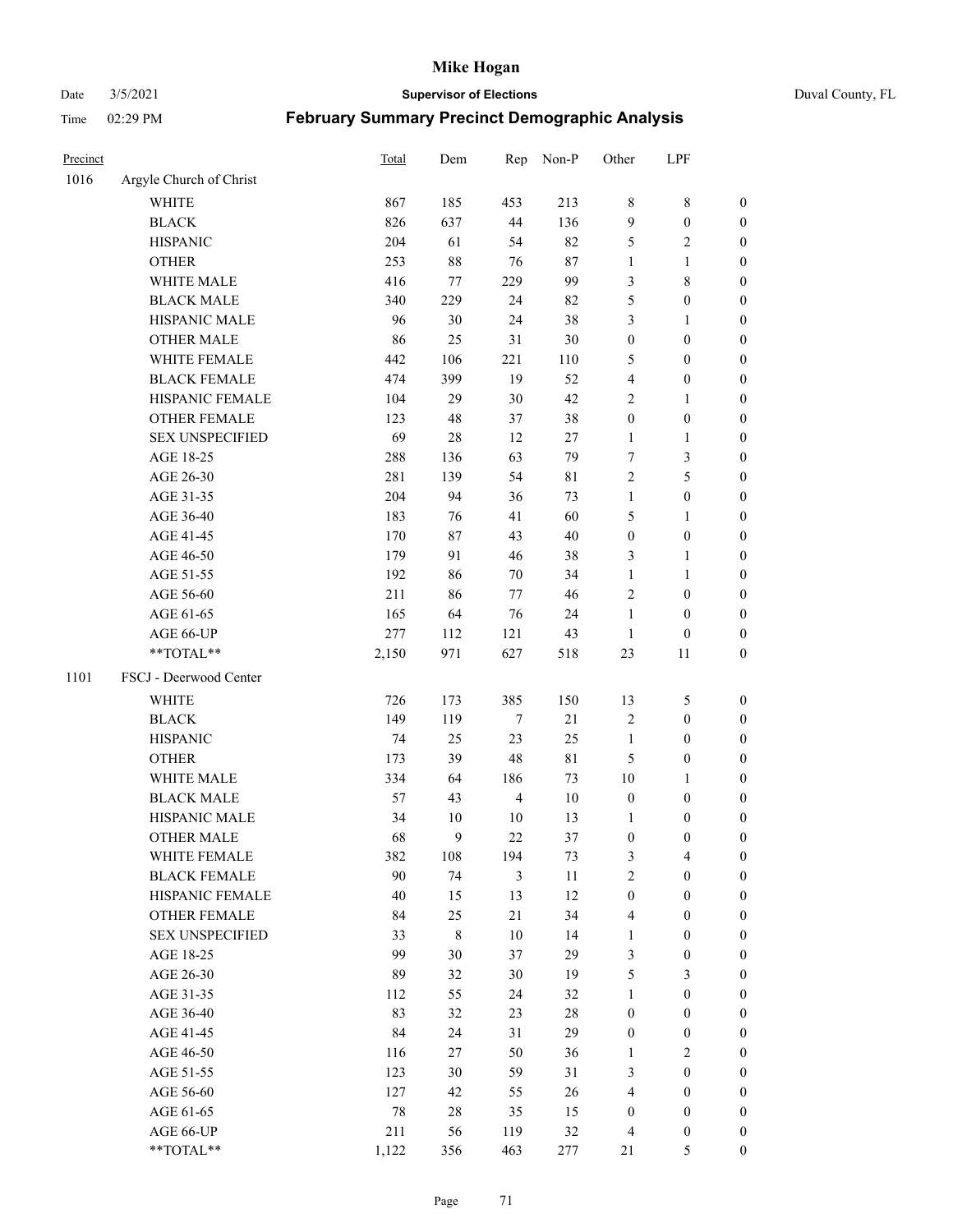#### Date 3/5/2021 **Supervisor of Elections** Duval County, FL

| Precinct |                                   | Total | Dem            | Rep              | Non-P                   | Other            | LPF              |                  |
|----------|-----------------------------------|-------|----------------|------------------|-------------------------|------------------|------------------|------------------|
| 1102     | Glen Kernan Golf and Country Club |       |                |                  |                         |                  |                  |                  |
|          | <b>WHITE</b>                      | 377   | 64             | 239              | 65                      | 8                | $\mathbf{1}$     | 0                |
|          | <b>BLACK</b>                      | 31    | 22             | $\overline{2}$   | $\tau$                  | $\boldsymbol{0}$ | $\boldsymbol{0}$ | $\boldsymbol{0}$ |
|          | <b>HISPANIC</b>                   | 18    | $\overline{c}$ | 9                | $\tau$                  | $\boldsymbol{0}$ | $\boldsymbol{0}$ | $\boldsymbol{0}$ |
|          | <b>OTHER</b>                      | 158   | 51             | 29               | 73                      | 4                | 1                | $\boldsymbol{0}$ |
|          | WHITE MALE                        | 182   | 26             | 122              | 32                      | 2                | $\boldsymbol{0}$ | $\boldsymbol{0}$ |
|          | <b>BLACK MALE</b>                 | 18    | 12             | $\sqrt{2}$       | $\overline{\mathbf{4}}$ | $\boldsymbol{0}$ | $\boldsymbol{0}$ | $\boldsymbol{0}$ |
|          | HISPANIC MALE                     | 5     | $\mathbf{1}$   | $\mathbf{1}$     | 3                       | $\boldsymbol{0}$ | $\boldsymbol{0}$ | $\boldsymbol{0}$ |
|          | <b>OTHER MALE</b>                 | 73    | 25             | 15               | 31                      | $\mathbf{1}$     | $\mathbf{1}$     | $\boldsymbol{0}$ |
|          | WHITE FEMALE                      | 193   | 38             | 116              | 32                      | 6                | 1                | $\boldsymbol{0}$ |
|          | <b>BLACK FEMALE</b>               | 11    | $\,$ 8 $\,$    | $\boldsymbol{0}$ | $\mathfrak{Z}$          | $\boldsymbol{0}$ | $\boldsymbol{0}$ | 0                |
|          | HISPANIC FEMALE                   | 13    | $\mathbf{1}$   | $\,8\,$          | $\overline{4}$          | $\boldsymbol{0}$ | $\boldsymbol{0}$ | 0                |
|          | OTHER FEMALE                      | 63    | 23             | 10               | 29                      | 1                | $\boldsymbol{0}$ | $\boldsymbol{0}$ |
|          | <b>SEX UNSPECIFIED</b>            | 26    | 5              | 5                | 14                      | 2                | $\boldsymbol{0}$ | $\boldsymbol{0}$ |
|          | AGE 18-25                         | 113   | 36             | 40               | 32                      | 4                | 1                | $\boldsymbol{0}$ |
|          | AGE 26-30                         | 20    | 5              | 10               | $\mathfrak{S}$          | $\boldsymbol{0}$ | $\boldsymbol{0}$ | $\boldsymbol{0}$ |
|          | AGE 31-35                         | 23    | 6              | $\,8\,$          | 6                       | $\overline{c}$   | $\mathbf{1}$     | $\boldsymbol{0}$ |
|          | AGE 36-40                         | 35    | 11             | 14               | 9                       | $\mathbf{1}$     | $\boldsymbol{0}$ | $\boldsymbol{0}$ |
|          | AGE 41-45                         | 42    | $10\,$         | 14               | 18                      | $\boldsymbol{0}$ | $\boldsymbol{0}$ | $\boldsymbol{0}$ |
|          | AGE 46-50                         | 74    | 17             | 33               | 22                      | 2                | $\boldsymbol{0}$ | $\boldsymbol{0}$ |
|          | AGE 51-55                         | 71    | 14             | 38               | 19                      | $\boldsymbol{0}$ | $\boldsymbol{0}$ | $\boldsymbol{0}$ |
|          | AGE 56-60                         | 67    | 12             | 36               | 18                      | 1                | $\boldsymbol{0}$ | 0                |
|          | AGE 61-65                         | 37    | 5              | 23               | 8                       | $\mathbf{1}$     | $\boldsymbol{0}$ | 0                |
|          | AGE 66-UP                         | 102   | 23             | 63               | 15                      | $\mathbf{1}$     | $\boldsymbol{0}$ | $\boldsymbol{0}$ |
|          | **TOTAL**                         | 584   | 139            | 279              | 152                     | 12               | $\sqrt{2}$       | $\boldsymbol{0}$ |
| 1103     | Hampton Glen                      |       |                |                  |                         |                  |                  |                  |
|          | <b>WHITE</b>                      | 2,065 | 501            | 1,099            | 423                     | 31               | 11               | $\boldsymbol{0}$ |
|          | <b>BLACK</b>                      | 382   | 277            | 17               | 82                      | 5                | $\mathbf{1}$     | $\boldsymbol{0}$ |
|          | <b>HISPANIC</b>                   | 220   | 97             | 55               | 62                      | 5                | $\mathbf{1}$     | $\boldsymbol{0}$ |
|          | <b>OTHER</b>                      | 657   | 211            | 149              | 294                     | 3                | $\boldsymbol{0}$ | $\boldsymbol{0}$ |
|          | WHITE MALE                        | 951   | 195            | 529              | 207                     | 13               | $\tau$           | $\boldsymbol{0}$ |
|          | <b>BLACK MALE</b>                 | 164   | 103            | 11               | 47                      | 3                | $\boldsymbol{0}$ | $\boldsymbol{0}$ |
|          | HISPANIC MALE                     | 99    | 41             | 26               | 29                      | 3                | $\boldsymbol{0}$ | $\boldsymbol{0}$ |
|          | OTHER MALE                        | 278   | 83             | 69               | 124                     | $\overline{c}$   | $\boldsymbol{0}$ | $\boldsymbol{0}$ |
|          | WHITE FEMALE                      | 1,099 | 305            | 559              | 213                     | 18               | 4                | 0                |
|          | <b>BLACK FEMALE</b>               | 215   | 171            | 6                | 35                      | 2                | $\mathbf{1}$     | $\boldsymbol{0}$ |
|          | HISPANIC FEMALE                   | 113   | 52             | 26               | 32                      | $\overline{c}$   | $\mathbf{1}$     | $\boldsymbol{0}$ |
|          | OTHER FEMALE                      | 320   | 113            | 72               | 135                     | $\boldsymbol{0}$ | $\boldsymbol{0}$ | $\overline{0}$   |
|          | <b>SEX UNSPECIFIED</b>            | 85    | 23             | 22               | 39                      | $\mathbf{1}$     | $\boldsymbol{0}$ | 0                |
|          | AGE 18-25                         | 491   | 185            | 139              | 147                     | 16               | $\overline{4}$   | 0                |
|          | AGE 26-30                         | 342   | 146            | 96               | 93                      | 6                | $\mathbf{1}$     | 0                |
|          | AGE 31-35                         | 249   | 97             | 83               | 66                      | 3                | $\boldsymbol{0}$ | 0                |
|          | AGE 36-40                         | 224   | 78             | 65               | $78\,$                  | $\mathbf{1}$     | $\sqrt{2}$       | 0                |
|          | AGE 41-45                         | 228   | 86             | 81               | 57                      | $\overline{c}$   | $\overline{2}$   | 0                |
|          | AGE 46-50                         | 291   | 72             | 128              | 89                      | $\overline{c}$   | $\boldsymbol{0}$ | 0                |
|          | AGE 51-55                         | 342   | 99             | 132              | 104                     | 6                | $\mathbf{1}$     | $\boldsymbol{0}$ |
|          | AGE 56-60                         | 336   | 97             | 155              | 83                      | $\boldsymbol{0}$ | $\mathbf{1}$     | $\boldsymbol{0}$ |
|          | AGE 61-65                         | 243   | 60             | 138              | 42                      | 2                | $\mathbf{1}$     | $\boldsymbol{0}$ |
|          | AGE 66-UP                         | 578   | 166            | 303              | 102                     | 6                | $\mathbf{1}$     | $\boldsymbol{0}$ |
|          | **TOTAL**                         | 3,324 | 1,086          | 1,320            | 861                     | 44               | 13               | $\boldsymbol{0}$ |
|          |                                   |       |                |                  |                         |                  |                  |                  |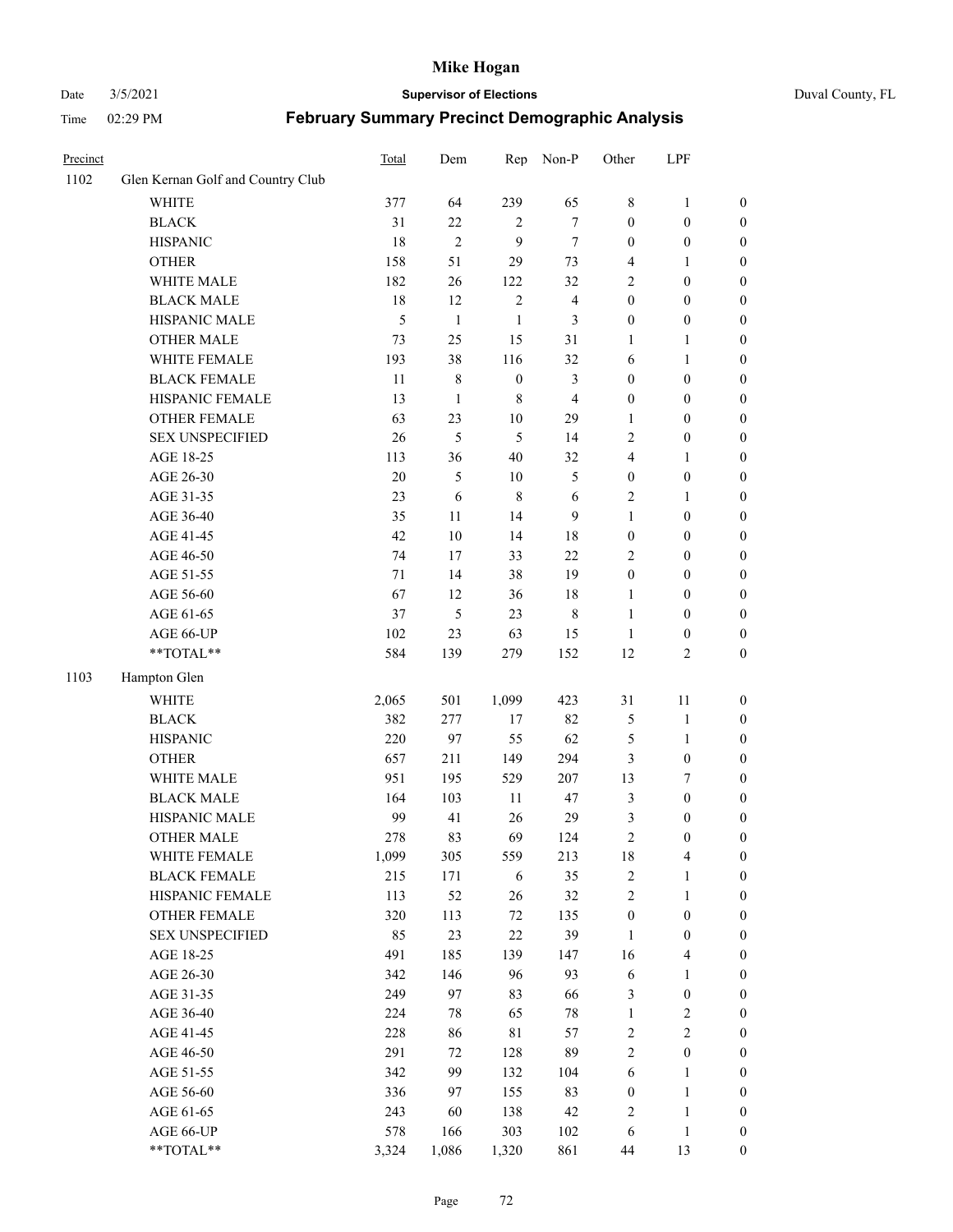Date 3/5/2021 **Supervisor of Elections** Duval County, FL

| Precinct |                                     | Total        | Dem    | Rep       | Non-P         | Other                   | LPF                     |                  |
|----------|-------------------------------------|--------------|--------|-----------|---------------|-------------------------|-------------------------|------------------|
| 1104     | Julington Baptist Church            |              |        |           |               |                         |                         |                  |
|          | <b>WHITE</b>                        | 3,458        | 779    | 1,801     | 781           | 76                      | $21\,$                  | 0                |
|          | <b>BLACK</b>                        | 895          | 682    | 40        | 160           | 12                      | $\mathbf{1}$            | $\boldsymbol{0}$ |
|          | <b>HISPANIC</b>                     | 461          | 147    | 124       | 178           | $10\,$                  | $\sqrt{2}$              | $\boldsymbol{0}$ |
|          | <b>OTHER</b>                        | 985          | 318    | 259       | 389           | 14                      | $\mathfrak{S}$          | $\boldsymbol{0}$ |
|          | WHITE MALE                          | 1,634        | 318    | 879       | 395           | 28                      | 14                      | $\boldsymbol{0}$ |
|          | <b>BLACK MALE</b>                   | 391          | 275    | 23        | 83            | 9                       | 1                       | $\boldsymbol{0}$ |
|          | HISPANIC MALE                       | 214          | 71     | 62        | $80\,$        | $\mathbf{1}$            | $\boldsymbol{0}$        | $\boldsymbol{0}$ |
|          | <b>OTHER MALE</b>                   | 412          | 129    | 107       | 167           | 5                       | $\overline{\mathbf{4}}$ | $\boldsymbol{0}$ |
|          | WHITE FEMALE                        | 1,785        | 456    | 901       | 374           | 48                      | 6                       | $\boldsymbol{0}$ |
|          | <b>BLACK FEMALE</b>                 | 490          | 399    | 16        | $72\,$        | $\mathfrak{Z}$          | $\boldsymbol{0}$        | $\boldsymbol{0}$ |
|          | HISPANIC FEMALE                     | 236          | 69     | 62        | 94            | $\boldsymbol{9}$        | $\sqrt{2}$              | $\boldsymbol{0}$ |
|          | OTHER FEMALE                        | 480          | 172    | 126       | 174           | $\tau$                  | $\mathbf{1}$            | $\boldsymbol{0}$ |
|          | <b>SEX UNSPECIFIED</b>              | 157          | 37     | 48        | 69            | $\sqrt{2}$              | $\mathbf{1}$            | $\boldsymbol{0}$ |
|          | AGE 18-25                           | 706          | 242    | 222       | 213           | $20\,$                  | $\mathbf{9}$            | $\boldsymbol{0}$ |
|          | AGE 26-30                           | 681          | 206    | 237       | 216           | 19                      | $\mathfrak{Z}$          | $\boldsymbol{0}$ |
|          | AGE 31-35                           | 649          | 211    | 227       | 189           | 15                      | $\boldsymbol{7}$        | $\boldsymbol{0}$ |
|          | AGE 36-40                           | 570          | 215    | 173       | 172           | 5                       | $\mathfrak s$           | $\boldsymbol{0}$ |
|          | AGE 41-45                           | 511          | 159    | 174       | 169           | 8                       | $\mathbf{1}$            | $\boldsymbol{0}$ |
|          | AGE 46-50                           | 551          | 174    | 210       | 155           | 9                       | $\mathfrak{Z}$          | $\boldsymbol{0}$ |
|          | AGE 51-55                           | 494          | 134    | 222       | 128           | $10\,$                  | $\boldsymbol{0}$        | $\boldsymbol{0}$ |
|          | AGE 56-60                           | 495          | 174    | 240       | 73            | $\,$ 8 $\,$             | $\boldsymbol{0}$        | 0                |
|          | AGE 61-65                           | 394          | 125    | 172       | 86            | 11                      | $\boldsymbol{0}$        | $\boldsymbol{0}$ |
|          | AGE 66-UP                           | 748          | 286    | 347       | 107           | $\tau$                  | 1                       | $\boldsymbol{0}$ |
|          | **TOTAL**                           | 5,799        | 1,926  | 2,224     | 1,508         | 112                     | 29                      | $\boldsymbol{0}$ |
| 1105     | Kernan Blvd Baptist Church          |              |        |           |               |                         |                         |                  |
|          | <b>WHITE</b>                        | 3,239        | 815    | 1,422     | 897           | 74                      | 31                      | $\boldsymbol{0}$ |
|          | <b>BLACK</b>                        | 717          | 486    | 37        | 179           | 13                      | $\sqrt{2}$              | $\boldsymbol{0}$ |
|          | <b>HISPANIC</b>                     | 439          | 191    | 91        | 149           | 3                       | $\mathfrak{S}$          | $\boldsymbol{0}$ |
|          | <b>OTHER</b>                        | 677          | 217    | 168       | 280           | 11                      | $\mathbf{1}$            | $\boldsymbol{0}$ |
|          | WHITE MALE                          | 1,515        | 297    | 736       | 432           | 29                      | $21\,$                  | $\boldsymbol{0}$ |
|          | <b>BLACK MALE</b>                   | 294          | 178    | $18\,$    | $90\,$        | $\tau$                  | $\mathbf{1}$            | $\boldsymbol{0}$ |
|          | HISPANIC MALE                       | 195          | 66     | 48        | 76            | $\sqrt{2}$              | $\mathfrak{Z}$          | 0                |
|          | <b>OTHER MALE</b>                   | 248          | 69     | 68        | 108           | $\overline{c}$          | $\mathbf{1}$            | $\boldsymbol{0}$ |
|          |                                     |              | 499    |           |               | 42                      |                         | 0                |
|          | WHITE FEMALE<br><b>BLACK FEMALE</b> | 1,654<br>391 | 288    | 660<br>16 | 443<br>$80\,$ | 6                       | 10<br>$\mathbf{1}$      | $\boldsymbol{0}$ |
|          | HISPANIC FEMALE                     | 232          | 121    | 39        | $70\,$        | $\mathbf{1}$            | $\mathbf{1}$            | $\overline{0}$   |
|          | <b>OTHER FEMALE</b>                 | 279          | 108    | 71        | 96            | 4                       | $\boldsymbol{0}$        | $\overline{0}$   |
|          | <b>SEX UNSPECIFIED</b>              | 264          | 83     | 62        | 110           | 8                       | $\mathbf{1}$            | 0                |
|          | AGE 18-25                           | 1,261        | 520    | 324       | 376           | 33                      | $\,$ 8 $\,$             | 0                |
|          | AGE 26-30                           | 872          | 280    | 260       | 305           | $20\,$                  | $\boldsymbol{7}$        | 0                |
|          | AGE 31-35                           | 619          | 212    | 182       | 199           | $20\,$                  | 6                       | 0                |
|          | AGE 36-40                           | 424          | 126    | 133       | 152           | 7                       | 6                       | 0                |
|          | AGE 41-45                           | 324          | 104    | 101       | 111           | $\overline{\mathbf{4}}$ | $\overline{4}$          | 0                |
|          | AGE 46-50                           | 326          | 106    | 130       | 79            | 7                       | $\overline{4}$          | 0                |
|          | AGE 51-55                           | 304          | $87\,$ | 136       | 76            | 3                       | $\sqrt{2}$              | 0                |
|          | AGE 56-60                           | 307          | 76     | 151       | 79            | $\mathbf{1}$            | $\boldsymbol{0}$        | $\boldsymbol{0}$ |
|          | AGE 61-65                           | 242          | 71     | 108       | 60            | 3                       | $\boldsymbol{0}$        | $\overline{0}$   |
|          | AGE 66-UP                           | 393          | 127    | 193       | 68            | 3                       | $\mathbf{2}$            | 0                |
|          | **TOTAL**                           | 5,072        | 1,709  | 1,718     | 1,505         | 101                     | 39                      | $\boldsymbol{0}$ |
|          |                                     |              |        |           |               |                         |                         |                  |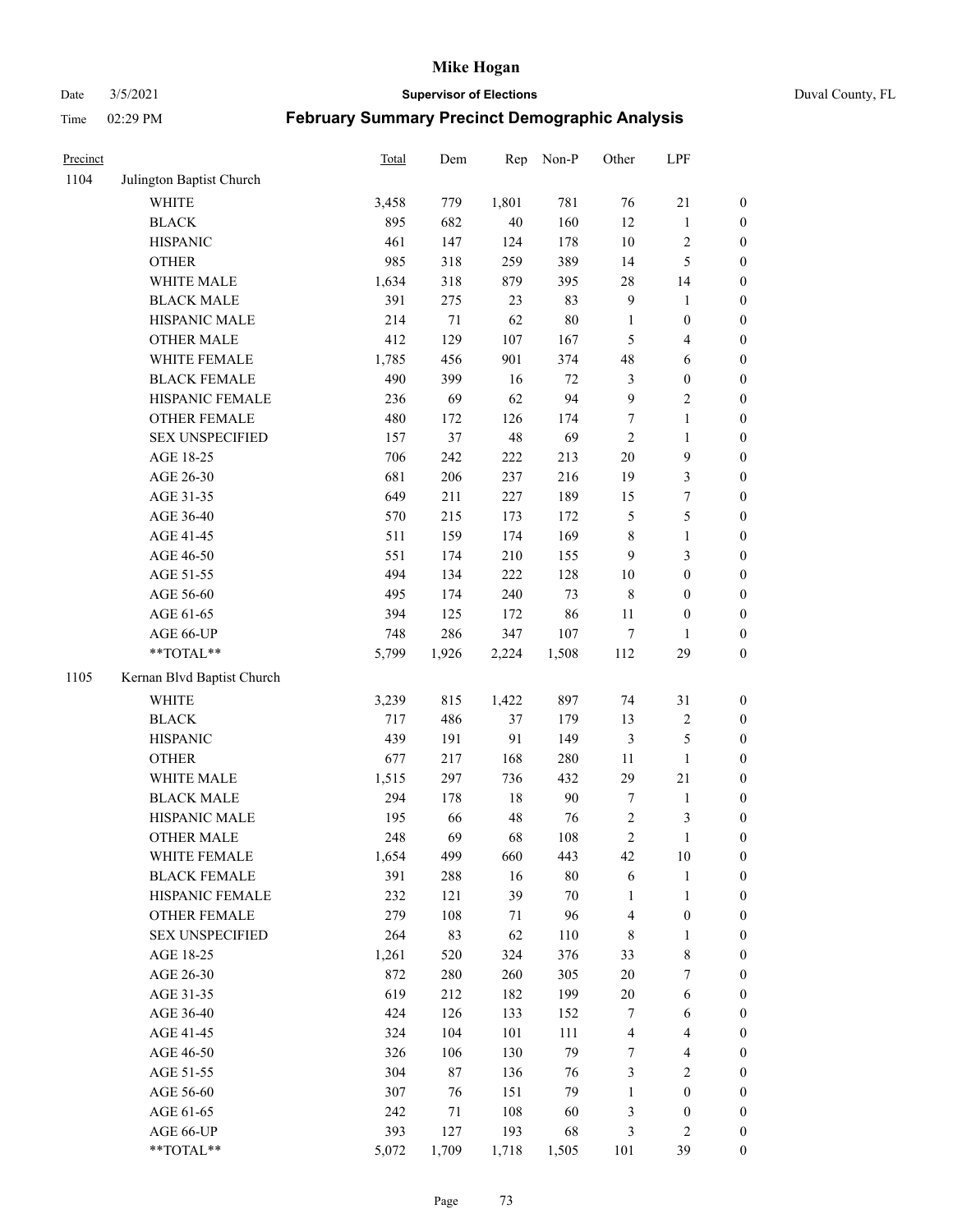#### Date 3/5/2021 **Supervisor of Elections** Duval County, FL

| Precinct |                        | <b>Total</b> | Dem     | Rep            | Non-P  | Other            | LPF                     |                  |
|----------|------------------------|--------------|---------|----------------|--------|------------------|-------------------------|------------------|
| 1106     | Church of Eleven 22    |              |         |                |        |                  |                         |                  |
|          | <b>WHITE</b>           | 4,462        | 1,055   | 2,399          | 915    | 72               | $21\,$                  | $\boldsymbol{0}$ |
|          | <b>BLACK</b>           | 753          | 546     | 28             | 158    | 19               | $\sqrt{2}$              | $\boldsymbol{0}$ |
|          | <b>HISPANIC</b>        | 475          | 186     | 122            | 162    | 3                | $\sqrt{2}$              | $\boldsymbol{0}$ |
|          | <b>OTHER</b>           | 866          | 325     | 192            | 333    | 14               | $\sqrt{2}$              | $\boldsymbol{0}$ |
|          | WHITE MALE             | 1,970        | 390     | 1,077          | 455    | 35               | 13                      | $\boldsymbol{0}$ |
|          | <b>BLACK MALE</b>      | 322          | 214     | 19             | $80\,$ | 8                | $\mathbf{1}$            | $\boldsymbol{0}$ |
|          | HISPANIC MALE          | 193          | 67      | 53             | $72\,$ | $\boldsymbol{0}$ | $\mathbf{1}$            | $\boldsymbol{0}$ |
|          | <b>OTHER MALE</b>      | 372          | 111     | 89             | 165    | $\mathfrak{S}$   | $\overline{2}$          | $\boldsymbol{0}$ |
|          | WHITE FEMALE           | 2,455        | 652     | 1,309          | 450    | 36               | $\,8\,$                 | $\boldsymbol{0}$ |
|          | <b>BLACK FEMALE</b>    | 425          | 329     | $\overline{9}$ | 76     | $10\,$           | $\mathbf{1}$            | 0                |
|          | HISPANIC FEMALE        | 277          | 117     | 67             | 89     | 3                | $\mathbf{1}$            | 0                |
|          | OTHER FEMALE           | 413          | 179     | 90             | 136    | $\,$ 8 $\,$      | $\boldsymbol{0}$        | $\boldsymbol{0}$ |
|          | <b>SEX UNSPECIFIED</b> | 129          | 53      | 28             | 45     | 3                | $\boldsymbol{0}$        | $\boldsymbol{0}$ |
|          | AGE 18-25              | 740          | 289     | 227            | 194    | 24               | 6                       | $\boldsymbol{0}$ |
|          | AGE 26-30              | 625          | 199     | 215            | 181    | $20\,$           | $10\,$                  | $\boldsymbol{0}$ |
|          | AGE 31-35              | 516          | 179     | 161            | 162    | $10\,$           | $\overline{\mathbf{4}}$ | $\boldsymbol{0}$ |
|          | AGE 36-40              | 495          | 174     | 161            | 149    | 9                | $\sqrt{2}$              | $\boldsymbol{0}$ |
|          | AGE 41-45              | 472          | 154     | 181            | 134    | $\sqrt{2}$       | $\mathbf{1}$            | $\boldsymbol{0}$ |
|          | AGE 46-50              | 454          | 143     | 167            | 135    | 9                | $\boldsymbol{0}$        | $\boldsymbol{0}$ |
|          | AGE 51-55              | 459          | 146     | 202            | 105    | $\sqrt{6}$       | $\boldsymbol{0}$        | $\boldsymbol{0}$ |
|          | AGE 56-60              | 481          | 145     | 198            | 129    | 9                | $\boldsymbol{0}$        | 0                |
|          | AGE 61-65              | 427          | 128     | 209            | 84     | 5                | $\mathbf{1}$            | 0                |
|          | AGE 66-UP              | 1,887        | 555     | 1,020          | 295    | 14               | $\mathfrak{Z}$          | $\boldsymbol{0}$ |
|          | **TOTAL**              | 6,556        | 2,112   | 2,741          | 1,568  | 108              | $27\,$                  | $\boldsymbol{0}$ |
| 1107     | Deercreek Country Club |              |         |                |        |                  |                         |                  |
|          | <b>WHITE</b>           | 1,120        | 173     | 759            | 174    | $11\,$           | $\mathfrak{Z}$          | $\boldsymbol{0}$ |
|          | <b>BLACK</b>           | 98           | 64      | $\,$ 8 $\,$    | 25     | $\mathbf{1}$     | $\boldsymbol{0}$        | $\boldsymbol{0}$ |
|          | <b>HISPANIC</b>        | 65           | 14      | 25             | 26     | $\boldsymbol{0}$ | $\boldsymbol{0}$        | $\boldsymbol{0}$ |
|          | <b>OTHER</b>           | 445          | 139     | 108            | 190    | 6                | $\sqrt{2}$              | $\boldsymbol{0}$ |
|          | WHITE MALE             | 542          | 76      | 366            | 92     | 5                | $\mathfrak{Z}$          | $\boldsymbol{0}$ |
|          | <b>BLACK MALE</b>      | 44           | 25      | $\mathfrak{Z}$ | 15     | $\mathbf{1}$     | $\boldsymbol{0}$        | $\boldsymbol{0}$ |
|          | HISPANIC MALE          | 37           | $\,8\,$ | 14             | 15     | $\boldsymbol{0}$ | $\boldsymbol{0}$        | $\boldsymbol{0}$ |
|          | OTHER MALE             | 192          | 53      | 51             | 83     | 3                | $\mathfrak{2}$          | $\boldsymbol{0}$ |
|          | WHITE FEMALE           | 563          | 97      | 386            | 74     | 6                | $\boldsymbol{0}$        | 0                |
|          | <b>BLACK FEMALE</b>    | 53           | 39      | 5              | 9      | $\boldsymbol{0}$ | $\boldsymbol{0}$        | $\overline{0}$   |
|          | HISPANIC FEMALE        | 28           | 6       | $11\,$         | 11     | $\boldsymbol{0}$ | $\boldsymbol{0}$        | $\overline{0}$   |
|          | <b>OTHER FEMALE</b>    | 218          | 76      | 52             | 87     | 3                | $\boldsymbol{0}$        | $\overline{0}$   |
|          | <b>SEX UNSPECIFIED</b> | 51           | 10      | 12             | 29     | $\boldsymbol{0}$ | $\boldsymbol{0}$        | 0                |
|          | AGE 18-25              | 208          | 63      | 81             | 56     | 7                | $\mathbf{1}$            | 0                |
|          | AGE 26-30              | 108          | 34      | 40             | 32     | $\mathbf{1}$     | $\mathbf{1}$            | 0                |
|          | AGE 31-35              | 76           | 20      | 30             | 23     | 2                | $\mathbf{1}$            | 0                |
|          | AGE 36-40              | 75           | 17      | 24             | 33     | $\mathbf{1}$     | $\boldsymbol{0}$        | 0                |
|          | AGE 41-45              | 86           | 23      | 35             | 27     | $\boldsymbol{0}$ | 1                       | 0                |
|          | AGE 46-50              | 128          | 25      | 66             | 36     | $\mathbf{1}$     | $\boldsymbol{0}$        | 0                |
|          | AGE 51-55              | 154          | 31      | 71             | 50     | 2                | $\boldsymbol{0}$        | 0                |
|          | AGE 56-60              | 190          | 33      | 100            | 54     | 2                | 1                       | 0                |
|          | AGE 61-65              | 194          | 35      | 127            | 32     | $\boldsymbol{0}$ | $\boldsymbol{0}$        | 0                |
|          | AGE 66-UP              | 509          | 109     | 326            | 72     | 2                | $\boldsymbol{0}$        | 0                |
|          | $**TOTAL**$            | 1,728        | 390     | 900            | 415    | 18               | 5                       | $\boldsymbol{0}$ |
|          |                        |              |         |                |        |                  |                         |                  |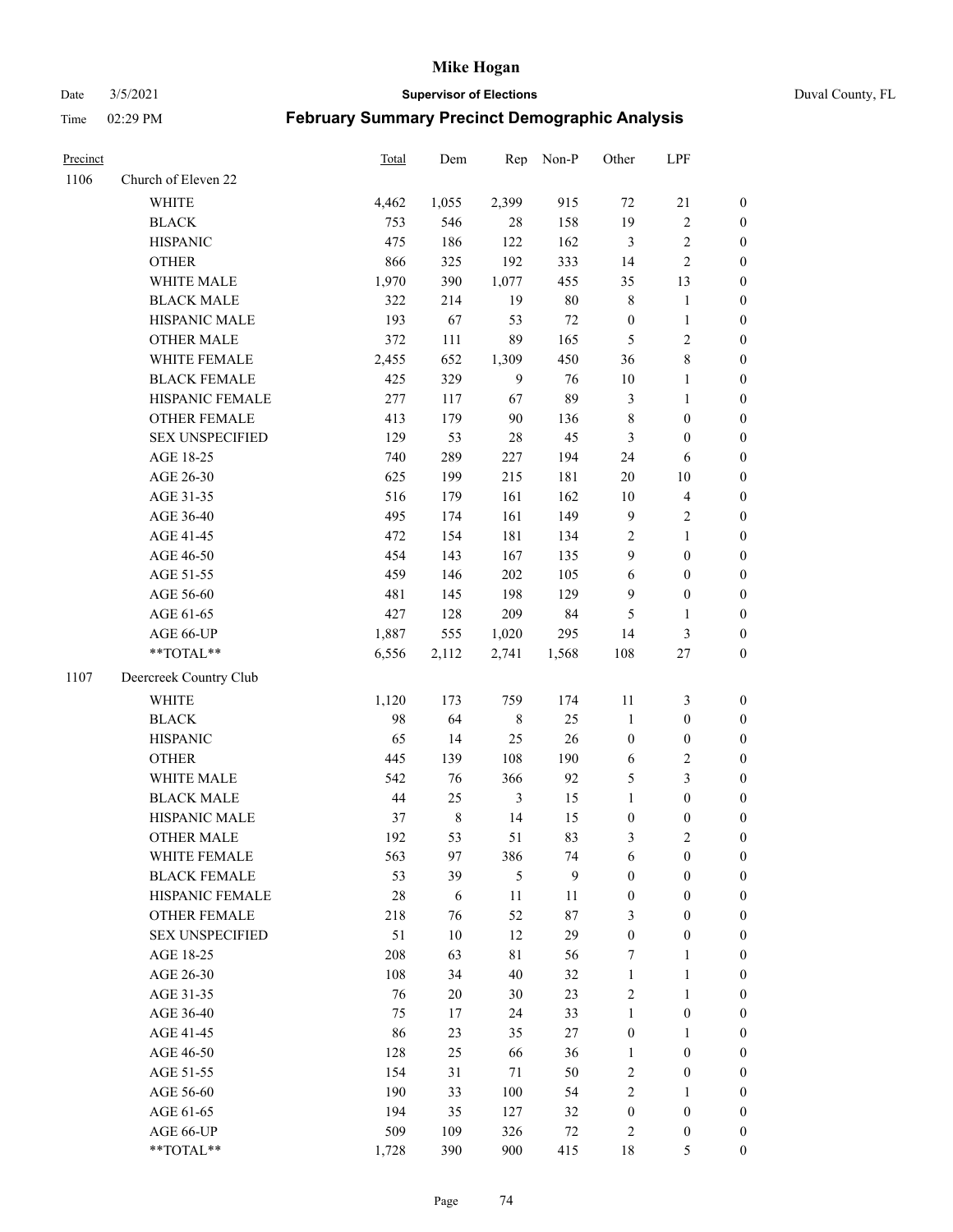Date 3/5/2021 **Supervisor of Elections** Duval County, FL

| Precinct |                        | <b>Total</b> | Dem         | Rep            | Non-P          | Other            | LPF              |                  |
|----------|------------------------|--------------|-------------|----------------|----------------|------------------|------------------|------------------|
| 1108     | FSCJ - Deerwood Center |              |             |                |                |                  |                  |                  |
|          | <b>WHITE</b>           | 2,168        | 641         | 943            | 529            | 43               | 12               | 0                |
|          | <b>BLACK</b>           | 763          | 553         | 32             | 163            | 14               | $\mathbf{1}$     | $\boldsymbol{0}$ |
|          | <b>HISPANIC</b>        | 302          | 110         | $8\sqrt{1}$    | 103            | $\tau$           | $\mathbf{1}$     | $\boldsymbol{0}$ |
|          | <b>OTHER</b>           | 317          | 126         | 57             | 122            | 9                | $\mathfrak{Z}$   | $\boldsymbol{0}$ |
|          | WHITE MALE             | 1,018        | 260         | 453            | 280            | 15               | 10               | $\boldsymbol{0}$ |
|          | <b>BLACK MALE</b>      | 306          | 201         | 14             | 81             | 9                | $\mathbf{1}$     | $\boldsymbol{0}$ |
|          | HISPANIC MALE          | 124          | 41          | 33             | 45             | 4                | $\mathbf{1}$     | $\boldsymbol{0}$ |
|          | <b>OTHER MALE</b>      | 109          | 42          | 17             | 45             | 3                | $\mathbf{2}$     | $\boldsymbol{0}$ |
|          | WHITE FEMALE           | 1,127        | 376         | 481            | 241            | $27\,$           | $\overline{c}$   | $\boldsymbol{0}$ |
|          | <b>BLACK FEMALE</b>    | 445          | 343         | 18             | 79             | 5                | $\boldsymbol{0}$ | $\boldsymbol{0}$ |
|          | HISPANIC FEMALE        | 176          | 68          | 48             | 57             | 3                | $\boldsymbol{0}$ | 0                |
|          | <b>OTHER FEMALE</b>    | 155          | 73          | $27\,$         | 49             | 6                | $\boldsymbol{0}$ | $\boldsymbol{0}$ |
|          | <b>SEX UNSPECIFIED</b> | 90           | 26          | 22             | $40\,$         | $\mathbf{1}$     | $\mathbf{1}$     | $\boldsymbol{0}$ |
|          | AGE 18-25              | 516          | 206         | 138            | 149            | $20\,$           | $\mathfrak{Z}$   | $\boldsymbol{0}$ |
|          | AGE 26-30              | 510          | 226         | 106            | 161            | 13               | $\overline{4}$   | $\boldsymbol{0}$ |
|          | AGE 31-35              | 430          | 188         | 99             | 128            | 10               | $\mathfrak s$    | $\boldsymbol{0}$ |
|          | AGE 36-40              | 300          | 129         | $70\,$         | 96             | 4                | $\mathbf{1}$     | $\boldsymbol{0}$ |
|          | AGE 41-45              | 258          | 119         | 60             | 75             | $\overline{2}$   | $\sqrt{2}$       | $\boldsymbol{0}$ |
|          | AGE 46-50              | 253          | 92          | 87             | 65             | 7                | $\overline{c}$   | $\boldsymbol{0}$ |
|          | AGE 51-55              | 232          | 95          | 83             | 50             | 4                | $\boldsymbol{0}$ | $\boldsymbol{0}$ |
|          | AGE 56-60              | 273          | 90          | 126            | 54             | 3                | $\boldsymbol{0}$ | $\boldsymbol{0}$ |
|          | AGE 61-65              | 238          | $88\,$      | 97             | 47             | 6                | $\boldsymbol{0}$ | $\boldsymbol{0}$ |
|          | AGE 66-UP              | 540          | 197         | 247            | 92             | 4                | $\boldsymbol{0}$ | $\boldsymbol{0}$ |
|          | $**TOTAL**$            | 3,550        | 1,430       | 1,113          | 917            | 73               | 17               | $\boldsymbol{0}$ |
| 1109     | Deerwood Country Club  |              |             |                |                |                  |                  |                  |
|          | <b>WHITE</b>           | 1,776        | 308         | 1,205          | 242            | 17               | $\overline{4}$   | $\boldsymbol{0}$ |
|          | <b>BLACK</b>           | 53           | 35          | $\overline{4}$ | 11             | 3                | $\boldsymbol{0}$ | $\boldsymbol{0}$ |
|          | <b>HISPANIC</b>        | 87           | 15          | 48             | 22             | 2                | $\boldsymbol{0}$ | $\boldsymbol{0}$ |
|          | <b>OTHER</b>           | 207          | 55          | 74             | 77             | $\mathbf{1}$     | $\boldsymbol{0}$ | $\boldsymbol{0}$ |
|          | WHITE MALE             | 843          | 119         | 585            | 128            | 7                | $\overline{4}$   | $\boldsymbol{0}$ |
|          | <b>BLACK MALE</b>      | 24           | 13          | $\sqrt{2}$     | $\,$ 8 $\,$    | $\mathbf{1}$     | $\boldsymbol{0}$ | $\boldsymbol{0}$ |
|          | HISPANIC MALE          | 40           | $\sqrt{6}$  | 21             | 13             | $\boldsymbol{0}$ | $\boldsymbol{0}$ | $\boldsymbol{0}$ |
|          | <b>OTHER MALE</b>      | 77           | 22          | 25             | $30\,$         | $\boldsymbol{0}$ | $\boldsymbol{0}$ | $\boldsymbol{0}$ |
|          | WHITE FEMALE           | 923          | 186         | 615            | 112            | 10               | 0                | 0                |
|          | <b>BLACK FEMALE</b>    | 27           | 21          | $\mathbf{2}$   | $\overline{2}$ | 2                | $\boldsymbol{0}$ | $\overline{0}$   |
|          | HISPANIC FEMALE        | 46           | $\,$ 8 $\,$ | 27             | 9              | $\overline{c}$   | $\boldsymbol{0}$ | $\overline{0}$   |
|          | <b>OTHER FEMALE</b>    | 94           | 31          | 35             | 27             | $\mathbf{1}$     | $\boldsymbol{0}$ | $\overline{0}$   |
|          | <b>SEX UNSPECIFIED</b> | 49           | $\tau$      | 19             | 23             | $\boldsymbol{0}$ | $\boldsymbol{0}$ | $\overline{0}$   |
|          | AGE 18-25              | 232          | 47          | 125            | 56             | 4                | $\boldsymbol{0}$ | $\theta$         |
|          | AGE 26-30              | 119          | 23          | 68             | $28\,$         | $\boldsymbol{0}$ | $\boldsymbol{0}$ | 0                |
|          | AGE 31-35              | 111          | $20\,$      | 69             | 19             | 3                | $\boldsymbol{0}$ | 0                |
|          | AGE 36-40              | 143          | 32          | 83             | $28\,$         | $\boldsymbol{0}$ | $\boldsymbol{0}$ | 0                |
|          | AGE 41-45              | 151          | 25          | 85             | 35             | 3                | $\mathfrak{Z}$   | 0                |
|          | AGE 46-50              | 199          | 29          | 138            | $28\,$         | 4                | $\boldsymbol{0}$ | 0                |
|          | AGE 51-55              | 164          | 31          | 104            | 29             | $\boldsymbol{0}$ | $\boldsymbol{0}$ | $\overline{0}$   |
|          | AGE 56-60              | 176          | 36          | 100            | 37             | 3                | $\boldsymbol{0}$ | $\overline{0}$   |
|          | AGE 61-65              | 178          | $30\,$      | 124            | 23             | $\mathbf{1}$     | $\boldsymbol{0}$ | $\overline{0}$   |
|          | AGE 66-UP              | 650          | 140         | 435            | 69             | 5                | $\mathbf{1}$     | 0                |
|          | **TOTAL**              | 2,123        | 413         | 1,331          | 352            | 23               | $\overline{4}$   | $\boldsymbol{0}$ |
|          |                        |              |             |                |                |                  |                  |                  |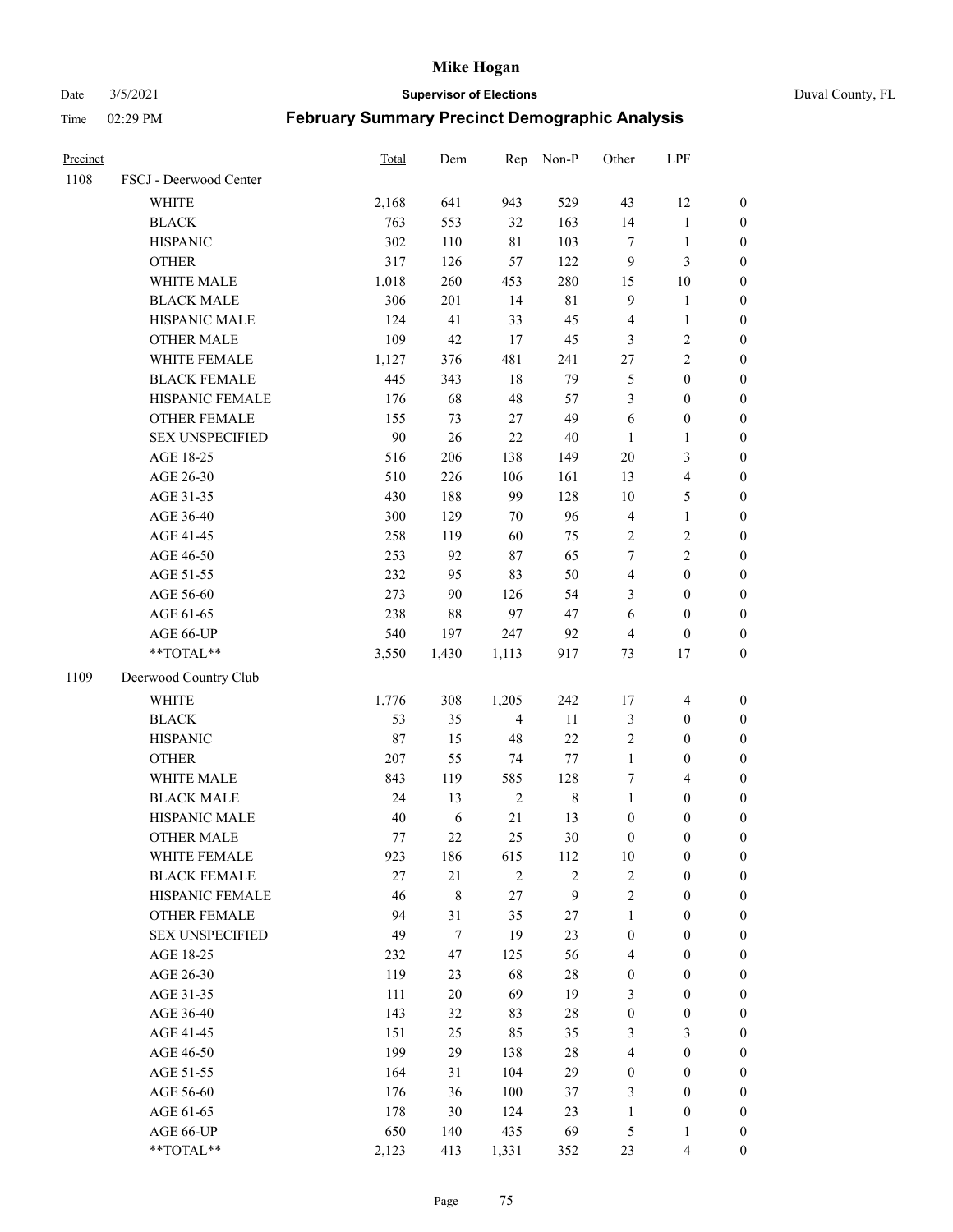Date 3/5/2021 **Supervisor of Elections** Duval County, FL

| Precinct |                                       | Total | Dem    | Rep    | Non-P  | Other            | LPF                     |                  |
|----------|---------------------------------------|-------|--------|--------|--------|------------------|-------------------------|------------------|
| 1110     | Mission Way Church                    |       |        |        |        |                  |                         |                  |
|          | WHITE                                 | 4,848 | 1,089  | 2,463  | 1,133  | 138              | 25                      | 0                |
|          | <b>BLACK</b>                          | 1,079 | 770    | 60     | 224    | 23               | $\sqrt{2}$              | 0                |
|          | <b>HISPANIC</b>                       | 677   | 256    | 175    | 230    | 11               | $\mathfrak s$           | $\boldsymbol{0}$ |
|          | <b>OTHER</b>                          | 761   | 234    | 225    | 287    | 12               | $\mathfrak{Z}$          | $\boldsymbol{0}$ |
|          | WHITE MALE                            | 2,111 | 398    | 1,102  | 543    | 54               | 14                      | $\boldsymbol{0}$ |
|          | <b>BLACK MALE</b>                     | 446   | 282    | 29     | 125    | 10               | $\boldsymbol{0}$        | $\boldsymbol{0}$ |
|          | HISPANIC MALE                         | 300   | 99     | 82     | 109    | 6                | $\overline{\mathbf{4}}$ | $\boldsymbol{0}$ |
|          | <b>OTHER MALE</b>                     | 295   | 76     | 89     | 121    | $\,$ 8 $\,$      | $\mathbf{1}$            | $\boldsymbol{0}$ |
|          | WHITE FEMALE                          | 2,698 | 681    | 1,347  | 577    | 82               | 11                      | 0                |
|          | <b>BLACK FEMALE</b>                   | 622   | 481    | 29     | 97     | 13               | $\sqrt{2}$              | 0                |
|          | HISPANIC FEMALE                       | 371   | 155    | 93     | 117    | 5                | $\mathbf{1}$            | 0                |
|          | OTHER FEMALE                          | 377   | 132    | 114    | 126    | 3                | $\sqrt{2}$              | 0                |
|          | <b>SEX UNSPECIFIED</b>                | 145   | 45     | 38     | 59     | 3                | $\boldsymbol{0}$        | $\boldsymbol{0}$ |
|          | AGE 18-25                             | 747   | 235    | 259    | 222    | 24               | $\tau$                  | $\boldsymbol{0}$ |
|          | AGE 26-30                             | 978   | 301    | 380    | 260    | 28               | $\boldsymbol{9}$        | $\boldsymbol{0}$ |
|          | AGE 31-35                             | 960   | 312    | 360    | 266    | 16               | 6                       | $\boldsymbol{0}$ |
|          | AGE 36-40                             | 794   | 250    | 254    | 265    | $20\,$           | $\mathfrak s$           | $\boldsymbol{0}$ |
|          | AGE 41-45                             | 681   | 249    | 222    | 190    | 18               | $\sqrt{2}$              | $\boldsymbol{0}$ |
|          | AGE 46-50                             | 575   | 186    | 219    | 151    | 14               | $\mathfrak s$           | $\boldsymbol{0}$ |
|          | AGE 51-55                             | 529   | 168    | 234    | 119    | $\,$ 8 $\,$      | $\boldsymbol{0}$        | 0                |
|          | AGE 56-60                             | 503   | 138    | 238    | 111    | 15               | $\mathbf{1}$            | 0                |
|          | AGE 61-65                             | 481   | 150    | 237    | 90     | $\overline{4}$   | $\boldsymbol{0}$        | 0                |
|          | AGE 66-UP                             | 1,117 | 360    | 520    | 200    | 37               | $\boldsymbol{0}$        | $\boldsymbol{0}$ |
|          | **TOTAL**                             | 7,365 | 2,349  | 2,923  | 1,874  | 184              | 35                      | $\boldsymbol{0}$ |
| 1111     | Shepherd of the Woods Lutheran Church |       |        |        |        |                  |                         |                  |
|          | <b>WHITE</b>                          | 1,040 | 303    | 400    | 308    | 21               | $\,$ 8 $\,$             | $\boldsymbol{0}$ |
|          | <b>BLACK</b>                          | 603   | 460    | 16     | 117    | 7                | $\mathfrak{Z}$          | $\boldsymbol{0}$ |
|          | <b>HISPANIC</b>                       | 234   | 105    | 37     | $87\,$ | $\sqrt{2}$       | $\mathfrak{Z}$          | $\boldsymbol{0}$ |
|          | <b>OTHER</b>                          | 206   | 82     | 37     | 83     | 3                | $\mathbf{1}$            | $\boldsymbol{0}$ |
|          | WHITE MALE                            | 462   | 117    | 185    | 145    | 9                | $\sqrt{6}$              | $\boldsymbol{0}$ |
|          | <b>BLACK MALE</b>                     | 234   | 155    | $11\,$ | 64     | 3                | $\mathbf{1}$            | $\boldsymbol{0}$ |
|          | HISPANIC MALE                         | 93    | 37     | 18     | 35     | $\mathbf{1}$     | $\sqrt{2}$              | 0                |
|          | <b>OTHER MALE</b>                     | 68    | 23     | 18     | 25     | 2                | $\boldsymbol{0}$        | 0                |
|          | WHITE FEMALE                          | 561   | 179    | 211    | 157    | 12               | 2                       | 0                |
|          | <b>BLACK FEMALE</b>                   | 361   | 297    | 5      | 53     | 4                | $\sqrt{2}$              | $\overline{0}$   |
|          | HISPANIC FEMALE                       | 134   | 66     | 16     | 50     | $\mathbf{1}$     | $\mathbf{1}$            | $\overline{0}$   |
|          | OTHER FEMALE                          | 103   | 48     | 15     | 39     | $\mathbf{1}$     | $\boldsymbol{0}$        | $\overline{0}$   |
|          | <b>SEX UNSPECIFIED</b>                | 67    | $28\,$ | 11     | 27     | $\boldsymbol{0}$ | $\mathbf{1}$            | 0                |
|          | AGE 18-25                             | 333   | 138    | 68     | 109    | 11               | $\boldsymbol{7}$        | 0                |
|          | AGE 26-30                             | 374   | 180    | 59     | 127    | 6                | $\sqrt{2}$              | 0                |
|          | AGE 31-35                             | 280   | 130    | 51     | 93     | 4                | $\sqrt{2}$              | 0                |
|          | AGE 36-40                             | 186   | 86     | 36     | 59     | 3                | $\sqrt{2}$              | 0                |
|          | AGE 41-45                             | 133   | 64     | 31     | 38     | $\boldsymbol{0}$ | $\boldsymbol{0}$        | 0                |
|          | AGE 46-50                             | 151   | 71     | 30     | 46     | 3                | $\mathbf{1}$            | 0                |
|          | AGE 51-55                             | 103   | 53     | 21     | 29     | $\boldsymbol{0}$ | $\boldsymbol{0}$        | 0                |
|          | AGE 56-60                             | 140   | 72     | 41     | 25     | $\overline{c}$   | $\boldsymbol{0}$        | 0                |
|          | AGE 61-65                             | 107   | 52     | 32     | $22\,$ | $\mathbf{1}$     | $\boldsymbol{0}$        | $\overline{0}$   |
|          | AGE 66-UP                             | 276   | 104    | 121    | 47     | 3                | $\mathbf{1}$            | 0                |
|          | **TOTAL**                             | 2,083 | 950    | 490    | 595    | 33               | 15                      | $\boldsymbol{0}$ |
|          |                                       |       |        |        |        |                  |                         |                  |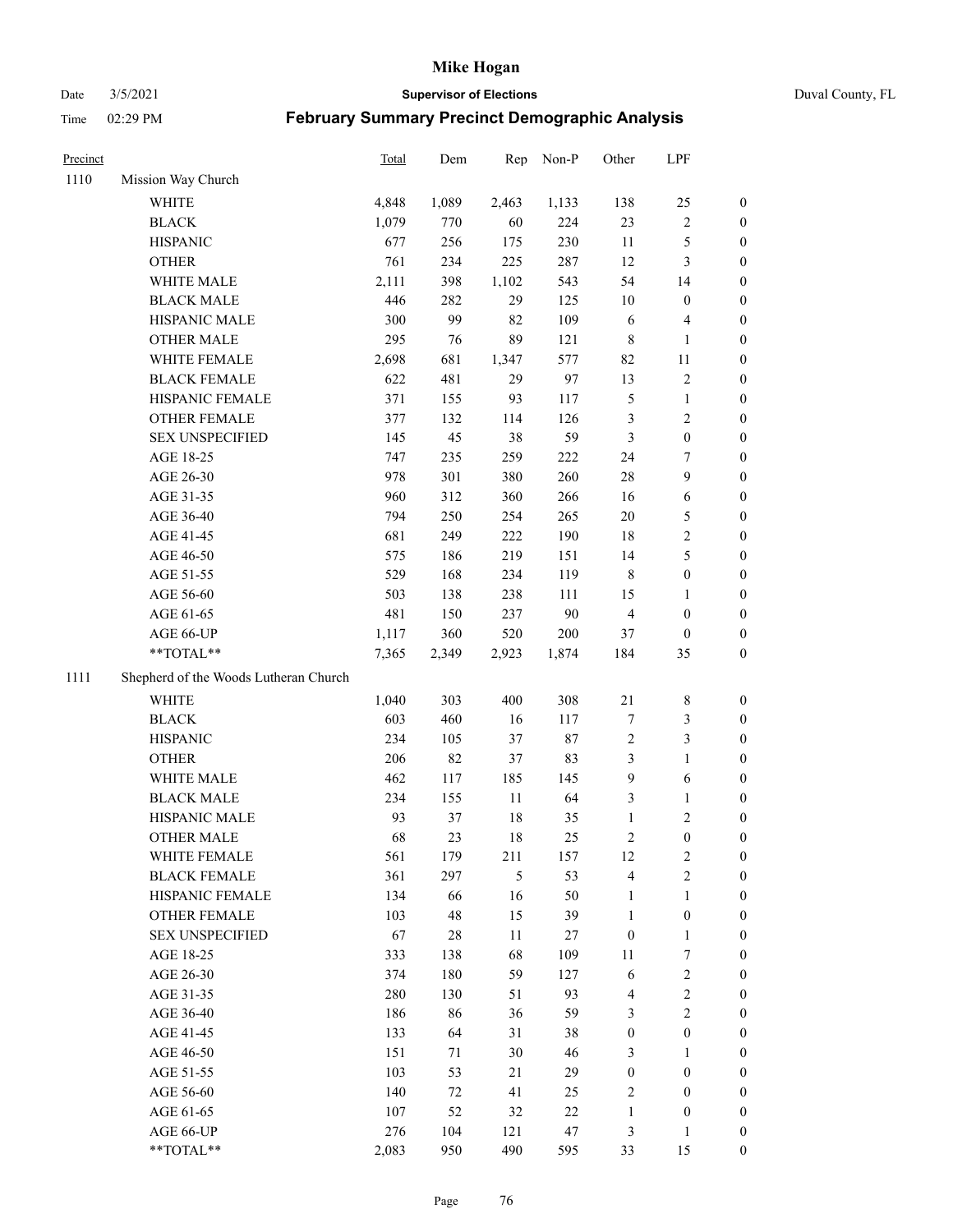Date 3/5/2021 **Supervisor of Elections** Duval County, FL

| Precinct |                            | <b>Total</b> | Dem    | Rep    | Non-P  | Other            | LPF                     |                  |
|----------|----------------------------|--------------|--------|--------|--------|------------------|-------------------------|------------------|
| 1112     | Southeast Regional Library |              |        |        |        |                  |                         |                  |
|          | <b>WHITE</b>               | 2,505        | 575    | 1,332  | 531    | 51               | 16                      | 0                |
|          | <b>BLACK</b>               | 502          | 360    | 27     | 102    | 12               | $\mathbf{1}$            | 0                |
|          | <b>HISPANIC</b>            | 260          | 82     | 83     | $88\,$ | 5                | $\sqrt{2}$              | $\boldsymbol{0}$ |
|          | <b>OTHER</b>               | 625          | 238    | 140    | 237    | 9                | $\mathbf{1}$            | $\boldsymbol{0}$ |
|          | WHITE MALE                 | 1,153        | 216    | 639    | 265    | 21               | 12                      | $\boldsymbol{0}$ |
|          | <b>BLACK MALE</b>          | 214          | 135    | 15     | 61     | 3                | $\boldsymbol{0}$        | $\boldsymbol{0}$ |
|          | HISPANIC MALE              | 110          | 33     | 32     | $42\,$ | $\mathbf{1}$     | $\sqrt{2}$              | $\boldsymbol{0}$ |
|          | <b>OTHER MALE</b>          | 271          | 85     | 71     | 109    | 5                | $\mathbf{1}$            | $\boldsymbol{0}$ |
|          | WHITE FEMALE               | 1,331        | 356    | 682    | 261    | 29               | $\mathfrak{Z}$          | $\boldsymbol{0}$ |
|          | <b>BLACK FEMALE</b>        | 283          | 221    | 12     | $40\,$ | $\overline{9}$   | $\mathbf{1}$            | $\boldsymbol{0}$ |
|          | HISPANIC FEMALE            | 145          | 47     | 49     | 45     | 4                | $\boldsymbol{0}$        | 0                |
|          | OTHER FEMALE               | 277          | 122    | 56     | 96     | 3                | $\boldsymbol{0}$        | $\boldsymbol{0}$ |
|          | <b>SEX UNSPECIFIED</b>     | 108          | 40     | 26     | 39     | $\mathfrak{2}$   | $\mathbf{1}$            | $\boldsymbol{0}$ |
|          | AGE 18-25                  | 571          | 202    | 189    | 155    | 23               | $\sqrt{2}$              | $\boldsymbol{0}$ |
|          | AGE 26-30                  | 471          | 169    | 136    | 147    | 15               | $\overline{\mathbf{4}}$ | $\boldsymbol{0}$ |
|          | AGE 31-35                  | 346          | 113    | 115    | 108    | $\,$ $\,$        | $\sqrt{2}$              | $\boldsymbol{0}$ |
|          | AGE 36-40                  | 320          | 113    | 111    | $88\,$ | 5                | $\mathfrak{Z}$          | $\boldsymbol{0}$ |
|          | AGE 41-45                  | 300          | 106    | 106    | 84     | 3                | $\mathbf{1}$            | $\boldsymbol{0}$ |
|          | AGE 46-50                  | 366          | 109    | 153    | 92     | $\,$ $\,$        | $\overline{\mathbf{4}}$ | $\boldsymbol{0}$ |
|          | AGE 51-55                  | 318          | $88\,$ | 149    | 76     | 5                | $\boldsymbol{0}$        | $\boldsymbol{0}$ |
|          | AGE 56-60                  | 341          | 98     | 180    | 59     | 3                | $\mathbf{1}$            | 0                |
|          | AGE 61-65                  | 289          | 79     | 147    | 60     | 2                | $\mathbf{1}$            | 0                |
|          | AGE 66-UP                  | 570          | 178    | 296    | 89     | 5                | $\sqrt{2}$              | $\boldsymbol{0}$ |
|          | **TOTAL**                  | 3,892        | 1,255  | 1,582  | 958    | $77 \,$          | $20\,$                  | $\boldsymbol{0}$ |
| 1113     | Deermeadows Church         |              |        |        |        |                  |                         |                  |
|          | <b>WHITE</b>               | 1,989        | 606    | 777    | 533    | 56               | 17                      | $\boldsymbol{0}$ |
|          | <b>BLACK</b>               | 1,185        | 858    | 46     | 258    | $22\,$           | $\mathbf{1}$            | $\boldsymbol{0}$ |
|          | <b>HISPANIC</b>            | 367          | 159    | 75     | 128    | 3                | $\sqrt{2}$              | $\boldsymbol{0}$ |
|          | <b>OTHER</b>               | 385          | 169    | 64     | 142    | $\,$ 8 $\,$      | $\sqrt{2}$              | $\boldsymbol{0}$ |
|          | WHITE MALE                 | 904          | 253    | 365    | 258    | 19               | 9                       | $\boldsymbol{0}$ |
|          | <b>BLACK MALE</b>          | 478          | 314    | $20\,$ | 137    | $\boldsymbol{7}$ | $\boldsymbol{0}$        | $\boldsymbol{0}$ |
|          | HISPANIC MALE              | 172          | 72     | 41     | 55     | $\sqrt{2}$       | $\sqrt{2}$              | $\boldsymbol{0}$ |
|          | OTHER MALE                 | 153          | 52     | 32     | 65     | 3                | $\mathbf{1}$            | $\boldsymbol{0}$ |
|          | WHITE FEMALE               | 1,064        | 347    | 407    | 266    | 36               | 8                       | 0                |
|          | <b>BLACK FEMALE</b>        | 694          | 532    | 26     | 120    | 15               | $\mathbf{1}$            | $\boldsymbol{0}$ |
|          | HISPANIC FEMALE            | 186          | 81     | 33     | 71     | $\mathbf{1}$     | $\boldsymbol{0}$        | $\overline{0}$   |
|          | <b>OTHER FEMALE</b>        | 175          | 96     | 26     | 48     | 4                | $\mathbf{1}$            | $\overline{0}$   |
|          | <b>SEX UNSPECIFIED</b>     | 100          | 45     | 12     | 41     | 2                | $\boldsymbol{0}$        | 0                |
|          | AGE 18-25                  | 601          | 260    | 109    | 203    | 24               | $\mathfrak{S}$          | 0                |
|          | AGE 26-30                  | 711          | 328    | 132    | 226    | 18               | $\boldsymbol{7}$        | 0                |
|          | AGE 31-35                  | 518          | 246    | 93     | 160    | 14               | $\mathfrak s$           | 0                |
|          | AGE 36-40                  | 353          | 161    | 69     | 112    | 8                | $\mathfrak{Z}$          | 0                |
|          | AGE 41-45                  | 278          | 148    | 47     | $77\,$ | 6                | $\boldsymbol{0}$        | 0                |
|          | AGE 46-50                  | 264          | 118    | 86     | 57     | 3                | $\boldsymbol{0}$        | 0                |
|          | AGE 51-55                  | 258          | 137    | 55     | 61     | 4                | 1                       | 0                |
|          | AGE 56-60                  | 251          | 106    | 84     | 57     | 4                | $\boldsymbol{0}$        | $\overline{0}$   |
|          | AGE 61-65                  | 199          | 87     | 68     | 39     | 4                | 1                       | $\overline{0}$   |
|          | AGE 66-UP                  | 493          | 201    | 219    | 69     | 4                | $\boldsymbol{0}$        | 0                |
|          | **TOTAL**                  | 3,926        | 1,792  | 962    | 1,061  | 89               | $22\,$                  | $\boldsymbol{0}$ |
|          |                            |              |        |        |        |                  |                         |                  |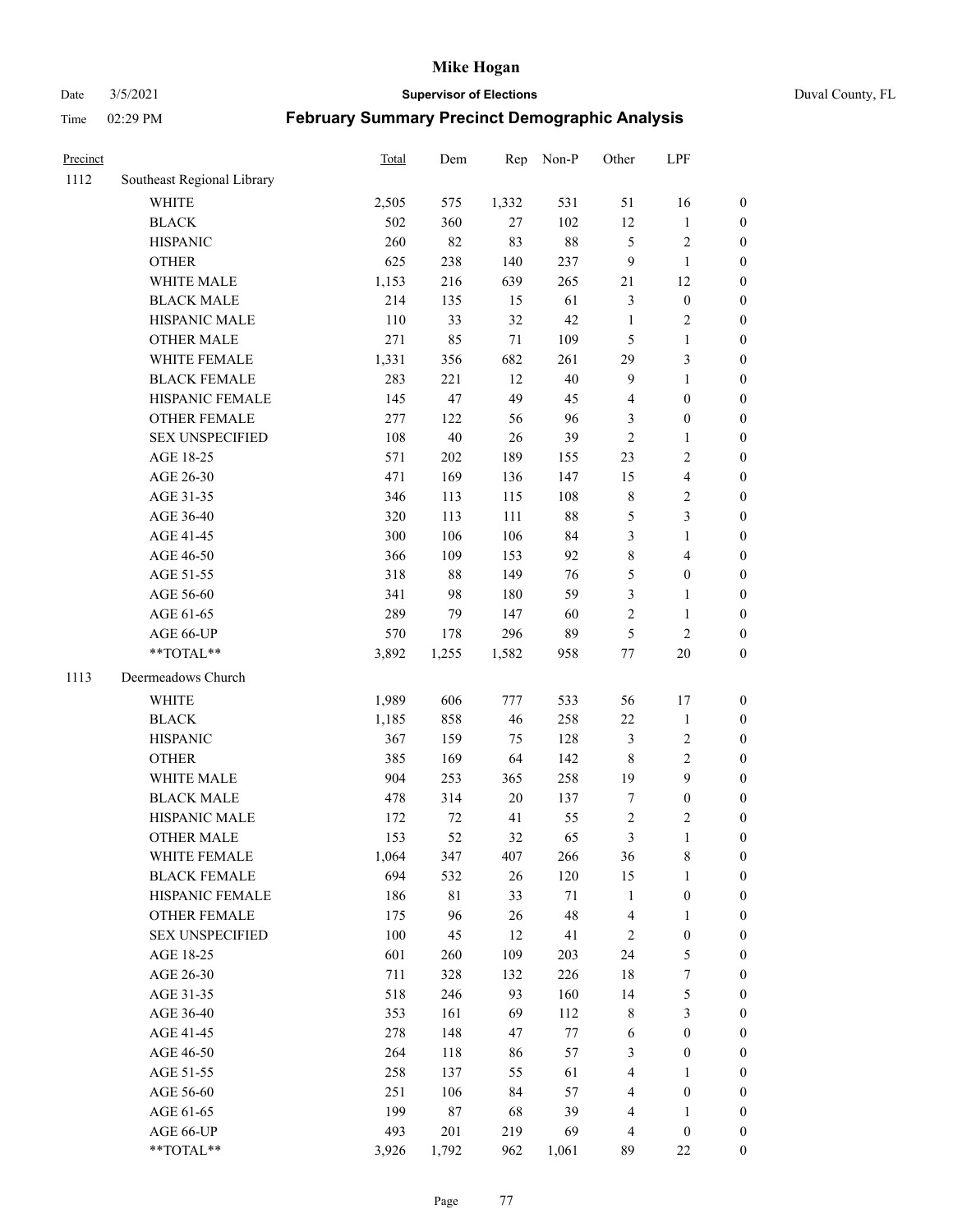Date 3/5/2021 **Supervisor of Elections** Duval County, FL

| Precinct |                           | Total | Dem    | Rep   | Non-P   | Other                   | LPF                     |                  |
|----------|---------------------------|-------|--------|-------|---------|-------------------------|-------------------------|------------------|
| 1114     | The Salem Center          |       |        |       |         |                         |                         |                  |
|          | WHITE                     | 2,404 | 690    | 1,058 | 573     | 66                      | 17                      | 0                |
|          | <b>BLACK</b>              | 919   | 685    | 23    | 190     | $18\,$                  | $\mathfrak{Z}$          | $\boldsymbol{0}$ |
|          | <b>HISPANIC</b>           | 379   | 134    | 78    | 162     | $\overline{4}$          | $\mathbf{1}$            | $\boldsymbol{0}$ |
|          | <b>OTHER</b>              | 481   | 179    | 103   | 186     | 11                      | $\sqrt{2}$              | $\boldsymbol{0}$ |
|          | WHITE MALE                | 1,041 | 265    | 479   | 258     | $27\,$                  | 12                      | $\boldsymbol{0}$ |
|          | <b>BLACK MALE</b>         | 339   | 234    | 6     | 92      | $\sqrt{6}$              | 1                       | $\boldsymbol{0}$ |
|          | HISPANIC MALE             | 183   | 54     | 49    | $78\,$  | $\sqrt{2}$              | $\boldsymbol{0}$        | $\boldsymbol{0}$ |
|          | <b>OTHER MALE</b>         | 196   | 59     | 47    | 84      | $\mathfrak{S}$          | $\mathbf{1}$            | $\boldsymbol{0}$ |
|          | WHITE FEMALE              | 1,326 | 409    | 572   | 304     | 36                      | $\mathfrak{S}$          | $\boldsymbol{0}$ |
|          | <b>BLACK FEMALE</b>       | 563   | 442    | 16    | 91      | 12                      | $\sqrt{2}$              | 0                |
|          | HISPANIC FEMALE           | 193   | $78\,$ | 29    | 83      | $\sqrt{2}$              | $\mathbf{1}$            | 0                |
|          | OTHER FEMALE              | 220   | 100    | 43    | $70\,$  | 6                       | $\mathbf{1}$            | 0                |
|          | <b>SEX UNSPECIFIED</b>    | 122   | 47     | 21    | 51      | 3                       | $\boldsymbol{0}$        | $\boldsymbol{0}$ |
|          | AGE 18-25                 | 684   | 275    | 175   | 204     | $25\,$                  | $\mathfrak{S}$          | $\boldsymbol{0}$ |
|          | AGE 26-30                 | 826   | 342    | 203   | 258     | $20\,$                  | $\mathfrak{Z}$          | $\boldsymbol{0}$ |
|          | AGE 31-35                 | 555   | 229    | 126   | 183     | 12                      | $\mathfrak{S}$          | $\boldsymbol{0}$ |
|          | AGE 36-40                 | 344   | 155    | 87    | 91      | 7                       | $\overline{\mathbf{4}}$ | $\boldsymbol{0}$ |
|          | AGE 41-45                 | 288   | 112    | 74    | 92      | 9                       | $\mathbf{1}$            | $\boldsymbol{0}$ |
|          | AGE 46-50                 | 242   | 98     | 60    | $77\,$  | $\overline{\mathbf{4}}$ | $\mathfrak{Z}$          | $\boldsymbol{0}$ |
|          | AGE 51-55                 | 232   | 109    | 75    | 42      | 6                       | $\boldsymbol{0}$        | $\boldsymbol{0}$ |
|          | AGE 56-60                 | 229   | 80     | 105   | 39      | 5                       | $\boldsymbol{0}$        | 0                |
|          | AGE 61-65                 | 196   | 67     | 82    | 39      | 8                       | $\boldsymbol{0}$        | 0                |
|          | AGE 66-UP                 | 587   | 221    | 275   | 86      | 3                       | $\overline{2}$          | $\boldsymbol{0}$ |
|          | **TOTAL**                 | 4,183 | 1,688  | 1,262 | 1,111   | 99                      | 23                      | $\boldsymbol{0}$ |
| 1115     | Bartram Springs Clubhouse |       |        |       |         |                         |                         |                  |
|          | <b>WHITE</b>              | 2,773 | 564    | 1,481 | 667     | $40\,$                  | 21                      | $\boldsymbol{0}$ |
|          | <b>BLACK</b>              | 719   | 527    | 40    | 143     | 9                       | $\boldsymbol{0}$        | $\boldsymbol{0}$ |
|          | <b>HISPANIC</b>           | 364   | 129    | 90    | 142     | $\overline{c}$          | $\mathbf{1}$            | $\boldsymbol{0}$ |
|          | <b>OTHER</b>              | 599   | 201    | 175   | 211     | $10\,$                  | $\sqrt{2}$              | $\boldsymbol{0}$ |
|          | WHITE MALE                | 1,300 | 210    | 722   | 332     | 21                      | 15                      | $\boldsymbol{0}$ |
|          | <b>BLACK MALE</b>         | 307   | 207    | 26    | 68      | $\sqrt{6}$              | $\boldsymbol{0}$        | $\boldsymbol{0}$ |
|          | HISPANIC MALE             | 169   | 52     | 45    | 71      | $\boldsymbol{0}$        | 1                       | 0                |
|          | <b>OTHER MALE</b>         | 240   | 71     | 78    | $88\,$  | 2                       | $\mathbf{1}$            | 0                |
|          | WHITE FEMALE              | 1,449 | 350    | 747   | 327     | 19                      | 6                       | 0                |
|          | <b>BLACK FEMALE</b>       | 406   | 315    | 14    | 75      | 2                       | $\boldsymbol{0}$        | $\boldsymbol{0}$ |
|          | HISPANIC FEMALE           | 189   | 74     | 43    | $70\,$  | $\overline{c}$          | $\boldsymbol{0}$        | $\boldsymbol{0}$ |
|          | <b>OTHER FEMALE</b>       | 294   | 111    | 83    | 92      | 7                       | $\mathbf{1}$            | $\overline{0}$   |
|          | <b>SEX UNSPECIFIED</b>    | 101   | 31     | 28    | $40\,$  | $\overline{c}$          | $\boldsymbol{0}$        | 0                |
|          | AGE 18-25                 | 531   | 193    | 163   | 157     | 16                      | $\sqrt{2}$              | 0                |
|          | AGE 26-30                 | 402   | 141    | 135   | 118     | 6                       | $\sqrt{2}$              | 0                |
|          | AGE 31-35                 | 475   | 148    | 150   | 165     | 6                       | $\sqrt{6}$              | 0                |
|          | AGE 36-40                 | 497   | 133    | 198   | 155     | 8                       | $\mathfrak{Z}$          | 0                |
|          | AGE 41-45                 | 510   | 155    | 194   | 148     | 7                       | $\sqrt{6}$              | 0                |
|          | AGE 46-50                 | 479   | 149    | 200   | 125     | 3                       | $\sqrt{2}$              | 0                |
|          | AGE 51-55                 | 401   | 123    | 181   | 93      | 3                       | $\mathbf{1}$            | $\boldsymbol{0}$ |
|          | AGE 56-60                 | 372   | 117    | 185   | 65      | 3                       | $\sqrt{2}$              | $\boldsymbol{0}$ |
|          | AGE 61-65                 | 265   | 92     | 132   | 37      | 4                       | $\boldsymbol{0}$        | $\boldsymbol{0}$ |
|          | AGE 66-UP                 | 523   | 170    | 248   | $100\,$ | 5                       | $\boldsymbol{0}$        | $\boldsymbol{0}$ |
|          | **TOTAL**                 | 4,455 | 1,421  | 1,786 | 1,163   | 61                      | 24                      | $\boldsymbol{0}$ |
|          |                           |       |        |       |         |                         |                         |                  |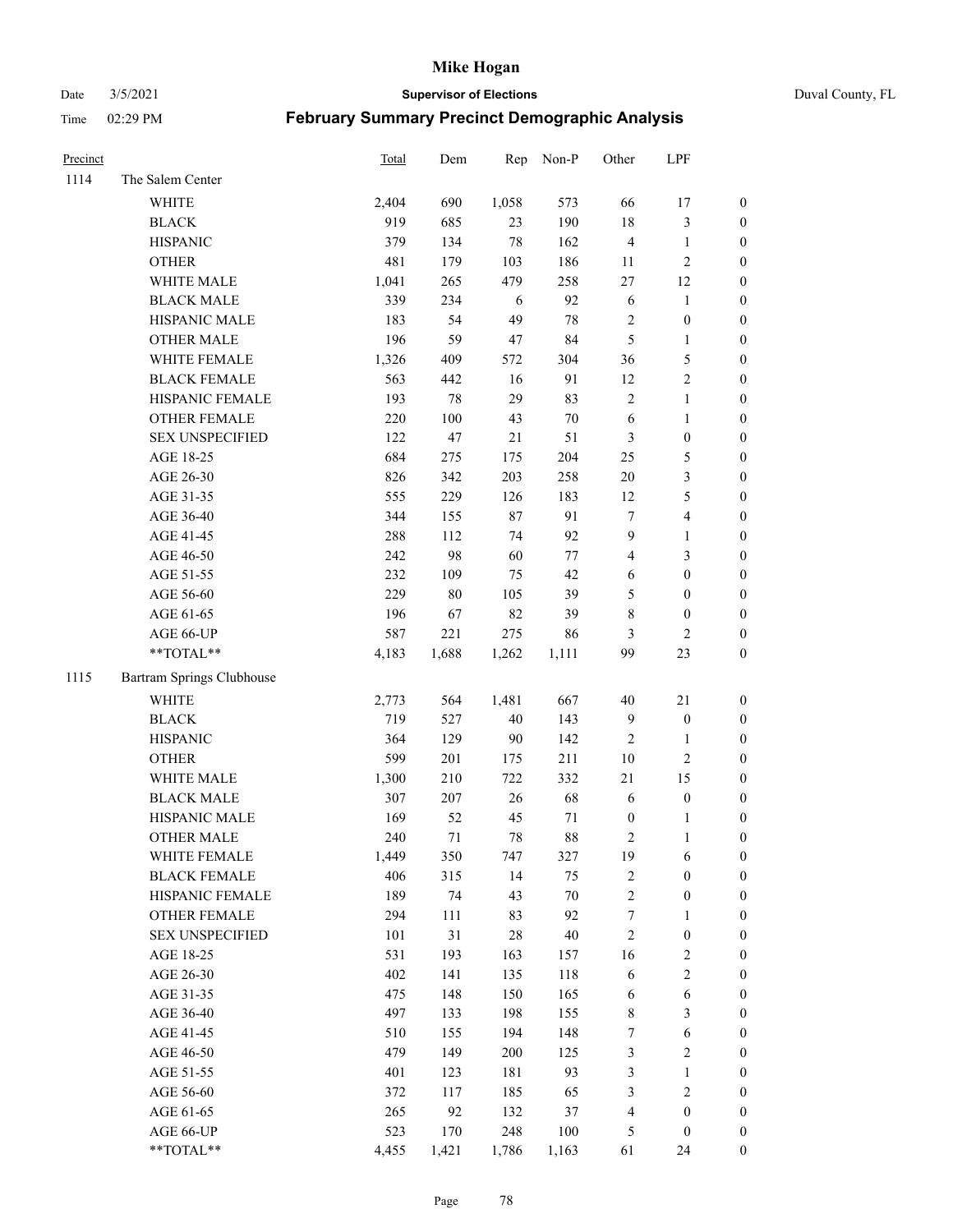# Date 3/5/2021 **Supervisor of Elections** Duval County, FL

| Precinct |                                                 | Total  | Dem            | Rep            | Non-P          | Other            | LPF              |                  |
|----------|-------------------------------------------------|--------|----------------|----------------|----------------|------------------|------------------|------------------|
| 1116     | First Baptist Church of Jacksonville at Nocatee |        |                |                |                |                  |                  |                  |
|          | <b>WHITE</b>                                    | 1,700  | 378            | 941            | 334            | 42               | $\mathfrak{S}$   | $\boldsymbol{0}$ |
|          | <b>BLACK</b>                                    | $80\,$ | 54             | $\sqrt{6}$     | 17             | 3                | $\boldsymbol{0}$ | $\boldsymbol{0}$ |
|          | <b>HISPANIC</b>                                 | 87     | 31             | 34             | $22\,$         | $\boldsymbol{0}$ | $\boldsymbol{0}$ | $\boldsymbol{0}$ |
|          | <b>OTHER</b>                                    | 110    | 29             | 39             | 41             | $\boldsymbol{0}$ | $\mathbf{1}$     | $\boldsymbol{0}$ |
|          | WHITE MALE                                      | 814    | 144            | 470            | 173            | 24               | 3                | $\boldsymbol{0}$ |
|          | <b>BLACK MALE</b>                               | 42     | 26             | $\mathfrak{Z}$ | $11\,$         | $\mathbf{2}$     | $\boldsymbol{0}$ | $\boldsymbol{0}$ |
|          | HISPANIC MALE                                   | 41     | 14             | 16             | 11             | $\boldsymbol{0}$ | $\boldsymbol{0}$ | 0                |
|          | <b>OTHER MALE</b>                               | 42     | 13             | 13             | 15             | $\boldsymbol{0}$ | 1                | 0                |
|          | WHITE FEMALE                                    | 877    | 233            | 465            | 159            | 18               | $\sqrt{2}$       | 0                |
|          | <b>BLACK FEMALE</b>                             | 38     | $28\,$         | $\mathfrak{Z}$ | $\sqrt{6}$     | $\mathbf{1}$     | $\boldsymbol{0}$ | $\boldsymbol{0}$ |
|          | HISPANIC FEMALE                                 | 45     | 17             | $18\,$         | $10\,$         | $\boldsymbol{0}$ | $\boldsymbol{0}$ | $\boldsymbol{0}$ |
|          | OTHER FEMALE                                    | 52     | 14             | $21\,$         | 17             | $\boldsymbol{0}$ | $\boldsymbol{0}$ | $\boldsymbol{0}$ |
|          | <b>SEX UNSPECIFIED</b>                          | 26     | $\mathfrak{Z}$ | 11             | 12             | $\boldsymbol{0}$ | $\boldsymbol{0}$ | $\boldsymbol{0}$ |
|          | AGE 18-25                                       | 129    | 43             | 45             | 34             | 5                | $\sqrt{2}$       | $\boldsymbol{0}$ |
|          | AGE 26-30                                       | 86     | 16             | 38             | $30\,$         | $\mathbf{1}$     | $\mathbf{1}$     | $\boldsymbol{0}$ |
|          | AGE 31-35                                       | 122    | 32             | 53             | 36             | $\mathbf{1}$     | $\boldsymbol{0}$ | $\boldsymbol{0}$ |
|          | AGE 36-40                                       | 130    | 33             | 54             | $40\,$         | $\mathbf{1}$     | $\sqrt{2}$       | 0                |
|          | AGE 41-45                                       | 123    | 29             | 52             | 41             | 1                | $\boldsymbol{0}$ | 0                |
|          | AGE 46-50                                       | 112    | 34             | 45             | $28\,$         | 5                | $\boldsymbol{0}$ | $\boldsymbol{0}$ |
|          | AGE 51-55                                       | 180    | 36             | 89             | 49             | $\sqrt{6}$       | $\boldsymbol{0}$ | $\boldsymbol{0}$ |
|          | AGE 56-60                                       | 210    | 46             | 125            | 33             | 5                | 1                | $\boldsymbol{0}$ |
|          | AGE 61-65                                       | 226    | 62             | 127            | 35             | $\sqrt{2}$       | $\boldsymbol{0}$ | $\boldsymbol{0}$ |
|          | AGE 66-UP                                       | 659    | 161            | 392            | $88\,$         | 18               | $\boldsymbol{0}$ | $\boldsymbol{0}$ |
|          | **TOTAL**                                       | 1,977  | 492            | 1,020          | 414            | 45               | 6                | $\boldsymbol{0}$ |
| 1201     | Church of God Marietta                          |        |                |                |                |                  |                  |                  |
|          | WHITE                                           | 2,298  | 391            | 1,509          | 371            | 18               | $\boldsymbol{9}$ | $\boldsymbol{0}$ |
|          | <b>BLACK</b>                                    | 390    | 304            | 25             | 55             | $\mathfrak{Z}$   | $\mathfrak{Z}$   | $\boldsymbol{0}$ |
|          | <b>HISPANIC</b>                                 | 121    | 55             | 39             | 26             | $\mathbf{1}$     | $\boldsymbol{0}$ | $\boldsymbol{0}$ |
|          | <b>OTHER</b>                                    | 197    | 50             | 83             | 60             | $\overline{4}$   | $\boldsymbol{0}$ | 0                |
|          | WHITE MALE                                      | 1,049  | 156            | 707            | 172            | $10\,$           | $\overline{4}$   | 0                |
|          | <b>BLACK MALE</b>                               | 173    | 124            | 17             | $30\,$         | $\mathbf{1}$     | 1                | 0                |
|          | HISPANIC MALE                                   | 54     | 27             | $18\,$         | $\overline{9}$ | $\boldsymbol{0}$ | $\boldsymbol{0}$ | 0                |
|          | <b>OTHER MALE</b>                               | 76     | 19             | 36             | 21             | $\boldsymbol{0}$ | $\boldsymbol{0}$ | $\boldsymbol{0}$ |
|          | WHITE FEMALE                                    | 1,223  | 231            | 786            | 193            | 8                | 5                | $\boldsymbol{0}$ |
|          | <b>BLACK FEMALE</b>                             | 209    | 174            | $\,$ 8 $\,$    | 23             | $\overline{c}$   | $\sqrt{2}$       | $\overline{0}$   |
|          | HISPANIC FEMALE                                 | 64     | 26             | 21             | 16             | $\mathbf{1}$     | $\boldsymbol{0}$ | 0                |
|          | <b>OTHER FEMALE</b>                             | 79     | 26             | 32             | 17             | 4                | $\boldsymbol{0}$ | 0                |
|          | <b>SEX UNSPECIFIED</b>                          | 79     | 17             | 31             | 31             | $\boldsymbol{0}$ | $\boldsymbol{0}$ | 0                |
|          | AGE 18-25                                       | 267    | 67             | 117            | 73             | $\,$ 8 $\,$      | $\sqrt{2}$       | 0                |
|          | AGE 26-30                                       | 233    | 44             | 120            | 67             | $\sqrt{2}$       | $\boldsymbol{0}$ | 0                |
|          | AGE 31-35                                       | 230    | 62             | 100            | 62             | 5                | $\mathbf{1}$     | 0                |
|          | AGE 36-40                                       | 234    | 53             | 125            | 53             | $\mathbf{1}$     | $\sqrt{2}$       | 0                |
|          | AGE 41-45                                       | 212    | 69             | 90             | 52             | $\boldsymbol{0}$ | $\mathbf{1}$     | 0                |
|          | AGE 46-50                                       | 202    | 54             | 109            | 34             | 3                | $\sqrt{2}$       | $\overline{0}$   |
|          | AGE 51-55                                       | 251    | 64             | 145            | 38             | 3                | $\mathbf{1}$     | 0                |
|          | AGE 56-60                                       | 292    | 80             | 173            | 37             | $\sqrt{2}$       | $\boldsymbol{0}$ | 0                |
|          | AGE 61-65                                       | 305    | 87             | 180            | 36             | $\sqrt{2}$       | $\boldsymbol{0}$ | 0                |
|          | AGE 66-UP                                       | 780    | 220            | 497            | 60             | $\boldsymbol{0}$ | $\mathfrak{Z}$   | 0                |
|          | **TOTAL**                                       | 3,006  | 800            | 1,656          | 512            | 26               | 12               | $\boldsymbol{0}$ |
|          |                                                 |        |                |                |                |                  |                  |                  |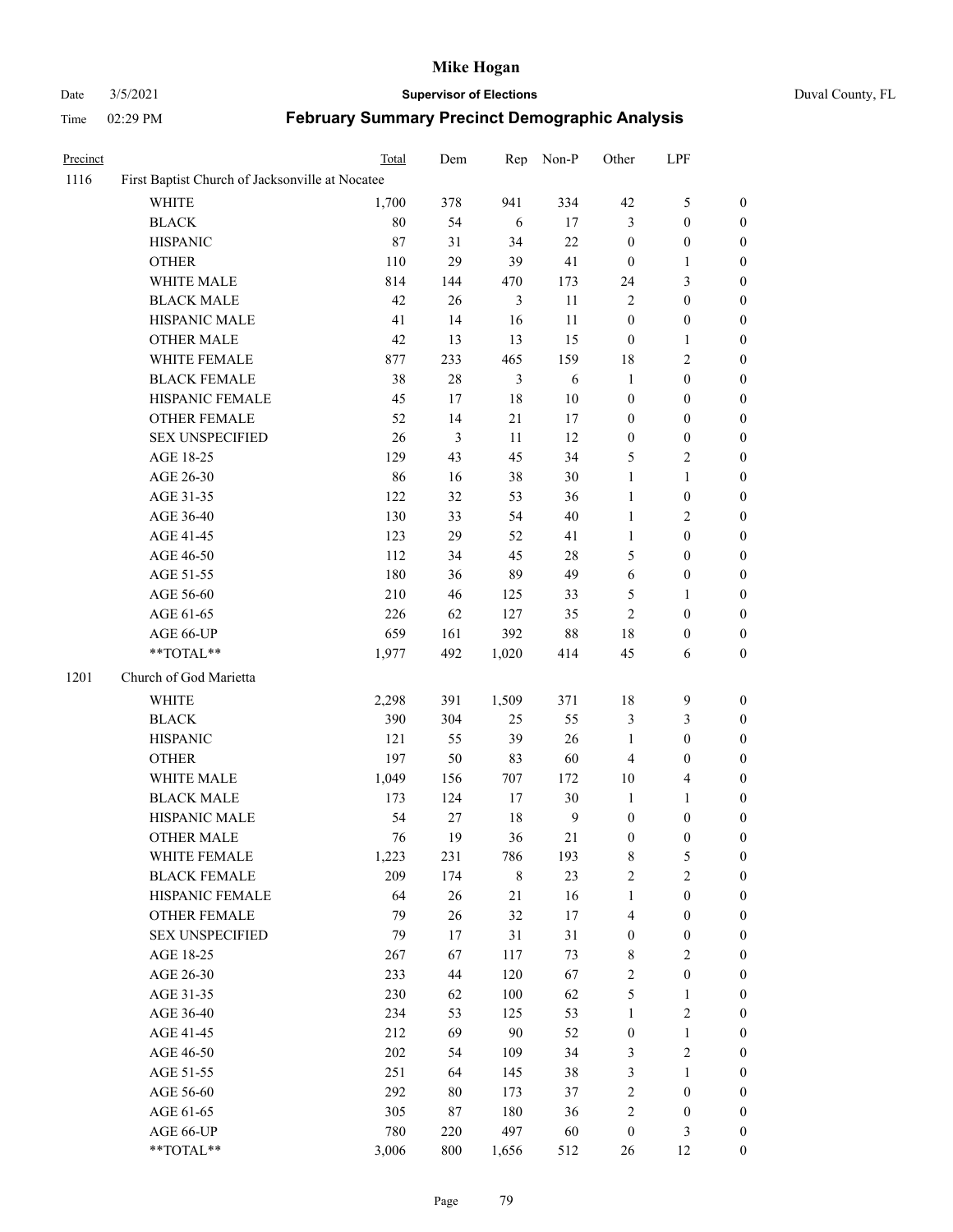Date 3/5/2021 **Supervisor of Elections** Duval County, FL

| Precinct |                                | Total | Dem              | Rep            | Non-P  | Other            | LPF              |                  |
|----------|--------------------------------|-------|------------------|----------------|--------|------------------|------------------|------------------|
| 1202     | Hillcrest at Crystal Springs   |       |                  |                |        |                  |                  |                  |
|          | <b>WHITE</b>                   | 1,619 | 253              | 1,136          | 204    | 17               | $\mathbf{9}$     | 0                |
|          | <b>BLACK</b>                   | 602   | 481              | 26             | 89     | 6                | $\boldsymbol{0}$ | $\boldsymbol{0}$ |
|          | <b>HISPANIC</b>                | 85    | 27               | 36             | 21     | 1                | $\boldsymbol{0}$ | $\boldsymbol{0}$ |
|          | <b>OTHER</b>                   | 181   | 48               | $77\,$         | 56     | $\boldsymbol{0}$ | $\boldsymbol{0}$ | $\boldsymbol{0}$ |
|          | WHITE MALE                     | 779   | 113              | 549            | 104    | 9                | $\overline{4}$   | $\boldsymbol{0}$ |
|          | <b>BLACK MALE</b>              | 272   | 206              | 16             | 49     | $\mathbf{1}$     | $\boldsymbol{0}$ | $\boldsymbol{0}$ |
|          | HISPANIC MALE                  | 42    | 14               | 18             | 10     | $\boldsymbol{0}$ | $\boldsymbol{0}$ | $\boldsymbol{0}$ |
|          | <b>OTHER MALE</b>              | 60    | 14               | 30             | 16     | $\boldsymbol{0}$ | $\boldsymbol{0}$ | $\boldsymbol{0}$ |
|          | WHITE FEMALE                   | 809   | 135              | 571            | 90     | 8                | 5                | $\boldsymbol{0}$ |
|          | <b>BLACK FEMALE</b>            | 321   | 268              | $\overline{9}$ | 39     | 5                | $\boldsymbol{0}$ | 0                |
|          | HISPANIC FEMALE                | 40    | 11               | 17             | 11     | $\mathbf{1}$     | $\boldsymbol{0}$ | 0                |
|          | OTHER FEMALE                   | 84    | 29               | 35             | $20\,$ | $\boldsymbol{0}$ | $\boldsymbol{0}$ | 0                |
|          | <b>SEX UNSPECIFIED</b>         | 80    | 19               | 30             | 31     | $\boldsymbol{0}$ | $\boldsymbol{0}$ | $\boldsymbol{0}$ |
|          | AGE 18-25                      | 272   | 87               | 112            | 65     | 6                | $\sqrt{2}$       | $\boldsymbol{0}$ |
|          | AGE 26-30                      | 203   | 58               | 91             | 48     | 6                | $\boldsymbol{0}$ | $\boldsymbol{0}$ |
|          | AGE 31-35                      | 169   | 53               | 69             | 46     | $\boldsymbol{0}$ | $\mathbf{1}$     | $\boldsymbol{0}$ |
|          | AGE 36-40                      | 193   | 63               | 100            | $27\,$ | $\mathbf{1}$     | $\sqrt{2}$       | $\boldsymbol{0}$ |
|          | AGE 41-45                      | 175   | 53               | 89             | $30\,$ | 2                | $\mathbf{1}$     | $\boldsymbol{0}$ |
|          | AGE 46-50                      | 168   | 47               | 88             | 29     | 3                | $\mathbf{1}$     | $\boldsymbol{0}$ |
|          | AGE 51-55                      | 242   | 87               | 119            | 31     | 3                | $\sqrt{2}$       | $\boldsymbol{0}$ |
|          | AGE 56-60                      | 300   | 103              | 168            | $28\,$ | $\mathbf{1}$     | $\boldsymbol{0}$ | 0                |
|          | AGE 61-65                      | 246   | 83               | 141            | 21     | $\mathbf{1}$     | $\boldsymbol{0}$ | 0                |
|          | AGE 66-UP                      | 519   | 175              | 298            | 45     | $\mathbf{1}$     | $\boldsymbol{0}$ | $\boldsymbol{0}$ |
|          | **TOTAL**                      | 2,487 | 809              | 1,275          | 370    | 24               | 9                | $\boldsymbol{0}$ |
| 1203     | Leroy D. Clemons Senior Center |       |                  |                |        |                  |                  |                  |
|          | <b>WHITE</b>                   | 1,174 | 171              | 785            | 200    | 9                | 9                | $\boldsymbol{0}$ |
|          | <b>BLACK</b>                   | 122   | 97               | $\sqrt{6}$     | 19     | $\boldsymbol{0}$ | $\boldsymbol{0}$ | $\boldsymbol{0}$ |
|          | <b>HISPANIC</b>                | 37    | $\boldsymbol{7}$ | 16             | 14     | $\boldsymbol{0}$ | $\boldsymbol{0}$ | $\boldsymbol{0}$ |
|          | <b>OTHER</b>                   | 62    | 11               | 25             | 25     | 1                | $\boldsymbol{0}$ | $\boldsymbol{0}$ |
|          | WHITE MALE                     | 548   | 66               | 382            | $90\,$ | 6                | $\overline{4}$   | $\boldsymbol{0}$ |
|          | <b>BLACK MALE</b>              | 55    | 43               | $\overline{4}$ | $8\,$  | $\boldsymbol{0}$ | $\boldsymbol{0}$ | $\boldsymbol{0}$ |
|          | HISPANIC MALE                  | 20    | $\overline{4}$   | $\overline{9}$ | 7      | $\boldsymbol{0}$ | $\boldsymbol{0}$ | $\boldsymbol{0}$ |
|          | OTHER MALE                     | 24    | 3                | 11             | 9      | $\mathbf{1}$     | $\boldsymbol{0}$ | $\boldsymbol{0}$ |
|          | WHITE FEMALE                   | 612   | 102              | 395            | 107    | 3                | 5                | 0                |
|          | <b>BLACK FEMALE</b>            | 63    | 52               | $\sqrt{2}$     | 9      | $\boldsymbol{0}$ | $\boldsymbol{0}$ | $\overline{0}$   |
|          | HISPANIC FEMALE                | 16    | 3                | $\tau$         | 6      | $\boldsymbol{0}$ | $\boldsymbol{0}$ | $\overline{0}$   |
|          | OTHER FEMALE                   | 23    | 7                | 9              | $\tau$ | $\boldsymbol{0}$ | $\boldsymbol{0}$ | $\overline{0}$   |
|          | <b>SEX UNSPECIFIED</b>         | 34    | 6                | 13             | 15     | $\boldsymbol{0}$ | $\boldsymbol{0}$ | 0                |
|          | AGE 18-25                      | 131   | 24               | 67             | 37     | 1                | $\sqrt{2}$       | 0                |
|          | AGE 26-30                      | 120   | 23               | 68             | $27\,$ | $\boldsymbol{0}$ | $\overline{2}$   | 0                |
|          | AGE 31-35                      | 132   | 22               | 71             | 36     | 3                | $\boldsymbol{0}$ | 0                |
|          | AGE 36-40                      | 118   | 19               | 66             | $28\,$ | 3                | $\sqrt{2}$       | 0                |
|          | AGE 41-45                      | 87    | 9                | 55             | 23     | $\boldsymbol{0}$ | $\boldsymbol{0}$ | 0                |
|          | AGE 46-50                      | 109   | 13               | 69             | 26     | $\boldsymbol{0}$ | $\mathbf{1}$     | 0                |
|          | AGE 51-55                      | 116   | 26               | 68             | 21     | $\boldsymbol{0}$ | $\mathbf{1}$     | 0                |
|          | AGE 56-60                      | 154   | 36               | 100            | 18     | $\boldsymbol{0}$ | $\boldsymbol{0}$ | $\overline{0}$   |
|          | AGE 61-65                      | 151   | 32               | 91             | 24     | 3                | $\mathbf{1}$     | $\boldsymbol{0}$ |
|          | AGE 66-UP                      | 277   | 82               | 177            | 18     | $\boldsymbol{0}$ | $\boldsymbol{0}$ | 0                |
|          | **TOTAL**                      | 1,395 | 286              | 832            | 258    | 10               | 9                | $\overline{0}$   |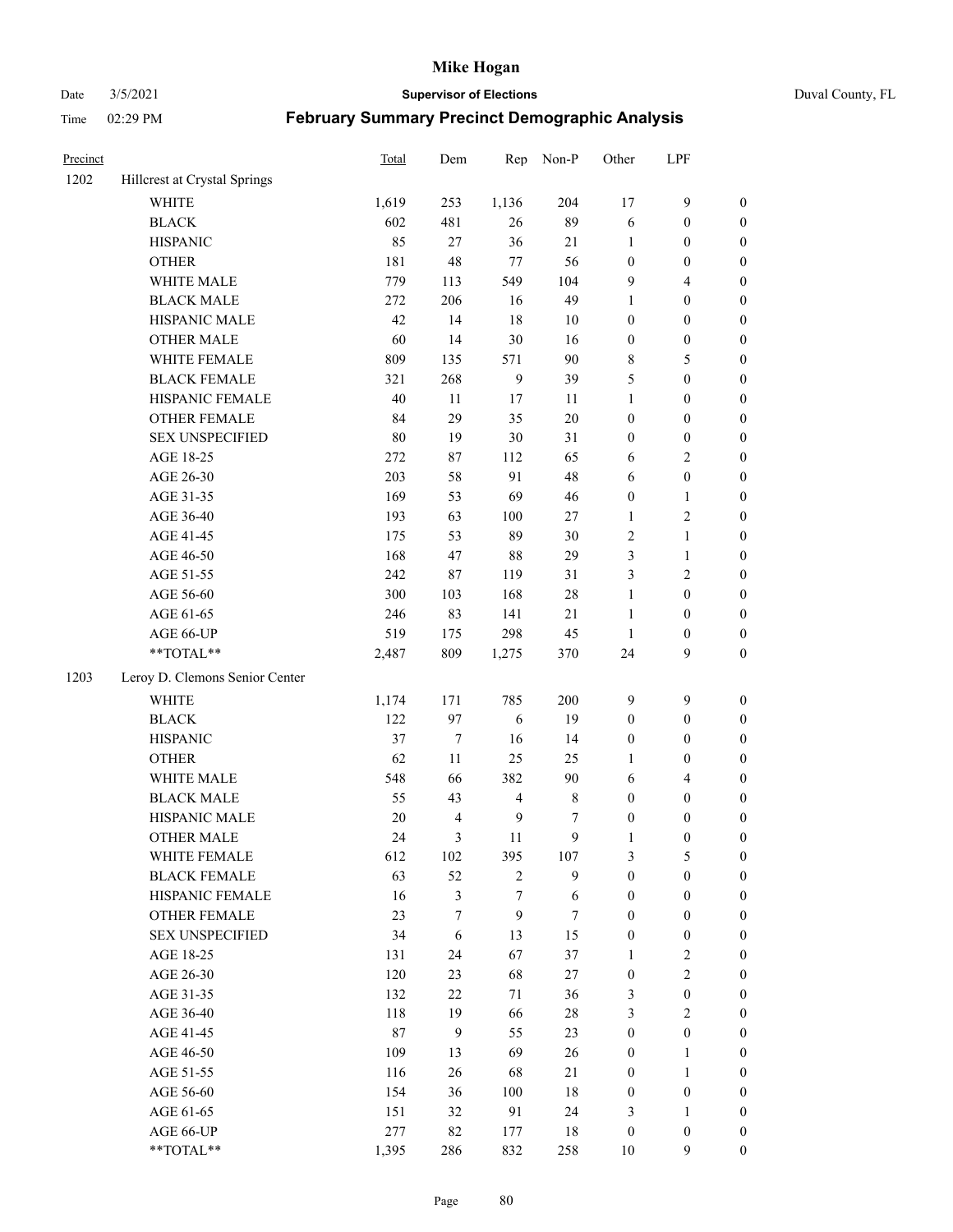Date 3/5/2021 **Supervisor of Elections** Duval County, FL

| Precinct |                                                           | Total | Dem   | Rep            | Non-P  | Other                   | LPF                     |                  |
|----------|-----------------------------------------------------------|-------|-------|----------------|--------|-------------------------|-------------------------|------------------|
| 1204     | Maxville Community Center                                 |       |       |                |        |                         |                         |                  |
|          | <b>WHITE</b>                                              | 1,642 | 241   | 1,107          | 268    | 18                      | $\,$ 8 $\,$             | 0                |
|          | <b>BLACK</b>                                              | 387   | 317   | 15             | 53     | $\overline{2}$          | $\boldsymbol{0}$        | $\boldsymbol{0}$ |
|          | <b>HISPANIC</b>                                           | 77    | 25    | 28             | 24     | $\boldsymbol{0}$        | $\boldsymbol{0}$        | $\boldsymbol{0}$ |
|          | <b>OTHER</b>                                              | 122   | 33    | 44             | 43     | $\boldsymbol{0}$        | $\sqrt{2}$              | $\boldsymbol{0}$ |
|          | WHITE MALE                                                | 773   | 90    | 544            | 128    | 5                       | 6                       | $\boldsymbol{0}$ |
|          | <b>BLACK MALE</b>                                         | 163   | 130   | 7              | 24     | $\overline{c}$          | $\boldsymbol{0}$        | $\boldsymbol{0}$ |
|          | HISPANIC MALE                                             | 40    | 9     | 19             | 12     | $\boldsymbol{0}$        | $\boldsymbol{0}$        | $\boldsymbol{0}$ |
|          | <b>OTHER MALE</b>                                         | 48    | 11    | 19             | 16     | $\boldsymbol{0}$        | $\sqrt{2}$              | $\boldsymbol{0}$ |
|          | WHITE FEMALE                                              | 845   | 148   | 543            | 139    | 13                      | $\overline{2}$          | $\boldsymbol{0}$ |
|          | <b>BLACK FEMALE</b>                                       | 217   | 181   | $\tau$         | 29     | $\boldsymbol{0}$        | $\boldsymbol{0}$        | $\boldsymbol{0}$ |
|          | HISPANIC FEMALE                                           | 35    | 14    | $\overline{9}$ | 12     | $\boldsymbol{0}$        | $\boldsymbol{0}$        | $\boldsymbol{0}$ |
|          | OTHER FEMALE                                              | 44    | 17    | 13             | 14     | $\boldsymbol{0}$        | $\boldsymbol{0}$        | $\boldsymbol{0}$ |
|          | <b>SEX UNSPECIFIED</b>                                    | 63    | 16    | 33             | 14     | $\boldsymbol{0}$        | $\boldsymbol{0}$        | $\boldsymbol{0}$ |
|          | AGE 18-25                                                 | 281   | 66    | 143            | 68     | 4                       | $\boldsymbol{0}$        | $\boldsymbol{0}$ |
|          | AGE 26-30                                                 | 179   | 35    | 91             | 47     | 2                       | $\overline{\mathbf{4}}$ | $\boldsymbol{0}$ |
|          | AGE 31-35                                                 | 199   | 46    | 89             | 59     | 3                       | $\sqrt{2}$              | $\boldsymbol{0}$ |
|          | AGE 36-40                                                 | 188   | 77    | 78             | 29     | 3                       | $\mathbf{1}$            | $\boldsymbol{0}$ |
|          | AGE 41-45                                                 | 183   | 64    | 67             | 48     | $\mathbf{1}$            | 3                       | $\boldsymbol{0}$ |
|          | AGE 46-50                                                 | 178   | 48    | 103            | 25     | 2                       | $\boldsymbol{0}$        | $\boldsymbol{0}$ |
|          | AGE 51-55                                                 | 204   | 55    | 112            | 34     | 3                       | $\boldsymbol{0}$        | $\boldsymbol{0}$ |
|          | AGE 56-60                                                 | 240   | 61    | 153            | 25     | $\mathbf{1}$            | $\boldsymbol{0}$        | 0                |
|          | AGE 61-65                                                 | 194   | 59    | 111            | 24     | $\boldsymbol{0}$        | $\boldsymbol{0}$        | $\boldsymbol{0}$ |
|          | AGE 66-UP                                                 | 382   | 105   | 247            | 29     | $\mathbf{1}$            | $\boldsymbol{0}$        | $\boldsymbol{0}$ |
|          | $\mathrm{*}\mathrm{*}\mathrm{TOTAL} \mathrm{*}\mathrm{*}$ | 2,228 | 616   | 1,194          | 388    | $20\,$                  | $10\,$                  | $\boldsymbol{0}$ |
| 1205     | Midnight Cry Ministries                                   |       |       |                |        |                         |                         |                  |
|          |                                                           |       |       |                |        |                         |                         |                  |
|          | <b>WHITE</b>                                              | 2,219 | 422   | 1,283          | 469    | 29                      | 16                      | $\boldsymbol{0}$ |
|          | <b>BLACK</b>                                              | 1,617 | 1,311 | 58             | 235    | 13                      | $\boldsymbol{0}$        | $\boldsymbol{0}$ |
|          | <b>HISPANIC</b>                                           | 315   | 125   | 62             | 127    | $\boldsymbol{0}$        | $\mathbf{1}$            | $\boldsymbol{0}$ |
|          | <b>OTHER</b>                                              | 408   | 108   | 127            | 163    | 8                       | $\sqrt{2}$              | $\boldsymbol{0}$ |
|          | WHITE MALE                                                | 1,051 | 170   | 624            | 231    | 15                      | $11\,$                  | $\boldsymbol{0}$ |
|          | <b>BLACK MALE</b>                                         | 665   | 507   | 32             | 121    | 5                       | $\boldsymbol{0}$        | $\boldsymbol{0}$ |
|          | HISPANIC MALE                                             | 130   | 58    | 27             | 45     | $\boldsymbol{0}$        | $\boldsymbol{0}$        | 0                |
|          | OTHER MALE                                                | 149   | 31    | 58             | 55     | 4                       | $\mathbf{1}$            | $\boldsymbol{0}$ |
|          | WHITE FEMALE                                              | 1,136 | 246   | 643            | 228    | 14                      | 5                       | 0                |
|          | <b>BLACK FEMALE</b>                                       | 919   | 780   | 25             | 106    | 8                       | $\boldsymbol{0}$        | $\boldsymbol{0}$ |
|          | HISPANIC FEMALE                                           | 177   | 64    | 34             | $78\,$ | $\boldsymbol{0}$        | $\mathbf{1}$            | $\overline{0}$   |
|          | <b>OTHER FEMALE</b>                                       | 185   | 57    | 55             | 69     | 3                       | $\mathbf{1}$            | $\overline{0}$   |
|          | <b>SEX UNSPECIFIED</b>                                    | 146   | 53    | 32             | 60     | $\mathbf{1}$            | $\boldsymbol{0}$        | 0                |
|          | AGE 18-25                                                 | 615   | 261   | 139            | 203    | 9                       | $\mathfrak{Z}$          | 0                |
|          | AGE 26-30                                                 | 423   | 158   | 111            | 140    | 13                      | $\mathbf{1}$            | 0                |
|          | AGE 31-35                                                 | 412   | 167   | 112            | 130    | $\mathbf{1}$            | $\sqrt{2}$              | 0                |
|          | AGE 36-40                                                 | 395   | 175   | 97             | 117    | 3                       | $\mathfrak{Z}$          | 0                |
|          | AGE 41-45                                                 | 355   | 189   | 96             | 66     | $\overline{\mathbf{4}}$ | $\boldsymbol{0}$        | 0                |
|          | AGE 46-50                                                 | 407   | 184   | 130            | 84     | 6                       | 3                       | 0                |
|          | AGE 51-55                                                 | 397   | 173   | 147            | 71     | 4                       | $\sqrt{2}$              | 0                |
|          | AGE 56-60                                                 | 468   | 211   | 183            | 67     | 4                       | $\mathfrak{Z}$          | $\overline{0}$   |
|          | AGE 61-65                                                 | 343   | 140   | 156            | 45     | 1                       | 1                       | $\boldsymbol{0}$ |
|          | AGE 66-UP                                                 | 744   | 308   | 359            | 71     | 5                       | $\mathbf{1}$            | 0                |
|          | **TOTAL**                                                 | 4,559 | 1,966 | 1,530          | 994    | 50                      | 19                      | $\boldsymbol{0}$ |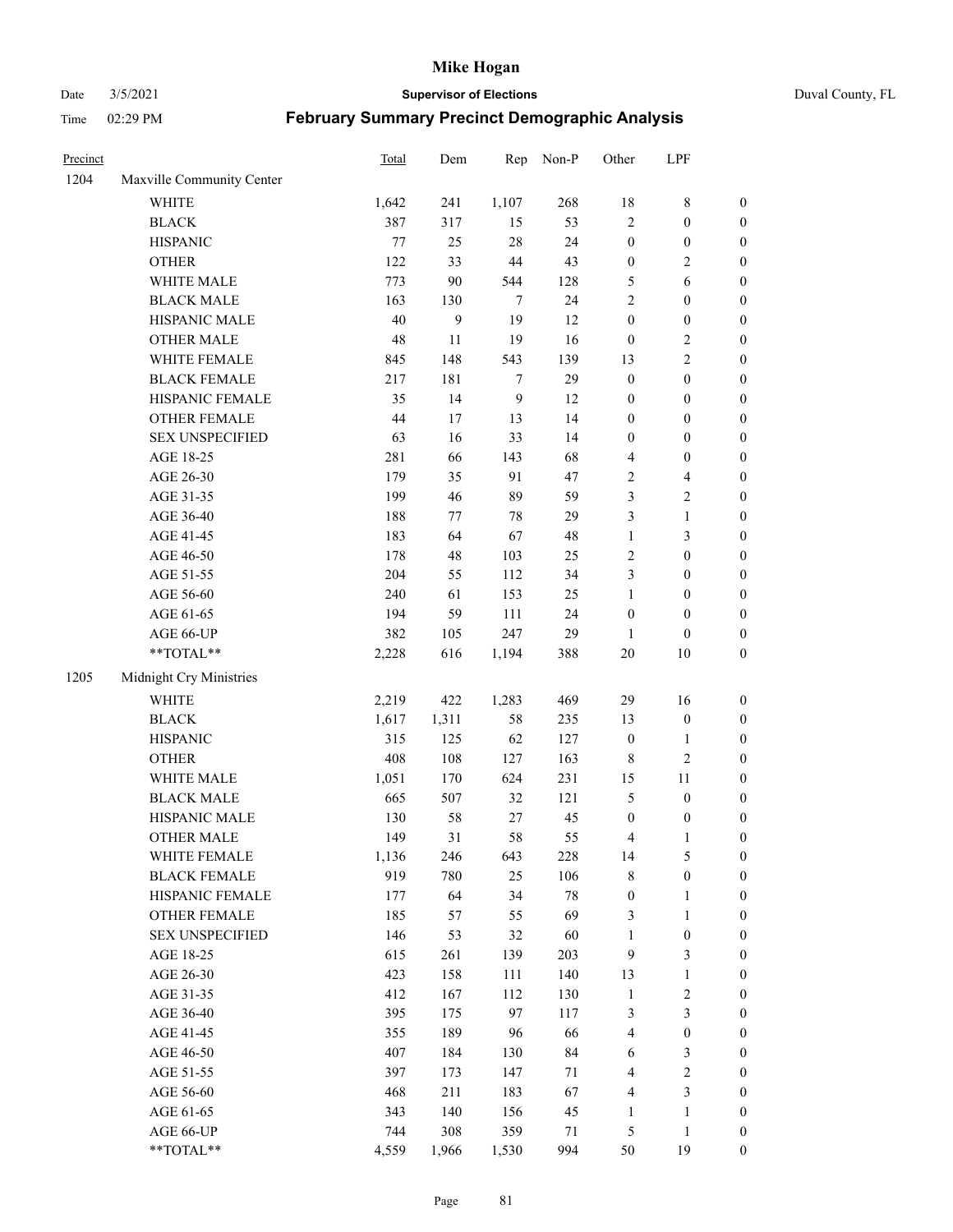Date 3/5/2021 **Supervisor of Elections** Duval County, FL

| Precinct |                             | Total | Dem          | Rep              | Non-P            | Other            | LPF                     |                  |
|----------|-----------------------------|-------|--------------|------------------|------------------|------------------|-------------------------|------------------|
| 1206     | Promise Land Baptist Church |       |              |                  |                  |                  |                         |                  |
|          | <b>WHITE</b>                | 2,040 | 282          | 1,455            | 281              | 15               | 7                       | $\boldsymbol{0}$ |
|          | <b>BLACK</b>                | 1,328 | 1,041        | 54               | 217              | 12               | $\overline{\mathbf{4}}$ | $\boldsymbol{0}$ |
|          | <b>HISPANIC</b>             | 98    | 39           | 32               | $26\,$           | $\mathbf{1}$     | $\boldsymbol{0}$        | $\boldsymbol{0}$ |
|          | <b>OTHER</b>                | 314   | 103          | 101              | 100              | 10               | $\boldsymbol{0}$        | $\boldsymbol{0}$ |
|          | WHITE MALE                  | 965   | 104          | 722              | 126              | 8                | $\mathfrak{S}$          | $\boldsymbol{0}$ |
|          | <b>BLACK MALE</b>           | 598   | 436          | 35               | 120              | 5                | $\sqrt{2}$              | $\boldsymbol{0}$ |
|          | HISPANIC MALE               | 40    | $17\,$       | 14               | $\overline{9}$   | $\boldsymbol{0}$ | $\boldsymbol{0}$        | $\boldsymbol{0}$ |
|          | <b>OTHER MALE</b>           | 103   | 33           | 36               | 31               | 3                | $\boldsymbol{0}$        | $\boldsymbol{0}$ |
|          | WHITE FEMALE                | 1,047 | 174          | 714              | 150              | 7                | $\sqrt{2}$              | $\boldsymbol{0}$ |
|          | <b>BLACK FEMALE</b>         | 696   | 580          | 17               | 90               | $\tau$           | $\overline{2}$          | 0                |
|          | HISPANIC FEMALE             | 56    | 21           | 18               | 16               | $\mathbf{1}$     | $\boldsymbol{0}$        | $\boldsymbol{0}$ |
|          | OTHER FEMALE                | 154   | 55           | 50               | $44\,$           | 5                | $\boldsymbol{0}$        | $\boldsymbol{0}$ |
|          | <b>SEX UNSPECIFIED</b>      | 121   | 45           | 36               | 38               | $\overline{c}$   | $\boldsymbol{0}$        | $\boldsymbol{0}$ |
|          | AGE 18-25                   | 465   | 165          | 157              | 133              | 9                | $\mathbf{1}$            | $\boldsymbol{0}$ |
|          | AGE 26-30                   | 299   | 100          | 97               | 94               | 4                | $\overline{\mathbf{4}}$ | $\boldsymbol{0}$ |
|          | AGE 31-35                   | 292   | 100          | 116              | 68               | 5                | $\mathfrak{Z}$          | $\boldsymbol{0}$ |
|          | AGE 36-40                   | 298   | 112          | 130              | 53               | 3                | $\boldsymbol{0}$        | $\boldsymbol{0}$ |
|          | AGE 41-45                   | 319   | 147          | 116              | 52               | $\overline{c}$   | $\sqrt{2}$              | $\boldsymbol{0}$ |
|          | AGE 46-50                   | 330   | 138          | 130              | 61               | $\mathbf{1}$     | $\boldsymbol{0}$        | $\boldsymbol{0}$ |
|          | AGE 51-55                   | 356   | 166          | 153              | 37               | $\boldsymbol{0}$ | $\boldsymbol{0}$        | 0                |
|          | AGE 56-60                   | 423   | 159          | 216              | 47               | $\mathbf{1}$     | $\boldsymbol{0}$        | $\boldsymbol{0}$ |
|          | AGE 61-65                   | 336   | 141          | 145              | 47               | $\sqrt{2}$       | $\mathbf{1}$            | $\boldsymbol{0}$ |
|          | AGE 66-UP                   | 662   | 237          | 382              | 32               | 11               | $\boldsymbol{0}$        | $\boldsymbol{0}$ |
|          | **TOTAL**                   | 3,780 | 1,465        | 1,642            | 624              | 38               | 11                      | $\boldsymbol{0}$ |
| 1207     | Baldwin Town Hall           |       |              |                  |                  |                  |                         |                  |
|          | WHITE                       | 670   | 133          | 405              | 120              | 9                | $\mathfrak{Z}$          | $\boldsymbol{0}$ |
|          | <b>BLACK</b>                | 247   | 220          | $\boldsymbol{9}$ | 17               | $\mathbf{1}$     | $\boldsymbol{0}$        | $\boldsymbol{0}$ |
|          | <b>HISPANIC</b>             | 10    | $\sqrt{2}$   | 7                | $\mathbf{1}$     | $\boldsymbol{0}$ | $\boldsymbol{0}$        | $\boldsymbol{0}$ |
|          | <b>OTHER</b>                | 36    | $\,$ 8 $\,$  | 13               | 14               | $\mathbf{1}$     | $\boldsymbol{0}$        | $\boldsymbol{0}$ |
|          | WHITE MALE                  | 300   | 59           | 182              | 51               | 7                | $\mathbf{1}$            | $\boldsymbol{0}$ |
|          | <b>BLACK MALE</b>           | 89    | 76           | 6                | $\boldsymbol{7}$ | $\boldsymbol{0}$ | $\boldsymbol{0}$        | $\boldsymbol{0}$ |
|          | HISPANIC MALE               | 5     | $\mathbf{1}$ | 3                | $\mathbf{1}$     | $\boldsymbol{0}$ | $\boldsymbol{0}$        | 0                |
|          | <b>OTHER MALE</b>           | 16    | 6            | $\overline{4}$   | $\sqrt{6}$       | $\boldsymbol{0}$ | $\boldsymbol{0}$        | $\boldsymbol{0}$ |
|          | WHITE FEMALE                | 361   | 73           | 219              | 65               | 2                | $\overline{c}$          | $\overline{0}$   |
|          | <b>BLACK FEMALE</b>         | 150   | 139          | 3                | $\overline{7}$   | $\mathbf{1}$     | $\boldsymbol{0}$        | $\overline{0}$   |
|          | HISPANIC FEMALE             | 5     | 1            | 4                | $\boldsymbol{0}$ | $\boldsymbol{0}$ | $\boldsymbol{0}$        | $\overline{0}$   |
|          | <b>OTHER FEMALE</b>         | 9     | $\mathbf{1}$ | 6                | $\mathbf{1}$     | 1                | $\boldsymbol{0}$        | $\overline{0}$   |
|          | <b>SEX UNSPECIFIED</b>      | 28    | 7            | 7                | 14               | $\boldsymbol{0}$ | $\boldsymbol{0}$        | 0                |
|          | AGE 18-25                   | 91    | 31           | 34               | 25               | $\boldsymbol{0}$ | $\mathbf{1}$            | $\theta$         |
|          | AGE 26-30                   | 83    | 23           | 40               | 17               | 3                | $\boldsymbol{0}$        | 0                |
|          | AGE 31-35                   | 77    | $20\,$       | 38               | 18               | $\boldsymbol{0}$ | $\mathbf{1}$            | 0                |
|          | AGE 36-40                   | 87    | 24           | 45               | 16               | 2                | $\boldsymbol{0}$        | 0                |
|          | AGE 41-45                   | 57    | 20           | 25               | 11               | $\mathbf{1}$     | $\boldsymbol{0}$        | 0                |
|          | AGE 46-50                   | 68    | 25           | 32               | $\overline{9}$   | $\mathbf{1}$     | 1                       | 0                |
|          | AGE 51-55                   | 73    | 25           | 37               | 9                | 2                | $\boldsymbol{0}$        | $\boldsymbol{0}$ |
|          | AGE 56-60                   | 93    | 36           | 39               | 17               | 1                | $\boldsymbol{0}$        | $\boldsymbol{0}$ |
|          | AGE 61-65                   | 86    | 34           | 44               | 8                | $\boldsymbol{0}$ | $\boldsymbol{0}$        | 0                |
|          | AGE 66-UP                   | 248   | 125          | 100              | $22\,$           | $\mathbf{1}$     | $\boldsymbol{0}$        | 0                |
|          | **TOTAL**                   | 963   | 363          | 434              | 152              | 11               | 3                       | $\boldsymbol{0}$ |
|          |                             |       |              |                  |                  |                  |                         |                  |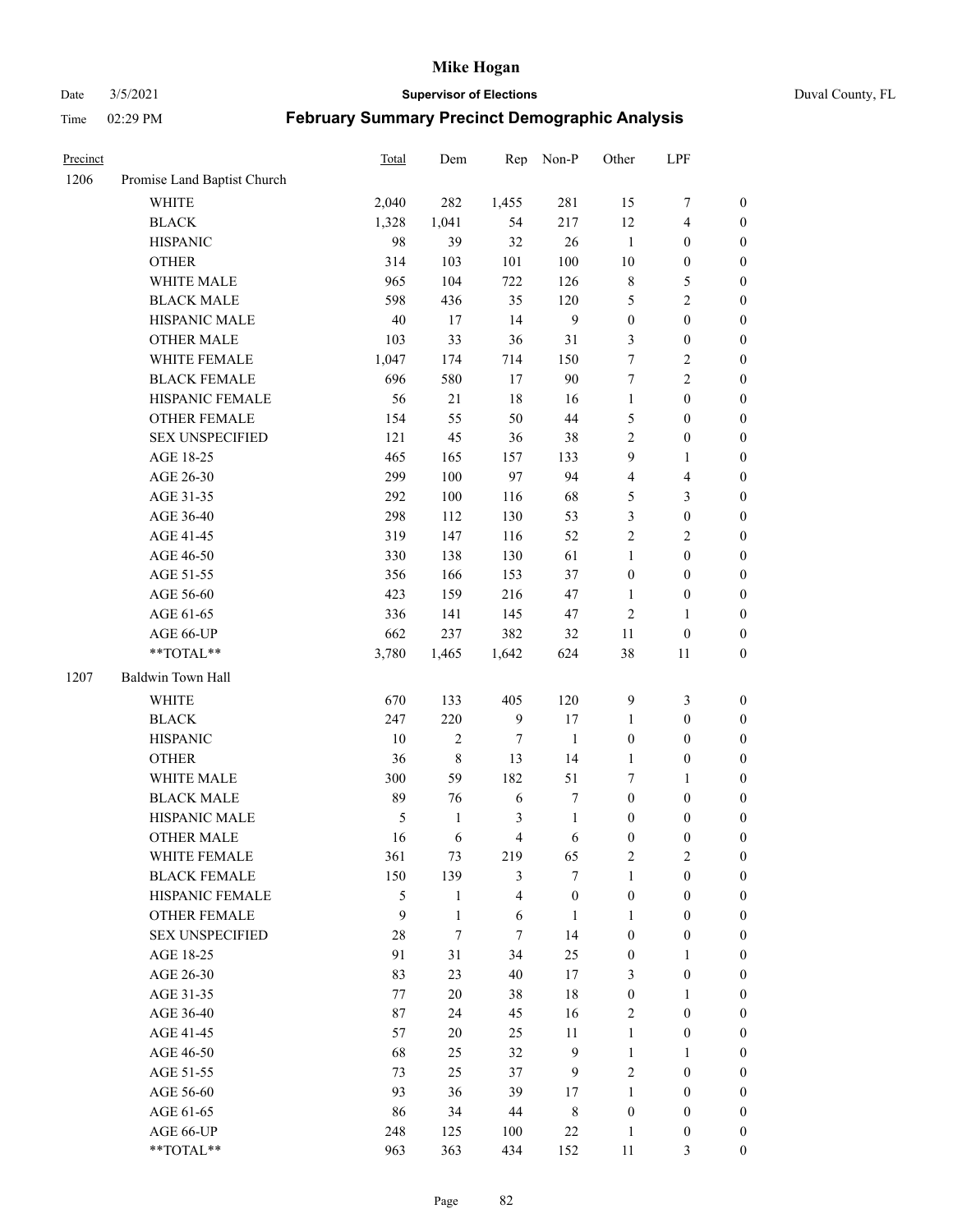#### Date 3/5/2021 **Supervisor of Elections** Duval County, FL

| Precinct |                           | Total | Dem    | Rep    | Non-P       | Other            | LPF              |                  |
|----------|---------------------------|-------|--------|--------|-------------|------------------|------------------|------------------|
| 1208     | Harvest Ministries        |       |        |        |             |                  |                  |                  |
|          | <b>WHITE</b>              | 1,968 | 416    | 1,135  | 382         | 26               | $\mathbf{9}$     | 0                |
|          | <b>BLACK</b>              | 1,444 | 1,132  | 48     | 243         | $20\,$           | $\mathbf{1}$     | 0                |
|          | <b>HISPANIC</b>           | 243   | 98     | 52     | 90          | 3                | $\boldsymbol{0}$ | $\boldsymbol{0}$ |
|          | <b>OTHER</b>              | 458   | 136    | 147    | 169         | 5                | $\mathbf{1}$     | $\boldsymbol{0}$ |
|          | WHITE MALE                | 911   | 161    | 560    | 178         | 5                | 7                | $\boldsymbol{0}$ |
|          | <b>BLACK MALE</b>         | 516   | 368    | 28     | 107         | 12               | $\mathbf{1}$     | $\boldsymbol{0}$ |
|          | HISPANIC MALE             | 116   | 45     | 29     | 41          | $\mathbf{1}$     | $\boldsymbol{0}$ | $\boldsymbol{0}$ |
|          | <b>OTHER MALE</b>         | 166   | 48     | 55     | 62          | $\mathbf{1}$     | $\boldsymbol{0}$ | $\boldsymbol{0}$ |
|          | WHITE FEMALE              | 1,039 | 254    | 566    | 197         | $20\,$           | $\overline{2}$   | $\boldsymbol{0}$ |
|          | <b>BLACK FEMALE</b>       | 908   | 749    | 19     | 132         | 8                | $\boldsymbol{0}$ | $\boldsymbol{0}$ |
|          | HISPANIC FEMALE           | 124   | 51     | 22     | 49          | $\sqrt{2}$       | $\boldsymbol{0}$ | $\boldsymbol{0}$ |
|          | OTHER FEMALE              | 220   | $70\,$ | 73     | 74          | $\overline{2}$   | $\mathbf{1}$     | $\boldsymbol{0}$ |
|          | <b>SEX UNSPECIFIED</b>    | 112   | 36     | 30     | 43          | 3                | $\boldsymbol{0}$ | $\boldsymbol{0}$ |
|          | AGE 18-25                 | 473   | 205    | 102    | 152         | 14               | $\boldsymbol{0}$ | $\boldsymbol{0}$ |
|          | AGE 26-30                 | 374   | 160    | 91     | 111         | 9                | $\mathfrak{Z}$   | $\boldsymbol{0}$ |
|          | AGE 31-35                 | 423   | 194    | 99     | 125         | $\sqrt{2}$       | $\mathfrak{Z}$   | $\boldsymbol{0}$ |
|          | AGE 36-40                 | 366   | 160    | 96     | 103         | 5                | $\overline{c}$   | $\boldsymbol{0}$ |
|          | AGE 41-45                 | 322   | 150    | 94     | $72\,$      | $\sqrt{6}$       | $\boldsymbol{0}$ | $\boldsymbol{0}$ |
|          | AGE 46-50                 | 367   | 175    | 120    | 62          | $\mathbf{9}$     | $\mathbf{1}$     | $\boldsymbol{0}$ |
|          | AGE 51-55                 | 313   | 132    | 117    | 61          | 2                | $\mathbf{1}$     | 0                |
|          | AGE 56-60                 | 389   | 166    | 161    | 60          | $\mathbf{1}$     | 1                | 0                |
|          | AGE 61-65                 | 372   | 157    | 160    | 52          | 3                | $\boldsymbol{0}$ | 0                |
|          | AGE 66-UP                 | 714   | 283    | 342    | 86          | 3                | $\boldsymbol{0}$ | $\boldsymbol{0}$ |
|          | **TOTAL**                 | 4,113 | 1,782  | 1,382  | 884         | 54               | 11               | $\boldsymbol{0}$ |
| 1209     | Whitehouse Baptist Church |       |        |        |             |                  |                  |                  |
|          | <b>WHITE</b>              | 2,800 | 425    | 1,906  | 423         | 33               | 13               | $\boldsymbol{0}$ |
|          | <b>BLACK</b>              | 517   | 404    | 26     | 83          | 4                | $\boldsymbol{0}$ | $\boldsymbol{0}$ |
|          | <b>HISPANIC</b>           | 107   | 34     | 39     | 33          | $\boldsymbol{0}$ | $\mathbf{1}$     | $\boldsymbol{0}$ |
|          | <b>OTHER</b>              | 199   | 43     | $80\,$ | 68          | $\boldsymbol{7}$ | $\mathbf{1}$     | $\boldsymbol{0}$ |
|          | WHITE MALE                | 1,336 | 181    | 926    | 204         | 21               | $\overline{4}$   | $\boldsymbol{0}$ |
|          | <b>BLACK MALE</b>         | 219   | 160    | $20\,$ | 39          | $\boldsymbol{0}$ | $\boldsymbol{0}$ | $\boldsymbol{0}$ |
|          | HISPANIC MALE             | 64    | 17     | 26     | 21          | $\boldsymbol{0}$ | $\boldsymbol{0}$ | $\boldsymbol{0}$ |
|          | <b>OTHER MALE</b>         | 66    | 11     | 30     | 23          | 2                | $\boldsymbol{0}$ | $\boldsymbol{0}$ |
|          | WHITE FEMALE              | 1,433 | 241    | 964    | 208         | 12               | 8                | 0                |
|          | <b>BLACK FEMALE</b>       | 287   | 238    | 6      | 39          | 4                | $\boldsymbol{0}$ | $\overline{0}$   |
|          | HISPANIC FEMALE           | 40    | 15     | 13     | $11\,$      | $\boldsymbol{0}$ | $\mathbf{1}$     | 0                |
|          | <b>OTHER FEMALE</b>       | 79    | $18\,$ | 37     | $21\,$      | 3                | $\boldsymbol{0}$ | 0                |
|          | <b>SEX UNSPECIFIED</b>    | 99    | 25     | 29     | 41          | 2                | $\sqrt{2}$       | 0                |
|          | AGE 18-25                 | 381   | 93     | 180    | 92          | 13               | 3                | 0                |
|          | AGE 26-30                 | 275   | 69     | 143    | 57          | 3                | $\mathfrak{Z}$   | 0                |
|          | AGE 31-35                 | 316   | 67     | 161    | 75          | $11\,$           | $\sqrt{2}$       | 0                |
|          | AGE 36-40                 | 301   | 70     | 147    | $8\sqrt{1}$ | 3                | $\boldsymbol{0}$ | 0                |
|          | AGE 41-45                 | 299   | 74     | 166    | 54          | 2                | 3                | 0                |
|          | AGE 46-50                 | 333   | 75     | 194    | 58          | 5                | $\mathbf{1}$     | 0                |
|          | AGE 51-55                 | 342   | 99     | 196    | 46          | $\mathbf{1}$     | $\boldsymbol{0}$ | 0                |
|          | AGE 56-60                 | 374   | 98     | 220    | 54          | $\mathbf{1}$     | $\mathbf{1}$     | 0                |
|          | AGE 61-65                 | 310   | 80     | 190    | 36          | 3                | $\mathbf{1}$     | 0                |
|          | AGE 66-UP                 | 692   | 181    | 454    | 54          | 2                | $\mathbf{1}$     | 0                |
|          | **TOTAL**                 | 3,623 | 906    | 2,051  | 607         | 44               | 15               | $\boldsymbol{0}$ |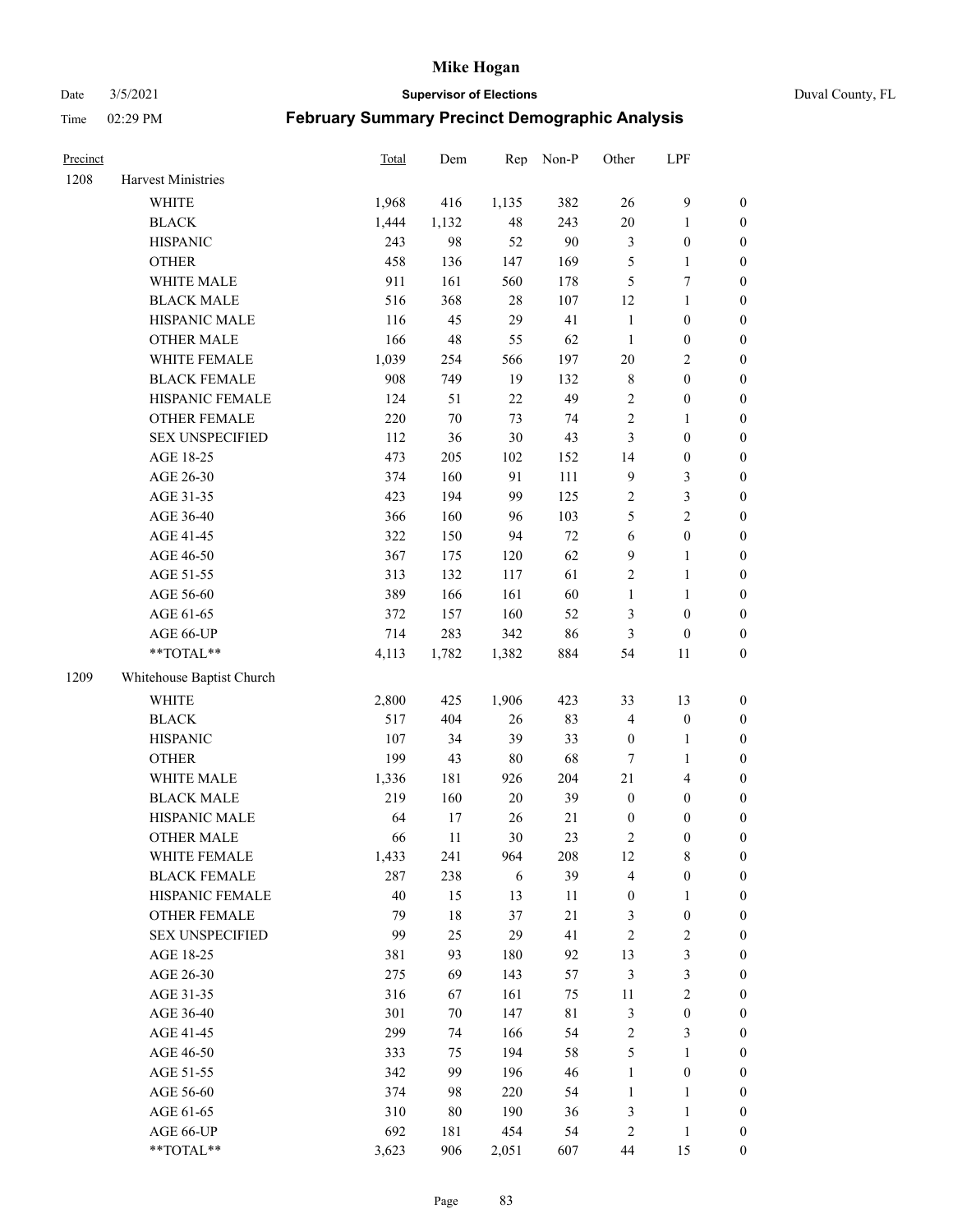Date 3/5/2021 **Supervisor of Elections** Duval County, FL

| Precinct |                             | <b>Total</b> | Dem    | Rep   | Non-P  | Other                   | LPF                     |                  |
|----------|-----------------------------|--------------|--------|-------|--------|-------------------------|-------------------------|------------------|
| 1210     | Shindler Dr Baptist Church  |              |        |       |        |                         |                         |                  |
|          | <b>WHITE</b>                | 1,774        | 330    | 1,023 | 379    | 26                      | 16                      | 0                |
|          | <b>BLACK</b>                | 767          | 588    | 43    | 128    | 8                       | $\boldsymbol{0}$        | 0                |
|          | <b>HISPANIC</b>             | 268          | 106    | 54    | 101    | 4                       | 3                       | $\boldsymbol{0}$ |
|          | <b>OTHER</b>                | 264          | 95     | 79    | 83     | 6                       | $\mathbf{1}$            | $\boldsymbol{0}$ |
|          | WHITE MALE                  | 851          | 126    | 519   | 184    | $10\,$                  | 12                      | $\boldsymbol{0}$ |
|          | <b>BLACK MALE</b>           | 329          | 232    | 24    | 66     | 7                       | $\boldsymbol{0}$        | $\boldsymbol{0}$ |
|          | HISPANIC MALE               | 127          | 47     | 32    | 45     | $\mathbf{1}$            | $\sqrt{2}$              | $\boldsymbol{0}$ |
|          | <b>OTHER MALE</b>           | 92           | 27     | 34    | $30\,$ | $\mathbf{1}$            | $\boldsymbol{0}$        | $\boldsymbol{0}$ |
|          | WHITE FEMALE                | 902          | 200    | 492   | 190    | 16                      | $\overline{\mathbf{4}}$ | $\boldsymbol{0}$ |
|          | <b>BLACK FEMALE</b>         | 423          | 347    | 18    | 57     | $\mathbf{1}$            | $\boldsymbol{0}$        | $\boldsymbol{0}$ |
|          | HISPANIC FEMALE             | 137          | 56     | 22    | 55     | 3                       | $\mathbf{1}$            | $\boldsymbol{0}$ |
|          | OTHER FEMALE                | 138          | 52     | 41    | 42     | 3                       | $\boldsymbol{0}$        | $\boldsymbol{0}$ |
|          | <b>SEX UNSPECIFIED</b>      | 74           | 32     | 17    | $22\,$ | $\sqrt{2}$              | $\mathbf{1}$            | $\boldsymbol{0}$ |
|          | AGE 18-25                   | 360          | 126    | 110   | 109    | $11\,$                  | $\overline{\mathbf{4}}$ | $\boldsymbol{0}$ |
|          | AGE 26-30                   | 308          | 107    | 94    | 94     | 8                       | $\mathfrak{S}$          | $\boldsymbol{0}$ |
|          | AGE 31-35                   | 270          | 102    | 87    | 75     | 4                       | $\sqrt{2}$              | $\boldsymbol{0}$ |
|          | AGE 36-40                   | 261          | 95     | 79    | 79     | 5                       | $\mathfrak{Z}$          | $\boldsymbol{0}$ |
|          | AGE 41-45                   | 235          | 84     | 86    | 60     | 3                       | $\overline{2}$          | $\boldsymbol{0}$ |
|          | AGE 46-50                   | 264          | 89     | 110   | 61     | $\overline{\mathbf{4}}$ | $\boldsymbol{0}$        | $\boldsymbol{0}$ |
|          | AGE 51-55                   | 294          | 113    | 120   | 58     | 2                       | $\mathbf{1}$            | $\boldsymbol{0}$ |
|          | AGE 56-60                   | 286          | 104    | 132   | 47     | $\sqrt{2}$              | $\mathbf{1}$            | 0                |
|          | AGE 61-65                   | 261          | 103    | 116   | 39     | $\mathbf{1}$            | $\sqrt{2}$              | $\boldsymbol{0}$ |
|          | AGE 66-UP                   | 534          | 196    | 265   | 69     | $\overline{4}$          | $\boldsymbol{0}$        | $\boldsymbol{0}$ |
|          | **TOTAL**                   | 3,073        | 1,119  | 1,199 | 691    | 44                      | $20\,$                  | $\boldsymbol{0}$ |
| 1211     | Christian Family Fellowship |              |        |       |        |                         |                         |                  |
|          | WHITE                       | 2,528        | 439    | 1,495 | 533    | 51                      | $10\,$                  | $\boldsymbol{0}$ |
|          | <b>BLACK</b>                | 2,186        | 1,677  | 83    | 399    | 24                      | $\mathfrak{Z}$          | $\boldsymbol{0}$ |
|          | <b>HISPANIC</b>             | 555          | 198    | 151   | 197    | 8                       | $\mathbf{1}$            | $\boldsymbol{0}$ |
|          | <b>OTHER</b>                | 669          | 202    | 188   | 262    | 16                      | $\mathbf{1}$            | $\boldsymbol{0}$ |
|          | WHITE MALE                  | 1,223        | 169    | 746   | 277    | 25                      | $\sqrt{6}$              | $\boldsymbol{0}$ |
|          | <b>BLACK MALE</b>           | 956          | 677    | 49    | 214    | 15                      | $\mathbf{1}$            | $\boldsymbol{0}$ |
|          | HISPANIC MALE               | 263          | $80\,$ | 85    | 95     | $\sqrt{2}$              | 1                       | 0                |
|          | OTHER MALE                  | 255          | 68     | 81    | 101    | $\overline{4}$          | $\mathbf{1}$            | $\boldsymbol{0}$ |
|          | WHITE FEMALE                | 1,282        | 268    | 732   | 252    | 26                      | 4                       | 0                |
|          | <b>BLACK FEMALE</b>         | 1,204        | 980    | 34    | 179    | 9                       | $\overline{2}$          | $\overline{0}$   |
|          | HISPANIC FEMALE             | 282          | 115    | 62    | 99     | 6                       | $\boldsymbol{0}$        | $\overline{0}$   |
|          | <b>OTHER FEMALE</b>         | 338          | 108    | 90    | 129    | 11                      | $\boldsymbol{0}$        | $\overline{0}$   |
|          | <b>SEX UNSPECIFIED</b>      | 135          | 51     | 38    | 45     | $\mathbf{1}$            | $\boldsymbol{0}$        | 0                |
|          | AGE 18-25                   | 740          | 302    | 175   | 243    | 19                      | $\mathbf{1}$            | 0                |
|          | AGE 26-30                   | 626          | 237    | 160   | 201    | 23                      | $\mathfrak{S}$          | 0                |
|          | AGE 31-35                   | 585          | 253    | 149   | 171    | 11                      | $\mathbf{1}$            | 0                |
|          | AGE 36-40                   | 557          | 250    | 149   | 144    | $\overline{9}$          | $\mathfrak{S}$          | 0                |
|          | AGE 41-45                   | 524          | 222    | 140   | 154    | 7                       | $\mathbf{1}$            | 0                |
|          | AGE 46-50                   | 575          | 275    | 192   | 99     | $\,$ 8 $\,$             | $\mathbf{1}$            | 0                |
|          | AGE 51-55                   | 544          | 257    | 187   | 94     | 5                       | $\mathbf{1}$            | 0                |
|          | AGE 56-60                   | 560          | 235    | 211   | 111    | 3                       | $\boldsymbol{0}$        | 0                |
|          | AGE 61-65                   | 456          | 200    | 187   | 66     | 3                       | $\boldsymbol{0}$        | 0                |
|          | AGE 66-UP                   | 771          | 285    | 367   | 108    | 11                      | $\boldsymbol{0}$        | 0                |
|          | **TOTAL**                   | 5,938        | 2,516  | 1,917 | 1,391  | 99                      | 15                      | $\boldsymbol{0}$ |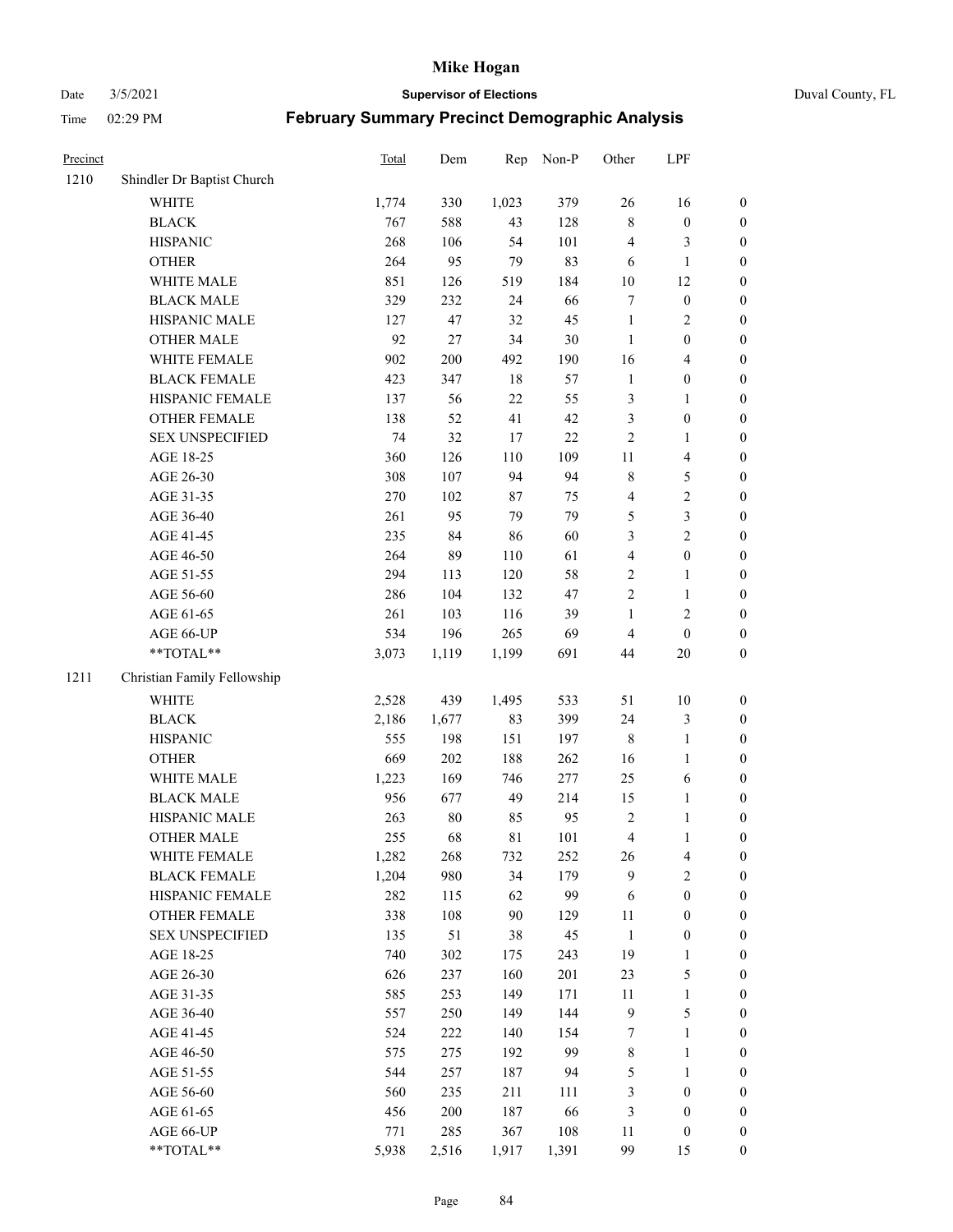Date 3/5/2021 **Supervisor of Elections** Duval County, FL

| Precinct |                                 | <b>Total</b> | Dem   | Rep      | Non-P      | Other          | LPF                              |                  |
|----------|---------------------------------|--------------|-------|----------|------------|----------------|----------------------------------|------------------|
| 1212     | West Regional Library           |              |       |          |            |                |                                  |                  |
|          | <b>WHITE</b>                    | 2,955        | 468   | 1,889    | 548        | 39             | 11                               | 0                |
|          | <b>BLACK</b>                    | 2,938        | 2,363 | 108      | 430        | 37             | $\boldsymbol{0}$                 | $\boldsymbol{0}$ |
|          | <b>HISPANIC</b>                 | 442          | 171   | 107      | 157        | 6              | 1                                | $\boldsymbol{0}$ |
|          | <b>OTHER</b>                    | 584          | 211   | 155      | 209        | 9              | $\boldsymbol{0}$                 | $\boldsymbol{0}$ |
|          | WHITE MALE                      | 1,381        | 177   | 916      | 259        | 21             | $8\,$                            | $\boldsymbol{0}$ |
|          | <b>BLACK MALE</b>               | 1,262        | 975   | 53       | 214        | $20\,$         | $\boldsymbol{0}$                 | $\boldsymbol{0}$ |
|          | HISPANIC MALE                   | 216          | 76    | 63       | 71         | 5              | $\mathbf{1}$                     | $\boldsymbol{0}$ |
|          | <b>OTHER MALE</b>               | 216          | 73    | 65       | 73         | 5              | $\boldsymbol{0}$                 | $\boldsymbol{0}$ |
|          | WHITE FEMALE                    | 1,532        | 285   | 949      | 277        | 18             | $\mathfrak{Z}$                   | $\boldsymbol{0}$ |
|          | <b>BLACK FEMALE</b>             | 1,617        | 1,344 | 52       | 204        | 17             | $\boldsymbol{0}$                 | $\boldsymbol{0}$ |
|          | HISPANIC FEMALE                 | 216          | 92    | 41       | 82         | $\mathbf{1}$   | $\boldsymbol{0}$                 | 0                |
|          | OTHER FEMALE                    | 274          | 107   | 78       | 86         | 3              | $\boldsymbol{0}$                 | $\boldsymbol{0}$ |
|          | <b>SEX UNSPECIFIED</b>          | 205          | 84    | 42       | $78\,$     | $\mathbf{1}$   | $\boldsymbol{0}$                 | $\boldsymbol{0}$ |
|          | AGE 18-25                       | 871          | 422   | 185      | 241        | $22\,$         | 1                                | $\boldsymbol{0}$ |
|          | AGE 26-30                       | 567          | 237   | 152      | 166        | $11\,$         | $\mathbf{1}$                     | $\boldsymbol{0}$ |
|          | AGE 31-35                       | 686          | 305   | 205      | 169        | 7              | $\boldsymbol{0}$                 | $\boldsymbol{0}$ |
|          | AGE 36-40                       | 705          | 336   | 205      | 151        | $11\,$         | $\sqrt{2}$                       | $\boldsymbol{0}$ |
|          | AGE 41-45                       | 713          | 351   | 220      | 132        | $\,$ 8 $\,$    | $\sqrt{2}$                       | $\boldsymbol{0}$ |
|          | AGE 46-50                       | 709          | 356   | 213      | 123        | 14             | $\mathfrak{Z}$                   | $\boldsymbol{0}$ |
|          | AGE 51-55                       | 654          | 336   | 210      | 100        | 7              | $\mathbf{1}$                     | $\boldsymbol{0}$ |
|          | AGE 56-60                       | 633          | 285   | 259      | 86         | 3              | $\boldsymbol{0}$                 | 0                |
|          | AGE 61-65                       | 471          | 232   | 183      | 53         | $\mathbf{1}$   | $\overline{c}$                   | 0                |
|          | AGE 66-UP                       | 910          | 353   | 427      | 123        | $\tau$         | $\boldsymbol{0}$                 | $\boldsymbol{0}$ |
|          | **TOTAL**                       | 6,919        | 3,213 | 2,259    | 1,344      | 91             | 12                               | $\boldsymbol{0}$ |
| 1213     | New Hope Baptist Temple         |              |       |          |            |                |                                  |                  |
|          | <b>WHITE</b>                    |              | 494   |          | 561        | 35             |                                  |                  |
|          |                                 | 2,564        | 1,496 | 1,460    |            |                | 14                               | $\boldsymbol{0}$ |
|          | <b>BLACK</b><br><b>HISPANIC</b> | 1,917<br>441 | 169   | 73<br>61 | 329<br>205 | 18             | $\mathbf{1}$<br>$\boldsymbol{0}$ | $\boldsymbol{0}$ |
|          |                                 |              |       |          |            | 6              |                                  | $\boldsymbol{0}$ |
|          | <b>OTHER</b>                    | 404          | 139   | 107      | 153        | 5              | $\boldsymbol{0}$                 | $\boldsymbol{0}$ |
|          | WHITE MALE                      | 1,200        | 178   | 741      | 254        | 16             | $11\,$                           | $\boldsymbol{0}$ |
|          | <b>BLACK MALE</b>               | 715          | 520   | 36       | 146        | 12             | $\mathbf{1}$                     | $\boldsymbol{0}$ |
|          | HISPANIC MALE                   | 201          | 72    | 28       | 98         | $\mathfrak{Z}$ | $\boldsymbol{0}$                 | $\boldsymbol{0}$ |
|          | <b>OTHER MALE</b>               | 137          | 47    | 37       | 51         | $\overline{c}$ | $\boldsymbol{0}$                 | $\boldsymbol{0}$ |
|          | WHITE FEMALE                    | 1,321        | 304   | 695      | 301        | 18             | 3                                | 0                |
|          | <b>BLACK FEMALE</b>             | 1,171        | 951   | 36       | 178        | 6              | $\boldsymbol{0}$                 | $\boldsymbol{0}$ |
|          | HISPANIC FEMALE                 | 229          | 94    | 33       | 99         | 3              | $\boldsymbol{0}$                 | $\overline{0}$   |
|          | <b>OTHER FEMALE</b>             | 192          | 71    | 54       | 64         | 3              | $\boldsymbol{0}$                 | $\overline{0}$   |
|          | <b>SEX UNSPECIFIED</b>          | 160          | 61    | 41       | 57         | $\mathbf{1}$   | $\boldsymbol{0}$                 | 0                |
|          | AGE 18-25                       | 648          | 271   | 131      | 234        | 10             | $\sqrt{2}$                       | 0                |
|          | AGE 26-30                       | 584          | 243   | 128      | 198        | $11\,$         | $\overline{\mathbf{4}}$          | 0                |
|          | AGE 31-35                       | 523          | 228   | 120      | 164        | $10\,$         | 1                                | 0                |
|          | AGE 36-40                       | 475          | 222   | 114      | 134        | 5              | $\boldsymbol{0}$                 | 0                |
|          | AGE 41-45                       | 429          | 196   | 104      | 119        | 7              | 3                                | 0                |
|          | AGE 46-50                       | 426          | 192   | 137      | 90         | 4              | $\mathfrak{Z}$                   | 0                |
|          | AGE 51-55                       | 516          | 243   | 170      | 96         | 6              | $\mathbf{1}$                     | 0                |
|          | AGE 56-60                       | 449          | 192   | 184      | 71         | 2              | $\boldsymbol{0}$                 | $\boldsymbol{0}$ |
|          | AGE 61-65                       | 455          | 196   | 205      | 49         | 4              | 1                                | $\boldsymbol{0}$ |
|          | AGE 66-UP                       | 821          | 315   | 408      | 93         | 5              | $\boldsymbol{0}$                 | 0                |
|          | $**TOTAL**$                     | 5,326        | 2,298 | 1,701    | 1,248      | 64             | 15                               | $\boldsymbol{0}$ |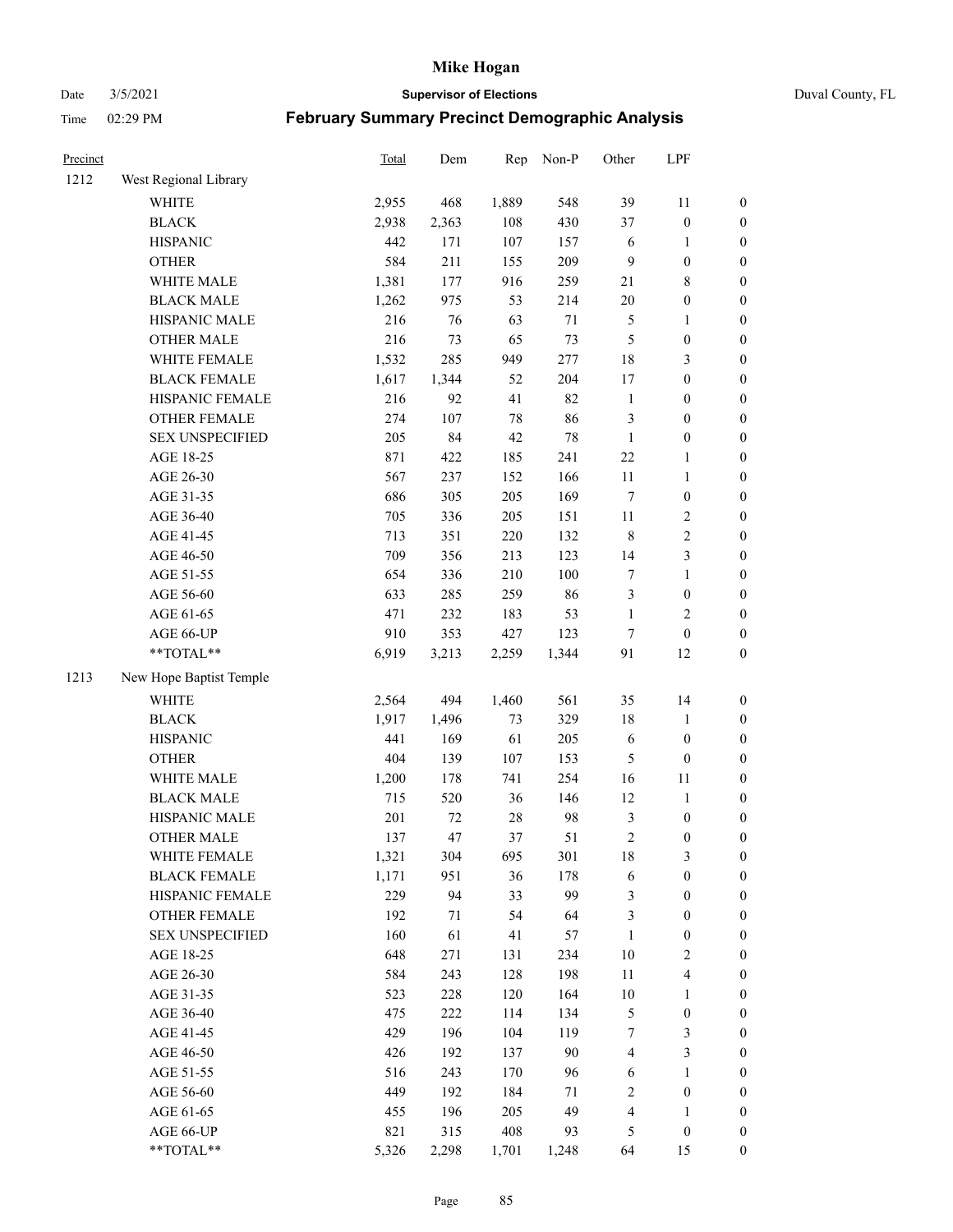#### Date 3/5/2021 **Supervisor of Elections** Duval County, FL

| Precinct |                              | Total  | Dem    | Rep            | Non-P          | Other                   | LPF                     |                  |
|----------|------------------------------|--------|--------|----------------|----------------|-------------------------|-------------------------|------------------|
| 1301     | Bennie Furlong Senior Center |        |        |                |                |                         |                         |                  |
|          | <b>WHITE</b>                 | 3,091  | 779    | 1,654          | 591            | 50                      | 17                      | 0                |
|          | <b>BLACK</b>                 | 35     | 25     | 3              | $\tau$         | $\boldsymbol{0}$        | $\boldsymbol{0}$        | 0                |
|          | <b>HISPANIC</b>              | 58     | 21     | 19             | 17             | 1                       | $\boldsymbol{0}$        | $\boldsymbol{0}$ |
|          | <b>OTHER</b>                 | 172    | 55     | 45             | 63             | 6                       | 3                       | $\boldsymbol{0}$ |
|          | WHITE MALE                   | 1,537  | 326    | 860            | 317            | $22\,$                  | 12                      | $\boldsymbol{0}$ |
|          | <b>BLACK MALE</b>            | 16     | 12     | $\mathbf{1}$   | 3              | $\boldsymbol{0}$        | $\boldsymbol{0}$        | $\boldsymbol{0}$ |
|          | HISPANIC MALE                | 24     | 6      | $\,$ 8 $\,$    | $10\,$         | $\boldsymbol{0}$        | $\boldsymbol{0}$        | $\boldsymbol{0}$ |
|          | <b>OTHER MALE</b>            | 67     | 19     | 24             | 21             | $\mathbf{2}$            | $\mathbf{1}$            | $\boldsymbol{0}$ |
|          | WHITE FEMALE                 | 1,518  | 443    | 778            | 265            | 27                      | $\mathfrak{S}$          | $\boldsymbol{0}$ |
|          | <b>BLACK FEMALE</b>          | 17     | 12     | $\sqrt{2}$     | $\mathfrak{Z}$ | $\boldsymbol{0}$        | $\boldsymbol{0}$        | 0                |
|          | HISPANIC FEMALE              | 33     | 15     | 11             | 6              | 1                       | $\boldsymbol{0}$        | 0                |
|          | OTHER FEMALE                 | 69     | 26     | 18             | 21             | $\mathbf{2}$            | $\sqrt{2}$              | 0                |
|          | <b>SEX UNSPECIFIED</b>       | 75     | 21     | 19             | 32             | 3                       | $\boldsymbol{0}$        | $\boldsymbol{0}$ |
|          | AGE 18-25                    | 296    | 74     | 131            | 79             | 9                       | $\mathfrak{Z}$          | $\boldsymbol{0}$ |
|          | AGE 26-30                    | 259    | 48     | 123            | 77             | 5                       | 6                       | $\boldsymbol{0}$ |
|          | AGE 31-35                    | 290    | 70     | 123            | 85             | 9                       | $\mathfrak{Z}$          | $\boldsymbol{0}$ |
|          | AGE 36-40                    | 211    | 59     | 94             | 55             | 2                       | $\mathbf{1}$            | $\boldsymbol{0}$ |
|          | AGE 41-45                    | 236    | 68     | 102            | 60             | $\overline{4}$          | $\mathbf{2}$            | $\boldsymbol{0}$ |
|          | AGE 46-50                    | 271    | 66     | 131            | 64             | $\mathbf{9}$            | $\mathbf{1}$            | $\boldsymbol{0}$ |
|          | AGE 51-55                    | 274    | 50     | 179            | 42             | $\sqrt{2}$              | $\mathbf{1}$            | 0                |
|          | AGE 56-60                    | 347    | 87     | 197            | 54             | 7                       | $\sqrt{2}$              | 0                |
|          | AGE 61-65                    | 359    | 83     | 222            | 51             | 3                       | $\boldsymbol{0}$        | 0                |
|          | AGE 66-UP                    | 813    | 275    | 419            | 111            | $\boldsymbol{7}$        | 1                       | $\boldsymbol{0}$ |
|          | **TOTAL**                    | 3,356  | 880    | 1,721          | 678            | 57                      | $20\,$                  | $\boldsymbol{0}$ |
|          |                              |        |        |                |                |                         |                         |                  |
| 1302     | Bethlehem Lutheran Church    |        |        |                |                |                         |                         |                  |
|          | <b>WHITE</b>                 | 2,975  | 665    | 1,703          | 560            | 25                      | $22\,$                  | $\boldsymbol{0}$ |
|          | <b>BLACK</b>                 | 25     | 16     | $\overline{4}$ | $\overline{4}$ | $\mathbf{1}$            | $\boldsymbol{0}$        | $\boldsymbol{0}$ |
|          | <b>HISPANIC</b>              | 63     | 19     | 25             | 14             | 3                       | $\mathbf{2}$            | $\boldsymbol{0}$ |
|          | <b>OTHER</b>                 | 174    | 45     | 69             | 54             | 6                       | $\boldsymbol{0}$        | $\boldsymbol{0}$ |
|          | WHITE MALE                   | 1,480  | 263    | 881            | 305            | 12                      | 19                      | $\boldsymbol{0}$ |
|          | <b>BLACK MALE</b>            | 16     | $10\,$ | $\sqrt{2}$     | $\mathfrak{Z}$ | $\mathbf{1}$            | $\boldsymbol{0}$        | $\boldsymbol{0}$ |
|          | HISPANIC MALE                | $21\,$ | 7      | 7              | $\sqrt{6}$     | $\boldsymbol{0}$        | 1                       | 0                |
|          | <b>OTHER MALE</b>            | 75     | 19     | 31             | 21             | 4                       | $\boldsymbol{0}$        | $\boldsymbol{0}$ |
|          | WHITE FEMALE                 | 1,461  | 398    | 800            | 247            | 13                      | 3                       | 0                |
|          | <b>BLACK FEMALE</b>          | 8      | 6      | $\mathbf{1}$   | 1              | $\boldsymbol{0}$        | $\boldsymbol{0}$        | $\boldsymbol{0}$ |
|          | HISPANIC FEMALE              | 42     | 12     | 18             | $\,8\,$        | 3                       | $\mathbf{1}$            | $\overline{0}$   |
|          | OTHER FEMALE                 | 59     | 15     | 29             | 14             | $\mathbf{1}$            | $\boldsymbol{0}$        | $\overline{0}$   |
|          | <b>SEX UNSPECIFIED</b>       | 75     | 15     | 32             | 27             | $\mathbf{1}$            | $\boldsymbol{0}$        | 0                |
|          | AGE 18-25                    | 290    | 66     | 151            | 62             | 7                       | $\overline{\mathbf{4}}$ | 0                |
|          | AGE 26-30                    | 312    | 61     | 171            | 72             | $\boldsymbol{7}$        | $\mathbf{1}$            | 0                |
|          | AGE 31-35                    | 331    | 69     | 157            | 98             | $\overline{c}$          | $\mathfrak s$           | 0                |
|          | AGE 36-40                    | 323    | 69     | 174            | 73             | $\overline{\mathbf{4}}$ | $\mathfrak{Z}$          | 0                |
|          | AGE 41-45                    | 280    | 64     | 135            | 77             | 2                       | $\sqrt{2}$              | 0                |
|          | AGE 46-50                    | 245    | 51     | 131            | 59             | $\mathbf{1}$            | $\mathfrak{Z}$          | 0                |
|          | AGE 51-55                    | 247    | 49     | 156            | 39             | $\sqrt{2}$              | $\mathbf{1}$            | $\boldsymbol{0}$ |
|          | AGE 56-60                    | 297    | 58     | 195            | 40             | 3                       | $\mathbf{1}$            | $\boldsymbol{0}$ |
|          | AGE 61-65                    | 297    | 81     | 180            | 32             | 3                       | $\mathbf{1}$            | $\boldsymbol{0}$ |
|          | AGE 66-UP                    | 615    | 177    | 351            | $80\,$         | $\overline{4}$          | $\mathfrak{Z}$          | $\boldsymbol{0}$ |
|          | **TOTAL**                    | 3,237  | 745    | 1,801          | 632            | 35                      | 24                      | $\boldsymbol{0}$ |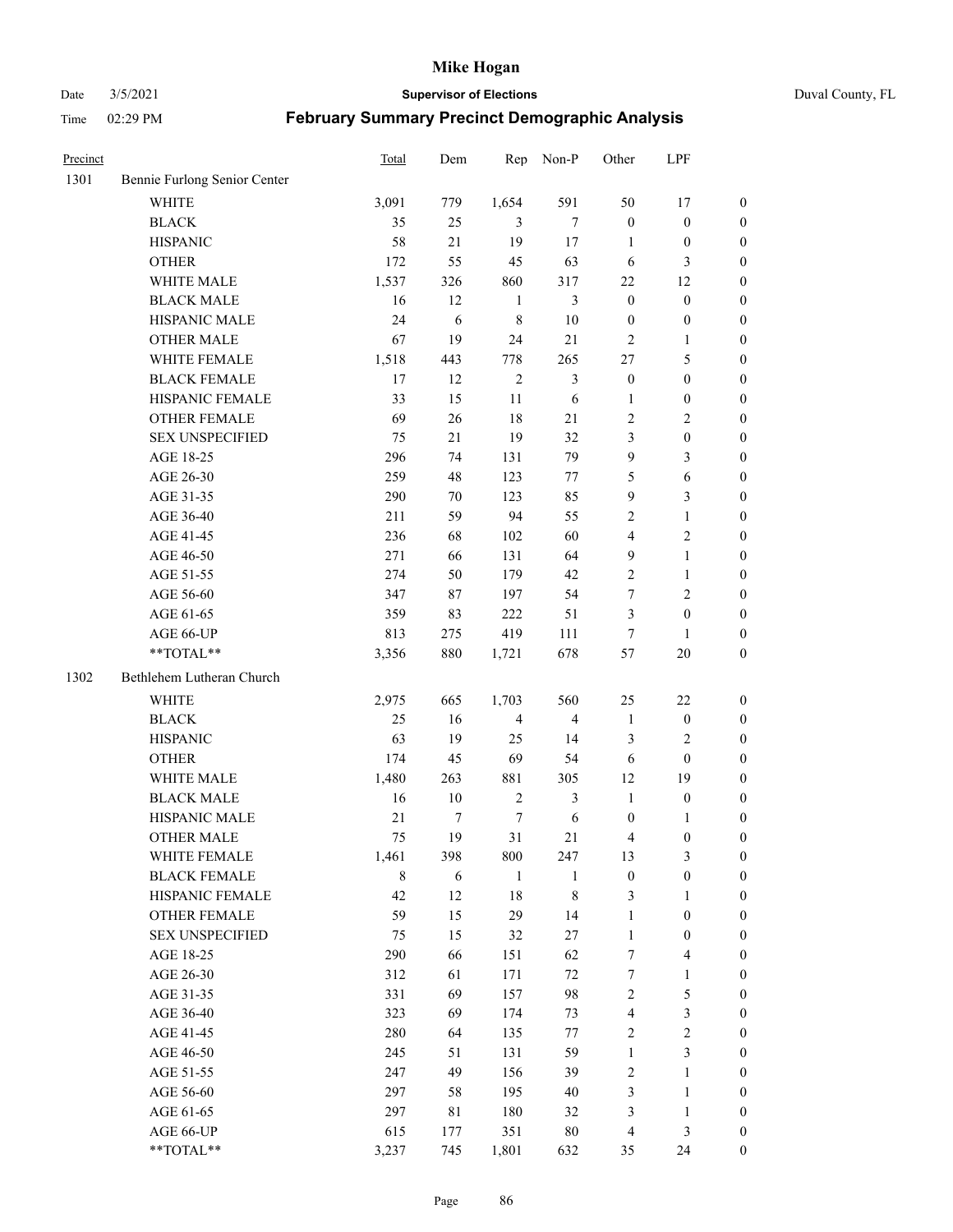Date 3/5/2021 **Supervisor of Elections** Duval County, FL

| Precinct |                              | <b>Total</b> | Dem    | Rep            | Non-P        | Other            | LPF                     |                  |
|----------|------------------------------|--------------|--------|----------------|--------------|------------------|-------------------------|------------------|
| 1303     | American Legion Post 129     |              |        |                |              |                  |                         |                  |
|          | <b>WHITE</b>                 | 2,576        | 613    | 1,347          | 562          | 44               | $10\,$                  | 0                |
|          | <b>BLACK</b>                 | 122          | 92     | 5              | 24           | $\mathbf{1}$     | $\boldsymbol{0}$        | $\boldsymbol{0}$ |
|          | <b>HISPANIC</b>              | 80           | 24     | 33             | 23           | $\boldsymbol{0}$ | $\boldsymbol{0}$        | $\boldsymbol{0}$ |
|          | <b>OTHER</b>                 | 162          | 33     | $72\,$         | 51           | 5                | 1                       | $\boldsymbol{0}$ |
|          | WHITE MALE                   | 1,254        | 254    | 685            | 287          | $22\,$           | 6                       | $\boldsymbol{0}$ |
|          | <b>BLACK MALE</b>            | 58           | 37     | $\sqrt{2}$     | 18           | $\mathbf{1}$     | $\boldsymbol{0}$        | $\boldsymbol{0}$ |
|          | HISPANIC MALE                | 34           | 3      | $17\,$         | 14           | $\boldsymbol{0}$ | $\boldsymbol{0}$        | $\boldsymbol{0}$ |
|          | <b>OTHER MALE</b>            | 56           | 11     | 26             | 18           | $\mathbf{1}$     | $\boldsymbol{0}$        | $\boldsymbol{0}$ |
|          | WHITE FEMALE                 | 1,307        | 358    | 653            | 270          | $22\,$           | $\overline{\mathbf{4}}$ | $\boldsymbol{0}$ |
|          | <b>BLACK FEMALE</b>          | 62           | 53     | $\mathfrak{Z}$ | 6            | $\boldsymbol{0}$ | $\boldsymbol{0}$        | $\boldsymbol{0}$ |
|          | HISPANIC FEMALE              | 45           | 21     | 15             | $\mathbf{9}$ | $\boldsymbol{0}$ | $\boldsymbol{0}$        | $\boldsymbol{0}$ |
|          | OTHER FEMALE                 | 65           | 16     | 31             | 15           | 3                | $\boldsymbol{0}$        | $\boldsymbol{0}$ |
|          | <b>SEX UNSPECIFIED</b>       | 59           | 9      | 25             | 23           | $\mathbf{1}$     | $\mathbf{1}$            | $\boldsymbol{0}$ |
|          | AGE 18-25                    | 288          | $80\,$ | 113            | 86           | 5                | $\overline{\mathbf{4}}$ | $\boldsymbol{0}$ |
|          | AGE 26-30                    | 323          | 64     | 152            | 101          | 6                | $\boldsymbol{0}$        | $\boldsymbol{0}$ |
|          | AGE 31-35                    | 276          | 69     | 114            | 85           | 6                | $\sqrt{2}$              | $\boldsymbol{0}$ |
|          | AGE 36-40                    | 249          | 64     | 104            | 72           | 6                | $\mathfrak{Z}$          | $\boldsymbol{0}$ |
|          | AGE 41-45                    | 215          | 49     | 107            | 55           | 4                | $\boldsymbol{0}$        | $\boldsymbol{0}$ |
|          | AGE 46-50                    | 199          | 41     | 106            | 45           | $\sqrt{6}$       | 1                       | $\boldsymbol{0}$ |
|          | AGE 51-55                    | 211          | 51     | 116            | 39           | 5                | $\boldsymbol{0}$        | $\boldsymbol{0}$ |
|          | AGE 56-60                    | 263          | 65     | 144            | 51           | 3                | $\boldsymbol{0}$        | 0                |
|          | AGE 61-65                    | 275          | 90     | 137            | 44           | 4                | $\boldsymbol{0}$        | $\boldsymbol{0}$ |
|          | AGE 66-UP                    | 641          | 189    | 364            | 82           | 5                | $\mathbf{1}$            | $\boldsymbol{0}$ |
|          | **TOTAL**                    | 2,940        | 762    | 1,457          | 660          | 50               | $11\,$                  | $\boldsymbol{0}$ |
| 1304     | Jacksonville Beach City Hall |              |        |                |              |                  |                         |                  |
|          | WHITE                        | 2,739        | 724    | 1,275          | 671          | 51               | $18\,$                  | $\boldsymbol{0}$ |
|          | <b>BLACK</b>                 | 248          | 194    | $11\,$         | 42           | $\boldsymbol{0}$ | $\mathbf{1}$            | $\boldsymbol{0}$ |
|          | <b>HISPANIC</b>              | 114          | 41     | 41             | $28\,$       | 4                | $\boldsymbol{0}$        | $\boldsymbol{0}$ |
|          | <b>OTHER</b>                 | 221          | 63     | 57             | 93           | 7                | $\mathbf{1}$            | $\boldsymbol{0}$ |
|          | WHITE MALE                   | 1,353        | 292    | 641            | 384          | 24               | 12                      | $\boldsymbol{0}$ |
|          | <b>BLACK MALE</b>            | 92           | 65     | $\mathfrak{Z}$ | 23           | $\boldsymbol{0}$ | $\mathbf{1}$            | $\boldsymbol{0}$ |
|          | HISPANIC MALE                | 59           | $18\,$ | 26             | 15           | $\boldsymbol{0}$ | $\boldsymbol{0}$        | 0                |
|          | OTHER MALE                   | 86           | 23     | 24             | 35           | 3                | $\mathbf{1}$            | $\boldsymbol{0}$ |
|          | WHITE FEMALE                 | 1,357        | 425    | 618            | 282          | 27               | 5                       | 0                |
|          | <b>BLACK FEMALE</b>          | 153          | 126    | 8              | 19           | $\boldsymbol{0}$ | $\boldsymbol{0}$        | $\boldsymbol{0}$ |
|          | HISPANIC FEMALE              | 52           | 21     | 15             | 12           | 4                | $\boldsymbol{0}$        | $\overline{0}$   |
|          | <b>OTHER FEMALE</b>          | 95           | 32     | 25             | 35           | 3                | $\boldsymbol{0}$        | $\overline{0}$   |
|          | <b>SEX UNSPECIFIED</b>       | 74           | $20\,$ | 24             | $28\,$       | $\mathbf{1}$     | $\mathbf{1}$            | 0                |
|          | AGE 18-25                    | 308          | 105    | 101            | 91           | 10               | $\mathbf{1}$            | 0                |
|          | AGE 26-30                    | 485          | 137    | 185            | 149          | $11\,$           | $\mathfrak{Z}$          | 0                |
|          | AGE 31-35                    | 377          | 109    | 131            | 124          | 8                | $\mathfrak s$           | 0                |
|          | AGE 36-40                    | 304          | 86     | 102            | 110          | 4                | $\sqrt{2}$              | 0                |
|          | AGE 41-45                    | 220          | 61     | 85             | 64           | 8                | $\sqrt{2}$              | 0                |
|          | AGE 46-50                    | 231          | 64     | 108            | 57           | $\mathbf{1}$     | $\mathbf{1}$            | 0                |
|          | AGE 51-55                    | 240          | 67     | 115            | 55           | $\mathbf{1}$     | $\sqrt{2}$              | 0                |
|          | AGE 56-60                    | 274          | 74     | 139            | 52           | 7                | $\sqrt{2}$              | $\overline{0}$   |
|          | AGE 61-65                    | 200          | 73     | 92             | 32           | 3                | $\boldsymbol{0}$        | $\overline{0}$   |
|          | AGE 66-UP                    | 683          | 246    | 326            | 100          | 9                | $\mathbf{2}$            | 0                |
|          | **TOTAL**                    | 3,322        | 1,022  | 1,384          | 834          | 62               | 20                      | $\boldsymbol{0}$ |
|          |                              |              |        |                |              |                  |                         |                  |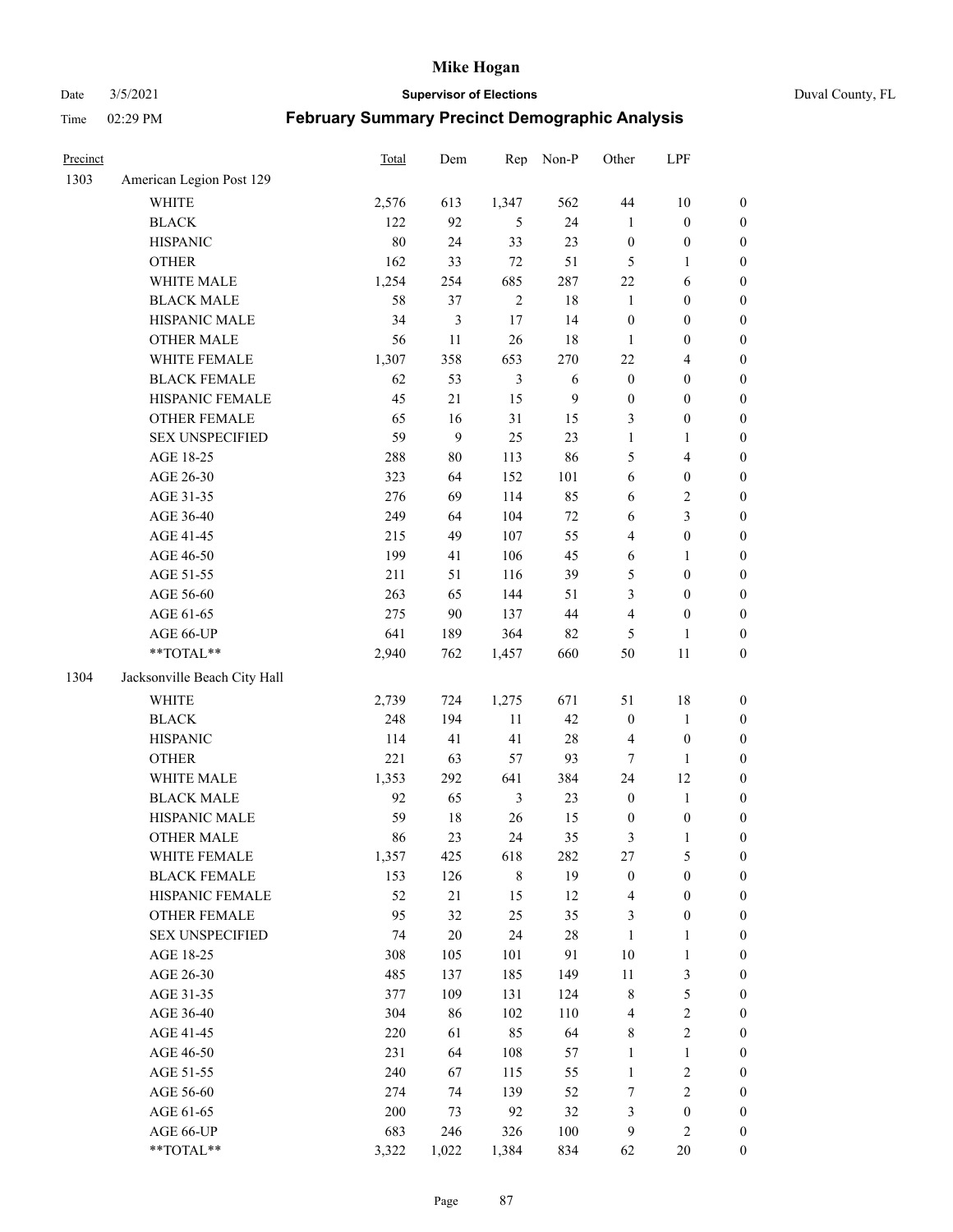Date 3/5/2021 **Supervisor of Elections** Duval County, FL

| Precinct |                          | Total       | Dem         | Rep                   | Non-P          | Other                  | LPF                     |                                      |
|----------|--------------------------|-------------|-------------|-----------------------|----------------|------------------------|-------------------------|--------------------------------------|
| 1305     | Beaches Regional Library |             |             |                       |                |                        |                         |                                      |
|          | <b>WHITE</b>             | 2,733       | 769         | 1,372                 | 542            | 35                     | 15                      | 0                                    |
|          | <b>BLACK</b>             | 23          | 15          | $\overline{2}$        | $\overline{4}$ | $\mathbf{2}$           | $\boldsymbol{0}$        | $\boldsymbol{0}$                     |
|          | <b>HISPANIC</b>          | 66          | 25          | 22                    | 17             | $\mathbf{1}$           | $\mathbf{1}$            | $\boldsymbol{0}$                     |
|          | <b>OTHER</b>             | 133         | 38          | 50                    | $40\,$         | 3                      | $\mathbf{2}$            | $\boldsymbol{0}$                     |
|          | WHITE MALE               | 1,274       | 270         | 695                   | 282            | 16                     | 11                      | $\boldsymbol{0}$                     |
|          | <b>BLACK MALE</b>        | 14          | $\tau$      | $\sqrt{2}$            | $\mathfrak{Z}$ | $\overline{c}$         | $\boldsymbol{0}$        | $\boldsymbol{0}$                     |
|          | HISPANIC MALE            | 26          | 9           | 9                     | $\tau$         | $\mathbf{1}$           | $\boldsymbol{0}$        | $\boldsymbol{0}$                     |
|          | OTHER MALE               | 49          | 12          | 20                    | 14             | $\mathbf{2}$           | $\mathbf{1}$            | $\boldsymbol{0}$                     |
|          | WHITE FEMALE             | 1,428       | 490         | 662                   | 254            | 18                     | $\overline{\mathbf{4}}$ | $\boldsymbol{0}$                     |
|          | <b>BLACK FEMALE</b>      | 9           | $\,$ 8 $\,$ | $\boldsymbol{0}$      | $\mathbf{1}$   | $\boldsymbol{0}$       | $\boldsymbol{0}$        | 0                                    |
|          | HISPANIC FEMALE          | 38          | 15          | 12                    | $10\,$         | $\boldsymbol{0}$       | $\mathbf{1}$            | 0                                    |
|          | <b>OTHER FEMALE</b>      | 54          | $20\,$      | 18                    | 14             | $\mathbf{1}$           | $\mathbf{1}$            | $\boldsymbol{0}$                     |
|          | <b>SEX UNSPECIFIED</b>   | 63          | 16          | 28                    | 18             | $\mathbf{1}$           | $\boldsymbol{0}$        | $\boldsymbol{0}$                     |
|          | AGE 18-25                | 279         | 84          | 110                   | 73             | 9                      | $\mathfrak{Z}$          | $\boldsymbol{0}$                     |
|          | AGE 26-30                | 275         | 93          | 109                   | 65             | 5                      | $\mathfrak{Z}$          | $\boldsymbol{0}$                     |
|          | AGE 31-35                | 268         | 73          | 111                   | $77\,$         | 5                      | $\sqrt{2}$              | $\boldsymbol{0}$                     |
|          | AGE 36-40                | 258         | 63          | 112                   | $78\,$         | 4                      | $\mathbf{1}$            | $\boldsymbol{0}$                     |
|          | AGE 41-45                | 188         | 54          | 85                    | 43             | $\overline{c}$         | $\overline{\mathbf{4}}$ | $\boldsymbol{0}$                     |
|          | AGE 46-50                | 253         | 58          | 129                   | 62             | $\overline{2}$         | $\sqrt{2}$              | $\boldsymbol{0}$                     |
|          | AGE 51-55                | 231         | 56          | 123                   | 43             | 7                      | $\sqrt{2}$              | $\boldsymbol{0}$                     |
|          | AGE 56-60                | 266         | 68          | 156                   | 38             | $\overline{4}$         | $\boldsymbol{0}$        | 0                                    |
|          | AGE 61-65                | 290         | 72          | 162                   | 54             | $\mathbf{1}$           | $\mathbf{1}$            | $\boldsymbol{0}$                     |
|          | AGE 66-UP                | 647         | 226         | 349                   | $70\,$         | $\sqrt{2}$             | $\boldsymbol{0}$        | $\boldsymbol{0}$                     |
|          | **TOTAL**                | 2,955       | 847         | 1,446                 | 603            | 41                     | $18\,$                  | $\boldsymbol{0}$                     |
| 1306     | Atlantic Beach City Hall |             |             |                       |                |                        |                         |                                      |
|          | WHITE                    | 2,327       | 746         | 1,051                 | 491            | 31                     | $\,$ 8 $\,$             | $\boldsymbol{0}$                     |
|          | <b>BLACK</b>             | 93          | 72          | $\overline{4}$        | 17             | $\boldsymbol{0}$       | $\boldsymbol{0}$        |                                      |
|          | <b>HISPANIC</b>          | 49          | 24          | 11                    | 14             | $\boldsymbol{0}$       | $\boldsymbol{0}$        | $\boldsymbol{0}$<br>$\boldsymbol{0}$ |
|          | <b>OTHER</b>             | 166         | 45          | 57                    | 60             | 2                      | $\sqrt{2}$              | $\boldsymbol{0}$                     |
|          | WHITE MALE               | 1,103       | 290         | 533                   | 259            | 15                     | $\sqrt{6}$              | $\boldsymbol{0}$                     |
|          | <b>BLACK MALE</b>        | 49          | 35          | $\sqrt{2}$            | 12             | $\boldsymbol{0}$       | $\boldsymbol{0}$        | $\boldsymbol{0}$                     |
|          | HISPANIC MALE            | 24          | $10\,$      | $\boldsymbol{7}$      | 7              | $\boldsymbol{0}$       | $\boldsymbol{0}$        | $\boldsymbol{0}$                     |
|          | OTHER MALE               | 50          | 10          | $17\,$                | 23             | $\boldsymbol{0}$       | $\boldsymbol{0}$        | $\boldsymbol{0}$                     |
|          | WHITE FEMALE             |             |             |                       |                |                        | 2                       | 0                                    |
|          | <b>BLACK FEMALE</b>      | 1,203<br>44 | 448<br>37   | 511<br>$\overline{c}$ | 226<br>5       | 16<br>$\boldsymbol{0}$ | $\boldsymbol{0}$        | $\boldsymbol{0}$                     |
|          | HISPANIC FEMALE          | 24          | 14          | $\overline{4}$        | 6              | $\boldsymbol{0}$       | $\boldsymbol{0}$        | $\overline{0}$                       |
|          | OTHER FEMALE             | 75          | 27          | 27                    | 19             | $\mathbf{1}$           | $\mathbf{1}$            | $\overline{0}$                       |
|          | <b>SEX UNSPECIFIED</b>   | 63          | 16          | 20                    | 25             | $\mathbf{1}$           | $\mathbf{1}$            | 0                                    |
|          | AGE 18-25                | 223         | 75          | 84                    | 59             | 4                      | $\mathbf{1}$            | $\theta$                             |
|          | AGE 26-30                | 223         | 73          | 79                    | 62             | 9                      | $\boldsymbol{0}$        | 0                                    |
|          | AGE 31-35                | 246         | 85          | 84                    | 67             | 9                      | $\mathbf{1}$            | 0                                    |
|          | AGE 36-40                | 211         | 66          | 73                    | 67             | 2                      | $\mathfrak{Z}$          | 0                                    |
|          | AGE 41-45                | 193         | 63          | 75                    | 51             | 3                      | $\mathbf{1}$            | 0                                    |
|          | AGE 46-50                | 210         | 63          | 88                    | 55             | 3                      | $\mathbf{1}$            | 0                                    |
|          | AGE 51-55                | 193         | 60          | 93                    | 37             | 2                      | $\mathbf{1}$            | 0                                    |
|          | AGE 56-60                | 249         | 60          | 140                   | 49             | $\boldsymbol{0}$       | $\boldsymbol{0}$        | 0                                    |
|          | AGE 61-65                | 257         | 103         | 112                   | 42             | $\boldsymbol{0}$       | $\boldsymbol{0}$        | $\overline{0}$                       |
|          | AGE 66-UP                | 630         | 239         | 295                   | 93             | $\mathbf{1}$           | $\mathbf{2}$            | 0                                    |
|          | **TOTAL**                | 2,635       | 887         | 1,123                 | 582            | 33                     | 10                      | $\boldsymbol{0}$                     |
|          |                          |             |             |                       |                |                        |                         |                                      |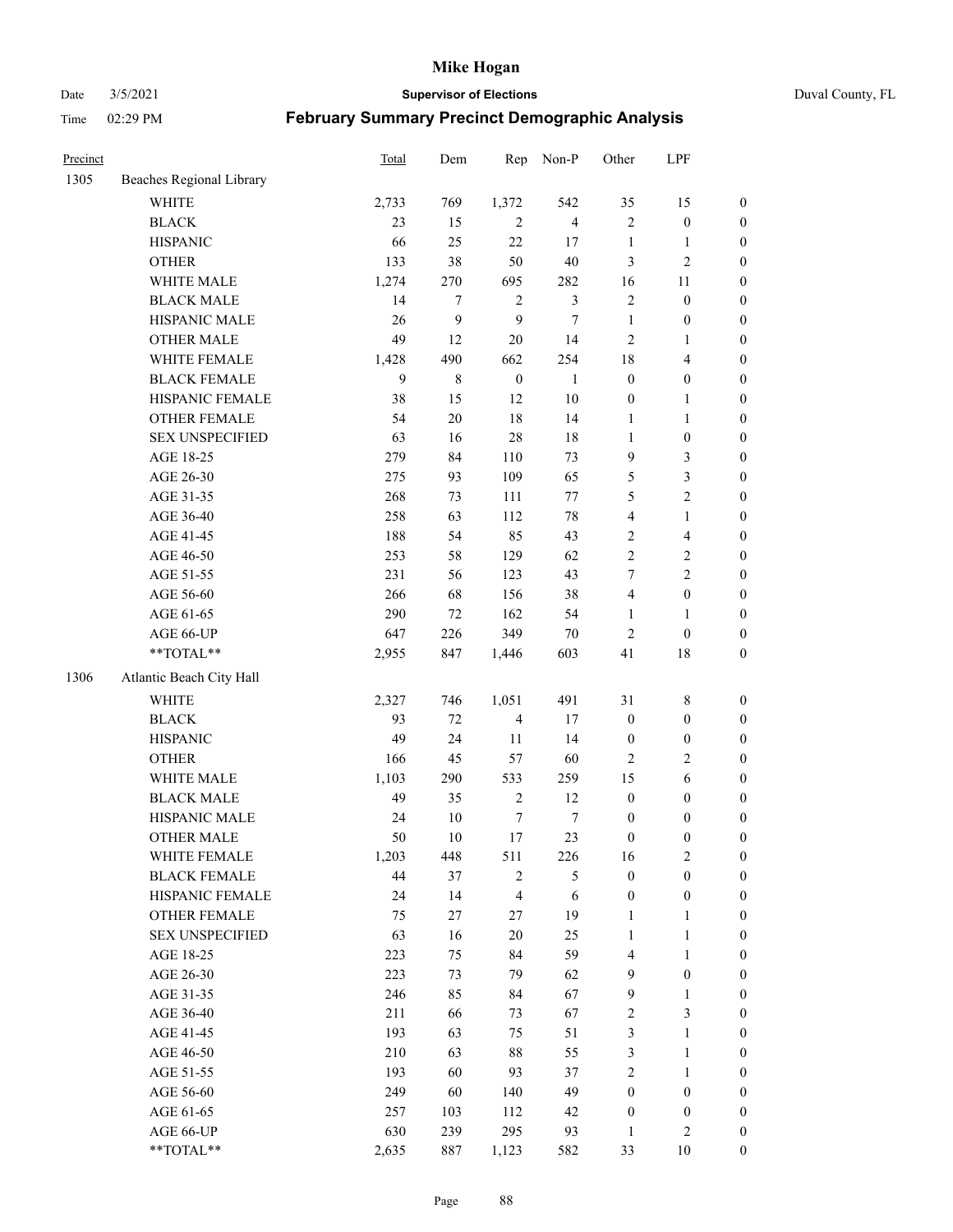Date 3/5/2021 **Supervisor of Elections** Duval County, FL

| Precinct |                               | Total       | Dem    | Rep            | Non-P          | Other                   | LPF                     |                  |
|----------|-------------------------------|-------------|--------|----------------|----------------|-------------------------|-------------------------|------------------|
| 1307     | Adele Grage Cultural Center   |             |        |                |                |                         |                         |                  |
|          | <b>WHITE</b>                  | 2,784       | 781    | 1,467          | 491            | 32                      | 13                      | 0                |
|          | <b>BLACK</b>                  | 19          | 12     | $\overline{2}$ | $\overline{4}$ | $\boldsymbol{0}$        | $\mathbf{1}$            | 0                |
|          | <b>HISPANIC</b>               | 50          | 17     | 24             | 9              | $\boldsymbol{0}$        | $\boldsymbol{0}$        | $\boldsymbol{0}$ |
|          | <b>OTHER</b>                  | 149         | 36     | 59             | 49             | 4                       | 1                       | $\boldsymbol{0}$ |
|          | WHITE MALE                    | 1,284       | 290    | 714            | 255            | 15                      | $10\,$                  | $\boldsymbol{0}$ |
|          | <b>BLACK MALE</b>             | 11          | 6      | $\mathbf{1}$   | $\mathfrak{Z}$ | $\boldsymbol{0}$        | $\mathbf{1}$            | $\boldsymbol{0}$ |
|          | HISPANIC MALE                 | 24          | 6      | 11             | $\tau$         | $\boldsymbol{0}$        | $\boldsymbol{0}$        | $\boldsymbol{0}$ |
|          | <b>OTHER MALE</b>             | 60          | 12     | 28             | 19             | $\boldsymbol{0}$        | $\mathbf{1}$            | $\boldsymbol{0}$ |
|          | WHITE FEMALE                  | 1,483       | 485    | 744            | 234            | 17                      | $\mathfrak{Z}$          | $\boldsymbol{0}$ |
|          | <b>BLACK FEMALE</b>           | $\,$ 8 $\,$ | 6      | $\mathbf{1}$   | $\mathbf{1}$   | $\boldsymbol{0}$        | $\boldsymbol{0}$        | $\boldsymbol{0}$ |
|          | HISPANIC FEMALE               | 24          | 11     | 11             | $\sqrt{2}$     | $\boldsymbol{0}$        | $\boldsymbol{0}$        | 0                |
|          | OTHER FEMALE                  | 61          | 17     | 23             | $18\,$         | 3                       | $\boldsymbol{0}$        | $\boldsymbol{0}$ |
|          | <b>SEX UNSPECIFIED</b>        | 47          | 13     | 19             | 14             | $\mathbf{1}$            | $\boldsymbol{0}$        | $\boldsymbol{0}$ |
|          | AGE 18-25                     | 225         | $71\,$ | 100            | 45             | 7                       | $\sqrt{2}$              | $\boldsymbol{0}$ |
|          | AGE 26-30                     | 125         | 37     | 50             | 35             | 3                       | $\boldsymbol{0}$        | $\boldsymbol{0}$ |
|          | AGE 31-35                     | 105         | 32     | 37             | 32             | 3                       | $\mathbf{1}$            | $\boldsymbol{0}$ |
|          | AGE 36-40                     | 147         | 33     | 57             | 52             | 3                       | $\sqrt{2}$              | $\boldsymbol{0}$ |
|          | AGE 41-45                     | 131         | 35     | 65             | 30             | $\boldsymbol{0}$        | $\mathbf{1}$            | $\boldsymbol{0}$ |
|          | AGE 46-50                     | 146         | 36     | 58             | 47             | 1                       | $\overline{\mathbf{4}}$ | $\boldsymbol{0}$ |
|          | AGE 51-55                     | 233         | 57     | 135            | 36             | 3                       | $\sqrt{2}$              | $\boldsymbol{0}$ |
|          | AGE 56-60                     | 265         | 58     | 158            | 47             | $\sqrt{2}$              | $\boldsymbol{0}$        | 0                |
|          | AGE 61-65                     | 306         | 101    | 158            | $40\,$         | 5                       | $\mathfrak{2}$          | 0                |
|          | AGE 66-UP                     | 1,319       | 386    | 734            | 189            | 9                       | $\mathbf{1}$            | $\boldsymbol{0}$ |
|          | **TOTAL**                     | 3,002       | 846    | 1,552          | 553            | 36                      | 15                      | $\boldsymbol{0}$ |
| 1308     | Community Presbyterian Church |             |        |                |                |                         |                         |                  |
|          | WHITE                         | 2,592       | 722    | 1,274          | 548            | 33                      | 15                      | $\boldsymbol{0}$ |
|          | <b>BLACK</b>                  | 367         | 297    | 16             | 53             | $\boldsymbol{0}$        | $\mathbf{1}$            | $\boldsymbol{0}$ |
|          | <b>HISPANIC</b>               | 73          | 30     | 21             | 22             | $\boldsymbol{0}$        | $\boldsymbol{0}$        | $\boldsymbol{0}$ |
|          | <b>OTHER</b>                  | 168         | 60     | 54             | 49             | 4                       | $\mathbf{1}$            | $\boldsymbol{0}$ |
|          | WHITE MALE                    | 1,211       | 280    | 635            | 277            | 9                       | $10\,$                  | $\boldsymbol{0}$ |
|          | <b>BLACK MALE</b>             | 151         | 110    | 12             | 29             | $\boldsymbol{0}$        | $\boldsymbol{0}$        | $\boldsymbol{0}$ |
|          | HISPANIC MALE                 | 28          | 9      | $\,$ 8 $\,$    | 11             | 0                       | $\boldsymbol{0}$        | $\boldsymbol{0}$ |
|          | <b>OTHER MALE</b>             | 55          | 17     | 21             | 14             | 3                       | $\boldsymbol{0}$        | $\boldsymbol{0}$ |
|          | WHITE FEMALE                  | 1,359       | 435    | 632            | 264            | 23                      | 5                       | 0                |
|          | <b>BLACK FEMALE</b>           | 210         | 182    | $\overline{4}$ | 23             | $\boldsymbol{0}$        | $\mathbf{1}$            | $\boldsymbol{0}$ |
|          | HISPANIC FEMALE               | 44          | $20\,$ | 13             | $11\,$         | $\boldsymbol{0}$        | $\boldsymbol{0}$        | $\overline{0}$   |
|          | OTHER FEMALE                  | 69          | $28\,$ | 22             | $18\,$         | $\mathbf{1}$            | $\boldsymbol{0}$        | $\overline{0}$   |
|          | <b>SEX UNSPECIFIED</b>        | 72          | $28\,$ | 18             | 24             | $\mathbf{1}$            | $\mathbf{1}$            | 0                |
|          | AGE 18-25                     | 330         | 115    | 113            | 93             | 9                       | $\boldsymbol{0}$        | 0                |
|          | AGE 26-30                     | 193         | 66     | 67             | 53             | $\overline{\mathbf{4}}$ | $\mathfrak{Z}$          | 0                |
|          | AGE 31-35                     | 246         | 91     | $77 \,$        | $71\,$         | 5                       | $\sqrt{2}$              | 0                |
|          | AGE 36-40                     | 265         | 77     | 101            | 83             | $\mathbf{1}$            | $\mathfrak{Z}$          | 0                |
|          | AGE 41-45                     | 230         | 73     | 87             | 65             | $\mathbf{1}$            | $\overline{\mathbf{4}}$ | 0                |
|          | AGE 46-50                     | 256         | 83     | 114            | 58             | $\boldsymbol{0}$        | $\mathbf{1}$            | 0                |
|          | AGE 51-55                     | 264         | 75     | 127            | 54             | 5                       | $\mathfrak{Z}$          | 0                |
|          | AGE 56-60                     | 378         | 122    | 183            | 65             | 7                       | 1                       | 0                |
|          | AGE 61-65                     | 301         | 109    | 156            | 35             | $\mathbf{1}$            | $\boldsymbol{0}$        | 0                |
|          | AGE 66-UP                     | 737         | 298    | 340            | 95             | $\overline{4}$          | $\boldsymbol{0}$        | 0                |
|          | **TOTAL**                     | 3,200       | 1,109  | 1,365          | 672            | 37                      | 17                      | $\boldsymbol{0}$ |
|          |                               |             |        |                |                |                         |                         |                  |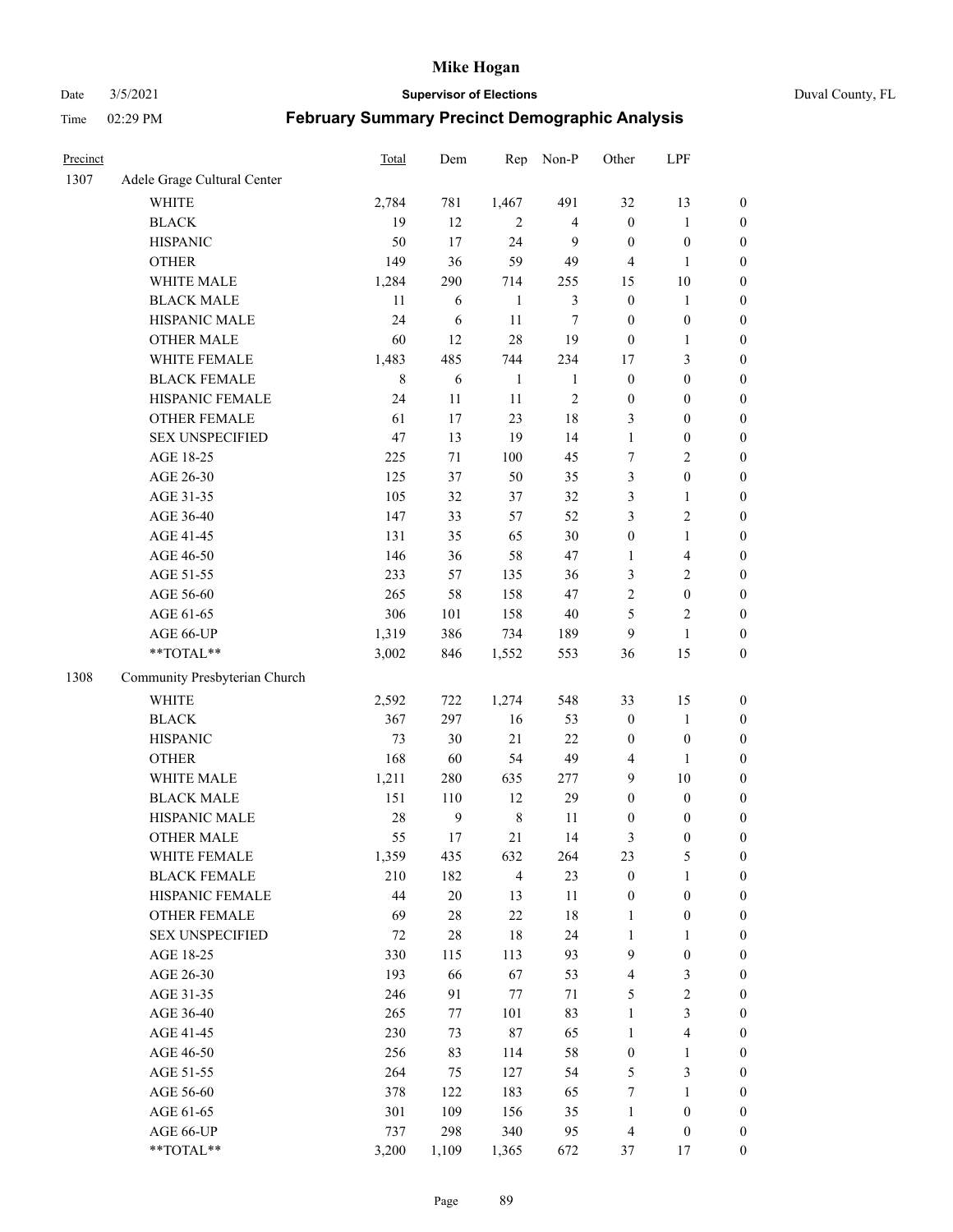#### Date 3/5/2021 **Supervisor of Elections** Duval County, FL

| Precinct |                                       | Total  | Dem    | Rep            | Non-P            | Other            | LPF                     |                  |
|----------|---------------------------------------|--------|--------|----------------|------------------|------------------|-------------------------|------------------|
| 1309     | Christ United Methodist Church        |        |        |                |                  |                  |                         |                  |
|          | <b>WHITE</b>                          | 2,846  | 706    | 1,453          | 624              | 47               | 16                      | 0                |
|          | <b>BLACK</b>                          | 40     | 19     | 6              | 12               | 3                | $\boldsymbol{0}$        | 0                |
|          | <b>HISPANIC</b>                       | 59     | 17     | 26             | 14               | $\mathbf{1}$     | $\mathbf{1}$            | 0                |
|          | <b>OTHER</b>                          | 162    | 36     | 47             | $72\,$           | 3                | $\overline{\mathbf{4}}$ | $\boldsymbol{0}$ |
|          | WHITE MALE                            | 1,364  | 247    | 750            | 329              | 27               | 11                      | $\boldsymbol{0}$ |
|          | <b>BLACK MALE</b>                     | 20     | 10     | $\overline{2}$ | 6                | 2                | $\boldsymbol{0}$        | $\boldsymbol{0}$ |
|          | HISPANIC MALE                         | 29     | 6      | 14             | 8                | $\mathbf{1}$     | $\boldsymbol{0}$        | 0                |
|          | <b>OTHER MALE</b>                     | 60     | 12     | 16             | 28               | $\mathbf{2}$     | $\overline{2}$          | $\boldsymbol{0}$ |
|          | WHITE FEMALE                          | 1,448  | 455    | 686            | 282              | $20\,$           | $\mathfrak s$           | 0                |
|          | <b>BLACK FEMALE</b>                   | $20\,$ | 9      | $\overline{4}$ | 6                | 1                | $\boldsymbol{0}$        | 0                |
|          | HISPANIC FEMALE                       | 29     | 11     | 11             | 6                | $\boldsymbol{0}$ | $\mathbf{1}$            | 0                |
|          | OTHER FEMALE                          | 68     | 18     | 24             | 24               | $\boldsymbol{0}$ | $\sqrt{2}$              | 0                |
|          | <b>SEX UNSPECIFIED</b>                | 68     | 10     | 25             | 32               | 1                | $\boldsymbol{0}$        | $\boldsymbol{0}$ |
|          | AGE 18-25                             | 306    | 64     | 127            | 101              | 10               | $\overline{\mathbf{4}}$ | $\boldsymbol{0}$ |
|          | AGE 26-30                             | 245    | 64     | 99             | 76               | 6                | $\boldsymbol{0}$        | $\boldsymbol{0}$ |
|          | AGE 31-35                             | 300    | 71     | 117            | 100              | 9                | $\mathfrak{Z}$          | $\boldsymbol{0}$ |
|          | AGE 36-40                             | 319    | 72     | 149            | 87               | 5                | $\sqrt{6}$              | $\boldsymbol{0}$ |
|          | AGE 41-45                             | 274    | 66     | 116            | 85               | 5                | $\sqrt{2}$              | $\boldsymbol{0}$ |
|          | AGE 46-50                             | 255    | 55     | 128            | 68               | $\overline{c}$   | $\overline{2}$          | $\boldsymbol{0}$ |
|          | AGE 51-55                             | 247    | 58     | 135            | 51               | $\sqrt{2}$       | $\mathbf{1}$            | 0                |
|          | AGE 56-60                             | 245    | 51     | 139            | 48               | 5                | $\overline{2}$          | 0                |
|          | AGE 61-65                             | 292    | 68     | 176            | 44               | 4                | $\boldsymbol{0}$        | 0                |
|          | AGE 66-UP                             | 624    | 209    | 346            | 62               | 6                | 1                       | 0                |
|          | **TOTAL**                             | 3,107  | 778    | 1,532          | 722              | 54               | $21\,$                  | $\boldsymbol{0}$ |
| 1310     | First Christian Church of the Beaches |        |        |                |                  |                  |                         |                  |
|          | <b>WHITE</b>                          | 2,930  | 726    | 1,468          | 665              | 55               | 16                      | $\boldsymbol{0}$ |
|          | <b>BLACK</b>                          | 41     | 24     | $\tau$         | 9                | $\mathbf{1}$     | $\boldsymbol{0}$        | $\boldsymbol{0}$ |
|          | <b>HISPANIC</b>                       | 93     | 27     | 40             | 22               | $\overline{4}$   | $\boldsymbol{0}$        | 0                |
|          | <b>OTHER</b>                          | 183    | 40     | 61             | 76               | 3                | $\mathfrak{Z}$          | $\overline{0}$   |
|          | WHITE MALE                            | 1,443  | 305    | 722            | 373              | 29               | 14                      | $\boldsymbol{0}$ |
|          | <b>BLACK MALE</b>                     | 22     | $10\,$ | $\overline{4}$ | $\boldsymbol{7}$ | $\mathbf{1}$     | $\boldsymbol{0}$        | 0                |
|          | HISPANIC MALE                         | 45     | $10\,$ | 25             | $\,8\,$          | $\overline{c}$   | $\boldsymbol{0}$        | 0                |
|          | <b>OTHER MALE</b>                     | 69     | 11     | 24             | 31               | $\mathbf{2}$     | 1                       | 0                |
|          | WHITE FEMALE                          | 1,461  | 415    | 733            | 285              | 26               | 2                       | 0                |
|          | <b>BLACK FEMALE</b>                   | 18     | 13     | $\mathfrak{Z}$ | $\mathbf{2}$     | $\boldsymbol{0}$ | $\boldsymbol{0}$        | $\boldsymbol{0}$ |
|          | HISPANIC FEMALE                       | 48     | $17\,$ | 15             | 14               | $\mathbf{2}$     | $\boldsymbol{0}$        | $\overline{0}$   |
|          | OTHER FEMALE                          | 74     | $22\,$ | 30             | 21               | $\boldsymbol{0}$ | $\mathbf{1}$            | $\overline{0}$   |
|          | <b>SEX UNSPECIFIED</b>                | 67     | 14     | 20             | 31               | $\mathbf{1}$     | $\mathbf{1}$            | 0                |
|          | AGE 18-25                             | 306    | 78     | 125            | 86               | 14               | $\mathfrak{Z}$          | 0                |
|          | AGE 26-30                             | 351    | 87     | 131            | 121              | $10\,$           | $\sqrt{2}$              | 0                |
|          | AGE 31-35                             | 356    | 90     | 146            | 113              | 4                | $\mathfrak{Z}$          | 0                |
|          | AGE 36-40                             | 266    | 70     | 105            | $78\,$           | 9                | $\overline{\mathbf{4}}$ | 0                |
|          | AGE 41-45                             | 234    | 62     | 104            | 59               | 5                | $\overline{\mathbf{4}}$ | 0                |
|          | AGE 46-50                             | 229    | 58     | 113            | 53               | 3                | $\sqrt{2}$              | 0                |
|          | AGE 51-55                             | 271    | 61     | 155            | 52               | 3                | $\boldsymbol{0}$        | $\overline{0}$   |
|          | AGE 56-60                             | 321    | 67     | 184            | 63               | 6                | $\mathbf{1}$            | $\boldsymbol{0}$ |
|          | AGE 61-65                             | 273    | 63     | 146            | 61               | 3                | $\boldsymbol{0}$        | $\overline{0}$   |
|          | AGE 66-UP                             | 640    | 181    | 367            | 86               | 6                | $\boldsymbol{0}$        | 0                |
|          | **TOTAL**                             | 3,247  | 817    | 1,576          | 772              | 63               | 19                      | $\boldsymbol{0}$ |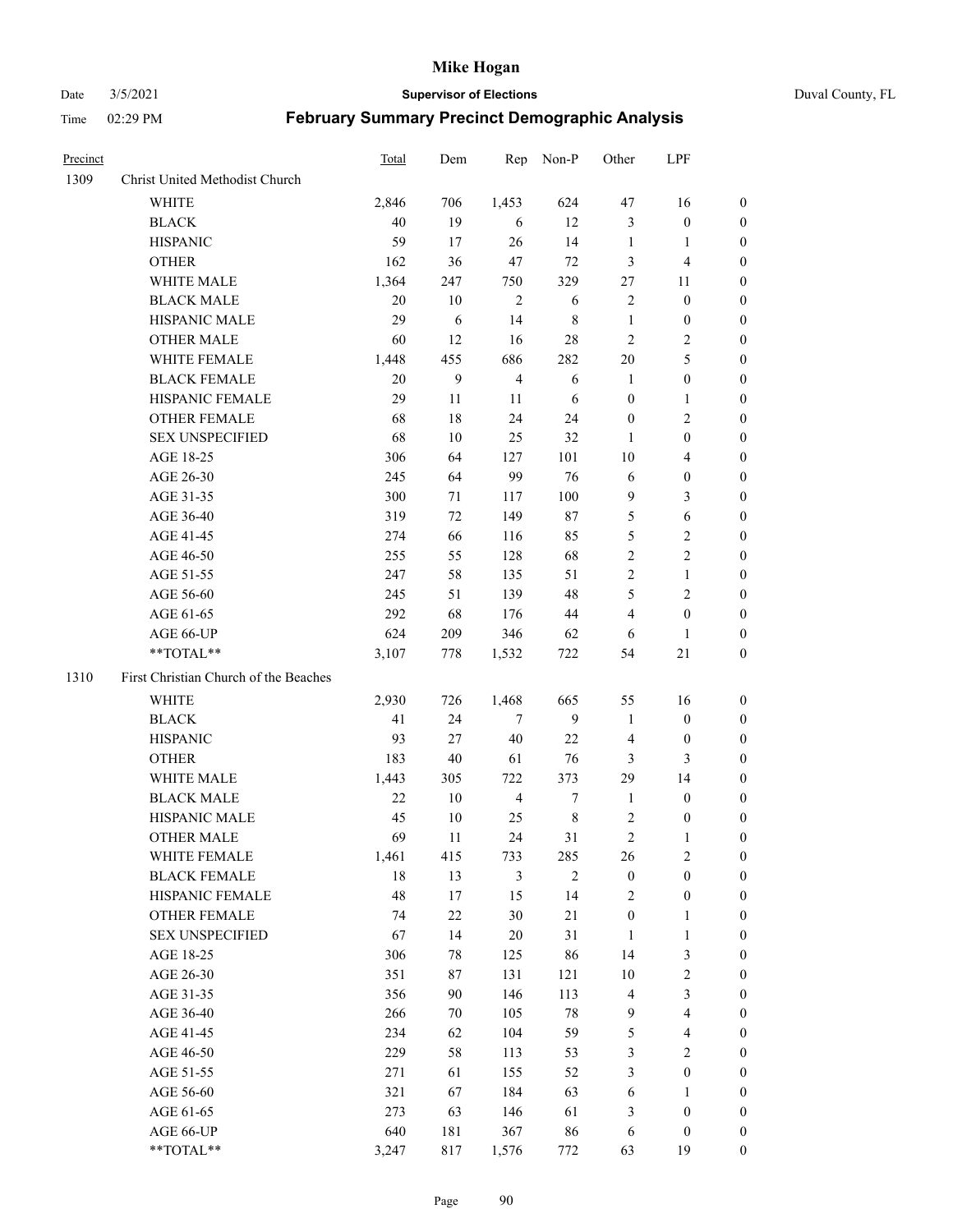Date 3/5/2021 **Supervisor of Elections** Duval County, FL

| Precinct |                            | Total  | Dem    | Rep            | Non-P          | Other            | LPF                     |                  |
|----------|----------------------------|--------|--------|----------------|----------------|------------------|-------------------------|------------------|
| 1311     | Hampton Inn                |        |        |                |                |                  |                         |                  |
|          | <b>WHITE</b>               | 3,425  | 773    | 1,838          | 735            | 57               | 22                      | $\boldsymbol{0}$ |
|          | <b>BLACK</b>               | 75     | 52     | $\tau$         | 14             | $\mathbf{1}$     | $\mathbf{1}$            | $\boldsymbol{0}$ |
|          | <b>HISPANIC</b>            | 88     | 33     | 33             | 20             | $\overline{c}$   | $\boldsymbol{0}$        | $\boldsymbol{0}$ |
|          | <b>OTHER</b>               | 242    | 66     | 104            | 69             | $\mathbf{1}$     | $\mathbf{2}$            | $\boldsymbol{0}$ |
|          | WHITE MALE                 | 1,577  | 271    | 902            | 369            | 23               | 12                      | $\boldsymbol{0}$ |
|          | <b>BLACK MALE</b>          | 47     | 31     | 5              | $10\,$         | $\mathbf{1}$     | $\boldsymbol{0}$        | $\boldsymbol{0}$ |
|          | HISPANIC MALE              | $27\,$ | 11     | 10             | 6              | $\boldsymbol{0}$ | $\boldsymbol{0}$        | $\boldsymbol{0}$ |
|          | <b>OTHER MALE</b>          | 95     | 24     | 45             | 24             | $\boldsymbol{0}$ | $\mathbf{2}$            | $\overline{0}$   |
|          | WHITE FEMALE               | 1,815  | 494    | 924            | 353            | 34               | $10\,$                  | $\boldsymbol{0}$ |
|          | <b>BLACK FEMALE</b>        | 28     | 21     | $\overline{2}$ | $\overline{4}$ | $\boldsymbol{0}$ | $\mathbf{1}$            | 0                |
|          | HISPANIC FEMALE            | 58     | 22     | 22             | 12             | $\overline{2}$   | $\boldsymbol{0}$        | $\boldsymbol{0}$ |
|          | OTHER FEMALE               | 111    | 35     | 48             | $27\,$         | $\mathbf{1}$     | $\boldsymbol{0}$        | $\boldsymbol{0}$ |
|          | <b>SEX UNSPECIFIED</b>     | 72     | 15     | 24             | 33             | $\boldsymbol{0}$ | $\boldsymbol{0}$        | $\boldsymbol{0}$ |
|          | AGE 18-25                  | 335    | 75     | 147            | 98             | 12               | $\mathfrak{Z}$          | $\boldsymbol{0}$ |
|          | AGE 26-30                  | 342    | 89     | 164            | $80\,$         | 6                | $\mathfrak{Z}$          | $\boldsymbol{0}$ |
|          | AGE 31-35                  | 382    | 63     | 191            | 118            | 6                | $\overline{\mathbf{4}}$ | $\boldsymbol{0}$ |
|          | AGE 36-40                  | 335    | 82     | 146            | 96             | 8                | $\mathfrak{Z}$          | $\boldsymbol{0}$ |
|          | AGE 41-45                  | 294    | 72     | 128            | $88\,$         | 3                | $\mathfrak{Z}$          | $\boldsymbol{0}$ |
|          | AGE 46-50                  | 280    | 49     | 156            | 65             | 5                | 5                       | $\boldsymbol{0}$ |
|          | AGE 51-55                  | 321    | 56     | 196            | 63             | $\overline{4}$   | $\overline{2}$          | 0                |
|          | AGE 56-60                  | 346    | 78     | 203            | 56             | 8                | $\mathbf{1}$            | $\boldsymbol{0}$ |
|          | AGE 61-65                  | 330    | 107    | 176            | $44\,$         | $\mathbf{2}$     | $\mathbf{1}$            | $\boldsymbol{0}$ |
|          | AGE 66-UP                  | 865    | 253    | 475            | 130            | 7                | $\boldsymbol{0}$        | $\boldsymbol{0}$ |
|          | **TOTAL**                  | 3,830  | 924    | 1,982          | 838            | 61               | 25                      | $\boldsymbol{0}$ |
| 1312     | Oceanside Church of Christ |        |        |                |                |                  |                         |                  |
|          | WHITE                      | 1,961  | 531    | 839            | 547            | $31\,$           | 13                      | $\boldsymbol{0}$ |
|          | <b>BLACK</b>               | 347    | 254    | 16             | 74             | 3                | $\boldsymbol{0}$        | $\boldsymbol{0}$ |
|          | <b>HISPANIC</b>            | 138    | 63     | 32             | 41             | $\sqrt{2}$       | $\boldsymbol{0}$        | $\boldsymbol{0}$ |
|          | <b>OTHER</b>               | 186    | 56     | 50             | 75             | 3                | $\sqrt{2}$              | $\boldsymbol{0}$ |
|          | WHITE MALE                 | 947    | 185    | 440            | 303            | $10\,$           | $\boldsymbol{9}$        | $\boldsymbol{0}$ |
|          | <b>BLACK MALE</b>          | 152    | 101    | 10             | $40\,$         | $\mathbf{1}$     | $\boldsymbol{0}$        | $\boldsymbol{0}$ |
|          | HISPANIC MALE              | 63     | 23     | 17             | 23             | $\boldsymbol{0}$ | $\boldsymbol{0}$        | 0                |
|          | <b>OTHER MALE</b>          | 64     | 17     | 14             | 33             | $\boldsymbol{0}$ | $\boldsymbol{0}$        | $\boldsymbol{0}$ |
|          | WHITE FEMALE               | 997    | 338    | 393            | 241            | 21               | $\overline{\mathbf{4}}$ | $\overline{0}$   |
|          | <b>BLACK FEMALE</b>        | 186    | 149    | 5              | $30\,$         | 2                | $\boldsymbol{0}$        | $\overline{0}$   |
|          | HISPANIC FEMALE            | 74     | 40     | 14             | 18             | $\overline{c}$   | $\boldsymbol{0}$        | $\overline{0}$   |
|          | <b>OTHER FEMALE</b>        | 85     | 29     | 27             | 26             | $\mathbf{1}$     | $\mathbf{2}$            | 0                |
|          | <b>SEX UNSPECIFIED</b>     | 64     | $22\,$ | 17             | 23             | $\sqrt{2}$       | $\boldsymbol{0}$        | 0                |
|          | AGE 18-25                  | 294    | 99     | 87             | 95             | 9                | $\overline{\mathbf{4}}$ | 0                |
|          | AGE 26-30                  | 322    | 103    | 101            | 110            | 4                | $\overline{\mathbf{4}}$ | 0                |
|          | AGE 31-35                  | 313    | 95     | 96             | 112            | 8                | $\sqrt{2}$              | 0                |
|          | AGE 36-40                  | 274    | 98     | 72             | 95             | 6                | $\mathfrak{Z}$          | 0                |
|          | AGE 41-45                  | 214    | 79     | 62             | 71             | $\overline{c}$   | $\boldsymbol{0}$        | 0                |
|          | AGE 46-50                  | 235    | 66     | 92             | 73             | 4                | $\boldsymbol{0}$        | 0                |
|          | AGE 51-55                  | 203    | 56     | 98             | 48             | $\boldsymbol{0}$ | $\mathbf{1}$            | $\boldsymbol{0}$ |
|          | AGE 56-60                  | 234    | 71     | 116            | 45             | 1                | $\mathbf{1}$            | $\boldsymbol{0}$ |
|          | AGE 61-65                  | 205    | 89     | 85             | 29             | 2                | $\boldsymbol{0}$        | 0                |
|          | AGE 66-UP                  | 338    | 148    | 128            | 59             | 3                | $\boldsymbol{0}$        | 0                |
|          | **TOTAL**                  | 2,632  | 904    | 937            | 737            | 39               | 15                      | $\overline{0}$   |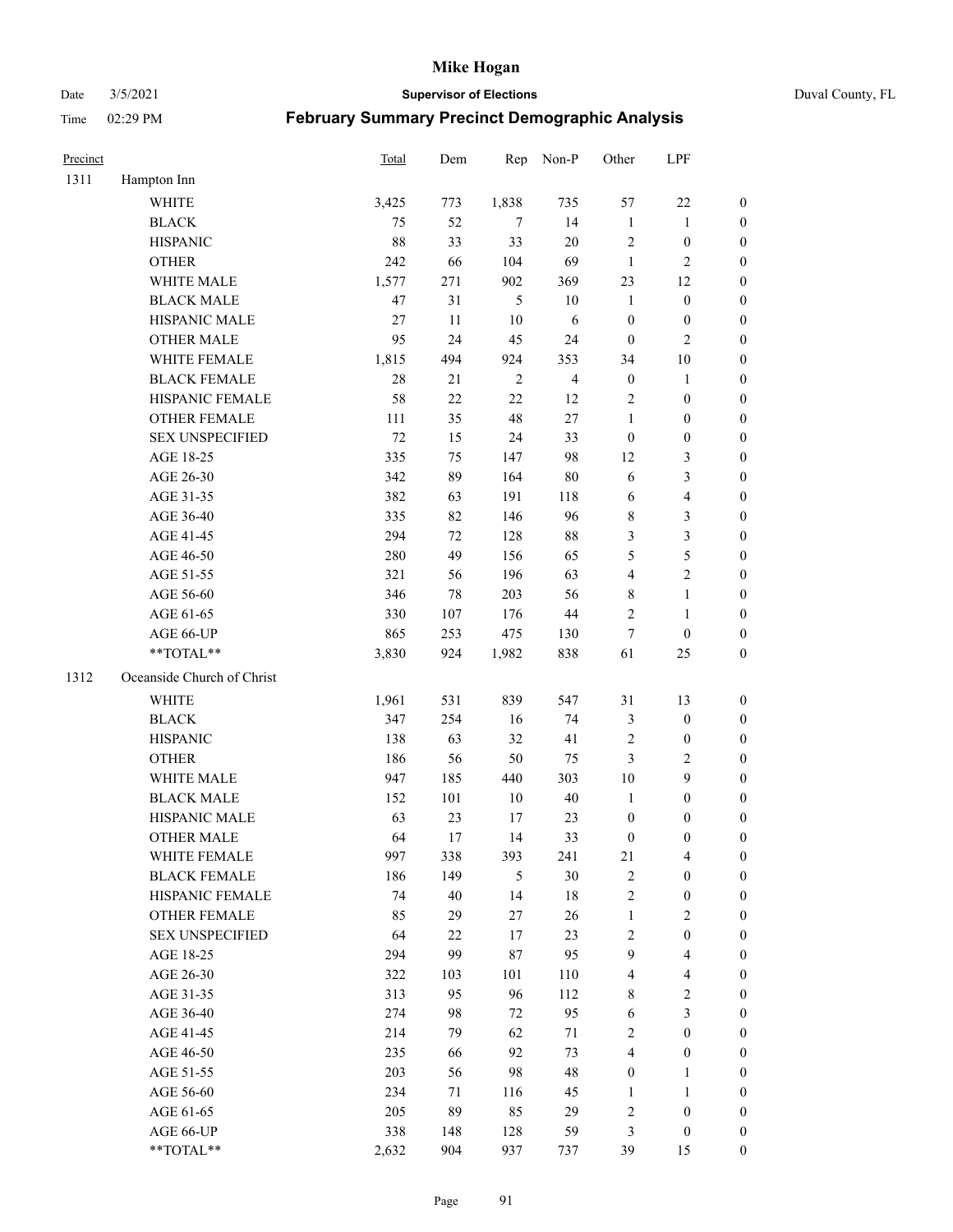#### Date 3/5/2021 **Supervisor of Elections** Duval County, FL

| Precinct |                          | Total   | Dem    | Rep            | Non-P  | Other            | LPF                     |                  |
|----------|--------------------------|---------|--------|----------------|--------|------------------|-------------------------|------------------|
| 1313     | Rivertown Church         |         |        |                |        |                  |                         |                  |
|          | <b>WHITE</b>             | 3,773   | 652    | 2,329          | 740    | 42               | $10\,$                  | 0                |
|          | <b>BLACK</b>             | 206     | 153    | 8              | 44     | $\mathbf{1}$     | $\boldsymbol{0}$        | 0                |
|          | <b>HISPANIC</b>          | 168     | 65     | 49             | 50     | 3                | $\mathbf{1}$            | $\boldsymbol{0}$ |
|          | <b>OTHER</b>             | 306     | 66     | 115            | 118    | 6                | $\mathbf{1}$            | $\boldsymbol{0}$ |
|          | WHITE MALE               | 1,864   | 243    | 1,191          | 408    | 17               | $\mathfrak{S}$          | $\boldsymbol{0}$ |
|          | <b>BLACK MALE</b>        | 68      | 45     | 5              | 17     | $\mathbf{1}$     | $\boldsymbol{0}$        | $\boldsymbol{0}$ |
|          | HISPANIC MALE            | 85      | $28\,$ | 27             | 27     | $\overline{c}$   | $\mathbf{1}$            | $\boldsymbol{0}$ |
|          | <b>OTHER MALE</b>        | 103     | 25     | 32             | 46     | $\boldsymbol{0}$ | $\boldsymbol{0}$        | $\boldsymbol{0}$ |
|          | WHITE FEMALE             | 1,878   | 406    | 1,116          | 326    | 25               | $\mathfrak{S}$          | $\boldsymbol{0}$ |
|          | <b>BLACK FEMALE</b>      | 138     | 108    | $\mathfrak{Z}$ | 27     | $\boldsymbol{0}$ | $\boldsymbol{0}$        | 0                |
|          | HISPANIC FEMALE          | $80\,$  | 35     | 21             | 23     | $\mathbf{1}$     | $\boldsymbol{0}$        | 0                |
|          | OTHER FEMALE             | 144     | 30     | 64             | 44     | 5                | $\mathbf{1}$            | $\boldsymbol{0}$ |
|          | <b>SEX UNSPECIFIED</b>   | 93      | 16     | 42             | 34     | $\mathbf{1}$     | $\boldsymbol{0}$        | $\boldsymbol{0}$ |
|          | AGE 18-25                | 440     | 107    | 185            | 141    | 7                | $\boldsymbol{0}$        | $\boldsymbol{0}$ |
|          | AGE 26-30                | 344     | 101    | 139            | 96     | 3                | $\mathfrak{S}$          | $\boldsymbol{0}$ |
|          | AGE 31-35                | 360     | 96     | 162            | 97     | 5                | $\boldsymbol{0}$        | $\boldsymbol{0}$ |
|          | AGE 36-40                | 383     | 79     | 190            | 100    | $10\,$           | $\overline{\mathbf{4}}$ | $\boldsymbol{0}$ |
|          | AGE 41-45                | 385     | 87     | 185            | 109    | $\overline{4}$   | $\boldsymbol{0}$        | $\boldsymbol{0}$ |
|          | AGE 46-50                | 352     | 62     | 214            | $71\,$ | 5                | $\boldsymbol{0}$        | $\boldsymbol{0}$ |
|          | AGE 51-55                | 338     | 59     | 209            | 65     | $\overline{4}$   | $\mathbf{1}$            | $\boldsymbol{0}$ |
|          | AGE 56-60                | 435     | 64     | 292            | 74     | $\overline{4}$   | $\mathbf{1}$            | 0                |
|          | AGE 61-65                | 355     | 54     | 230            | 65     | 5                | $\mathbf{1}$            | 0                |
|          | AGE 66-UP                | 1,061   | 227    | 695            | 134    | 5                | $\boldsymbol{0}$        | $\boldsymbol{0}$ |
|          | **TOTAL**                | 4,453   | 936    | 2,501          | 952    | 52               | 12                      | $\boldsymbol{0}$ |
| 1314     | Mayport Community Center |         |        |                |        |                  |                         |                  |
|          | <b>WHITE</b>             | 800     | 134    | 444            | 199    | 16               | $\boldsymbol{7}$        | $\boldsymbol{0}$ |
|          | <b>BLACK</b>             | 169     | 108    | 10             | 43     | $\,$ $\,$        | $\boldsymbol{0}$        | $\boldsymbol{0}$ |
|          | <b>HISPANIC</b>          | $87\,$  | $28\,$ | 29             | 26     | $\boldsymbol{0}$ | $\overline{4}$          | $\boldsymbol{0}$ |
|          | <b>OTHER</b>             | 129     | 32     | 53             | 39     | 5                | $\boldsymbol{0}$        | $\boldsymbol{0}$ |
|          | WHITE MALE               | 407     | 49     | 244            | 101    | $\mathbf{9}$     | $\overline{\mathbf{4}}$ | $\boldsymbol{0}$ |
|          | <b>BLACK MALE</b>        | $77 \,$ | 42     | $\mathfrak s$  | 25     | 5                | $\boldsymbol{0}$        | $\boldsymbol{0}$ |
|          | HISPANIC MALE            | 40      | 11     | 14             | 12     | $\boldsymbol{0}$ | $\mathfrak{Z}$          | $\boldsymbol{0}$ |
|          | <b>OTHER MALE</b>        | 44      | 9      | 20             | 11     | 4                | $\boldsymbol{0}$        | $\boldsymbol{0}$ |
|          | WHITE FEMALE             | 375     | 82     | 190            | 93     | 7                | 3                       | 0                |
|          | <b>BLACK FEMALE</b>      | 89      | 64     | $\mathfrak s$  | 17     | 3                | $\boldsymbol{0}$        | $\boldsymbol{0}$ |
|          | HISPANIC FEMALE          | 44      | 15     | 14             | 14     | $\boldsymbol{0}$ | $\mathbf{1}$            | $\overline{0}$   |
|          | OTHER FEMALE             | 61      | 16     | 23             | $22\,$ | $\boldsymbol{0}$ | $\boldsymbol{0}$        | $\overline{0}$   |
|          | <b>SEX UNSPECIFIED</b>   | 48      | 14     | 21             | 12     | $\mathbf{1}$     | $\boldsymbol{0}$        | 0                |
|          | AGE 18-25                | 159     | 41     | 61             | 51     | 4                | $\sqrt{2}$              | 0                |
|          | AGE 26-30                | 128     | 34     | 42             | 48     | $\overline{c}$   | $\sqrt{2}$              | 0                |
|          | AGE 31-35                | 157     | 41     | 60             | 46     | 6                | $\overline{\mathbf{4}}$ | 0                |
|          | AGE 36-40                | 193     | 54     | 86             | 48     | 2                | $\mathfrak{Z}$          | 0                |
|          | AGE 41-45                | 135     | 29     | 69             | 34     | 3                | $\boldsymbol{0}$        | 0                |
|          | AGE 46-50                | 136     | 29     | 72             | 30     | 5                | $\boldsymbol{0}$        | 0                |
|          | AGE 51-55                | 69      | 9      | 42             | 14     | 4                | $\boldsymbol{0}$        | 0                |
|          | AGE 56-60                | 68      | 23     | 30             | 14     | 1                | $\boldsymbol{0}$        | 0                |
|          | AGE 61-65                | 51      | 10     | 28             | 12     | $\mathbf{1}$     | $\boldsymbol{0}$        | 0                |
|          | AGE 66-UP                | 89      | 32     | 46             | $10\,$ | $\mathbf{1}$     | $\boldsymbol{0}$        | 0                |
|          | **TOTAL**                | 1,185   | 302    | 536            | 307    | 29               | 11                      | $\boldsymbol{0}$ |
|          |                          |         |        |                |        |                  |                         |                  |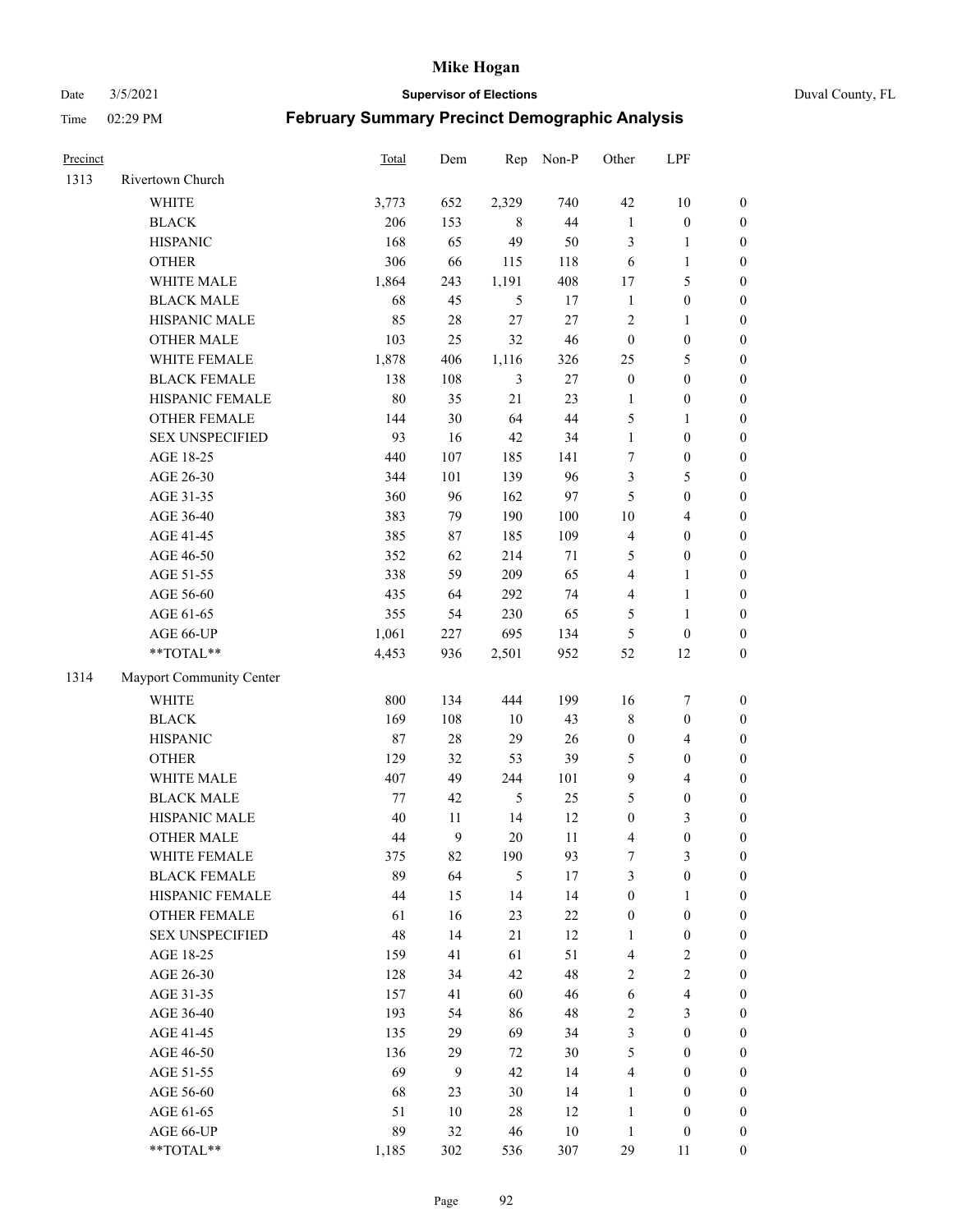Date 3/5/2021 **Supervisor of Elections** Duval County, FL

| Precinct |                            | Total | Dem    | Rep    | Non-P  | Other            | LPF                     |                  |
|----------|----------------------------|-------|--------|--------|--------|------------------|-------------------------|------------------|
| 1315     | USO Center of Jacksonville |       |        |        |        |                  |                         |                  |
|          | <b>WHITE</b>               | 4,405 | 1,051  | 2,023  | 1,220  | 76               | 35                      | 0                |
|          | <b>BLACK</b>               | 826   | 581    | 57     | 171    | 13               | $\overline{\mathbf{4}}$ | $\boldsymbol{0}$ |
|          | <b>HISPANIC</b>            | 454   | 160    | 111    | 171    | $\boldsymbol{7}$ | $\mathfrak{S}$          | $\boldsymbol{0}$ |
|          | <b>OTHER</b>               | 604   | 162    | 187    | 245    | 7                | 3                       | $\boldsymbol{0}$ |
|          | WHITE MALE                 | 2,100 | 406    | 1,023  | 608    | 40               | 23                      | $\boldsymbol{0}$ |
|          | <b>BLACK MALE</b>          | 378   | 235    | 32     | 103    | 5                | $\mathfrak{Z}$          | $\boldsymbol{0}$ |
|          | HISPANIC MALE              | 216   | 62     | 61     | 86     | 5                | $\sqrt{2}$              | $\boldsymbol{0}$ |
|          | <b>OTHER MALE</b>          | 235   | 54     | 85     | 92     | $\mathbf{1}$     | $\mathfrak{Z}$          | $\boldsymbol{0}$ |
|          | WHITE FEMALE               | 2,252 | 630    | 980    | 595    | 35               | 12                      | $\boldsymbol{0}$ |
|          | <b>BLACK FEMALE</b>        | 432   | 332    | 25     | 67     | 8                | $\boldsymbol{0}$        | 0                |
|          | HISPANIC FEMALE            | 225   | 92     | 47     | 82     | $\sqrt{2}$       | $\sqrt{2}$              | 0                |
|          | OTHER FEMALE               | 267   | $78\,$ | 84     | 102    | 3                | $\boldsymbol{0}$        | 0                |
|          | <b>SEX UNSPECIFIED</b>     | 184   | 65     | 41     | $72\,$ | 4                | $\sqrt{2}$              | $\boldsymbol{0}$ |
|          | AGE 18-25                  | 737   | 244    | 203    | 260    | $22\,$           | $\,8\,$                 | $\boldsymbol{0}$ |
|          | AGE 26-30                  | 738   | 202    | 228    | 278    | 19               | 11                      | $\boldsymbol{0}$ |
|          | AGE 31-35                  | 677   | 207    | 207    | 244    | 10               | $\boldsymbol{9}$        | $\boldsymbol{0}$ |
|          | AGE 36-40                  | 640   | 202    | 203    | 216    | 10               | $\mathbf{9}$            | $\boldsymbol{0}$ |
|          | AGE 41-45                  | 481   | 126    | 176    | 172    | $\sqrt{6}$       | $\mathbf{1}$            | $\boldsymbol{0}$ |
|          | AGE 46-50                  | 525   | 166    | 195    | 152    | $\mathbf{9}$     | $\mathfrak{Z}$          | $\boldsymbol{0}$ |
|          | AGE 51-55                  | 464   | 130    | 216    | 112    | 5                | $\mathbf{1}$            | 0                |
|          | AGE 56-60                  | 533   | 168    | 244    | 116    | 4                | $\mathbf{1}$            | 0                |
|          | AGE 61-65                  | 495   | 170    | 212    | 100    | 10               | $\mathfrak{Z}$          | 0                |
|          | AGE 66-UP                  | 999   | 339    | 494    | 157    | 8                | $\mathbf{1}$            | $\boldsymbol{0}$ |
|          | **TOTAL**                  | 6,289 | 1,954  | 2,378  | 1,807  | 103              | 47                      | $\boldsymbol{0}$ |
| 1401     | Church at Argyle           |       |        |        |        |                  |                         |                  |
|          | <b>WHITE</b>               | 1,563 | 343    | 825    | 349    | 37               | $\mathbf{9}$            | $\boldsymbol{0}$ |
|          | <b>BLACK</b>               | 860   | 661    | 43     | 139    | 17               | $\boldsymbol{0}$        | $\boldsymbol{0}$ |
|          | <b>HISPANIC</b>            | 265   | 118    | 52     | 89     | 5                | $\mathbf{1}$            | $\boldsymbol{0}$ |
|          | <b>OTHER</b>               | 322   | 105    | 89     | 117    | $\,$ 8 $\,$      | $\mathfrak{Z}$          | $\boldsymbol{0}$ |
|          | WHITE MALE                 | 711   | 122    | 393    | 176    | 15               | $\mathfrak{S}$          | $\boldsymbol{0}$ |
|          | <b>BLACK MALE</b>          | 322   | 223    | 24     | 66     | $\overline{9}$   | $\boldsymbol{0}$        | $\boldsymbol{0}$ |
|          | HISPANIC MALE              | 109   | 45     | $22\,$ | 39     | 3                | $\boldsymbol{0}$        | 0                |
|          | <b>OTHER MALE</b>          | 116   | 27     | 44     | 39     | 4                | $\mathfrak{2}$          | $\boldsymbol{0}$ |
|          | WHITE FEMALE               | 841   | 220    | 425    | 170    | 22               | 4                       | 0                |
|          | <b>BLACK FEMALE</b>        | 530   | 432    | 18     | 72     | 8                | $\boldsymbol{0}$        | $\boldsymbol{0}$ |
|          | HISPANIC FEMALE            | 152   | $71\,$ | 30     | 49     | $\overline{c}$   | $\boldsymbol{0}$        | $\overline{0}$   |
|          | <b>OTHER FEMALE</b>        | 168   | 69     | 38     | 57     | 3                | $\mathbf{1}$            | $\overline{0}$   |
|          | <b>SEX UNSPECIFIED</b>     | 61    | 18     | 15     | 26     | $\mathbf{1}$     | $\mathbf{1}$            | 0                |
|          | AGE 18-25                  | 318   | 128    | 75     | 98     | 15               | $\sqrt{2}$              | 0                |
|          | AGE 26-30                  | 352   | 157    | 70     | 113    | $10\,$           | $\overline{2}$          | 0                |
|          | AGE 31-35                  | 331   | 143    | 84     | 95     | 5                | $\overline{\mathbf{4}}$ | 0                |
|          | AGE 36-40                  | 288   | 124    | 79     | 74     | 9                | $\sqrt{2}$              | 0                |
|          | AGE 41-45                  | 230   | 87     | 66     | $70\,$ | 6                | $\mathbf{1}$            | 0                |
|          | AGE 46-50                  | 246   | 96     | 97     | 47     | 5                | $\mathbf{1}$            | 0                |
|          | AGE 51-55                  | 244   | 111    | 91     | 39     | 3                | $\boldsymbol{0}$        | 0                |
|          | AGE 56-60                  | 257   | 102    | 107    | 46     | 2                | $\boldsymbol{0}$        | 0                |
|          | AGE 61-65                  | 250   | 87     | 118    | 42     | 3                | $\boldsymbol{0}$        | $\overline{0}$   |
|          | AGE 66-UP                  | 494   | 192    | 222    | 70     | 9                | $\mathbf{1}$            | 0                |
|          | **TOTAL**                  | 3,010 | 1,227  | 1,009  | 694    | 67               | 13                      | $\boldsymbol{0}$ |
|          |                            |       |        |        |        |                  |                         |                  |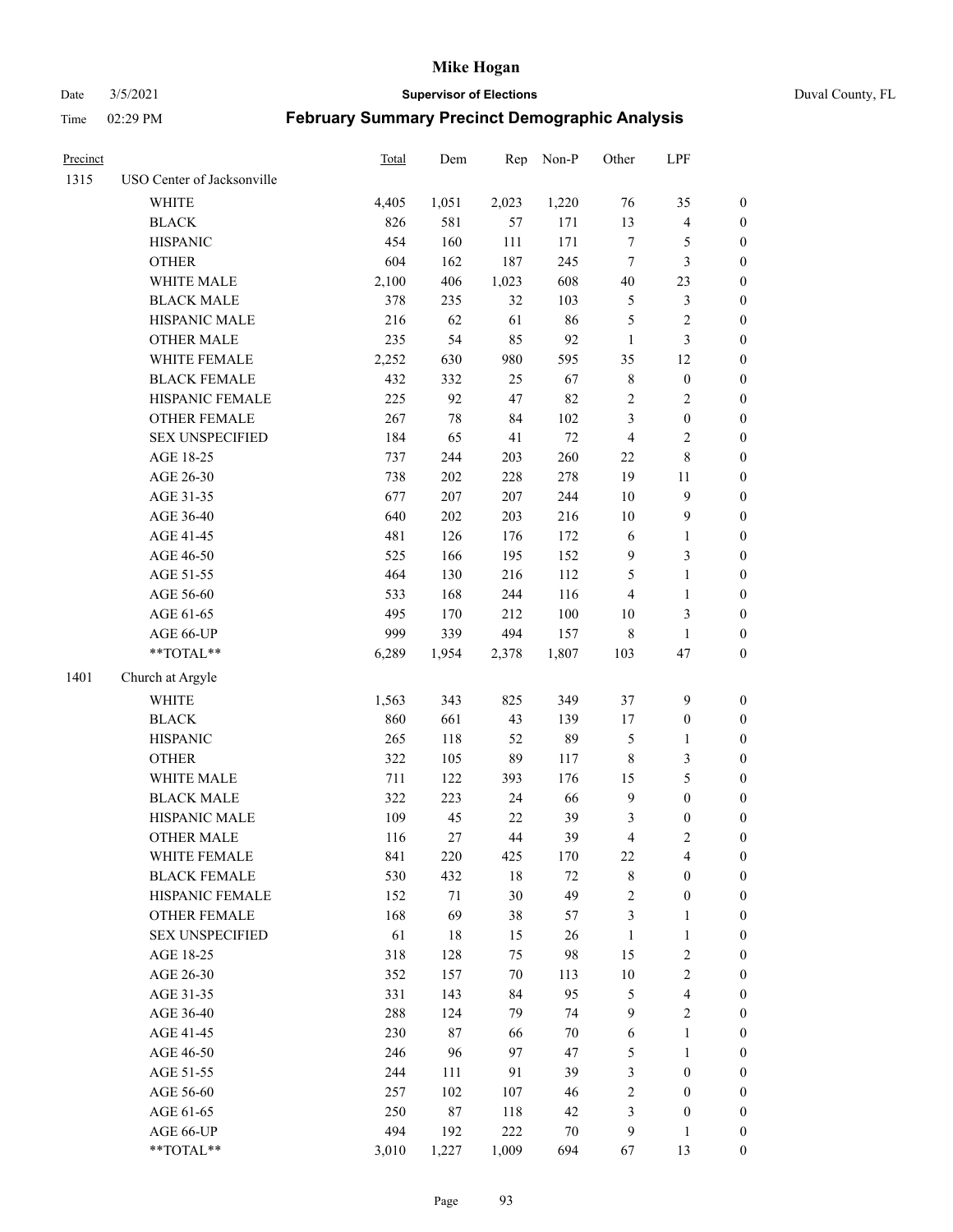# Date 3/5/2021 **Supervisor of Elections** Duval County, FL

| Precinct |                              | <b>Total</b> | Dem    | Rep    | Non-P       | Other            | LPF              |                  |
|----------|------------------------------|--------------|--------|--------|-------------|------------------|------------------|------------------|
| 1402     | Kirkwood Presbyterian Church |              |        |        |             |                  |                  |                  |
|          | <b>WHITE</b>                 | 1,501        | 254    | 923    | 290         | 23               | 11               | 0                |
|          | <b>BLACK</b>                 | 821          | 633    | 46     | 132         | $\,$ 8 $\,$      | $\sqrt{2}$       | $\boldsymbol{0}$ |
|          | <b>HISPANIC</b>              | 258          | 97     | 76     | $8\sqrt{1}$ | 3                | $\mathbf{1}$     | $\boldsymbol{0}$ |
|          | <b>OTHER</b>                 | 433          | 109    | 158    | 156         | $10\,$           | $\boldsymbol{0}$ | $\boldsymbol{0}$ |
|          | WHITE MALE                   | 737          | 107    | 464    | 148         | 9                | $\mathbf{9}$     | $\boldsymbol{0}$ |
|          | <b>BLACK MALE</b>            | 364          | 266    | 26     | 67          | 3                | $\sqrt{2}$       | $\boldsymbol{0}$ |
|          | HISPANIC MALE                | 121          | $40\,$ | 42     | 36          | 2                | $\mathbf{1}$     | $\boldsymbol{0}$ |
|          | <b>OTHER MALE</b>            | 164          | 42     | 65     | 52          | 5                | $\boldsymbol{0}$ | $\boldsymbol{0}$ |
|          | WHITE FEMALE                 | 748          | 146    | 449    | 137         | 14               | $\sqrt{2}$       | $\boldsymbol{0}$ |
|          | <b>BLACK FEMALE</b>          | 446          | 359    | 19     | 63          | 5                | $\boldsymbol{0}$ | $\boldsymbol{0}$ |
|          | HISPANIC FEMALE              | 137          | 57     | 34     | 45          | $\mathbf{1}$     | $\boldsymbol{0}$ | $\boldsymbol{0}$ |
|          | <b>OTHER FEMALE</b>          | 215          | 58     | 85     | 68          | 4                | $\boldsymbol{0}$ | $\boldsymbol{0}$ |
|          | <b>SEX UNSPECIFIED</b>       | 81           | 18     | 19     | 43          | $\mathbf{1}$     | $\boldsymbol{0}$ | $\boldsymbol{0}$ |
|          | AGE 18-25                    | 265          | 102    | 63     | 96          | $\overline{c}$   | $\sqrt{2}$       | $\boldsymbol{0}$ |
|          | AGE 26-30                    | 267          | 92     | 77     | 89          | 6                | $\mathfrak{Z}$   | $\boldsymbol{0}$ |
|          | AGE 31-35                    | 278          | 92     | 95     | $87\,$      | $\overline{c}$   | $\sqrt{2}$       | $\boldsymbol{0}$ |
|          | AGE 36-40                    | 264          | 117    | 67     | 64          | 12               | $\overline{4}$   | $\boldsymbol{0}$ |
|          | AGE 41-45                    | 257          | 107    | 83     | 63          | 3                | $\mathbf{1}$     | $\boldsymbol{0}$ |
|          | AGE 46-50                    | 235          | $80\,$ | 103    | 47          | 4                | $\mathbf{1}$     | $\boldsymbol{0}$ |
|          | AGE 51-55                    | 272          | 104    | 117    | 49          | $\overline{c}$   | $\boldsymbol{0}$ | $\boldsymbol{0}$ |
|          | AGE 56-60                    | 311          | 110    | 145    | 52          | 4                | $\boldsymbol{0}$ | 0                |
|          | AGE 61-65                    | 278          | 83     | 148    | 41          | 6                | $\boldsymbol{0}$ | $\boldsymbol{0}$ |
|          | AGE 66-UP                    | 586          | 206    | 305    | 71          | 3                | 1                | $\boldsymbol{0}$ |
|          | $**TOTAL**$                  | 3,013        | 1,093  | 1,203  | 659         | 44               | 14               | $\boldsymbol{0}$ |
| 1403     | Argyle Branch Library        |              |        |        |             |                  |                  |                  |
|          |                              |              |        |        |             |                  |                  |                  |
|          | <b>WHITE</b>                 | 1,479        | 277    | 821    | 342         | 32               | $\boldsymbol{7}$ | $\boldsymbol{0}$ |
|          | <b>BLACK</b>                 | 784          | 602    | 25     | 145         | $11\,$           | $\mathbf{1}$     | $\boldsymbol{0}$ |
|          | <b>HISPANIC</b>              | 306          | 112    | 80     | 111         | 3                | $\boldsymbol{0}$ | $\boldsymbol{0}$ |
|          | <b>OTHER</b>                 | 305          | $90\,$ | 107    | 103         | 5                | $\boldsymbol{0}$ | $\boldsymbol{0}$ |
|          | WHITE MALE                   | 701          | 111    | 403    | 164         | 16               | $\boldsymbol{7}$ | $\boldsymbol{0}$ |
|          | <b>BLACK MALE</b>            | 336          | 238    | 13     | 75          | 9                | $\mathbf{1}$     | $\boldsymbol{0}$ |
|          | HISPANIC MALE                | 141          | 46     | 41     | 53          | $\mathbf{1}$     | $\boldsymbol{0}$ | 0                |
|          | <b>OTHER MALE</b>            | 120          | $30\,$ | 47     | 42          | $\mathbf{1}$     | $\boldsymbol{0}$ | $\boldsymbol{0}$ |
|          | WHITE FEMALE                 | 765          | 164    | 410    | 175         | 16               | 0                | 0                |
|          | <b>BLACK FEMALE</b>          | 433          | 354    | 11     | 66          | 2                | $\boldsymbol{0}$ | $\overline{0}$   |
|          | HISPANIC FEMALE              | 159          | 63     | 38     | 56          | $\overline{c}$   | $\boldsymbol{0}$ | $\overline{0}$   |
|          | <b>OTHER FEMALE</b>          | 148          | $44\,$ | 55     | 45          | 4                | $\boldsymbol{0}$ | $\overline{0}$   |
|          | <b>SEX UNSPECIFIED</b>       | 71           | 31     | 15     | 25          | $\boldsymbol{0}$ | $\boldsymbol{0}$ | 0                |
|          | AGE 18-25                    | 323          | 120    | 67     | 126         | 10               | $\boldsymbol{0}$ | $\theta$         |
|          | AGE 26-30                    | 283          | 101    | 91     | 84          | 7                | $\boldsymbol{0}$ | 0                |
|          | AGE 31-35                    | 301          | 94     | 91     | 112         | 4                | $\boldsymbol{0}$ | 0                |
|          | AGE 36-40                    | 294          | 123    | 78     | 85          | 4                | $\overline{4}$   | 0                |
|          | AGE 41-45                    | 267          | 102    | 74     | 82          | 8                | $\mathbf{1}$     | 0                |
|          | AGE 46-50                    | 242          | 102    | $87\,$ | 45          | $\boldsymbol{7}$ | $\mathbf{1}$     | 0                |
|          | AGE 51-55                    | 217          | $88\,$ | 83     | $44\,$      | 2                | $\boldsymbol{0}$ | 0                |
|          | AGE 56-60                    | 258          | $87\,$ | 136    | 32          | 2                | 1                | $\overline{0}$   |
|          | AGE 61-65                    | 230          | 94     | 102    | $30\,$      | 3                | $\mathbf{1}$     | $\overline{0}$   |
|          | AGE 66-UP                    | 459          | 170    | 224    | 61          | 4                | $\boldsymbol{0}$ | 0                |
|          | $**TOTAL**$                  | 2,874        | 1,081  | 1,033  | 701         | 51               | 8                | $\boldsymbol{0}$ |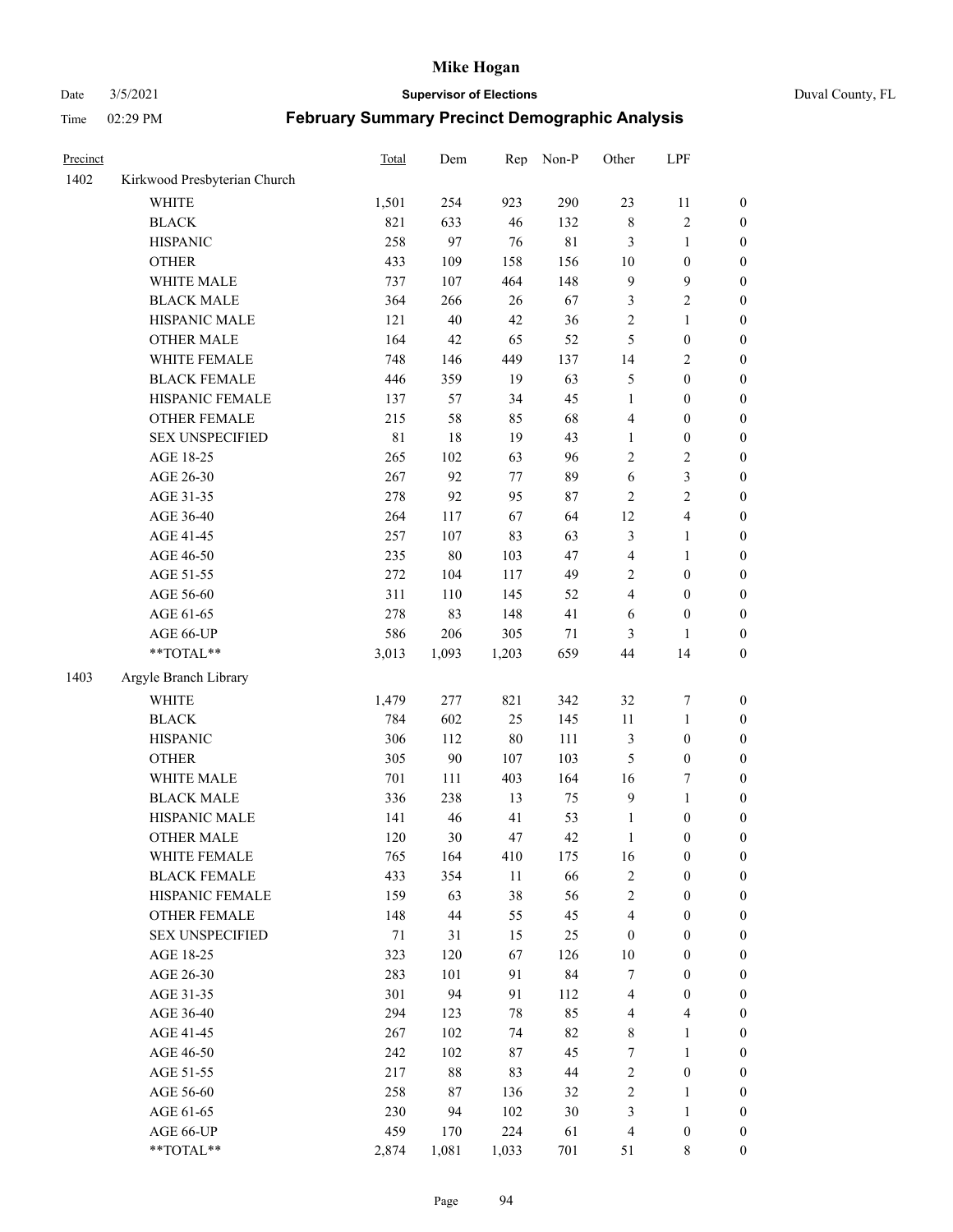Date 3/5/2021 **Supervisor of Elections** Duval County, FL

| Precinct |                            | Total       | Dem    | Rep            | Non-P       | Other            | LPF                     |                  |
|----------|----------------------------|-------------|--------|----------------|-------------|------------------|-------------------------|------------------|
| 1404     | Grace Church of Avondale   |             |        |                |             |                  |                         |                  |
|          | <b>WHITE</b>               | 3,970       | 1,658  | 1,528          | 700         | 55               | 29                      | 0                |
|          | <b>BLACK</b>               | 93          | 71     | 6              | 14          | $\mathbf{1}$     | $\mathbf{1}$            | $\boldsymbol{0}$ |
|          | <b>HISPANIC</b>            | 159         | 79     | 31             | 41          | 6                | $\sqrt{2}$              | $\boldsymbol{0}$ |
|          | <b>OTHER</b>               | 264         | 111    | 54             | 95          | 3                | $\mathbf{1}$            | $\boldsymbol{0}$ |
|          | WHITE MALE                 | 1,853       | 666    | 759            | 386         | 23               | 19                      | $\boldsymbol{0}$ |
|          | <b>BLACK MALE</b>          | 50          | 36     | 3              | 9           | $\mathbf{1}$     | $\mathbf{1}$            | $\boldsymbol{0}$ |
|          | HISPANIC MALE              | $70\,$      | 34     | 15             | 18          | $\overline{c}$   | $\mathbf{1}$            | $\boldsymbol{0}$ |
|          | <b>OTHER MALE</b>          | 109         | 45     | 20             | 43          | $\mathbf{1}$     | $\boldsymbol{0}$        | $\boldsymbol{0}$ |
|          | WHITE FEMALE               | 2,088       | 983    | 760            | 304         | 31               | $10\,$                  | $\boldsymbol{0}$ |
|          | <b>BLACK FEMALE</b>        | 41          | 33     | $\mathfrak{Z}$ | 5           | $\boldsymbol{0}$ | $\boldsymbol{0}$        | 0                |
|          | HISPANIC FEMALE            | 87          | 44     | 16             | $22\,$      | 4                | $\mathbf{1}$            | 0                |
|          | OTHER FEMALE               | 107         | 51     | 22             | 32          | $\mathbf{2}$     | $\boldsymbol{0}$        | 0                |
|          | <b>SEX UNSPECIFIED</b>     | $8\sqrt{1}$ | $27\,$ | 21             | 31          | $\mathbf{1}$     | $\mathbf{1}$            | $\boldsymbol{0}$ |
|          | AGE 18-25                  | 349         | 155    | 103            | $8\sqrt{1}$ | 6                | $\overline{\mathbf{4}}$ | $\boldsymbol{0}$ |
|          | AGE 26-30                  | 471         | 202    | 152            | 106         | 9                | $\sqrt{2}$              | $\boldsymbol{0}$ |
|          | AGE 31-35                  | 530         | 224    | 166            | 129         | $\,$ $\,$        | $\mathfrak{Z}$          | $\boldsymbol{0}$ |
|          | AGE 36-40                  | 494         | 220    | 131            | 129         | 9                | $\mathfrak s$           | $\boldsymbol{0}$ |
|          | AGE 41-45                  | 381         | 165    | 106            | 93          | $\,$ $\,$        | 9                       | $\boldsymbol{0}$ |
|          | AGE 46-50                  | 347         | 146    | 131            | 61          | 5                | $\overline{\mathbf{4}}$ | $\boldsymbol{0}$ |
|          | AGE 51-55                  | 376         | 130    | 152            | 89          | 5                | $\boldsymbol{0}$        | $\boldsymbol{0}$ |
|          | AGE 56-60                  | 378         | 153    | 165            | 52          | 6                | $\sqrt{2}$              | 0                |
|          | AGE 61-65                  | 324         | 152    | 124            | 42          | 4                | $\sqrt{2}$              | 0                |
|          | AGE 66-UP                  | 836         | 372    | 389            | 68          | 5                | $\overline{2}$          | $\boldsymbol{0}$ |
|          | **TOTAL**                  | 4,486       | 1,919  | 1,619          | 850         | 65               | 33                      | $\boldsymbol{0}$ |
| 1405     | Murray Hill Baptist Church |             |        |                |             |                  |                         |                  |
|          | <b>WHITE</b>               | 1,879       | 795    | 686            | 355         | 24               | 19                      | $\boldsymbol{0}$ |
|          | <b>BLACK</b>               | 191         | 151    | 10             | 30          | $\boldsymbol{0}$ | $\boldsymbol{0}$        | $\boldsymbol{0}$ |
|          | <b>HISPANIC</b>            | 108         | 55     | $27\,$         | 24          | $\mathbf{1}$     | $\mathbf{1}$            | $\boldsymbol{0}$ |
|          | <b>OTHER</b>               | 147         | 62     | 37             | 43          | 3                | $\overline{c}$          | $\boldsymbol{0}$ |
|          | WHITE MALE                 | 856         | 322    | 326            | 185         | 12               | $11\,$                  | $\boldsymbol{0}$ |
|          | <b>BLACK MALE</b>          | 79          | 58     | $\mathfrak s$  | 16          | $\boldsymbol{0}$ | $\boldsymbol{0}$        | $\boldsymbol{0}$ |
|          | HISPANIC MALE              | 42          | $21\,$ | 13             | $\,8\,$     | $\boldsymbol{0}$ | $\boldsymbol{0}$        | 0                |
|          | <b>OTHER MALE</b>          | 63          | 23     | 16             | 22          | 1                | $\mathbf{1}$            | 0                |
|          | WHITE FEMALE               | 999         | 466    | 350            | 164         | 12               | 7                       | 0                |
|          | <b>BLACK FEMALE</b>        | 108         | 89     | 5              | 14          | $\boldsymbol{0}$ | $\boldsymbol{0}$        | $\boldsymbol{0}$ |
|          | HISPANIC FEMALE            | 62          | 32     | 13             | 15          | $\mathbf{1}$     | $\mathbf{1}$            | $\overline{0}$   |
|          | <b>OTHER FEMALE</b>        | 52          | $28\,$ | 13             | 9           | 2                | $\boldsymbol{0}$        | $\overline{0}$   |
|          | <b>SEX UNSPECIFIED</b>     | 64          | 24     | 19             | 19          | $\boldsymbol{0}$ | $\mathbf{2}$            | 0                |
|          | AGE 18-25                  | 149         | 66     | 30             | 46          | 6                | $\mathbf{1}$            | 0                |
|          | AGE 26-30                  | 282         | 141    | 62             | 68          | 6                | $\mathfrak{S}$          | 0                |
|          | AGE 31-35                  | 329         | 174    | 77             | 65          | 6                | $\boldsymbol{7}$        | 0                |
|          | AGE 36-40                  | 231         | 123    | 57             | 48          | 2                | $\mathbf{1}$            | 0                |
|          | AGE 41-45                  | 191         | 95     | 47             | 45          | $\mathbf{1}$     | $\mathfrak{Z}$          | 0                |
|          | AGE 46-50                  | 153         | 60     | 50             | 36          | 3                | $\overline{4}$          | 0                |
|          | AGE 51-55                  | 153         | 55     | 63             | 35          | $\boldsymbol{0}$ | $\boldsymbol{0}$        | $\overline{0}$   |
|          | AGE 56-60                  | 155         | 60     | 66             | 28          | 1                | $\boldsymbol{0}$        | $\overline{0}$   |
|          | AGE 61-65                  | 167         | 65     | 74             | $28\,$      | $\boldsymbol{0}$ | $\boldsymbol{0}$        | $\overline{0}$   |
|          | AGE 66-UP                  | 515         | 224    | 234            | 53          | 3                | $\mathbf{1}$            | $\boldsymbol{0}$ |
|          | **TOTAL**                  | 2,325       | 1,063  | 760            | 452         | 28               | $22\,$                  | $\boldsymbol{0}$ |
|          |                            |             |        |                |             |                  |                         |                  |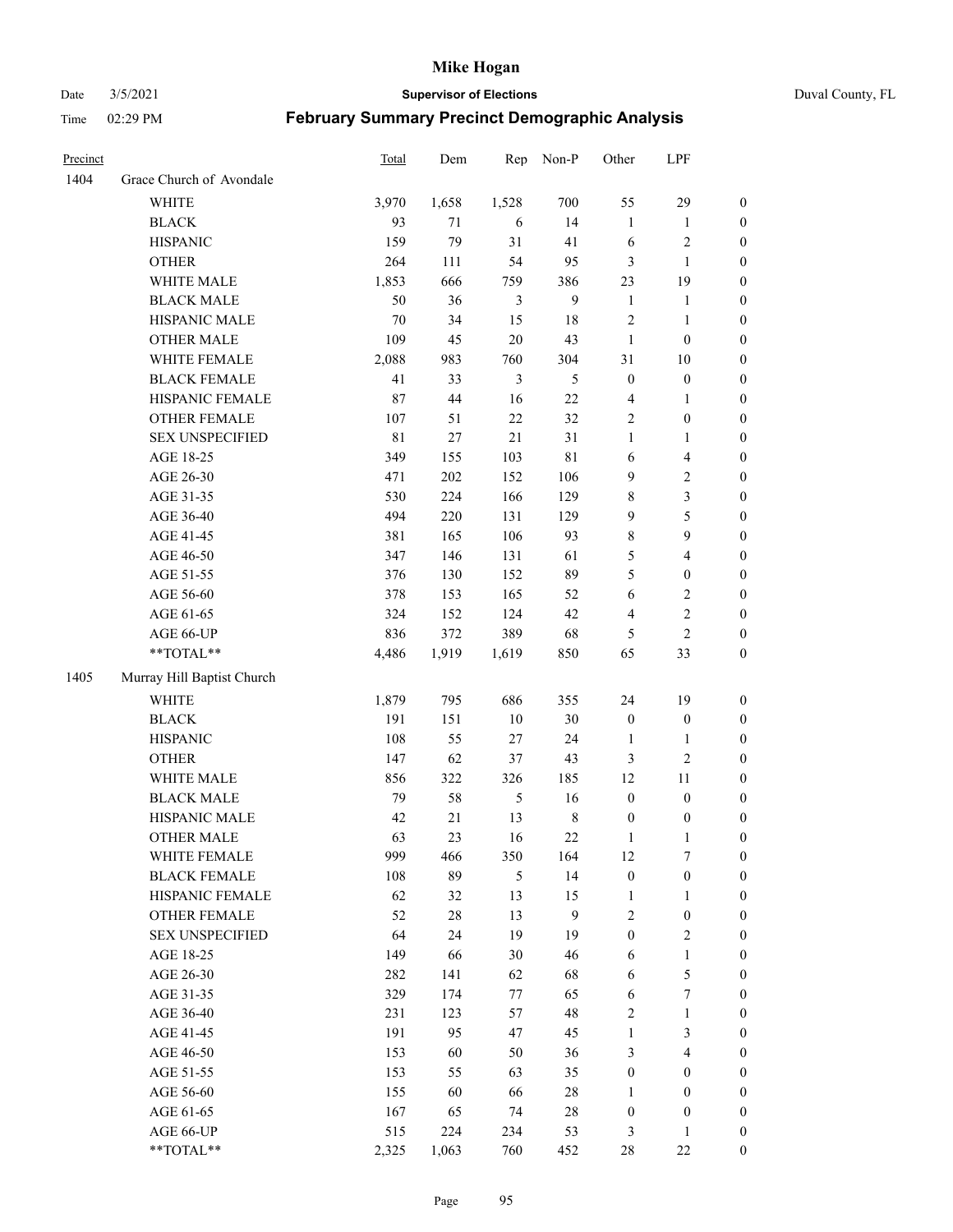#### Date 3/5/2021 **Supervisor of Elections** Duval County, FL

| Precinct |                                           | Total | Dem         | Rep           | Non-P  | Other                   | LPF                     |                  |
|----------|-------------------------------------------|-------|-------------|---------------|--------|-------------------------|-------------------------|------------------|
| 1406     | Hillcrest Baptist                         |       |             |               |        |                         |                         |                  |
|          | <b>WHITE</b>                              | 1,058 | 220         | 607           | 215    | $\overline{9}$          | $\boldsymbol{7}$        | 0                |
|          | <b>BLACK</b>                              | 364   | 291         | 17            | 49     | 5                       | $\sqrt{2}$              | $\boldsymbol{0}$ |
|          | <b>HISPANIC</b>                           | 157   | 67          | 38            | 49     | 2                       | $\mathbf{1}$            | $\boldsymbol{0}$ |
|          | <b>OTHER</b>                              | 192   | 37          | 58            | $88\,$ | 7                       | $\sqrt{2}$              | $\boldsymbol{0}$ |
|          | WHITE MALE                                | 482   | 81          | 295           | 99     | 3                       | $\overline{\mathbf{4}}$ | $\boldsymbol{0}$ |
|          | <b>BLACK MALE</b>                         | 160   | 120         | 12            | $22\,$ | 4                       | $\sqrt{2}$              | $\boldsymbol{0}$ |
|          | HISPANIC MALE                             | 65    | 21          | 18            | 25     | $\boldsymbol{0}$        | $\mathbf{1}$            | $\boldsymbol{0}$ |
|          | <b>OTHER MALE</b>                         | 80    | 16          | 27            | 34     | $\mathbf{1}$            | $\mathbf{2}$            | $\boldsymbol{0}$ |
|          | WHITE FEMALE                              | 564   | 135         | 305           | 115    | 6                       | $\mathfrak{Z}$          | $\boldsymbol{0}$ |
|          | <b>BLACK FEMALE</b>                       | 199   | 168         | $\mathfrak s$ | 25     | $\mathbf{1}$            | $\boldsymbol{0}$        | $\boldsymbol{0}$ |
|          | HISPANIC FEMALE                           | 88    | 42          | 20            | 24     | $\overline{c}$          | $\boldsymbol{0}$        | 0                |
|          | OTHER FEMALE                              | 94    | $20\,$      | 27            | 41     | 6                       | $\boldsymbol{0}$        | $\boldsymbol{0}$ |
|          | <b>SEX UNSPECIFIED</b>                    | 39    | 12          | $11\,$        | 16     | $\boldsymbol{0}$        | $\boldsymbol{0}$        | $\boldsymbol{0}$ |
|          | AGE 18-25                                 | 154   | 54          | 38            | 57     | 4                       | 1                       | $\boldsymbol{0}$ |
|          | AGE 26-30                                 | 152   | 48          | 46            | 49     | 5                       | $\overline{\mathbf{4}}$ | $\boldsymbol{0}$ |
|          | AGE 31-35                                 | 174   | 64          | 57            | 46     | 4                       | $\mathfrak{Z}$          | $\boldsymbol{0}$ |
|          | AGE 36-40                                 | 148   | 54          | 42            | 49     | $\mathbf{1}$            | $\sqrt{2}$              | $\boldsymbol{0}$ |
|          | AGE 41-45                                 | 121   | 42          | $40\,$        | 36     | 3                       | $\boldsymbol{0}$        | $\boldsymbol{0}$ |
|          | AGE 46-50                                 | 134   | 38          | 63            | 29     | 4                       | $\boldsymbol{0}$        | $\boldsymbol{0}$ |
|          | AGE 51-55                                 | 153   | 54          | 68            | $30\,$ | 1                       | $\boldsymbol{0}$        | $\boldsymbol{0}$ |
|          | AGE 56-60                                 | 182   | 56          | 95            | 29     | $\boldsymbol{0}$        | $\sqrt{2}$              | 0                |
|          | AGE 61-65                                 | 176   | 71          | 84            | 21     | $\boldsymbol{0}$        | $\boldsymbol{0}$        | $\boldsymbol{0}$ |
|          | AGE 66-UP                                 | 377   | 134         | 187           | 55     | $\mathbf{1}$            | $\boldsymbol{0}$        | $\boldsymbol{0}$ |
|          | **TOTAL**                                 | 1,771 | 615         | 720           | 401    | 23                      | 12                      | $\boldsymbol{0}$ |
| 1407     | Jacksonville Association of Fire Fighters |       |             |               |        |                         |                         |                  |
|          | <b>WHITE</b>                              | 1,176 | 569         | 293           | 277    | $26\,$                  | 11                      | $\boldsymbol{0}$ |
|          | <b>BLACK</b>                              | 264   | 204         | 13            | 43     | 3                       | $\mathbf{1}$            | $\boldsymbol{0}$ |
|          | <b>HISPANIC</b>                           | 65    | 33          | $11\,$        | 17     | 4                       | $\boldsymbol{0}$        | $\boldsymbol{0}$ |
|          | <b>OTHER</b>                              | 146   | 62          | 22            | 58     | 3                       | $\mathbf{1}$            | $\boldsymbol{0}$ |
|          | WHITE MALE                                | 582   | 253         | 152           | 152    | 16                      | $\mathbf{9}$            | $\boldsymbol{0}$ |
|          | <b>BLACK MALE</b>                         | 114   | $8\sqrt{1}$ | 6             | 25     | $\mathbf{1}$            | $\mathbf{1}$            | $\boldsymbol{0}$ |
|          | HISPANIC MALE                             | 26    | $10\,$      | 5             | $10\,$ | $\mathbf{1}$            | $\boldsymbol{0}$        | $\boldsymbol{0}$ |
|          | OTHER MALE                                | 61    | 27          | 9             | 23     | $\mathbf{1}$            | $\mathbf{1}$            | $\boldsymbol{0}$ |
|          | WHITE FEMALE                              | 576   | 307         | 138           | 119    | 10                      | 2                       | 0                |
|          | <b>BLACK FEMALE</b>                       | 148   | 123         | 6             | 17     | 2                       | $\boldsymbol{0}$        | $\boldsymbol{0}$ |
|          | HISPANIC FEMALE                           | 38    | $22\,$      | 6             | 7      | 3                       | $\boldsymbol{0}$        | $\overline{0}$   |
|          | <b>OTHER FEMALE</b>                       | 56    | 25          | $10\,$        | $20\,$ | $\mathbf{1}$            | $\boldsymbol{0}$        | $\overline{0}$   |
|          | <b>SEX UNSPECIFIED</b>                    | 50    | $20\,$      | $\tau$        | $22\,$ | $\mathbf{1}$            | $\boldsymbol{0}$        | 0                |
|          | AGE 18-25                                 | 169   | 98          | 19            | 43     | 9                       | $\boldsymbol{0}$        | $\theta$         |
|          | AGE 26-30                                 | 298   | 167         | 57            | 68     | 5                       | $\mathbf{1}$            | 0                |
|          | AGE 31-35                                 | 300   | 142         | 56            | $88\,$ | 9                       | $\mathfrak s$           | 0                |
|          | AGE 36-40                                 | 182   | 82          | 34            | 60     | 3                       | $\mathfrak{Z}$          | 0                |
|          | AGE 41-45                                 | 129   | 54          | 24            | 45     | $\overline{\mathbf{4}}$ | $\sqrt{2}$              | 0                |
|          | AGE 46-50                                 | 124   | 72          | 29            | 19     | 3                       | $\mathbf{1}$            | 0                |
|          | AGE 51-55                                 | 93    | 49          | 20            | 21     | 2                       | $\mathbf{1}$            | 0                |
|          | AGE 56-60                                 | 89    | 46          | 26            | 17     | $\boldsymbol{0}$        | $\boldsymbol{0}$        | 0                |
|          | AGE 61-65                                 | 87    | 54          | $20\,$        | 13     | $\boldsymbol{0}$        | $\boldsymbol{0}$        | $\overline{0}$   |
|          | AGE 66-UP                                 | 180   | 104         | 54            | $21\,$ | $\mathbf{1}$            | $\boldsymbol{0}$        | 0                |
|          | **TOTAL**                                 | 1,651 | 868         | 339           | 395    | 36                      | 13                      | $\boldsymbol{0}$ |
|          |                                           |       |             |               |        |                         |                         |                  |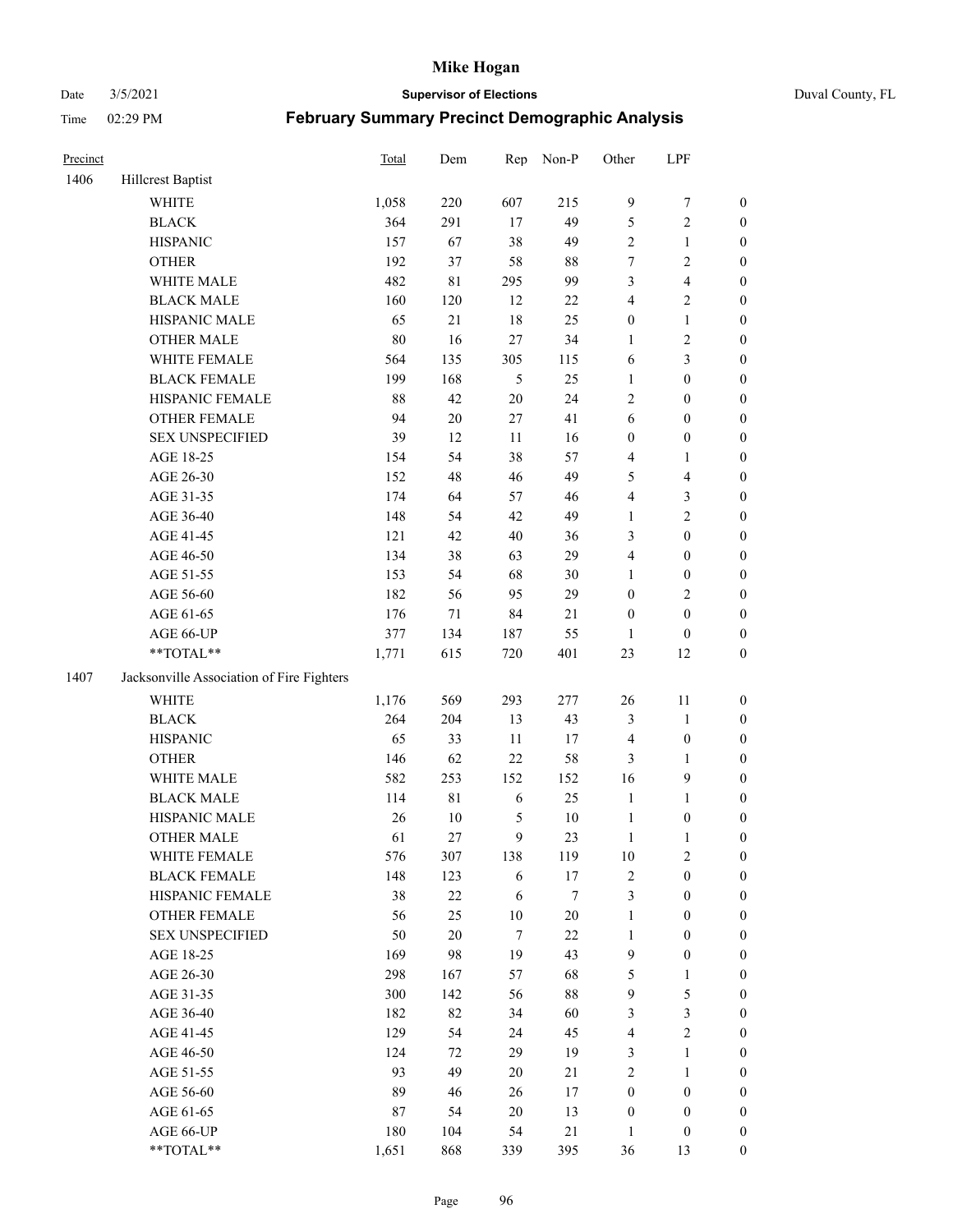Date 3/5/2021 **Supervisor of Elections** Duval County, FL

| Precinct |                               | <b>Total</b> | Dem    | Rep   | Non-P  | Other                   | LPF              |                  |
|----------|-------------------------------|--------------|--------|-------|--------|-------------------------|------------------|------------------|
| 1408     | St. Johns Presbyterian Church |              |        |       |        |                         |                  |                  |
|          | WHITE                         | 3,034        | 936    | 1,475 | 560    | 42                      | $21\,$           | 0                |
|          | <b>BLACK</b>                  | 218          | 151    | 24    | 41     | $\sqrt{2}$              | $\boldsymbol{0}$ | 0                |
|          | <b>HISPANIC</b>               | 117          | 50     | 33    | 31     | 3                       | $\boldsymbol{0}$ | $\boldsymbol{0}$ |
|          | <b>OTHER</b>                  | 200          | 60     | 58    | 73     | 8                       | $\mathbf{1}$     | $\boldsymbol{0}$ |
|          | WHITE MALE                    | 1,434        | 374    | 726   | 302    | 18                      | 14               | $\boldsymbol{0}$ |
|          | <b>BLACK MALE</b>             | 102          | 64     | 12    | 25     | $\mathbf{1}$            | $\boldsymbol{0}$ | $\boldsymbol{0}$ |
|          | HISPANIC MALE                 | 60           | 27     | 17    | 16     | $\boldsymbol{0}$        | $\boldsymbol{0}$ | $\boldsymbol{0}$ |
|          | <b>OTHER MALE</b>             | $78\,$       | 24     | 26    | 26     | $\mathbf{1}$            | $\mathbf{1}$     | $\boldsymbol{0}$ |
|          | WHITE FEMALE                  | 1,562        | 552    | 730   | 249    | 24                      | 7                | $\boldsymbol{0}$ |
|          | <b>BLACK FEMALE</b>           | 114          | 85     | 12    | 16     | $\mathbf{1}$            | $\boldsymbol{0}$ | $\boldsymbol{0}$ |
|          | HISPANIC FEMALE               | 54           | $22\,$ | 15    | 14     | 3                       | $\boldsymbol{0}$ | 0                |
|          | <b>OTHER FEMALE</b>           | 76           | 24     | 23    | 23     | 6                       | $\boldsymbol{0}$ | $\boldsymbol{0}$ |
|          | <b>SEX UNSPECIFIED</b>        | 89           | 25     | 29    | 34     | $\mathbf{1}$            | $\boldsymbol{0}$ | $\boldsymbol{0}$ |
|          | AGE 18-25                     | 259          | 84     | 86    | 76     | $10\,$                  | $\mathfrak{Z}$   | $\boldsymbol{0}$ |
|          | AGE 26-30                     | 348          | 130    | 120   | 86     | $10\,$                  | $\sqrt{2}$       | $\boldsymbol{0}$ |
|          | AGE 31-35                     | 381          | 131    | 135   | 101    | 7                       | $\boldsymbol{7}$ | $\boldsymbol{0}$ |
|          | AGE 36-40                     | 330          | 127    | 108   | 87     | 6                       | $\sqrt{2}$       | $\boldsymbol{0}$ |
|          | AGE 41-45                     | 268          | 90     | 98    | 74     | $\overline{\mathbf{4}}$ | $\sqrt{2}$       | $\boldsymbol{0}$ |
|          | AGE 46-50                     | 233          | 66     | 116   | $44\,$ | 5                       | $\overline{c}$   | $\boldsymbol{0}$ |
|          | AGE 51-55                     | 260          | 74     | 127   | 53     | 5                       | $\mathbf{1}$     | $\boldsymbol{0}$ |
|          | AGE 56-60                     | 304          | 98     | 158   | 47     | $\mathbf{1}$            | $\boldsymbol{0}$ | 0                |
|          | AGE 61-65                     | 359          | 106    | 202   | 47     | 3                       | $\mathbf{1}$     | 0                |
|          | AGE 66-UP                     | 827          | 291    | 440   | $90\,$ | 4                       | $\sqrt{2}$       | $\boldsymbol{0}$ |
|          | $**TOTAL**$                   | 3,569        | 1,197  | 1,590 | 705    | 55                      | $22\,$           | $\boldsymbol{0}$ |
| 1409     | St. Peter's Episcopal Church  |              |        |       |        |                         |                  |                  |
|          | <b>WHITE</b>                  | 3,281        | 711    | 1,804 | 690    | 63                      | 13               | $\boldsymbol{0}$ |
|          | <b>BLACK</b>                  | 1,352        | 1,001  | 56    | 275    | 19                      | $\mathbf{1}$     | $\boldsymbol{0}$ |
|          | <b>HISPANIC</b>               | 444          | 178    | 93    | 160    | $10\,$                  | $\mathfrak{Z}$   | $\boldsymbol{0}$ |
|          | <b>OTHER</b>                  | 556          | 150    | 167   | 225    | 12                      | $\sqrt{2}$       | $\boldsymbol{0}$ |
|          | WHITE MALE                    | 1,591        | 289    | 915   | 352    | 27                      | $\,$ 8 $\,$      | $\boldsymbol{0}$ |
|          | <b>BLACK MALE</b>             | 594          | 401    | 29    | 151    | 13                      | $\boldsymbol{0}$ | $\boldsymbol{0}$ |
|          | HISPANIC MALE                 | 217          | 71     | 54    | $87\,$ | 4                       | 1                | $\boldsymbol{0}$ |
|          | <b>OTHER MALE</b>             | 213          | 55     | 75    | $78\,$ | 5                       | $\boldsymbol{0}$ | $\boldsymbol{0}$ |
|          | WHITE FEMALE                  | 1,643        | 416    | 861   | 327    | 34                      | 5                | 0                |
|          | <b>BLACK FEMALE</b>           | 733          | 583    | 25    | 118    | 6                       | $\mathbf{1}$     | $\boldsymbol{0}$ |
|          | HISPANIC FEMALE               | 214          | 100    | 37    | $70\,$ | 6                       | $\mathbf{1}$     | $\boldsymbol{0}$ |
|          | OTHER FEMALE                  | 245          | $70\,$ | 73    | 97     | 4                       | $\mathbf{1}$     | $\overline{0}$   |
|          | <b>SEX UNSPECIFIED</b>        | 183          | 55     | 51    | $70\,$ | 5                       | $\mathfrak{2}$   | 0                |
|          | AGE 18-25                     | 686          | 231    | 175   | 250    | 24                      | 6                | 0                |
|          | AGE 26-30                     | 556          | 195    | 147   | 197    | 16                      | $\mathbf{1}$     | 0                |
|          | AGE 31-35                     | 541          | 208    | 152   | 164    | 13                      | $\overline{4}$   | 0                |
|          | AGE 36-40                     | 470          | 180    | 147   | 127    | $11\,$                  | $\mathfrak s$    | 0                |
|          | AGE 41-45                     | 459          | 163    | 162   | 125    | 9                       | $\boldsymbol{0}$ | 0                |
|          | AGE 46-50                     | 451          | 165    | 182   | 98     | 6                       | $\boldsymbol{0}$ | 0                |
|          | AGE 51-55                     | 435          | 157    | 164   | 107    | 7                       | $\boldsymbol{0}$ | 0                |
|          | AGE 56-60                     | 527          | 209    | 222   | 92     | 3                       | 1                | $\boldsymbol{0}$ |
|          | AGE 61-65                     | 486          | 172    | 241   | 67     | 5                       | $\mathbf{1}$     | $\boldsymbol{0}$ |
|          | AGE 66-UP                     | 1,022        | 360    | 528   | 123    | 10                      | $\mathbf{1}$     | 0                |
|          | **TOTAL**                     | 5,633        | 2,040  | 2,120 | 1,350  | 104                     | 19               | $\boldsymbol{0}$ |
|          |                               |              |        |       |        |                         |                  |                  |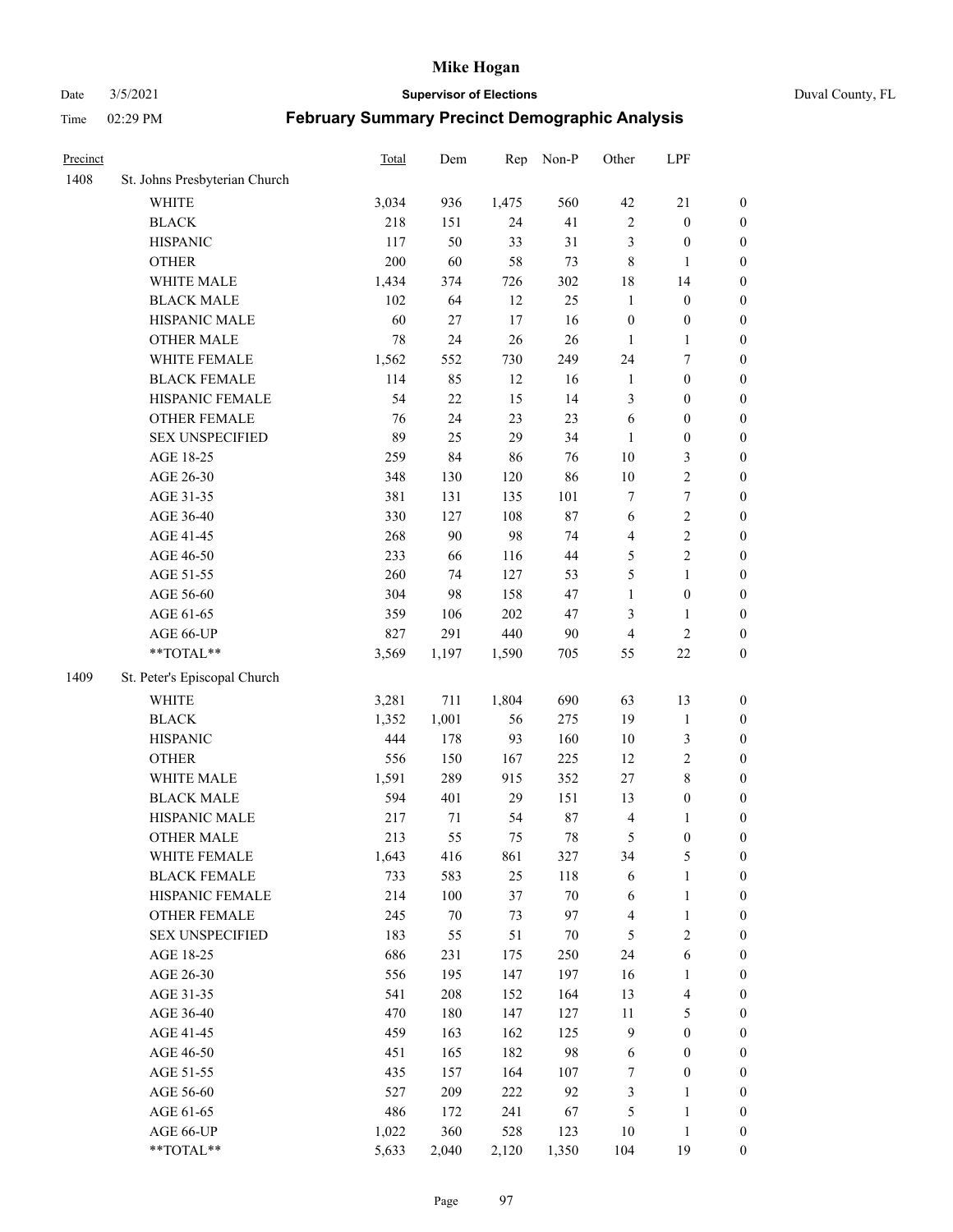Date 3/5/2021 **Supervisor of Elections** Duval County, FL

| Precinct |                                | Total | Dem    | Rep    | Non-P   | Other            | LPF              |                  |
|----------|--------------------------------|-------|--------|--------|---------|------------------|------------------|------------------|
| 1410     | Fleet Reserve                  |       |        |        |         |                  |                  |                  |
|          | <b>WHITE</b>                   | 2,571 | 537    | 1,402  | 568     | 45               | 19               | 0                |
|          | <b>BLACK</b>                   | 1,638 | 1,257  | $70\,$ | 288     | 19               | $\overline{4}$   | 0                |
|          | <b>HISPANIC</b>                | 425   | 171    | 85     | 160     | 6                | 3                | $\boldsymbol{0}$ |
|          | <b>OTHER</b>                   | 520   | 180    | 125    | 207     | $\overline{4}$   | $\overline{4}$   | $\boldsymbol{0}$ |
|          | WHITE MALE                     | 1,178 | 190    | 674    | 280     | 22               | 12               | $\boldsymbol{0}$ |
|          | <b>BLACK MALE</b>              | 619   | 432    | 46     | 131     | 9                | 1                | $\boldsymbol{0}$ |
|          | HISPANIC MALE                  | 188   | 72     | $40\,$ | 74      | 2                | $\boldsymbol{0}$ | $\boldsymbol{0}$ |
|          | <b>OTHER MALE</b>              | 199   | 63     | 52     | 82      | $\mathbf{1}$     | $\mathbf{1}$     | $\boldsymbol{0}$ |
|          | WHITE FEMALE                   | 1,363 | 339    | 715    | 279     | 23               | 7                | $\boldsymbol{0}$ |
|          | <b>BLACK FEMALE</b>            | 982   | 797    | $22\,$ | 150     | 10               | $\mathfrak{Z}$   | 0                |
|          | HISPANIC FEMALE                | 226   | 97     | 38     | 85      | 3                | $\mathfrak{Z}$   | 0                |
|          | OTHER FEMALE                   | 242   | 98     | 54     | 89      | $\boldsymbol{0}$ | $\mathbf{1}$     | 0                |
|          | <b>SEX UNSPECIFIED</b>         | 157   | 57     | 41     | 53      | 4                | $\sqrt{2}$       | $\boldsymbol{0}$ |
|          | AGE 18-25                      | 604   | 268    | 112    | 201     | 18               | 5                | $\boldsymbol{0}$ |
|          | AGE 26-30                      | 498   | 203    | 113    | 170     | 8                | $\overline{4}$   | $\boldsymbol{0}$ |
|          | AGE 31-35                      | 501   | 211    | 122    | 152     | 9                | $\boldsymbol{7}$ | $\boldsymbol{0}$ |
|          | AGE 36-40                      | 435   | 196    | 93     | 138     | 4                | $\overline{4}$   | $\boldsymbol{0}$ |
|          | AGE 41-45                      | 401   | 160    | 120    | 109     | 8                | $\overline{4}$   | $\boldsymbol{0}$ |
|          | AGE 46-50                      | 416   | 177    | 144    | 90      | 4                | $\mathbf{1}$     | $\boldsymbol{0}$ |
|          | AGE 51-55                      | 475   | 176    | 190    | 100     | 7                | $\sqrt{2}$       | 0                |
|          | AGE 56-60                      | 462   | 202    | 175    | $80\,$  | 4                | $\mathbf{1}$     | 0                |
|          | AGE 61-65                      | 435   | 185    | 190    | 54      | 4                | $\mathfrak{2}$   | 0                |
|          | AGE 66-UP                      | 927   | 367    | 423    | 129     | 8                | $\boldsymbol{0}$ | $\boldsymbol{0}$ |
|          | $**TOTAL**$                    | 5,154 | 2,145  | 1,682  | 1,223   | 74               | 30               | $\boldsymbol{0}$ |
| 1411     | Ortega United Methodist Church |       |        |        |         |                  |                  |                  |
|          | <b>WHITE</b>                   | 5,135 | 1,046  | 3,380  | 636     | 51               | $22\,$           | $\boldsymbol{0}$ |
|          | <b>BLACK</b>                   | 143   | 110    | 5      | 26      | 2                | $\boldsymbol{0}$ | $\boldsymbol{0}$ |
|          | <b>HISPANIC</b>                | 111   | 35     | 52     | 21      | 2                | $\mathbf{1}$     | $\boldsymbol{0}$ |
|          | <b>OTHER</b>                   | 226   | 53     | 89     | 74      | 9                | $\mathbf{1}$     | $\boldsymbol{0}$ |
|          | WHITE MALE                     | 2,377 | 404    | 1,610  | 326     | 26               | 11               | $\boldsymbol{0}$ |
|          | <b>BLACK MALE</b>              | 60    | 43     | 3      | 13      | $\mathbf{1}$     | $\boldsymbol{0}$ | $\boldsymbol{0}$ |
|          | HISPANIC MALE                  | 55    | $18\,$ | 25     | $10\,$  | 2                | $\boldsymbol{0}$ | 0                |
|          | <b>OTHER MALE</b>              | 78    | 15     | 34     | 26      | 3                | $\boldsymbol{0}$ | 0                |
|          | WHITE FEMALE                   | 2,708 | 634    | 1,738  | 300     | 25               | 11               | 0                |
|          | <b>BLACK FEMALE</b>            | 81    | 65     | 2      | 13      | $\mathbf{1}$     | $\boldsymbol{0}$ | 0                |
|          | HISPANIC FEMALE                | 56    | 17     | 27     | $11\,$  | $\boldsymbol{0}$ | $\mathbf{1}$     | $\boldsymbol{0}$ |
|          | OTHER FEMALE                   | 92    | 30     | 39     | 19      | 3                | $\mathbf{1}$     | $\overline{0}$   |
|          | <b>SEX UNSPECIFIED</b>         | 108   | 18     | 48     | 39      | 3                | $\boldsymbol{0}$ | 0                |
|          | AGE 18-25                      | 571   | 122    | 306    | 123     | 14               | 6                | 0                |
|          | AGE 26-30                      | 423   | 96     | 234    | 90      | 3                | $\boldsymbol{0}$ | 0                |
|          | AGE 31-35                      | 512   | 114    | 295    | 91      | 9                | $\mathfrak{Z}$   | 0                |
|          | AGE 36-40                      | 426   | 95     | 219    | 99      | 6                | $\boldsymbol{7}$ | 0                |
|          | AGE 41-45                      | 387   | 83     | 225    | 72      | 5                | $\sqrt{2}$       | 0                |
|          | AGE 46-50                      | 426   | 93     | 252    | $77 \,$ | 3                | $\mathbf{1}$     | 0                |
|          | AGE 51-55                      | 456   | 97     | 286    | 63      | 7                | 3                | 0                |
|          | AGE 56-60                      | 453   | 86     | 333    | 30      | 3                | 1                | 0                |
|          | AGE 61-65                      | 516   | 125    | 349    | 36      | 5                | $\mathbf{1}$     | 0                |
|          | AGE 66-UP                      | 1,445 | 333    | 1,027  | 76      | 9                | $\boldsymbol{0}$ | 0                |
|          | **TOTAL**                      | 5,615 | 1,244  | 3,526  | 757     | 64               | 24               | $\boldsymbol{0}$ |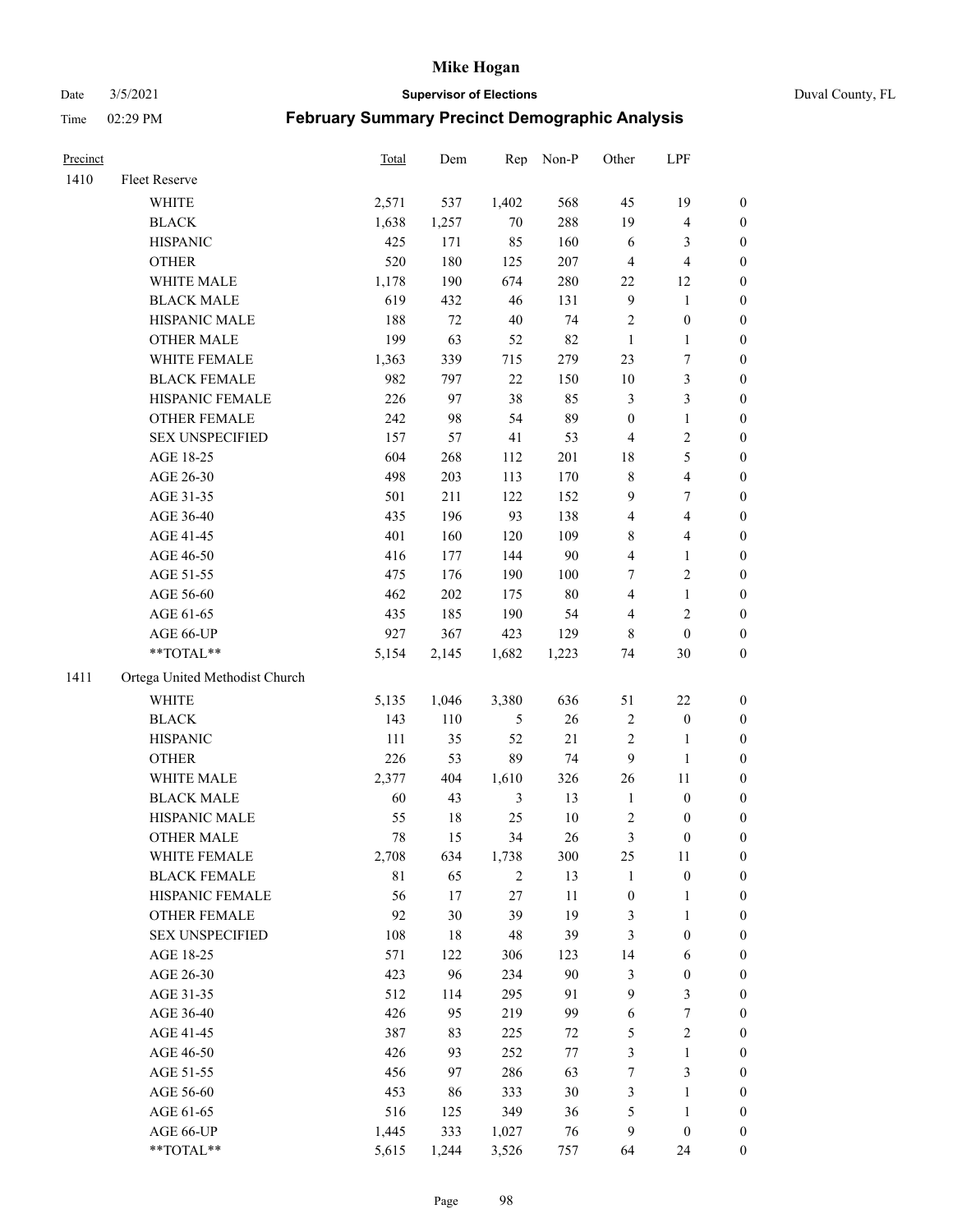#### Date 3/5/2021 **Supervisor of Elections** Duval County, FL

| Precinct |                                    | Total | Dem    | Rep         | Non-P  | Other            | LPF                     |                  |
|----------|------------------------------------|-------|--------|-------------|--------|------------------|-------------------------|------------------|
| 1412     | Saint Catherine's Episcopal Church |       |        |             |        |                  |                         |                  |
|          | <b>WHITE</b>                       | 1,915 | 582    | 903         | 384    | 34               | 12                      | 0                |
|          | <b>BLACK</b>                       | 576   | 458    | 16          | 96     | 6                | $\boldsymbol{0}$        | 0                |
|          | <b>HISPANIC</b>                    | 169   | 73     | 35          | 56     | 4                | $\mathbf{1}$            | $\boldsymbol{0}$ |
|          | <b>OTHER</b>                       | 209   | 64     | 45          | 93     | 6                | $\mathbf{1}$            | $\boldsymbol{0}$ |
|          | WHITE MALE                         | 886   | 244    | 444         | 171    | 17               | $10\,$                  | $\boldsymbol{0}$ |
|          | <b>BLACK MALE</b>                  | 193   | 147    | $\tau$      | 36     | 3                | $\boldsymbol{0}$        | $\boldsymbol{0}$ |
|          | HISPANIC MALE                      | 82    | 35     | 21          | 23     | $\overline{c}$   | $\mathbf{1}$            | $\boldsymbol{0}$ |
|          | <b>OTHER MALE</b>                  | 61    | 19     | 16          | 23     | $\mathfrak{2}$   | $\mathbf{1}$            | $\boldsymbol{0}$ |
|          | WHITE FEMALE                       | 1,003 | 330    | 448         | 206    | 17               | $\overline{2}$          | $\boldsymbol{0}$ |
|          | <b>BLACK FEMALE</b>                | 368   | 303    | $\,$ 8 $\,$ | 54     | 3                | $\boldsymbol{0}$        | 0                |
|          | HISPANIC FEMALE                    | 84    | 38     | 14          | 30     | $\mathfrak{2}$   | $\boldsymbol{0}$        | $\boldsymbol{0}$ |
|          | OTHER FEMALE                       | 95    | 33     | 22          | 36     | 4                | $\boldsymbol{0}$        | $\boldsymbol{0}$ |
|          | <b>SEX UNSPECIFIED</b>             | 97    | 28     | 19          | 50     | $\boldsymbol{0}$ | $\boldsymbol{0}$        | $\boldsymbol{0}$ |
|          | AGE 18-25                          | 279   | 118    | 60          | 87     | 13               | $\mathbf{1}$            | $\boldsymbol{0}$ |
|          | AGE 26-30                          | 308   | 144    | 66          | 82     | $11\,$           | $\mathfrak{S}$          | $\boldsymbol{0}$ |
|          | AGE 31-35                          | 331   | 139    | $8\sqrt{1}$ | 99     | 9                | $\mathfrak{Z}$          | $\boldsymbol{0}$ |
|          | AGE 36-40                          | 281   | 115    | 77          | 81     | 5                | $\mathfrak{Z}$          | $\boldsymbol{0}$ |
|          | AGE 41-45                          | 214   | 75     | 77          | 56     | $\sqrt{6}$       | $\boldsymbol{0}$        | $\boldsymbol{0}$ |
|          | AGE 46-50                          | 214   | $88\,$ | 74          | 50     | 2                | $\boldsymbol{0}$        | $\boldsymbol{0}$ |
|          | AGE 51-55                          | 212   | 91     | 90          | 31     | $\boldsymbol{0}$ | $\boldsymbol{0}$        | $\boldsymbol{0}$ |
|          | AGE 56-60                          | 290   | 106    | 126         | 53     | 3                | $\overline{2}$          | 0                |
|          | AGE 61-65                          | 247   | 100    | 115         | 31     | 1                | $\boldsymbol{0}$        | $\boldsymbol{0}$ |
|          | AGE 66-UP                          | 493   | 201    | 233         | 59     | $\boldsymbol{0}$ | $\boldsymbol{0}$        | $\boldsymbol{0}$ |
|          | **TOTAL**                          | 2,869 | 1,177  | 999         | 629    | 50               | 14                      | $\boldsymbol{0}$ |
| 1413     | Trinity Lutheran Church - ELCA     |       |        |             |        |                  |                         |                  |
|          | <b>WHITE</b>                       | 3,427 | 1,534  | 1,154       | 657    | 54               | $28\,$                  | $\boldsymbol{0}$ |
|          | <b>BLACK</b>                       | 271   | 190    | 16          | 61     | 4                | $\boldsymbol{0}$        | $\boldsymbol{0}$ |
|          | <b>HISPANIC</b>                    | 152   | 84     | 25          | 43     | $\boldsymbol{0}$ | $\boldsymbol{0}$        | $\boldsymbol{0}$ |
|          | <b>OTHER</b>                       | 277   | 121    | 50          | 95     | 11               | $\boldsymbol{0}$        | $\boldsymbol{0}$ |
|          | WHITE MALE                         | 1,597 | 628    | 583         | 341    | 24               | 21                      | $\boldsymbol{0}$ |
|          | <b>BLACK MALE</b>                  | 122   | $87\,$ | 6           | 27     | $\mathbf{2}$     | $\boldsymbol{0}$        | $\boldsymbol{0}$ |
|          | HISPANIC MALE                      | 73    | 38     | 14          | 21     | $\boldsymbol{0}$ | $\boldsymbol{0}$        | 0                |
|          | <b>OTHER MALE</b>                  | 112   | 39     | 21          | 47     | 5                | $\boldsymbol{0}$        | $\boldsymbol{0}$ |
|          | WHITE FEMALE                       | 1,798 | 896    | 555         | 310    | 30               | 7                       | 0                |
|          | <b>BLACK FEMALE</b>                | 145   | 102    | 9           | 32     | 2                | $\boldsymbol{0}$        | $\boldsymbol{0}$ |
|          | HISPANIC FEMALE                    | 75    | 44     | 10          | 21     | $\boldsymbol{0}$ | $\boldsymbol{0}$        | $\overline{0}$   |
|          | OTHER FEMALE                       | 110   | 57     | 20          | 30     | 3                | $\boldsymbol{0}$        | $\overline{0}$   |
|          | <b>SEX UNSPECIFIED</b>             | 95    | 38     | $27\,$      | 27     | 3                | $\boldsymbol{0}$        | 0                |
|          | AGE 18-25                          | 317   | 167    | 63          | 77     | 7                | $\mathfrak{Z}$          | $\theta$         |
|          | AGE 26-30                          | 586   | 277    | 125         | 159    | 18               | $\boldsymbol{7}$        | 0                |
|          | AGE 31-35                          | 645   | 331    | 141         | 155    | 14               | $\overline{\mathbf{4}}$ | 0                |
|          | AGE 36-40                          | 457   | 198    | 118         | 121    | 11               | $\mathbf{9}$            | 0                |
|          | AGE 41-45                          | 288   | 141    | 64          | $77\,$ | 3                | $\mathfrak{Z}$          | 0                |
|          | AGE 46-50                          | 267   | 115    | 88          | 59     | 4                | $\mathbf{1}$            | 0                |
|          | AGE 51-55                          | 276   | 110    | 102         | 60     | 3                | $\mathbf{1}$            | 0                |
|          | AGE 56-60                          | 264   | 113    | 109         | 39     | 3                | $\boldsymbol{0}$        | $\overline{0}$   |
|          | AGE 61-65                          | 294   | 152    | 105         | 34     | 3                | $\boldsymbol{0}$        | $\overline{0}$   |
|          | AGE 66-UP                          | 733   | 325    | 330         | 75     | 3                | $\boldsymbol{0}$        | $\boldsymbol{0}$ |
|          | **TOTAL**                          | 4,127 | 1,929  | 1,245       | 856    | 69               | 28                      | $\boldsymbol{0}$ |
|          |                                    |       |        |             |        |                  |                         |                  |